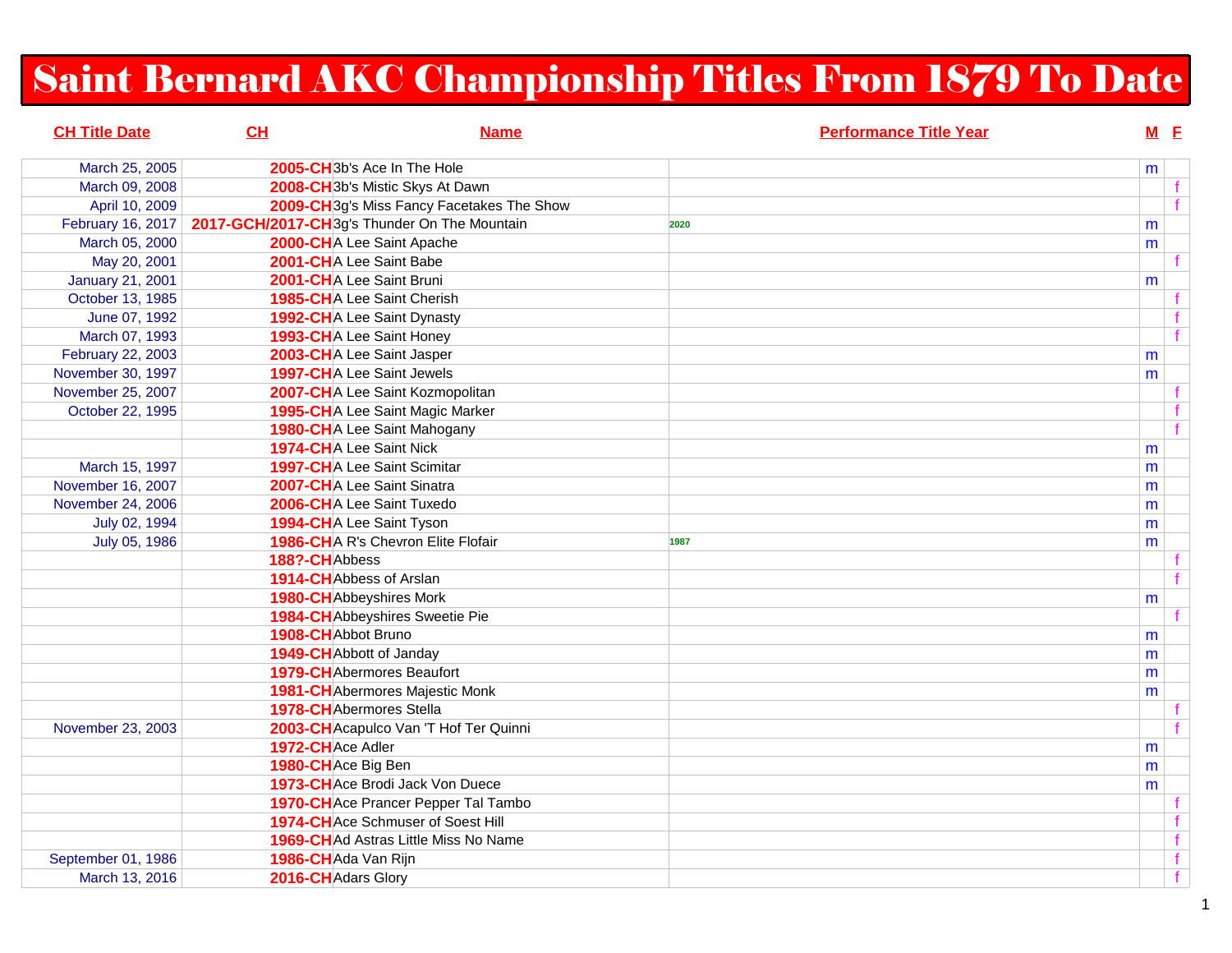| <b>CH Title Date</b>    | CL                                            | <b>Name</b>                             |      | <b>Performance Title Year</b> |   | $M$ E          |   |
|-------------------------|-----------------------------------------------|-----------------------------------------|------|-------------------------------|---|----------------|---|
| October 02, 2005        |                                               | 2005-CH Adelheids Bellamie V Aksala     |      |                               |   |                | f |
| July 26, 1997           |                                               | 1997-CH Adelheids The Last Tycoon       |      |                               | m |                |   |
|                         |                                               | 1976-CH Agrapes Jack A Moe              |      |                               | m |                |   |
|                         |                                               | 1970-CH Aiming Hi Blizzard              |      |                               | m |                |   |
|                         |                                               | 1971-CH Aiming Hi Golden Angel V Zwingo |      |                               |   |                |   |
|                         |                                               | 1969-CH Aiming Hi Monterone             |      |                               | m |                |   |
|                         |                                               | 1971-CHAiming Hi M-S Samantha           |      |                               |   |                |   |
|                         |                                               | 1970-CH Aiming Hi Santuzza              |      |                               |   | f              |   |
|                         |                                               | 1974-CH Aiming Hi Sweet Pea             |      |                               |   | $\mathbf{f}$   |   |
|                         | 1972-CH Aiming Hi Thais                       |                                         |      |                               |   | $\overline{f}$ |   |
|                         |                                               | 1973-CH Aiming Hi Up And Atom           |      |                               | m |                |   |
| November 28, 2004       |                                               | 2004-CH Aint Misbehavin Schwarzwald     |      |                               |   |                |   |
| July 14, 1991           | 1991-CHAja Van Rijn                           |                                         |      |                               |   | $\mathbf{f}$   |   |
| March 24, 1990          | 1990-CHAjax Van Rijn                          |                                         |      |                               | m |                |   |
|                         |                                               | 1973-CH Ajay Rocky Stonehill            |      |                               |   | f              |   |
| April 06, 2002          | 2002-CHAksalas Arie                           |                                         | 2005 |                               | m |                |   |
| December 04, 2005       | 2005-CHAksalas Danzig                         |                                         |      |                               | m |                |   |
| August 06, 2006         |                                               | 2006-CHAksalas Gabrian                  |      |                               | m |                |   |
| July 23, 2006           |                                               | 2006-CHAksalas Harlequin Romance        |      |                               |   |                |   |
|                         | March 03, 2012 2012-GCH/2012-CHAksalas Peyton |                                         | 2014 |                               | m |                |   |
| April 03, 2004          |                                               | 2004-CHAksalas Ramona V Woodhaven       |      |                               |   | f              |   |
|                         |                                               | <b>1960-CH</b> Alaric Abbott Von Grand  | 1959 |                               | m |                |   |
|                         |                                               | 1960-CH Alaska Ann Von Grand            | 1959 |                               |   |                |   |
|                         |                                               | 1938-CHAlbert Boy Bruno                 |      |                               | m |                |   |
|                         | 1900-CHAldora                                 |                                         |      |                               |   |                |   |
|                         |                                               | 1976-CHAIdos Lucky Miss                 |      |                               |   | $\mathbf f$    |   |
| May 18, 1991            |                                               | 1991-CHAIexa De Beau-James              |      |                               |   | $\mathbf{f}$   |   |
| November 01, 2003       |                                               | 2003-CH Alexs Ragtime Gal V Twin Branch |      |                               |   | $\mathbf{f}$   |   |
|                         |                                               | 1965-CH Alfonso Von Alper               |      |                               | m |                |   |
|                         | 1951-CHAline V D Roth                         |                                         |      |                               |   |                |   |
| May 29, 1993            | 1993-CH Alisha Van Rijn                       |                                         |      |                               |   | $\mathbf{f}$   |   |
| November 23, 1992       | 1992-CHAIko                                   |                                         |      |                               | m |                |   |
|                         |                                               | 1970-CH Allegra L'ourse Alpine          | 1970 |                               |   |                |   |
|                         |                                               | 1983-CH Allens Brandy De Roma           |      |                               |   | f              |   |
| <b>January 16, 1988</b> |                                               | 1988-CHAllens Camai V World Top         |      |                               |   | $\mathbf{f}$   |   |
|                         | 1946-CH Allports Aquone                       |                                         |      |                               |   |                |   |
|                         | 1941-CHAllports Bruno                         |                                         |      |                               | m |                |   |
|                         |                                               | 1947-CH Allports Bruno III              |      |                               | m |                |   |
|                         |                                               | 1947-CH Allports Captain Kiddy II       |      |                               | m |                |   |
|                         | <b>1948-CHAllports Duke II</b>                |                                         |      |                               | m |                |   |
|                         |                                               | 1943-CHAllports Snow Queen II           |      |                               |   |                |   |
| April 16, 2011          |                                               | 2011-CHAllstarz Call of The Wild        |      |                               | m |                |   |
| March 18, 1995          |                                               | 1995-CH Almshaus Achey Breakie Heart    |      |                               |   | f              |   |
|                         |                                               |                                         |      |                               |   |                |   |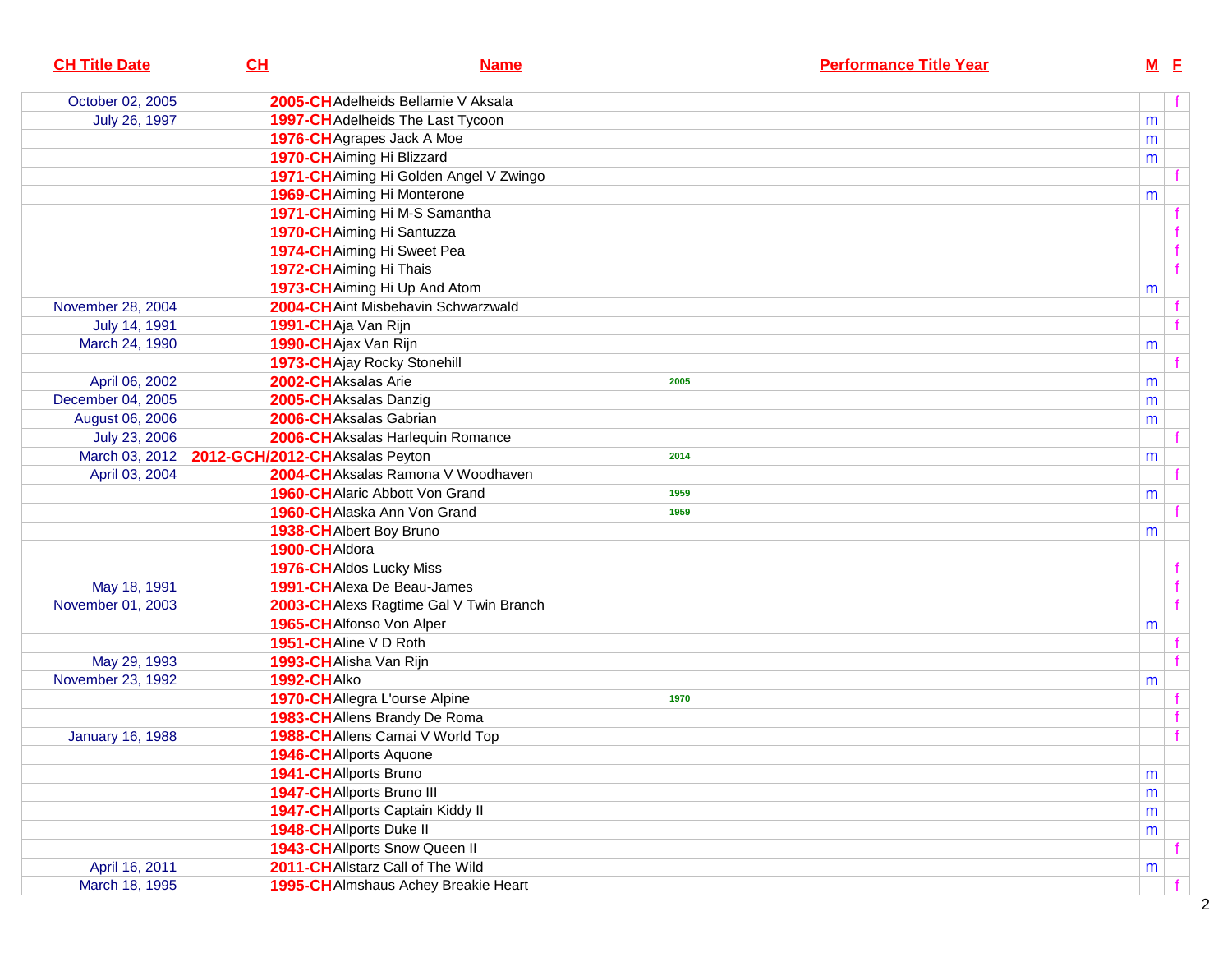| <b>CH Title Date</b>    | CL                | <b>Name</b>                                 |      | <b>Performance Title Year</b> | $M$ E |    |
|-------------------------|-------------------|---------------------------------------------|------|-------------------------------|-------|----|
| June 11, 1995           |                   | 1995-CH Almshaus Amazing Grace              |      |                               |       | f. |
| <b>January 27, 2002</b> |                   | 2002-CHAImshaus Armani                      | 2006 |                               | m     |    |
| May 25, 2002            |                   | 2002-CH Almshaus Bet Your Sweet Aspen       |      |                               | m     |    |
| August 12, 1988         |                   | 1988-CHAImshaus D Sahara Vonbergs           |      |                               |       |    |
| October 28, 1995        |                   | 1995-CH Almshaus Do You Wanna Dance         |      |                               |       |    |
| May 28, 1995            |                   | <b>1995-CH</b> Almshaus Double The Pleasure |      |                               | m     |    |
|                         |                   | 1995-CH Almshaus Doubletake V Kal-Mar       |      |                               | m     |    |
| September 19, 1999      |                   | <b>1999-CH</b> AImshaus Flying Colors       |      |                               |       |    |
| June 06, 1998           |                   | 1998-CH Almshaus Folding Money V Kid        |      |                               | m     |    |
| August 24, 1990         |                   | 1990-CHAImshaus Folk Art                    |      |                               |       |    |
| June 01, 1997           |                   | <b>1997-CH</b> AImshaus Gallant Gatson      |      |                               | m     |    |
| December 07, 1986       |                   | <b>1986-CH</b> AImshaus Ghost Buster        |      |                               | m     |    |
| October 06, 1996        |                   | 1996-CH Almshaus Gimme A Break              |      |                               | m     |    |
| September 07, 1997      |                   | 1997-CH Almshaus Gonna Win Ur Heart         |      |                               | m     |    |
| February 09, 2003       |                   | 2003-CH Almshaus Holly Jazzman              |      |                               | m     |    |
| July 11, 1998           |                   | 1998-CH Almshaus Hollywood Raz'lD.          |      |                               | m     |    |
| July 02, 1994           |                   | <b>1994-CH</b> AImshaus Just Joe Kool       | 1993 |                               | m     |    |
| June 14, 1987           |                   | <b>1987-CH</b> Almshaus Just Plain Jane     |      |                               |       |    |
| February 10, 2002       |                   | 2002-CH Almshaus Like A Memory              |      |                               | m     |    |
| March 24, 2002          |                   | 2002-CHAImshaus Like A Windstorm            |      |                               | m     |    |
| October 23, 1993        |                   | <b>1993-CH</b> AImshaus Mikeal V Mar-Don    |      |                               | m     |    |
| March 23, 1996          |                   | <b>1996-CH</b> Almshaus Music Box           |      |                               |       |    |
|                         |                   | <b>1977-CH</b> Almshaus Namedropper         |      |                               | m     |    |
|                         |                   | <b>1977-CH</b> Almshaus Nimbus              | 1977 |                               | m     |    |
| <b>January 26, 2002</b> |                   | 2002-CH Almshaus Noah of Big Top            |      |                               | m     |    |
| August 13, 1989         |                   | 1989-CH Almshaus Pele V Journey             |      |                               | m     |    |
|                         |                   | <b>1984-CH</b> AImshaus Publicity           |      |                               |       |    |
| May 31, 1993            |                   | 1993-CH Almshaus Questor V Sweetholm        |      |                               | m     |    |
| February 19, 1995       |                   | 1995-CHAImshaus Rapenzel                    |      |                               |       |    |
| December 09, 2000       |                   | 2000-CHAImshaus Rumor Has It                |      |                               | m     |    |
| December 01, 1990       |                   | 1990-CHAImshaus Sun Dancer                  |      |                               | m     |    |
| August 23, 1992         |                   | 1992-CH Almshaus Traveling Man              |      |                               | m     |    |
| July 13, 1986           |                   | <b>1986-CH</b> Almshaus Ulysses             |      |                               | m     |    |
| July 10, 1992           |                   | 1992-CHAImshaus Uncommon Valor              |      |                               | m     |    |
| November 20, 1988       |                   | 1988-CHAImshaus Voyager                     |      |                               | m     |    |
| June 17, 1990           |                   | <b>1990-CH</b> Almshaus Whistlin Dixie      |      |                               | m     |    |
|                         |                   | <b>1976-CH</b> Almshaus Yours Truly         |      |                               |       | f  |
| June 30, 2013           |                   | 2013-CHAImshaus&Allstarzs Panzer            |      |                               | m     |    |
|                         |                   | 1970-CH AIndons Colossus                    |      |                               | m     |    |
|                         |                   | 1926-CH Aloma of Hercuveen                  |      |                               |       |    |
|                         | <b>188?-CHAIp</b> |                                             |      |                               | m     |    |
|                         |                   | 1936-CH Alpcraft A V Winkelried             |      |                               | m     |    |
|                         |                   | 1949-CH Alpcraft Bernito La Colina          |      |                               | m     |    |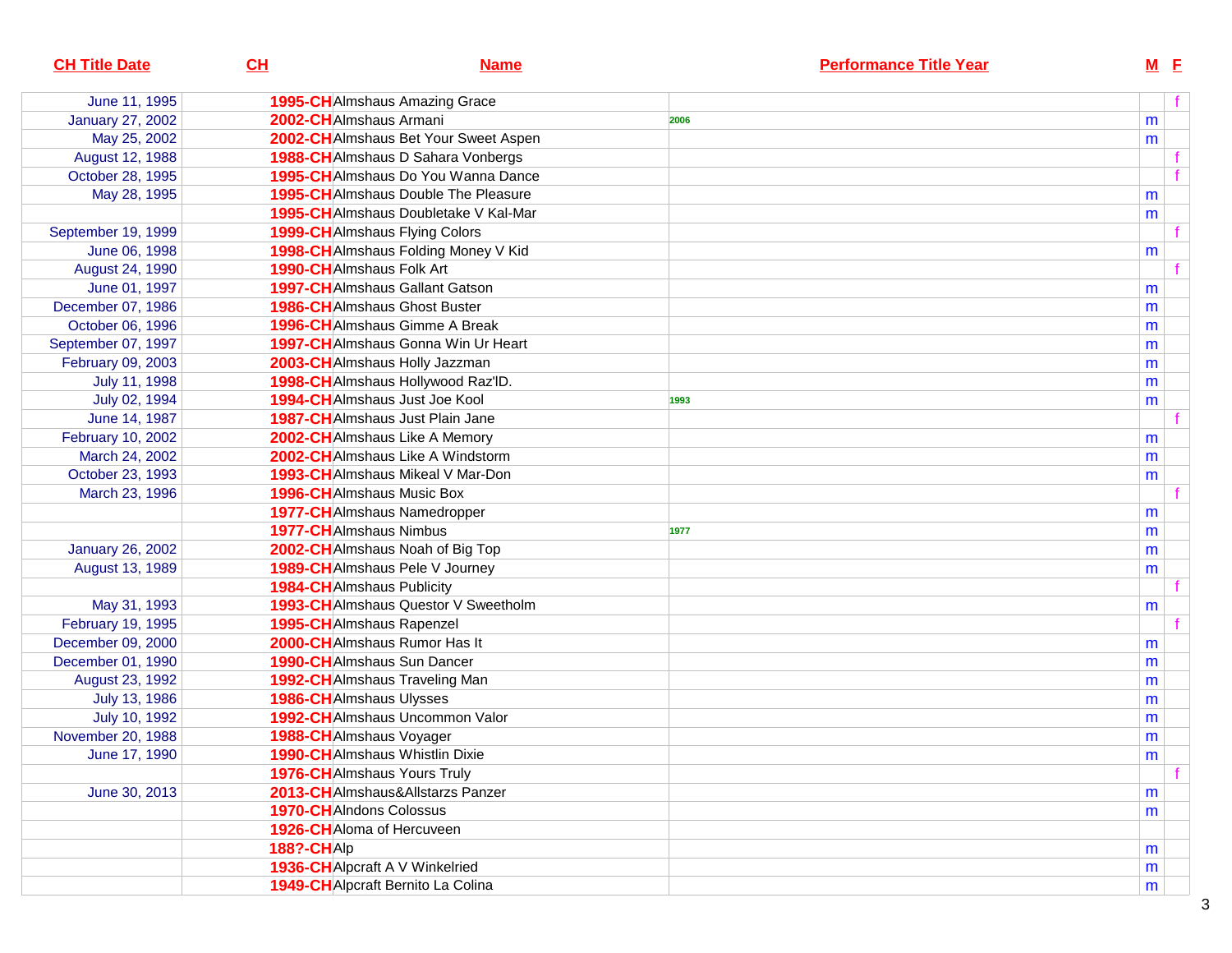| <b>CH Title Date</b>    | CL                                         | <b>Name</b>                                              | <b>Performance Title Year</b> |   | $M$ E |
|-------------------------|--------------------------------------------|----------------------------------------------------------|-------------------------------|---|-------|
|                         |                                            | 1982-CHAlpcrowns Bossanova                               |                               | m |       |
|                         |                                            | <b>1984-CH</b> Alpcrowns Buccaneer                       |                               | m |       |
|                         |                                            | <b>1982-CH</b> Alpcrowns Excalibur                       |                               | m |       |
|                         |                                            | 1983-CH Alpcrowns Lancelot                               |                               | m |       |
|                         |                                            | <b>1982-CH</b> Alpcrowns Mistletoe                       |                               |   |       |
| October 06, 1985        |                                            | 1985-CH Alpcrowns One In A Million                       |                               |   |       |
| October 13, 1985        |                                            | 1985-CHAIpcrowns Rowdy                                   |                               | m |       |
| February 19, 2000       |                                            | 2000-CHAIpenroses Alladin V CPR Mtn                      |                               | m |       |
|                         |                                            | 1972-CH Alpenstocks Mio V Judd                           |                               |   |       |
| <b>January 10, 1988</b> |                                            | 1988-CHAIpenwoods Zanta Bergwacht                        |                               |   |       |
|                         |                                            | 1984-CH Alpen'z's Bum Rapp                               |                               | m |       |
|                         |                                            | <b>1977-CH</b> Alpestrines Aristotle Hugo                |                               | m |       |
|                         |                                            | <b>1977-CH</b> Alpestrines Hercules                      |                               | m |       |
|                         |                                            | 1977-CHAIpestrines Karistan V Hugo                       |                               |   |       |
|                         |                                            | 1975-CH Alphorns A Sharp Avalanche                       |                               | m |       |
|                         |                                            | 1975-CHAlphorns Anthem To Clyde                          |                               | m |       |
|                         |                                            | 1975-CHAlphorns Ave Maria                                |                               |   |       |
|                         | 1979-CHAlphorns Gigi                       |                                                          |                               |   |       |
|                         |                                            | <b>1980-CH</b> Alphorns Hello Dolly                      |                               |   |       |
|                         |                                            | 1980-CHAlphorns Play It Again Sam                        |                               | m |       |
|                         |                                            | 1967-CH Alpine Acre Baron V Shagg Bark                   |                               | m |       |
| October 19, 2017        |                                            | 2017-CHAlpine Men Bertram                                |                               | m |       |
| September 16, 2014      | 2015-GCH/2014-CHAlpine Mtn Abigail         |                                                          |                               |   |       |
| July 21, 2017           |                                            | 2017-CHAlpine Mtn Alf V Gruyere                          |                               | m |       |
| November 01, 2015       |                                            | 2015-CH Alpine Mtn Atticus                               |                               | m |       |
| July 21, 2017           |                                            | 2017-CHAlpine Mtn Beatrice                               |                               |   |       |
| April 07, 2018          |                                            | 2018-CH Alpine Mtn Beverly                               |                               |   |       |
| April 07, 2013          | 2015-GCH/2013-CHAlpine Mtn Dagney V Szajda |                                                          |                               |   |       |
| April 04, 2014          | 2014-CHAlpine Mtn Doug                     |                                                          |                               | m |       |
| April 09, 2016          |                                            | 2016-CHAlpine Mtn Edna V Troy                            |                               |   |       |
| October 22, 2021        |                                            | 2021-GCH/2021-CHAlpine Mtn Gordon V Notorious            |                               | m |       |
| October 28, 2017        | 2018-GCH/2017-CHAlpine Mtn Hicountry Rose  |                                                          |                               | m |       |
| May 22, 2015            |                                            | 2015-CHAlpine Mtn Jezebel                                |                               |   |       |
| September 22, 2018      |                                            | 2019-GCH/2018-CH Alpine Mtn Knight Blu Sky Cache Retreat |                               |   |       |
| December 04, 2015       |                                            | 2016-GCH/2015-CHAlpine Mtn Lieutenant Squishy V Oakridge |                               | m |       |
| August 07, 2021         |                                            | 2021-CH Alpine Mtn Lionheart V Talberg                   |                               | m |       |
| December 11, 2016       |                                            | 2016-CH Alpine Mtn Lucky Days V Cache Retreat            |                               |   |       |
| May 12, 2018            |                                            | 2018-CHAlpine Mtn Martini                                |                               |   |       |
| July 14, 2019           |                                            | 2019-CH Alpine Mtn Mr Blue Sky V Kashi                   | 2019                          | m |       |
| February 20, 2015       |                                            | 2015-CHAlpine Mtn Nadia V Royal Treasure                 |                               |   |       |
| July 02, 2017           |                                            | 2017-GCH/2017-CHAlpine Mtn Notoriousmaikai-Makai         |                               |   |       |
| April 05, 2019          |                                            | 2019-CHAlpine Mtn Nuovo                                  |                               | m |       |
|                         | 2020-CH Alpine Mtn Onyx                    |                                                          |                               |   |       |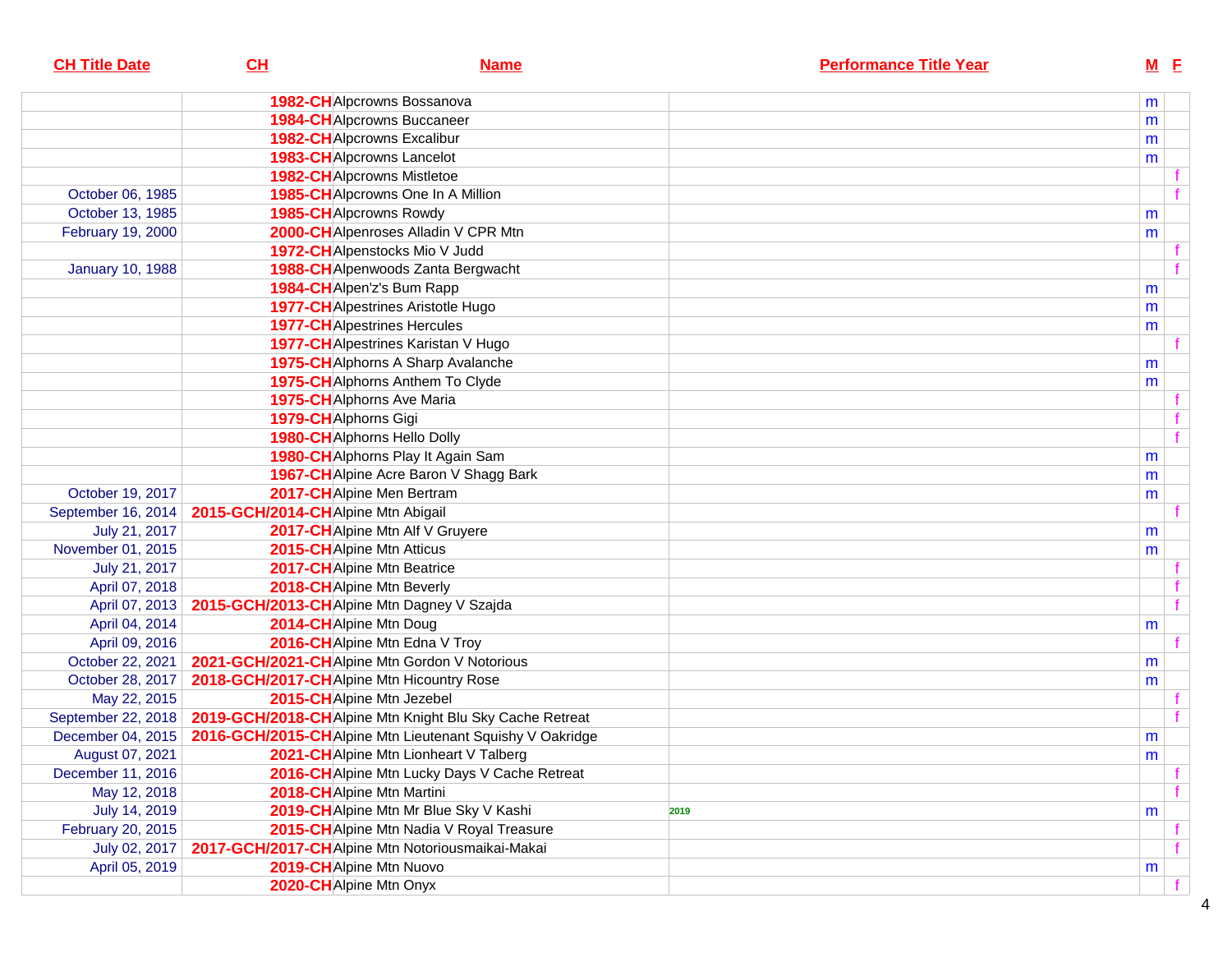| <b>CH Title Date</b> | CL                                                  | <b>Name</b>                            |      | <b>Performance Title Year</b> | <u>M E</u> |    |
|----------------------|-----------------------------------------------------|----------------------------------------|------|-------------------------------|------------|----|
| April 30, 2015       | 2015-CHAlpine Mtn Othelia                           |                                        |      |                               | m          |    |
| October 08, 2019     | 2019-CHAlpine Mtn Ozzy                              |                                        |      |                               | m          |    |
| September 24, 2017   | 2018-GCH/2017-CHAlpine Mtn Pandora                  |                                        |      |                               |            |    |
| March 02, 2018       |                                                     | 2018-CH Alpine Mtn Peaches             |      |                               | m          |    |
| March 11, 2016       |                                                     | 2016-CH Alpine Mtn Priscilla V Epic    |      |                               |            |    |
| April 08, 2017       | 2018-GCH/2017-CHAlpine Mtn Rainier                  |                                        |      |                               | m          |    |
| May 03, 2012         | 2013-GCH/2012-CHAlpine Mtn Romulus                  |                                        |      |                               | m          |    |
| May 12, 2019         | 2021-GCH/2019-CHAlpine Mtn Ruby Red                 |                                        |      |                               |            |    |
| April 27, 2019       | 2020-GCH/2019-CHAlpine Mtn Symphony No. 5           |                                        |      |                               | m          |    |
| August 03, 2019      | 2019-GCH/2019-CHAlpine Mtn Tacoma V Wasatch         |                                        |      |                               | m          |    |
| March 04, 2018       |                                                     | 2018-CH Alpine Mtn Uncharted Territory |      |                               | m          |    |
|                      | May 29, 2012   2012-GCH/2012-CH Alpine Mtns Patches |                                        |      |                               |            | t. |
|                      |                                                     | 1969-CH Alpine Sun V Heiligehof        |      |                               |            |    |
| April 09, 2000       |                                                     | 2000-CH Alpine Suzie Spitfire          |      |                               |            | f  |
| February 14, 2009    | 2009-CHAlpine Von Diesel                            |                                        |      |                               | m          |    |
| February 15, 2015    |                                                     | 2015-CH Alpinemtn Hallmark             |      |                               |            | f. |
| October 02, 1993     |                                                     | 1993-CH Alpines Neaeea V Beric         |      |                               | m          |    |
|                      |                                                     | 1970-CH Alpingars Echo of Beau Cheval  |      |                               | m          |    |
| November 08, 1986    | 1986-CH Alplers A La Carte                          |                                        |      |                               |            |    |
| August 23, 1986      |                                                     | 1986-CH Alplers Autumn Chief           |      |                               | m          |    |
|                      |                                                     | 1972-CH Alplers Big John Kobi          |      |                               | m          |    |
|                      |                                                     | 1979-CHAIplers Bo Jangles V Caliph     |      |                               | m          |    |
|                      | <b>1979-CH</b> Alplers Chiefette                    |                                        |      |                               |            |    |
|                      |                                                     | <b>1971-CH</b> Alplers Fancy Dandy     |      |                               | m          |    |
|                      |                                                     | <b>1971-CH</b> Alplers Fancy Faustina  |      |                               |            | f. |
|                      | <b>1977-CH</b> Alplers Fantastique                  |                                        | 1976 |                               |            | f. |
|                      |                                                     | <b>1976-CH</b> Alplers Faustina Folly  |      |                               |            | f  |
|                      | 1976-CHAIplers Joshua                               |                                        |      |                               | m          |    |
|                      | 1978-CHAIplers Necessari                            |                                        |      |                               |            | f  |
|                      | 1975-CHAIplers Pufnstuf                             |                                        | 1972 |                               | m          |    |
|                      |                                                     | 1973-CH Alplers Something Else         |      |                               |            |    |
|                      | 1973-CHAIplers Super Chief                          |                                        |      |                               | m          |    |
|                      | 1950-CHAIso V D Roth                                |                                        |      |                               | m          |    |
|                      |                                                     | 1978-CH Alstedes Just By Chance        |      |                               |            |    |
|                      | 1897-CHAlta Berna                                   |                                        |      |                               | m          |    |
|                      | 1914-CHAIta Big Ben                                 |                                        |      |                               | m          |    |
|                      | 1913-CHAlta Big Girl                                |                                        |      |                               |            | f  |
|                      | 1908-CHAlta Guide                                   |                                        |      |                               |            |    |
|                      | 1909-CHAlta Iola                                    |                                        |      |                               |            |    |
|                      | 1909-CHAlta Marvel                                  |                                        |      |                               | m          |    |
|                      | 1910-CHAIta Moonlight                               |                                        |      |                               |            | f. |
|                      | <b>1908-CHAlta Priscillis</b>                       |                                        |      |                               |            | f  |
|                      | 1902-CHAlta Rachel                                  |                                        |      |                               |            | f  |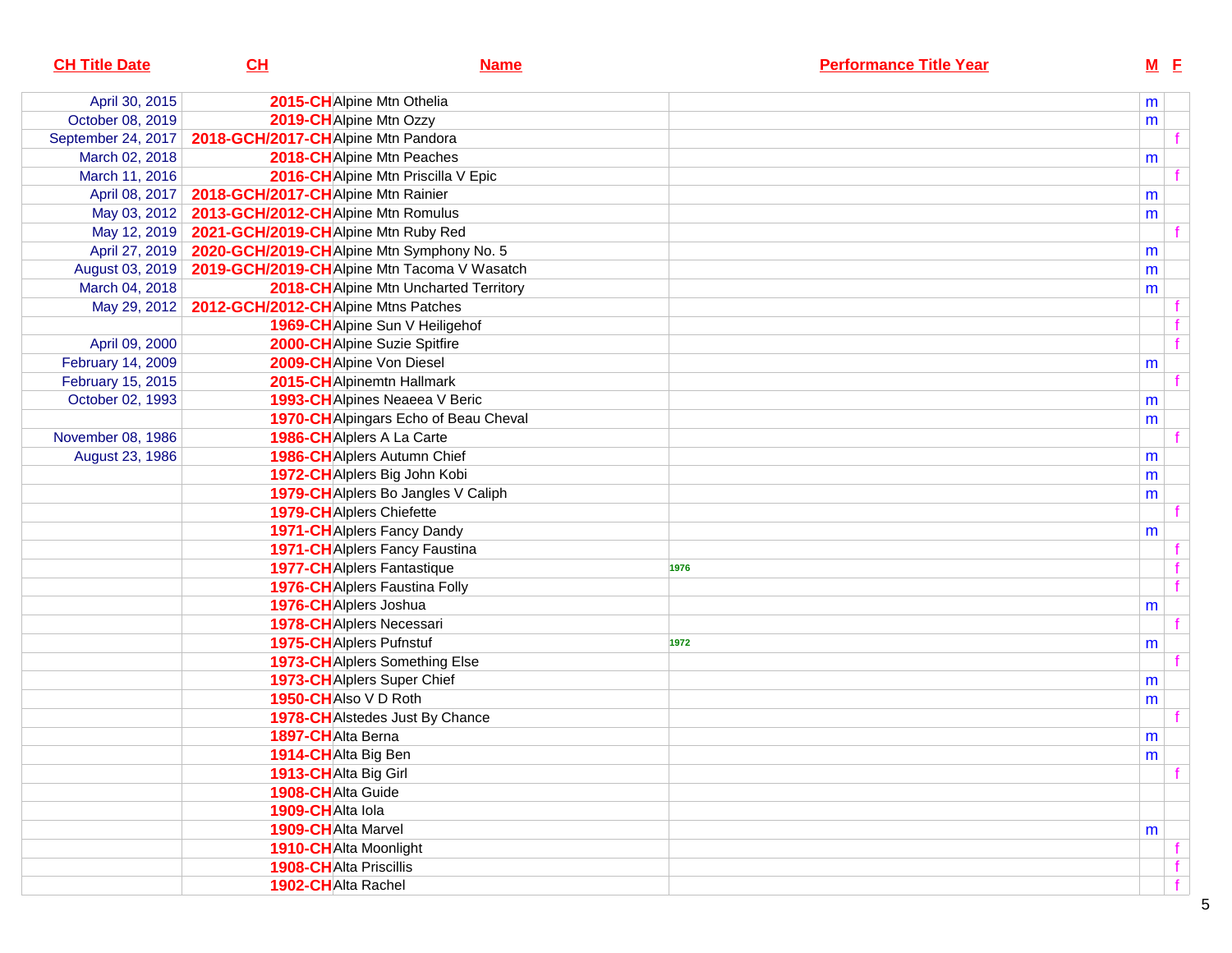| <b>CH Title Date</b>    | CH               | <b>Name</b>                                                               | <b>Performance Title Year</b> | $M$ E |                |
|-------------------------|------------------|---------------------------------------------------------------------------|-------------------------------|-------|----------------|
|                         | 1899-CHAlta Ruth |                                                                           |                               |       |                |
|                         |                  | 1913-CHAlta Shasta                                                        |                               |       |                |
| September 03, 1994      |                  | 1994-CHAlta Van Rijn                                                      |                               |       | f              |
| August 14, 2004         |                  | 2004-CHAlta Vistas Barrington                                             | 2001                          | m     |                |
|                         |                  | March 25, 2006   2010-GCH/2006-CHAIta Vistas Billion Kilowatt             | 2006,2009                     | m     |                |
| October 22, 2007        |                  | 2007-CHAIta Vistas Elite V Subira                                         |                               |       |                |
| <b>January 29, 2000</b> |                  | <b>2000-CHAIta Vistas Hercule Peirot</b>                                  | 1998                          | m     |                |
| May 28, 2006            |                  | 2006-CH Alta Vistas Highhope Vkings Row                                   | 2006,2007,2009                |       |                |
| September 09, 2008      |                  | 2008-CHAIta Vistas Layla V Subira                                         |                               |       | $\overline{f}$ |
| January 30, 2004        |                  | 2004-CHAIta Vistas Mantle                                                 |                               | m     |                |
| July 13, 2005           |                  | 2005-CHAIta Vistas Master Scout                                           |                               | m     |                |
| December 18, 1999       |                  | 1999-CH Alta Vistas Miss Marple                                           | 2000                          |       | f              |
| December 16, 2001       |                  | 2001-CH Alta Vistas Yogi of Kings Row                                     |                               | m     |                |
|                         | 1912-CHAltadorf  |                                                                           |                               | m     |                |
| October 10, 2004        |                  | 2004-CHAltanta Van 'T Hot Ter Quinni                                      |                               |       |                |
|                         | 1895-CHAlton II  |                                                                           |                               | m     |                |
|                         |                  | 1956-CHAI-Ver-Don Prince                                                  |                               | m     |                |
|                         |                  | 1978-CHAm Baby Doe                                                        |                               |       |                |
|                         | 1908-CHAmanda S. |                                                                           |                               |       |                |
| May 20, 2000            |                  | 2000-CHAmanda Von Hollow                                                  |                               |       | $\overline{f}$ |
| July 31, 2020           |                  | 2020-CHAmaziahs I Am Groot                                                |                               | m     |                |
| November 27, 2011       |                  | 2011-CHAmberdees Ain't No Mini Cooper Subira                              |                               | m     |                |
|                         |                  | 1970-CH Amberdees Cassa Jody                                              |                               |       |                |
| October 02, 1993        |                  | 1993-CH Amberdees Charlene Subira                                         |                               |       |                |
| November 20, 1993       |                  | 1993-CHAmberdees Chester of Subira                                        |                               | m     |                |
| February 18, 1996       |                  | 1996-CH Amberdees Cheyenne Con-Tiki                                       |                               |       |                |
| February 29, 1992       |                  | 1992-CHAmberdees Eclipse of Subira                                        |                               |       |                |
| February 18, 2001       |                  | 2001-CH Amberdees Georgie Subira                                          |                               |       |                |
| October 29, 2011        |                  | 2011-CH Amberdees Haley of Silvercrown                                    |                               |       | $\overline{f}$ |
|                         |                  | October 20, 2010   2011-GCH/2010-CH Amberdees Lion Roars Tonite of Subira |                               | m     |                |
| November 11, 1989       |                  | <b>1989-CH</b> Amberdees Roxanne of Subira                                |                               |       |                |
| May 31, 2008            |                  | 2008-CHAmberdees Savannah                                                 |                               |       |                |
| November 20, 1993       |                  | 1993-CHAmberdees Sierra                                                   |                               |       | $\mathbf{f}$   |
| October 05, 1991        |                  | 1991-CHAmberdees Smooth Character                                         |                               | m     |                |
| July 06, 1997           |                  | 1997-CH Amberdees Smooth Operator                                         |                               | m     |                |
| April 09, 2016          |                  | 2016-CHAmberdees Timon of Subira                                          |                               | m     |                |
| November 05, 1994       |                  | <b>1994-CH</b> Amberdees Veronica of Subira                               |                               |       | f              |
| April 16, 2008          |                  | 2008-CH Amberdees Woody                                                   |                               | m     |                |
| December 04, 2010       |                  | 2010-CH Ambersand Admiral Aidyn James                                     |                               | m     |                |
| September 16, 2018      |                  | 2018-CH Ambersand Avalanche At Oisin                                      |                               |       |                |
| June 01, 2003           |                  | 2003-CH Ambersand Half Moon                                               |                               | m     |                |
| April 30, 2016          |                  | 2016-CH Ambersand Keltic Warrior                                          |                               | m     |                |
|                         |                  | January 13, 2013   2013-GCH/2013-CH Ambersand Kiss of Winter              |                               |       |                |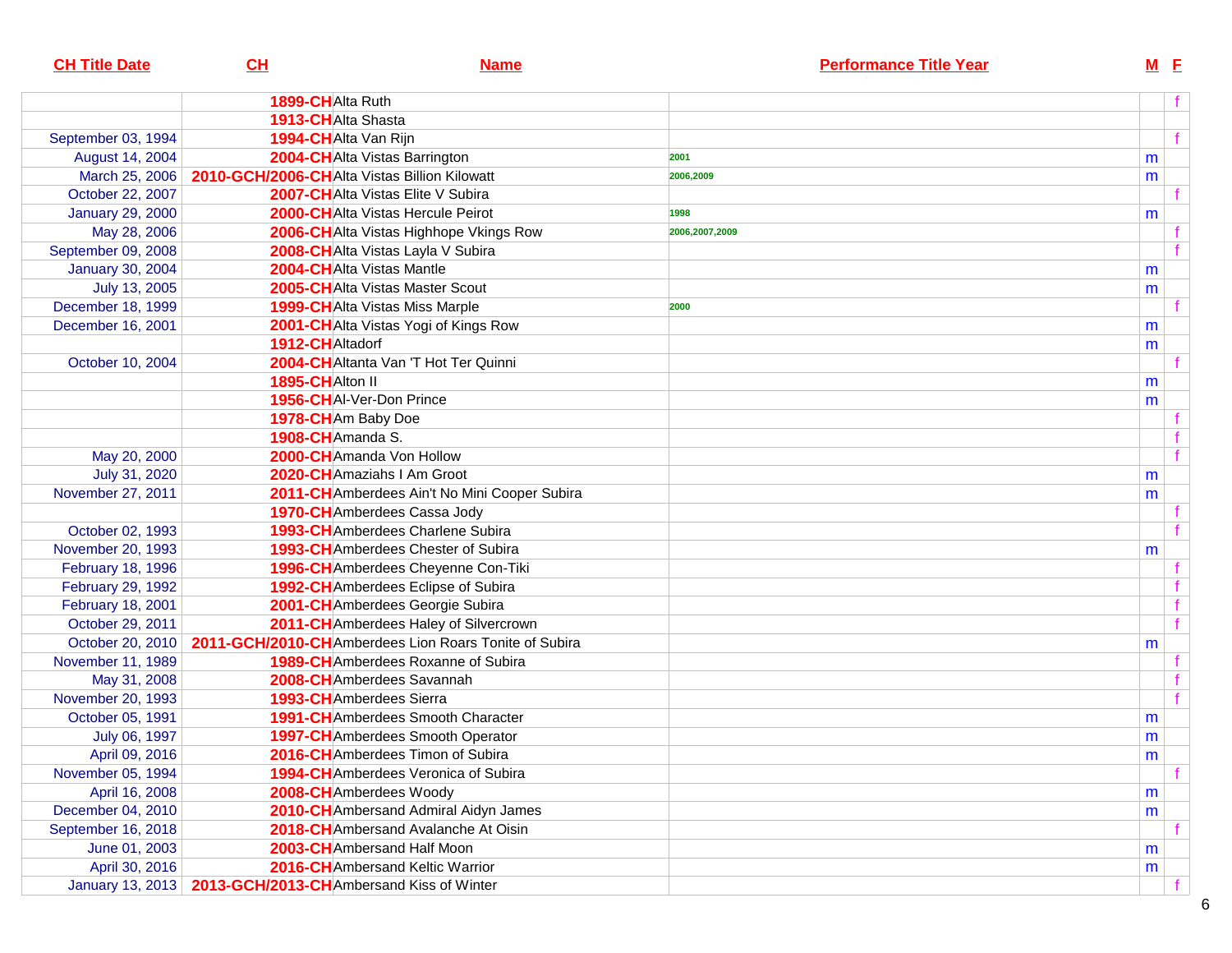| <b>CH Title Date</b> | CH                                  | <b>Name</b>                                              | <b>Performance Title Year</b> |   | $M$ E |  |
|----------------------|-------------------------------------|----------------------------------------------------------|-------------------------------|---|-------|--|
| July 27, 1986        |                                     | 1986-CH Ambersand Legacy of Deebarb                      |                               |   |       |  |
| October 02, 2005     |                                     | 2005-CHAmbersand Sir Barrington                          | 2007                          | m |       |  |
| March 12, 2005       |                                     | 2005-CH Ambersand The Wind Is Mariah                     |                               |   |       |  |
| August 07, 2010      | 2011-GCH/2010-CHAmbersand Wind Song |                                                          |                               |   |       |  |
| November 16, 2013    |                                     | 2015-GCH/2013-CHAmbersand Winds of Winter                | 2013,2014,2015,2016,2019      | m |       |  |
| November 07, 2015    |                                     | 2016-GCH/2015-CHAmbersand Winter Kissed Rainbow          |                               |   |       |  |
|                      |                                     | <b>1955-CH</b> Ambrosia of Dolomount                     |                               |   |       |  |
|                      | 1910-CHAmity                        |                                                          |                               | m |       |  |
|                      | <b>188?-CH</b> Amy                  |                                                          |                               |   |       |  |
|                      |                                     | 1983-CHAmytoms Aquila                                    |                               |   |       |  |
|                      |                                     | 1980-CH Amytoms Saturn                                   |                               | m |       |  |
|                      |                                     | 1982-CH Ander-sons Adam                                  |                               | m |       |  |
| September 20, 1987   |                                     | <b>1987-CH</b> Andersons Gentle Brittani                 |                               |   |       |  |
|                      |                                     | <b>1977-CH</b> Ander-sons Princess Anne                  |                               |   |       |  |
| June 04, 1995        |                                     | 1995-CH Andres Chartreuse Du Vanel                       |                               |   |       |  |
| May 29, 2004         |                                     | 2004-CH Andres Hercules                                  |                               | m |       |  |
| December 04, 1994    |                                     | 1994-CH Andres Quanta Du Vanel                           |                               | m |       |  |
| June 29, 1997        |                                     | 1997-CH Andres Sleeping Mookie                           |                               |   |       |  |
|                      |                                     | 1972-CH Andromeda Von Astrowick                          |                               |   |       |  |
|                      |                                     | 1953-CH Andy Boy De Line Farm                            |                               | m |       |  |
|                      |                                     | <b>1960-CH</b> Andys Replica of Dolomount                |                               | m |       |  |
|                      |                                     | 1952-CH Angelo of Sanctuary Woods                        |                               |   |       |  |
|                      |                                     | 1957-CH Angels Atlas of Haigh Beau                       |                               | m |       |  |
|                      |                                     | 1985-CH Anjons Simon Von Elba                            |                               | m |       |  |
|                      |                                     | 1969-CHAnna Von Meister                                  |                               |   |       |  |
|                      |                                     | 1934-CHAnnabelle V Edelweiss                             |                               |   |       |  |
| November 23, 1990    |                                     | 1990-CH Antonia Von Tirolerhof                           |                               |   |       |  |
| October 02, 1988     | 1988-CHAnya Van Rijn                |                                                          |                               |   |       |  |
| February 24, 1996    |                                     | 1996-CH Aphrodite Avalanche                              |                               | m |       |  |
| July 26, 1986        |                                     | 1986-CH Apogee Diamond Dust                              |                               |   |       |  |
|                      | 1886-CHApollo                       |                                                          |                               | m |       |  |
|                      |                                     | 1971-CH Apollo L'ours Alpin                              |                               | m |       |  |
|                      |                                     | 1946-CH Apollo V Alpine Plateau                          |                               | m |       |  |
|                      |                                     | 1938-CH Apollo V Rougang of Waldeck                      |                               | m |       |  |
|                      |                                     | 1972-CH Apple Honey Elysian Valley                       |                               |   |       |  |
| October 07, 2001     |                                     | 2001-CHApple Views Moose V Tucker                        |                               | m |       |  |
| March 10, 2002       |                                     | 2002-CHApple Views Sophie V Revilo                       |                               |   |       |  |
| December 12, 1985    |                                     | 1985-CH April Wines Sienna Sundown                       |                               |   |       |  |
|                      |                                     | 1973-CHAr Cyn Alegra V Heather                           |                               |   |       |  |
| July 03, 2014        |                                     | 2014-CH Arcadias Aphrodite V Big Max'S                   |                               |   |       |  |
| July 24, 2014        |                                     | 2014-CH Arcadias Marshmallow Dream                       |                               |   |       |  |
| November 13, 2014    |                                     | 2014-CH Arcadias White Knight of Big Mac's               |                               | m |       |  |
| October 12, 2018     |                                     | 2018-CH Arcania Rheyns Indigo Winter Sensation De Slaton |                               |   |       |  |
|                      |                                     |                                                          |                               |   |       |  |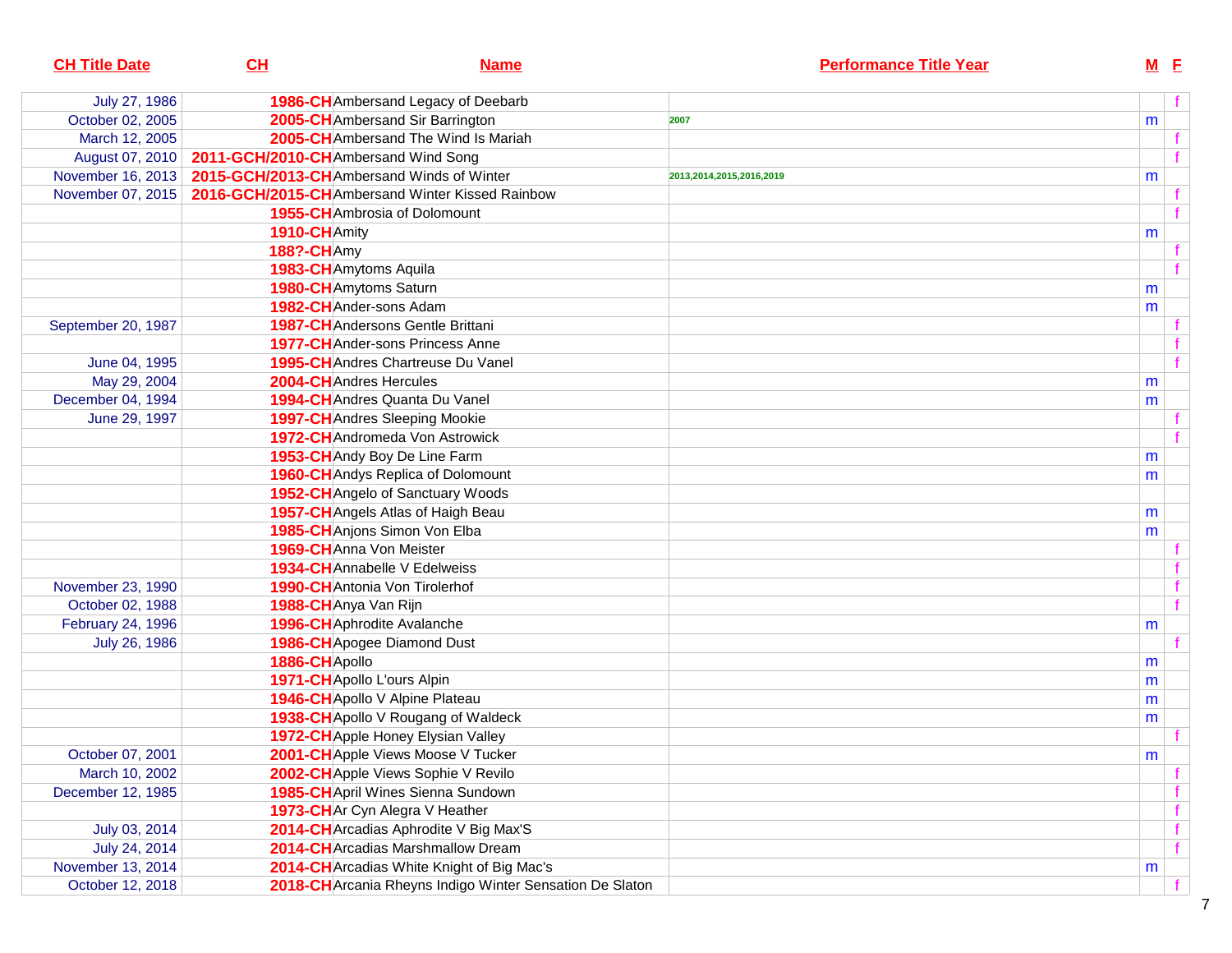| <b>CH Title Date</b> | CH                              | <b>Name</b>                                  |      | <b>Performance Title Year</b> | $M$ E |              |
|----------------------|---------------------------------|----------------------------------------------|------|-------------------------------|-------|--------------|
|                      |                                 | 1963-CH Archer of Shady Hollow               |      |                               | m     |              |
| August 08, 1999      | <b>1999-CH</b> Arctics Knik Ace |                                              |      |                               | m     |              |
|                      | 1911-CH Argent of Watford       |                                              |      |                               | m     |              |
|                      | 1963-CH Argo V Sauliamt         |                                              |      |                               | m     |              |
|                      | 188?-CHArgonaut                 |                                              |      |                               |       |              |
| November 12, 2006    | 2006-CHAribus Pin Up Girl       |                                              |      |                               |       |              |
| February 17, 2002    |                                 | 2002-CHArk Barks Carson W. Carver            |      |                               | m     |              |
| August 23, 1997      |                                 | <b>1997-CH</b> Ark Barks Carver Von Hollow   |      |                               | m     |              |
| June 28, 1992        |                                 | 1992-CH Ark Barks Holly Lujah                | 1993 |                               |       |              |
| September 01, 1991   |                                 | 1991-CH Ark Barks Wildcard V Ridgewood       |      |                               | m     |              |
| August 08, 1987      |                                 | 1987-CH Arlbergs Kalando D'europa            |      |                               | m     |              |
|                      | 1981-CHArlbergs Kondor          |                                              |      |                               | m     |              |
| October 02, 1988     | 1988-CH Arlbergs Special K      |                                              |      |                               | m     |              |
|                      | 1954-CHArlo V Stanislaus        |                                              |      |                               | m     |              |
| October 04, 1998     |                                 | <b>1998-CH</b> Arrowheads Amanda V Heidlebar | 2000 |                               |       |              |
| June 26, 1999        |                                 | <b>1999-CH</b> Arrowheads Pocahontas         |      |                               |       |              |
| September 24, 2002   |                                 | 2002-CH Arrowood April Windfall              |      |                               |       | f            |
| August 19, 2000      |                                 | 2000-CH Arrowoods Call My Bluff              | 2000 |                               |       | f            |
| October 16, 1999     |                                 | <b>1999-CH</b> Arrowoods Prairie Trollop     |      |                               |       | f            |
|                      |                                 | 1949-CH Arundel V Kavalier St. Erin          |      |                               | m     |              |
|                      |                                 | 1984-CH Asco V Lagernhang                    |      |                               | m     |              |
|                      | 1967-CH Asco V Prefix           |                                              |      |                               | m     |              |
|                      |                                 | 1966-CH Asta V Muggenbuhl                    |      |                               |       |              |
|                      |                                 | 1972-CHAsta Vom Siedlerhof                   |      |                               |       |              |
|                      |                                 | 1971-CH Astor V Artherboden                  |      |                               | m     |              |
|                      | 1954-CHAstro V Stanislaus       |                                              |      |                               | m     |              |
| April 05, 2019       |                                 | 2019-CH Athena Mountain Woods (Martinez)     |      |                               |       |              |
|                      |                                 | 1933-CH Athos V Hochfeld Waldeck             |      |                               | m     |              |
| October 07, 1973     |                                 | 1973-CH Atlas Franci V Gyro                  |      |                               |       |              |
|                      |                                 | 1972-CH Atlas Gobby Gyro V Balcones          |      |                               |       |              |
|                      | 1973-CHAtlas Xixi V Xari        |                                              |      |                               |       | $\mathbf{f}$ |
|                      | 1934-CHAtos V Sauliamt          |                                              |      |                               | m     |              |
|                      | 1969-CH Attila Van Damme        |                                              |      |                               |       |              |
|                      | 1908-CH Aunt Patience           |                                              |      |                               |       |              |
|                      | 1905-CH Aunt Sarah              |                                              |      |                               |       | f            |
|                      | 1973-CH Auroras Apollo          |                                              |      |                               | m     |              |
| April 16, 1995       |                                 | 1995-CH Auslese Alberto Tomba                |      |                               | m     |              |
| February 11, 1996    |                                 | <b>1996-CH</b> Auslese Pikabo Street         |      |                               |       |              |
| May 03, 1981         |                                 | 1981-CH Ausleses Folderol V Mar-Don          |      |                               |       |              |
|                      | 1900-CH Auto Sylvia             |                                              |      |                               |       | f            |
|                      | 1899-CHAutocrat                 |                                              |      |                               | m     |              |
| March 25, 1989       |                                 | 1989-CH Autumn Rose of Sunnybrook            |      |                               |       |              |
|                      | 1967-CH Ava of High Tor         |                                              |      |                               |       |              |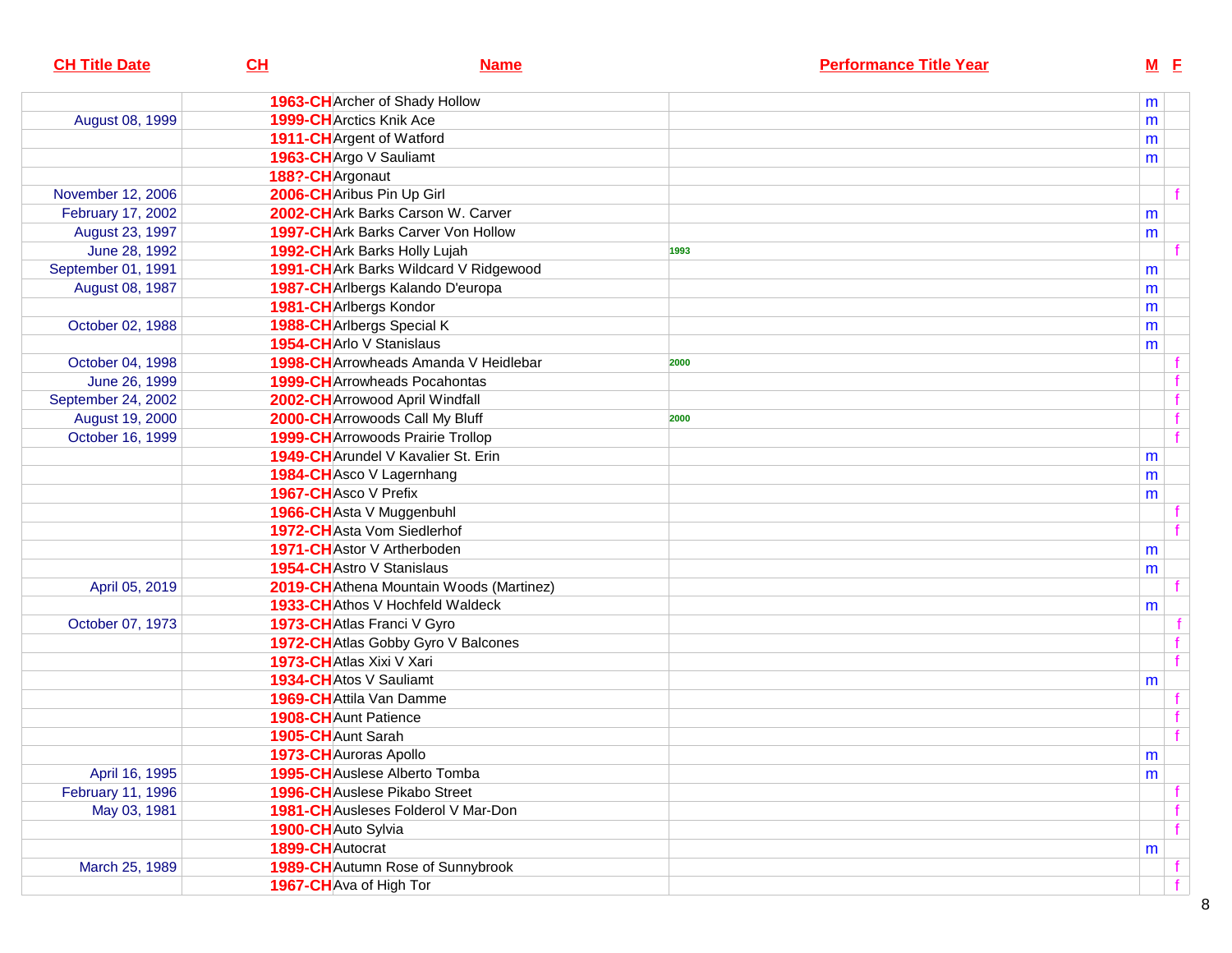| <b>CH Title Date</b> | CH             | <b>Name</b>                                                        | <b>Performance Title Year</b> | $M$ E     |   |
|----------------------|----------------|--------------------------------------------------------------------|-------------------------------|-----------|---|
|                      |                | 188?-CH Avalanche                                                  |                               | m         |   |
| August 21, 1988      |                | 1988-CH Avalons Lucky Charm                                        |                               |           |   |
| September 05, 1992   |                | 1992-CH Avalons On The Spot                                        |                               | m         |   |
|                      |                | 1969-CH Ayn Von Midas                                              |                               |           |   |
|                      |                | 1908-CH Babe Newlyn                                                |                               |           |   |
|                      | 1971-CHBabe VI |                                                                    |                               |           |   |
| April 28, 2013       | 2013-CHBabel   |                                                                    |                               |           | f |
|                      |                | 1904-CH Baby Beautiful                                             |                               | m         |   |
|                      |                | 1930-CH Baby Woofums                                               |                               |           |   |
|                      |                | 1978-CH Bacardi Princess Heidi                                     |                               |           |   |
|                      |                | 1951-CH Bachs Loppy Boy                                            |                               | m         |   |
| December 06, 1995    |                | 1995-CH Bailey And The Boys                                        |                               | m         |   |
|                      |                | 1938-CH Baisl V Waldeck                                            |                               |           |   |
|                      |                | 1976-CH Bakers Marko Von Mallen                                    |                               | m         |   |
|                      |                | 1955-CH Baldur of Sunny Slopes                                     | 1956                          | m         |   |
| October 15, 1988     |                | 1988-CH Bamas Babe of West Mtn                                     |                               |           |   |
|                      |                | 1948-CH Bangor Rasko of Highmont                                   |                               | m         |   |
|                      |                | <b>1970-CH</b> Banners Brother Barnabus                            |                               | m         |   |
|                      |                | 1980-CH Banyons Casper Brown                                       |                               | m         |   |
|                      |                | 1984-CH Banyons Crystal                                            |                               |           |   |
|                      |                | 1976-CH Banyons Wilcox Brown                                       |                               | m         |   |
|                      |                | 1954-CH Banz V Bachingerhof                                        |                               | m         |   |
|                      |                | 1966-CH Banz Von King Juno                                         |                               | m         |   |
|                      |                | 1973-CH Barabbas V Napier                                          |                               | m         |   |
|                      |                | <b>1978-CH</b> Baranofs Checkmate                                  |                               | m         |   |
|                      |                | 1976-CH Baranofs Jenny Lind                                        |                               |           |   |
|                      |                | 1984-CH Barbie Von Claus                                           |                               |           |   |
|                      |                | <b>1970-CH</b> Barca Rum of Rustic Acres                           |                               | m         |   |
|                      |                | 1977-CH Barjons Titus of Forge Pond                                |                               | m         |   |
|                      |                | 1963-CH Barkdoll Joggi Jinks Buster                                |                               | m         |   |
|                      |                | 1959-CH Barkdolls Hi Jinks Kris V Gero                             |                               |           |   |
|                      |                | 1975-CH Barkwoods Mr. Bumps                                        |                               | m         |   |
|                      |                | 1974-CH Barllo V Greta of Hollow Acres                             |                               | m         |   |
|                      |                | <b>1964-CH</b> Barney Dobbins Berndorf                             |                               |           |   |
|                      |                | May 12, 2012 2013-GCH/2012-CH Barnyards Apache Brave Frito Bandito |                               | m         |   |
|                      |                | April 30, 2010   2011-GCH/2010-CH Barnyards Apache of Figowi       |                               | ${\sf m}$ |   |
| September 02, 2012   |                | 2012-CH Barnyards Apache Warrior                                   |                               | m         |   |
| October 23, 2021     |                | 2021-CH Barnyards Be On The Lookout                                |                               | m         |   |
| July 10, 2021        |                | 2021-CH Barnyards Don'T Do This At Home                            |                               |           |   |
| September 15, 2018   |                | 2018-CH Barnyards Durango of Figowi                                |                               |           |   |
| October 10, 2020     |                | 2020-CH Barnyards Figowi From Zero To 60 In Ten Seconds            |                               |           |   |
| April 28, 2017       |                | 2017-CH Barnyards Flying Amoung The Stars                          |                               | m         |   |
| May 02, 2015         |                | 2015-CH Barnyards Grandpas Favorite Little Boy                     |                               | m         |   |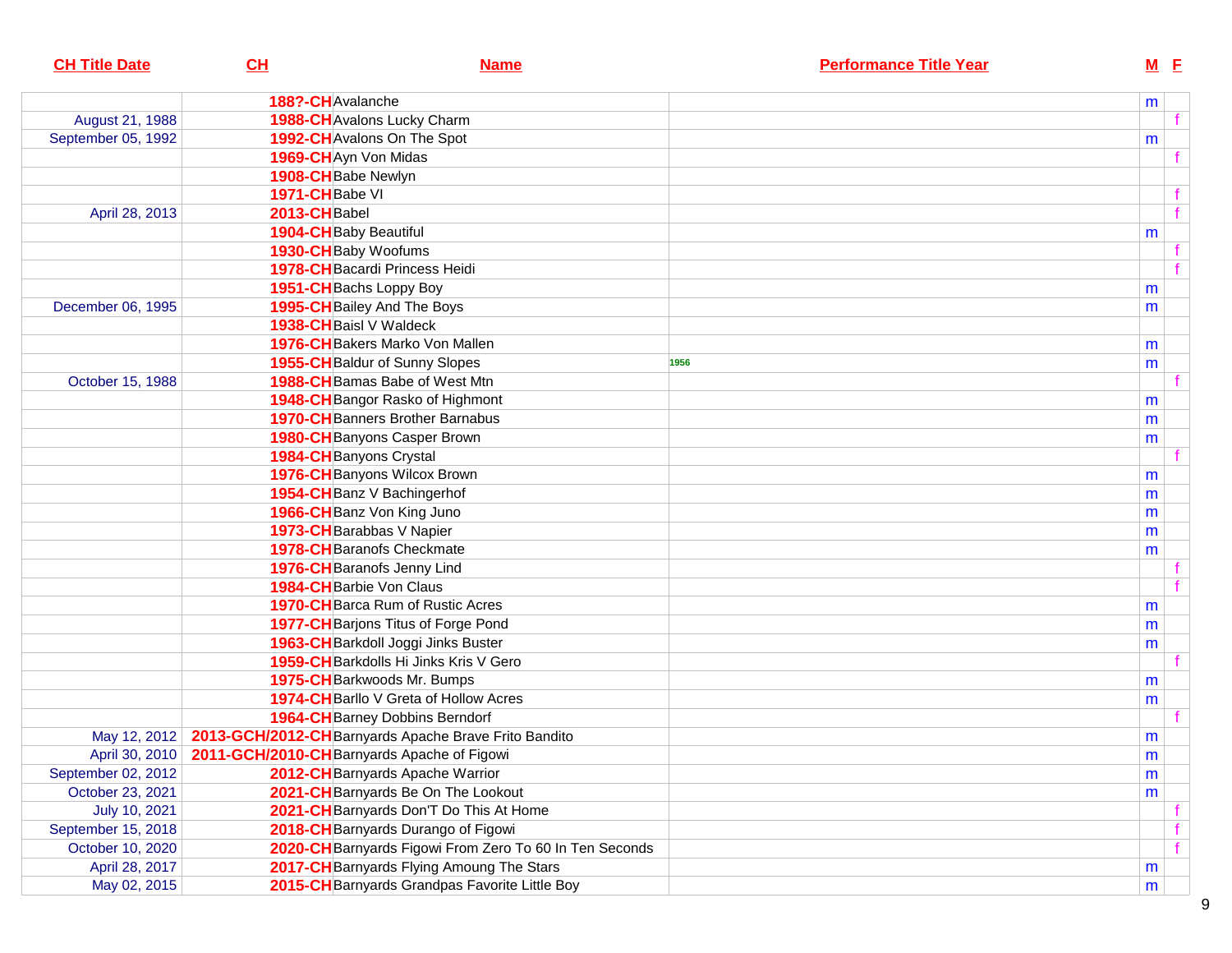| <b>CH Title Date</b> | CL                                | <b>Name</b>                                        | <b>Performance Title Year</b> |   | $M$ E |              |
|----------------------|-----------------------------------|----------------------------------------------------|-------------------------------|---|-------|--------------|
| September 02, 2018   |                                   | 2018-CH Barnyards Haleakala                        |                               |   | m     |              |
| September 02, 2017   |                                   | 2017-CH Barnyards Heartbreak Kid                   |                               |   | m     |              |
| April 28, 2016       |                                   | 2016-GCH/2016-CH Barnyards Jason & The 6 Pack Lynx |                               |   |       |              |
| February 14, 2015    |                                   | 2015-CH Barnyards Maki Nani                        |                               |   |       | f            |
| August 21, 2016      |                                   | 2016-CH Barnyards Money Does Not Equal Happiness   |                               |   | m     |              |
| May 02, 2015         |                                   | 2015-CH Barnyards Morgana Lefey of Camelot         |                               |   |       | f            |
| July 10, 2010        |                                   | 2010-CH Barnyards New Begining Von Waikiki         |                               |   |       | $\mathbf{f}$ |
| May 05, 2007         |                                   | 2007-CH Barnyards Prince Kamehameha                |                               | m |       |              |
| August 29, 2020      |                                   | 2020-CH Barnyards Soldier Boy Sgt. Tech.           |                               | m |       |              |
| May 05, 2018         |                                   | 2018-GCH/2018-CH Barnyards Some Assembly Required  |                               | m |       |              |
| June 14, 2014        |                                   | 2014-CH Barnyards Wampum Calgary Stampede          |                               |   |       |              |
| May 25, 2014         |                                   | 2014-CH Barnyards Wampums Buffalo Stampede         |                               | m |       |              |
| September 03, 2017   |                                   | 2017-CH Barnyards Whooda Figowl?                   |                               | m |       |              |
| October 05, 2014     |                                   | 2014-CH Barnyards Yosemites Gldeon                 |                               | m |       |              |
| November 03, 2018    |                                   | 2018-CH Barnyards Yukon Gold                       |                               | m |       |              |
|                      |                                   | 1970-CH Baron Der Grosse Bub                       |                               | m |       |              |
|                      |                                   | <b>1966-CH</b> Baron Diamant Von Seewald           | 1966                          | m |       |              |
|                      |                                   | 1980-CH Baron Joy Ruff'n Tuff Serge                |                               |   |       |              |
|                      |                                   | 1947-CH Baron Rasko of Highmont                    |                               | m |       |              |
|                      |                                   | 1966-CH Baron Von Hannibal                         |                               | m |       |              |
|                      |                                   | 1969-CH Baron Wolfgang Von Brau                    |                               |   | m     |              |
|                      |                                   | 1952-CH Baroness Hedy V Echo                       |                               |   |       |              |
|                      |                                   | 1971-CH Baroness Katrinka Von Clark                | 1973                          |   |       | f            |
| February 08, 2003    |                                   | 2003-CH Baronhorn Diamond Dream V Jo               | 2003                          |   | m     |              |
| May 23, 2004         |                                   | 2004-CH Baronhorn Dream Thyme V Jo                 |                               |   |       | f            |
| June 23, 2019        |                                   | 2019-CH Baronhorn Louisa                           |                               |   |       | f            |
| February 28, 2020    | 2021-GCH/2020-CHBaronhorn Lucerne |                                                    |                               |   | m     |              |
| November 30, 2008    |                                   | 2008-CH Baronhorns Ipod Von Eddie                  |                               |   |       | f            |
| September 04, 2010   |                                   | 2010-CH Baronhorns Isaiah Von Eddie                |                               |   | m     |              |
| April 01, 1990       |                                   | 1990-CH Baronhorns Teeka Abbey                     |                               |   |       | $\mathbf{f}$ |
| October 19, 2013     |                                   | 2013-CH Baronhorns Zia Topp V Precious P           |                               |   |       | $\mathbf{f}$ |
|                      |                                   | 1975-CH Barons Joy Von Hi Thor                     |                               |   |       | f            |
|                      | 1963-CH Barragers Heidi           |                                                    |                               |   |       | f            |
|                      |                                   | 1955-CH Barre V Stanislaus                         |                               |   | m     |              |
|                      |                                   | 1965-CH Barri Du Grand De Burgundy                 |                               |   | m     |              |
|                      |                                   | 1964-CH Barri Gerd Von Zwingo                      |                               |   | m     |              |
|                      | 1963-CH Barri V Zurich            |                                                    |                               |   | m     |              |
|                      | 1884-CHBarry                      |                                                    |                               |   | m     |              |
|                      | 1888-CHBarry II                   |                                                    |                               |   | m     |              |
|                      |                                   | 1929-CHBarry V Oschwand                            |                               |   | m     |              |
|                      |                                   | 1971-CH Barry Vom Merlotreu                        |                               |   | m     |              |
|                      |                                   | 1961-CH Barsons Ace Von Jody                       |                               |   | m     |              |
|                      |                                   | 1969-CH Basko Del Soccorso                         |                               |   | m     |              |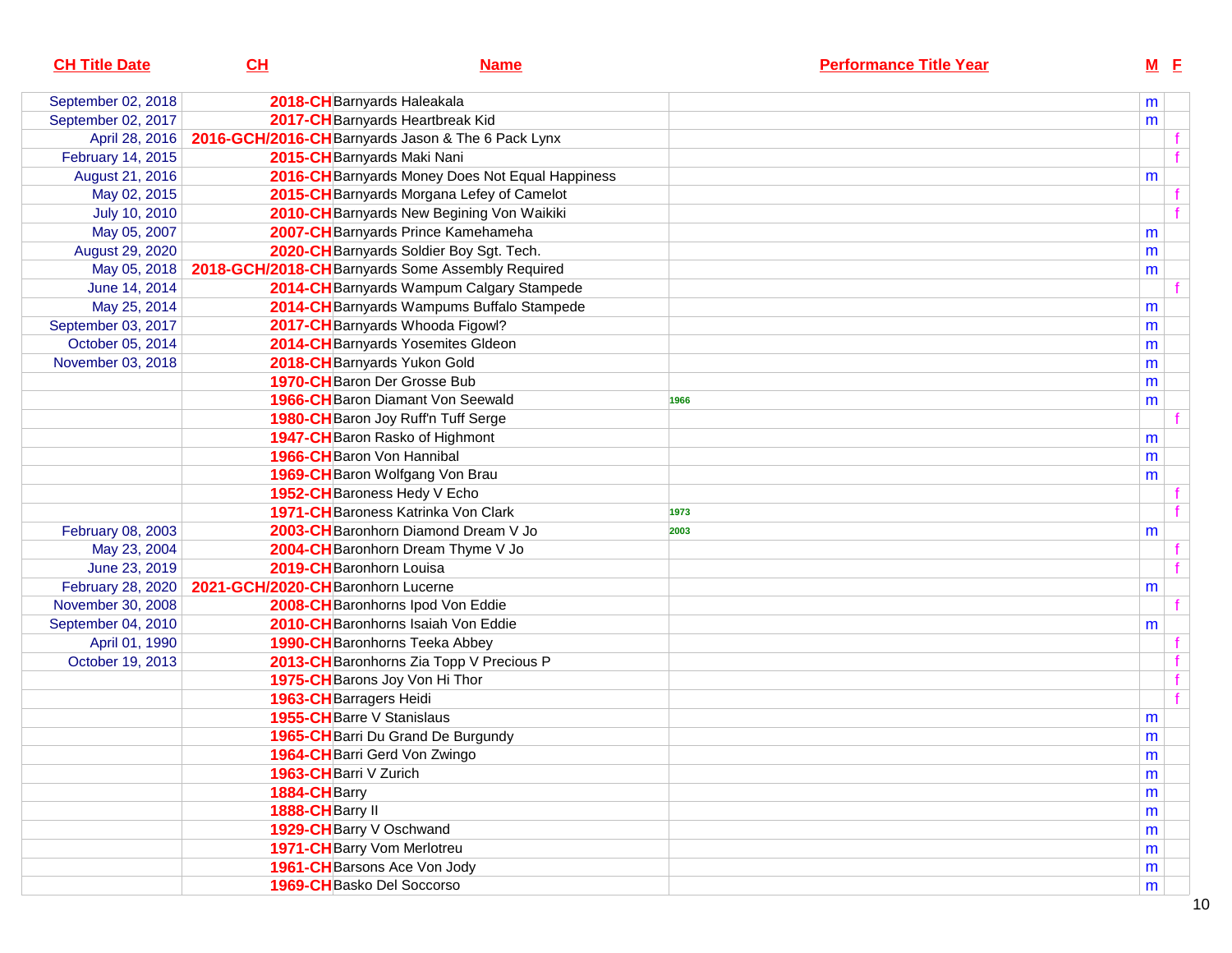| <b>CH Title Date</b> | CL            | <b>Name</b>                                 |      | <b>Performance Title Year</b> |           | $M$ E |  |
|----------------------|---------------|---------------------------------------------|------|-------------------------------|-----------|-------|--|
|                      |               | 1964-CH Basko Von Salmegg                   |      |                               | m         |       |  |
|                      |               | 1973-CH Batchelders Hilleby Sabrina         |      |                               |           |       |  |
|                      |               | 1966-CH Batchelders Sabu Dee                |      |                               | m         |       |  |
|                      |               | <b>1968-CH</b> Batchelders Saint Kelly      |      |                               |           |       |  |
|                      |               | 1976-CH Bavarian Ace Schone                 |      |                               |           |       |  |
|                      |               | 1982-CH Bavarians Siglunda                  | 1981 |                               |           |       |  |
|                      |               | 1902-CH Bay View Braden Powell              |      |                               | m         |       |  |
|                      | 188?-CHBayard |                                             |      |                               | m         |       |  |
| November 22, 1997    |               | 1997-CH Baycreek Say Goodnight Gracie       |      |                               |           |       |  |
| November 16, 1996    |               | 1996-CHBC's Admiral James T                 |      |                               | m         |       |  |
| July 05, 1998        |               | <b>1998-CHBC's Americas Grand Tetons</b>    |      |                               | m         |       |  |
|                      |               | 1982-CHBeau Brummel Von Elba                |      |                               | m         |       |  |
|                      |               | 1970-CH Beau Cheval As Ever Roma Sumit      |      |                               |           |       |  |
|                      |               | 1971-CH Beau Cheval Babee Cyd Mardoug       |      |                               |           |       |  |
|                      |               | 1969-CH Beau Cheval Bangor Mardoug          |      |                               | m         |       |  |
|                      |               | 1964-CH Beau Cheval Banka La Mardoug        |      |                               | m         |       |  |
|                      |               | 1966-CH Beau Cheval Bonnie Maria            |      |                               |           |       |  |
|                      |               | 1971-CH Beau Cheval Contessa Mardoug        |      |                               |           |       |  |
|                      |               | 1971-CH Beau Cheval Duet La Mardoug         |      |                               |           |       |  |
|                      |               | 1968-CH Beau Cheval Erin La Mardoug         |      |                               |           |       |  |
|                      |               | 1970-CH Beau Cheval Fondu Mardoug           |      |                               |           |       |  |
|                      |               | 1966-CH Beau Cheval Gard La Mardoug         |      |                               | m         |       |  |
|                      |               | 1974-CH Beau Cheval Gay Mardoug             |      |                               |           |       |  |
|                      |               | 1971-CHBeau Cheval Halee La Mardoug         |      |                               |           |       |  |
|                      |               | 1973-CH Beau Cheval Helsinki Mardoug        |      |                               | m         |       |  |
|                      |               | 1968-CH Beau Cheval La Mardoug              |      |                               |           |       |  |
|                      |               | 1967-CH Beau Cheval La Mardoug              |      |                               |           |       |  |
|                      |               | 1975-CH Beau Cheval Maybe Mardoug           |      |                               |           |       |  |
|                      |               | 1965-CH Beau Cheval Mia La Mardoug          |      |                               |           |       |  |
|                      |               | 1972-CH Beau Cheval Mocca La Mardoug        |      |                               |           |       |  |
|                      |               | 1968-CH Beau Cheval Mountain Alisia         |      |                               |           |       |  |
|                      |               | 1969-CH Beau Cheval Mt Lesa Mardoug         |      |                               |           |       |  |
|                      |               | 1972-CH Beau Cheval Mystic La Mardoug       |      |                               |           |       |  |
|                      |               | 1968-CH Beau Cheval Padre La Mardoug        |      |                               | m         |       |  |
|                      |               | 1975-CH Beau Cheval Peer La Mardoug         |      |                               | m         |       |  |
|                      |               | 1971-CH Beau Cheval Shamrock Mardoug        |      |                               | ${\sf m}$ |       |  |
|                      |               | 1977-CH Beau Cheval St. John Mardoug        |      |                               | m         |       |  |
|                      |               | 1964-CH Beau Cheval Tablo La Mardoug        |      |                               | m         |       |  |
|                      |               | 1964-CHBeau Cheval Tia Maria                |      |                               |           |       |  |
|                      |               | 1970-CH Beau Cheval Tilde La Mardoug        |      |                               |           |       |  |
|                      |               | 1969-CH Beau Cheval Traci La Mardoug        |      |                               |           |       |  |
|                      |               | 1968-CH Beau Cheval Tralee Mardoug          |      |                               |           |       |  |
|                      |               | <b>1968-CH</b> Beau Cheval Vicount Drambuie |      |                               | m         |       |  |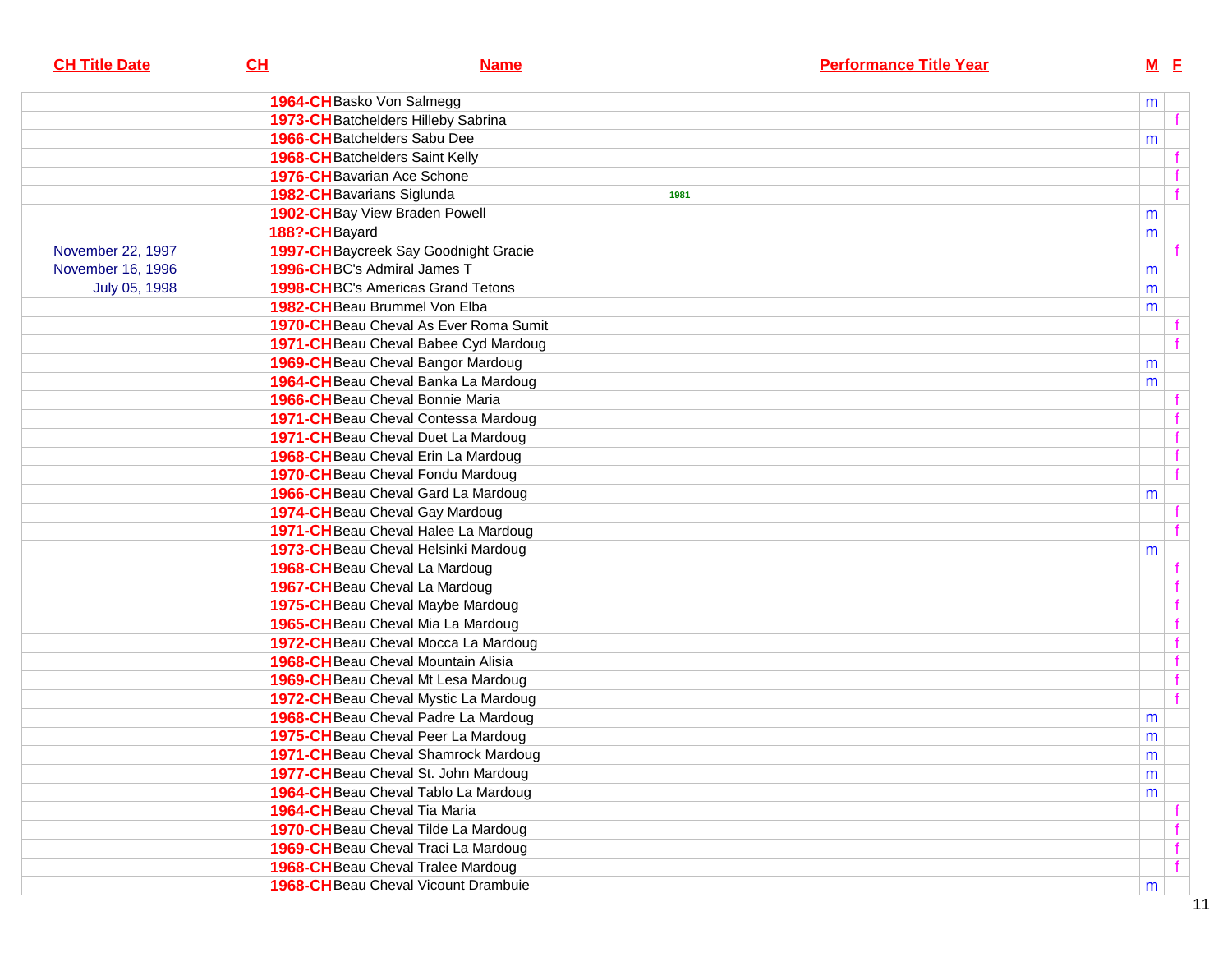| <b>CH Title Date</b> | CH                                             | <b>Name</b>                                | <b>Performance Title Year</b> |           | $M$ E |
|----------------------|------------------------------------------------|--------------------------------------------|-------------------------------|-----------|-------|
|                      |                                                | <b>1978-CH</b> Beau Cheval Winterlude      |                               |           | f     |
|                      |                                                | 1985-CH Beau Mars Benefactor V Zip         |                               | m         |       |
| April 26, 1987       |                                                | 1987-CHBeau Mars Garfield Id V Zip         |                               | m         |       |
| November 07, 1992    |                                                | <b>1992-CH</b> Beau Mars Klondike V Howe   |                               | m         |       |
| March 01, 1986       |                                                | 1986-CH Beau Mars Lucky Penny              |                               |           |       |
| July 27, 1987        |                                                | 1987-CH Beau Mars Maggie V Dreamer         | 1989                          |           |       |
|                      |                                                | 1985-CH Beau Mars McDuff V Dreamer         |                               | m         |       |
| November 27, 1998    |                                                | 1999-CHBeau Mars My Limited Edition        |                               |           |       |
| June 25, 1989        |                                                | <b>1989-CH</b> Beau Mars Queen Mariene     |                               |           |       |
| November 01, 1987    |                                                | 1987-CH Beau Mars Shakespear Subira        |                               | m         |       |
| May 04, 1986         |                                                | 1986-CH Beau Mars St. Nicholas V Zip       |                               | m         |       |
|                      |                                                | 1953-CH Beau of Highmont                   | 1954                          | m         |       |
|                      |                                                | 1984-CH Beau Sugar Bear Morris             |                               | m         |       |
|                      | 188?-CHBeauchief                               |                                            |                               | m         |       |
| March 28, 1998       |                                                | 1998-CH Beaumonts Belle At World Top       |                               |           |       |
| September 05, 1999   |                                                | <b>1999-CH</b> Beaumonts Cool Running      |                               | m         |       |
| November 27, 1994    |                                                | <b>1994-CH</b> Beaumonts Tyrus Migic Mtn   |                               | m         |       |
|                      |                                                | 1973-CH Beaureguarde De Wasatch            |                               | m         |       |
|                      |                                                | <b>1906-CH</b> Beautiful Duchess Watford   |                               |           |       |
|                      |                                                | 1923-CH Beauty II of Hercuveen             |                               |           |       |
|                      |                                                | <b>1978-CH</b> Beaux James Prior Woodstock |                               | m         |       |
|                      |                                                | 1969-CHBeay Cheval Golden Caesar           |                               | m         |       |
|                      |                                                | 1909-CH Bediveres Chum                     |                               |           |       |
| November 13, 2016    |                                                | 2016-CH Beech Hills Azusa                  | (CGC)                         |           |       |
| July 01, 2017        |                                                | 2017-CHBeech Hills Durham                  | 2016                          | m         |       |
| June 16, 2018        |                                                | 2018-CH Beech Hills Eastyn                 | (CGC)                         |           |       |
|                      | June 02, 2018 2019-GCH/2018-CHBeech Hills Gala |                                            | 2018                          |           |       |
| May 16, 2021         |                                                | 2021-CH Beech Hills Invicta                |                               |           | f     |
|                      |                                                | 1976-CH Beholds Imprint                    |                               |           | f     |
|                      |                                                | 1963-CH Beinhofs Alta V Zwing Joggi        |                               |           | f     |
|                      |                                                | 1964-CH Beinhofs Anzo V Zwing Joggi        |                               | m         |       |
|                      |                                                | 1967-CH Beinhofs Gerdi Alta Mannie         |                               |           |       |
|                      |                                                | 1966-CH Beinhofs Ginger Alta Mannie        |                               |           | f     |
| February 19, 1994    |                                                | 1994-CHBel Ami's Gretchin V Max            |                               |           | f     |
|                      |                                                | 1979-CH Belalps Arno Von Mallen            |                               | m         |       |
|                      |                                                | 1976-CH Belalps Blockbuster V Zetto        |                               | ${\sf m}$ |       |
|                      |                                                | 1978-CHBelalps Talisman                    |                               | m         |       |
|                      |                                                | 1976-CH Belalps Tasmanian Devil            |                               | m         |       |
|                      |                                                | 1979-CHBelaps Cactus Pete                  |                               | m         |       |
|                      | <b>1907-CH</b> Belfast Buster                  |                                            |                               | m         |       |
| August 08, 2021      |                                                | 2021-CHBelhavens Shoot To Thrill           | 2021                          | m         |       |
| November 14, 2021    |                                                | 2021-CH Belhyavens Gotcha All Shook Up     |                               |           |       |
|                      |                                                | 1937-CH Bella V Waldeck                    |                               |           | f     |
|                      |                                                |                                            |                               |           |       |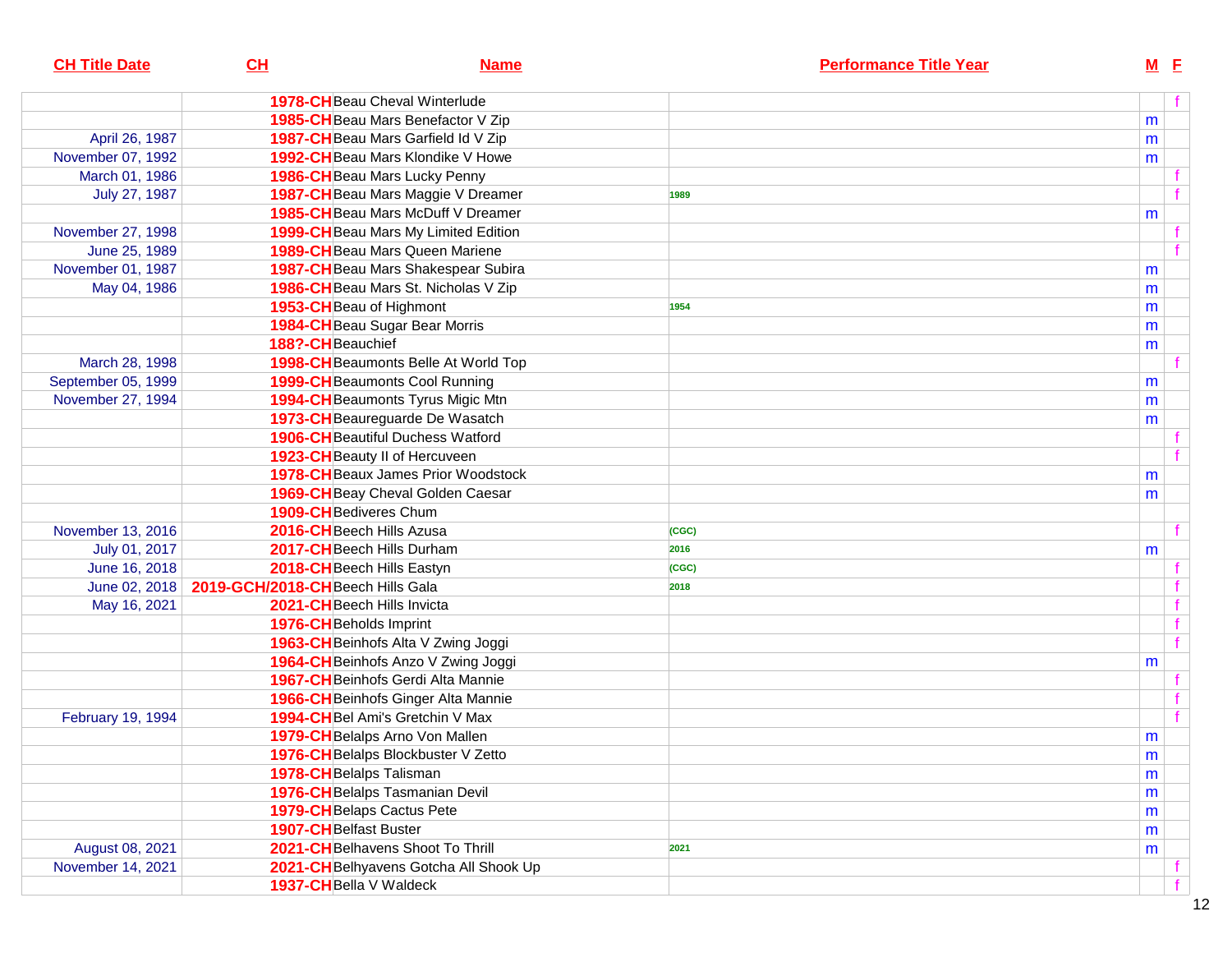| <b>CH Title Date</b>    | CL                                          | <b>Name</b>                                 | <b>Performance Title Year</b> | $M$ $E$ |   |
|-------------------------|---------------------------------------------|---------------------------------------------|-------------------------------|---------|---|
|                         | <b>1965-CH</b> Bella Von Mallen             |                                             |                               |         |   |
| <b>January 08, 2012</b> | 2012-GCH/2012-CHBelle Isles Cookie V Cretan |                                             | 2014                          | m       |   |
| August 20, 2016         |                                             | 2016-CHBelle Isles Precious V Hecca         | 2016,2017                     |         |   |
|                         |                                             | 1952-CH Bellina V Rigibuhl V Alpine Plateau |                               |         |   |
|                         |                                             | 1941-CHBelline V Waldeck                    |                               |         |   |
|                         | 1957-CH Bellow Woods                        |                                             | 1957                          | m       |   |
|                         | 1941-CH Beltaughs Rega                      |                                             |                               |         |   |
|                         |                                             | <b>1967-CH</b> Belvederes Apollo            |                               | m       |   |
| June 12, 1999           | 1999-CH Belyns Bacchus                      |                                             |                               | m       |   |
|                         |                                             | 1980-CH Belyns Bittersweet V Yondo          |                               |         |   |
| May 31, 1998            |                                             | <b>1998-CH</b> Belyns Chequemate            |                               | m       |   |
| November 26, 1982       |                                             | 1982-CH Belyns Columbo V Sultan             | 1983                          | m       |   |
| November 04, 2001       | 2001-CH Belyns Dickens                      |                                             |                               | m       |   |
|                         | 1982-CHBelyns Erika                         |                                             |                               |         |   |
|                         |                                             | 1982-CHBelyns Exchequer                     |                               | m       |   |
|                         |                                             | 1983-CH Belyns Friar V Doorman              | 1982,1984                     | m       |   |
|                         |                                             | 1984-CHBelyns Georgia V Exchequer           |                               |         |   |
| April 26, 1986          |                                             | 1986-CHBelyns Grendle V Exchequer           |                               |         |   |
| October 05, 1986        |                                             | 1986-CHBelyns In Particular                 | 1988                          | m       |   |
| May 24, 1987            |                                             | 1987-CH Belyns Izod V Opdyke                |                               | m       |   |
|                         |                                             | 1985-CH Belyns Jesse James of Twin Oak      |                               | m       |   |
| October 25, 1985        |                                             | 1985-CHBelyns Journey V Exchequer           |                               | m       |   |
| March 12, 1988          |                                             | 1988-CHBelyns Krystal V Mac                 |                               |         |   |
| November 09, 1985       |                                             | 1985-CH Belyns Laurel V Exchequer           |                               |         |   |
| February 07, 1988       |                                             | 1988-CH Belyns Lizy V Exchequer             |                               |         |   |
| April 11, 1987          |                                             | <b>1987-CH</b> Belyns Madison Avenue        |                               | m       |   |
| March 18, 1989          |                                             | 1989-CH Belyns Maija V Georgia              |                               |         |   |
| July 31, 1987           |                                             | 1987-CH Belyns Melody of Revilo             |                               |         |   |
| April 29, 1990          |                                             | 1990-CH Belyns Noah of Revilo               |                               | m       |   |
| March 26, 1989          |                                             | <b>1989-CH</b> Belyns Portia V Journey      |                               |         |   |
| November 12, 1989       |                                             | <b>1989-CH</b> Belyns Quarter Master        |                               | m       |   |
| <b>January 18, 1991</b> |                                             | 1991-CH Belyns Que Sera O'Lynchcreek        |                               |         |   |
| December 02, 1990       |                                             | 1990-CH Belyns Quelle Damme                 |                               |         |   |
| June 21, 1992           |                                             | 1992-CHBelyns Sara O'Lynchcreek             | 1993,1994                     |         |   |
| May 22, 1994            |                                             | 1994-CH Belyns Scoutmaster O'Lynchcreek     | 1994                          | m       |   |
| April 04, 1993          |                                             | 1993-CH Belyns Sentimental Journey          | 1996,1998                     |         |   |
| October 11, 1992        |                                             | 1992-CH Belyns Sez Who O'Lynchcreek         |                               |         | f |
|                         |                                             | 1992-CH Belyns Sierra O'Lynchcreek          |                               | m       |   |
| July 16, 1995           | 1995-CH Belyns Victoria                     |                                             |                               |         |   |
| December 10, 1995       |                                             | 1995-CH Belyns Windsong V Rune              |                               |         |   |
|                         | 1889-CHBen Lomond                           |                                             |                               | m       |   |
| December 10, 1989       |                                             | 1989-CH Benbarons Abraham Von Yondo         | 1994                          | m       |   |
| May 16, 1992            |                                             | 1992-CH Benbarons Dippy Von Vippy           |                               | m       |   |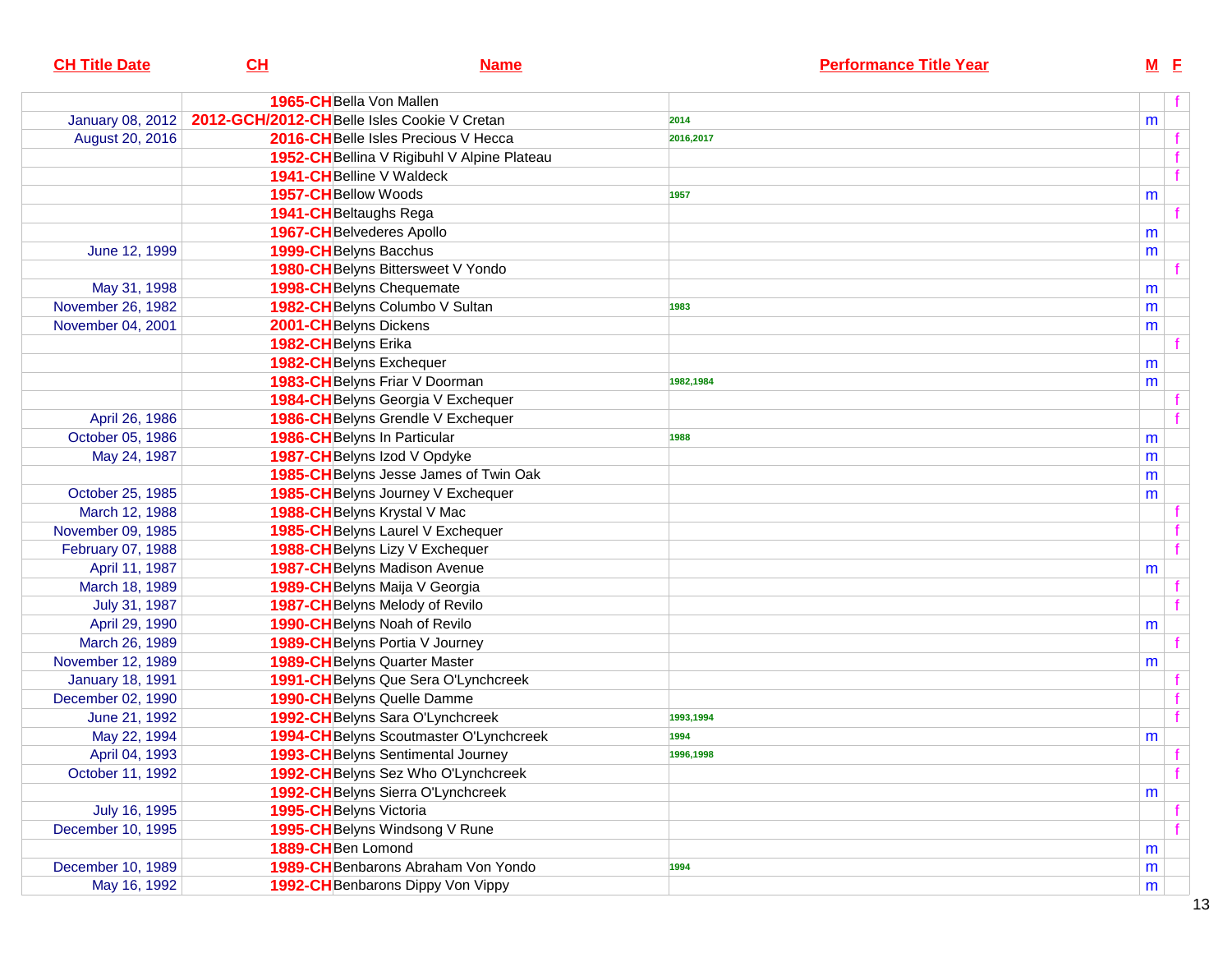| <b>CH Title Date</b> | CL                                        | <b>Name</b>                           |           | <b>Performance Title Year</b> | $M$ E |  |
|----------------------|-------------------------------------------|---------------------------------------|-----------|-------------------------------|-------|--|
| April 27, 2003       |                                           | 2003-CHBenbarons Knight O'Iceman      | 2003      |                               | m     |  |
| July 17, 1998        |                                           | 1998-CH Benbarons Kube O'Icman        |           |                               | m     |  |
| July 23, 2004        |                                           | 2004-CHBenbarons Ouch of Iceman       |           |                               |       |  |
| April 24, 2004       |                                           | 2004-CHBenbarons Outlaw of Iceman     |           |                               | m     |  |
| October 29, 2004     |                                           | 2004-CHBenbarons Phantom of Yondo     |           |                               | m     |  |
|                      |                                           | 1982-CHBenbarons Quaker Von Nuthin    |           |                               |       |  |
| March 19, 2006       |                                           | 2006-CHBenbarons Quinte of Eddie      |           |                               |       |  |
| February 04, 2006    |                                           | 2006-CH Benbarons Raven of Eddie      |           |                               |       |  |
| March 11, 2007       |                                           | 2007-CH Benbarons Roxy of Eddie       |           |                               |       |  |
| November 29, 2008    |                                           | 2008-CHBenbarons Scooter of Eddie     |           |                               |       |  |
| October 08, 2009     | 2011-GCH/2009-CH Benbarons Taboo of Yondo |                                       |           |                               |       |  |
| March 03, 2007       |                                           | 2007-CH Benbarons Tango of Yondo      |           |                               |       |  |
| October 21, 2007     | 2014-GCH/2007-CHBenbarons Tattoo of Yondo |                                       |           |                               |       |  |
| December 03, 2006    |                                           | 2006-CH Benbarons Texas of Yondo      |           |                               |       |  |
| February 07, 2010    |                                           | 2010-CH Benbarons Tinker of Yondo     | 2007,2010 |                               |       |  |
| November 11, 2006    |                                           | 2006-CH Benbarons Tonka of Yondo      |           |                               | m     |  |
| October 28, 2007     |                                           | 2007-CH Benbarons Upshot of Eddie     |           |                               |       |  |
| October 25, 2009     |                                           | 2009-CH Benbarons Veronica of Eddie   |           |                               |       |  |
| November 10, 2007    | 2011-GCH/2007-CHBenbarons Vinnie of Eddie |                                       |           |                               | m     |  |
| May 10, 2008         |                                           | 2008-CH Benbarons Violet of Eddie     |           |                               |       |  |
| December 09, 2007    |                                           | 2007-CH Benbarons Voodoo of Eddie     |           |                               |       |  |
| September 15, 2007   |                                           | 2007-CHBenbarons Wanda of Louie       |           |                               |       |  |
| November 07, 2009    |                                           | 2009-CHBenbarons Woodrow of Louie     |           |                               | m     |  |
| December 14, 2014    |                                           | 2014-CH Benbarons Xavier of Yondo     |           |                               | m     |  |
| August 08, 1986      |                                           | 1986-CH Benbarons Yondo Von Gizer     |           |                               | m     |  |
|                      |                                           | 1936-CH Benedict Pearl O'Waldeck      |           |                               |       |  |
|                      |                                           | 1913-CH Benevolence of Hercuveen      |           |                               |       |  |
|                      |                                           | 1985-CH Benhofs High Plains Drifter   |           |                               | m     |  |
|                      |                                           | 1984-CHBennett of Bishops Castle      |           |                               | m     |  |
| October 27, 1985     |                                           | 1985-CH Benson of Bishops Castle      |           |                               | m     |  |
|                      |                                           | 1985-CH Bentley of Bishops Castle     |           |                               | m     |  |
|                      | 1940-CH Bergmadle V Waldeck               |                                       |           |                               |       |  |
|                      |                                           | 1944-CH Bergson V Esbo of Tall Maples |           |                               | m     |  |
|                      |                                           | 1978-CH Bergundtal Howard Brown       |           |                               | m     |  |
|                      |                                           | 1973-CH Bergundtal Jack A Dandy       |           |                               | m     |  |
|                      | 1980-CH Bergundtal Merc Cresap            |                                       |           |                               | m     |  |
| June 04, 1989        | 1989-CH Bergundtal Politician             |                                       |           |                               | m     |  |
|                      | <b>1977-CH</b> Bergundtal Quicksilver     |                                       |           |                               | m     |  |
|                      |                                           | 1972-CH Bergundtal Tristan Von Boy    |           |                               | m     |  |
|                      | 1974-CH Bergwachts Buccaneer              |                                       |           |                               | m     |  |
|                      | 1984-CH Bergwachts Dolimite Mt            |                                       |           |                               | m     |  |
|                      |                                           | 1982-CH Bergwachts Don Juan Rainier   |           |                               | m     |  |
|                      | 1979-CH Bergwachts Far West               |                                       |           |                               | m     |  |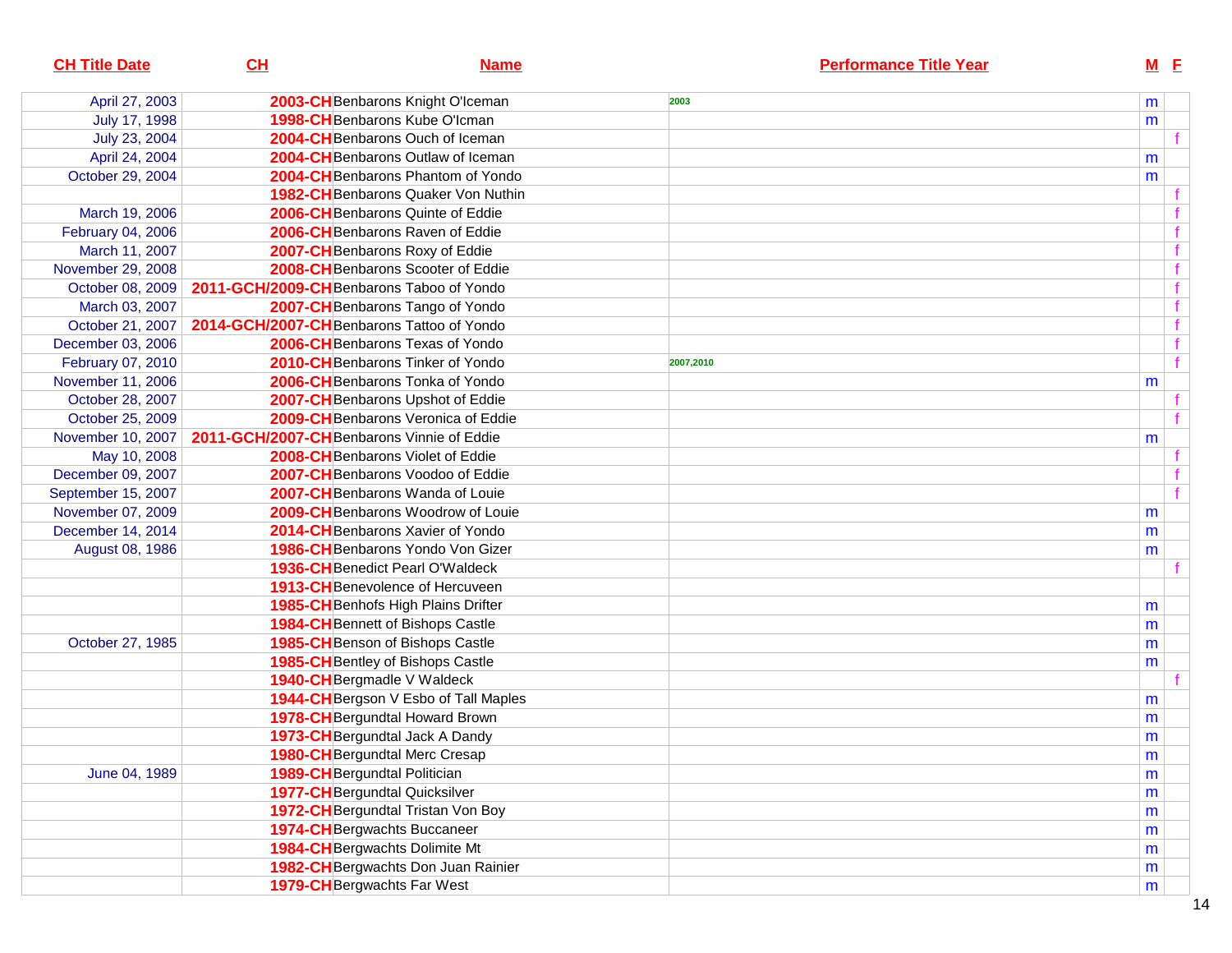| <b>CH Title Date</b>    | CL                                        | <b>Name</b>                                | <b>Performance Title Year</b> | $M$ E |             |
|-------------------------|-------------------------------------------|--------------------------------------------|-------------------------------|-------|-------------|
| May 05, 2001            | 2001-CHBerics Alexi                       |                                            |                               |       |             |
| March 20, 2010          |                                           | 2010-CH Berics Arabella Entertains Talberg |                               |       | $\mathbf f$ |
| November 26, 2011       | 2011-CHBerics Arianna                     |                                            |                               |       |             |
| February 18, 2006       | 2006-CHBerics Bianca                      |                                            |                               |       |             |
| May 11, 2019            | 2019-CH Berics Bridget                    |                                            |                               |       |             |
| September 27, 2009      | 2009-CH Berics Delovely Sassy             |                                            |                               |       |             |
| September 17, 1989      | <b>1989-CH</b> Berics Frosty Bear         |                                            |                               |       |             |
|                         |                                           | 1975-CH Berics Gero Raskkal V Acker        |                               | m     |             |
| October 16, 2004        | 2004-CHBerics Hans Solo                   |                                            |                               | m     |             |
| June 29, 1991           | 1991-CH Berics Hezmine                    |                                            |                               | m     |             |
| August 03, 1997         | 1997-CHBerics I Am A Winner               |                                            |                               | m     |             |
| May 30, 1992            | 1992-CH Berics Ishmael                    |                                            |                               | m     |             |
| December 01, 1990       | 1990-CH Berics Ivory                      |                                            |                               |       |             |
| November 19, 2005       | 2005-CH Berics Kendall                    |                                            |                               |       |             |
| March 31, 2016          | 2016-CHBerics Kirkwood                    |                                            |                               | m     |             |
|                         | <b>1979-CH</b> Berics Lancelot            |                                            |                               | m     |             |
| July 08, 2012           | 2012-CH Berics Laureate Imperial          |                                            |                               | m     |             |
|                         |                                           | 1979-CH Berics Lochinvar Stoneybrook       |                               | m     |             |
| May 08, 1994            | <b>1994-CH</b> Berics Lucina Lee          |                                            |                               |       |             |
| June 05, 1993           | 1993-CH Berics Merry Jane                 |                                            |                               |       |             |
| June 15, 2002           | 2002-CHBerics Mt. Avalanche               |                                            |                               | m     |             |
| August 25, 1996         | 1996-CHBerics Omar Kayan                  |                                            |                               | m     |             |
| June 15, 2002           | 2002-CH Berics Paige                      |                                            |                               |       |             |
| <b>January 21, 1995</b> | 1995-CH Berics Panda V Tinkerbell         |                                            |                               |       |             |
| October 02, 2005        | 2005-CH Berics Queen of The May           |                                            |                               |       |             |
| October 26, 1996        | <b>1996-CH</b> Berics Questor Von Rudy    |                                            |                               | m     |             |
| July 28, 1996           | 1996-CH Berics Ra                         |                                            |                               | m     |             |
| July 21, 1996           |                                           | 1996-CH Berics Reverie Reign Reis'r        |                               |       |             |
| November 15, 2009       | 2011-GCH/2009-CH Berics Rosalita V Gordon |                                            |                               |       |             |
| <b>January 25, 2013</b> | 2013-CHBerics Rough Rider                 |                                            |                               | m     |             |
| May 17, 1997            | 1997-CHBerics Sabrina                     |                                            |                               |       |             |
| July 05, 2014           | 2014-CH Berics Secret Cache               |                                            |                               | m     |             |
|                         | 1983-CH Berics Sugar Bear                 |                                            |                               |       |             |
| September 19, 2010      | 2010-CH Berics Sugar Britches             |                                            |                               |       |             |
| April 19, 2014          | 2014-GCH/2014-CHBerics Sweet Retreat      |                                            |                               | m     |             |
|                         | 1981-CH Berics Tamarac V Acker            |                                            |                               | m     |             |
| January 07, 2018        | 2018-CH Berics The One of Many            |                                            |                               |       |             |
| October 06, 2013        |                                           | 2013-CH Berics The Ties That Bind V Gordon |                               | m     |             |
| May 13, 2017            | 2017-CHBerics Tonka                       |                                            |                               | m     |             |
| July 05, 2008           | 2008-CHBerics Torin Naomhan               |                                            |                               | m     |             |
| May 15, 2021            | 2021-GCH/2021-CH Berics Triton            |                                            |                               | m     |             |
| November 22, 1998       | 1998-CH Berics Valkyrie                   |                                            |                               |       |             |
| March 18, 2007          | 2007-CH Berics Wells Fargo                |                                            |                               | m     |             |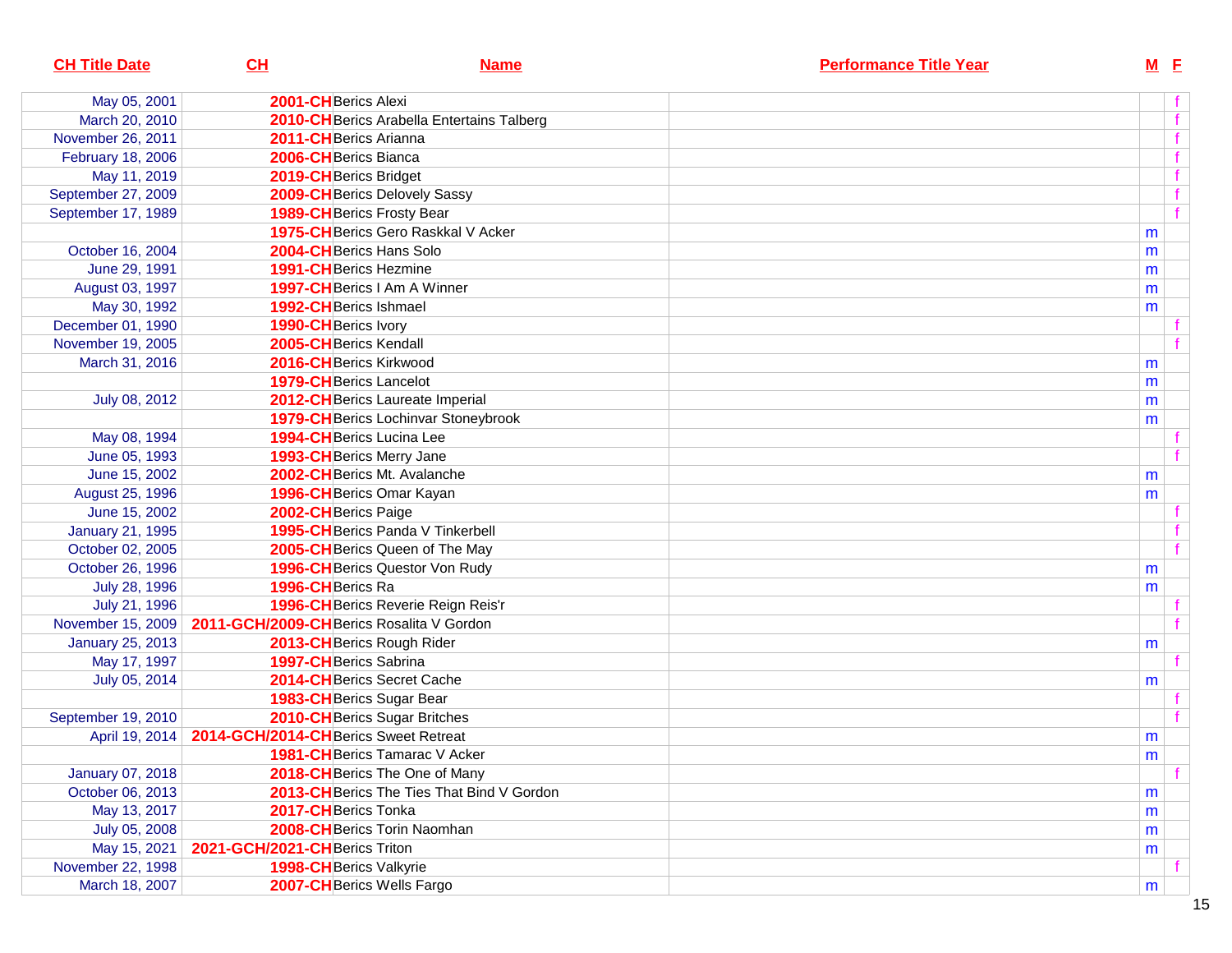| <b>CH Title Date</b>    | CL                           | <b>Name</b>                              |                | <b>Performance Title Year</b> | $M$ E |             |
|-------------------------|------------------------------|------------------------------------------|----------------|-------------------------------|-------|-------------|
|                         | <b>1984-CH</b> Berics Wenona |                                          |                |                               |       |             |
| March 30, 1996          | 1996-CH Berics Wolfgang      |                                          |                |                               | m     |             |
| May 13, 2000            | 2000-CHBerics Wyatt Erp      |                                          |                |                               | m     |             |
| May 18, 2008            | 2010-GCH/2008-CHBerics Xana  |                                          |                |                               |       |             |
| September 28, 1985      | 1985-CH Berics Yogi Bear     |                                          |                |                               | m     |             |
| August 20, 2010         | 2010-CHBerics Zeus           |                                          |                |                               | m     |             |
| February 20, 2010       | 2010-CH Berics Zigmund       |                                          |                |                               | m     |             |
| April 01, 2006          | 2006-CH Berkut Van Rijn      |                                          |                |                               | m     |             |
|                         |                              | 1945-CH Berna Deanmadle of Highmont      |                |                               |       |             |
|                         |                              | 1941-CH Berna Jung Frau Fleischli        |                |                               |       | f           |
|                         |                              | 1933-CH Berna V D Lueg-Waldeck           |                |                               |       | $\mathbf f$ |
|                         | 1950-CH Bernadette II        |                                          |                |                               |       | f           |
|                         |                              | 1940-CH Bernarco Fritz V Taubertal       |                |                               | m     |             |
|                         |                              | <b>1985-CH</b> Bernardis Charlotte       |                |                               | m     |             |
|                         |                              | 1984-CH Bernardis Paddy O'Duffy          |                |                               | m     |             |
|                         |                              | 1946-CH Bernato V Waldeck                |                |                               | m     |             |
|                         |                              | <b>1984-CH</b> Berncrests Eclipse        |                |                               |       |             |
|                         |                              | <b>1983-CH</b> Berncrests Rhapsody       |                |                               |       |             |
| April 28, 1996          |                              | 1996-CHBernduff Peekaboo Atlas Two       |                |                               | m     |             |
|                         |                              | 1942-CH Berne Arda V Smiggens            |                |                               | m     |             |
| December 06, 1998       |                              | 1998-CH Bernegardens Chloe               |                |                               |       |             |
| February 11, 1995       |                              | <b>1995-CH</b> Bernegardens Destiny      |                |                               |       |             |
| April 23, 2000          |                              | 2000-CH Bernegardens Hamilton            |                |                               | m     |             |
| October 21, 2000        |                              | 2000-CH Bernegardens Jackson             |                |                               | m     |             |
| September 04, 2000      |                              | 2000-CH Bernegardens Johnnie Walker      |                |                               | m     |             |
| March 23, 2002          |                              | 2002-CH Bernegardens Like A Dream        |                |                               | m     |             |
| June 13, 1999           |                              | 1999-CH Bernegardens Mascara             |                |                               |       |             |
| March 01, 2014          |                              | 2014-CH Bernegardens Park Avenue         |                |                               | m     |             |
| November 09, 2001       |                              | 2001-CHBernegardens Payback              | 2001,2007,2008 |                               |       |             |
| September 28, 2001      |                              | 2001-CH Bernegardens Quest               |                |                               | m     |             |
| <b>January 10, 1998</b> |                              | 1998-CH Bernegardens Ragtime             |                |                               | m     |             |
| March 01, 2002          |                              | 2002-CHBernegardens Renegade             |                |                               | m     |             |
| October 20, 2002        |                              | 2002-CH Bernegardens Sexy Stoan          |                |                               |       |             |
| October 21, 2001        |                              | 2001-CH Bernegardens Touched By An Angel |                |                               |       |             |
|                         | 1973-CH Bernice Bernard      |                                          |                |                               |       | f           |
|                         |                              | 1972-CH Bernie V Thunder                 |                |                               | m     |             |
|                         | 1946-CH Berta Nell           |                                          |                |                               |       |             |
|                         |                              | 1946-CH Bertha V Alpine Plateau          |                |                               |       | f           |
|                         |                              | 1974-CH Bertha Von Mallen                |                |                               |       | f           |
|                         |                              | 1953-CH Bertino De La Colina             |                |                               | m     |             |
|                         | 1908-CH Bessie H. II         |                                          |                |                               |       |             |
|                         |                              | 1970-CH Betina Von Rosenborg             |                |                               |       | f           |
| September 25, 1990      |                              | 1990-CH Bevies Buffy Von Beric           |                |                               | m     |             |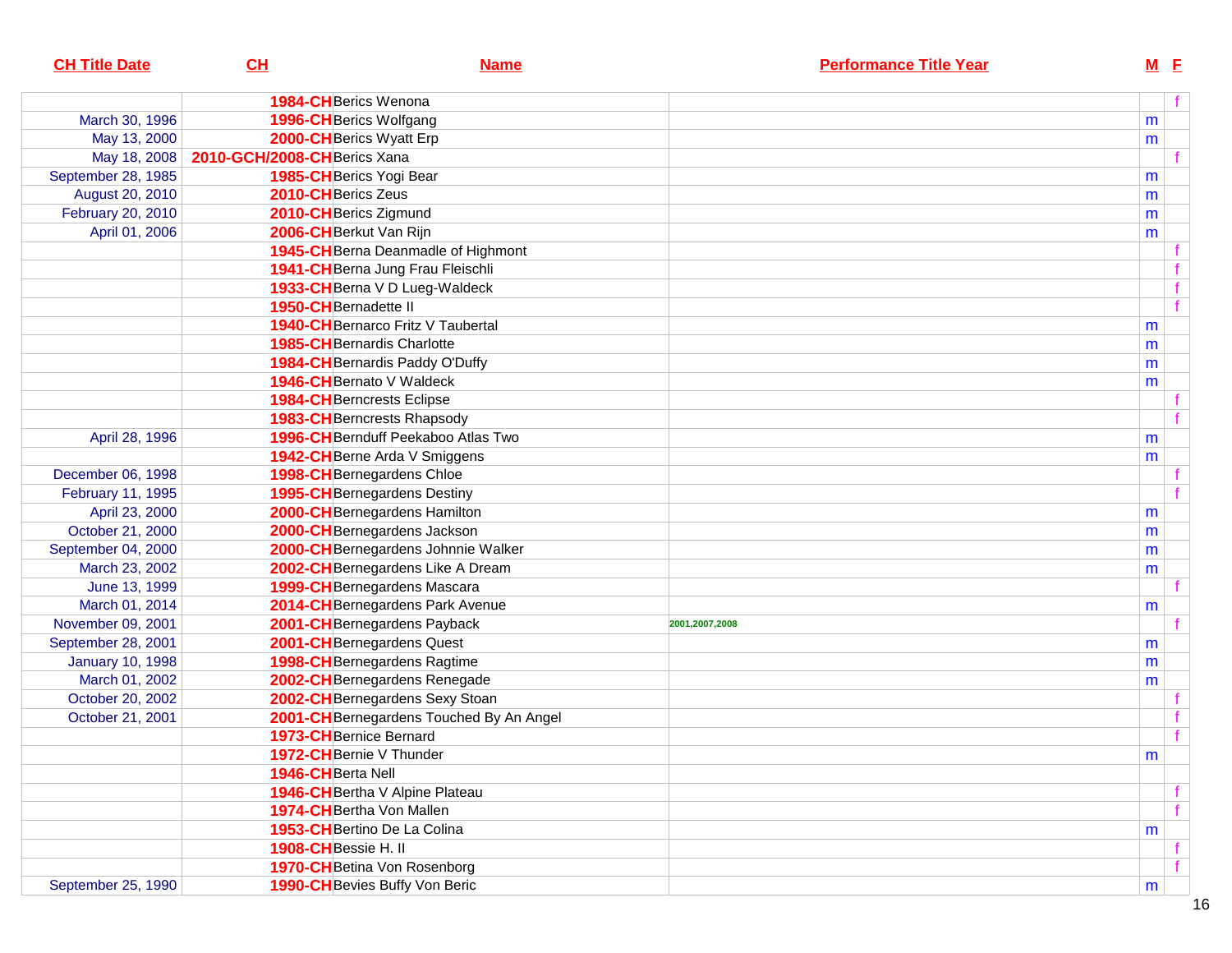| <b>CH Title Date</b> | CL                                                 | <b>Name</b>                                      |      | <b>Performance Title Year</b> | <b>M</b> E |  |
|----------------------|----------------------------------------------------|--------------------------------------------------|------|-------------------------------|------------|--|
|                      |                                                    | 1981-CHBG's Little Orphan Annie                  |      |                               |            |  |
|                      | 1912-CH <sub>Big</sub> Boy                         |                                                  |      |                               | m          |  |
|                      | 1941-CH Big Boy VI                                 |                                                  |      |                               | m          |  |
|                      | 1947-CH Big Boy X                                  |                                                  |      |                               | m          |  |
|                      | 1947-CH Big Enough                                 |                                                  |      |                               | m          |  |
| June 08, 1997        |                                                    | 1997-CH Big Havens April Morning                 |      |                               |            |  |
|                      |                                                    | 1968-CH Big Jessica V Schwarzwald Hof            |      |                               |            |  |
| August 25, 2013      |                                                    | 2013-CH Big Mack Loves Le Phaires Bruno          | 2014 |                               | m          |  |
|                      |                                                    | 1970-CH Big Macks Minx Von Midas                 |      |                               |            |  |
| July 28, 2013        |                                                    | 2013-GCH/2013-CHBig Macs Sweet Hot Cinnamon Buns |      |                               | m          |  |
| September 02, 2007   |                                                    | 2007-CH Big Man Olaf Tashkas Kennel              |      |                               | m          |  |
|                      | 1936-CHBig Mike                                    |                                                  |      |                               | m          |  |
|                      |                                                    | 1943-CH Big Sugar of Tag-A-Long                  |      |                               |            |  |
|                      |                                                    | 1978-CH Big Topps Boomerang                      |      |                               | m          |  |
| October 21, 2000     |                                                    | 2000-CHBig Topps Cimmeron                        |      |                               | m          |  |
| September 01, 1986   |                                                    | 1986-CHBig Topps Clementine                      |      |                               |            |  |
| May 07, 1993         |                                                    | 1993-CH Big Topps Desert Shield                  |      |                               | m          |  |
| March 03, 1990       |                                                    | 1990-CH Big Topps Gorgeous George                |      |                               | m          |  |
| June 27, 1987        | 1987-CHBig Topps Jubilee                           |                                                  |      |                               |            |  |
|                      | 1981-CH Big Topps Kojac                            |                                                  |      |                               | m          |  |
|                      | 1982-CH Big Topps Lucille                          |                                                  |      |                               |            |  |
|                      |                                                    | 1982-CHBig Topps P T Barnum                      |      |                               | m          |  |
| March 16, 1986       |                                                    | 1986-CH Big Topps Showstopper                    |      |                               | m          |  |
| September 03, 1990   |                                                    | 1990-CH Big Topps Why Not Wanda                  |      |                               |            |  |
| February 26, 1993    |                                                    | 1993-CH Bigfoot Sky Meadows V Fantasy            |      |                               |            |  |
| April 16, 1994       |                                                    | 1994-CH Bigfoots Legacy V Sky Meadows            |      |                               |            |  |
| December 03, 2021    | 2021-CH Bijou Saint Valley                         |                                                  |      |                               |            |  |
|                      |                                                    | 1971-CH Bilanes Tammy of Dawrob                  |      |                               |            |  |
|                      | 1908-CH Billy Thunder                              |                                                  |      |                               | m          |  |
|                      |                                                    | 1950-CH Bing Dinger of Janday                    |      |                               | m          |  |
| May 11, 2013         |                                                    | 2013-CH Bishops Castle Cadbury                   |      |                               | m          |  |
| November 19, 2006    |                                                    | 2006-CH Bishops Castle Lovie                     |      |                               |            |  |
|                      |                                                    | <b>1967-CH</b> Black Watch Baron Toni            |      |                               | m          |  |
|                      |                                                    | 1967-CH Blacks Scotch on The Rocks               |      |                               | m          |  |
| November 16, 1997    |                                                    | 1997-CH Blazing Hamlet Von Fitz                  |      |                               | m          |  |
|                      | April 05, 2014   2016-GCH/2014-CH Blissfuls Armani |                                                  |      |                               | m          |  |
| June 10, 2016        | 2016-CHBlissfuls Chandi                            |                                                  |      |                               |            |  |
| September 06, 2015   | 2016-GCH/2015-CHBIissfuls Chayla                   |                                                  |      |                               |            |  |
| September 03, 2017   | 2020-GCH/2017-CHBlissfuls Chella                   |                                                  |      |                               |            |  |
| May 12, 2019         | 2019-CHBlissfuls Fearless                          |                                                  |      |                               | m          |  |
|                      |                                                    | 1961-CHBIizzard V Schwarzwald Hof                | 1963 |                               |            |  |
|                      |                                                    | 1969-CHBIossoms Buttercup of India               |      |                               |            |  |
|                      |                                                    | 1970-CH Bloxoms Brutus Von Banz                  | 1970 |                               | m          |  |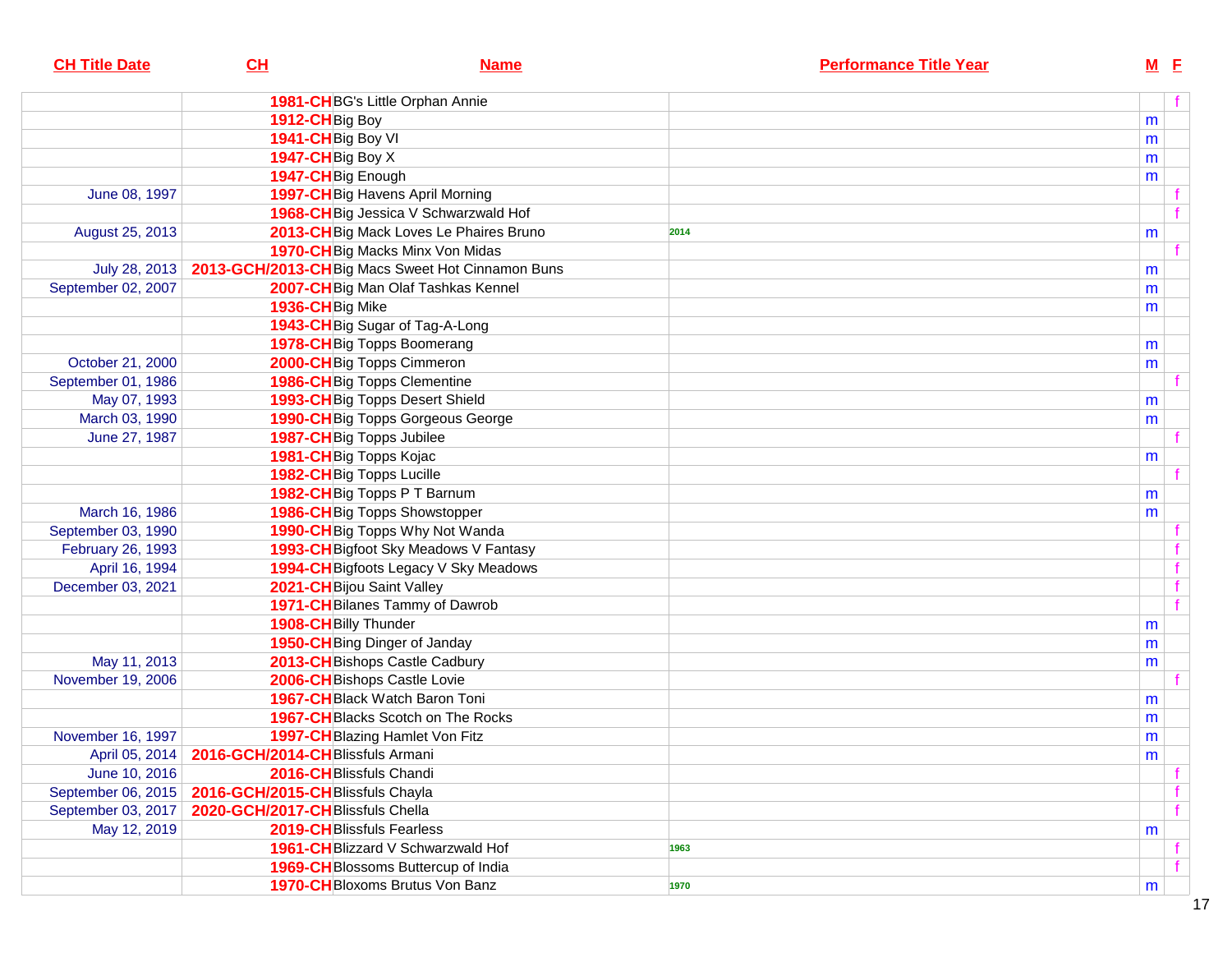| <b>CH Title Date</b>    | CH                                                                  | <b>Name</b>                                   | <b>Performance Title Year</b> | $M$ E |  |
|-------------------------|---------------------------------------------------------------------|-----------------------------------------------|-------------------------------|-------|--|
|                         | 1918-CHBlue Boy                                                     |                                               |                               | m     |  |
| October 07, 2000        |                                                                     | 2000-CHBlue Collars Atp Tankerbell            |                               |       |  |
| <b>January 09, 1999</b> | <b>1999-CH</b> Blue Collars Bulldozer                               |                                               | 2003                          | m     |  |
| July 08, 2001           |                                                                     | 2001-CH Blue Collars Enough Already           |                               | m     |  |
| August 10, 2003         |                                                                     | 2003-CHBlue Collars Etcetera Etc              | 2005,2006                     |       |  |
| May 31, 2002            |                                                                     | 2002-CHBlue Collars FBI Mug Shot              |                               | m     |  |
| July 21, 2002           |                                                                     | 2002-CHBlue Collars First Gear                |                               | m     |  |
| August 10, 2002         |                                                                     | 2002-CH Blue Collars Frankly My Dear          |                               |       |  |
| June 10, 2007           | 2007-CHBlue Collars Jackpot                                         |                                               | 2006                          | m     |  |
| December 12, 2004       |                                                                     | 2004-CHBlue Collars Joliet Jake               | 2007                          | m     |  |
| May 25, 2013            | 2014-GCH/2013-CHBlue Collars Karbon Copy                            |                                               |                               | m     |  |
| June 07, 2013           | 2014-GCH/2013-CHBlue Collars Kiss An Angel                          |                                               |                               |       |  |
| January 03, 2015        | 2015-CHBlue Collars Lebowski                                        |                                               | 2014                          | m     |  |
|                         | June 06, 2015   2016-GCH/2015-CH Blue Collars Mt. Mtn Hair Apparent |                                               |                               | m     |  |
| July 14, 2019           | 2019-CH Blue Collars Odin                                           |                                               |                               | m     |  |
| <b>January 10, 2016</b> |                                                                     | 2016-CHBlue Collars Optimus Prime             |                               |       |  |
| <b>January 09, 2016</b> |                                                                     | 2016-CHBlue Collars Patriot Safe Harbor       | 2016                          | m     |  |
| <b>January 05, 2020</b> |                                                                     | 2020-CH Blue Collars Quartz of Clarity        |                               |       |  |
| May 25, 2014            |                                                                     | 2014-CH Blue Collars Subzero Mystery of Laska |                               |       |  |
| May 18, 2008            |                                                                     | 2008-CHBlue Ridges Bear-Ly Pandamonium        |                               | m     |  |
| July 08, 2005           |                                                                     | 2005-CHBlue Ridges Duncan Donut               |                               |       |  |
| August 13, 2011         |                                                                     | 2011-CH Blue Valleys Baileys You'Re The One   |                               |       |  |
| November 15, 2009       |                                                                     | 2009-CH Blue Valleys Bella Rosa               |                               |       |  |
| October 15, 2011        |                                                                     | 2011-CH Blue Valleys Climbing To The Top      |                               | m     |  |
|                         |                                                                     | 1976-CHBlue Valleys Heidi Francis             |                               |       |  |
| May 11, 2013            |                                                                     | 2013-CHBlue Valleys Walk of Fame              |                               | m     |  |
| September 01, 1991      |                                                                     | 1991-CHBo Jaks Urn of Golden Dream            |                               | m     |  |
| May 18, 1988            | 1988-CHBo Neil D'Amboise                                            |                                               |                               | m     |  |
|                         |                                                                     | 1972-CH Bobars Alpine Heidi V Questor         |                               |       |  |
|                         |                                                                     | 1970-CH Bobbie V D Pappelalee                 |                               | m     |  |
|                         |                                                                     | 1964-CH Bobby Bone Parsons Gusto              |                               | m     |  |
| March 21, 2004          | 2004-CH Bogelunds Bach                                              |                                               |                               | m     |  |
| June 04, 2006           | 2006-CH Bogelunds Brahms                                            |                                               |                               | m     |  |
| December 06, 1991       | 1991-CH Bogelunds Elsa                                              |                                               |                               |       |  |
| April 12, 1987          | 1987-CH Bogelunds Jessica                                           |                                               |                               |       |  |
| <b>January 04, 1987</b> | 1987-CH Bogelunds Lily                                              |                                               |                               |       |  |
|                         | 1991-CH Bogelunds Odin                                              |                                               |                               | m     |  |
| April 10, 1997          | 1997-CH Bogelunds Priam                                             |                                               |                               | m     |  |
| November 10, 1991       |                                                                     | 1991-CH Bogelunds Rambo of Sparkle            |                               | m     |  |
| May 17, 1997            | 1997-CH Bogelunds Rebecca                                           |                                               |                               |       |  |
|                         | 1968-CH Bogey Alosius Adams                                         |                                               |                               | m     |  |
| April 11, 1987          |                                                                     | 1987-CH Boglunds Renaissance                  |                               |       |  |
|                         |                                                                     | 1964-CH Bohansel Von Garwen                   |                               | m     |  |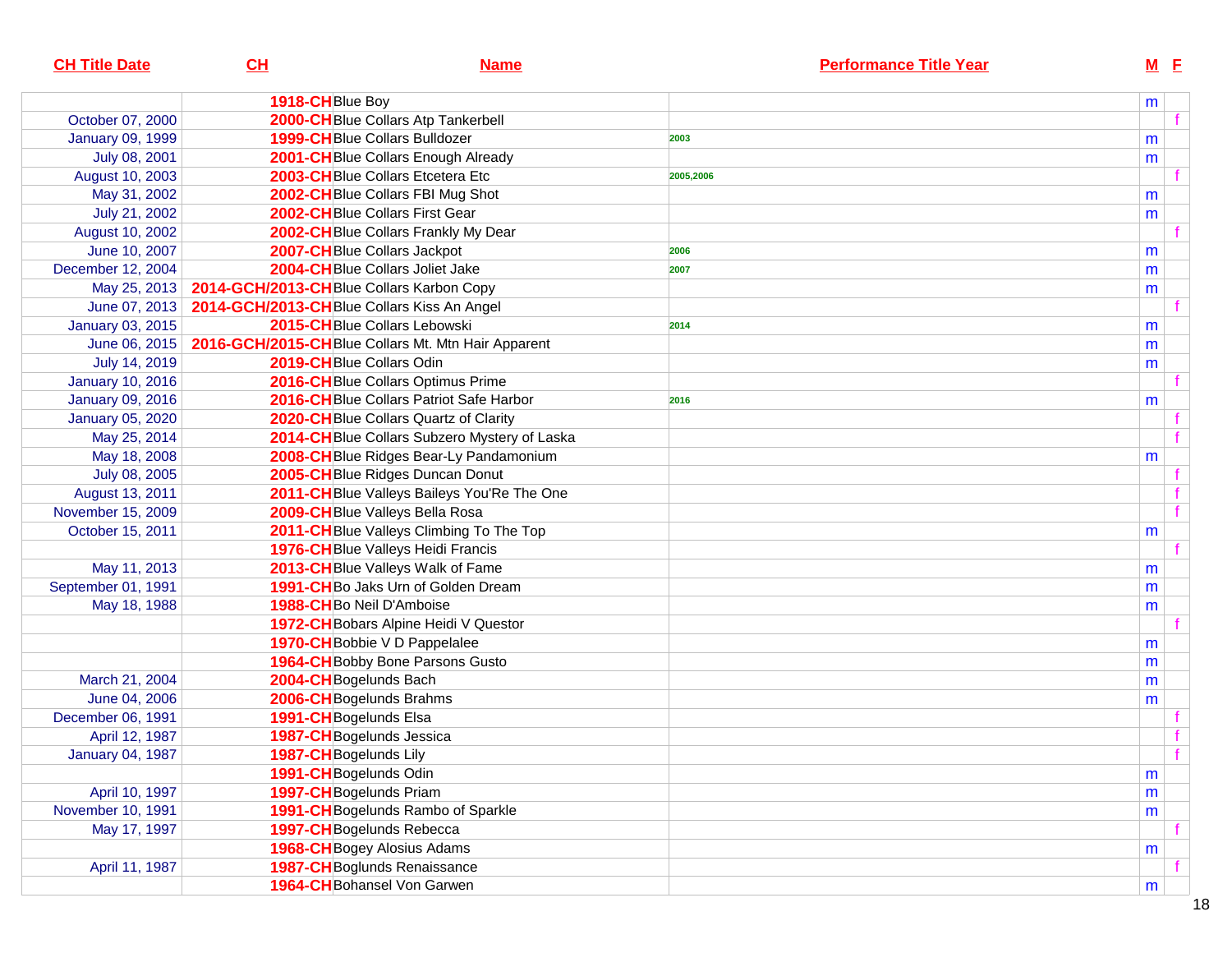| <b>CH Title Date</b> | CL<br><b>Name</b>                       | <b>Performance Title Year</b> |   | $M$ E        |  |
|----------------------|-----------------------------------------|-------------------------------|---|--------------|--|
| June 27, 1992        | 1992-CH Bojaks Bouganville V Camelot    |                               | m |              |  |
| March 20, 1993       | 1993-CH Bo-Jaks Chantilly V Camelot     |                               |   |              |  |
| September 08, 1995   | 1995-CH Bo-Jaks Mighty Oak              |                               | m |              |  |
| July 16, 1994        | 1994-CHBo-Jaks Tulagi                   |                               | m |              |  |
|                      | 1957-CH Bomars Arnd Konig V Hospitz     |                               | m |              |  |
|                      | <b>1956-CH</b> Bomars Cavalier          |                               | m |              |  |
|                      | <b>1955-CH</b> Bomars Duchess Sherry    |                               |   |              |  |
|                      | 1957-CH Bomars Hedy V Gerd              |                               |   | $\mathbf{f}$ |  |
|                      | 1957-CH Bomars Honig Knabe              |                               | m |              |  |
|                      | 1957-CH Bomars King V D Gerd            |                               | m |              |  |
|                      | 1961-CH Bomars Pride                    |                               | m |              |  |
|                      | 1969-CH Bomba Van Damme                 |                               |   |              |  |
|                      | 1906-CH Bonaparte                       |                               | m |              |  |
|                      | 1974-CH Bonaventure Lil Britta Percy    |                               |   |              |  |
|                      | 1972-CH Bonaventure Von Aaron           |                               | m |              |  |
|                      | <b>1979-CH</b> Bonaventures Just Bearly |                               | m |              |  |
|                      | 1883-CH Bonivard                        |                               | m |              |  |
|                      | 1969-CH Bonneys Alex                    |                               | m |              |  |
|                      | 1970-CH Bonneys Asco                    |                               | m |              |  |
|                      | 1972-CH Bonneys Eleasah                 |                               |   |              |  |
|                      | 1973-CH Bonneys Gastalt                 | 1975                          | m |              |  |
|                      | 1974-CH Bonneys Impala                  |                               |   |              |  |
|                      | 1974-CH Bonneys Johnney Bull            |                               | m |              |  |
|                      | 1976-CH Bonneys Legacy                  |                               |   |              |  |
|                      | <b>1975-CH</b> Bonneys Limitation       |                               | m |              |  |
|                      | 1969-CH Bonneys Lord Norfolk            |                               | m |              |  |
|                      | 1978-CH Bonneys Nightryder              |                               | m |              |  |
|                      | 1978-CH Bonneys No No Nannett           |                               |   |              |  |
|                      | 1978-CH Bonneys O J                     |                               | m |              |  |
|                      | 1974-CH Bonnie Bernice                  |                               |   |              |  |
|                      | 1964-CH Bonnie Jo of Shady Hollow       |                               |   | f            |  |
|                      | <b>1963-CH</b> Bonnie Oaks Chamois      |                               |   | f            |  |
|                      | 1959-CH Bonnie of Little Farm           |                               |   | f            |  |
| March 25, 1996       | 1996-CH Boomer Ray Redding              | 1995                          | m |              |  |
|                      | 1983-CH Boon Woods Babbitt Mar-Don      |                               | m |              |  |
| May 15, 1993         | 1993-CH Boon Woods Sir Humphrey Org     |                               | m |              |  |
| May 29, 1988         | 1988-CH Boone Woods Bit O'Honey         |                               |   |              |  |
| May 13, 1990         | 1990-CH Boone Woods Image of Bart       |                               | m |              |  |
|                      | 1966-CHBooze                            | 1963                          | m |              |  |
|                      | 1979-CH Born Free American Eagle        |                               | m |              |  |
|                      | 1981-CH Born Free Bandit Eagle          |                               | m |              |  |
|                      | 1981-CH Born Free Cotton Candy          |                               |   |              |  |
|                      | 1975-CH Born Free Destiny               |                               |   |              |  |
|                      |                                         |                               |   |              |  |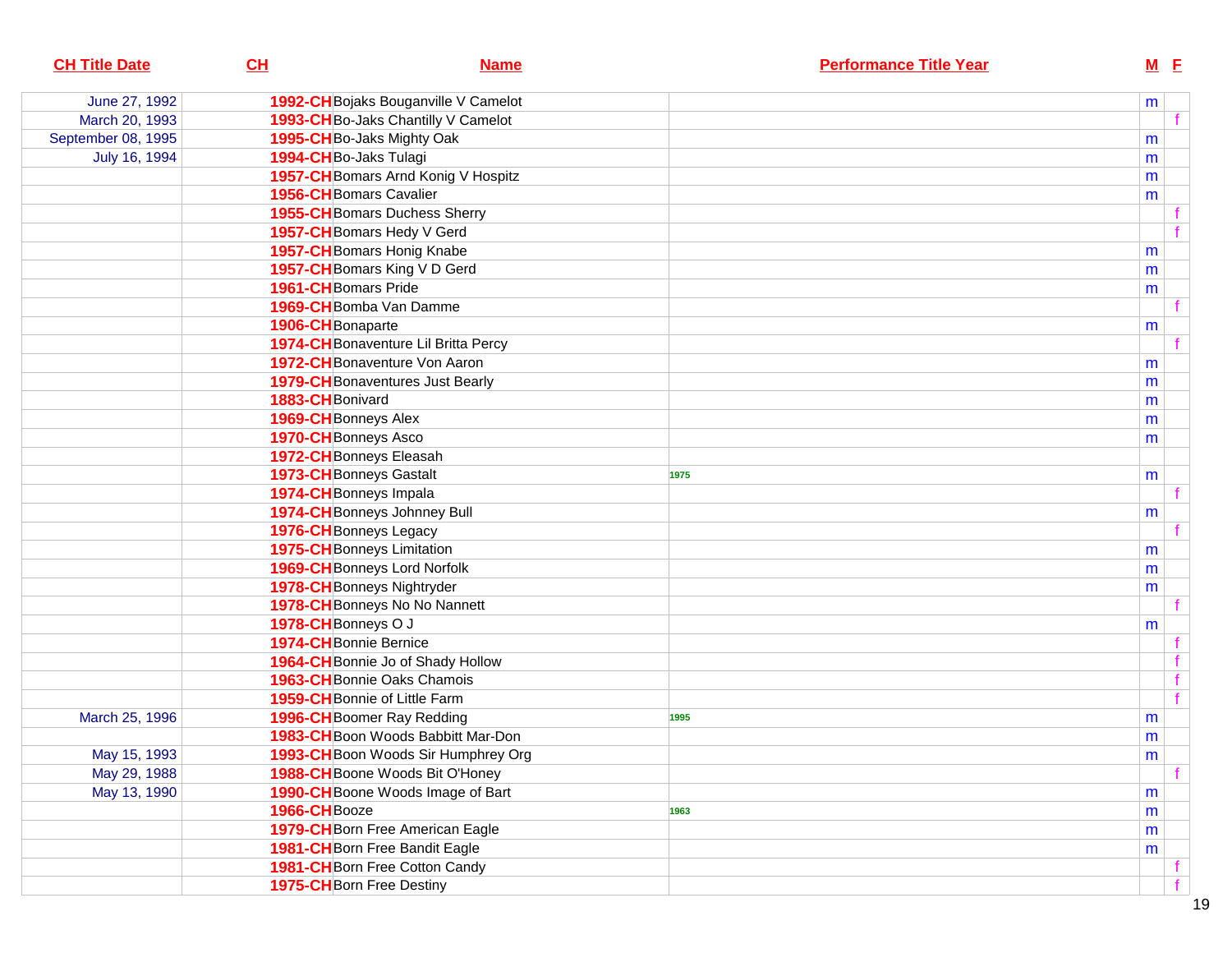| <b>CH Title Date</b> | CL                                      | <b>Name</b>                                   |      | <b>Performance Title Year</b> |   | $M$ $E$ |
|----------------------|-----------------------------------------|-----------------------------------------------|------|-------------------------------|---|---------|
|                      |                                         | <b>1976-CH</b> Born Free Deuces Wild Flush    |      |                               |   |         |
|                      |                                         | 1978-CH Born Free Echo of Avalon              |      |                               |   | f       |
|                      |                                         | 1976-CH Born Free Hans Christian              |      |                               | m |         |
| November 18, 1990    |                                         | 1990-CH Born Free Heirloom                    |      |                               |   |         |
| June 11, 1988        |                                         | 1988-CH Born Free Heismans Trophy             |      |                               | m |         |
| August 04, 1991      |                                         | 1991-CH Born Free Limited Edition             |      |                               |   |         |
|                      |                                         | <b>1977-CH</b> Born Free Mars V Barri         |      |                               | m |         |
|                      |                                         | 1977-CH Born Free Miss Elegance               |      |                               |   |         |
|                      |                                         | 1979-CH Born Free Miss Liberty Bell           |      |                               |   |         |
|                      |                                         | 1983-CH Born Free Sno Track Eagle             |      |                               | m |         |
|                      |                                         | 1980-CH Born Free Special Blend               |      |                               | m |         |
|                      |                                         | 1977-CH Born Free Star Spangled Banner        |      |                               | m |         |
|                      |                                         | <b>1979-CH</b> Born Free Stars and Stripes    |      |                               | m |         |
|                      |                                         | 1976-CH Born Free Sweet Stuf Sur' Nuf         |      |                               |   |         |
|                      | 1966-CH Botsford                        |                                               |      |                               |   |         |
|                      |                                         | 1970-CH Bourkes Anastasia V Pandora           |      |                               |   |         |
|                      |                                         | 1973-CH Bowers Miss Molly                     |      |                               |   |         |
|                      |                                         | 1971-CH Bowser Von Oscar Lausanne             |      |                               | m |         |
|                      | <b>1962-CH</b> Bowser Waller            |                                               |      |                               | m |         |
|                      |                                         | 1979-CH Bowzer Val Rom                        |      |                               | m |         |
|                      |                                         | 1968-CH Brads Gyro V Basko                    |      |                               | m |         |
| July 15, 2021        |                                         | 2021-CH Brandau Ridge Adventures Await        |      |                               | m |         |
| September 13, 2020   |                                         | 2020-CH Brandau Ridge All Systems Go          |      |                               | m |         |
| June 07, 2021        | 2021-GCH/2021-CH Brandau Ridge Big Easy |                                               | 2021 |                               | m |         |
| July 15, 2021        |                                         | 2021-GCH/2021-CH Brandau Ridge Bourbon Street | 2021 |                               |   |         |
|                      |                                         | 1970-CH Brandon McDuff                        |      |                               | m |         |
|                      |                                         | <b>1984-CH</b> Brandons Peach Delight         |      |                               |   |         |
|                      | 1965-CH Brandy Hlavin                   |                                               |      |                               |   |         |
|                      |                                         | 1967-CH Brandy Kegs Low                       |      |                               | m |         |
|                      |                                         | 1958-CH Brandy Kegs Tinker Bell               |      |                               |   |         |
|                      |                                         | 1969-CH Brandy Mia Reverie                    |      |                               |   |         |
|                      | 1970-CH Brandy Neat                     |                                               |      |                               | m |         |
| November 06, 1994    |                                         | <b>1994-CH</b> Brandy Stations Celebration    |      |                               | m |         |
| September 21, 1996   |                                         | 1996-CH Brandy Stations Georgia               |      |                               |   |         |
| April 24, 1989       |                                         | <b>1989-CH</b> Brandy Stations Jeremy         |      |                               | m |         |
|                      |                                         | 1997-CH Brandy Stations Number One            |      |                               | m |         |
| May 17, 1992         |                                         | <b>1992-CH</b> Brandy Stations Sadies Magic   |      |                               |   | f       |
| May 21, 2000         |                                         | 2000-CH Brandy Stations Stormy Knight         |      |                               | m |         |
| November 08, 1998    |                                         | 1998-CH Brandy Stations Wyonna                |      |                               |   |         |
|                      |                                         | 1973-CH Brandy V Mount Saint Helens           |      |                               |   |         |
|                      |                                         | 1970-CH Brandy Von Burg                       |      |                               | m |         |
|                      |                                         | 1968-CH Brandy Von Seymour                    |      |                               | m |         |
|                      | 1882-CH Braunfels                       |                                               |      |                               |   |         |
|                      |                                         |                                               |      |                               |   |         |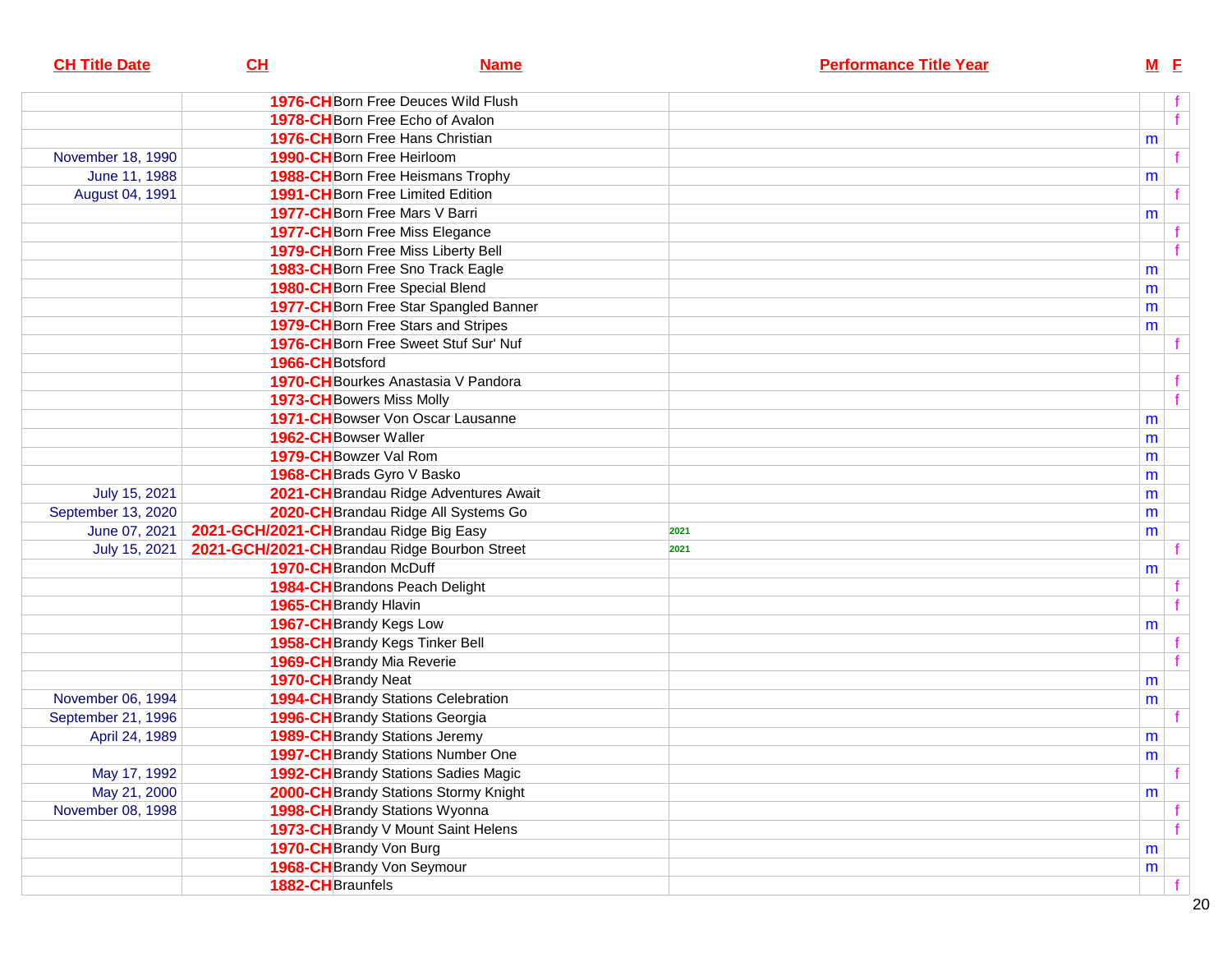| <b>CH Title Date</b>    | CL | <b>Name</b>                                                      | <b>Performance Title Year</b> | $M$ E        |  |
|-------------------------|----|------------------------------------------------------------------|-------------------------------|--------------|--|
|                         |    | <b>1970-CH</b> Bravuras Alma Mater                               |                               |              |  |
|                         |    | 1946-CH Brenda Rasko of Highmont                                 |                               | f            |  |
|                         |    | 1954-CH Brenda V Gero V Brandy                                   |                               | f            |  |
|                         |    | 1955-CH Brenda V Schwarzwald Hof II                              |                               | f            |  |
|                         |    | 1965-CH Brenner L'ours Alpin                                     |                               | m            |  |
| August 18, 2001         |    | 2001-CH Brewski Von Hollow                                       |                               | m            |  |
|                         |    | 1963-CH Bridget of Vine Hill                                     |                               |              |  |
| March 11, 2017          |    | 2017-CH Briercreeks D Eleven T of Worldtop                       |                               | m            |  |
| April 21, 2017          |    | 2017-CH Briercreeks Karlie V Worldtop                            |                               |              |  |
|                         |    | 1969-CH Brigadoon V Sherwood Forest                              | 1967,1969                     | m            |  |
|                         |    | 1972-CH Bright Starr Von Mallen                                  |                               |              |  |
| June 26, 2010           |    | 2010-CH Brihante N Mammoth Sts Zermatt                           |                               | m            |  |
| May 12, 2007            |    | 2007-CH Brihantes Heavens To Betsy                               |                               |              |  |
| May 09, 2009            |    | 2009-CH Brikhaus Boticelli V Saviour                             |                               |              |  |
| September 26, 1986      |    | <b>1986-CH</b> Bristol Runes Hoget                               |                               | f            |  |
| December 12, 1993       |    | <b>1993-CH</b> Bristol Runes Joint Venture                       |                               | m            |  |
| September 14, 1991      |    | <b>1991-CH</b> Bristol Runes Moon Dreamer                        |                               |              |  |
| October 02, 1994        |    | <b>1994-CH</b> Bristol Runes Moon Glow                           |                               | f            |  |
| November 23, 1997       |    | <b>1997-CH</b> Bristol Runes Silent Partner                      |                               | m            |  |
| September 04, 1993      |    | <b>1993-CH</b> Bristol Runes Solar Flare                         |                               | m            |  |
| December 06, 1991       |    | <b>1991-CH</b> Brittanis Kristl Von Brock                        |                               |              |  |
| February 26, 1999       |    | 1999-CH Brk's Chewbacca                                          |                               | m            |  |
| March 31, 1995          |    | 1995-CH Brks Hello Dolly V Carousel                              |                               |              |  |
| July 10, 1999           |    | <b>1999-CH</b> Brks Lil Thatchers Miracle                        |                               | m            |  |
| November 07, 2015       |    | 2015-CH Brock Ranch Boogi Woogi Bogie                            | 2017,2018                     | m            |  |
|                         |    | August 08, 2015   2018-GCH/2015-CH Brock Ranch Daydream Believer |                               |              |  |
| April 22, 2022          |    | 2022-CH Brock Ranch De-Lights True Heart V Flint                 |                               | m            |  |
| March 12, 2022          |    | 2022-CH Brock Ranch Dream Weaver of Miracles                     |                               |              |  |
| September 28, 2019      |    | 2019-CH Brock Ranch Sunny De-Lights Voyage To Eastgate           |                               |              |  |
| May 24, 2019            |    | 2019-CH Brock Ranch You Are My Sunshine                          |                               |              |  |
| May 19, 2018            |    | 2018-CH Brockranch Dream A Little Eastgate Dream of Me           |                               |              |  |
| March 04, 1989          |    | <b>1989-CH</b> Brockranch Etta Place                             |                               |              |  |
| November 30, 1991       |    | <b>1991-CH</b> Brockranch Gretchen                               |                               | f            |  |
| September 08, 1995      |    | 1995-CH Brockranch Highland Mist                                 |                               | f            |  |
| October 30, 1989        |    | 1989-CH Brockranch Kemo Sabe                                     |                               | m            |  |
| October 17, 1992        |    | 1992-CH Brockranch Marquise                                      |                               |              |  |
| October 25, 1992        |    | <b>1992-CH</b> Brockranch Princess Diana                         |                               | f            |  |
| <b>January 13, 1991</b> |    | <b>1991-CH</b> Brockranch Princess Leia                          |                               | f            |  |
| December 12, 1993       |    | <b>1993-CH</b> Brockranch Rosalie                                |                               | $\mathbf{f}$ |  |
| December 04, 1992       |    | 1992-CH Brockranch Squire of Myrnel                              |                               | m            |  |
| September 03, 2017      |    | 2017-CH Brockranch Taking The Eastgate Road                      |                               | m            |  |
| July 04, 2003           |    | 2003-CH Brockranch Teddys Sugarbear                              |                               | m            |  |
|                         |    | 1992-CH Brockranch Truly Truly Fair                              |                               |              |  |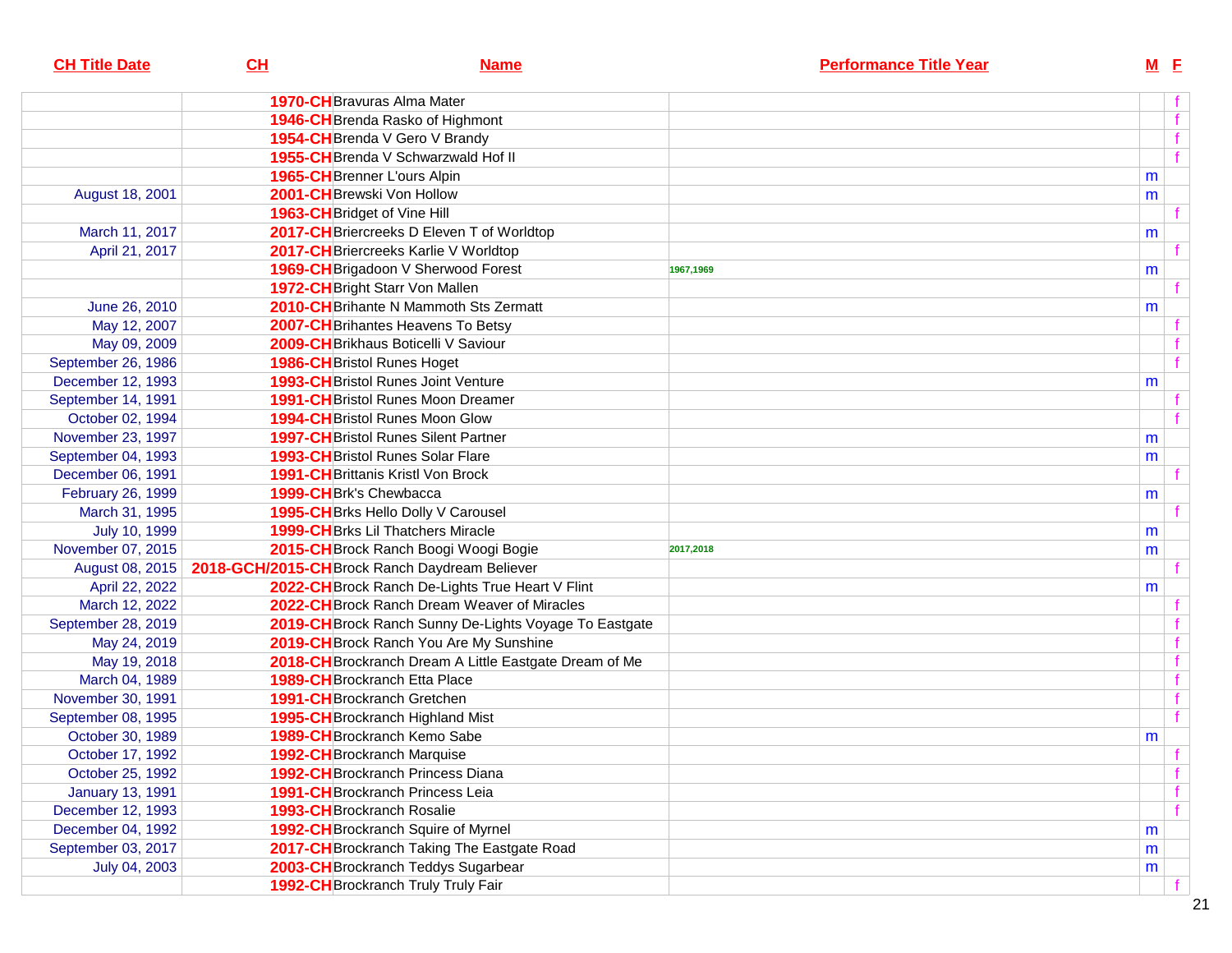| <b>CH Title Date</b> | CH<br><b>Name</b>                        | <b>Performance Title Year</b> |   | $M$ $E$ |
|----------------------|------------------------------------------|-------------------------------|---|---------|
|                      | <b>1985-CH</b> Brocks Caesar Von Nicolas |                               | m |         |
| November 09, 1986    | 1986-CH Brocks St. Hellene               |                               |   |         |
| July 31, 2014        | 2014-CH Brogans Great Escape             |                               |   |         |
|                      | 1979-CH Brogdons Brandy Von Basko        |                               |   | f       |
|                      | 1958-CH Brook Barona V Windiate          |                               | m |         |
|                      | 1980-CH Brooksides Boom A Rang           |                               | m |         |
|                      | 1980-CH Brooksides Othello V Mallen      |                               | m |         |
| April 29, 2000       | 2000-CH Brother Double Trouble           |                               |   |         |
|                      | 1981-CH Brotherben Bishops Castle        |                               | m |         |
| February 18, 2001    | 2001-CH Brothers Double Oh! Seven        |                               | m |         |
| May 25, 2003         | 2003-CHBrothers Double The Fun           |                               |   |         |
|                      | 1977-CH Brown Velvet of Born Free        |                               |   |         |
|                      | <b>1971-CH</b> Brownhelms Kris V Kerro   |                               | m |         |
| September 08, 1991   | 1991-CH Browns Mister T                  |                               | m |         |
| June 16, 1990        | <b>1990-CH</b> Browns Monks Von Frisbee  |                               | m |         |
| April 05, 1993       | 1993-CH Browns Valcore                   |                               | m |         |
|                      | 1965-CH Browser L'ours Alpin             |                               | m |         |
|                      | <b>1960-CH</b> Bru Wals Princess Jean    |                               |   |         |
|                      | 1971-CH Brudenstalts Edie V Gombu        |                               |   |         |
|                      | 1963-CH Bruiser L'ours Alpin             |                               | m |         |
|                      | 1912-CH Brunhildalta                     |                               |   |         |
|                      | 1938-CHBruno V Raskolotte                |                               | m |         |
|                      | 1965-CH Bruno V Rheinsberg               |                               | m |         |
|                      | 1971-CH Bruno Von Erick                  | 1972                          | m |         |
|                      | 1968-CHBruno Von Hoff Slifka             |                               | m |         |
|                      | 1969-CHBruno Von San Subira              |                               | m |         |
|                      | 1966-CH Bruno Von Schmidt                |                               | m |         |
| April 24, 2004       | 2004-CH Bruton Van Rijn                  |                               | m |         |
|                      | 1948-CH Bruttus V Feuerbalktal           |                               | m |         |
|                      | 1975-CHBrutus-Lingenfelter               |                               | m |         |
|                      | 1956-CH Bryjons Calypso Von Kris         |                               |   |         |
|                      | 1958-CH Bryjons Ceres V Kris             |                               |   |         |
|                      | 1957-CH Bryjons Dagda Von Kris           |                               | m |         |
|                      | 1956-CH Bryjons Damocles V Kris          |                               | m |         |
|                      | 1956-CH Bryjons Demosthenes V Kris       |                               | m |         |
|                      | 1956-CH Bryjons Esbo Von Kris            |                               | m |         |
|                      | 1958-CH Bryneithin Monte Rosa            |                               |   | f       |
|                      | 1947-CH Buck V Hohen Tauren              |                               | m |         |
| November 19, 2000    | 2000-CH Bucktoes Lollypop V Cande        |                               |   |         |
|                      | <b>1943-CH</b> Bucky Robinson            |                               | m |         |
| July 05, 1996        | 1996-CH Buena Vistas Allegra             | 1994                          |   |         |
|                      | 1978-CHBuena Vistas Bacca Bella          |                               |   | f       |
| October 10, 1993     | 1993-CH Buena Vistas Bella V Joy         | 1993,1995                     |   | f       |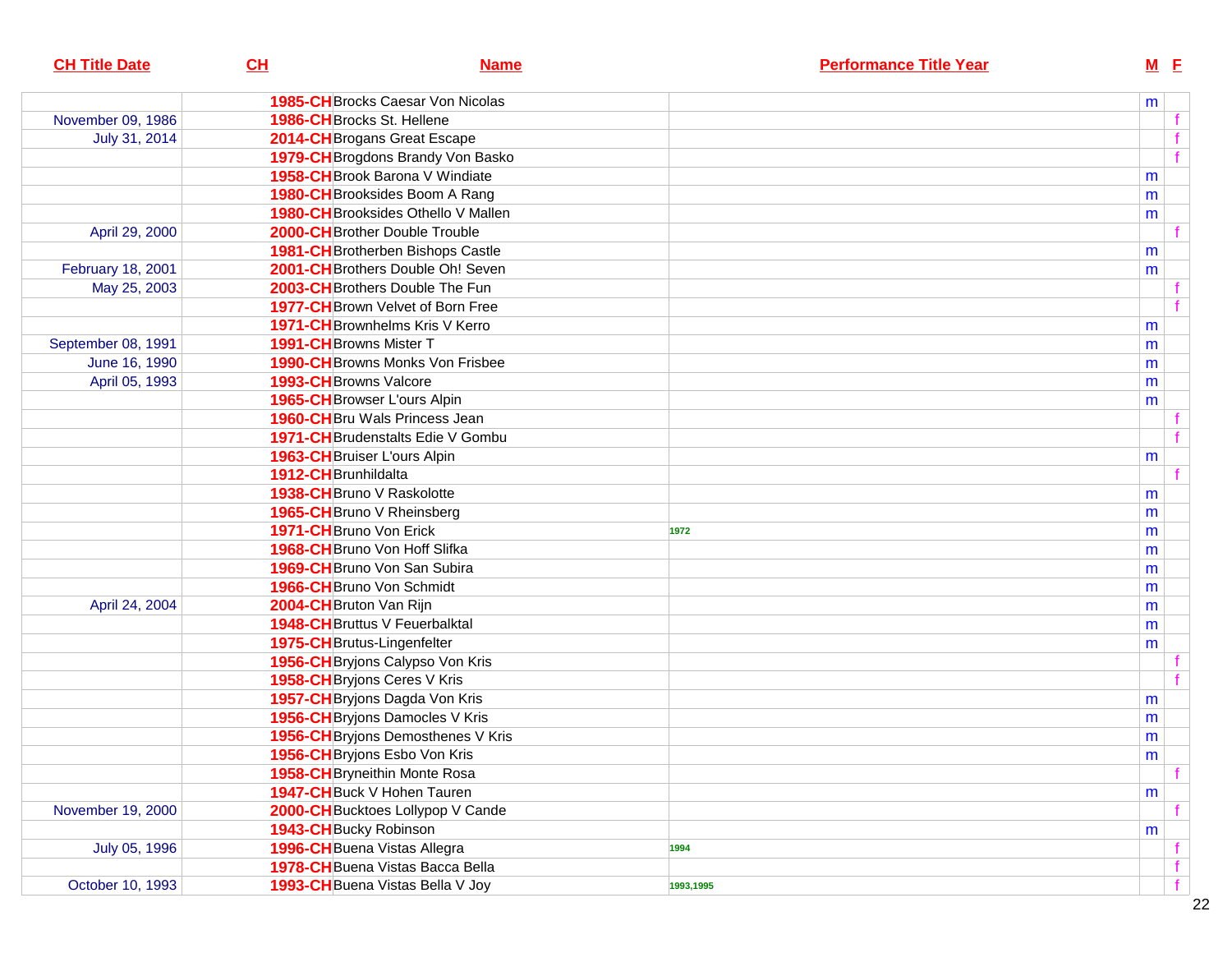| <b>CH Title Date</b>    | CL                                       | <b>Name</b>                                 |           | <b>Performance Title Year</b> |   | $M$ E |  |
|-------------------------|------------------------------------------|---------------------------------------------|-----------|-------------------------------|---|-------|--|
| February 20, 1995       |                                          | 1995-CH Buena Vistas Copper Mtn Cece        | 1994      |                               |   |       |  |
|                         |                                          | 1979-CHBuena Vistas Dominique               | 1982      |                               |   |       |  |
| May 17, 1998            |                                          | 1998-CH Buena Vistas Don Luca Brasi         |           |                               | m |       |  |
| May 23, 1998            |                                          | 1998-CH Buena Vistas Legacy V Bella         | 1998,2000 |                               |   |       |  |
| <b>January 30, 1999</b> |                                          | 1999-CH Buena Vistas Montana Rene           | 1998,2000 |                               | m |       |  |
| October 06, 1995        |                                          | <b>1995-CH</b> Buena Vistas Scannon         | 1993,1995 |                               | m |       |  |
| July 11, 2021           |                                          | 2021-CH Bulabos Baby Guinness At Mistihil   |           |                               |   |       |  |
|                         |                                          | 1975-CH Bulika De La Montagne               |           |                               |   |       |  |
|                         |                                          | 1980-CH Bulleyes Ruffian V Liberty          |           |                               |   |       |  |
|                         |                                          | <b>1950-CH</b> Burtons Lady Victoria        |           |                               |   |       |  |
| February 20, 1993       |                                          | 1993-CH Buster Fancy Pants                  |           |                               |   |       |  |
|                         |                                          | 1962-CH Buster Lad of Oak Ridge             |           |                               | m |       |  |
|                         | 1982-CHButts                             |                                             |           |                               | m |       |  |
| November 25, 2000       |                                          | 2000-CHC.M.F.'s Royal Rocket                |           |                               | m |       |  |
| April 15, 2018          |                                          | 2018-CHCabin Fevers Joker Loves Golddigger  |           |                               | m |       |  |
| November 29, 1998       |                                          | 1998-CHCabrina Mr. Tibbs                    |           |                               | m |       |  |
| May 04, 1991            |                                          | 1991-CHCabrini Gilda V Opdyke               |           |                               |   |       |  |
| June 19, 1994           | 1994-CHCabrini Olivia                    |                                             |           |                               |   |       |  |
| September 28, 2021      |                                          | 2021-CHCache Retreat 2 Tickets To Paradise  |           |                               |   |       |  |
| February 05, 2017       |                                          | 2017-CHCache Retreat A Certain Flair        |           |                               |   |       |  |
| June 08, 2012           |                                          | 2012-CHCache Retreat Absentee Ballot        |           |                               |   |       |  |
| June 06, 1996           |                                          | <b>1996-CH</b> Cache Retreat Academy        |           |                               |   |       |  |
| September 14, 2001      |                                          | 2001-CH Cache Retreat Academy Award         |           |                               |   |       |  |
| March 02, 2001          |                                          | 2001-CHCache Retreat Academy Forever        |           |                               |   |       |  |
| February 19, 2001       |                                          | 2001-CHCache Retreat Academy Host           |           |                               | m |       |  |
| September 09, 2001      |                                          | 2001-CHCache Retreat Academy Winner         |           |                               | m |       |  |
| May 19, 2007            |                                          | 2007-CHCache Retreat Alpine Trek            |           |                               | m |       |  |
| March 02, 1996          |                                          | 1996-CHCache Retreat Alta                   |           |                               |   |       |  |
| September 15, 2001      |                                          | 2001-CHCache Retreat Annies Song            |           |                               |   |       |  |
| May 15, 1993            |                                          | <b>1993-CH</b> Cache Retreat Applause       |           |                               |   |       |  |
| March 19, 2005          |                                          | 2005-CHCache Retreat Aspen Grove            |           |                               |   |       |  |
| June 17, 1990           |                                          | 1990-CHCache Retreat Aspen Mist             |           |                               |   |       |  |
| May 15, 1986            |                                          | 1986-CHCache Retreat Athena                 |           |                               |   |       |  |
| September 19, 2004      |                                          | 2004-CHCache Retreat Aurora                 |           |                               |   |       |  |
| November 08, 2002       |                                          | 2002-CHCache Retreat Autumn Chill           |           |                               |   |       |  |
| March 05, 2022          |                                          | 2022-CHCache Retreat Avalon                 |           |                               |   |       |  |
| April 09, 1993          |                                          | <b>1993-CH</b> Cache Retreat Bambi Snuggles |           |                               |   |       |  |
| July 25, 1993           |                                          | 1993-CHCache Retreat Banana Split           |           |                               |   |       |  |
| June 24, 1990           |                                          | <b>1990-CH</b> Cache Retreat Barnaby        | 1987      |                               | m |       |  |
| February 19, 1994       |                                          | <b>1994-CH</b> Cache Retreat Belinda        |           |                               |   |       |  |
| <b>January 23, 2022</b> |                                          | 2022-CHCache Retreat Bella In The Pnw       | 2021,2022 |                               |   |       |  |
| May 09, 2010            | 2012-GCH/2010-CHCache Retreat Bells Echo |                                             |           |                               |   |       |  |
| May 03, 1992            |                                          | <b>1992-CH</b> Cache Retreat Bernadina RRR  |           |                               |   |       |  |
|                         |                                          |                                             |           |                               |   |       |  |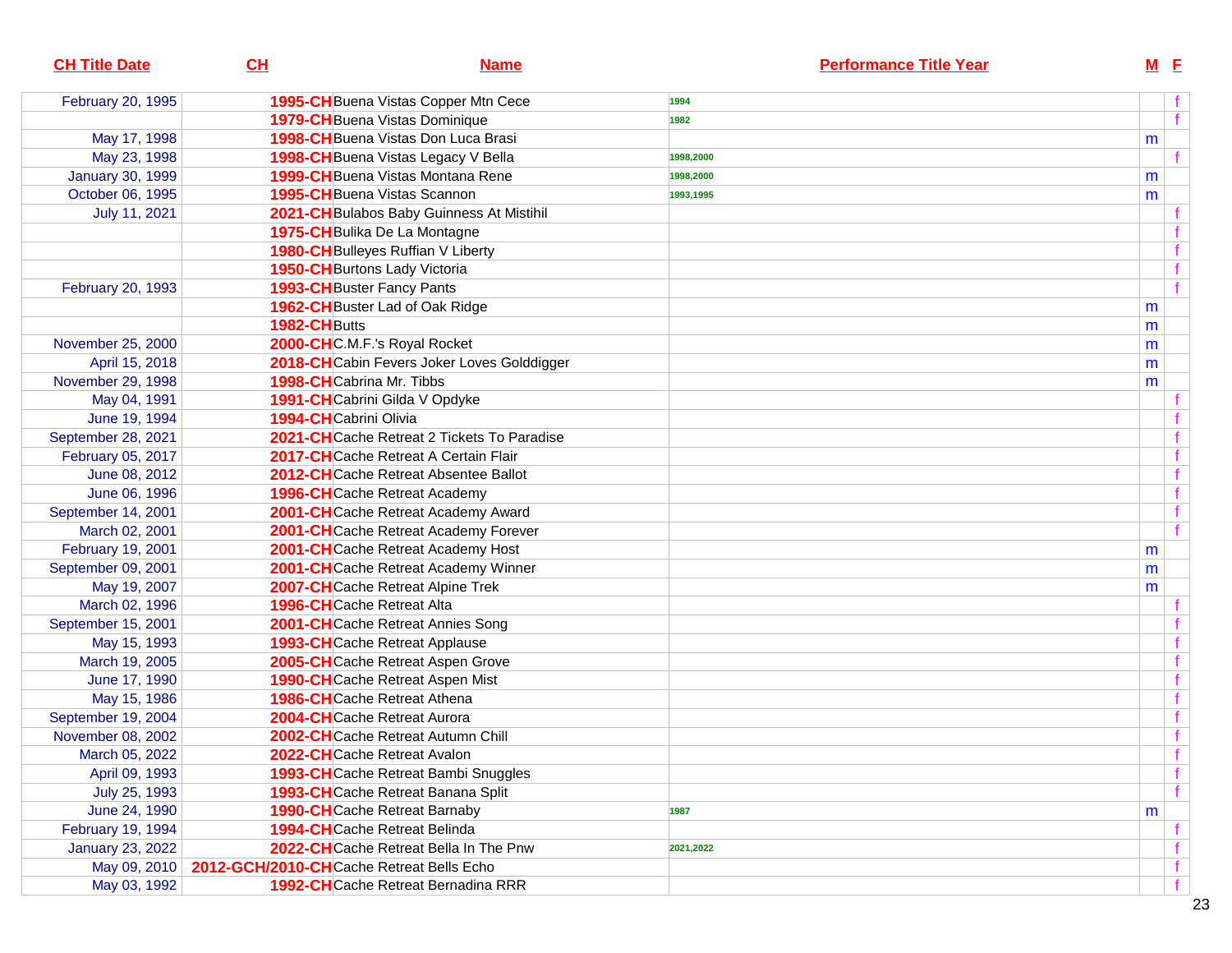| <b>CH Title Date</b> | CL | <b>Name</b>                                   | <b>Performance Title Year</b> | $M$ E |                  |
|----------------------|----|-----------------------------------------------|-------------------------------|-------|------------------|
| March 23, 1986       |    | <b>1986-CH</b> Cache Retreat Best Wishes      |                               |       |                  |
| February 19, 2011    |    | 2011-CHCache Retreat Bet The Farm             |                               |       | f                |
| July 07, 2018        |    | 2018-CHCache Retreat Bet Your Sweet Bippy     |                               |       | f                |
| August 17, 2008      |    | 2008-CHCache Retreat Big Piney                |                               | m     |                  |
| February 28, 2004    |    | 2004-CHCache Retreat Billyrae Cyrus           |                               | m     |                  |
| April 17, 1999       |    | 1999-CHCache Retreat Bold Frian-Man           |                               | m     |                  |
| August 16, 2002      |    | 2002-CHCache Retreat Buckeye Ritz             |                               | m     |                  |
| February 19, 2000    |    | 2000-CHCache Retreat Bucktoe Maggie           |                               |       |                  |
| September 05, 2021   |    | 2021-CHCache Retreat Buford II                |                               | m     |                  |
| October 23, 2004     |    | 2004-CHCache Retreat Butch Cassidy            |                               | m     |                  |
|                      |    | 1984-CHCache Retreat Canyon Breeze            |                               |       |                  |
| June 14, 1998        |    | <b>1998-CH</b> Cache Retreat Cat Ballou       |                               |       |                  |
| May 06, 2011         |    | 2011-CHCache Retreat Cayenne                  |                               |       | f                |
|                      |    | <b>1984-CH</b> Cache Retreat Chances Legacy   |                               | m     |                  |
| November 12, 2004    |    | 2004-CHCache Retreat Chilli Pepper            |                               |       |                  |
| November 14, 1999    |    | 1999-CHCache Retreat Class of One             |                               |       |                  |
| September 21, 1996   |    | 1996-CHCache Retreat Clear Image              |                               |       |                  |
| February 17, 1997    |    | <b>1997-CH</b> Cache Retreat Clearly Unique   |                               |       | f                |
| April 02, 1995       |    | <b>1995-CH</b> Cache Retreat Cloudburst       |                               | m     |                  |
| November 18, 2006    |    | 2006-CHCache Retreat Col Hrt. Hanah           |                               |       |                  |
| September 05, 1998   |    | <b>1998-CH</b> Cache Retreat Coleman Titan    |                               | m     |                  |
|                      |    | <b>1981-CH</b> Cache Retreat Color Guard      |                               | m     |                  |
| February 15, 1998    |    | <b>1998-CH</b> Cache Retreat Colorado         |                               |       |                  |
| June 10, 2001        |    | 2001-CHCache Retreat County Road              |                               | m     |                  |
| November 12, 2005    |    | 2005-CHCache Retreat Cutting Edge             |                               | m     |                  |
| June 08, 1997        |    | <b>1997-CH</b> Cache Retreat Daiquiri         |                               |       |                  |
| July 22, 1990        |    | 1990-CHCache Retreat Dakota Dr. LT            |                               | m     |                  |
| October 23, 2021     |    | 2021-CHCache Retreat Danke Quest V Alpine Mtn |                               | m     |                  |
|                      |    | 1975-CHCache Retreat Dapper Dan               |                               | m     |                  |
| December 09, 2001    |    | 2001-CHCache Retreat Delta Dash               |                               | m     |                  |
| June 08, 1996        |    | <b>1996-CH</b> Cache Retreat Doc's RX         |                               |       |                  |
| August 07, 1999      |    | <b>1999-CH</b> Cache Retreat Don Basso        |                               | m     |                  |
| April 05, 2003       |    | 2003-CHCache Retreat Donner Pass              |                               | m     |                  |
|                      |    | <b>1980-CH</b> Cache Retreat Doorman          |                               | m     |                  |
| October 19, 2013     |    | 2013-CHCache Retreat Driving Force            |                               | m     |                  |
| August 15, 1987      |    | <b>1987-CH</b> Cache Retreat Eclipse          |                               |       | <b>The State</b> |
| October 10, 1999     |    | <b>1999-CH</b> Cache Retreat Electra Blue     |                               |       | f                |
| October 17, 1987     |    | <b>1987-CH</b> Cache Retreat Encore V New Era |                               | m     |                  |
| December 16, 2018    |    | 2018-CHCache Retreat Evalina                  |                               |       |                  |
| June 22, 2004        |    | <b>2004-CH</b> Cache Retreat Even Tho         |                               |       |                  |
| June 29, 1996        |    | <b>1996-CH</b> Cache Retreat Face Off         |                               |       |                  |
| October 22, 2006     |    | 2006-CHCache Retreat Faith Hill               |                               |       |                  |
| April 30, 2022       |    | 2022-CHCache Retreat Femme Fatale             |                               |       |                  |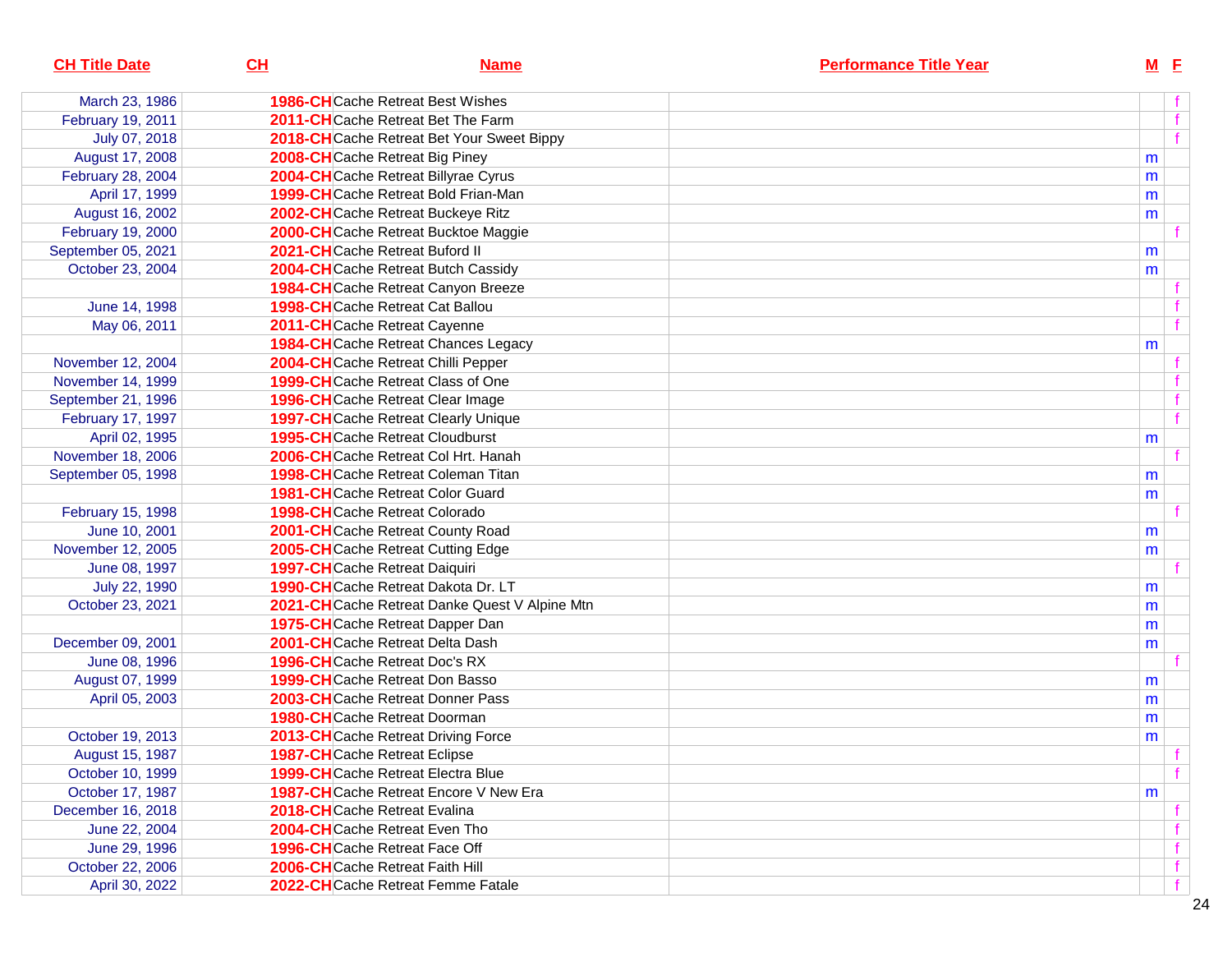| <b>CH Title Date</b> | CL<br><b>Name</b>                           | <b>Performance Title Year</b> | $M$ E |             |
|----------------------|---------------------------------------------|-------------------------------|-------|-------------|
| September 26, 1993   | <b>1993-CH</b> Cache Retreat Final Edition  |                               | m     |             |
| June 03, 2000        | 2000-CHCache Retreat Flying Ace             |                               | m     |             |
| July 14, 2012        | 2012-CHCache Retreat Frosting On The Cake   |                               |       |             |
| February 11, 2017    | 2017-CHCache Retreat Girl Power             |                               |       |             |
| July 06, 2002        | 2002-CHCache Retreat Guardian Angel         |                               |       |             |
| August 02, 1999      | <b>1999-CH</b> Cache Retreat Gunslinger     |                               | m     |             |
| May 20, 2006         | 2006-CHCache Retreat Hallmark               |                               |       |             |
| June 21, 2015        | 2015-CHCache Retreat Hamlets Cast of One    |                               |       |             |
| March 29, 1992       | 1992-CHCache Retreat Hans Dakota            |                               | m     |             |
| April 12, 1987       | 1987-CHCache Retreat Hap-E-Wander           |                               | m     |             |
| October 20, 2002     | 2002-CHCache Retreat Hard Copy              |                               |       |             |
| November 20, 1994    | <b>1994-CH</b> Cache Retreat Harmony        |                               |       |             |
| June 15, 2000        | 2000-CHCache Retreat Harvest Moon           |                               |       |             |
| April 04, 2004       | 2004-CHCache Retreat Hasta B Kismet         |                               |       |             |
| June 24, 2000        | <b>2000-CH</b> Cache Retreat Hasta Breezy   |                               | m     |             |
| June 12, 1988        | <b>1988-CH</b> Cache Retreat Heat Wave      |                               |       |             |
| June 20, 1993        | <b>1993-CH</b> Cache Retreat Hellion        |                               |       |             |
| March 15, 2015       | 2015-CH Cache Retreat Heres Your Chance     |                               | m     |             |
| March 18, 1988       | <b>1988-CH</b> Cache Retreat High Hopes     |                               |       |             |
| June 16, 1999        | <b>1999-CH</b> Cache Retreat Hope Surpassed |                               | m     |             |
| February 18, 1989    | <b>1989-CH</b> Cache Retreat Horizon        |                               |       |             |
| October 05, 2010     | 2010-CHCache Retreat Hosts Taser            |                               | m     |             |
| September 15, 2004   | 2004-CHCache Retreat Hot Salsa              |                               |       |             |
| June 21, 2003        | 2003-CHCache Retreat Humbolt Danke          |                               | m     |             |
| June 27, 2014        | <b>2014-CH</b> Cache Retreat Huxtable       |                               | m     |             |
|                      | <b>1985-CH</b> Cache Retreat Icicle         |                               |       |             |
| August 16, 2014      | 2014-CHCache Retreat Irish Lager            |                               | m     |             |
| March 01, 1991       | <b>1991-CH</b> Cache Retreat Iron Courage   |                               | m     |             |
| May 16, 2004         | 2004-CHCache Retreat Iron Horse             |                               | m     |             |
| August 15, 2008      | 2008-CHCache Retreat Irs Agent              |                               |       |             |
|                      | <b>1978-CH</b> Cache Retreat Isthar         |                               |       |             |
| November 15, 1992    | 1992-CHCache Retreat Ivanna RRR             |                               |       |             |
| December 07, 2003    | 2003-CHCache Retreat Jack Daniels           |                               | m     |             |
| July 18, 2000        | 2000-CHCache Retreat Jack Frost             |                               | m     |             |
| March 13, 2009       | 2009-CHCache Retreat Jackson Hole           |                               | m     |             |
| November 10, 1996    | 1996-CHCache Retreat Jasmine Tea            | 1998                          |       |             |
|                      | 1977-CHCache Retreat Jaybo Go West          |                               | m     |             |
| July 14, 1990        | 1990-CHCache Retreat Join My Fan Club       |                               |       |             |
|                      | 1977-CH Cache Retreat Jolly St. Nick        |                               | m     |             |
| December 16, 1994    | 1994-CHCache Retreat Journey In Time        |                               |       |             |
| May 05, 1990         | <b>1990-CH</b> Cache Retreat Just A Joy     | 1990,1991                     |       | f.          |
|                      | <b>1978-CH</b> Cache Retreat Justaluv       |                               |       | $\mathbf f$ |
|                      | <b>1982-CH</b> Cache Retreat Keepsake       |                               |       | f           |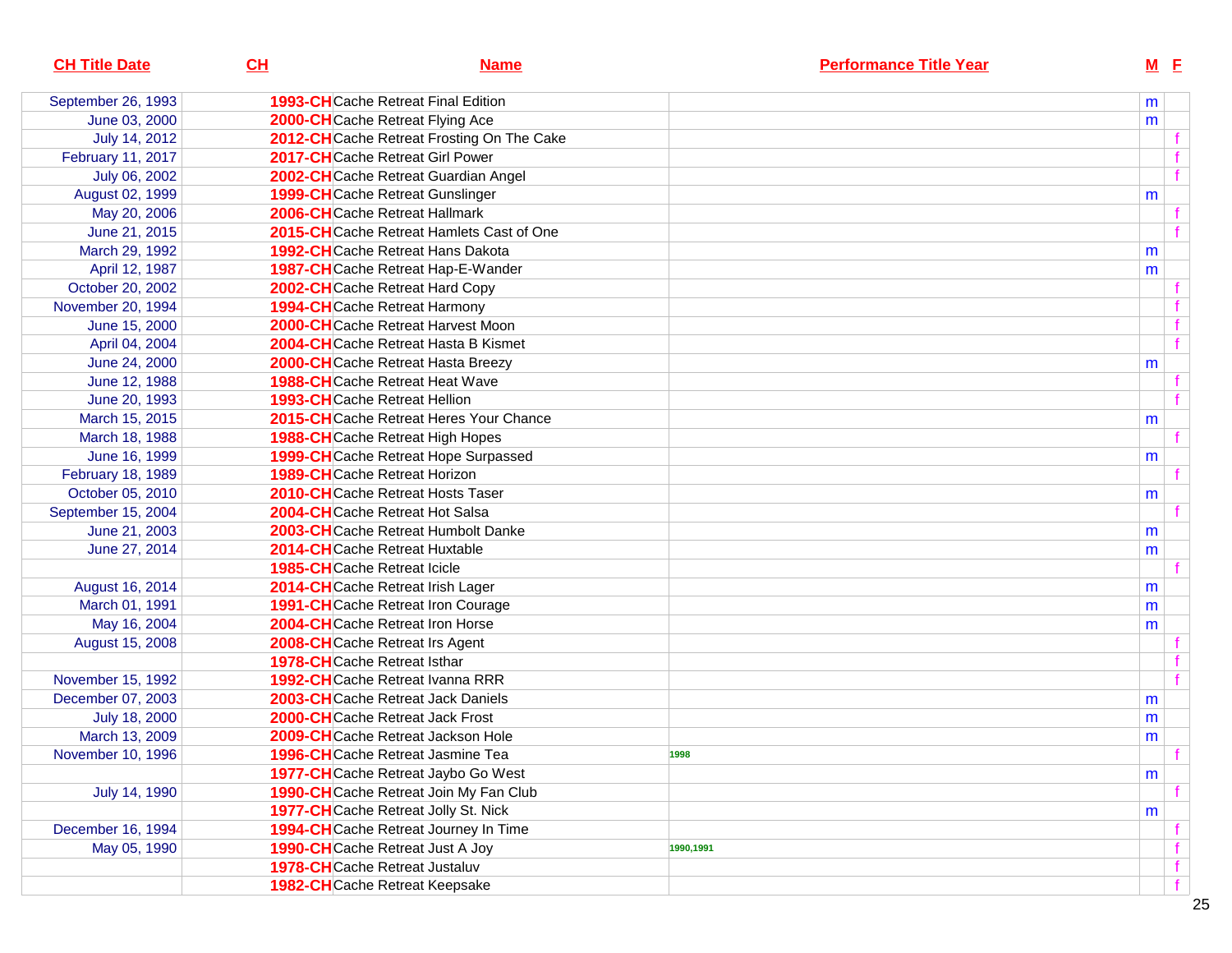| CL               | <b>Name</b> | <b>Performance Title Year</b>                                                                                                                                                                                                                                                                                                                                                                                                                                                                                                                                                                                                                                                                                                                                                                                                                                                                                                                                                                                                                                                                                                                                                                                                                                                                                                                                                                                                                                                                                                                                                                                                                                                                                                                                                                                                                         |   |            |
|------------------|-------------|-------------------------------------------------------------------------------------------------------------------------------------------------------------------------------------------------------------------------------------------------------------------------------------------------------------------------------------------------------------------------------------------------------------------------------------------------------------------------------------------------------------------------------------------------------------------------------------------------------------------------------------------------------------------------------------------------------------------------------------------------------------------------------------------------------------------------------------------------------------------------------------------------------------------------------------------------------------------------------------------------------------------------------------------------------------------------------------------------------------------------------------------------------------------------------------------------------------------------------------------------------------------------------------------------------------------------------------------------------------------------------------------------------------------------------------------------------------------------------------------------------------------------------------------------------------------------------------------------------------------------------------------------------------------------------------------------------------------------------------------------------------------------------------------------------------------------------------------------------|---|------------|
|                  |             |                                                                                                                                                                                                                                                                                                                                                                                                                                                                                                                                                                                                                                                                                                                                                                                                                                                                                                                                                                                                                                                                                                                                                                                                                                                                                                                                                                                                                                                                                                                                                                                                                                                                                                                                                                                                                                                       |   |            |
|                  |             |                                                                                                                                                                                                                                                                                                                                                                                                                                                                                                                                                                                                                                                                                                                                                                                                                                                                                                                                                                                                                                                                                                                                                                                                                                                                                                                                                                                                                                                                                                                                                                                                                                                                                                                                                                                                                                                       |   |            |
|                  |             |                                                                                                                                                                                                                                                                                                                                                                                                                                                                                                                                                                                                                                                                                                                                                                                                                                                                                                                                                                                                                                                                                                                                                                                                                                                                                                                                                                                                                                                                                                                                                                                                                                                                                                                                                                                                                                                       |   |            |
|                  |             |                                                                                                                                                                                                                                                                                                                                                                                                                                                                                                                                                                                                                                                                                                                                                                                                                                                                                                                                                                                                                                                                                                                                                                                                                                                                                                                                                                                                                                                                                                                                                                                                                                                                                                                                                                                                                                                       |   |            |
|                  |             |                                                                                                                                                                                                                                                                                                                                                                                                                                                                                                                                                                                                                                                                                                                                                                                                                                                                                                                                                                                                                                                                                                                                                                                                                                                                                                                                                                                                                                                                                                                                                                                                                                                                                                                                                                                                                                                       | m |            |
|                  |             |                                                                                                                                                                                                                                                                                                                                                                                                                                                                                                                                                                                                                                                                                                                                                                                                                                                                                                                                                                                                                                                                                                                                                                                                                                                                                                                                                                                                                                                                                                                                                                                                                                                                                                                                                                                                                                                       |   |            |
|                  |             |                                                                                                                                                                                                                                                                                                                                                                                                                                                                                                                                                                                                                                                                                                                                                                                                                                                                                                                                                                                                                                                                                                                                                                                                                                                                                                                                                                                                                                                                                                                                                                                                                                                                                                                                                                                                                                                       |   |            |
|                  |             |                                                                                                                                                                                                                                                                                                                                                                                                                                                                                                                                                                                                                                                                                                                                                                                                                                                                                                                                                                                                                                                                                                                                                                                                                                                                                                                                                                                                                                                                                                                                                                                                                                                                                                                                                                                                                                                       |   |            |
|                  |             |                                                                                                                                                                                                                                                                                                                                                                                                                                                                                                                                                                                                                                                                                                                                                                                                                                                                                                                                                                                                                                                                                                                                                                                                                                                                                                                                                                                                                                                                                                                                                                                                                                                                                                                                                                                                                                                       |   |            |
| January 28, 2012 |             |                                                                                                                                                                                                                                                                                                                                                                                                                                                                                                                                                                                                                                                                                                                                                                                                                                                                                                                                                                                                                                                                                                                                                                                                                                                                                                                                                                                                                                                                                                                                                                                                                                                                                                                                                                                                                                                       | m |            |
|                  |             |                                                                                                                                                                                                                                                                                                                                                                                                                                                                                                                                                                                                                                                                                                                                                                                                                                                                                                                                                                                                                                                                                                                                                                                                                                                                                                                                                                                                                                                                                                                                                                                                                                                                                                                                                                                                                                                       | m |            |
|                  |             |                                                                                                                                                                                                                                                                                                                                                                                                                                                                                                                                                                                                                                                                                                                                                                                                                                                                                                                                                                                                                                                                                                                                                                                                                                                                                                                                                                                                                                                                                                                                                                                                                                                                                                                                                                                                                                                       |   |            |
|                  |             |                                                                                                                                                                                                                                                                                                                                                                                                                                                                                                                                                                                                                                                                                                                                                                                                                                                                                                                                                                                                                                                                                                                                                                                                                                                                                                                                                                                                                                                                                                                                                                                                                                                                                                                                                                                                                                                       |   |            |
|                  |             |                                                                                                                                                                                                                                                                                                                                                                                                                                                                                                                                                                                                                                                                                                                                                                                                                                                                                                                                                                                                                                                                                                                                                                                                                                                                                                                                                                                                                                                                                                                                                                                                                                                                                                                                                                                                                                                       | m |            |
|                  |             |                                                                                                                                                                                                                                                                                                                                                                                                                                                                                                                                                                                                                                                                                                                                                                                                                                                                                                                                                                                                                                                                                                                                                                                                                                                                                                                                                                                                                                                                                                                                                                                                                                                                                                                                                                                                                                                       | m |            |
|                  |             |                                                                                                                                                                                                                                                                                                                                                                                                                                                                                                                                                                                                                                                                                                                                                                                                                                                                                                                                                                                                                                                                                                                                                                                                                                                                                                                                                                                                                                                                                                                                                                                                                                                                                                                                                                                                                                                       |   |            |
|                  |             |                                                                                                                                                                                                                                                                                                                                                                                                                                                                                                                                                                                                                                                                                                                                                                                                                                                                                                                                                                                                                                                                                                                                                                                                                                                                                                                                                                                                                                                                                                                                                                                                                                                                                                                                                                                                                                                       | m |            |
|                  |             |                                                                                                                                                                                                                                                                                                                                                                                                                                                                                                                                                                                                                                                                                                                                                                                                                                                                                                                                                                                                                                                                                                                                                                                                                                                                                                                                                                                                                                                                                                                                                                                                                                                                                                                                                                                                                                                       |   |            |
|                  |             |                                                                                                                                                                                                                                                                                                                                                                                                                                                                                                                                                                                                                                                                                                                                                                                                                                                                                                                                                                                                                                                                                                                                                                                                                                                                                                                                                                                                                                                                                                                                                                                                                                                                                                                                                                                                                                                       | m |            |
|                  |             |                                                                                                                                                                                                                                                                                                                                                                                                                                                                                                                                                                                                                                                                                                                                                                                                                                                                                                                                                                                                                                                                                                                                                                                                                                                                                                                                                                                                                                                                                                                                                                                                                                                                                                                                                                                                                                                       | m |            |
|                  |             |                                                                                                                                                                                                                                                                                                                                                                                                                                                                                                                                                                                                                                                                                                                                                                                                                                                                                                                                                                                                                                                                                                                                                                                                                                                                                                                                                                                                                                                                                                                                                                                                                                                                                                                                                                                                                                                       | m |            |
|                  |             |                                                                                                                                                                                                                                                                                                                                                                                                                                                                                                                                                                                                                                                                                                                                                                                                                                                                                                                                                                                                                                                                                                                                                                                                                                                                                                                                                                                                                                                                                                                                                                                                                                                                                                                                                                                                                                                       |   |            |
|                  |             |                                                                                                                                                                                                                                                                                                                                                                                                                                                                                                                                                                                                                                                                                                                                                                                                                                                                                                                                                                                                                                                                                                                                                                                                                                                                                                                                                                                                                                                                                                                                                                                                                                                                                                                                                                                                                                                       |   |            |
|                  |             |                                                                                                                                                                                                                                                                                                                                                                                                                                                                                                                                                                                                                                                                                                                                                                                                                                                                                                                                                                                                                                                                                                                                                                                                                                                                                                                                                                                                                                                                                                                                                                                                                                                                                                                                                                                                                                                       |   |            |
|                  |             |                                                                                                                                                                                                                                                                                                                                                                                                                                                                                                                                                                                                                                                                                                                                                                                                                                                                                                                                                                                                                                                                                                                                                                                                                                                                                                                                                                                                                                                                                                                                                                                                                                                                                                                                                                                                                                                       |   |            |
|                  |             |                                                                                                                                                                                                                                                                                                                                                                                                                                                                                                                                                                                                                                                                                                                                                                                                                                                                                                                                                                                                                                                                                                                                                                                                                                                                                                                                                                                                                                                                                                                                                                                                                                                                                                                                                                                                                                                       | m |            |
|                  |             |                                                                                                                                                                                                                                                                                                                                                                                                                                                                                                                                                                                                                                                                                                                                                                                                                                                                                                                                                                                                                                                                                                                                                                                                                                                                                                                                                                                                                                                                                                                                                                                                                                                                                                                                                                                                                                                       |   |            |
|                  |             |                                                                                                                                                                                                                                                                                                                                                                                                                                                                                                                                                                                                                                                                                                                                                                                                                                                                                                                                                                                                                                                                                                                                                                                                                                                                                                                                                                                                                                                                                                                                                                                                                                                                                                                                                                                                                                                       | m |            |
|                  |             |                                                                                                                                                                                                                                                                                                                                                                                                                                                                                                                                                                                                                                                                                                                                                                                                                                                                                                                                                                                                                                                                                                                                                                                                                                                                                                                                                                                                                                                                                                                                                                                                                                                                                                                                                                                                                                                       |   |            |
|                  |             |                                                                                                                                                                                                                                                                                                                                                                                                                                                                                                                                                                                                                                                                                                                                                                                                                                                                                                                                                                                                                                                                                                                                                                                                                                                                                                                                                                                                                                                                                                                                                                                                                                                                                                                                                                                                                                                       | m |            |
|                  |             |                                                                                                                                                                                                                                                                                                                                                                                                                                                                                                                                                                                                                                                                                                                                                                                                                                                                                                                                                                                                                                                                                                                                                                                                                                                                                                                                                                                                                                                                                                                                                                                                                                                                                                                                                                                                                                                       |   |            |
|                  |             |                                                                                                                                                                                                                                                                                                                                                                                                                                                                                                                                                                                                                                                                                                                                                                                                                                                                                                                                                                                                                                                                                                                                                                                                                                                                                                                                                                                                                                                                                                                                                                                                                                                                                                                                                                                                                                                       | m |            |
|                  |             |                                                                                                                                                                                                                                                                                                                                                                                                                                                                                                                                                                                                                                                                                                                                                                                                                                                                                                                                                                                                                                                                                                                                                                                                                                                                                                                                                                                                                                                                                                                                                                                                                                                                                                                                                                                                                                                       |   |            |
|                  |             |                                                                                                                                                                                                                                                                                                                                                                                                                                                                                                                                                                                                                                                                                                                                                                                                                                                                                                                                                                                                                                                                                                                                                                                                                                                                                                                                                                                                                                                                                                                                                                                                                                                                                                                                                                                                                                                       |   |            |
|                  |             |                                                                                                                                                                                                                                                                                                                                                                                                                                                                                                                                                                                                                                                                                                                                                                                                                                                                                                                                                                                                                                                                                                                                                                                                                                                                                                                                                                                                                                                                                                                                                                                                                                                                                                                                                                                                                                                       | m |            |
|                  |             |                                                                                                                                                                                                                                                                                                                                                                                                                                                                                                                                                                                                                                                                                                                                                                                                                                                                                                                                                                                                                                                                                                                                                                                                                                                                                                                                                                                                                                                                                                                                                                                                                                                                                                                                                                                                                                                       |   | Т.         |
|                  |             |                                                                                                                                                                                                                                                                                                                                                                                                                                                                                                                                                                                                                                                                                                                                                                                                                                                                                                                                                                                                                                                                                                                                                                                                                                                                                                                                                                                                                                                                                                                                                                                                                                                                                                                                                                                                                                                       | m |            |
|                  |             |                                                                                                                                                                                                                                                                                                                                                                                                                                                                                                                                                                                                                                                                                                                                                                                                                                                                                                                                                                                                                                                                                                                                                                                                                                                                                                                                                                                                                                                                                                                                                                                                                                                                                                                                                                                                                                                       | m |            |
|                  |             |                                                                                                                                                                                                                                                                                                                                                                                                                                                                                                                                                                                                                                                                                                                                                                                                                                                                                                                                                                                                                                                                                                                                                                                                                                                                                                                                                                                                                                                                                                                                                                                                                                                                                                                                                                                                                                                       | m |            |
|                  |             |                                                                                                                                                                                                                                                                                                                                                                                                                                                                                                                                                                                                                                                                                                                                                                                                                                                                                                                                                                                                                                                                                                                                                                                                                                                                                                                                                                                                                                                                                                                                                                                                                                                                                                                                                                                                                                                       | m |            |
|                  |             |                                                                                                                                                                                                                                                                                                                                                                                                                                                                                                                                                                                                                                                                                                                                                                                                                                                                                                                                                                                                                                                                                                                                                                                                                                                                                                                                                                                                                                                                                                                                                                                                                                                                                                                                                                                                                                                       | m |            |
|                  |             |                                                                                                                                                                                                                                                                                                                                                                                                                                                                                                                                                                                                                                                                                                                                                                                                                                                                                                                                                                                                                                                                                                                                                                                                                                                                                                                                                                                                                                                                                                                                                                                                                                                                                                                                                                                                                                                       |   |            |
|                  |             |                                                                                                                                                                                                                                                                                                                                                                                                                                                                                                                                                                                                                                                                                                                                                                                                                                                                                                                                                                                                                                                                                                                                                                                                                                                                                                                                                                                                                                                                                                                                                                                                                                                                                                                                                                                                                                                       |   |            |
|                  |             | <b>1988-CH</b> Cache Retreat King Winter<br>2006-CHCache Retreat Kryskara Dnali<br>2005-CHCache Retreat Kryskara Gold<br><b>1995-CH</b> Cache Retreat Kumback<br>1994-CHCache Retreat L And T's Bubba Jo<br><b>1995-CH</b> Cache Retreat Laced With Hope<br>1998-CHCache Retreat Lady Jazz<br>2005-CHCache Retreat Laguna Beach<br>2013-CHCache Retreat Lake Minnetonka V Scandia<br>2012-GCH/2012-CHCache Retreat Lake Superior V Scanda<br>1981-CHCache Retreat Little Bigman<br>2003-CHCache Retreat Luna Eclipse<br>2000-CHCache Retreat Ma Barker<br>2016-CHCache Retreat Macarthur<br>1998-CHCache Retreat Majestic Moon<br>2007-CHCache Retreat Make A Splash<br><b>1998-CH</b> Cache Retreat Malone<br>2004-CHCache Retreat Malones Adieu<br>2002-CHCache Retreat Man of The Hour<br>2001-CHCache Retreat Maximum Return<br>2003-CHCache Retreat McGraw<br>2000-CHCache Retreat McKenzie River<br>2021-CH Cache Retreat Merci Quest V Alpine Mtn<br>2001-CHCache Retreat Midwest Nanny<br><b>1994-CH</b> Cache Retreat Mimis Legacy<br>2006-CHCache Retreat Miracle On Ice<br><b>1989-CH</b> Cache Retreat Misty Morn<br><b>1986-CH</b> Cache Retreat M'Lord Banner<br><b>1986-CH</b> Cache Retreat Molly Brown<br><b>1989-CH</b> Cache Retreat Montana Crepe<br>2004-CHCache Retreat Montana Hostes<br>1994-CHCache Retreat Mt Clear Sky<br><b>1995-CH</b> Cache Retreat Mt McKinley<br><b>1997-CH</b> Cache Retreat Mt Naomi<br><b>1996-CH</b> Cache Retreat Mt Rainier<br><b>1996-CH</b> Cache Retreat Mt Shasta<br><b>2010-CH</b> Cache Retreat Newman<br><b>1998-CH</b> Cache Retreat No Non Sense<br><b>1996-CH</b> Cache Retreat Nordik Thunder<br><b>1998-CH</b> Cache Retreat North Platte<br><b>1991-CH</b> Cache Retreat Nouveau Boston<br><b>1990-CH</b> Cache Retreat Nutmeg Mugs<br><b>1990-CH</b> Cache Retreat Olga Der Schon |   | $M$ E<br>m |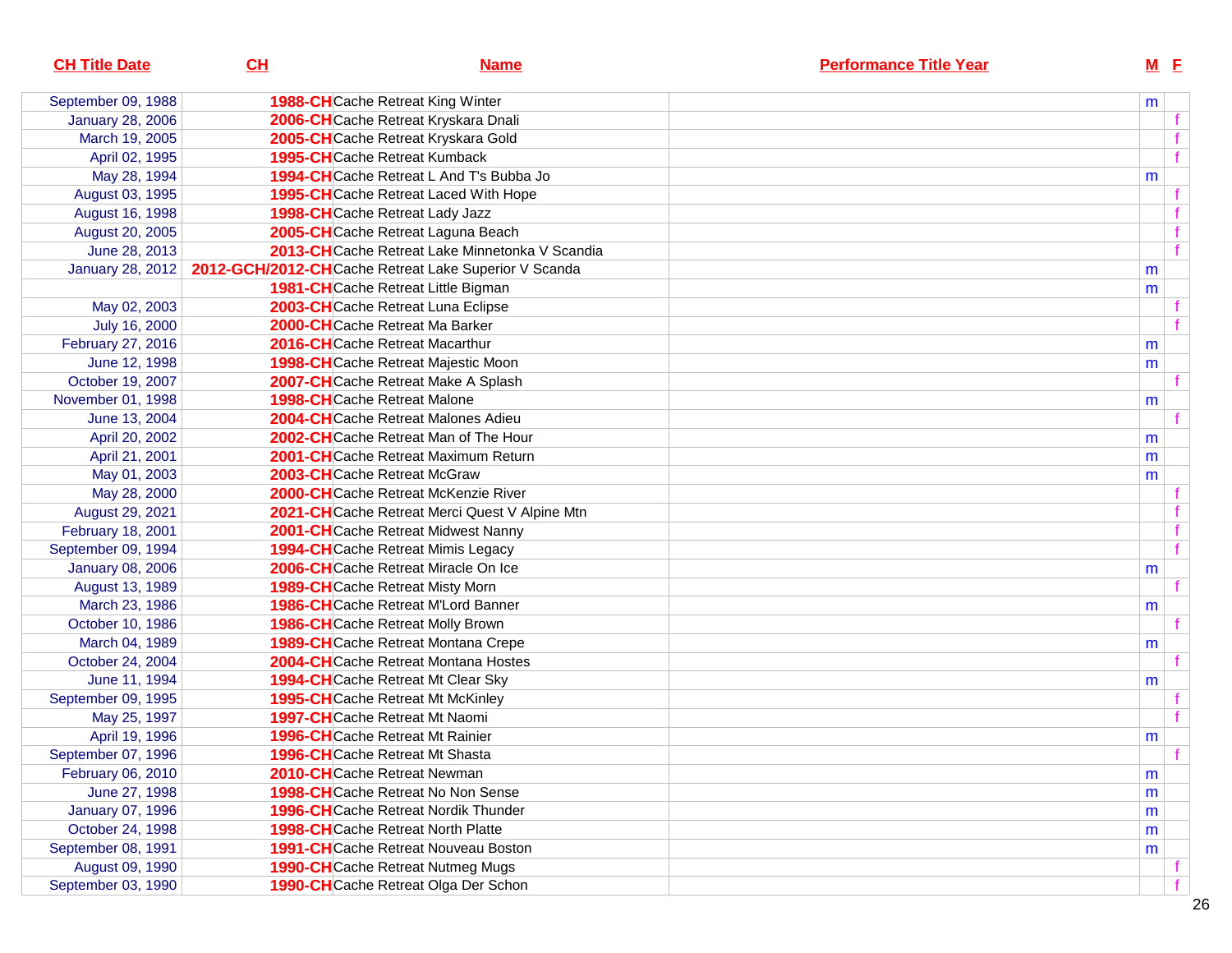| December 11, 2004<br>2004-CHCache Retreat Omaha Beach<br>m<br>May 25, 1990<br><b>1990-CH</b> Cache Retreat On A Clear Day<br>June 03, 2006<br>2006-CHCache Retreat Out On A Limb<br>August 17, 2003<br>2003-CHCache Retreat Oxford<br>m<br>June 09, 1989<br><b>1989-CH</b> Cache Retreat Pardner<br>m<br>May 22, 1988<br><b>1988-CH</b> Cache Retreat Partly Sunny<br><b>January 07, 1996</b><br>1996-CHCache Retreat Path To Glory<br>March 04, 1991<br><b>1991-CH</b> Cache Retreat Peal of Mt Bells<br>June 11, 2006<br>2006-CHCache Retreat Perry<br>m<br>April 05, 2015<br>2015-CH Cache Retreat Power Drink V Alpine Mtn<br>September 25, 2012<br>2013-GCH/2012-CHCache Retreat Power Drive<br>m<br>November 15, 2015<br>2015-CHCache Retreat Power Play<br>June 11, 1995<br><b>1995-CH</b> Cache Retreat Preston Wolfgang<br>m<br>August 14, 2004<br>2004-CHCache Retreat Pride of Host<br><b>2000-CH</b> Cache Retreat Prince Tahoe<br>July 01, 2000<br>m<br>November 11, 2001<br><b>2001-CH</b> Cache Retreat Pure Sweetness<br>June 15, 2003<br><b>2003-CH</b> Cache Retreat Quest For Gold<br>m<br>April 06, 1986<br><b>1986-CH</b> Cache Retreat Quintanna<br>October 15, 2000<br><b>2000-CH</b> Cache Retreat Rainbow<br>February 05, 2000<br>2000-CHCache Retreat Raz-A-Ma-Taz<br>m<br>April 11, 2010<br>2010-CHCache Retreat Rebas Platinum<br>December 06, 2020<br>2020-CHCache Retreat Regal<br>m<br>May 19, 1990<br><b>1990-CH</b> Cache Retreat Remember Me<br>August 17, 2007<br>2007-CHCache Retreat Rock of Ages<br>m<br>November 17, 2000<br>2000-CHCache Retreat Rocky MT High<br>m<br>April 21, 1990<br><b>1990-CH</b> Cache Retreat Rocky Road<br>m<br>September 06, 1991<br>1991-CHCache Retreat Royal Knight<br>m<br>2021-CHCache Retreat Rumer Has It<br>August 07, 2021<br>May 19, 2007<br>2007-CHCache Retreat Rutgers<br>m<br>October 30, 1998<br>1998-CHCache Retreat Sauci Spritzer<br>1995<br>1994-CHCache Retreat Savanna Mar-Don<br>March 20, 1994<br>2003-CHCache Retreat Scotch On The Rocks<br>April 27, 2003<br>m<br>May 07, 2011<br>2011-CHCache Retreat September Morn<br>September 17, 2006<br>2006-CHCache Retreat Sexton Thebeach<br>May 03, 2002<br>2002-CHCache Retreat Sheer Ecstasy<br>April 12, 2003<br>2003-CHCache Retreat Sheer Magic<br>February 18, 2008<br><b>2008-CH</b> Cache Retreat Silver Bells<br>March 24, 2001<br><b>2001-CH</b> Cache Retreat Silver Edition<br>m<br>January 05, 1997<br>1997-CHCache Retreat Silver Lining<br><b>January 03, 2009</b><br>2009-CHCache Retreat Simon Sez<br>February 28, 1993<br><b>1993-CH</b> Cache Retreat Snow Drifter<br>m<br>September 03, 2006<br>2006-CHCache Retreat Snow Ranger<br>m<br>2010-CHCache Retreat Snow Trek | <b>CH Title Date</b> | CL | <b>Name</b> | <b>Performance Title Year</b> | $M$ E |
|------------------------------------------------------------------------------------------------------------------------------------------------------------------------------------------------------------------------------------------------------------------------------------------------------------------------------------------------------------------------------------------------------------------------------------------------------------------------------------------------------------------------------------------------------------------------------------------------------------------------------------------------------------------------------------------------------------------------------------------------------------------------------------------------------------------------------------------------------------------------------------------------------------------------------------------------------------------------------------------------------------------------------------------------------------------------------------------------------------------------------------------------------------------------------------------------------------------------------------------------------------------------------------------------------------------------------------------------------------------------------------------------------------------------------------------------------------------------------------------------------------------------------------------------------------------------------------------------------------------------------------------------------------------------------------------------------------------------------------------------------------------------------------------------------------------------------------------------------------------------------------------------------------------------------------------------------------------------------------------------------------------------------------------------------------------------------------------------------------------------------------------------------------------------------------------------------------------------------------------------------------------------------------------------------------------------------------------------------------------------------------------------------------------------------------------------------------------------------------------------------------------------------------------------------------------------------------------------------------------------------------------------------------------------------------------------------------------------------------|----------------------|----|-------------|-------------------------------|-------|
|                                                                                                                                                                                                                                                                                                                                                                                                                                                                                                                                                                                                                                                                                                                                                                                                                                                                                                                                                                                                                                                                                                                                                                                                                                                                                                                                                                                                                                                                                                                                                                                                                                                                                                                                                                                                                                                                                                                                                                                                                                                                                                                                                                                                                                                                                                                                                                                                                                                                                                                                                                                                                                                                                                                                    |                      |    |             |                               |       |
|                                                                                                                                                                                                                                                                                                                                                                                                                                                                                                                                                                                                                                                                                                                                                                                                                                                                                                                                                                                                                                                                                                                                                                                                                                                                                                                                                                                                                                                                                                                                                                                                                                                                                                                                                                                                                                                                                                                                                                                                                                                                                                                                                                                                                                                                                                                                                                                                                                                                                                                                                                                                                                                                                                                                    |                      |    |             |                               |       |
|                                                                                                                                                                                                                                                                                                                                                                                                                                                                                                                                                                                                                                                                                                                                                                                                                                                                                                                                                                                                                                                                                                                                                                                                                                                                                                                                                                                                                                                                                                                                                                                                                                                                                                                                                                                                                                                                                                                                                                                                                                                                                                                                                                                                                                                                                                                                                                                                                                                                                                                                                                                                                                                                                                                                    |                      |    |             |                               |       |
|                                                                                                                                                                                                                                                                                                                                                                                                                                                                                                                                                                                                                                                                                                                                                                                                                                                                                                                                                                                                                                                                                                                                                                                                                                                                                                                                                                                                                                                                                                                                                                                                                                                                                                                                                                                                                                                                                                                                                                                                                                                                                                                                                                                                                                                                                                                                                                                                                                                                                                                                                                                                                                                                                                                                    |                      |    |             |                               |       |
|                                                                                                                                                                                                                                                                                                                                                                                                                                                                                                                                                                                                                                                                                                                                                                                                                                                                                                                                                                                                                                                                                                                                                                                                                                                                                                                                                                                                                                                                                                                                                                                                                                                                                                                                                                                                                                                                                                                                                                                                                                                                                                                                                                                                                                                                                                                                                                                                                                                                                                                                                                                                                                                                                                                                    |                      |    |             |                               |       |
|                                                                                                                                                                                                                                                                                                                                                                                                                                                                                                                                                                                                                                                                                                                                                                                                                                                                                                                                                                                                                                                                                                                                                                                                                                                                                                                                                                                                                                                                                                                                                                                                                                                                                                                                                                                                                                                                                                                                                                                                                                                                                                                                                                                                                                                                                                                                                                                                                                                                                                                                                                                                                                                                                                                                    |                      |    |             |                               |       |
|                                                                                                                                                                                                                                                                                                                                                                                                                                                                                                                                                                                                                                                                                                                                                                                                                                                                                                                                                                                                                                                                                                                                                                                                                                                                                                                                                                                                                                                                                                                                                                                                                                                                                                                                                                                                                                                                                                                                                                                                                                                                                                                                                                                                                                                                                                                                                                                                                                                                                                                                                                                                                                                                                                                                    |                      |    |             |                               |       |
|                                                                                                                                                                                                                                                                                                                                                                                                                                                                                                                                                                                                                                                                                                                                                                                                                                                                                                                                                                                                                                                                                                                                                                                                                                                                                                                                                                                                                                                                                                                                                                                                                                                                                                                                                                                                                                                                                                                                                                                                                                                                                                                                                                                                                                                                                                                                                                                                                                                                                                                                                                                                                                                                                                                                    |                      |    |             |                               |       |
|                                                                                                                                                                                                                                                                                                                                                                                                                                                                                                                                                                                                                                                                                                                                                                                                                                                                                                                                                                                                                                                                                                                                                                                                                                                                                                                                                                                                                                                                                                                                                                                                                                                                                                                                                                                                                                                                                                                                                                                                                                                                                                                                                                                                                                                                                                                                                                                                                                                                                                                                                                                                                                                                                                                                    |                      |    |             |                               |       |
|                                                                                                                                                                                                                                                                                                                                                                                                                                                                                                                                                                                                                                                                                                                                                                                                                                                                                                                                                                                                                                                                                                                                                                                                                                                                                                                                                                                                                                                                                                                                                                                                                                                                                                                                                                                                                                                                                                                                                                                                                                                                                                                                                                                                                                                                                                                                                                                                                                                                                                                                                                                                                                                                                                                                    |                      |    |             |                               |       |
|                                                                                                                                                                                                                                                                                                                                                                                                                                                                                                                                                                                                                                                                                                                                                                                                                                                                                                                                                                                                                                                                                                                                                                                                                                                                                                                                                                                                                                                                                                                                                                                                                                                                                                                                                                                                                                                                                                                                                                                                                                                                                                                                                                                                                                                                                                                                                                                                                                                                                                                                                                                                                                                                                                                                    |                      |    |             |                               |       |
|                                                                                                                                                                                                                                                                                                                                                                                                                                                                                                                                                                                                                                                                                                                                                                                                                                                                                                                                                                                                                                                                                                                                                                                                                                                                                                                                                                                                                                                                                                                                                                                                                                                                                                                                                                                                                                                                                                                                                                                                                                                                                                                                                                                                                                                                                                                                                                                                                                                                                                                                                                                                                                                                                                                                    |                      |    |             |                               |       |
|                                                                                                                                                                                                                                                                                                                                                                                                                                                                                                                                                                                                                                                                                                                                                                                                                                                                                                                                                                                                                                                                                                                                                                                                                                                                                                                                                                                                                                                                                                                                                                                                                                                                                                                                                                                                                                                                                                                                                                                                                                                                                                                                                                                                                                                                                                                                                                                                                                                                                                                                                                                                                                                                                                                                    |                      |    |             |                               |       |
|                                                                                                                                                                                                                                                                                                                                                                                                                                                                                                                                                                                                                                                                                                                                                                                                                                                                                                                                                                                                                                                                                                                                                                                                                                                                                                                                                                                                                                                                                                                                                                                                                                                                                                                                                                                                                                                                                                                                                                                                                                                                                                                                                                                                                                                                                                                                                                                                                                                                                                                                                                                                                                                                                                                                    |                      |    |             |                               |       |
|                                                                                                                                                                                                                                                                                                                                                                                                                                                                                                                                                                                                                                                                                                                                                                                                                                                                                                                                                                                                                                                                                                                                                                                                                                                                                                                                                                                                                                                                                                                                                                                                                                                                                                                                                                                                                                                                                                                                                                                                                                                                                                                                                                                                                                                                                                                                                                                                                                                                                                                                                                                                                                                                                                                                    |                      |    |             |                               |       |
|                                                                                                                                                                                                                                                                                                                                                                                                                                                                                                                                                                                                                                                                                                                                                                                                                                                                                                                                                                                                                                                                                                                                                                                                                                                                                                                                                                                                                                                                                                                                                                                                                                                                                                                                                                                                                                                                                                                                                                                                                                                                                                                                                                                                                                                                                                                                                                                                                                                                                                                                                                                                                                                                                                                                    |                      |    |             |                               |       |
|                                                                                                                                                                                                                                                                                                                                                                                                                                                                                                                                                                                                                                                                                                                                                                                                                                                                                                                                                                                                                                                                                                                                                                                                                                                                                                                                                                                                                                                                                                                                                                                                                                                                                                                                                                                                                                                                                                                                                                                                                                                                                                                                                                                                                                                                                                                                                                                                                                                                                                                                                                                                                                                                                                                                    |                      |    |             |                               |       |
|                                                                                                                                                                                                                                                                                                                                                                                                                                                                                                                                                                                                                                                                                                                                                                                                                                                                                                                                                                                                                                                                                                                                                                                                                                                                                                                                                                                                                                                                                                                                                                                                                                                                                                                                                                                                                                                                                                                                                                                                                                                                                                                                                                                                                                                                                                                                                                                                                                                                                                                                                                                                                                                                                                                                    |                      |    |             |                               |       |
|                                                                                                                                                                                                                                                                                                                                                                                                                                                                                                                                                                                                                                                                                                                                                                                                                                                                                                                                                                                                                                                                                                                                                                                                                                                                                                                                                                                                                                                                                                                                                                                                                                                                                                                                                                                                                                                                                                                                                                                                                                                                                                                                                                                                                                                                                                                                                                                                                                                                                                                                                                                                                                                                                                                                    |                      |    |             |                               |       |
|                                                                                                                                                                                                                                                                                                                                                                                                                                                                                                                                                                                                                                                                                                                                                                                                                                                                                                                                                                                                                                                                                                                                                                                                                                                                                                                                                                                                                                                                                                                                                                                                                                                                                                                                                                                                                                                                                                                                                                                                                                                                                                                                                                                                                                                                                                                                                                                                                                                                                                                                                                                                                                                                                                                                    |                      |    |             |                               |       |
|                                                                                                                                                                                                                                                                                                                                                                                                                                                                                                                                                                                                                                                                                                                                                                                                                                                                                                                                                                                                                                                                                                                                                                                                                                                                                                                                                                                                                                                                                                                                                                                                                                                                                                                                                                                                                                                                                                                                                                                                                                                                                                                                                                                                                                                                                                                                                                                                                                                                                                                                                                                                                                                                                                                                    |                      |    |             |                               |       |
|                                                                                                                                                                                                                                                                                                                                                                                                                                                                                                                                                                                                                                                                                                                                                                                                                                                                                                                                                                                                                                                                                                                                                                                                                                                                                                                                                                                                                                                                                                                                                                                                                                                                                                                                                                                                                                                                                                                                                                                                                                                                                                                                                                                                                                                                                                                                                                                                                                                                                                                                                                                                                                                                                                                                    |                      |    |             |                               |       |
|                                                                                                                                                                                                                                                                                                                                                                                                                                                                                                                                                                                                                                                                                                                                                                                                                                                                                                                                                                                                                                                                                                                                                                                                                                                                                                                                                                                                                                                                                                                                                                                                                                                                                                                                                                                                                                                                                                                                                                                                                                                                                                                                                                                                                                                                                                                                                                                                                                                                                                                                                                                                                                                                                                                                    |                      |    |             |                               |       |
|                                                                                                                                                                                                                                                                                                                                                                                                                                                                                                                                                                                                                                                                                                                                                                                                                                                                                                                                                                                                                                                                                                                                                                                                                                                                                                                                                                                                                                                                                                                                                                                                                                                                                                                                                                                                                                                                                                                                                                                                                                                                                                                                                                                                                                                                                                                                                                                                                                                                                                                                                                                                                                                                                                                                    |                      |    |             |                               |       |
|                                                                                                                                                                                                                                                                                                                                                                                                                                                                                                                                                                                                                                                                                                                                                                                                                                                                                                                                                                                                                                                                                                                                                                                                                                                                                                                                                                                                                                                                                                                                                                                                                                                                                                                                                                                                                                                                                                                                                                                                                                                                                                                                                                                                                                                                                                                                                                                                                                                                                                                                                                                                                                                                                                                                    |                      |    |             |                               |       |
|                                                                                                                                                                                                                                                                                                                                                                                                                                                                                                                                                                                                                                                                                                                                                                                                                                                                                                                                                                                                                                                                                                                                                                                                                                                                                                                                                                                                                                                                                                                                                                                                                                                                                                                                                                                                                                                                                                                                                                                                                                                                                                                                                                                                                                                                                                                                                                                                                                                                                                                                                                                                                                                                                                                                    |                      |    |             |                               |       |
|                                                                                                                                                                                                                                                                                                                                                                                                                                                                                                                                                                                                                                                                                                                                                                                                                                                                                                                                                                                                                                                                                                                                                                                                                                                                                                                                                                                                                                                                                                                                                                                                                                                                                                                                                                                                                                                                                                                                                                                                                                                                                                                                                                                                                                                                                                                                                                                                                                                                                                                                                                                                                                                                                                                                    |                      |    |             |                               |       |
|                                                                                                                                                                                                                                                                                                                                                                                                                                                                                                                                                                                                                                                                                                                                                                                                                                                                                                                                                                                                                                                                                                                                                                                                                                                                                                                                                                                                                                                                                                                                                                                                                                                                                                                                                                                                                                                                                                                                                                                                                                                                                                                                                                                                                                                                                                                                                                                                                                                                                                                                                                                                                                                                                                                                    |                      |    |             |                               |       |
|                                                                                                                                                                                                                                                                                                                                                                                                                                                                                                                                                                                                                                                                                                                                                                                                                                                                                                                                                                                                                                                                                                                                                                                                                                                                                                                                                                                                                                                                                                                                                                                                                                                                                                                                                                                                                                                                                                                                                                                                                                                                                                                                                                                                                                                                                                                                                                                                                                                                                                                                                                                                                                                                                                                                    |                      |    |             |                               |       |
|                                                                                                                                                                                                                                                                                                                                                                                                                                                                                                                                                                                                                                                                                                                                                                                                                                                                                                                                                                                                                                                                                                                                                                                                                                                                                                                                                                                                                                                                                                                                                                                                                                                                                                                                                                                                                                                                                                                                                                                                                                                                                                                                                                                                                                                                                                                                                                                                                                                                                                                                                                                                                                                                                                                                    |                      |    |             |                               |       |
|                                                                                                                                                                                                                                                                                                                                                                                                                                                                                                                                                                                                                                                                                                                                                                                                                                                                                                                                                                                                                                                                                                                                                                                                                                                                                                                                                                                                                                                                                                                                                                                                                                                                                                                                                                                                                                                                                                                                                                                                                                                                                                                                                                                                                                                                                                                                                                                                                                                                                                                                                                                                                                                                                                                                    |                      |    |             |                               |       |
|                                                                                                                                                                                                                                                                                                                                                                                                                                                                                                                                                                                                                                                                                                                                                                                                                                                                                                                                                                                                                                                                                                                                                                                                                                                                                                                                                                                                                                                                                                                                                                                                                                                                                                                                                                                                                                                                                                                                                                                                                                                                                                                                                                                                                                                                                                                                                                                                                                                                                                                                                                                                                                                                                                                                    |                      |    |             |                               |       |
|                                                                                                                                                                                                                                                                                                                                                                                                                                                                                                                                                                                                                                                                                                                                                                                                                                                                                                                                                                                                                                                                                                                                                                                                                                                                                                                                                                                                                                                                                                                                                                                                                                                                                                                                                                                                                                                                                                                                                                                                                                                                                                                                                                                                                                                                                                                                                                                                                                                                                                                                                                                                                                                                                                                                    |                      |    |             |                               |       |
|                                                                                                                                                                                                                                                                                                                                                                                                                                                                                                                                                                                                                                                                                                                                                                                                                                                                                                                                                                                                                                                                                                                                                                                                                                                                                                                                                                                                                                                                                                                                                                                                                                                                                                                                                                                                                                                                                                                                                                                                                                                                                                                                                                                                                                                                                                                                                                                                                                                                                                                                                                                                                                                                                                                                    |                      |    |             |                               |       |
|                                                                                                                                                                                                                                                                                                                                                                                                                                                                                                                                                                                                                                                                                                                                                                                                                                                                                                                                                                                                                                                                                                                                                                                                                                                                                                                                                                                                                                                                                                                                                                                                                                                                                                                                                                                                                                                                                                                                                                                                                                                                                                                                                                                                                                                                                                                                                                                                                                                                                                                                                                                                                                                                                                                                    |                      |    |             |                               |       |
|                                                                                                                                                                                                                                                                                                                                                                                                                                                                                                                                                                                                                                                                                                                                                                                                                                                                                                                                                                                                                                                                                                                                                                                                                                                                                                                                                                                                                                                                                                                                                                                                                                                                                                                                                                                                                                                                                                                                                                                                                                                                                                                                                                                                                                                                                                                                                                                                                                                                                                                                                                                                                                                                                                                                    |                      |    |             |                               |       |
|                                                                                                                                                                                                                                                                                                                                                                                                                                                                                                                                                                                                                                                                                                                                                                                                                                                                                                                                                                                                                                                                                                                                                                                                                                                                                                                                                                                                                                                                                                                                                                                                                                                                                                                                                                                                                                                                                                                                                                                                                                                                                                                                                                                                                                                                                                                                                                                                                                                                                                                                                                                                                                                                                                                                    |                      |    |             |                               | f     |
|                                                                                                                                                                                                                                                                                                                                                                                                                                                                                                                                                                                                                                                                                                                                                                                                                                                                                                                                                                                                                                                                                                                                                                                                                                                                                                                                                                                                                                                                                                                                                                                                                                                                                                                                                                                                                                                                                                                                                                                                                                                                                                                                                                                                                                                                                                                                                                                                                                                                                                                                                                                                                                                                                                                                    |                      |    |             |                               |       |
|                                                                                                                                                                                                                                                                                                                                                                                                                                                                                                                                                                                                                                                                                                                                                                                                                                                                                                                                                                                                                                                                                                                                                                                                                                                                                                                                                                                                                                                                                                                                                                                                                                                                                                                                                                                                                                                                                                                                                                                                                                                                                                                                                                                                                                                                                                                                                                                                                                                                                                                                                                                                                                                                                                                                    |                      |    |             |                               |       |
|                                                                                                                                                                                                                                                                                                                                                                                                                                                                                                                                                                                                                                                                                                                                                                                                                                                                                                                                                                                                                                                                                                                                                                                                                                                                                                                                                                                                                                                                                                                                                                                                                                                                                                                                                                                                                                                                                                                                                                                                                                                                                                                                                                                                                                                                                                                                                                                                                                                                                                                                                                                                                                                                                                                                    |                      |    |             |                               |       |
|                                                                                                                                                                                                                                                                                                                                                                                                                                                                                                                                                                                                                                                                                                                                                                                                                                                                                                                                                                                                                                                                                                                                                                                                                                                                                                                                                                                                                                                                                                                                                                                                                                                                                                                                                                                                                                                                                                                                                                                                                                                                                                                                                                                                                                                                                                                                                                                                                                                                                                                                                                                                                                                                                                                                    |                      |    |             |                               |       |
|                                                                                                                                                                                                                                                                                                                                                                                                                                                                                                                                                                                                                                                                                                                                                                                                                                                                                                                                                                                                                                                                                                                                                                                                                                                                                                                                                                                                                                                                                                                                                                                                                                                                                                                                                                                                                                                                                                                                                                                                                                                                                                                                                                                                                                                                                                                                                                                                                                                                                                                                                                                                                                                                                                                                    |                      |    |             |                               |       |
|                                                                                                                                                                                                                                                                                                                                                                                                                                                                                                                                                                                                                                                                                                                                                                                                                                                                                                                                                                                                                                                                                                                                                                                                                                                                                                                                                                                                                                                                                                                                                                                                                                                                                                                                                                                                                                                                                                                                                                                                                                                                                                                                                                                                                                                                                                                                                                                                                                                                                                                                                                                                                                                                                                                                    | September 16, 2010   |    |             |                               |       |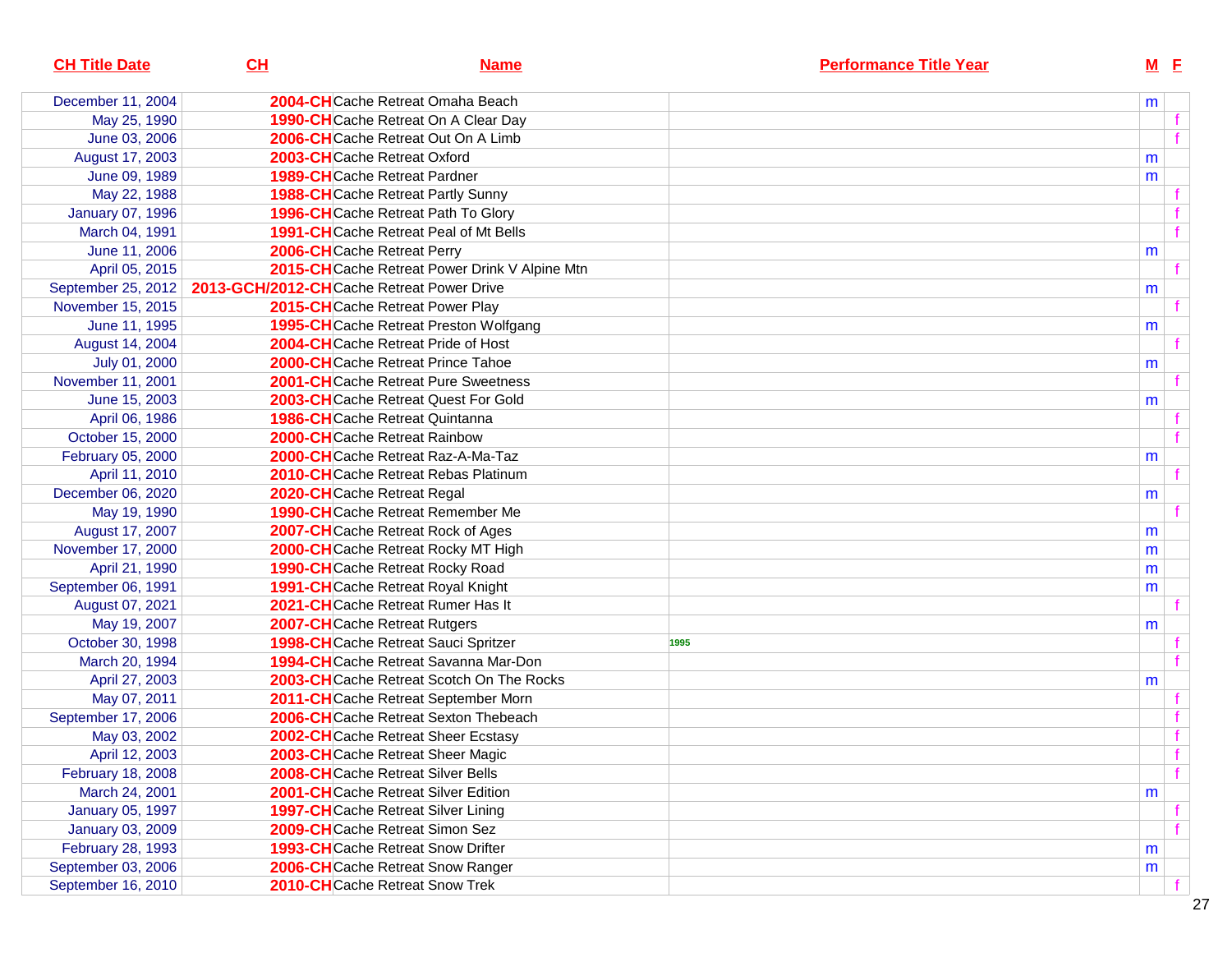| 2016-CHCache Retreat Snows of The Matterhorn<br>June 05, 2016<br>June 05, 2016<br><b>2016-CH</b> Cache Retreat Solar Power<br>m<br>October 13, 2018<br>2018-CHCache Retreat Solitude<br>February 16, 1997<br><b>1997-CH</b> Cache Retreat Solo Flight<br>2009-CHCache Retreat Someone Like U<br>March 14, 2009<br>May 08, 2011<br>2011-CHCache Retreat Spice Girl<br>June 10, 2006<br>2006-CHCache Retreat Stanford<br>m<br>October 15, 2016<br>2018-GCH/2016-CHCache Retreat Star Power<br>April 20, 1997<br><b>1997-CH</b> Cache Retreat Steamboat Spr<br>m<br>March 02, 1991<br><b>1991-CH</b> Cache Retreat Steppin' Out<br>November 18, 2000<br>2000-CHCache Retreat Stockton<br>m<br>November 18, 2007<br>2007-CHCache Retreat Stony Brook<br>October 22, 2005<br>2005-CHCache Retreat Suisse Ice<br>m<br>April 03, 2004<br><b>2004-CH</b> Cache Retreat Summer Hummer<br>September 09, 1994<br><b>1994-CH</b> Cache Retreat Sundance<br>m<br>October 12, 1996<br><b>1996-CH</b> Cache Retreat Sundance Debut<br>September 29, 2007<br>2007-CHCache Retreat Sunshine Zena<br>May 23, 2010<br>2010-CHCache Retreat Sunshines Apple Blossom<br>October 18, 1997<br><b>1997-CH</b> Cache Retreat Super Nova<br>m<br>May 16, 1993<br><b>1993-CH</b> Cache Retreat Super Wasatch<br>m<br>July 19, 2014<br>2014-CHCache Retreat Surf City<br>m<br>March 02, 2003<br>2003-CHCache Retreat Symmetry<br>May 07, 1988<br>1988-CHCache Retreat Taj Mahal<br>m<br>April 27, 2001<br>2001-CHCache Retreat Take Me Home II<br>m<br>September 24, 2000<br>2000-CHCache Retreat Talus<br>October 22, 1994<br><b>1994-CH</b> Cache Retreat Targhee<br>m<br>2003-CHCache Retreat Tartin Sasha<br>June 21, 2003<br>April 27, 2008<br>2011-GCH/2008-CHCache Retreat Taxman<br>m<br>November 07, 2021<br>2021-CHCache Retreat Thelma<br>March 30, 1991<br><b>1991-CH</b> Cache Retreat Tobias<br>m<br>September 16, 2000<br><b>2000-CH</b> Cache Retreat Tonopah<br>July 14, 1991<br><b>1991-CH</b> Cache Retreat Touch of Class<br>September 26, 1992<br>1992-CHCache Retreat Up a Lazy River<br>September 07, 1990<br><b>1990-CH</b> Cache Retreat Up Tempo<br>1989<br>June 04, 1995<br><b>1995-CH</b> Cache Retreat Urella<br><b>1979-CH</b> Cache Retreat Ustinov<br>m<br>October 10, 1993<br><b>1993-CH</b> Cache Retreat Utah Bridget<br><b>1982-CH</b> Cache Retreat Velvet Pearl<br>April 21, 1990<br><b>1990-CH</b> Cache Retreat Velvet Touch<br>May 05, 1990<br><b>1990-CH</b> Cache Retreat Vesuvious<br>m<br>October 27, 1990<br><b>1990-CH</b> Cache Retreat Votan Dergros<br>m<br><b>1983-CH</b> Cache Retreat Vulcan<br>m<br>October 11, 2013<br>2013-CHCache Retreat Westminster<br>m | <b>CH Title Date</b> | CH | <b>Name</b> | <b>Performance Title Year</b> | $M$ E |
|-----------------------------------------------------------------------------------------------------------------------------------------------------------------------------------------------------------------------------------------------------------------------------------------------------------------------------------------------------------------------------------------------------------------------------------------------------------------------------------------------------------------------------------------------------------------------------------------------------------------------------------------------------------------------------------------------------------------------------------------------------------------------------------------------------------------------------------------------------------------------------------------------------------------------------------------------------------------------------------------------------------------------------------------------------------------------------------------------------------------------------------------------------------------------------------------------------------------------------------------------------------------------------------------------------------------------------------------------------------------------------------------------------------------------------------------------------------------------------------------------------------------------------------------------------------------------------------------------------------------------------------------------------------------------------------------------------------------------------------------------------------------------------------------------------------------------------------------------------------------------------------------------------------------------------------------------------------------------------------------------------------------------------------------------------------------------------------------------------------------------------------------------------------------------------------------------------------------------------------------------------------------------------------------------------------------------------------------------------------------------------------------------------------------------------------------------------------------------------------------------------------------------------------------------------------------------------------------------------------------------------------------------------------------------------------------|----------------------|----|-------------|-------------------------------|-------|
|                                                                                                                                                                                                                                                                                                                                                                                                                                                                                                                                                                                                                                                                                                                                                                                                                                                                                                                                                                                                                                                                                                                                                                                                                                                                                                                                                                                                                                                                                                                                                                                                                                                                                                                                                                                                                                                                                                                                                                                                                                                                                                                                                                                                                                                                                                                                                                                                                                                                                                                                                                                                                                                                                         |                      |    |             |                               |       |
|                                                                                                                                                                                                                                                                                                                                                                                                                                                                                                                                                                                                                                                                                                                                                                                                                                                                                                                                                                                                                                                                                                                                                                                                                                                                                                                                                                                                                                                                                                                                                                                                                                                                                                                                                                                                                                                                                                                                                                                                                                                                                                                                                                                                                                                                                                                                                                                                                                                                                                                                                                                                                                                                                         |                      |    |             |                               |       |
|                                                                                                                                                                                                                                                                                                                                                                                                                                                                                                                                                                                                                                                                                                                                                                                                                                                                                                                                                                                                                                                                                                                                                                                                                                                                                                                                                                                                                                                                                                                                                                                                                                                                                                                                                                                                                                                                                                                                                                                                                                                                                                                                                                                                                                                                                                                                                                                                                                                                                                                                                                                                                                                                                         |                      |    |             |                               |       |
|                                                                                                                                                                                                                                                                                                                                                                                                                                                                                                                                                                                                                                                                                                                                                                                                                                                                                                                                                                                                                                                                                                                                                                                                                                                                                                                                                                                                                                                                                                                                                                                                                                                                                                                                                                                                                                                                                                                                                                                                                                                                                                                                                                                                                                                                                                                                                                                                                                                                                                                                                                                                                                                                                         |                      |    |             |                               |       |
|                                                                                                                                                                                                                                                                                                                                                                                                                                                                                                                                                                                                                                                                                                                                                                                                                                                                                                                                                                                                                                                                                                                                                                                                                                                                                                                                                                                                                                                                                                                                                                                                                                                                                                                                                                                                                                                                                                                                                                                                                                                                                                                                                                                                                                                                                                                                                                                                                                                                                                                                                                                                                                                                                         |                      |    |             |                               |       |
|                                                                                                                                                                                                                                                                                                                                                                                                                                                                                                                                                                                                                                                                                                                                                                                                                                                                                                                                                                                                                                                                                                                                                                                                                                                                                                                                                                                                                                                                                                                                                                                                                                                                                                                                                                                                                                                                                                                                                                                                                                                                                                                                                                                                                                                                                                                                                                                                                                                                                                                                                                                                                                                                                         |                      |    |             |                               |       |
|                                                                                                                                                                                                                                                                                                                                                                                                                                                                                                                                                                                                                                                                                                                                                                                                                                                                                                                                                                                                                                                                                                                                                                                                                                                                                                                                                                                                                                                                                                                                                                                                                                                                                                                                                                                                                                                                                                                                                                                                                                                                                                                                                                                                                                                                                                                                                                                                                                                                                                                                                                                                                                                                                         |                      |    |             |                               |       |
|                                                                                                                                                                                                                                                                                                                                                                                                                                                                                                                                                                                                                                                                                                                                                                                                                                                                                                                                                                                                                                                                                                                                                                                                                                                                                                                                                                                                                                                                                                                                                                                                                                                                                                                                                                                                                                                                                                                                                                                                                                                                                                                                                                                                                                                                                                                                                                                                                                                                                                                                                                                                                                                                                         |                      |    |             |                               |       |
|                                                                                                                                                                                                                                                                                                                                                                                                                                                                                                                                                                                                                                                                                                                                                                                                                                                                                                                                                                                                                                                                                                                                                                                                                                                                                                                                                                                                                                                                                                                                                                                                                                                                                                                                                                                                                                                                                                                                                                                                                                                                                                                                                                                                                                                                                                                                                                                                                                                                                                                                                                                                                                                                                         |                      |    |             |                               |       |
|                                                                                                                                                                                                                                                                                                                                                                                                                                                                                                                                                                                                                                                                                                                                                                                                                                                                                                                                                                                                                                                                                                                                                                                                                                                                                                                                                                                                                                                                                                                                                                                                                                                                                                                                                                                                                                                                                                                                                                                                                                                                                                                                                                                                                                                                                                                                                                                                                                                                                                                                                                                                                                                                                         |                      |    |             |                               |       |
|                                                                                                                                                                                                                                                                                                                                                                                                                                                                                                                                                                                                                                                                                                                                                                                                                                                                                                                                                                                                                                                                                                                                                                                                                                                                                                                                                                                                                                                                                                                                                                                                                                                                                                                                                                                                                                                                                                                                                                                                                                                                                                                                                                                                                                                                                                                                                                                                                                                                                                                                                                                                                                                                                         |                      |    |             |                               |       |
|                                                                                                                                                                                                                                                                                                                                                                                                                                                                                                                                                                                                                                                                                                                                                                                                                                                                                                                                                                                                                                                                                                                                                                                                                                                                                                                                                                                                                                                                                                                                                                                                                                                                                                                                                                                                                                                                                                                                                                                                                                                                                                                                                                                                                                                                                                                                                                                                                                                                                                                                                                                                                                                                                         |                      |    |             |                               |       |
|                                                                                                                                                                                                                                                                                                                                                                                                                                                                                                                                                                                                                                                                                                                                                                                                                                                                                                                                                                                                                                                                                                                                                                                                                                                                                                                                                                                                                                                                                                                                                                                                                                                                                                                                                                                                                                                                                                                                                                                                                                                                                                                                                                                                                                                                                                                                                                                                                                                                                                                                                                                                                                                                                         |                      |    |             |                               |       |
|                                                                                                                                                                                                                                                                                                                                                                                                                                                                                                                                                                                                                                                                                                                                                                                                                                                                                                                                                                                                                                                                                                                                                                                                                                                                                                                                                                                                                                                                                                                                                                                                                                                                                                                                                                                                                                                                                                                                                                                                                                                                                                                                                                                                                                                                                                                                                                                                                                                                                                                                                                                                                                                                                         |                      |    |             |                               |       |
|                                                                                                                                                                                                                                                                                                                                                                                                                                                                                                                                                                                                                                                                                                                                                                                                                                                                                                                                                                                                                                                                                                                                                                                                                                                                                                                                                                                                                                                                                                                                                                                                                                                                                                                                                                                                                                                                                                                                                                                                                                                                                                                                                                                                                                                                                                                                                                                                                                                                                                                                                                                                                                                                                         |                      |    |             |                               |       |
|                                                                                                                                                                                                                                                                                                                                                                                                                                                                                                                                                                                                                                                                                                                                                                                                                                                                                                                                                                                                                                                                                                                                                                                                                                                                                                                                                                                                                                                                                                                                                                                                                                                                                                                                                                                                                                                                                                                                                                                                                                                                                                                                                                                                                                                                                                                                                                                                                                                                                                                                                                                                                                                                                         |                      |    |             |                               |       |
|                                                                                                                                                                                                                                                                                                                                                                                                                                                                                                                                                                                                                                                                                                                                                                                                                                                                                                                                                                                                                                                                                                                                                                                                                                                                                                                                                                                                                                                                                                                                                                                                                                                                                                                                                                                                                                                                                                                                                                                                                                                                                                                                                                                                                                                                                                                                                                                                                                                                                                                                                                                                                                                                                         |                      |    |             |                               |       |
|                                                                                                                                                                                                                                                                                                                                                                                                                                                                                                                                                                                                                                                                                                                                                                                                                                                                                                                                                                                                                                                                                                                                                                                                                                                                                                                                                                                                                                                                                                                                                                                                                                                                                                                                                                                                                                                                                                                                                                                                                                                                                                                                                                                                                                                                                                                                                                                                                                                                                                                                                                                                                                                                                         |                      |    |             |                               |       |
|                                                                                                                                                                                                                                                                                                                                                                                                                                                                                                                                                                                                                                                                                                                                                                                                                                                                                                                                                                                                                                                                                                                                                                                                                                                                                                                                                                                                                                                                                                                                                                                                                                                                                                                                                                                                                                                                                                                                                                                                                                                                                                                                                                                                                                                                                                                                                                                                                                                                                                                                                                                                                                                                                         |                      |    |             |                               |       |
|                                                                                                                                                                                                                                                                                                                                                                                                                                                                                                                                                                                                                                                                                                                                                                                                                                                                                                                                                                                                                                                                                                                                                                                                                                                                                                                                                                                                                                                                                                                                                                                                                                                                                                                                                                                                                                                                                                                                                                                                                                                                                                                                                                                                                                                                                                                                                                                                                                                                                                                                                                                                                                                                                         |                      |    |             |                               |       |
|                                                                                                                                                                                                                                                                                                                                                                                                                                                                                                                                                                                                                                                                                                                                                                                                                                                                                                                                                                                                                                                                                                                                                                                                                                                                                                                                                                                                                                                                                                                                                                                                                                                                                                                                                                                                                                                                                                                                                                                                                                                                                                                                                                                                                                                                                                                                                                                                                                                                                                                                                                                                                                                                                         |                      |    |             |                               |       |
|                                                                                                                                                                                                                                                                                                                                                                                                                                                                                                                                                                                                                                                                                                                                                                                                                                                                                                                                                                                                                                                                                                                                                                                                                                                                                                                                                                                                                                                                                                                                                                                                                                                                                                                                                                                                                                                                                                                                                                                                                                                                                                                                                                                                                                                                                                                                                                                                                                                                                                                                                                                                                                                                                         |                      |    |             |                               |       |
|                                                                                                                                                                                                                                                                                                                                                                                                                                                                                                                                                                                                                                                                                                                                                                                                                                                                                                                                                                                                                                                                                                                                                                                                                                                                                                                                                                                                                                                                                                                                                                                                                                                                                                                                                                                                                                                                                                                                                                                                                                                                                                                                                                                                                                                                                                                                                                                                                                                                                                                                                                                                                                                                                         |                      |    |             |                               |       |
|                                                                                                                                                                                                                                                                                                                                                                                                                                                                                                                                                                                                                                                                                                                                                                                                                                                                                                                                                                                                                                                                                                                                                                                                                                                                                                                                                                                                                                                                                                                                                                                                                                                                                                                                                                                                                                                                                                                                                                                                                                                                                                                                                                                                                                                                                                                                                                                                                                                                                                                                                                                                                                                                                         |                      |    |             |                               |       |
|                                                                                                                                                                                                                                                                                                                                                                                                                                                                                                                                                                                                                                                                                                                                                                                                                                                                                                                                                                                                                                                                                                                                                                                                                                                                                                                                                                                                                                                                                                                                                                                                                                                                                                                                                                                                                                                                                                                                                                                                                                                                                                                                                                                                                                                                                                                                                                                                                                                                                                                                                                                                                                                                                         |                      |    |             |                               |       |
|                                                                                                                                                                                                                                                                                                                                                                                                                                                                                                                                                                                                                                                                                                                                                                                                                                                                                                                                                                                                                                                                                                                                                                                                                                                                                                                                                                                                                                                                                                                                                                                                                                                                                                                                                                                                                                                                                                                                                                                                                                                                                                                                                                                                                                                                                                                                                                                                                                                                                                                                                                                                                                                                                         |                      |    |             |                               |       |
|                                                                                                                                                                                                                                                                                                                                                                                                                                                                                                                                                                                                                                                                                                                                                                                                                                                                                                                                                                                                                                                                                                                                                                                                                                                                                                                                                                                                                                                                                                                                                                                                                                                                                                                                                                                                                                                                                                                                                                                                                                                                                                                                                                                                                                                                                                                                                                                                                                                                                                                                                                                                                                                                                         |                      |    |             |                               |       |
|                                                                                                                                                                                                                                                                                                                                                                                                                                                                                                                                                                                                                                                                                                                                                                                                                                                                                                                                                                                                                                                                                                                                                                                                                                                                                                                                                                                                                                                                                                                                                                                                                                                                                                                                                                                                                                                                                                                                                                                                                                                                                                                                                                                                                                                                                                                                                                                                                                                                                                                                                                                                                                                                                         |                      |    |             |                               |       |
|                                                                                                                                                                                                                                                                                                                                                                                                                                                                                                                                                                                                                                                                                                                                                                                                                                                                                                                                                                                                                                                                                                                                                                                                                                                                                                                                                                                                                                                                                                                                                                                                                                                                                                                                                                                                                                                                                                                                                                                                                                                                                                                                                                                                                                                                                                                                                                                                                                                                                                                                                                                                                                                                                         |                      |    |             |                               |       |
|                                                                                                                                                                                                                                                                                                                                                                                                                                                                                                                                                                                                                                                                                                                                                                                                                                                                                                                                                                                                                                                                                                                                                                                                                                                                                                                                                                                                                                                                                                                                                                                                                                                                                                                                                                                                                                                                                                                                                                                                                                                                                                                                                                                                                                                                                                                                                                                                                                                                                                                                                                                                                                                                                         |                      |    |             |                               |       |
|                                                                                                                                                                                                                                                                                                                                                                                                                                                                                                                                                                                                                                                                                                                                                                                                                                                                                                                                                                                                                                                                                                                                                                                                                                                                                                                                                                                                                                                                                                                                                                                                                                                                                                                                                                                                                                                                                                                                                                                                                                                                                                                                                                                                                                                                                                                                                                                                                                                                                                                                                                                                                                                                                         |                      |    |             |                               |       |
|                                                                                                                                                                                                                                                                                                                                                                                                                                                                                                                                                                                                                                                                                                                                                                                                                                                                                                                                                                                                                                                                                                                                                                                                                                                                                                                                                                                                                                                                                                                                                                                                                                                                                                                                                                                                                                                                                                                                                                                                                                                                                                                                                                                                                                                                                                                                                                                                                                                                                                                                                                                                                                                                                         |                      |    |             |                               |       |
|                                                                                                                                                                                                                                                                                                                                                                                                                                                                                                                                                                                                                                                                                                                                                                                                                                                                                                                                                                                                                                                                                                                                                                                                                                                                                                                                                                                                                                                                                                                                                                                                                                                                                                                                                                                                                                                                                                                                                                                                                                                                                                                                                                                                                                                                                                                                                                                                                                                                                                                                                                                                                                                                                         |                      |    |             |                               |       |
|                                                                                                                                                                                                                                                                                                                                                                                                                                                                                                                                                                                                                                                                                                                                                                                                                                                                                                                                                                                                                                                                                                                                                                                                                                                                                                                                                                                                                                                                                                                                                                                                                                                                                                                                                                                                                                                                                                                                                                                                                                                                                                                                                                                                                                                                                                                                                                                                                                                                                                                                                                                                                                                                                         |                      |    |             |                               |       |
|                                                                                                                                                                                                                                                                                                                                                                                                                                                                                                                                                                                                                                                                                                                                                                                                                                                                                                                                                                                                                                                                                                                                                                                                                                                                                                                                                                                                                                                                                                                                                                                                                                                                                                                                                                                                                                                                                                                                                                                                                                                                                                                                                                                                                                                                                                                                                                                                                                                                                                                                                                                                                                                                                         |                      |    |             |                               |       |
|                                                                                                                                                                                                                                                                                                                                                                                                                                                                                                                                                                                                                                                                                                                                                                                                                                                                                                                                                                                                                                                                                                                                                                                                                                                                                                                                                                                                                                                                                                                                                                                                                                                                                                                                                                                                                                                                                                                                                                                                                                                                                                                                                                                                                                                                                                                                                                                                                                                                                                                                                                                                                                                                                         |                      |    |             |                               |       |
|                                                                                                                                                                                                                                                                                                                                                                                                                                                                                                                                                                                                                                                                                                                                                                                                                                                                                                                                                                                                                                                                                                                                                                                                                                                                                                                                                                                                                                                                                                                                                                                                                                                                                                                                                                                                                                                                                                                                                                                                                                                                                                                                                                                                                                                                                                                                                                                                                                                                                                                                                                                                                                                                                         |                      |    |             |                               |       |
|                                                                                                                                                                                                                                                                                                                                                                                                                                                                                                                                                                                                                                                                                                                                                                                                                                                                                                                                                                                                                                                                                                                                                                                                                                                                                                                                                                                                                                                                                                                                                                                                                                                                                                                                                                                                                                                                                                                                                                                                                                                                                                                                                                                                                                                                                                                                                                                                                                                                                                                                                                                                                                                                                         |                      |    |             |                               |       |
|                                                                                                                                                                                                                                                                                                                                                                                                                                                                                                                                                                                                                                                                                                                                                                                                                                                                                                                                                                                                                                                                                                                                                                                                                                                                                                                                                                                                                                                                                                                                                                                                                                                                                                                                                                                                                                                                                                                                                                                                                                                                                                                                                                                                                                                                                                                                                                                                                                                                                                                                                                                                                                                                                         |                      |    |             |                               |       |
|                                                                                                                                                                                                                                                                                                                                                                                                                                                                                                                                                                                                                                                                                                                                                                                                                                                                                                                                                                                                                                                                                                                                                                                                                                                                                                                                                                                                                                                                                                                                                                                                                                                                                                                                                                                                                                                                                                                                                                                                                                                                                                                                                                                                                                                                                                                                                                                                                                                                                                                                                                                                                                                                                         |                      |    |             |                               |       |
|                                                                                                                                                                                                                                                                                                                                                                                                                                                                                                                                                                                                                                                                                                                                                                                                                                                                                                                                                                                                                                                                                                                                                                                                                                                                                                                                                                                                                                                                                                                                                                                                                                                                                                                                                                                                                                                                                                                                                                                                                                                                                                                                                                                                                                                                                                                                                                                                                                                                                                                                                                                                                                                                                         |                      |    |             |                               |       |
|                                                                                                                                                                                                                                                                                                                                                                                                                                                                                                                                                                                                                                                                                                                                                                                                                                                                                                                                                                                                                                                                                                                                                                                                                                                                                                                                                                                                                                                                                                                                                                                                                                                                                                                                                                                                                                                                                                                                                                                                                                                                                                                                                                                                                                                                                                                                                                                                                                                                                                                                                                                                                                                                                         |                      |    |             |                               |       |
|                                                                                                                                                                                                                                                                                                                                                                                                                                                                                                                                                                                                                                                                                                                                                                                                                                                                                                                                                                                                                                                                                                                                                                                                                                                                                                                                                                                                                                                                                                                                                                                                                                                                                                                                                                                                                                                                                                                                                                                                                                                                                                                                                                                                                                                                                                                                                                                                                                                                                                                                                                                                                                                                                         |                      |    |             |                               |       |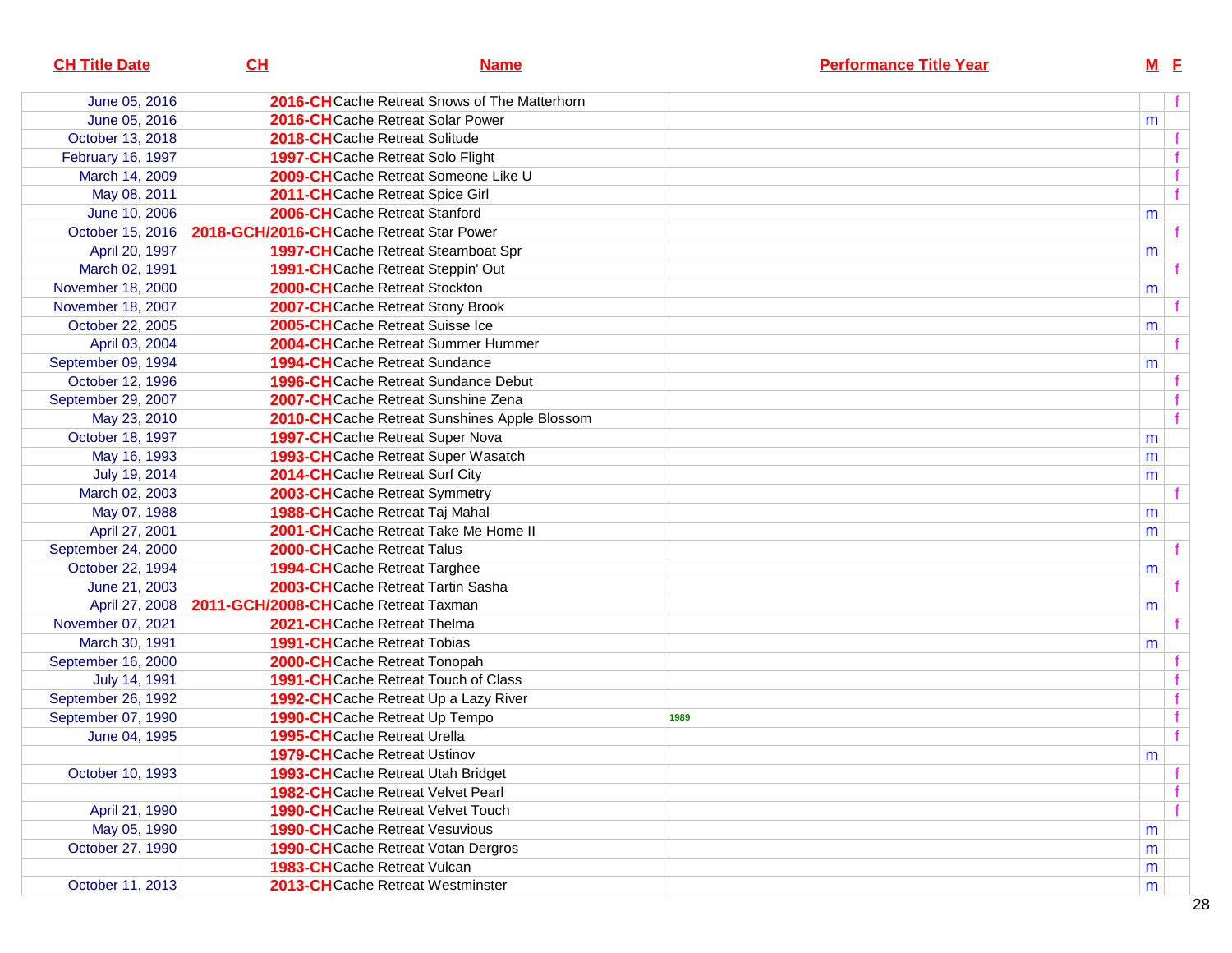| <b>CH Title Date</b>    | CL                                     | <b>Name</b>                                   | <b>Performance Title Year</b> | $M$ E |                |
|-------------------------|----------------------------------------|-----------------------------------------------|-------------------------------|-------|----------------|
| March 03, 2019          |                                        | 2019-CHCache Retreat When One Is Amour        |                               |       | f              |
| April 30, 1994          | <b>1994-CH</b> Cache Retreat Whisper   |                                               |                               |       | $\mathbf{f}$   |
| August 16, 1991         |                                        | <b>1991-CH</b> Cache Retreat White One        |                               |       | $\overline{f}$ |
| June 14, 1995           |                                        | <b>1995-CH</b> Cache Retreat White Russian    |                               | m     |                |
| December 04, 2014       |                                        | 2014-CHCache Retreat Will Power               |                               | m     |                |
|                         |                                        | <b>1985-CH</b> Cache Retreat Windstorm        |                               | m     |                |
| April 15, 1989          |                                        | <b>1989-CH</b> Cache Retreat WWH Wallburga    |                               |       |                |
| May 06, 2004            | 2004-CHCache Retreat Xena              |                                               |                               |       | f              |
| October 24, 1993        |                                        | <b>1993-CH</b> Cache Retreat Xmas Snowonder   |                               | m     |                |
| September 11, 1993      |                                        | <b>1993-CH</b> Cache Retreat Xmas Wish        |                               |       |                |
|                         |                                        | <b>1984-CH</b> Cache Retreat Yearn Fame       |                               | m     |                |
| July 03, 1993           | <b>1993-CH</b> Cache Retreat Yen Lost  |                                               |                               | m     |                |
| November 19, 2006       | 2006-CHCache Retreat Yox               |                                               |                               | m     |                |
| October 20, 2006        | 2006-CHCache Retreat Yukon             |                                               |                               | m     |                |
| December 18, 1988       |                                        | <b>1988-CH</b> Cache Retreat Yuri V Walde     |                               | m     |                |
| May 22, 1988            |                                        | <b>1988-CH</b> Cache Retreat Zest For Life    |                               | m     |                |
|                         | <b>1980-CH</b> Cache Retreat Zipcode   |                                               |                               | m     |                |
|                         | <b>1984-CH</b> Cache Retreat Zurich    |                                               |                               | m     |                |
| June 17, 2017           |                                        | 2017-CH Cache Retreats Luck Be A Lady Tonight |                               |       |                |
|                         | 188?-CHCadwallader                     |                                               |                               | m     |                |
| November 17, 1990       |                                        | <b>1990-CH</b> Caerwicces Fritz Von Go        |                               | m     |                |
|                         | 1884-CHCaesar                          |                                               |                               | m     |                |
|                         | 1959-CHCaesar of Coca Hill             |                                               |                               | m     |                |
|                         | <b>1963-CH</b> Caesar Phillips         |                                               |                               | m     |                |
|                         | <b>1940-CH</b> Caesar The Great        |                                               |                               | m     |                |
|                         | 1963-CHCaleb Von Blankenbach           |                                               |                               | m     |                |
|                         |                                        | 1985-CHCaliente Unforgettable Magic           |                               | m     |                |
| September 30, 1994      | <b>1994-CH</b> Calientes Fashion Flair |                                               |                               |       |                |
|                         | 1896-CHCalifornia Bernardo             |                                               |                               | m     |                |
|                         | 1969-CHCambo V Sauliamt                |                                               |                               | m     |                |
| May 26, 2017            | 2017-CHCamelot (Flores)                |                                               |                               | m     |                |
|                         |                                        | 1979-CH Camelots And Tigger Too               |                               |       |                |
|                         |                                        | 1973-CHCamelots Barefoot Contessa             | 1972                          |       | f              |
| November 17, 1985       | <b>1985-CH</b> Camelots Grizzly Adams  |                                               |                               | m     |                |
|                         |                                        | 1985-CHCamelots Holly Von Orion               |                               |       |                |
|                         |                                        | 1976-CHCamelots Lady Elizabeth                |                               |       | $+$            |
|                         |                                        | 1982-CH Camelots Shawn O'Flanagan             |                               | m     |                |
|                         |                                        | <b>1980-CH</b> Camelots Sir Ben V Patrel      |                               | m     |                |
|                         | 1975-CHCamelots Sir Jude               |                                               |                               | m     |                |
|                         |                                        | 1975-CH Camora The Impossible Dream           |                               |       |                |
| April 16, 1986          | 1986-CHCandee of Buck Toe Hill         |                                               |                               |       | f              |
|                         |                                        | 1970-CHCandy Brandy L'ourse Alpine            |                               |       | f              |
| <b>January 08, 2000</b> |                                        | 2000-CHCanicula Kryskara Big Mac              |                               | m     |                |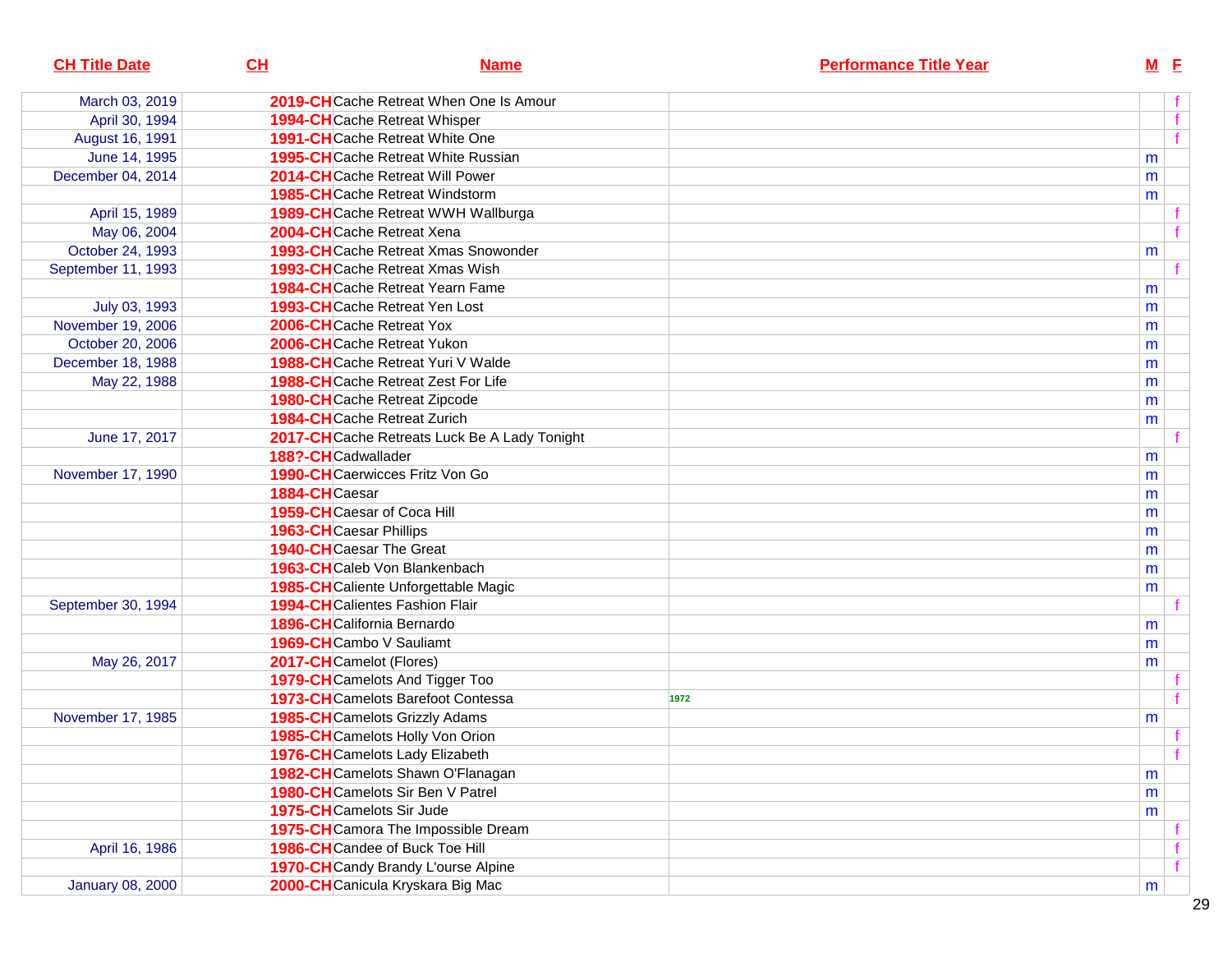| <b>CH Title Date</b>    | CL                                    | <b>Name</b>                                  | <b>Performance Title Year</b> |   | $M$ E |
|-------------------------|---------------------------------------|----------------------------------------------|-------------------------------|---|-------|
| June 03, 1995           | <b>1995-CH</b> Canicula Mick Classic  |                                              |                               | m |       |
| May 19, 1996            |                                       | <b>1996-CH</b> Canicula Ms. Junior Executive |                               |   |       |
| October 21, 1994        |                                       | 1994-CHCanicula V Kryskara T G I F           |                               | m |       |
| April 19, 1997          |                                       | 1997-CH Canicula-Kryskara Inst. Reply        |                               |   |       |
|                         |                                       | 1971-CH Canterbury 4 Legged Clover           |                               |   |       |
|                         |                                       | 1969-CH Canterbury Alexander Bernard         |                               | m |       |
|                         | 1982-CHCanterbury Army Brat           |                                              |                               |   |       |
|                         |                                       | 1969-CH Canterbury Earl of Panik             |                               | m |       |
|                         |                                       | 1978-CH Canterbury Eider Down                |                               |   |       |
|                         | <b>1970-CH</b> Canterbury Fortissimo  |                                              |                               |   |       |
|                         |                                       | 1972-CH Canterbury Jaz of Happy Hollow       |                               |   |       |
|                         |                                       | 1976-CH Canterbury Real Hurdy Gurdy          |                               |   |       |
|                         |                                       | <b>1969-CH</b> Canterbury Real Nitty Gritty  |                               |   |       |
|                         |                                       | 1973-CH Canterbury Swiss & Vinegar           |                               |   | f     |
| October 20, 2019        |                                       | 2019-CHCanyons Artturi V Boeing              |                               | m |       |
| <b>January 09, 1994</b> | 1994-CHCapistranos Augustus           |                                              |                               | m |       |
| September 20, 2003      |                                       | 2003-CHCapistranos Eyelet Lace               |                               |   |       |
| <b>January 30, 1993</b> | <b>1993-CH</b> Capistranos First Lady |                                              |                               |   |       |
| June 21, 1987           |                                       | <b>1987-CH</b> Capistranos Minstrel V Damme  |                               | m |       |
| November 15, 1987       |                                       | <b>1987-CH</b> Captain Bandett Cashmere      |                               | m |       |
|                         | 1943-CH Captain II                    |                                              |                               | m |       |
|                         | 1962-CHCaptain Mike                   |                                              |                               | m |       |
| June 28, 2002           |                                       | 2002-CHCaptains Admiral Daala                |                               |   |       |
| January 09, 2004        | 2004-CH Captains Black Beard          |                                              |                               | m |       |
| July 06, 2002           |                                       | 2002-CH Captains Goodness Gracious           |                               |   |       |
|                         |                                       | 1995-CHCaptains Just Like Dad                |                               | m |       |
| <b>January 14, 2012</b> |                                       | 2012-CH Captains Sophie V Cornerstone        |                               |   |       |
| <b>January 12, 2002</b> |                                       | 2002-CHCaptains Temptress Cordelia           |                               |   |       |
|                         |                                       | <b>1966-CH</b> Caption of Fore Questa        |                               | m |       |
|                         |                                       | 1973-CHCar Mar Benjamin Zwing Basko          |                               | m |       |
| June 14, 1992           | 1992-CH Caravans All Fired Up         |                                              |                               |   |       |
| June 17, 1990           |                                       | 1990-CHCaravans Captain Bravo Echo           |                               | m |       |
| February 24, 1990       | <b>1990-CH</b> Caravans Casanova      |                                              |                               | m |       |
| June 01, 1996           | 1996-CH Caravans Certifiable          |                                              |                               |   |       |
|                         |                                       | 1995-CH Caravans Eliza V Opdyke              |                               |   |       |
| February 24, 1995       |                                       | 1995-CHCaravans Ellicott V Opdyke            |                               | m |       |
| June 06, 1997           | <b>1997-CH</b> Caravans Initial Alert |                                              |                               |   |       |
| July 09, 1988           | <b>1988-CH</b> Caravans Initial Spark |                                              |                               |   |       |
| September 30, 1993      |                                       | <b>1993-CH</b> Caravans Initial Treasure     |                               |   |       |
| September 04, 1993      |                                       | <b>1993-CH</b> Caravans Initial Warning      |                               | m |       |
| May 16, 1993            |                                       | 1993-CHCaravans New York Hotline             |                               |   |       |
| August 05, 1990         |                                       | <b>1990-CH</b> Caravans Sparkle Plenty       |                               |   |       |
| April 11, 1992          |                                       | 1992-CHCare-Alots Dijon V Heidlebar          | 1992                          | m |       |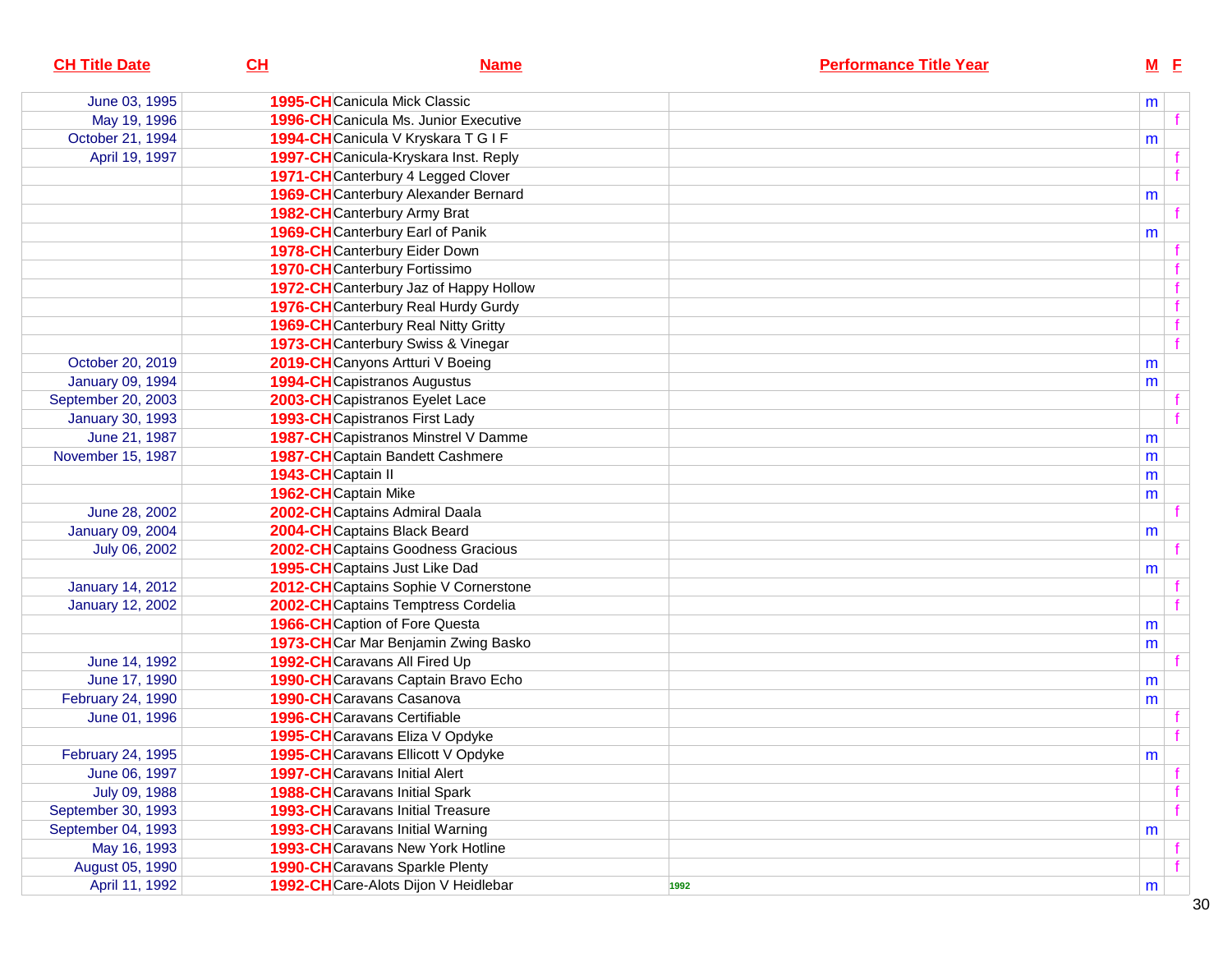| <b>CH Title Date</b>    | CL                                             | <b>Name</b>                                       | <b>Performance Title Year</b> |        | M E            |
|-------------------------|------------------------------------------------|---------------------------------------------------|-------------------------------|--------|----------------|
|                         |                                                | 1976-CHCarey On's Brave Bandit                    |                               | m      |                |
|                         |                                                | 1981-CH Carey On's Eye Catcher                    |                               | m      |                |
|                         |                                                | 1982-CHCarey On's Eyelet Lace                     |                               |        |                |
|                         |                                                | 1979-CHCarey On's Follow Up                       |                               |        |                |
|                         |                                                | <b>1969-CH</b> Careys Accent on Fantabulous       |                               | m      | f              |
|                         |                                                | <b>1967-CH</b> Careys Ace of Fantabulous          |                               |        |                |
| February 01, 1987       |                                                | 1987-CH Cargens Just A Monk                       |                               | m<br>m |                |
|                         |                                                | 1973-CH Carisnas Erla Emperor Quint               |                               | m      |                |
| August 01, 1993         | 1993-CHCarl of The Wild                        |                                                   |                               | m      |                |
|                         |                                                | 1952-CHCarlo of Sunny Slopes                      |                               | m      |                |
| August 21, 1988         |                                                | <b>1988-CH</b> Carmen Hocus Pocus                 |                               | m      |                |
| March 03, 2018          |                                                | 2019-GCH/2018-CHCarmen It's A Grandslam V Royalty |                               | m      |                |
| July 29, 2012           |                                                | 2012-CHCarmen It's Predestined To Be              |                               |        |                |
| August 20, 1989         |                                                | 1989-CHCarmen Magic Teddybear                     |                               | m      |                |
|                         | 1909-CHCarmen Marie                            |                                                   |                               |        |                |
|                         |                                                | 1962-CHCarmen Pandora of Ox Yoke                  |                               |        | f              |
| November 16, 1986       |                                                | <b>1986-CH</b> Carmen Pink Panther                |                               |        | $\overline{f}$ |
| December 06, 2015       | 2016-GCH/2015-CHCarmen Polar X Press           |                                                   |                               | m      |                |
| November 25, 1988       |                                                | 1988-CHCarmen Polka Dot AKA Whitney               |                               |        | f              |
|                         |                                                | 1965-CHCarmen President John Oxyoke               |                               | m      |                |
|                         | 1952-CHCarmen Promise                          |                                                   |                               | m      |                |
|                         |                                                | 1981-CHCarmen Prophet of Marjoe                   |                               | m      |                |
|                         | <b>1942-CH</b> Carmen Rose Marie               |                                                   |                               |        |                |
|                         | 1927-CHCarmen Sampson                          |                                                   |                               | m      |                |
|                         |                                                | 1961-CH Carmen Show Girl of Oxyoke                |                               |        |                |
|                         | 1971-CHCarmen V Rossfall                       |                                                   |                               |        |                |
|                         | 1907-CHCarmen Victoria                         |                                                   |                               |        | f              |
|                         | <b>1927-CH</b> Carmen Victorious               |                                                   |                               |        |                |
| November 21, 2020       | 2020-CHCarmen XX Paxton                        |                                                   |                               | m      |                |
| December 01, 2007       |                                                | 2007-CH Carmens Free Pass To Royalty              |                               | m      |                |
| July 04, 2014           | 2014-GCH/2014-CHCarmens Frosty Paws of Royalty |                                                   |                               |        |                |
| August 20, 2016         |                                                | 2016-CHCarmens Hektor Nmrfreeze                   |                               | m      |                |
| <b>January 13, 2002</b> |                                                | 2002-CHCarmens Pathfinder Taz                     |                               | m      |                |
| September 25, 2010      |                                                | 2010-CHCarmens Roll The Dice                      |                               | m      |                |
|                         |                                                | 1972-CH Carols Dandy O'Brandy                     |                               | m      |                |
|                         | <b>1969-CH</b> Carricks Taffy Apple            |                                                   |                               |        | $\mathbf{f}$   |
| March 11, 2001          |                                                | 2001-CHCarris Ashley of Revilo                    |                               |        | f              |
| August 09, 2009         |                                                | 2009-CH Casa Las Joyas Caliente Mammth            |                               |        | f              |
|                         | 1963-CHCasey Jack                              |                                                   |                               | m      |                |
|                         |                                                | 1972-CHCasper The Friendly Ghost                  |                               | m      |                |
| February 02, 1986       |                                                | 1986-CHCassandra of Shiedler                      |                               |        |                |
|                         |                                                | 1972-CHCassandra Von Mallen                       |                               |        | f              |
| November 15, 1997       | 1997-CHCastlebars Cody                         |                                                   |                               | m      |                |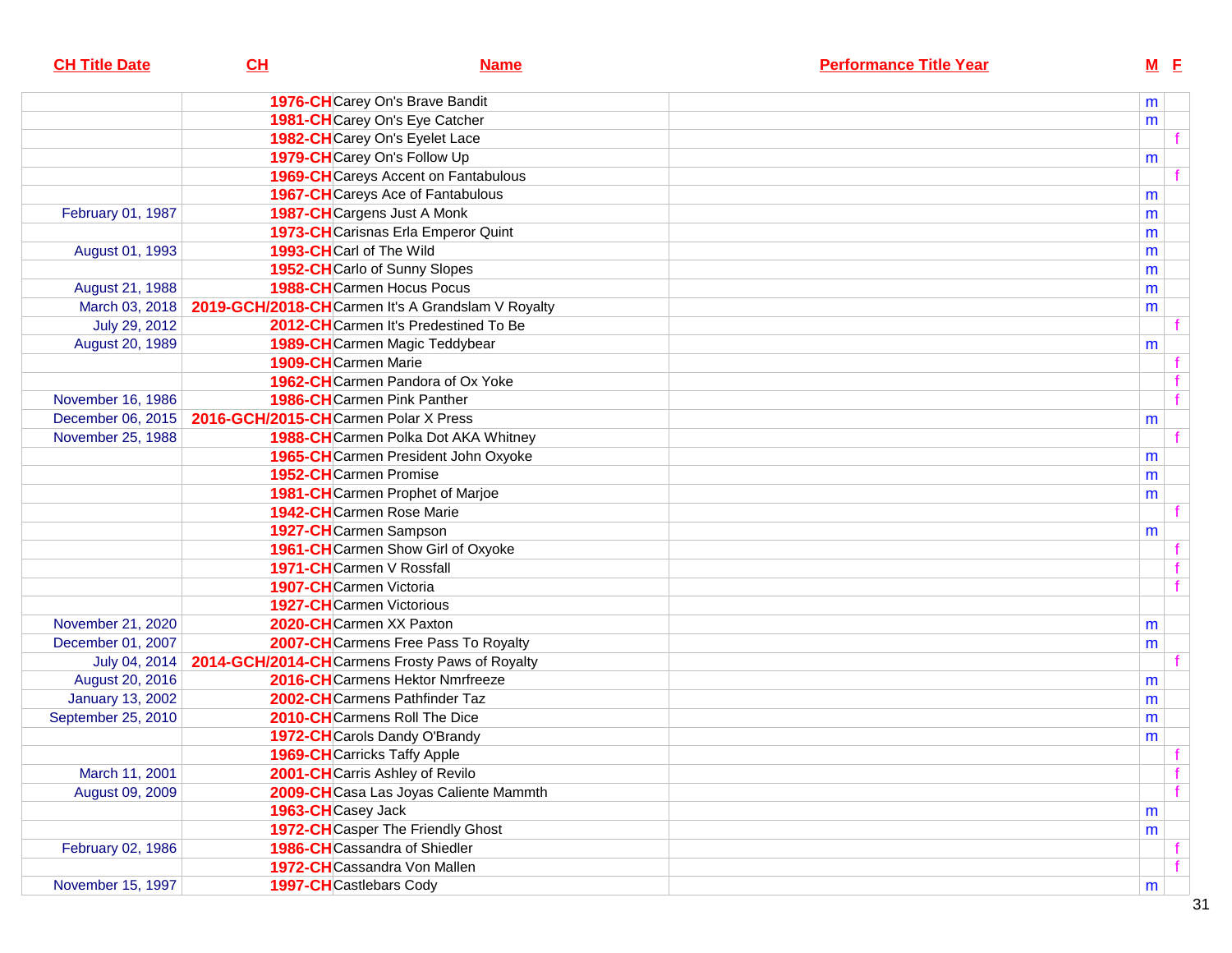| <b>CH Title Date</b>    | CL                                   | <b>Name</b>                                | <b>Performance Title Year</b> | $M$ E |  |
|-------------------------|--------------------------------------|--------------------------------------------|-------------------------------|-------|--|
| February 24, 1991       | 1991-CHCastlebars Royal Touch        |                                            |                               | m     |  |
|                         |                                      | 1984-CHCastlewoods Banana Split            |                               |       |  |
| August 13, 1988         |                                      | <b>1988-CH</b> Castlewoods Buffalo Bill    |                               | m     |  |
|                         | <b>1983-CH</b> Castlewoods Buffett   |                                            |                               | m     |  |
|                         | <b>1977-CH</b> Castlewoods Caruso    |                                            |                               | m     |  |
| November 20, 1994       | 1994-CHCastlewoods Charisma          |                                            |                               |       |  |
| August 24, 1986         | <b>1986-CH</b> Castlewoods Chopper   |                                            |                               | m     |  |
| February 18, 1989       | 1989-CHCastlewoods Conan             |                                            |                               | m     |  |
|                         | <b>1976-CH</b> Castlewoods Dicasso   |                                            |                               |       |  |
|                         |                                      | 1978-CHCastlewoods Duke of Paducah         |                               | m     |  |
|                         |                                      | <b>1977-CH</b> Castlewoods Dutch Uncle     |                               | m     |  |
| May 26, 1997            | <b>1997-CH</b> Castlewoods Electra   |                                            |                               |       |  |
|                         | 1984-CHCastlewoods End Zone          |                                            |                               | m     |  |
| April 10, 1992          |                                      | <b>1992-CH</b> Castlewoods Grand Slam      |                               | m     |  |
|                         | 1978-CHCastlewoods Iwo               |                                            |                               | m     |  |
| August 26, 1989         |                                      | 1989-CHCastlewoods Joe Palooka             |                               | m     |  |
| <b>January 30, 1999</b> | 1999-CHCastlewoods Kahuna            |                                            |                               | m     |  |
| October 24, 1998        |                                      | <b>1998-CH</b> Castlewoods Kiss 'N Tell    |                               |       |  |
| September 27, 1986      | 1986-CHCastlewoods Laika             |                                            |                               |       |  |
| May 26, 1986            |                                      | 1986-CHCastlewoods Lead Me On              |                               | m     |  |
| December 15, 2000       | 2000-CHCastlewoods Livewire          |                                            |                               | m     |  |
|                         |                                      | <b>1984-CH</b> Castlewoods Lotsabrass      |                               | m     |  |
| December 19, 1999       |                                      | 1999-CHCastlewoods Make It Happen          |                               |       |  |
|                         | 1974-CHCastlewoods New Era           |                                            |                               |       |  |
| April 16, 1989          | <b>1989-CH</b> Castlewoods Odessa    |                                            |                               | f     |  |
|                         | <b>1981-CH</b> Castlewoods Old Paint |                                            |                               | m     |  |
|                         |                                      | <b>1976-CH</b> Castlewoods Rhoades Scholar |                               | m     |  |
|                         | 1982-CHCastlewoods Sierra            |                                            |                               |       |  |
| December 14, 1985       | <b>1985-CH</b> Castlewoods Xenia     |                                            |                               |       |  |
|                         | 1981-CHCastlewoods Yamaha            |                                            |                               | m     |  |
| April 23, 1993          | 1993-CHCastor Van Rijn               |                                            |                               | m     |  |
|                         |                                      | 1977-CH Catalpa Farms Rory Mardonof        |                               | m     |  |
| August 04, 1989         |                                      | 1989-CHCatari Domino V Thundarr            |                               | m     |  |
| March 27, 1994          | 1994-CHCatari Witch of Endor         |                                            |                               |       |  |
|                         |                                      | 1971-CH Cathedral Oaks Fancy Pants         |                               |       |  |
|                         | 1984-CHCato Vom Tuscarora            |                                            |                               | m     |  |
|                         |                                      | 1968-CHCavajones Baron Aardvark            |                               | m     |  |
|                         |                                      | 1961-CHCavajones Crabbs Queen              |                               |       |  |
|                         | 1967-CHCavajones Little Heidi        |                                            |                               | f     |  |
|                         |                                      | <b>1963-CH</b> Cavajones Prince Charming   |                               | m     |  |
|                         |                                      | 1984-CHCavajones Scotian Holiday           |                               |       |  |
|                         | 1949-CHCeasa Augusta                 |                                            | 1948                          | m     |  |
|                         | 1952-CHCeasas Boy Don                |                                            |                               | m     |  |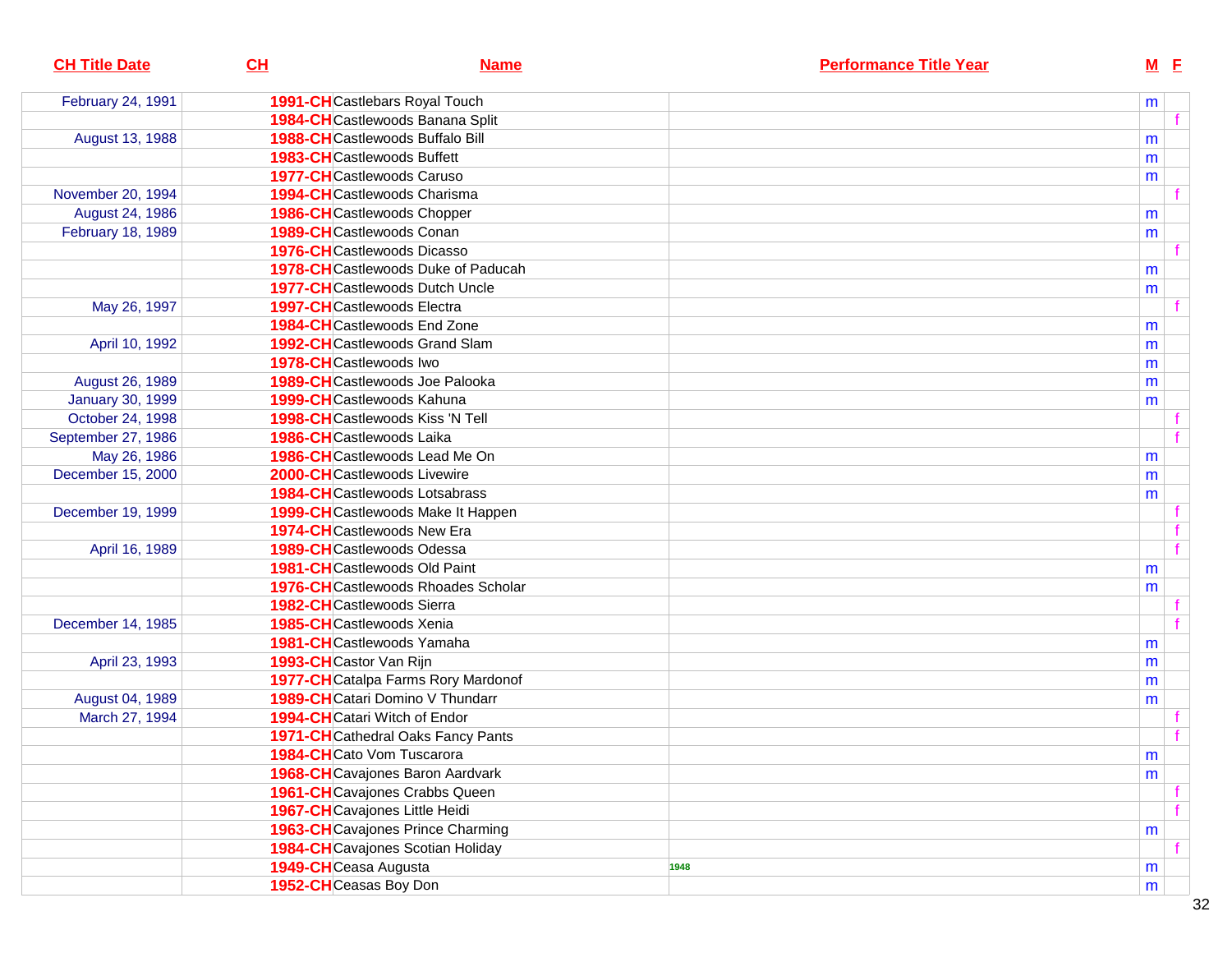| <b>CH Title Date</b>    | $CH$                            | <b>Name</b>                                       | <b>Performance Title Year</b> |   | $M$ $E$ |
|-------------------------|---------------------------------|---------------------------------------------------|-------------------------------|---|---------|
|                         |                                 | 1953-CHCeasas Gallant Lady                        |                               |   | f       |
|                         |                                 | <b>1974-CH</b> Cedar Break Baron Von Pub          |                               | m |         |
| June 20, 1993           |                                 | 1993-CHCedar Hills Charles S Chopin               |                               | m |         |
| April 21, 2017          |                                 | 2019-GCH/2017-CHCedar Lanes Hank O'Cornerstone    |                               | m |         |
| December 09, 2014       |                                 | 2015-GCH/2014-CHCedar Lanes Malachi O'Cornerstone |                               | m |         |
|                         |                                 | 1965-CHCedar Mountains Brandy                     |                               | m |         |
| October 11, 1987        |                                 | 1987-CHCedar Runs Oh By George                    |                               | m |         |
| October 30, 1988        |                                 | <b>1988-CH</b> Cedar Runs Sheila                  |                               |   |         |
| June 21, 1991           |                                 | 1991-CHCedarbrooks Apple of My Eye                |                               | m |         |
| November 06, 1994       |                                 | <b>1994-CH</b> Cedarbrooks Barabbas Bear          |                               | m |         |
| October 21, 1995        |                                 | <b>1995-CH</b> Cedarbrooks Classic Edition        |                               | m |         |
| April 21, 1996          |                                 | <b>1996-CH</b> Cedarbrooks Good Grief CB          |                               | m |         |
|                         |                                 | <b>1984-CH</b> Cedarbrooks Junior Edition         |                               | m |         |
| July 18, 1993           |                                 | 1993-CHCedarbrooks Kandu Anything                 |                               |   |         |
| June 13, 1992           |                                 | <b>1992-CH</b> Cedarbrooks Limited Edition        |                               | m |         |
| March 31, 1996          |                                 | 1996-CHCedarbrooks Morgan                         |                               |   |         |
| February 15, 1986       |                                 | 1986-CHCedarbrooks Spot of Fire                   |                               | m |         |
| October 27, 1991        |                                 | <b>1991-CH</b> Cedarbrooks Sweet Trouble          |                               | m |         |
| December 11, 1988       |                                 | 1988-CHCedarbrooks V Crystal Dior                 |                               |   |         |
| July 24, 1992           |                                 | 1992-CHCedarbrooks Wishful Thinking               |                               |   |         |
|                         |                                 | 1975-CHCedarsides Golly V Sampson                 |                               | m |         |
|                         |                                 | <b>1974-CH</b> Cedarsides Little Jon              |                               | m |         |
|                         |                                 | <b>1978-CH</b> Cedarsides Lord Mackeroy           |                               | m |         |
|                         |                                 | 1976-CHCelebritys Beauregard                      |                               | m |         |
|                         | <b>1976-CH</b> Celebritys Buffy |                                                   |                               |   |         |
|                         |                                 | 1976-CHCelebritys Samantha                        |                               |   |         |
| June 04, 1995           |                                 | <b>1995-CH</b> Celestial Advocate V Houston       |                               | m |         |
| April 12, 2002          |                                 | 2002-CHCelestial Do U Believe N Magic             |                               | m |         |
| October 21, 2004        |                                 | 2004-CHCelestial Saints Debutante                 |                               |   | t.      |
| October 03, 2003        |                                 | 2003-CHCelestials Diamond N The Ruff              |                               |   |         |
| March 31, 1991          |                                 | <b>1991-CH</b> Chablis of Bishops Castle          |                               |   | f       |
| November 22, 1987       |                                 | <b>1987-CH</b> Chads Christmas Carol              |                               |   | f       |
|                         |                                 | <b>1995-CH</b> Chads Desert Norm                  |                               | m |         |
| March 06, 1993          |                                 | 1993-CHChads Gloria O'Lynchcreek                  | 1994,1995                     |   | f.      |
| April 10, 1994          |                                 | 1994-CHChads Jazz Man V Mickey                    |                               | m |         |
| October 30, 1989        | 1989-CHChads Katarina           |                                                   |                               |   |         |
| April 13, 2001          |                                 | 2001-CHChads King of Chadwick                     |                               | m |         |
| March 06, 1989          | <b>1989-CH</b> Chads Kristi Sue |                                                   |                               |   |         |
| August 08, 1993         |                                 | 1993-CHChads Leviathan Von Wirken                 |                               | m |         |
| August 05, 1994         |                                 | 1994-CHChads Madonna V Belyn                      |                               |   |         |
| <b>January 14, 1996</b> |                                 | <b>1996-CH</b> Chads Master Otis Howe             |                               | m |         |
| August 01, 1997         |                                 | 1997-CHChads Navajo Brave                         |                               | m |         |
| March 20, 1992          |                                 | 1992-CHChads Night In White Satin                 |                               |   |         |
|                         |                                 |                                                   |                               |   |         |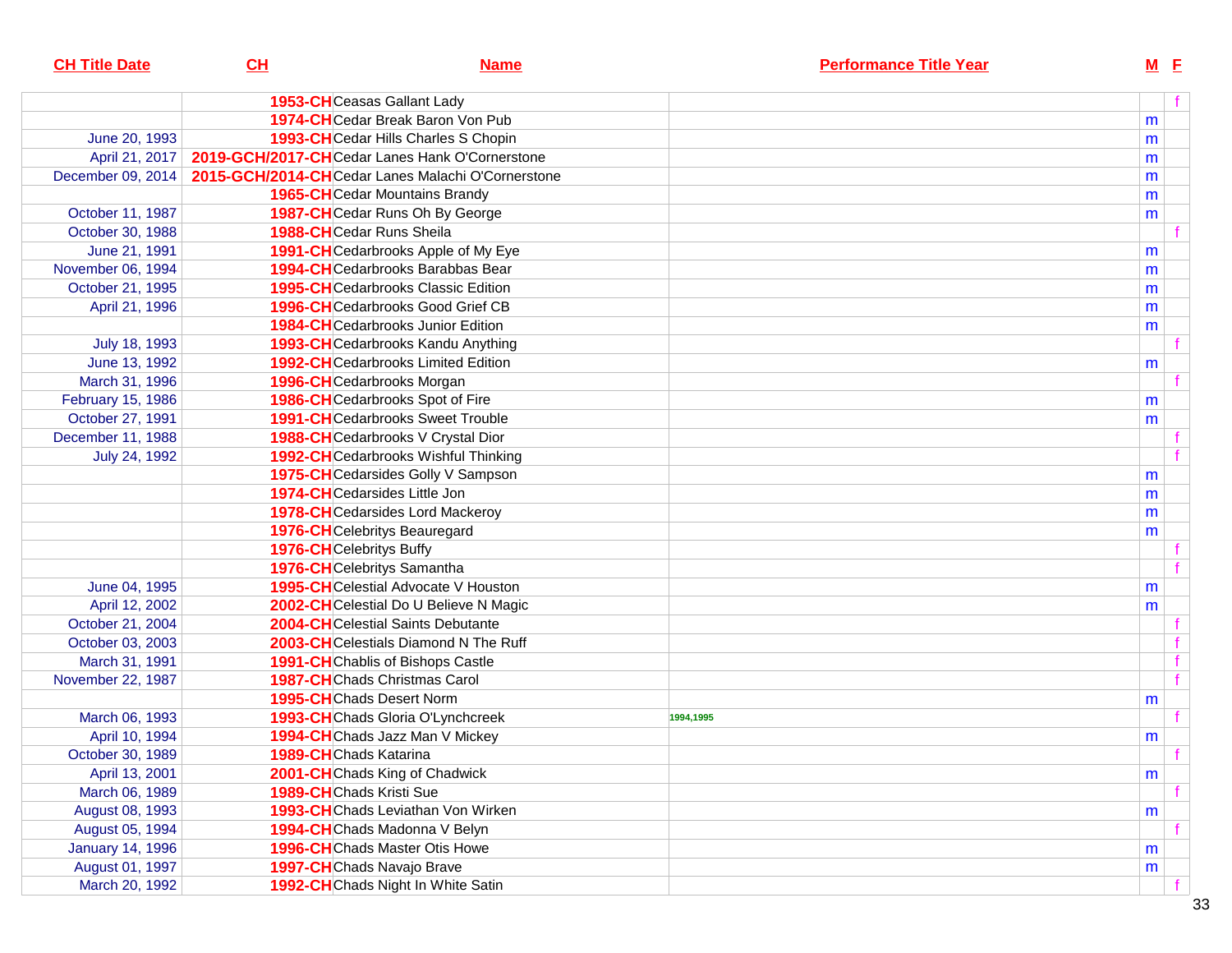| <b>CH Title Date</b> | CL                                              | <b>Name</b>                               |           | <b>Performance Title Year</b> |           | $M$ E        |
|----------------------|-------------------------------------------------|-------------------------------------------|-----------|-------------------------------|-----------|--------------|
| October 17, 1999     | 1999-CHChads Paige O'Gloria                     |                                           |           |                               |           |              |
| August 05, 1994      | 1994-CHChads Raleigh                            |                                           |           |                               | m         |              |
| September 23, 2001   | 2001-CHChads Rochester                          |                                           |           |                               | m         |              |
| October 12, 1997     |                                                 | 1997-CHChads Tuesday Afternoon            |           |                               |           |              |
| December 17, 1994    |                                                 | 1994-CHChads Unchained Melody             |           |                               |           |              |
| April 14, 1994       | 1994-CHChads Whitely V Belyn                    |                                           |           |                               |           | $\mathbf{f}$ |
|                      |                                                 | <b>1985-CH</b> Chadwicks Bold Ruler Gucci |           |                               | m         |              |
| November 23, 1986    |                                                 | 1986-CHChadwicks Rhythmic V Gucci         |           |                               |           |              |
|                      | <b>1981-CH</b> Chalet Hills Justaluv            |                                           | 1982      |                               |           |              |
| May 04, 1991         | <b>1991-CH</b> Chaletsuizos Noah                |                                           |           |                               | m         |              |
|                      | <b>1971-CH</b> Chamness Ace Isabella            |                                           |           |                               |           |              |
|                      |                                                 | <b>1968-CH</b> Champagne of Four Winds    |           |                               | m         |              |
|                      |                                                 | 1974-CHChampagne Von Burgundy             |           |                               |           |              |
|                      | 188?-CHChancellor                               |                                           |           |                               | m         |              |
|                      |                                                 | <b>1982-CH</b> Chancies Sir Rufus V Derek |           |                               | m         |              |
|                      | 1939-CHChandlers Hot Shot                       |                                           |           |                               | m         |              |
| May 29, 2011         | 2013-GCH/2011-CHChaparrals Deja-Vu of Kings Row |                                           |           |                               | m         |              |
| October 22, 2011     |                                                 | 2011-CHChaparrals Diva of Kings Row       |           |                               |           |              |
| November 28, 2011    |                                                 | 2011-CHChaparrels Cameo of Kings Row      |           |                               |           |              |
| November 26, 2011    |                                                 | 2011-CHChaparrels Cassy of Kings Row      |           |                               |           |              |
|                      | 1970-CHChaplins Molly Jo                        |                                           |           |                               |           |              |
|                      | 1947-CHChari De La Colina                       |                                           |           |                               |           |              |
|                      |                                                 | <b>1970-CH</b> Charlinores Grand Ursula   |           |                               |           |              |
|                      |                                                 | 1963-CHCharmagnes Schwize Schatze         |           |                               |           |              |
|                      |                                                 | 1969-CHChartwell Candi V Celine           |           |                               |           |              |
|                      |                                                 | <b>1971-CH</b> Chartwell Connie V Celine  |           |                               |           |              |
|                      |                                                 | <b>1982-CH</b> Chartwell Intermezzo Julie |           |                               |           |              |
|                      |                                                 | 1979-CHChateau De Sol Tribute VGJ         |           |                               | m         |              |
|                      |                                                 | 1974-CHChateau De Sols Gold Dust          |           |                               |           |              |
| March 16, 1986       |                                                 | 1986-CHChateau De Sols Joleen Zip         |           |                               |           |              |
| December 02, 1995    |                                                 | 1995-CHChateaus De Chiefs Bo Boy          |           |                               | m         |              |
|                      | 1952-CHChecker                                  |                                           |           |                               | m         |              |
|                      |                                                 | 1973-CHChellybucks Bo Jangles             |           |                               | m         |              |
| July 22, 2005        |                                                 | 2005-CHCherokee Rose Little Bogey Bo      | 2003,2006 |                               | m         |              |
| April 29, 2001       |                                                 | 2001-CHCherokee Rose Sags N Wags          |           |                               |           |              |
| April 21, 2002       |                                                 | 2002-CHCherokee Roses Heavy Duty          |           |                               | ${\sf m}$ |              |
| April 19, 2003       |                                                 | 2003-CHCherokee Roses Top General         |           |                               | m         |              |
| February 28, 1998    |                                                 | 1998-CHCherokee Roses Top Sargent         |           |                               | m         |              |
| November 08, 1986    |                                                 | 1986-CHCherry Jubilee V Rocky Road        |           |                               |           |              |
| July 06, 1996        |                                                 | 1996-CHCherry Oaks Don Diego              |           |                               | m         |              |
| November 09, 1997    |                                                 | 1997-CHCherry Oaks Larlyns Bro            |           |                               | m         |              |
| August 08, 1999      |                                                 | 1999-CHCherry Oaks Lolitas Secret         |           |                               |           |              |
|                      |                                                 | <b>1969-CH</b> Cherryacres Mr. Thisbie    |           |                               | m         |              |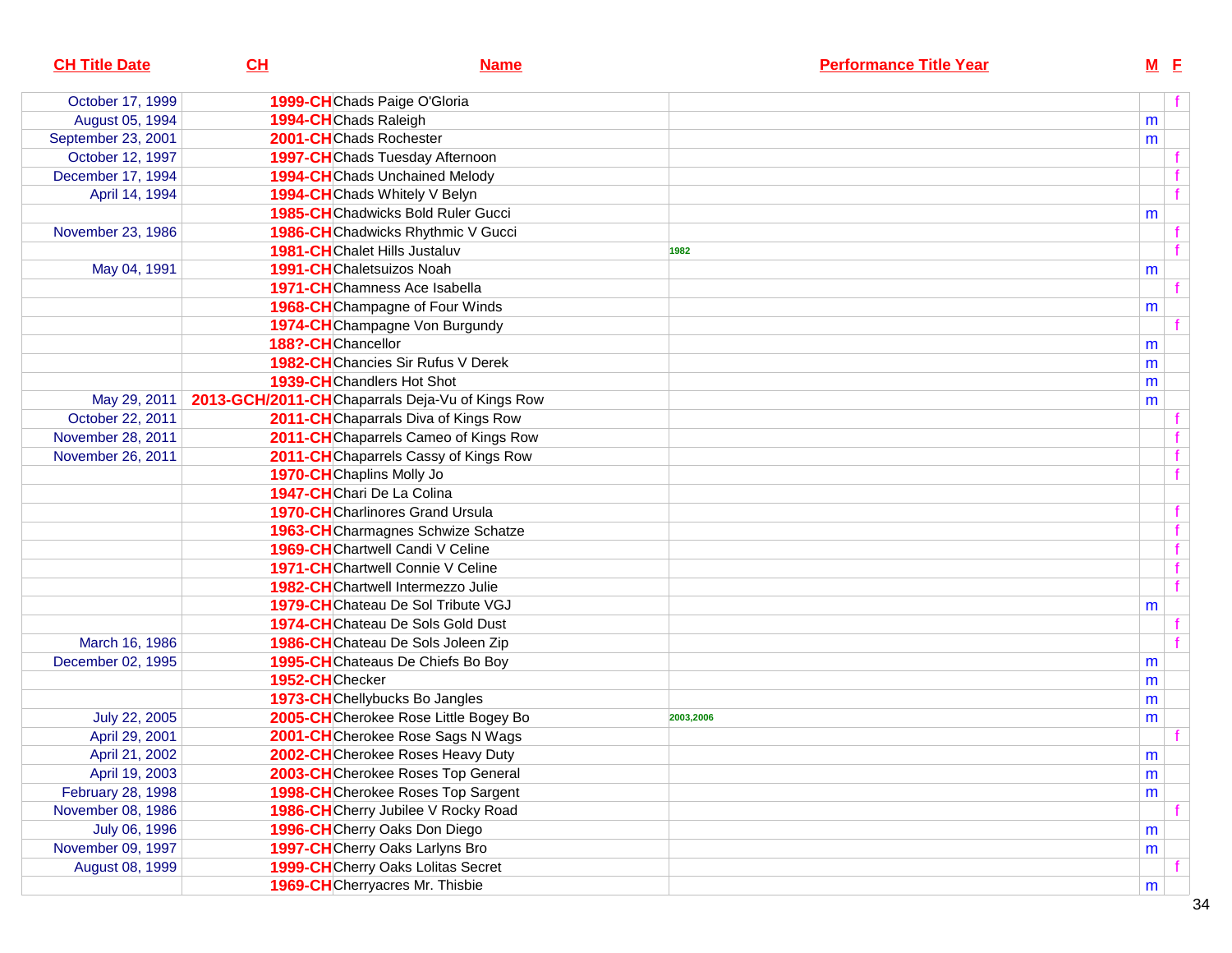| <b>CH Title Date</b> | CL                                   | <b>Name</b>                               |           | <b>Performance Title Year</b> |           | $M$ E        |
|----------------------|--------------------------------------|-------------------------------------------|-----------|-------------------------------|-----------|--------------|
| October 01, 1975     |                                      | 1975-CHCherryacres Nicklus V Hyden        | 1971,1972 |                               | m         |              |
|                      | 1964-CHCherryacres Sebastian         |                                           |           |                               | m         |              |
|                      |                                      | 1972-CHChester P Honeyhugger              |           |                               | m         |              |
|                      | 1934-CHChevalier Bayard              |                                           |           |                               | m         |              |
|                      | 1930-CHChhota Rasko                  |                                           |           |                               | m         |              |
|                      | <b>1934-CH</b> Chhotas Empress       |                                           |           |                               |           |              |
|                      | 1935-CHChhotas King Pegter           |                                           |           |                               | m         |              |
|                      | 1947-CHChico of Carl Ann             |                                           |           |                               |           |              |
| June 21, 2014        |                                      | 2014-CHChief Kona Marley The First        |           |                               | m         |              |
|                      | 1947-CHChief of La Colina            |                                           |           |                               | m         |              |
| March 28, 1954       |                                      | 1954-CHChime Hill Frederick V Gerd        |           |                               | m         |              |
|                      |                                      | 1952-CHChirho of Sunny Slopes             |           |                               | m         |              |
|                      |                                      | 1949-CHChriss V Alpine Plateau            |           |                               | m         |              |
|                      |                                      | 1959-CHChristcon Temple Brono             |           |                               | m         |              |
|                      | <b>1971-CH</b> Christiansons Kirsten |                                           |           |                               |           |              |
|                      | 1967-CHChristies Madam Gigi          |                                           |           |                               |           |              |
|                      | <b>1970-CH</b> Christies Sassy Taffy |                                           |           |                               |           | f            |
|                      | <b>1941-CH</b> Christobel V Waldeck  |                                           |           |                               |           | f            |
|                      | 1951-CHChristys Bongo                |                                           |           |                               | m         |              |
|                      | 1934-CHChrysts Jack                  |                                           |           |                               | m         |              |
|                      | 1967-CHChudys Beggin Meggin          |                                           |           |                               |           |              |
|                      | 1964-CHChudys Bettina                |                                           |           |                               |           |              |
|                      |                                      | 1968-CHChudys Eric V Plainfield           |           |                               | m         |              |
|                      | 1967-CHChudys Pollyanna              |                                           |           |                               |           |              |
|                      |                                      | 1968-CHChudys Tristoo V Tristan           |           |                               | m         |              |
|                      |                                      | 1969-CHCinderella Von Ava Banz            |           |                               |           |              |
|                      | 1964-CHCindy Lou                     |                                           |           |                               |           |              |
|                      |                                      | 1965-CHCinnamon L'ourse Alpine            |           |                               |           | f            |
|                      | 1978-CHCissy V Gunther               |                                           |           |                               |           | f            |
|                      | 1947-CHCita V Ruheswald              |                                           |           |                               |           | f            |
|                      | <b>1978-CH</b> Citations Aria        |                                           |           |                               |           | $\mathbf{f}$ |
|                      | <b>1976-CH</b> Citations Concerto    |                                           |           |                               | m         |              |
|                      | <b>1965-CH</b> Classic of Four Winds |                                           |           |                               |           |              |
|                      |                                      | 1948-CHClaudette of Wedigston             |           |                               |           |              |
|                      | 1967-CHClaudis Jolly                 |                                           |           |                               | m         |              |
|                      | 1982-CHClaus Super Saint             |                                           |           |                               | ${\sf m}$ |              |
| October 22, 1994     | 1994-CHClaus Von Rosenborg           |                                           |           |                               | m         |              |
|                      |                                      | <b>1977-CH</b> Claymonts Liberty Belle    | 1978      |                               |           |              |
|                      | 1892-CHCleopatra                     |                                           |           |                               |           |              |
| May 02, 1998         |                                      | 1998-CHCMF's D.C. Royal of Shagg Bark     | 2001      |                               | m         |              |
|                      |                                      | 1966-CHCoberlins Empire Gay Journey       |           |                               |           |              |
|                      |                                      | 1966-CH Coberlins Kathy Von Ho-Bo Zoy     |           |                               |           |              |
|                      |                                      | <b>1969-CH</b> Coberlins Tribute to Faust | 1968      |                               | m         |              |
|                      |                                      |                                           |           |                               |           |              |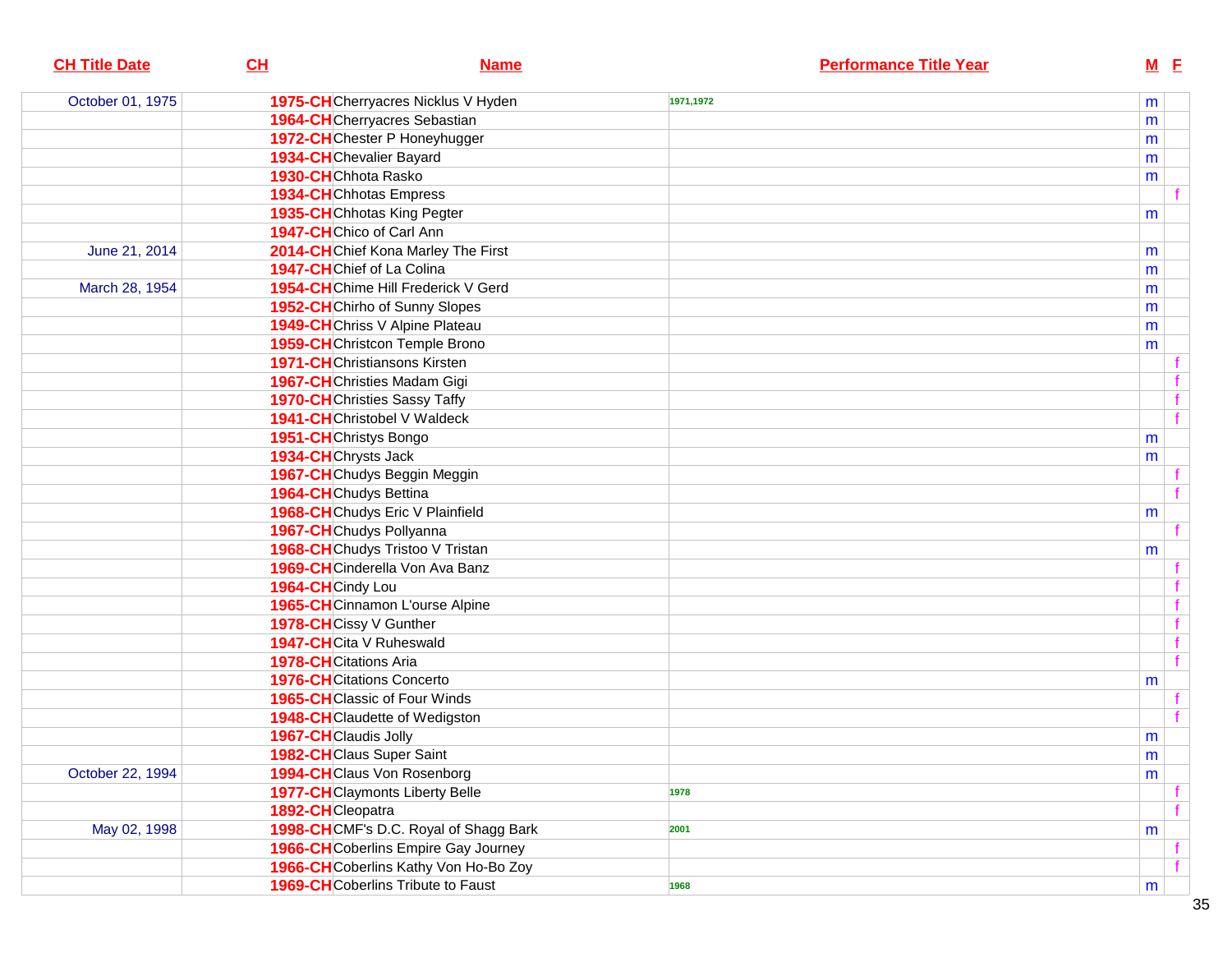| <b>CH Title Date</b> | CL                                        | <b>Name</b>                                   |      | <b>Performance Title Year</b> |   | $M$ E |
|----------------------|-------------------------------------------|-----------------------------------------------|------|-------------------------------|---|-------|
|                      |                                           | <b>1964-CH</b> Coberlins Valiant Silva        |      |                               |   |       |
|                      |                                           | <b>1970-CH</b> Coberlins Yuletide Cheer       | 1968 |                               |   |       |
|                      |                                           | 1962-CHCoca Hills Bewildered                  |      |                               |   |       |
|                      |                                           | <b>1966-CH</b> Coca Hills Grafin Saintstop    |      |                               | m |       |
|                      |                                           | 1962-CHCoca Hills Sassy Hilda                 |      |                               |   |       |
|                      |                                           | 1970-CHCody Dare of Abbott                    |      |                               | m |       |
| February 02, 1992    |                                           | 1992-CHCody of O'Cresta                       |      |                               | m |       |
|                      |                                           | 1969-CH Colonel Bow St. Clair                 |      |                               | m |       |
|                      |                                           | 1941-CHColonel Rex V Mureen                   |      |                               | m |       |
|                      | 1937-CHColonel VIII                       |                                               |      |                               | m |       |
|                      |                                           | 1903-CHColumbias Hope                         |      |                               | m |       |
|                      | 1928-CHCombin                             |                                               |      |                               |   |       |
|                      |                                           | 1948-CHComrade Dinger of Janday               |      |                               | m |       |
|                      |                                           | 1976-CHCon Tikis Anticipation                 |      |                               |   |       |
| June 03, 1994        |                                           | 1994-CHCon Tikis Calamity Jane                |      |                               |   |       |
|                      |                                           | 1977-CHCon Tikis Poseidon                     |      |                               | m |       |
| April 11, 2004       |                                           | 2004-CHConifer Creek Creme Deardeur           |      |                               |   |       |
| October 29, 2005     |                                           | 2005-CHConifer Creek Dsire D Ardeur           |      |                               | m |       |
| September 23, 2005   |                                           | 2005-CHConifer Creek Lamplighter              |      |                               |   |       |
| June 29, 2003        |                                           | 2003-CH Conifer Creek Yankee Doodle           |      |                               | m |       |
| February 12, 2006    |                                           | 2006-CHConifer Creek Zircon V Stoan           | 2007 |                               |   |       |
| October 17, 2005     |                                           | 2005-CHConifer Creeks Iris                    |      |                               |   |       |
| April 25, 2008       |                                           | 2008-CHConifer Creeks Luigi Subira            |      |                               | m |       |
| August 21, 2005      |                                           | 2005-CHConifer Crk Goodgolly Gustav           |      |                               | m |       |
| August 15, 2004      |                                           | 2004-CHConifer Crk. Liberty Skydancer         |      |                               | m |       |
| July 17, 2005        |                                           | 2005-CHConifercrk Magnolia Skydancer          |      |                               |   |       |
|                      |                                           | <b>1937-CH</b> Constellation Canis Major      |      |                               |   |       |
|                      |                                           | 1978-CHCon-Tikis Huff & Snuff                 |      |                               |   |       |
|                      |                                           | 1972-CHConways Snow King Yogi                 |      |                               | m |       |
|                      |                                           | 1965-CHCooks Snowman                          | 1966 |                               | m |       |
| September 29, 2012   |                                           | 2012-CHCooper Mtns Hambone V Hidalgo          |      |                               | m |       |
| March 14, 2010       |                                           | 2010-CHCopper Mtns Blizzard                   |      |                               | m |       |
| October 24, 2009     |                                           | 2009-CHCopper Mtns Boys Will Be Boys          |      |                               | m |       |
| June 10, 2012        |                                           | 2012-CHCopper Mtns Chien De Monastere         |      |                               |   |       |
| November 14, 1987    |                                           | 1987-CHCopper Mtns Little Sir Echo            |      |                               | m |       |
| March 24, 1990       |                                           | 1990-CHCopper Mtns She's Magic                |      |                               |   |       |
| August 30, 2008      | 2010-GCH/2008-CHCopper Mtns Windstorm     |                                               |      |                               |   | f     |
|                      |                                           | 1992-CH Copper Mtns Wixard of Ahs             |      |                               | m |       |
|                      | 1923-CHCora Pearl                         |                                               |      |                               |   |       |
| November 21, 2021    |                                           | 2021-CHCornerstones Bristol Sweet Tempatation |      |                               |   |       |
| March 18, 2012       | 2014-GCH/2012-CHCornerstones Chasing Time |                                               |      |                               |   |       |
| May 03, 2015         |                                           | 2015-CH Cornerstones Connect The Dots         |      |                               |   | f     |
| September 23, 2012   |                                           | 2012-CHCornerstones Feature Presentation      |      |                               |   | f     |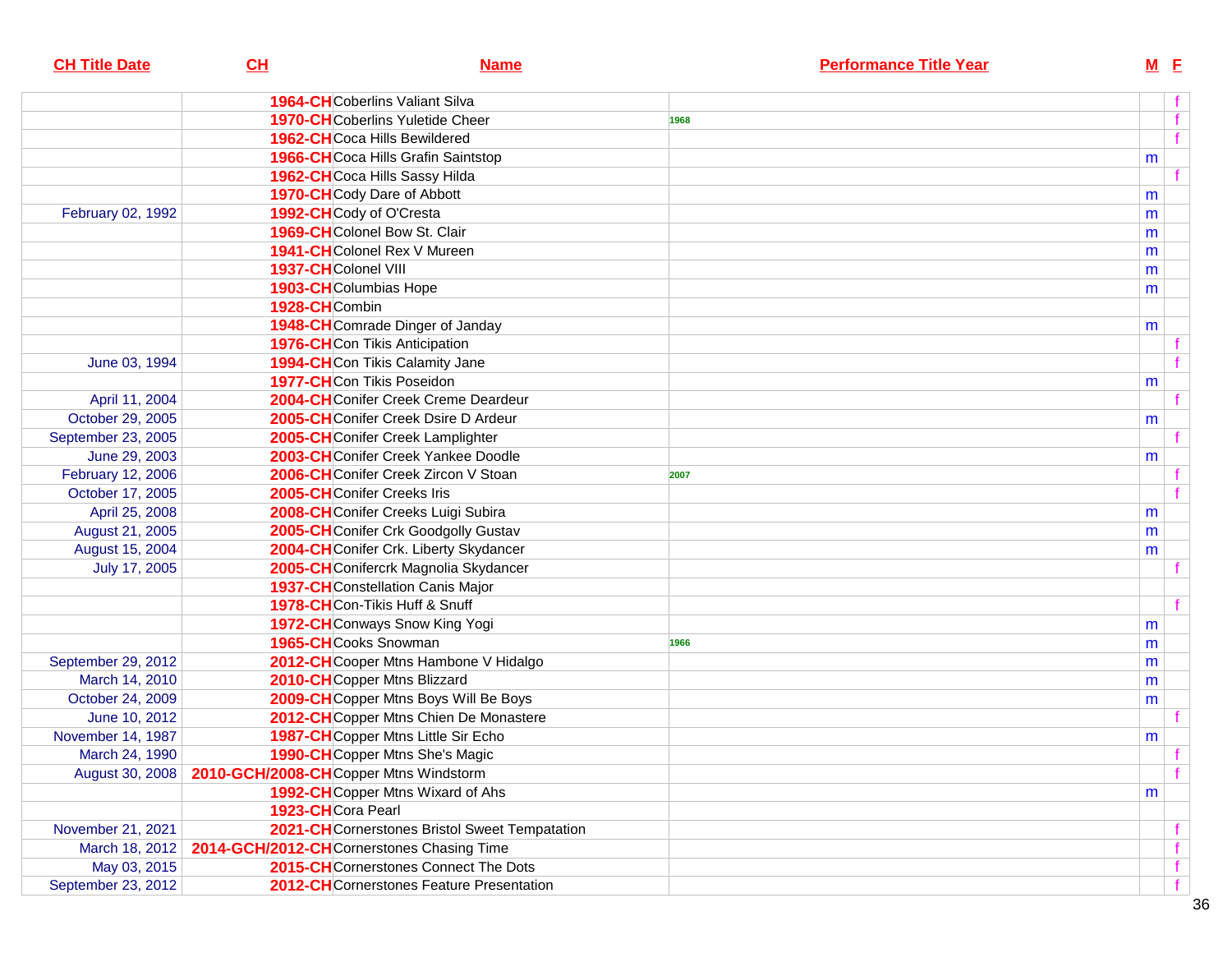| <b>CH Title Date</b>    | CL | <b>Name</b>                                                      | <b>Performance Title Year</b> |   | $M$ E |  |
|-------------------------|----|------------------------------------------------------------------|-------------------------------|---|-------|--|
| June 26, 2015           |    | 2015-CHCornerstones Fire N Ice V Cedar La                        |                               |   |       |  |
| March 23, 2014          |    | 2014-CHCornerstones Forte of Rhapsody                            |                               | m |       |  |
| November 16, 2001       |    | 2001-CHCornerstones Glad Tidings                                 |                               |   |       |  |
| June 02, 2019           |    | 2019-CHCornerstones Heartache Tonight                            | 2019                          | m |       |  |
| April 29, 2022          |    | 2022-CHCornerstones Hit Me With Your Best Shot                   |                               |   |       |  |
| November 28, 2015       |    | 2017-GCH/2015-CHCornerstones Holiday Avalanche                   |                               | m |       |  |
| May 14, 2017            |    | 2019-GCH/2017-CHCornerstones Just What The Dr Ordered            |                               |   |       |  |
| September 27, 2021      |    | 2022-GCH/2021-CHCornerstones Lets Give'M Something To Talk About |                               |   |       |  |
| <b>January 15, 2011</b> |    | 2011-CHCornerstones Lucian V Este                                |                               | m |       |  |
| September 15, 2011      |    | 2012-GCH/2011-CHCornerstones O Henry                             |                               | m |       |  |
| January 31, 2015        |    | 2015-CHCornerstones Ralph                                        |                               | m |       |  |
| November 18, 2007       |    | 2007-CHCornerstones Sledge Hammer                                |                               |   |       |  |
| March 12, 2009          |    | 2009-CHCornerstones Smokin Gun                                   |                               | m |       |  |
| September 03, 2016      |    | 2016-CHCornerstones Song Without Words                           |                               |   |       |  |
| April 27, 2018          |    | 2018-GCH/2018-CHCornerstones The Dance                           |                               |   |       |  |
| April 23, 2010          |    | <b>2010-CH</b> Cornerstones White Christmas                      |                               |   |       |  |
| March 30, 2007          |    | 2007-CHCornerstones White Zinfandel                              |                               |   |       |  |
| October 27, 2012        |    | 2012-CHCornerstones Winter Storm                                 |                               |   |       |  |
|                         |    | 1970-CHCotton Candy Hospice Haus                                 |                               |   |       |  |
| December 08, 2012       |    | 2012-CHCottonwood Creeks Tutti Frutti                            | 2013                          |   |       |  |
|                         |    | <b>1978-CH</b> Count Bismarck Von Mallen                         |                               | m |       |  |
|                         |    | 1946-CHCount Hadrian V Mureen                                    |                               | m |       |  |
|                         |    | 1961-CHCount Little Moe of Mighty Moe                            |                               | m |       |  |
|                         |    | 1967-CHCount Rovier of Zuxvasse                                  |                               | m |       |  |
|                         |    | 1967-CH Count Zurich Schwarzwald Hof                             |                               | m |       |  |
|                         |    | 1944-CH Countess Maria of Wedigston                              |                               |   |       |  |
|                         |    | 1964-CH Countess Sybil of Stanridge                              |                               |   |       |  |
|                         |    | <b>1981-CH</b> Countrios Sweet Shavuot                           |                               | m |       |  |
|                         |    | <b>1982-CH</b> Countrios Sweet Sophia                            |                               |   |       |  |
|                         |    | <b>1980-CH</b> Countrios Sweet Surrender                         | 1977,1981                     | m |       |  |
| April 27, 2014          |    | 2015-GCH/2014-CHCountry Haven Cleopatra V Kings Row              | 2013,2014,2015                |   |       |  |
| May 28, 2017            |    | 2017-CH Country Haven Zeus of Kings Row                          | 2013                          | m |       |  |
| July 18, 2014           |    | 2014-CH Country Havens Deluxor of Kings Row                      | 2015                          | m |       |  |
| <b>January 29, 2016</b> |    | 2016-CH Country Havens Lady Paris V Kingsrow                     |                               |   |       |  |
| November 24, 2018       |    | 2018-CHCountrydides Strykler Hoosier                             |                               | m |       |  |
| October 31, 2009        |    | 2009-CH Countrysides American Freedom                            |                               |   |       |  |
| November 11, 2012       |    | 2012-CHCountrysides American Trademark                           |                               | m |       |  |
| <b>January 26, 2020</b> |    | 2020-CH Countrysides Desert Sandstrom V Brock Ranch              |                               | m |       |  |
| November 02, 2014       |    | 2014-CHCountrysides Double Take                                  |                               | m |       |  |
| May 24, 2018            |    | 2018-CH Countrysides Eastgate Rock of Ages                       |                               | m |       |  |
| October 11, 2020        |    | 2020-CH Countrysides Rocking The Road to Eastgate                |                               | m |       |  |
| May 05, 2007            |    | 2007-CHCountrysides Run'N Wild                                   |                               |   |       |  |
| April 24, 2014          |    | 2014-CHCountrysides Stryke Her Out Aj                            |                               |   |       |  |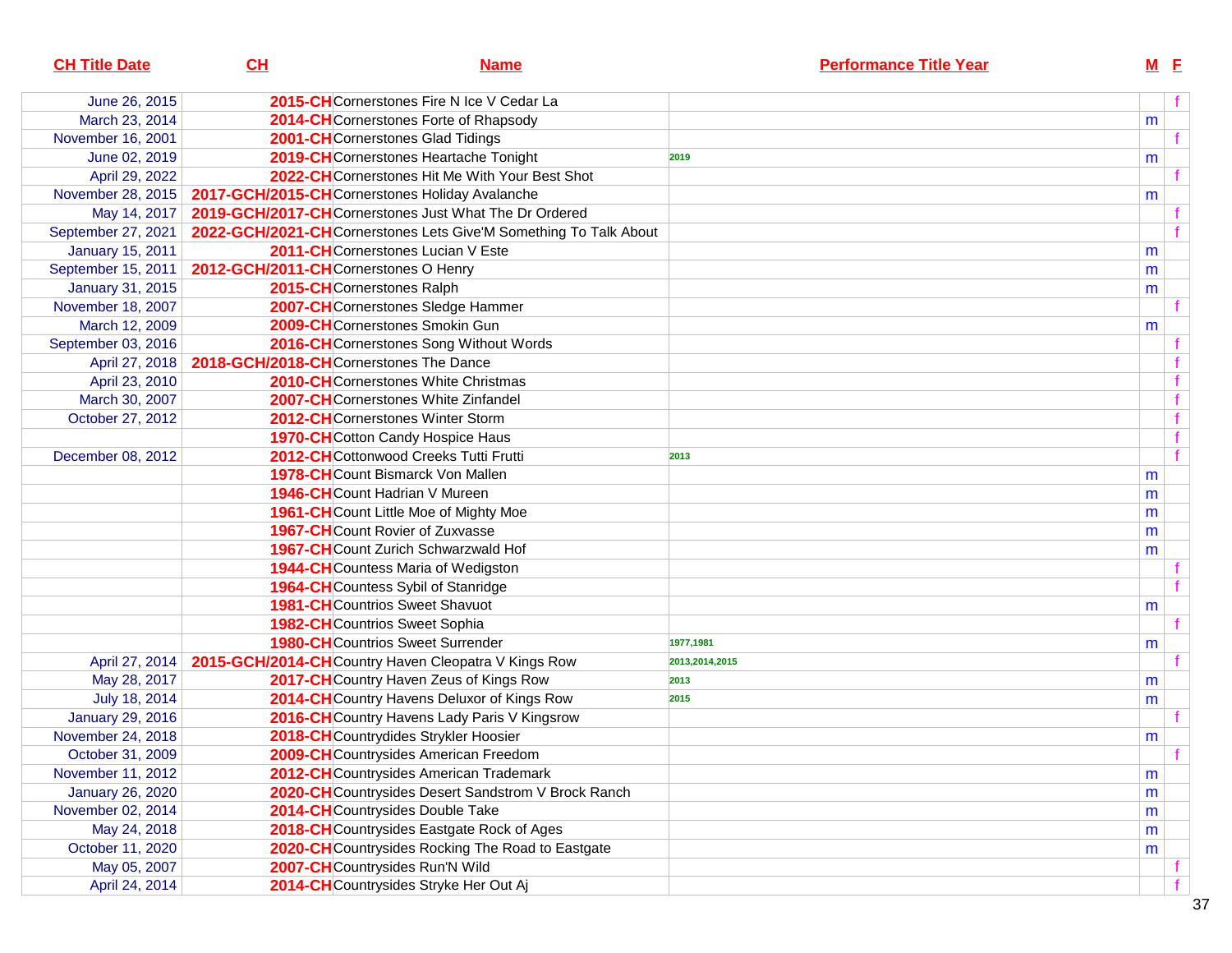| <b>CH Title Date</b> | CH                       | <b>Name</b>                                         | <b>Performance Title Year</b> | $M$ $E$ |  |
|----------------------|--------------------------|-----------------------------------------------------|-------------------------------|---------|--|
| February 11, 2016    |                          | 2016-CHCountrysides Watch' N Over U                 |                               | m       |  |
| November 06, 1991    |                          | <b>1991-CH</b> Couvoisier of Bishops Castle         |                               |         |  |
| December 10, 2021    |                          | 2021-CHCovered Bridges Jokers Little Princess V     |                               |         |  |
|                      |                          | <b>1951-CH</b> Cozette of Dolomount                 |                               |         |  |
|                      | 1976-CHCracker Jack      |                                                     |                               | m       |  |
|                      |                          | 1915-CHCragwood Ben Berry                           |                               |         |  |
|                      |                          | 1915-CHCragwood Constance                           |                               |         |  |
|                      |                          | 1915-CHCragwood Oakworth Oriris                     |                               |         |  |
| November 24, 2018    |                          | 2018-CHCreatans Pandora Dreams Do Come True         |                               |         |  |
| November 27, 1994    |                          | <b>1994-CH</b> Creek Banks Saint Elmo Fire          |                               | m       |  |
|                      |                          | <b>1960-CH</b> Cresaps Five Star Cognac             |                               |         |  |
| May 20, 2018         |                          | 2018-CHCretans Got It Spot On At Giddens            |                               |         |  |
| June 23, 2019        |                          | 2019-CHCretans L'Li Drink To That At Covered Bridge |                               | m       |  |
| April 15, 2018       | 2018-CHCretans Phineus   |                                                     |                               | m       |  |
| December 02, 2018    |                          | 2018-CHCretans Sandor V Steel City                  |                               | m       |  |
| February 11, 2018    |                          | 2018-CHCretans Ziva V Kingdon Sts of Tx             |                               |         |  |
|                      |                          | 1960-CHCris Robin of Shady Hollow                   |                               | m       |  |
|                      |                          | 1969-CHCrocks Aiming Hi Double Eagle                |                               | m       |  |
| September 05, 1987   |                          | 1987-CHCroix V D St. Laurent                        |                               | m       |  |
|                      |                          | 1976-CHCronus V D Seekbacher-HO                     |                               | m       |  |
|                      |                          | 1975-CHCrossways Aunt Hucketta                      |                               |         |  |
|                      |                          | <b>1977-CH</b> Crosswinds Calamity Jane             |                               |         |  |
|                      |                          | <b>1941-CH</b> Crown Prince Michael                 |                               | m       |  |
| December 03, 1989    |                          | 1989-CHCrownepoints Baron Von Ace                   |                               | m       |  |
| April 26, 1987       |                          | 1987-CHCrownepoints Baron Von Todd                  |                               | m       |  |
| June 02, 1990        |                          | 1990-CHCrownepoints Branigan                        |                               | m       |  |
| February 29, 1992    |                          | 1992-CHCrownepoints Charisma V Belyn                |                               |         |  |
|                      |                          | <b>1989-CH</b> Crownepoints Grand Jury              |                               |         |  |
| May 08, 1993         |                          | 1993-CHCrownepoints Jurisprudence                   |                               |         |  |
| March 19, 1994       |                          | 1994-CHCrownepoints Legal Advice                    |                               |         |  |
| November 07, 1993    |                          | 1993-CHCrownepoints Legal Eagle                     |                               |         |  |
| May 14, 1989         |                          | <b>1989-CH</b> Crownepoints Little Holly            |                               |         |  |
| March 16, 1990       |                          | 1990-CHCrownepoints Magistrate                      |                               | m       |  |
| May 07, 1988         |                          | 1988-CHCrownepoints Masquerade                      |                               | m       |  |
|                      |                          | <b>1984-CH</b> Crownepoints Miss Molly              |                               |         |  |
| July 02, 1988        |                          | 1988-CHCrownepoints Peter Gunn                      |                               | m       |  |
| August 30, 1992      |                          | 1992-CHCrownepoints Prosecutor                      |                               | m       |  |
|                      |                          | <b>1985-CH</b> Crownepoints Sexton Adonis           |                               | m       |  |
| March 12, 1995       |                          | 1995-CHCrownepoints Ticket To Ride                  |                               | m       |  |
| October 04, 1987     |                          | 1987-CH Crowns Caramel Candy Jubilee                |                               |         |  |
|                      | 1907-CHCrusader          |                                                     |                               | m       |  |
| April 04, 1971       |                          | 1971-CHCumaras Bigmo V Bozo                         |                               | m       |  |
|                      | 1937-CHCuno V Attisholtz |                                                     |                               | m       |  |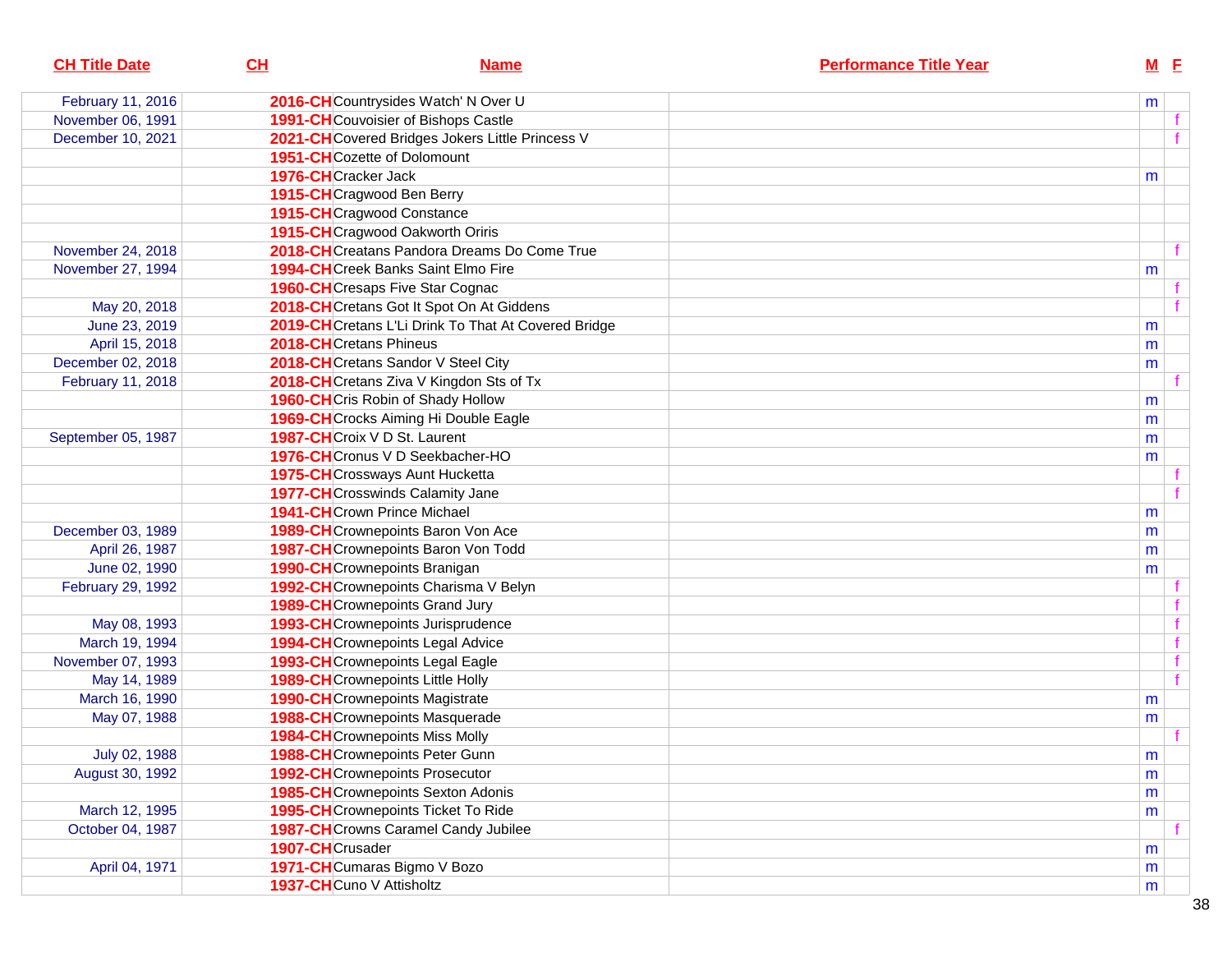| <b>CH Title Date</b> | CL                                  | <b>Name</b>                              | <b>Performance Title Year</b> | $M$ E       |
|----------------------|-------------------------------------|------------------------------------------|-------------------------------|-------------|
|                      |                                     | <b>1978-CH</b> Cunos Claus Von Casumar   |                               | m           |
|                      |                                     | <b>1981-CH</b> Curries Bonnie M'Alone    | 1979                          |             |
|                      |                                     | <b>1984-CH</b> Curries Scottie MacTavish | 1979                          | m           |
|                      | 1938-CHCurtis Radio                 |                                          |                               | m           |
|                      |                                     | <b>1968-CH</b> Cynthias Stalwart Samson  |                               | m           |
|                      |                                     | 1975-CHCypress Woods Baccarat            |                               | m           |
|                      |                                     | 1976-CHCypress Woods Broomhilda          | 1977                          |             |
|                      |                                     | 1979-CHCypress Woods Ebb Tide            |                               |             |
|                      |                                     | 1977-CHCypress Woods Falla O All         |                               | m           |
|                      |                                     | 1979-CH Cypress Woods Flipity Jibbit     |                               |             |
|                      |                                     | 1980-CHCypress Woods Florae              | 1978                          |             |
|                      |                                     | 1978-CHCypress Woods Folklore            |                               | $\mathbf f$ |
|                      |                                     | 1979-CHCypress Woods Going Sky High      |                               | $\mathbf f$ |
|                      |                                     | 1973-CHCypress Woods Sheeba Yorick       |                               | f           |
|                      | 1952-CHCzar II                      |                                          | 1948,1952                     | m           |
|                      |                                     | 1977-CHD J Big Ben Buonaparte            |                               | m           |
|                      |                                     | 1980-CHD J's Diamond Solitaire           |                               |             |
|                      | 1965-CHDa Bos's Josh                |                                          |                               | m           |
|                      | 1974-CHDa Lu's Red Eagle            |                                          |                               | m           |
|                      |                                     | 1984-CH Dach Schaden D'Amboise           |                               | m           |
| November 27, 1998    | 1998-CH Dads Desperado              |                                          |                               | m           |
|                      | 1883-CHDagmar                       |                                          |                               |             |
|                      | 1946-CH Dalakays Colonel            |                                          |                               | m           |
|                      | 1943-CH Dalakays Dorky              |                                          |                               |             |
|                      |                                     | 1952-CH Dalakays Judy O'Grady            |                               |             |
|                      |                                     | 1949-CH Dalakays Kiowa Lady Noel         |                               |             |
|                      | 1946-CH Dalakays Lorelei            |                                          |                               |             |
|                      | 1945-CH Dalakays MacArthur          |                                          |                               | m           |
|                      |                                     | <b>1947-CH</b> Dalakays Snow Princess    |                               |             |
| April 09, 1994       | 1994-CH Damascus Van Rijn           |                                          |                               | m           |
|                      |                                     | 1971-CH Damme Elsbeth Von Haas           | 1974                          |             |
|                      | 1925-CHDan Deara                    |                                          |                               | m           |
|                      | <b>1981-CH</b> Dandix Black Mist    |                                          |                               |             |
|                      | 1968-CHDaniela V Sauliamt           |                                          |                               |             |
| August 09, 2009      |                                     | 2009-CH Dankas Blue Moon of Kentucky     |                               | m           |
| February 19, 2012    |                                     | 2012-CH Dankas Brandy You'Re A Fine Girl |                               | f           |
| February 02, 2014    | 2014-CH Dankas Bunker Hill          |                                          |                               | m           |
| February 25, 2011    | 2011-GCH/2011-CHDankas Emerald Eyes |                                          |                               | f           |
| May 22, 2010         | 2010-GCH/2010-CHDankas Pretty Woman |                                          |                               | f           |
| July 30, 2011        |                                     | 2011-CH Dankas Turn The Page             |                               | f           |
|                      | 1963-CH Danny V Regensberg          |                                          |                               | m           |
| November 19, 1989    |                                     | 1989-CH Danovers Coupe De Ville          |                               | m           |
|                      |                                     | 1982-CHD'Aosta Aquarius O'Cresta         | 1981                          |             |
|                      |                                     |                                          |                               |             |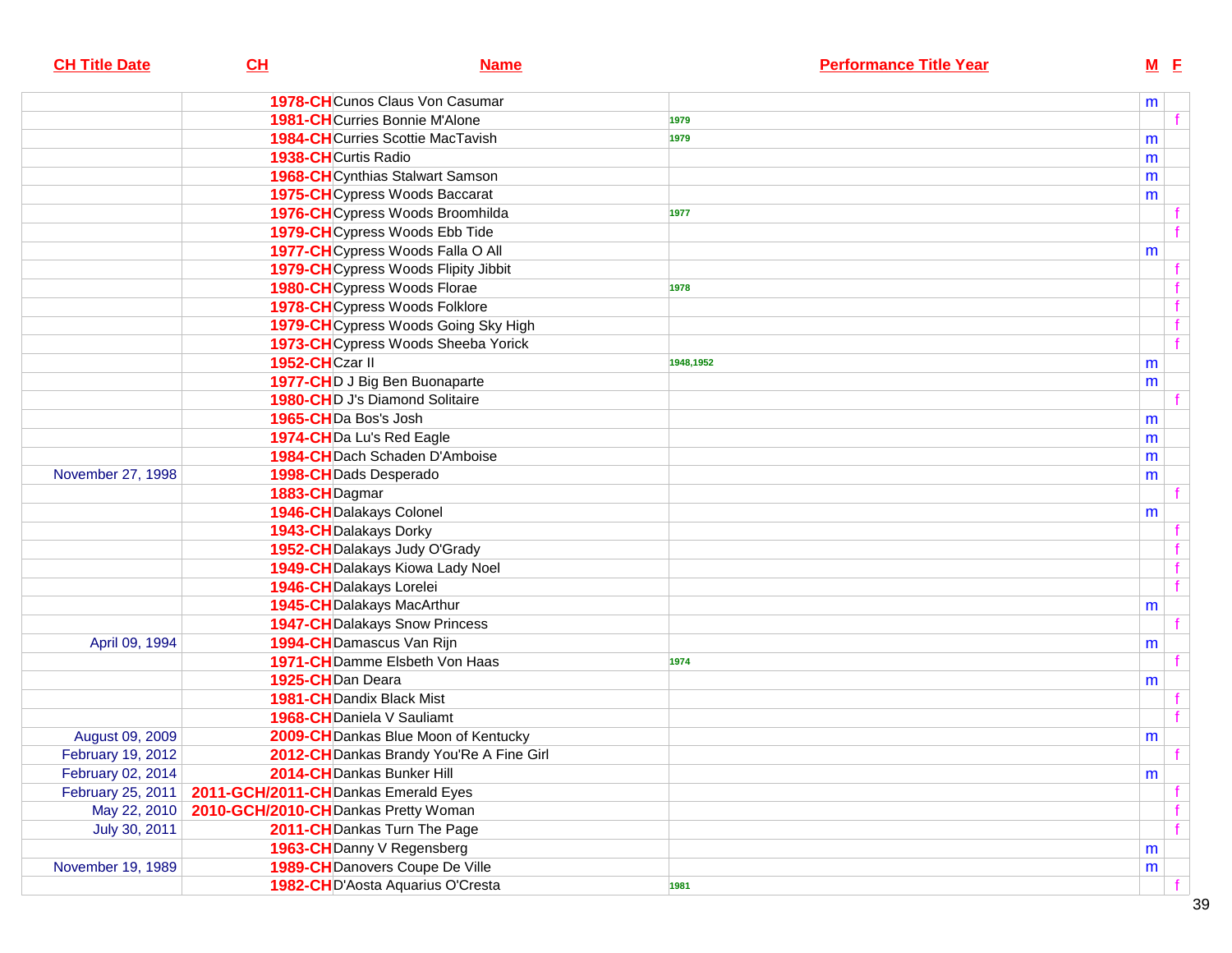| <b>CH Title Date</b> | CL                          | <b>Name</b>                             | <b>Performance Title Year</b> | $M$ E |   |
|----------------------|-----------------------------|-----------------------------------------|-------------------------------|-------|---|
|                      |                             | <b>1977-CHD</b> 'Aosta Ariadne O'Cresta | 1977                          |       |   |
|                      | 1985-CHD'Aosta Awenga       |                                         | 1988                          |       | f |
|                      | 1975-CHD'Aosta Bacchus      |                                         |                               | m     |   |
|                      |                             | 1980-CHD'Aosta Bacchus Ruffian          |                               | m     |   |
|                      | 1984-CHD'Aosta Big 'N Hairy |                                         |                               | m     |   |
| May 22, 1988         |                             | 1988-CHD'Aosta Boomerang O'Cresta       |                               |       |   |
| September 05, 1988   |                             | 1988-CHD'Aosta Candidate O'Cresta       |                               |       | f |
| October 12, 1987     |                             | 1987-CHD'Aosta Comet Mt. Laurel         |                               | m     |   |
| October 06, 1985     |                             | 1985-CHD'Aosta Con Mucho Gusto          |                               | m     |   |
| May 19, 1989         |                             | 1989-CHD'Aosta Country Boy O'Cresta     |                               | m     |   |
| September 13, 1986   |                             | 1986-CHD'Aosta Daphne O'Cresta          | 1988                          |       |   |
| March 01, 1987       | 1987-CHD'Aosta Dark Eyes    |                                         |                               |       | f |
|                      | 1980-CHD'Aosta Darth Vader  |                                         | 1980                          | m     |   |
|                      |                             | 1976-CHD'Aosta Duena V Rudigore         |                               |       |   |
|                      |                             | 1974-CHD'Aosta Guido-Lingenfelter       |                               | m     |   |
| February 25, 1990    |                             | 1990-CHD'Aosta Hannah O'Cresta          |                               |       |   |
|                      | 1976-CHD'Aosta Huckleberri  |                                         |                               | m     |   |
|                      |                             | 1984-CHD'Aosta Kevina Kitty O'Cresta    |                               |       |   |
| October 29, 1987     |                             | 1987-CHD'Aosta Koala Katani             |                               | m     |   |
| August 17, 1986      |                             | 1986-CHD'Aosta Love Them Hogs O'Cresta  |                               |       |   |
| July 09, 1988        |                             | 1988-CHD'Aosta Maxidepat O'Cresta       |                               | m     |   |
| May 27, 1995         |                             | 1995-CHD'Aosta Mykola O'Cresta          |                               |       |   |
| February 07, 1988    |                             | 1988-CHD'Aosta Nobodys Home             |                               | m     |   |
| March 24, 1986       |                             | 1986-CHD'Aosta Opus Jamboree            |                               |       |   |
|                      |                             | 1985-CHD'Aosta Panda-Monium             |                               |       |   |
| May 16, 1986         |                             | 1986-CHD'Aosta Riggins O'Cresta         | 1984                          | m     |   |
|                      |                             | 1978-CHD'Aosta Romeo V Tertius          |                               | m     |   |
|                      |                             | 1980-CHD'Aosta Sabrina O'Dublin         |                               |       |   |
|                      |                             | <b>1981-CHD'Aosta Stuarts Folly</b>     |                               | m     |   |
| October 05, 1986     |                             | <b>1986-CHD'Aosta Sweet Patticakes</b>  |                               |       |   |
| July 06, 1986        |                             | 1986-CHD'Aosta Villa De's Paddy         |                               | m     |   |
|                      | 1884-CHDaphne               |                                         |                               |       |   |
|                      |                             | 1970-CH Daphnes Brandy Wine             |                               |       | f |
|                      |                             | 1980-CHDar Jons Samantha Girl           |                               |       | f |
| May 28, 1989         |                             | 1989-CH Darenes J V Prairieaire         |                               | m     |   |
| November 03, 2012    |                             | 2012-CH Dares Direct Hit V Golden Skys  |                               |       | f |
| July 29, 2005        | 2005-CH Dares First Flight  |                                         |                               |       | f |
| October 30, 2010     | 2010-CH Dares Perfect Storm |                                         |                               | m     |   |
|                      |                             | 1982-CH Darling Zsa Zsa Saint Haven     |                               |       |   |
|                      | 1967-CH Darobs Sherrt       |                                         |                               |       | f |
|                      |                             | 1942-CH Darwin Esbovia of Dalakay       |                               |       |   |
|                      | 1943-CH Darwin Esko         |                                         |                               |       |   |
|                      | 1943-CH Darwin Julianna     |                                         |                               |       |   |
|                      |                             |                                         |                               |       |   |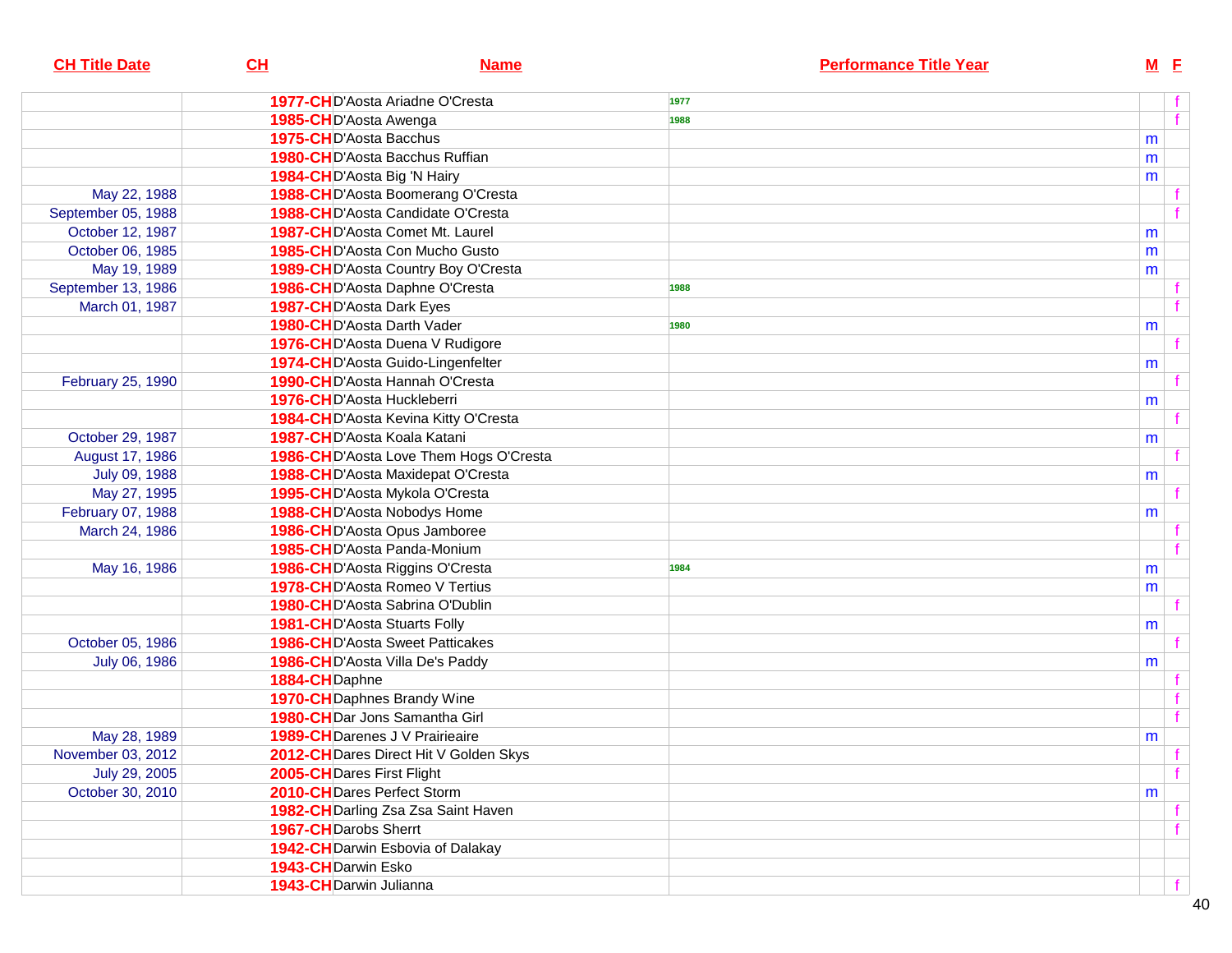| <b>CH Title Date</b>    | CH<br><b>Name</b>                              | <b>Performance Title Year</b> | $M$ E     |  |
|-------------------------|------------------------------------------------|-------------------------------|-----------|--|
|                         | 1935-CH Darwin Waldeck Regent                  |                               | m         |  |
|                         | 1951-CH Dasso of Sunny Slopes                  | 1951                          | m         |  |
|                         | <b>1961-CH</b> Davis Friar Tuck                |                               | m         |  |
|                         | 1970-CH Dawns Snow Angel                       | 1967,1970                     |           |  |
|                         | 1958-CH Dawrob Earl V Rasko                    |                               | m         |  |
|                         | 1979-CH Dawrobs Dorien V Riga                  |                               |           |  |
|                         | <b>1961-CH</b> Dawrobs Lord Brandy             |                               | m         |  |
| July 20, 1985           | 1985-CH Daystars Comet of Kings Row            |                               | m         |  |
| August 29, 1997         | 1997-CHD'Canas China                           |                               |           |  |
|                         | 1960-CHDe Ette V Jura V Gerd                   |                               |           |  |
|                         | 1959-CH Dean of Highmont                       |                               | m         |  |
|                         | 1938-CH Deane O'Waldeck                        |                               | m         |  |
|                         | 1972-CH Debthors Just Right of Hugo            |                               | m         |  |
|                         | 1976-CH Deburs Solomon Von Mallen              |                               | m         |  |
|                         | 1973-CH <sub>Dee</sub> Von Randberg            |                               |           |  |
|                         | <b>1980-CH</b> Deebarbs Master Robert          |                               | m         |  |
| <b>January 30, 1994</b> | 1994-CHDeebarbs Monk Rutherford                |                               | m         |  |
|                         | <b>1984-CH</b> Deebarbs Seven Year Itch        |                               |           |  |
|                         | 1969-CHDeed V Schwarzwald Hof                  |                               |           |  |
|                         | 1979-CHDeedee X                                |                               | f         |  |
| November 22, 1985       | <b>1985-CH</b> Deer Licks Mighty Fritz         |                               | m         |  |
| October 02, 1999        | 1999-CH Deer Licks Stella D'Oro                |                               |           |  |
|                         | 1938-CH Della of Waldeck                       |                               |           |  |
|                         | 1977-CHDello V Sauliamt The Second             | 1974                          | m         |  |
|                         | 1967-CH Delta De Brugundy                      |                               |           |  |
| November 28, 2020       | 2020-CH Dementhons Eleanor Rigby               |                               |           |  |
| July 10, 2016           | 2016-CH Dementhons Good N Plenty               |                               | m         |  |
|                         | <b>1967-CH</b> Denoncourts Barney              |                               | m         |  |
|                         | 1958-CHDer Grosse Hans                         |                               | m         |  |
|                         | 1962-CHDer Trauige Saint                       |                               | m         |  |
|                         | 1974-CH Dereworths Ferdinand                   |                               | m         |  |
| March 26, 1988          | 1988-CH Derynls Corculdi V Shagwood            |                               | m         |  |
|                         | 1968-CH Desalpens Bozo V Gulliver              |                               | m         |  |
|                         | 1985-CH Desalpens Just Me Kings Row            |                               |           |  |
| September 13, 1986      | 1986-CHD'espirits Gallant Avenger              |                               | m         |  |
|                         | 1983-CHD'espirits Max of Abbyshire             |                               | ${\sf m}$ |  |
| October 25, 1992        | 1992-CH Desplanques Drakkar                    |                               | m         |  |
|                         | 1984-CH Desplanques Zigit                      |                               |           |  |
| June 17, 2012           | 2012-CH Destinys Fun In The Sun At Schwarzwald |                               | f         |  |
| August 07, 2011         | 2011-CH Destinys Hot Summer Nights             |                               | f         |  |
| June 23, 2013           | 2013-CH Destinys Own The Night                 |                               | f         |  |
| April 07, 2013          | 2013-CH Destinys Storm Warning                 |                               | m         |  |
| May 28, 2011            | 2011-CH Destinys Summer Time Fun               |                               |           |  |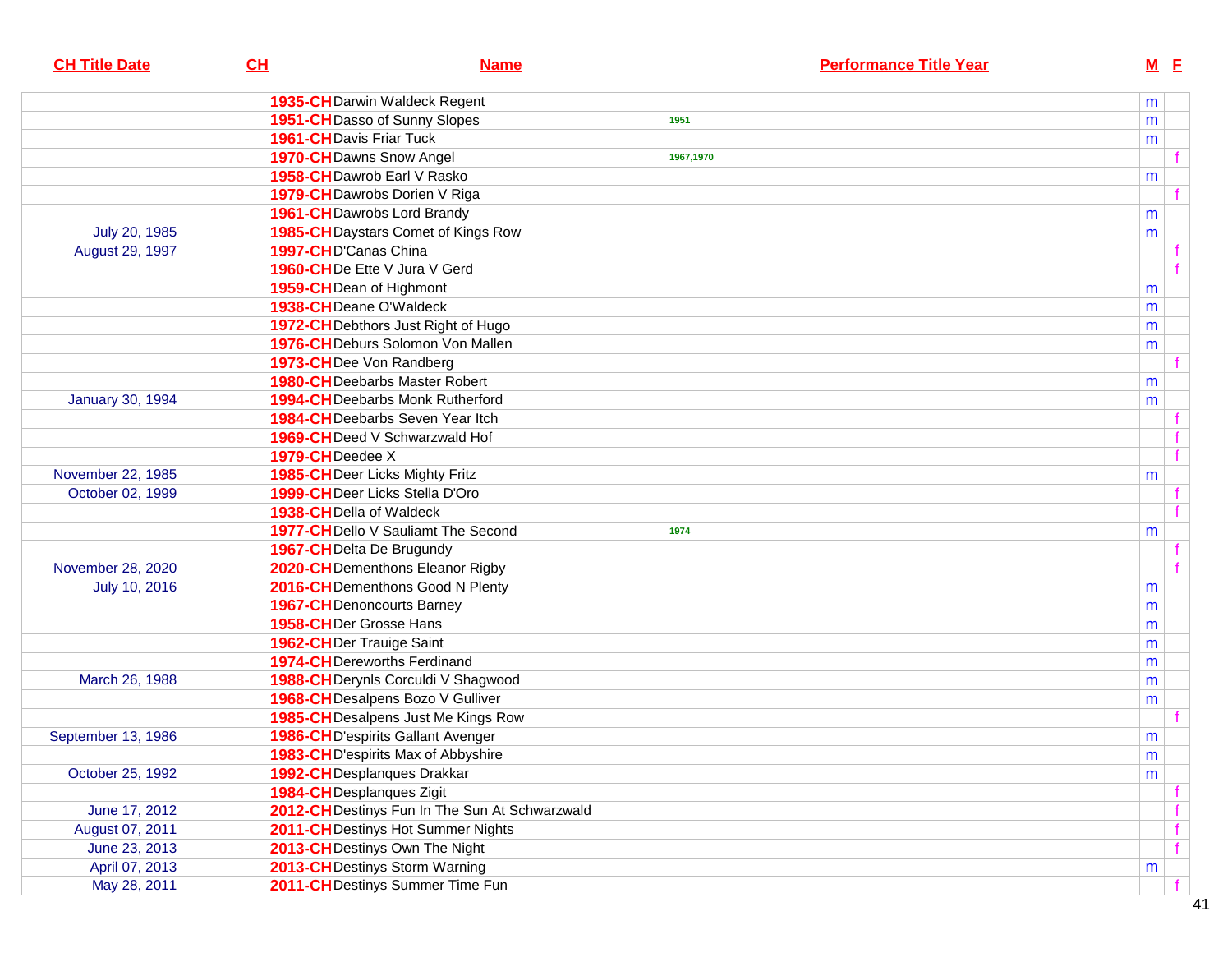| <b>CH Title Date</b>    | CL                   | <b>Name</b>                                   |      | <b>Performance Title Year</b> | $M$ $E$ |    |
|-------------------------|----------------------|-----------------------------------------------|------|-------------------------------|---------|----|
|                         | 1955-CHDete V Dorfli |                                               |      |                               |         | f  |
|                         |                      | <b>1978-CH</b> Devilles Reflection Bergle     |      |                               |         | f  |
|                         |                      | <b>1982-CH</b> Devilles Special Edition       |      |                               |         | f  |
|                         |                      | 1973-CH Devindales Honeylove By Ba            |      |                               |         | f  |
|                         |                      | 1970-CH Devindales Ja V Shagg Bark            |      |                               | m       |    |
| February 09, 2002       |                      | 2002-CH Diamante Blazing Trail                |      |                               | m       |    |
| October 31, 1999        |                      | <b>1999-CH</b> Diamantes Executive Session    |      |                               | m       |    |
| December 15, 2002       |                      | 2002-CH Diamantes Majestic Anjo               |      |                               |         |    |
| February 28, 1998       |                      | <b>1998-CH</b> Diamantes Symbolic Beginning   |      |                               |         | f  |
|                         |                      | <b>1985-CH</b> Diamants Adonis Von Mallen     |      |                               | m       |    |
| <b>January 10, 1988</b> |                      | <b>1988-CH</b> Diamants Alexander V Mallen    |      |                               | m       |    |
|                         |                      | <b>1982-CH</b> Diamants Mirabear              |      |                               |         | f. |
|                         |                      | <b>1983-CH</b> Diamants Shamus From Fomax     |      |                               | m       |    |
| October 27, 2007        |                      | 2007-CHDiamonds Blazin' Hot                   |      |                               | m       |    |
| April 15, 2007          |                      | <b>2007-CH</b> Diamonds Bodacious Bismarck    |      |                               | m       |    |
| August 06, 2005         |                      | 2005-CH Diamonds Bring It On                  |      |                               | m       |    |
| August 30, 2007         |                      | 2007-CHDiamonds Fire Alarm                    |      |                               | m       |    |
| July 04, 2010           |                      | 2010-CHDiamonds Hold Your Torch At Sensands   |      |                               |         | f  |
| October 21, 2006        |                      | 2006-CHDiamonds Hot Stuff                     |      |                               |         | f  |
| September 10, 2009      |                      | <b>2009-CH</b> Diamonds Hot Stuff At Sensands |      |                               | m       |    |
| March 13, 2011          |                      | 2011-CH Diamonds Hotta Enchilada Godsgift     |      |                               | m       |    |
| May 10, 2008            |                      | 2008-CH Diamonds Northstar of Nighsky         |      |                               |         | f  |
| August 30, 2008         |                      | 2008-CH Diamonds Pennies From Heaven          |      |                               |         | f  |
| December 15, 2007       |                      | 2007-CH Diamonds Ursa Major                   |      |                               | m       |    |
| June 26, 2005           |                      | 2005-CHDiamonds Wild Fire                     |      |                               |         | f  |
| May 17, 1987            |                      | 1987-CH Diana Dj O'Cresta                     |      |                               |         | f  |
|                         | 1974-CHDibs A Donnis |                                               |      |                               | m       |    |
|                         |                      | 1969-CH Dicks Dandy One of Beau Cheval        | 1969 |                               | m       |    |
| November 19, 1988       |                      | <b>1988-CH</b> Dietrichs Mercedes V Mar-Don   |      |                               |         | f. |
| December 11, 1986       |                      | <b>1986-CH</b> Dietrichs Queen Victoria       |      |                               |         | f  |
| November 20, 1988       |                      | <b>1988-CH</b> Dietrichs Rambo V Mardon       |      |                               | m       |    |
| July 05, 1996           |                      | <b>1996-CH</b> Dilettantes Even Steven        |      |                               | m       |    |
|                         |                      | <b>1979-CHDilettantes Falstaff</b>            |      |                               | m       |    |
| November 24, 1996       |                      | <b>1996-CHDilettantes Fannie Mae</b>          |      |                               |         | f  |
|                         |                      | <b>1981-CH</b> Dilettantes First Edition      |      |                               |         | f  |
|                         |                      | 1981-CH Dilettantes Golden Boy                |      |                               | m       |    |
|                         |                      | <b>1980-CH</b> Dilettantes Got A Heart        |      |                               |         | f  |
| September 14, 1997      |                      | <b>1997-CH</b> Dilettantes Gracious Me        |      |                               |         | f  |
| November 23, 1996       |                      | <b>1996-CH</b> Dilettantes Heather Spiffy     |      |                               |         | f  |
|                         |                      | <b>1983-CH</b> Dilettantes Homespun           |      |                               |         | f  |
| February 27, 1999       |                      | 1999-CH Dilettantes Imagine-Me                |      |                               |         | f  |
|                         |                      | <b>1984-CH</b> Dilettantes In A Pinch         |      |                               | m       |    |
| April 03, 1999          |                      | 1999-CH Dilettantes Kandu V Spiffy            |      |                               |         | f  |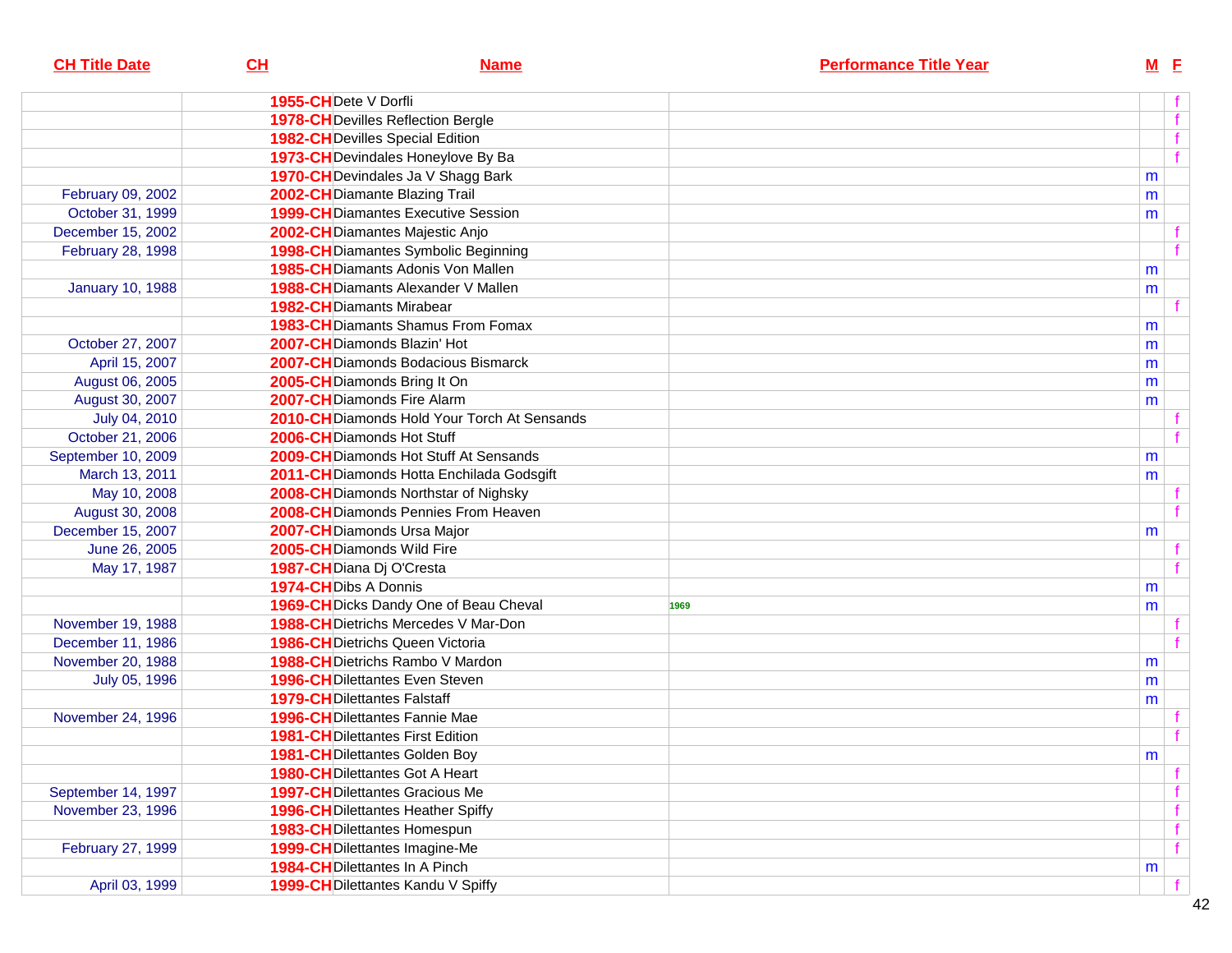| <b>CH Title Date</b>    | CL                                     | <b>Name</b>                                     | <b>Performance Title Year</b> | $M$ E        |
|-------------------------|----------------------------------------|-------------------------------------------------|-------------------------------|--------------|
| April 27, 1986          |                                        | 1986-CH Dilettantes Linger On                   |                               | m            |
| November 26, 2001       |                                        | 2001-CHDilettantes Maxwell                      |                               | m            |
| June 14, 1987           |                                        | <b>1987-CH</b> Dilettantes Naturaly             |                               |              |
| August 14, 2008         |                                        | 2008-CH Dilettantes Partner-N-Crime             |                               |              |
| April 24, 2008          |                                        | 2008-CH Dilettantes Pure Sugar                  |                               | f            |
| April 25, 2010          |                                        | 2010-CH Dilettantes Questionmark V Nic          |                               | f            |
| February 19, 2011       | 2011-GCH/2011-CH Dilettantes Quintessa |                                                 |                               | $\mathbf{f}$ |
| October 18, 2008        |                                        | <b>2008-CHDilettantes Quite Frankly</b>         |                               | m            |
| September 16, 2012      |                                        | 2012-CH Dilettantes Something To Talk About     |                               |              |
| February 20, 1994       |                                        | <b>1994-CH</b> Dilettantes Very Truly Yrs       |                               | m            |
| July 23, 1993           |                                        | <b>1993-CH</b> Dilettantes Xtra-Spiffy          |                               | m            |
| May 04, 2013            |                                        | 2013-CH Dillons Bring Them Home Pongo By Design |                               | m            |
| May 25, 2013            |                                        | 2013-CHDillons Cover Me In Pearls               |                               |              |
| <b>January 25, 2014</b> |                                        | 2014-CH Dillons Give Me A Double By Design      |                               |              |
| April 29, 2012          |                                        | 2012-CH Dillons Road Tripp To Woodhaven         |                               | m            |
| September 09, 2017      |                                        | 2017-CH Dillons Speed Demon By Design           |                               | m            |
|                         |                                        | <b>1940-CH</b> Dinah Nixon of Dalakay           |                               |              |
|                         |                                        | 1947-CH Dion V Alpine Plateau                   |                               | m            |
|                         |                                        | 1939-CH Dirndle Waldeck V Ruheswald             |                               |              |
|                         |                                        | <b>1948-CH</b> Discounts Junior Victory         |                               | m            |
|                         |                                        | <b>1945-CH</b> Discounts Rollo Victory          |                               | m            |
| February 02, 2004       |                                        | 2004-CH Dixie Spirits Gregs Buddy               |                               | m            |
| September 11, 1992      |                                        | 1992-CH Dixielands Alpen Lily Repp              |                               |              |
| December 14, 1991       |                                        | 1991-CH Dixielands Always On My Mind            |                               | m            |
| October 16, 1993        |                                        | 1993-CH Dixielands Moe Bud Love Me              |                               | m            |
| March 21, 1992          |                                        | 1992-CH Dixielands Roten Lowen Repp             |                               | m            |
| March 13, 1994          |                                        | <b>1994-CH</b> Dixielands Steal Your Heart      |                               |              |
|                         |                                        | 1967-CH Dixy V Sauliamt                         |                               |              |
|                         |                                        | 1965-CH Dobie L'ours Alpin                      |                               | m            |
|                         |                                        | <b>1977-CHDoc Jones Mit Lieber</b>              |                               | m            |
|                         | 1967-CH Doc's Little Joe               |                                                 |                               | m            |
|                         | 1907-CH Doctor Lucas                   |                                                 |                               | m            |
|                         |                                        | <b>1969-CH</b> Dolce Gretchen Van Damme         |                               |              |
|                         |                                        | 1936-CH Doldi V Grossglockner V Edelweiss       |                               | m            |
|                         | 1902-CH Dolly Varden II                |                                                 |                               |              |
|                         | 1967-CH Dolly VI                       |                                                 | 1966                          |              |
|                         |                                        | <b>1959-CHDolomounts Phoebe</b>                 |                               | f            |
|                         |                                        | 1970-CH Dolomounts Pride And Joy                |                               | f            |
|                         |                                        | 1956-CH Domina of Mt Peekamouse                 | 1957                          | f            |
| August 04, 1989         |                                        | 1989-CH Domino of Bishops Castle                |                               | m            |
|                         |                                        | 1965-CH Dominos Big Sam                         |                               | m            |
|                         |                                        | 1966-CH Dominos Morgan                          |                               | m            |
|                         | <b>1879-CHDon</b>                      |                                                 |                               | m            |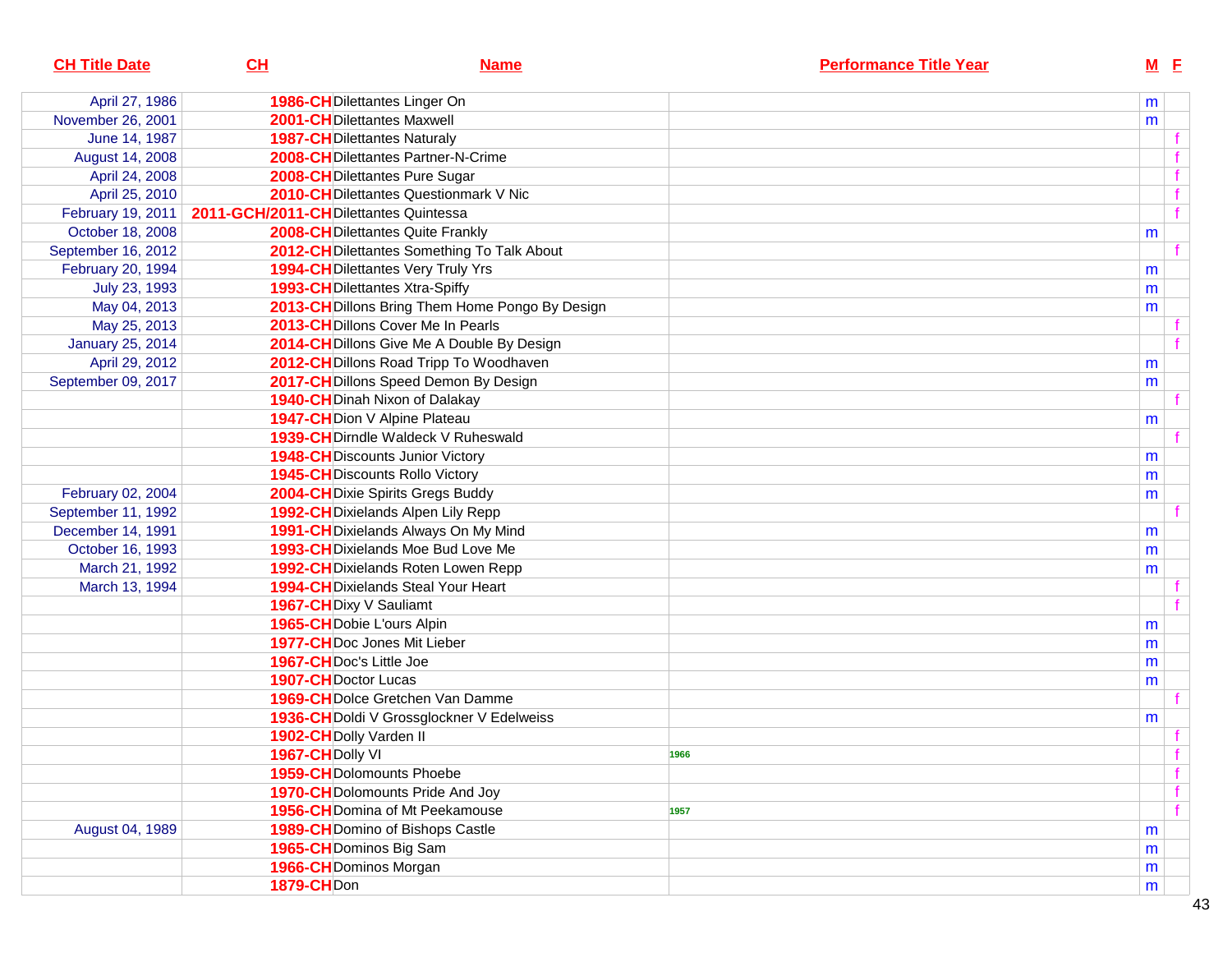| <b>CH Title Date</b>    | CL                                 | <b>Name</b>                                                                   |           | <b>Performance Title Year</b> |   | $M$ E        |
|-------------------------|------------------------------------|-------------------------------------------------------------------------------|-----------|-------------------------------|---|--------------|
|                         |                                    | 1953-CH Don Dews Candy Babe                                                   |           |                               |   | f            |
|                         | 1885-CH <sub>Don</sub> II          |                                                                               |           |                               | m |              |
|                         | 1934-CHDon Que                     |                                                                               |           |                               | m |              |
|                         |                                    | 1984-CH Don Santos Arctic Bear                                                |           |                               | m |              |
|                         | 1965-CH Dondi of Riga              |                                                                               |           |                               | m |              |
|                         | 1967-CH Doninos Fuzz               |                                                                               |           |                               | m |              |
|                         |                                    | 1940-CH Donna Petronella D'Dalakay                                            |           |                               |   |              |
| June 23, 1990           |                                    | <b>1990-CH</b> Doolittles Baby Hughey                                         |           |                               | m |              |
| September 06, 1987      | <b>1987-CH</b> Doolittles Bandit   |                                                                               |           |                               | m |              |
| April 14, 1991          |                                    | 1991-CH Doolittles Cagney Hantana                                             | 1989,1990 |                               |   |              |
| September 08, 1987      |                                    | 1987-CH Doolittles Cool Hand Luke                                             |           |                               | m |              |
| March 17, 1987          | <b>1987-CH</b> Doolittles King Tut |                                                                               |           |                               | m |              |
| February 28, 1987       |                                    | <b>1987-CH</b> Doolittles Shoe Shine Boy                                      |           |                               | m |              |
| April 04, 2009          |                                    | 2009-CH Doolittles Simply Irresistible                                        |           |                               |   |              |
| July 26, 2009           |                                    | 2009-CH Doolittles Worth The Wait                                             |           |                               |   |              |
|                         |                                    | <b>1967-CH</b> Dornroschen V Vieledanke                                       |           |                               | m |              |
|                         | 1963-CH Dorthas Von Mallen         |                                                                               |           |                               |   |              |
| May 29, 1995            |                                    | 1995-CH Dotti Von Rosenborg                                                   |           |                               |   | f            |
|                         |                                    | 1984-CH Double DJ Tipsy Topper                                                | 1981      |                               |   |              |
| April 13, 1986          | 1986-CH Double D's Blazer          |                                                                               |           |                               | m |              |
|                         |                                    | 1985-CH Double D's Hungry Jack                                                |           |                               | m |              |
|                         |                                    | 1983-CH Double D's Lucky Bingo                                                |           |                               | m |              |
|                         | 1985-CH Double K's Herman          |                                                                               |           |                               | m |              |
| April 13, 1986          | <b>1986-CH</b> Double K's Kaboose  |                                                                               |           |                               | m |              |
| August 31, 2003         |                                    | 2003-CH Double R's American Patriot                                           |           |                               | m |              |
| July 14, 2002           |                                    | 2002-CH Double R's Mercedes                                                   |           |                               | m |              |
| <b>January 11, 1998</b> |                                    | <b>1998-CH</b> Double R's Mischief Maker                                      |           |                               |   |              |
|                         | 2002-CH Double R's Savanah         |                                                                               |           |                               |   | f            |
| <b>January 18, 2002</b> |                                    | 1977-CH Doubler of Shagg Bark                                                 |           |                               |   |              |
|                         |                                    |                                                                               |           |                               | m |              |
|                         |                                    | 1962-CH Dougs Beau Winkle of Mighty Moe<br><b>1964-CH</b> Downriver Columbine |           |                               | m |              |
|                         |                                    | <b>1973-CH</b> Downwinds Duchess Daisy                                        |           |                               |   |              |
| November 14, 2008       |                                    | 2008-CHDroevesteins Cracker Jack                                              |           |                               |   |              |
|                         | <b>1941-CH</b> Du Barry Waldeck    |                                                                               |           |                               | m |              |
|                         |                                    | <b>1968-CH</b> Duchaise Piewacette                                            |           |                               | m |              |
|                         |                                    | 1972-CH Duchess Heidi Von Edelweiss                                           |           |                               |   | $\mathbf{f}$ |
|                         | 1912-CH Duchess of Arslan          |                                                                               |           |                               |   | f            |
|                         |                                    | 1985-CH Duffy Bernina of Avon                                                 |           |                               |   | f            |
|                         | 1951-CHDuke Mantz                  |                                                                               |           |                               |   |              |
|                         | 1911-CH Duke of Astoria            |                                                                               |           |                               | m |              |
|                         | 1952-CHDuke of Green Lake          |                                                                               |           |                               | m |              |
|                         | 1884-CH Duke of Leeds              |                                                                               |           |                               | m |              |
|                         | 1956-CH Duke of Little Farm        |                                                                               |           |                               | m |              |
|                         |                                    |                                                                               |           |                               | m |              |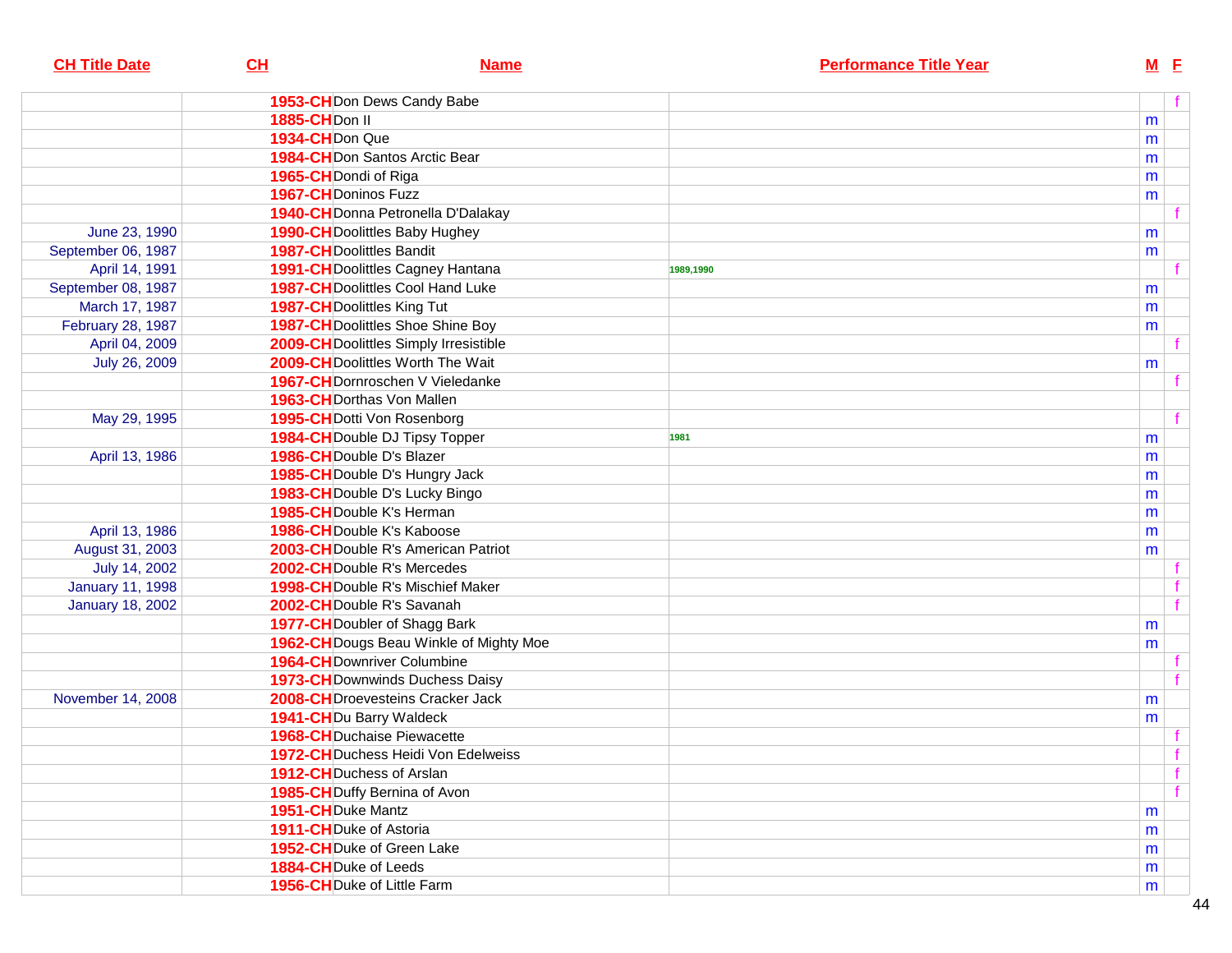| <b>CH Title Date</b>    | CL                                    | <b>Name</b>                                             |           | <b>Performance Title Year</b> | $M$ E |              |
|-------------------------|---------------------------------------|---------------------------------------------------------|-----------|-------------------------------|-------|--------------|
|                         | 1954-CH Duke of Tamar                 |                                                         |           |                               | m     |              |
|                         | 1905-CHDuke of Watford                |                                                         |           |                               | m     |              |
|                         |                                       | 188?-CHDuke of Wellington                               |           |                               | m     |              |
|                         |                                       | 1897-CH Duke Wadsworth                                  |           |                               | m     |              |
|                         |                                       | 1953-CH Dunderbeck of Frugal Acres                      |           |                               | m     |              |
| May 29, 1989            |                                       | 1989-CH Dusty Shymara of Mink-Lin                       |           |                               |       |              |
|                         |                                       | <b>1982-CH</b> Dustyacres Bodacious Liz                 |           |                               |       |              |
|                         |                                       | 1979-CH Dustyacres Brinka Von Zoret                     |           |                               |       | f            |
| September 29, 1990      |                                       | 1990-CH Dustyacres Hugh Mongus                          |           |                               | m     |              |
|                         |                                       | <b>1984-CH</b> Dustyacres Reckless Robin                |           |                               |       |              |
|                         |                                       | <b>1983-CH</b> Dustyacres Sweet Serenade                | 1981,1983 |                               |       |              |
|                         |                                       | <b>1985-CH</b> Dustyacres Sweetholms Luke               |           |                               | m     |              |
|                         |                                       | 1962-CH Dutchyson of Buckeye Knoll                      |           |                               | m     |              |
|                         |                                       | <b>1966-CH</b> Duty Luke of Cherryacres                 | 1966      |                               | m     |              |
| May 30, 2011            | 2012-GCH/2011-CHEamon Ard Ri O'Connor |                                                         |           |                               | m     |              |
| September 06, 2020      |                                       | 2020-CH Eastgates Amazing Grace                         |           |                               |       |              |
| December 03, 2021       |                                       | 2021-CH Eastgates An Officer And A Gentlemen            |           |                               | m     |              |
| May 08, 2021            |                                       | 2022-GCH/2021-CH Eastgates And They Call Him The Streak |           |                               | m     |              |
| <b>January 30, 1998</b> |                                       | 1998-CH Eastgates Baron Von Lite                        |           |                               | m     |              |
| June 03, 2000           |                                       | 2000-CH Eastgates Bigfoot Shadow                        |           |                               | m     |              |
| <b>January 08, 1989</b> |                                       | <b>1989-CH</b> Eastgates Brankikeg Mist                 |           |                               |       |              |
| <b>January 31, 2009</b> |                                       | 2009-CH Eastgates Bruiser of Woodhvn                    |           |                               | m     |              |
| August 17, 2001         |                                       | 2001-CHEastgates Christmas Carol                        |           |                               |       |              |
| March 13, 2005          |                                       | 2005-CH Eastgates Crystal Edition                       |           |                               |       |              |
| November 27, 1998       |                                       | 1998-CH Eastgates Crystal Lite                          |           |                               |       | $\mathbf{f}$ |
| November 02, 2008       |                                       | 2011-GCH/2008-CH Eastgates Diplomatic Immunity          |           |                               | m     |              |
| November 24, 2007       |                                       | 2007-CH Eastgates Don Quixote                           |           |                               | m     |              |
| March 16, 2003          |                                       | 2003-CH Eastgates Dynamic Duchess                       |           |                               |       |              |
| August 20, 2006         |                                       | 2006-CH Eastgates Encore Delight                        |           |                               |       |              |
| June 18, 2011           |                                       | 2011-CH Eastgates Fairwell                              |           |                               | m     |              |
| November 21, 1999       |                                       | 1999-CH Eastgates Freckled Delite                       |           |                               |       |              |
| August 07, 2016         |                                       | 2016-CH Eastgates Frozen Assets                         |           |                               |       |              |
| May 24, 2018            |                                       | 2018-CH Eastgates Girls Night Out                       |           |                               |       | $\mathbf{f}$ |
| March 05, 2016          |                                       | 2016-CH Eastgates Harrys Law                            |           |                               | m     |              |
| October 11, 2020        |                                       | 2020-CH Eastgates Here Comes The Judge                  |           |                               | m     |              |
| August 08, 2021         |                                       | 2021-CH Eastgates I Heard It Thru The Grapevine         |           |                               |       |              |
| September 19, 1987      |                                       | 1987-CH Eastgates Jonathan David                        |           |                               | m     |              |
| March 14, 2021          |                                       | 2021-CH Eastgates Joy In The Morning@ Brock Ranch       |           |                               |       |              |
| November 03, 2019       |                                       | 2019-CH Eastgates King of Rock                          |           |                               | m     |              |
| April 12, 1998          |                                       | 1998-CH Eastgates Knight Von Lite                       |           |                               | m     |              |
| January 06, 2002        |                                       | 2002-CH Eastgates Lil' Flirtinaskirt                    |           |                               |       |              |
| November 06, 2021       |                                       | 2021-CH Eastgates Lina At Silverstone                   |           |                               |       |              |
| December 01, 2002       |                                       | 2002-CH Eastgates Lord Devlin                           |           |                               | m     |              |
|                         |                                       |                                                         |           |                               |       |              |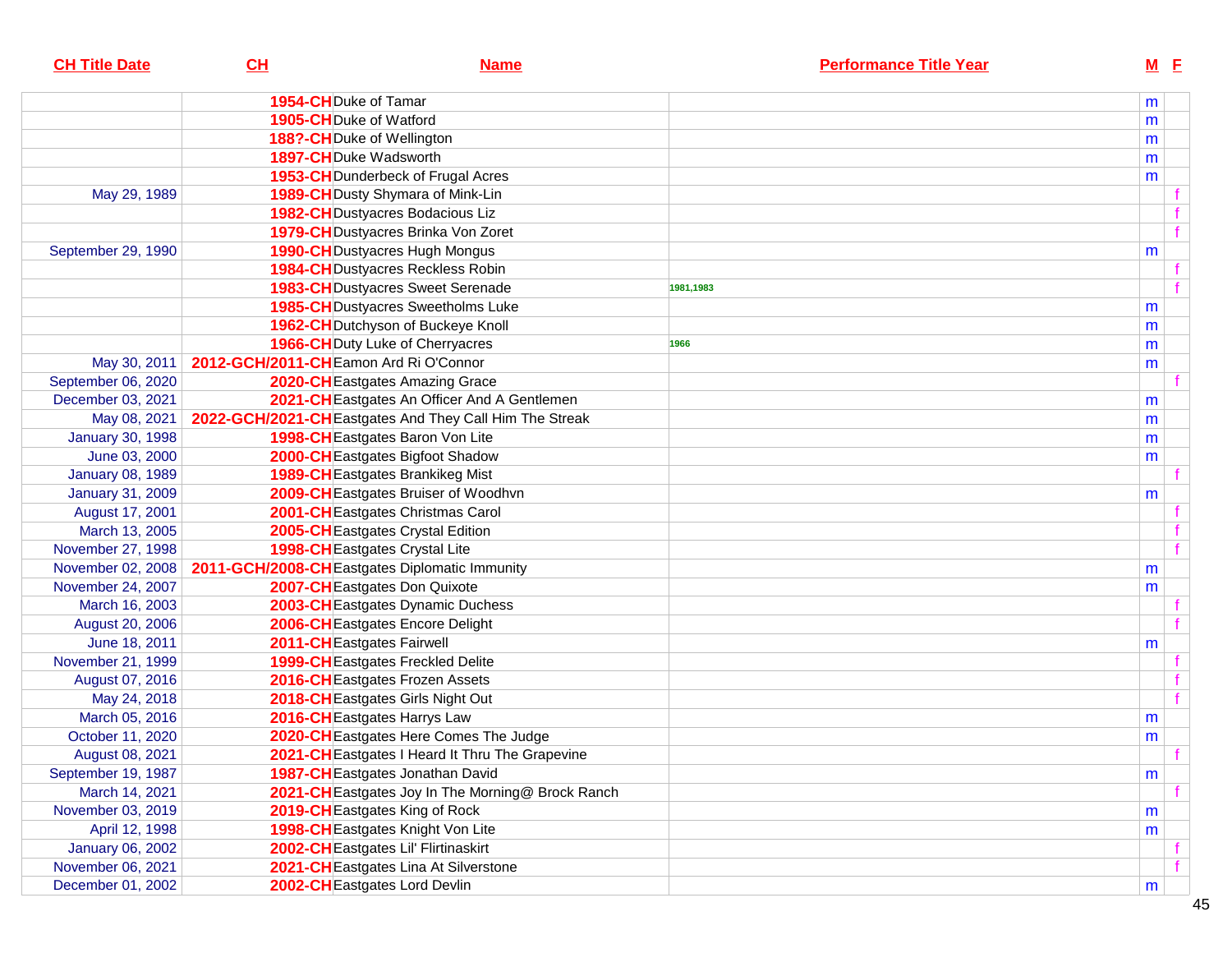| <b>CH Title Date</b> | CL                                 | <b>Name</b>                               |                | <b>Performance Title Year</b> | $M$ E     |   |
|----------------------|------------------------------------|-------------------------------------------|----------------|-------------------------------|-----------|---|
| December 01, 2001    |                                    | 2001-CH Eastgates Lord Fauntleroy         |                |                               | m         |   |
| May 03, 1986         |                                    | 1986-CH Eastgates My Fair Lady            |                |                               |           |   |
| September 02, 2007   |                                    | 2007-CH Eastgates Nobility                |                |                               | m         |   |
| November 16, 2002    |                                    | 2002-CH Eastgates Not A Swanky Angel      |                |                               |           |   |
| March 17, 2011       | 2011-GCH/2011-CHEastgates Rag Doll |                                           |                |                               |           |   |
| October 12, 1985     |                                    | 1985-CH Eastgates Rebel of Our Place      |                |                               | m         |   |
| November 03, 2007    |                                    | 2007-CH Eastgates Remember The Knight     | 2005,2006,2008 |                               | m         |   |
| June 04, 2000        |                                    | 2000-CH Eastgates Royal Dalton            |                |                               | m         |   |
| November 17, 2001    |                                    | 2001-CH Eastgates Royal Payne             |                |                               |           |   |
| October 30, 2011     |                                    | 2011-CH Eastgates Sands of Time           |                |                               | m         |   |
| October 19, 2001     |                                    | 2001-CH Eastgates Sandyhill Rock          |                |                               | m         |   |
| May 30, 2005         |                                    | 2005-CH Eastgates Sir Lagerfeld           |                |                               | m         |   |
|                      |                                    | 1984-CH Eastgates Solomon V Twin Oak      |                |                               | m         |   |
| August 02, 1997      |                                    | 1997-CH Eastgates Special Lady            |                |                               |           |   |
| February 12, 1999    |                                    | 1999-CH Eastgates Sunny Delite            |                |                               |           |   |
| July 15, 2001        |                                    | 2001-CH Eastgates Swank Freightliner      |                |                               | m         |   |
| September 19, 1998   |                                    | 1998-CH Eastgates Swanky Oh La La         |                |                               |           |   |
| May 27, 2017         |                                    | 2017-CH Eastgates Take It For Granite     |                |                               |           |   |
| February 16, 2008    |                                    | 2008-CH Eastgates The Diva                |                |                               |           |   |
| November 29, 2008    |                                    | 2008-CH Eastgates Very Harry Potter       |                |                               | m         |   |
| November 02, 2008    |                                    | 2008-CHEastgates Witchs Brew              |                |                               |           |   |
| November 05, 2005    |                                    | 2005-CHEbenezer Van Rijn                  |                |                               | m         |   |
|                      |                                    | 1970-CHEbenezer Von Mallen                |                |                               | m         |   |
|                      |                                    | 1983-CH Echos A Me Von Zipcode            |                |                               |           |   |
|                      |                                    | 1983-CH Echos Bone Appetite V Pale        |                |                               |           |   |
| November 22, 1987    |                                    | 1987-CH Echos Cari Me Too V Exchequer     |                |                               |           |   |
|                      |                                    | <b>1977-CH</b> Echos Cari Me Von Bonus    |                |                               |           |   |
|                      |                                    | <b>1974-CH</b> Echos Citation Von Bonus   |                |                               | m         |   |
|                      |                                    | 1976-CH Echos Copy Cat Von Bonus          |                |                               |           |   |
|                      |                                    | 1977-CHEchos Count Down Von Bonus         |                |                               | m         |   |
|                      |                                    | <b>1976-CH</b> Echos Headstart Von Yondo  |                |                               |           |   |
|                      |                                    | <b>1977-CH</b> Echos Heathcliff Von Yondo |                |                               | m         |   |
|                      |                                    | <b>1977-CH</b> Echos Heather Von Yondo    |                |                               |           |   |
| September 06, 1987   |                                    | 1987-CHEchos Hohum Von Paleface           |                |                               | m         |   |
| October 02, 1988     |                                    | 1988-CH Echos Ivy League V Gulliver       |                |                               |           |   |
|                      |                                    | 1980-CHEchos Jericho Von Yondo            |                |                               | ${\sf m}$ |   |
|                      |                                    | <b>1977-CH</b> Echos Just Me Von Yondo    |                |                               | m         |   |
| February 17, 1991    |                                    | 1991-CHEchos Keets Von Yondo-B            |                |                               | m         |   |
| August 13, 1988      |                                    | 1988-CH Echos Kory Von Yondo-B            |                |                               |           |   |
|                      |                                    | 1981-CHEchos Lil Liv Von Heathcliff       |                |                               |           |   |
| February 05, 1989    |                                    | 1989-CH Echos Lollipop Von Hohum          | 1988           |                               |           | f |
|                      |                                    | 1979-CHEchos Merci Me Von Heathcliff      |                |                               |           | f |
|                      |                                    | 1980-CH Echos Miss Molly V Heath          |                |                               |           | f |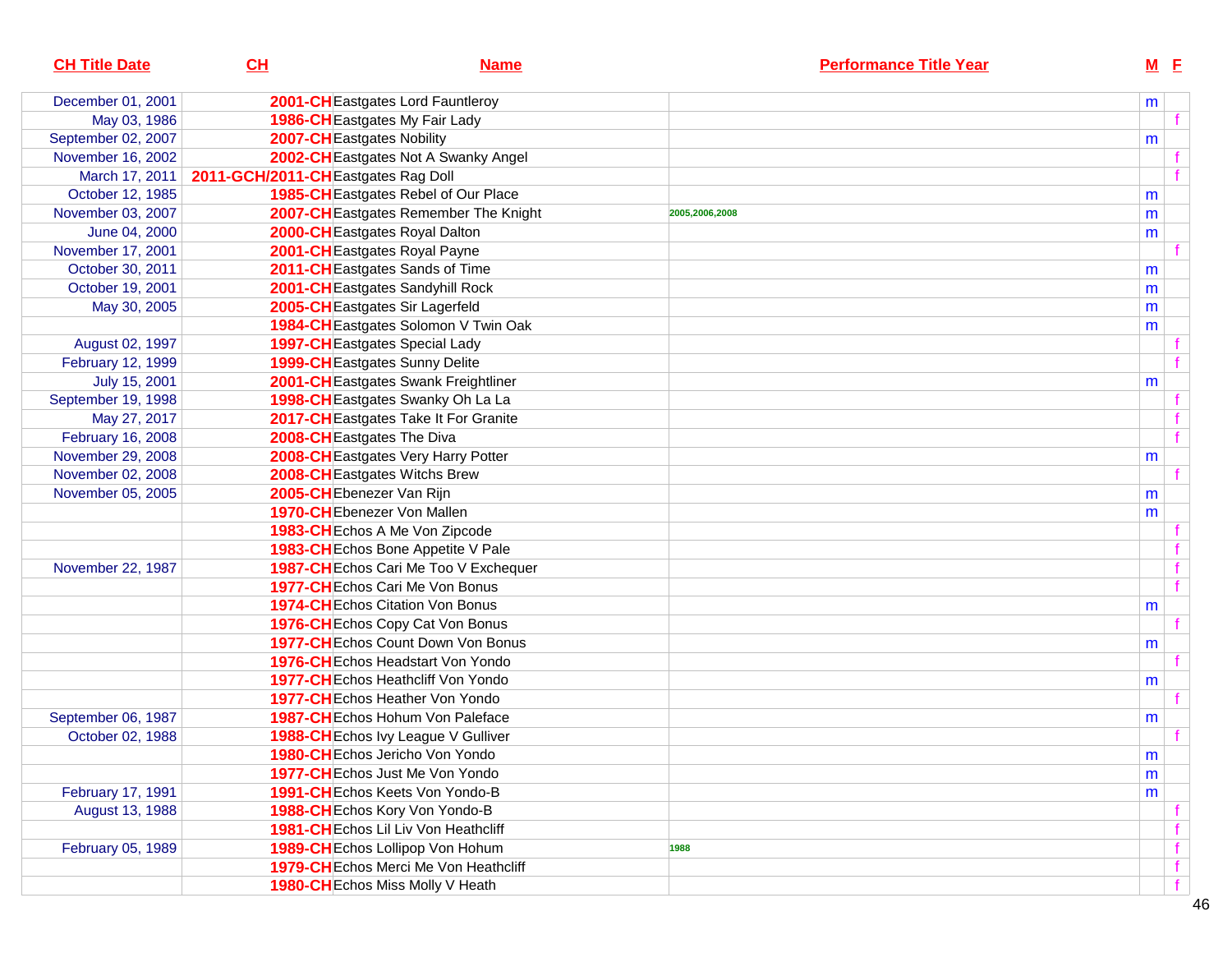| CH | <b>Name</b> |                                                                                                                                                                                                                                                                                                                                                                                                                                                                                                                                                                                                                                                                                                                                                                                                                                                                                                                                                                                                                                                                                                                                                                                                                                                                                                                                                                                                                                                                                                                                                                                                                | <b>Performance Title Year</b> | $M$ E |                                                                                        |
|----|-------------|----------------------------------------------------------------------------------------------------------------------------------------------------------------------------------------------------------------------------------------------------------------------------------------------------------------------------------------------------------------------------------------------------------------------------------------------------------------------------------------------------------------------------------------------------------------------------------------------------------------------------------------------------------------------------------------------------------------------------------------------------------------------------------------------------------------------------------------------------------------------------------------------------------------------------------------------------------------------------------------------------------------------------------------------------------------------------------------------------------------------------------------------------------------------------------------------------------------------------------------------------------------------------------------------------------------------------------------------------------------------------------------------------------------------------------------------------------------------------------------------------------------------------------------------------------------------------------------------------------------|-------------------------------|-------|----------------------------------------------------------------------------------------|
|    |             |                                                                                                                                                                                                                                                                                                                                                                                                                                                                                                                                                                                                                                                                                                                                                                                                                                                                                                                                                                                                                                                                                                                                                                                                                                                                                                                                                                                                                                                                                                                                                                                                                |                               |       |                                                                                        |
|    |             |                                                                                                                                                                                                                                                                                                                                                                                                                                                                                                                                                                                                                                                                                                                                                                                                                                                                                                                                                                                                                                                                                                                                                                                                                                                                                                                                                                                                                                                                                                                                                                                                                |                               |       | f                                                                                      |
|    |             |                                                                                                                                                                                                                                                                                                                                                                                                                                                                                                                                                                                                                                                                                                                                                                                                                                                                                                                                                                                                                                                                                                                                                                                                                                                                                                                                                                                                                                                                                                                                                                                                                |                               |       |                                                                                        |
|    |             |                                                                                                                                                                                                                                                                                                                                                                                                                                                                                                                                                                                                                                                                                                                                                                                                                                                                                                                                                                                                                                                                                                                                                                                                                                                                                                                                                                                                                                                                                                                                                                                                                |                               |       |                                                                                        |
|    |             |                                                                                                                                                                                                                                                                                                                                                                                                                                                                                                                                                                                                                                                                                                                                                                                                                                                                                                                                                                                                                                                                                                                                                                                                                                                                                                                                                                                                                                                                                                                                                                                                                |                               |       |                                                                                        |
|    |             |                                                                                                                                                                                                                                                                                                                                                                                                                                                                                                                                                                                                                                                                                                                                                                                                                                                                                                                                                                                                                                                                                                                                                                                                                                                                                                                                                                                                                                                                                                                                                                                                                |                               |       |                                                                                        |
|    |             |                                                                                                                                                                                                                                                                                                                                                                                                                                                                                                                                                                                                                                                                                                                                                                                                                                                                                                                                                                                                                                                                                                                                                                                                                                                                                                                                                                                                                                                                                                                                                                                                                |                               |       |                                                                                        |
|    |             |                                                                                                                                                                                                                                                                                                                                                                                                                                                                                                                                                                                                                                                                                                                                                                                                                                                                                                                                                                                                                                                                                                                                                                                                                                                                                                                                                                                                                                                                                                                                                                                                                |                               |       |                                                                                        |
|    |             |                                                                                                                                                                                                                                                                                                                                                                                                                                                                                                                                                                                                                                                                                                                                                                                                                                                                                                                                                                                                                                                                                                                                                                                                                                                                                                                                                                                                                                                                                                                                                                                                                |                               | m     |                                                                                        |
|    |             |                                                                                                                                                                                                                                                                                                                                                                                                                                                                                                                                                                                                                                                                                                                                                                                                                                                                                                                                                                                                                                                                                                                                                                                                                                                                                                                                                                                                                                                                                                                                                                                                                |                               | m     |                                                                                        |
|    |             |                                                                                                                                                                                                                                                                                                                                                                                                                                                                                                                                                                                                                                                                                                                                                                                                                                                                                                                                                                                                                                                                                                                                                                                                                                                                                                                                                                                                                                                                                                                                                                                                                |                               |       |                                                                                        |
|    |             | 2006,2008,2009                                                                                                                                                                                                                                                                                                                                                                                                                                                                                                                                                                                                                                                                                                                                                                                                                                                                                                                                                                                                                                                                                                                                                                                                                                                                                                                                                                                                                                                                                                                                                                                                 |                               |       |                                                                                        |
|    |             |                                                                                                                                                                                                                                                                                                                                                                                                                                                                                                                                                                                                                                                                                                                                                                                                                                                                                                                                                                                                                                                                                                                                                                                                                                                                                                                                                                                                                                                                                                                                                                                                                |                               |       |                                                                                        |
|    |             | 1986                                                                                                                                                                                                                                                                                                                                                                                                                                                                                                                                                                                                                                                                                                                                                                                                                                                                                                                                                                                                                                                                                                                                                                                                                                                                                                                                                                                                                                                                                                                                                                                                           |                               |       | f                                                                                      |
|    |             |                                                                                                                                                                                                                                                                                                                                                                                                                                                                                                                                                                                                                                                                                                                                                                                                                                                                                                                                                                                                                                                                                                                                                                                                                                                                                                                                                                                                                                                                                                                                                                                                                |                               |       | f                                                                                      |
|    |             |                                                                                                                                                                                                                                                                                                                                                                                                                                                                                                                                                                                                                                                                                                                                                                                                                                                                                                                                                                                                                                                                                                                                                                                                                                                                                                                                                                                                                                                                                                                                                                                                                |                               |       | f                                                                                      |
|    |             |                                                                                                                                                                                                                                                                                                                                                                                                                                                                                                                                                                                                                                                                                                                                                                                                                                                                                                                                                                                                                                                                                                                                                                                                                                                                                                                                                                                                                                                                                                                                                                                                                |                               |       | f                                                                                      |
|    |             |                                                                                                                                                                                                                                                                                                                                                                                                                                                                                                                                                                                                                                                                                                                                                                                                                                                                                                                                                                                                                                                                                                                                                                                                                                                                                                                                                                                                                                                                                                                                                                                                                |                               |       |                                                                                        |
|    |             |                                                                                                                                                                                                                                                                                                                                                                                                                                                                                                                                                                                                                                                                                                                                                                                                                                                                                                                                                                                                                                                                                                                                                                                                                                                                                                                                                                                                                                                                                                                                                                                                                |                               |       |                                                                                        |
|    |             |                                                                                                                                                                                                                                                                                                                                                                                                                                                                                                                                                                                                                                                                                                                                                                                                                                                                                                                                                                                                                                                                                                                                                                                                                                                                                                                                                                                                                                                                                                                                                                                                                |                               |       |                                                                                        |
|    |             |                                                                                                                                                                                                                                                                                                                                                                                                                                                                                                                                                                                                                                                                                                                                                                                                                                                                                                                                                                                                                                                                                                                                                                                                                                                                                                                                                                                                                                                                                                                                                                                                                |                               |       |                                                                                        |
|    |             |                                                                                                                                                                                                                                                                                                                                                                                                                                                                                                                                                                                                                                                                                                                                                                                                                                                                                                                                                                                                                                                                                                                                                                                                                                                                                                                                                                                                                                                                                                                                                                                                                |                               |       |                                                                                        |
|    |             |                                                                                                                                                                                                                                                                                                                                                                                                                                                                                                                                                                                                                                                                                                                                                                                                                                                                                                                                                                                                                                                                                                                                                                                                                                                                                                                                                                                                                                                                                                                                                                                                                |                               |       |                                                                                        |
|    |             |                                                                                                                                                                                                                                                                                                                                                                                                                                                                                                                                                                                                                                                                                                                                                                                                                                                                                                                                                                                                                                                                                                                                                                                                                                                                                                                                                                                                                                                                                                                                                                                                                |                               |       |                                                                                        |
|    |             |                                                                                                                                                                                                                                                                                                                                                                                                                                                                                                                                                                                                                                                                                                                                                                                                                                                                                                                                                                                                                                                                                                                                                                                                                                                                                                                                                                                                                                                                                                                                                                                                                |                               |       |                                                                                        |
|    |             |                                                                                                                                                                                                                                                                                                                                                                                                                                                                                                                                                                                                                                                                                                                                                                                                                                                                                                                                                                                                                                                                                                                                                                                                                                                                                                                                                                                                                                                                                                                                                                                                                |                               |       |                                                                                        |
|    |             |                                                                                                                                                                                                                                                                                                                                                                                                                                                                                                                                                                                                                                                                                                                                                                                                                                                                                                                                                                                                                                                                                                                                                                                                                                                                                                                                                                                                                                                                                                                                                                                                                |                               |       |                                                                                        |
|    |             |                                                                                                                                                                                                                                                                                                                                                                                                                                                                                                                                                                                                                                                                                                                                                                                                                                                                                                                                                                                                                                                                                                                                                                                                                                                                                                                                                                                                                                                                                                                                                                                                                |                               |       |                                                                                        |
|    |             |                                                                                                                                                                                                                                                                                                                                                                                                                                                                                                                                                                                                                                                                                                                                                                                                                                                                                                                                                                                                                                                                                                                                                                                                                                                                                                                                                                                                                                                                                                                                                                                                                |                               |       |                                                                                        |
|    |             |                                                                                                                                                                                                                                                                                                                                                                                                                                                                                                                                                                                                                                                                                                                                                                                                                                                                                                                                                                                                                                                                                                                                                                                                                                                                                                                                                                                                                                                                                                                                                                                                                |                               |       |                                                                                        |
|    |             |                                                                                                                                                                                                                                                                                                                                                                                                                                                                                                                                                                                                                                                                                                                                                                                                                                                                                                                                                                                                                                                                                                                                                                                                                                                                                                                                                                                                                                                                                                                                                                                                                |                               |       |                                                                                        |
|    |             |                                                                                                                                                                                                                                                                                                                                                                                                                                                                                                                                                                                                                                                                                                                                                                                                                                                                                                                                                                                                                                                                                                                                                                                                                                                                                                                                                                                                                                                                                                                                                                                                                |                               |       |                                                                                        |
|    |             |                                                                                                                                                                                                                                                                                                                                                                                                                                                                                                                                                                                                                                                                                                                                                                                                                                                                                                                                                                                                                                                                                                                                                                                                                                                                                                                                                                                                                                                                                                                                                                                                                |                               |       |                                                                                        |
|    |             |                                                                                                                                                                                                                                                                                                                                                                                                                                                                                                                                                                                                                                                                                                                                                                                                                                                                                                                                                                                                                                                                                                                                                                                                                                                                                                                                                                                                                                                                                                                                                                                                                |                               |       |                                                                                        |
|    |             |                                                                                                                                                                                                                                                                                                                                                                                                                                                                                                                                                                                                                                                                                                                                                                                                                                                                                                                                                                                                                                                                                                                                                                                                                                                                                                                                                                                                                                                                                                                                                                                                                |                               |       | f                                                                                      |
|    |             |                                                                                                                                                                                                                                                                                                                                                                                                                                                                                                                                                                                                                                                                                                                                                                                                                                                                                                                                                                                                                                                                                                                                                                                                                                                                                                                                                                                                                                                                                                                                                                                                                |                               |       | $\mathbf{f}$                                                                           |
|    |             | 1965                                                                                                                                                                                                                                                                                                                                                                                                                                                                                                                                                                                                                                                                                                                                                                                                                                                                                                                                                                                                                                                                                                                                                                                                                                                                                                                                                                                                                                                                                                                                                                                                           |                               |       |                                                                                        |
|    |             |                                                                                                                                                                                                                                                                                                                                                                                                                                                                                                                                                                                                                                                                                                                                                                                                                                                                                                                                                                                                                                                                                                                                                                                                                                                                                                                                                                                                                                                                                                                                                                                                                |                               |       | f                                                                                      |
|    |             |                                                                                                                                                                                                                                                                                                                                                                                                                                                                                                                                                                                                                                                                                                                                                                                                                                                                                                                                                                                                                                                                                                                                                                                                                                                                                                                                                                                                                                                                                                                                                                                                                |                               |       | f                                                                                      |
|    |             |                                                                                                                                                                                                                                                                                                                                                                                                                                                                                                                                                                                                                                                                                                                                                                                                                                                                                                                                                                                                                                                                                                                                                                                                                                                                                                                                                                                                                                                                                                                                                                                                                |                               | m     |                                                                                        |
|    |             |                                                                                                                                                                                                                                                                                                                                                                                                                                                                                                                                                                                                                                                                                                                                                                                                                                                                                                                                                                                                                                                                                                                                                                                                                                                                                                                                                                                                                                                                                                                                                                                                                |                               |       |                                                                                        |
|    |             |                                                                                                                                                                                                                                                                                                                                                                                                                                                                                                                                                                                                                                                                                                                                                                                                                                                                                                                                                                                                                                                                                                                                                                                                                                                                                                                                                                                                                                                                                                                                                                                                                |                               |       |                                                                                        |
|    |             | 1991                                                                                                                                                                                                                                                                                                                                                                                                                                                                                                                                                                                                                                                                                                                                                                                                                                                                                                                                                                                                                                                                                                                                                                                                                                                                                                                                                                                                                                                                                                                                                                                                           |                               | m     |                                                                                        |
|    |             | <b>1982-CH</b> Echos Nalishna Von Yondo<br><b>1980-CH</b> Echos Near Me Von Yondo<br>1979-CH Echos Needless To Say V Yondo<br>1980-CHEchos Ouch V Counterpoint<br>1980-CHEchos Paleface Von Ivan<br><b>1987-CH</b> Echos Soseeme V Heathcliff<br>1983-CH Echos Touchdown V Heathcliff<br>1982-CH Echos Tyrolean Miss V Heath<br>2003-CHEchos Valentine Von Neil<br>1984-CHEchos Vamoose Von Paleface<br>2007-CH Echos Xtra Bonus V Eddie<br>2007-CHEchos Xtra Sweetie V Eddy<br>2007-CHEchos Yoko Nono Von Bonus<br>1983-CHEchos Yoo Hoo Von Accent<br>1983-CHEchos Yumyum Von Accent<br>2008-CH Echos Yur My Maggie U Bonus<br>1946-CH Edah V Alpine Plateau<br>1960-CH Edbar Brandy Alexander<br>1959-CHEdbar Dakota Bell<br>1957-CH Edbar Deara of Four Mile<br>1962-CH Edbar Eydei of Lolli V Duke<br>1966-CH Edbar Lea Baird<br><b>1977-CHEdelweiss Abbott of Patron</b><br>1952-CHEdelweiss Esbo<br>1975-CH Edelweiss Hetzer of Glasgow<br>1982-CH Edelweiss Obi Wan Ben Kenobi<br>1979-CH Edelweiss Peppermint Paddy<br>1979-CHEdelweiss Rock Island Line<br><b>1978-CH</b> Edelweiss Silver Foxx<br>1979-CHEdelweiss Wee Willy Katani<br>1966-CH Eggabarr Von Kokomar<br>2017-GCH/2017-CH Eidelkeits Chachem<br>2015-CHEidelkeits Chaver<br>2014-CH Eidelkeits Mini Martha<br>2005-CHEidelkeits Priceless Icicle<br>1966-CHEI Dons Exclusive<br>1965-CHEI Dons Li'l Fancy of Yorkfield<br>1963-CHEI Dons Missy Moe of Mighty Moe<br>1968-CHEI Dons Monte Rosa<br>1965-CHEI Nobles Sam GG V Gabriel<br>1982-CHEI Ranchos Buffie V Rusho<br>1995-CHElana Van Rijn<br>1989-CH Elations Bjorn O'Lynchcreek |                               |       | m<br>m<br>m<br>m<br>m<br>m<br>m<br>m<br>m<br>m<br>m<br>m<br>m<br>m<br>m<br>m<br>m<br>m |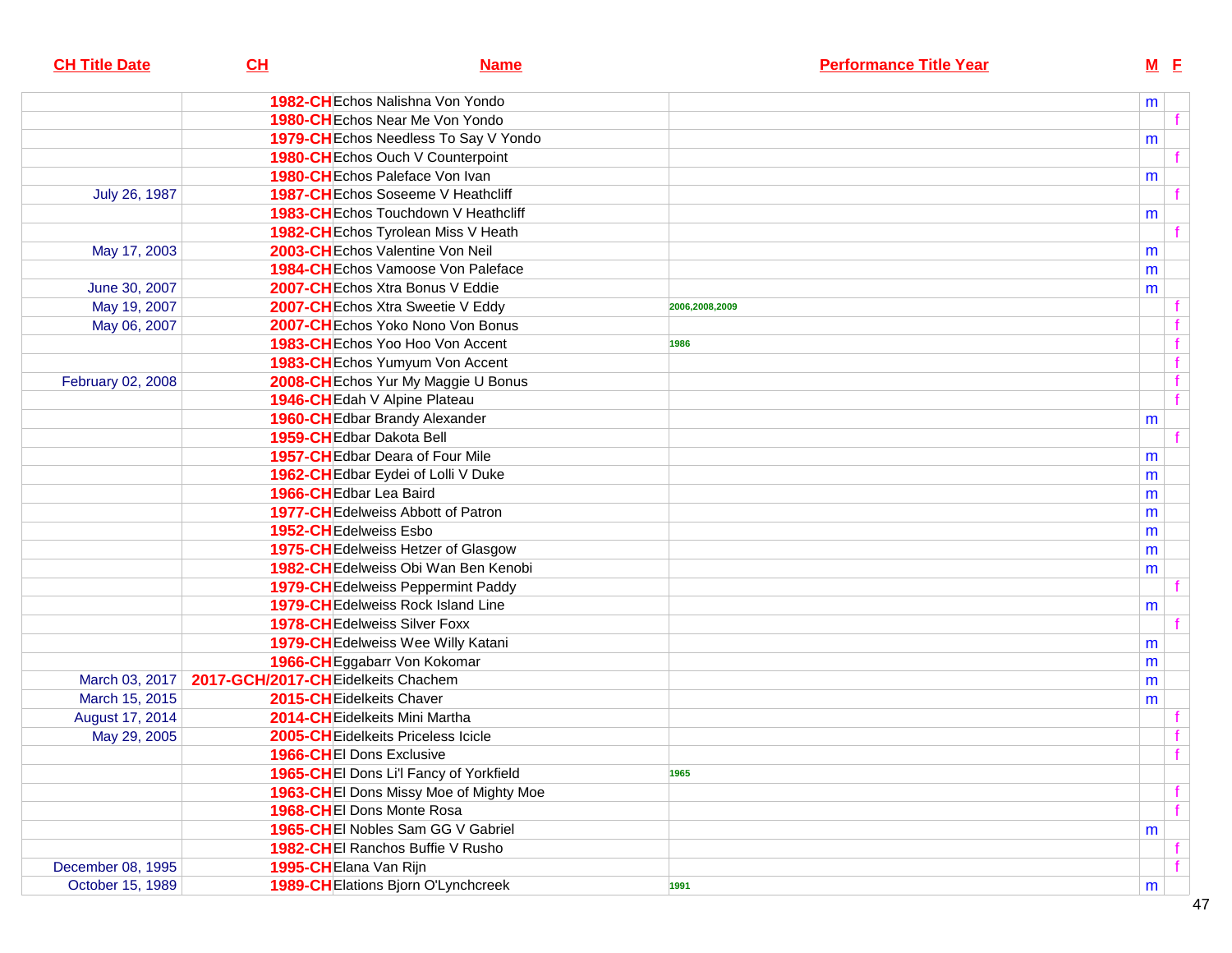| <b>CH Title Date</b> | CL                                                      | <b>Name</b>                                                          | <b>Performance Title Year</b> |           | $M$ E |   |
|----------------------|---------------------------------------------------------|----------------------------------------------------------------------|-------------------------------|-----------|-------|---|
| March 09, 1986       |                                                         | 1986-CH Elba Flashy Fellow                                           |                               | m         |       |   |
|                      |                                                         | 1948-CHElba V Alpine Plateau                                         |                               |           |       |   |
| June 01, 2003        | 2003-CHEIbas Adeline                                    |                                                                      |                               |           |       |   |
| May 07, 1995         | 1995-CHEIbas Aladdin                                    |                                                                      |                               | m         |       |   |
| March 14, 2020       |                                                         | 2020-CHEIbas Aramis Legacy                                           |                               | m         |       |   |
|                      | January 17, 2016   2016-GCH/2016-CHEIbas Aristo Presto  |                                                                      | 2018                          | m         |       |   |
| August 11, 2013      | 2013-CHEIbas Aristotle                                  |                                                                      |                               | m         |       |   |
| October 02, 2003     | 2003-CHEIbas Asco                                       |                                                                      |                               | m         |       |   |
| December 13, 2003    |                                                         | 2003-CHEIbas Autumn Odyssey                                          |                               |           |       |   |
| May 02, 1992         | 1992-CHEIbas Bridget                                    |                                                                      |                               |           |       |   |
| June 18, 1994        |                                                         | 1994-CHEIbas Casanova V Heidlebar                                    |                               |           |       |   |
| September 07, 1987   |                                                         | 1987-CHEIbas Frosty Lady                                             |                               |           |       |   |
| August 30, 2002      | 2002-CHEIbas Madeline                                   |                                                                      |                               |           |       |   |
| July 08, 1989        |                                                         | <b>1989-CHEIbas Our Girl Sweetheart</b>                              |                               |           |       | f |
|                      |                                                         | 1982-CHEIbas Simeon Von Mallen                                       |                               | m         |       |   |
| March 19, 2011       |                                                         | 2011-CHEIbas Starla Angel                                            |                               |           |       |   |
|                      | 1985-CHEIcees Ike                                       |                                                                      |                               | m         |       |   |
|                      |                                                         | 1975-CHEIdabris Jura V Ja                                            |                               | m         |       |   |
|                      | 1938-CHEleanore                                         |                                                                      |                               |           |       |   |
|                      |                                                         | 1980-CHElectra V D Seekbacher-Ho                                     |                               |           |       |   |
|                      |                                                         | 1982-CHEIessars Old West Sundance                                    |                               | m         |       |   |
|                      | 1965-CHEIf L'ourse Alpine                               |                                                                      |                               |           |       |   |
|                      | 1968-CHEIsa Von Tankus                                  |                                                                      |                               |           |       |   |
| April 09, 1993       | 1993-CHEIyse V Engelhaft                                |                                                                      |                               |           |       |   |
|                      | 1974-CHEmir of Highmont                                 |                                                                      |                               | m         |       |   |
|                      |                                                         | 1947-CHEmir Rasko V Feemster                                         |                               | m         |       |   |
|                      | 1937-CHEmir V Waldeck                                   |                                                                      |                               | m         |       |   |
| August 02, 2009      |                                                         | 2009-CHEmpty Kegs Ashlee of Twin Branch                              |                               |           |       |   |
| March 03, 2013       |                                                         | 2013-CH Empty Kegs Chocolate Mousse V Pinevalley                     |                               | m         |       |   |
|                      |                                                         | April 30, 2016   2016-GCH/2016-CHEmpty Kegs Dumas Walker of Grissoms | 2017                          | m         |       |   |
| May 05, 1996         |                                                         | 1996-CHEmpty Kegs Firm Foundation                                    |                               |           |       |   |
| September 28, 2012   |                                                         | 2012-CH Empty Kegs Gotta Monster Rush Twin Branch                    |                               | m         |       |   |
| September 28, 2014   |                                                         | 2014-CH Empty Kegs Harvey Wallbanger                                 |                               | m         |       |   |
|                      | August 23, 2014   2018-GCH/2014-CHEmpty Kegs Jim Dandy  |                                                                      |                               | m         |       |   |
| May 04, 1997         |                                                         | 1997-CHEmpty Kegs O To Be Like Him                                   |                               | m         |       |   |
|                      | March 01, 2019   2019-GCH/2019-CHEmpty Kegs Purple Rain |                                                                      |                               | ${\sf m}$ |       |   |
| September 13, 1998   |                                                         | <b>1998-CHEmpty Kegs Revealed Desire</b>                             |                               |           |       | f |
| November 27, 2011    |                                                         | 2011-CHEmpty Kegs Sneek N'Off To Twin Branch                         |                               |           |       | f |
| March 12, 2017       |                                                         | 2017-CHEmpty Kegs Thank You Very Much                                |                               | m         |       |   |
| October 17, 2020     | 2021-GCH/2020-CHEmpty Kegs Too Much Fun                 |                                                                      |                               | m         |       |   |
| October 13, 1991     |                                                         | 1991-CH Encores Artwork of Stoan                                     |                               | m         |       |   |
| August 15, 1993      |                                                         | 1993-CH Encores By Goodyear                                          |                               |           |       |   |
| February 16, 1996    |                                                         | 1996-CH Encores Desire V Appel                                       |                               |           |       |   |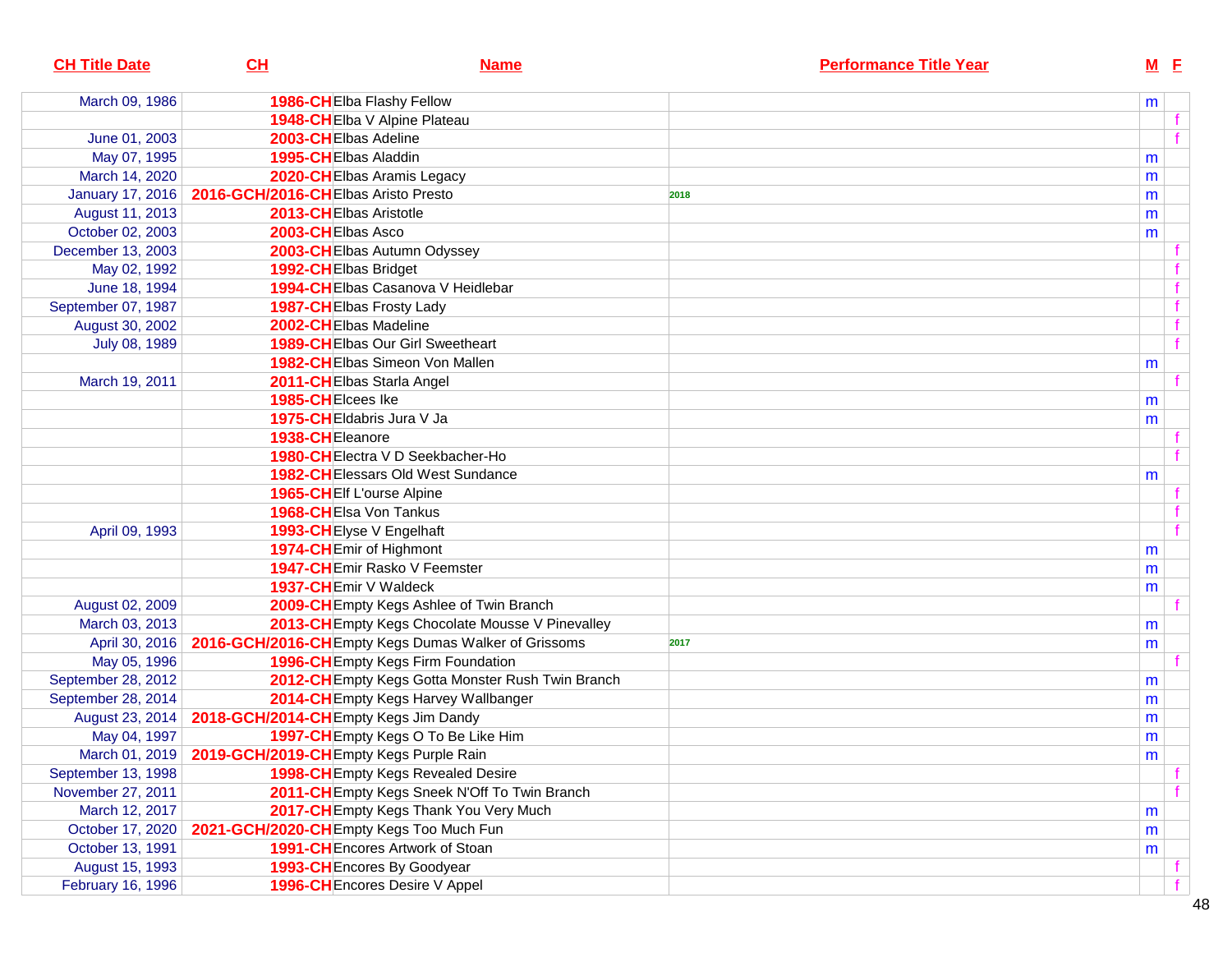| <b>CH Title Date</b>    | CL                             | <b>Name</b>                                           | <b>Performance Title Year</b> |   | $M$ E |  |
|-------------------------|--------------------------------|-------------------------------------------------------|-------------------------------|---|-------|--|
|                         |                                | 1968-CH Englers Captain Fury                          |                               | m |       |  |
|                         |                                | 1976-CH Englers Champagne Calliope                    |                               |   |       |  |
|                         |                                | 1975-CH Englers Champagne Penny                       |                               |   |       |  |
|                         |                                | 1970-CH Englers Champagne Quint                       |                               | m |       |  |
|                         |                                | 1969-CH Englers Champagne Sweetie                     |                               |   |       |  |
|                         |                                | 1972-CH Englers King Edward                           |                               | m |       |  |
|                         |                                | 1971-CH Englers M & S Domino Quint                    |                               | m |       |  |
|                         | 1946-CHEno V Rben              |                                                       |                               | m |       |  |
|                         |                                | 1981-CH Enrico Villa De Luigi                         |                               | m |       |  |
| April 07, 2017          |                                | 2017-CH Epic Giselle V Alpine Mtn                     |                               |   |       |  |
| September 11, 2015      |                                | 2015-CHEpic Navigator                                 |                               | m |       |  |
| September 24, 2013      | 2015-GCH/2013-CHEpic Seduction |                                                       |                               |   |       |  |
|                         |                                | 1965-CH Eric Von Toben Emir Berd                      |                               | m |       |  |
|                         |                                | 1952-CHErna of Jewel Crest                            |                               |   |       |  |
|                         |                                | 1971-CHErno of Scotholme                              |                               | m |       |  |
|                         |                                | 1950-CH Eros V Alpine Plateau                         |                               | m |       |  |
|                         |                                | 1936-CHEsbo V Grossglockner                           |                               | m |       |  |
|                         |                                | 1958-CHEsbo V Stanislaus                              |                               | m |       |  |
| March 05, 1999          |                                | 1999-CHEtta Van Rijn                                  |                               |   |       |  |
|                         |                                | 1946-CH Eurekas Galahad of Park Run                   |                               | m |       |  |
|                         |                                | 1971-CHEvalina of High Tor                            |                               |   |       |  |
| February 14, 2010       |                                | 2010-CH Evanna Van 't Hof Ten Eynder                  |                               |   |       |  |
|                         |                                | 1965-CH Evans Max of Lawnsdale Road                   |                               | m |       |  |
|                         |                                | 1971-CH Excalibur V Hercules                          |                               | m |       |  |
|                         |                                | 1983-CH Excaliburs Blueprint                          | 1981                          | m |       |  |
| March 08, 1986          |                                | <b>1986-CHExcaliburs Cavalier</b>                     | 1987                          | m |       |  |
| April 21, 1990          |                                | <b>1990-CHExcaliburs Enchantress</b>                  | 1993                          |   |       |  |
| July 26, 1992           |                                | 1992-CH Excaliburs Friar V Eastgate                   | 1992,1994                     | m |       |  |
| March 30, 1996          |                                | 1996-CHExcaliburs Icon                                |                               | m |       |  |
|                         |                                | 1981-CHExcaliburs Lady Anastasia                      | 1980, 1981, 1985              |   |       |  |
| February 03, 2013       |                                | 2013-CHExcaliburs Lady of The Lake                    | 2013,2014,2015                |   |       |  |
| January 20, 2013        |                                | 2013-GCH/2013-CH Excaliburs Legend of The Knight      |                               | m |       |  |
| November 09, 2012       |                                | 2014-GCH/2012-CHExcaliburs Sir Lancelot of Copper Mtn |                               | m |       |  |
|                         |                                | 1973-CH Expos Tam Bar                                 | 1971                          | m |       |  |
| March 28, 1999          |                                | 1999-CH Fabia Falls Cheyenne Maiden                   |                               |   |       |  |
| March 07, 1999          |                                | 1999-CH Fabia Falls Comet Herschel                    |                               | m |       |  |
| March 11, 2006          |                                | 2006-CH Fabia Falls Isaac                             |                               | m |       |  |
| <b>January 02, 1996</b> |                                | <b>1996-CH</b> Fabia Falls Madestro                   |                               | m |       |  |
| November 15, 1997       |                                | 1997-CH Fabia Falls Olympic Flame                     |                               |   |       |  |
| April 17, 1993          |                                | 1993-CH Fabia Falls Opus                              |                               | m |       |  |
| April 15, 2001          |                                | 2001-CH Fabia Falls Rocca V Woodhaven                 |                               |   |       |  |
| February 17, 1991       |                                | <b>1991-CH</b> Fabilus St. Sebastain                  |                               | m |       |  |
| July 16, 1995           |                                | 1995-CH Fabis Falls K W Peabody                       |                               | m |       |  |
|                         |                                |                                                       |                               |   |       |  |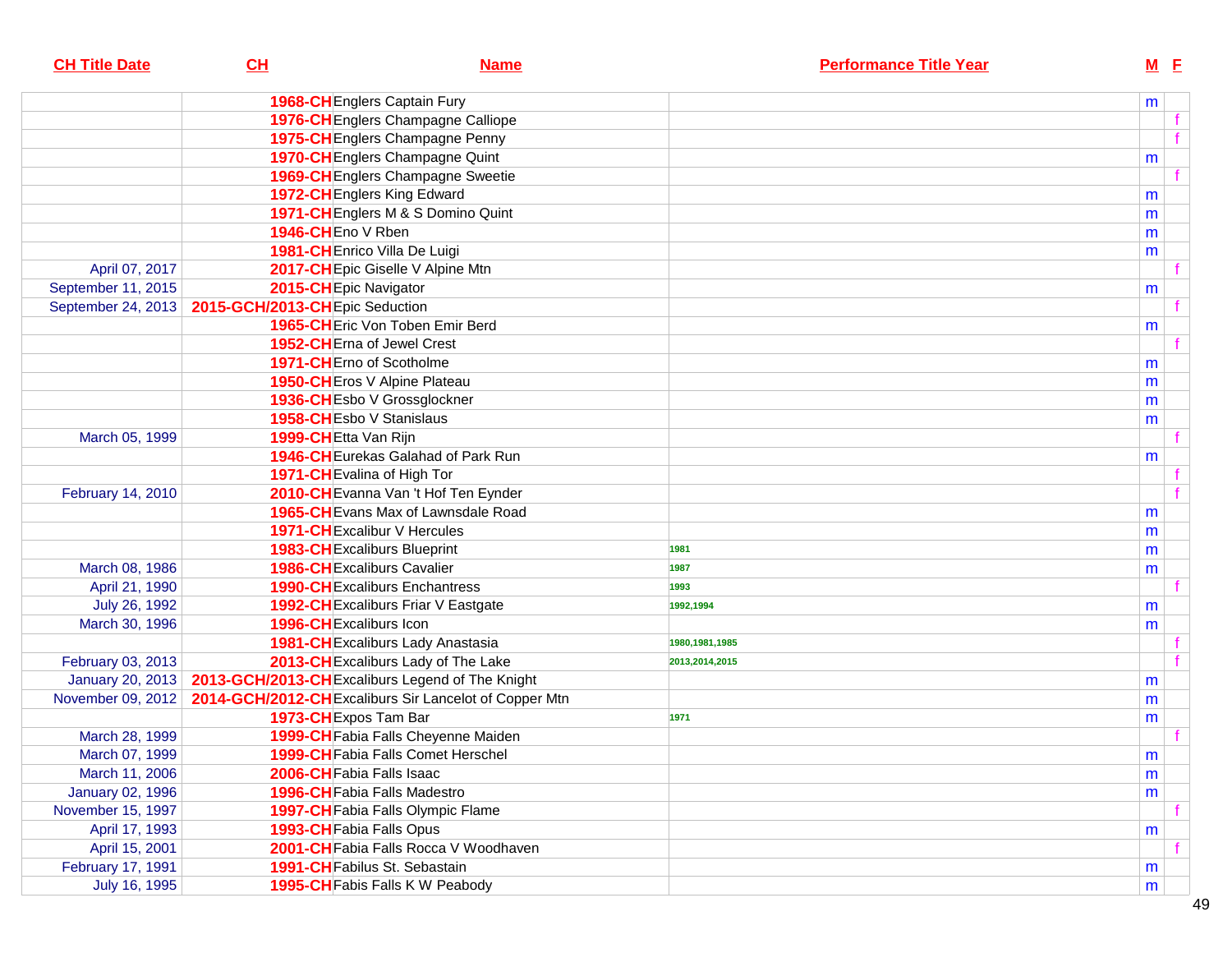| <b>CH Title Date</b> | CH<br><b>Name</b>                     | <b>Performance Title Year</b> | M E |   |
|----------------------|---------------------------------------|-------------------------------|-----|---|
| October 29, 2005     | 2005-CH Faeriesteecs The Sailor Man   |                               | m   |   |
| March 31, 2004       | 2004-CH Faeriesteed Sweet Maplesyrup  |                               |     |   |
| April 05, 2008       | 2008-CH Faeriesteeds American Dream   |                               |     |   |
| June 16, 2002        | 2002-CH Faeriesteeds Million Bucks    |                               | m   |   |
| December 05, 2004    | 2004-CH Faeriesteeds The Big Kahuna   |                               | m   |   |
| August 12, 2004      | 2004-CH Faeriesteeds Thor of Jbar     |                               | m   |   |
|                      | 1980-CH Fairwoods Shayne O'Mine       |                               | m   |   |
|                      | 1979-CH Fairy Tales Arosa             |                               |     |   |
|                      | <b>1980-CH</b> Fairy Tales Davos      |                               | m   |   |
|                      | 1981-CH Fairy Tales Devotion          |                               |     |   |
|                      | <b>1983-CH</b> Fairy Tales Dexterity  |                               |     |   |
|                      | 1981-CH Fairy Tales Folly-Ho          |                               |     |   |
|                      | <b>1984-CH</b> Fairy Tales Geneve     |                               |     |   |
|                      | 1982-CH Fairy Tales Hallelujah        |                               |     |   |
|                      | <b>1985-CH</b> Fairy Tales Lucelle    |                               |     |   |
|                      | <b>1982-CH</b> Fairy Tales Lucerne    |                               |     |   |
| October 25, 1987     | 1987-CH Fairy Tales Oh Susannah       |                               |     |   |
|                      | <b>1980-CH</b> Fairy Tales Pontresina |                               |     |   |
| May 24, 1986         | <b>1986-CH</b> Fairy Tales Ruthi      |                               |     |   |
| June 17, 1990        | 1990-CH Fairy Tales St. Gallen        |                               | m   |   |
| December 03, 1988    | 1988-CH Fairy Tales Uri               |                               | m   |   |
|                      | 1983-CH Fairy Tales Zermatt           |                               | m   |   |
| August 10, 1986      | 1986-CH Fairy Tales Zurich            |                               | m   |   |
|                      | 1948-CH Falco Vom Rigi                | 1948                          | m   |   |
|                      | 1978-CH Falconridge Bunker Hill       | 1983                          | m   |   |
|                      | 1970-CH Falconridge Buster Brown      |                               | m   |   |
|                      | 1967-CH Falconridge St. Elmo          |                               | m   |   |
| October 05, 2003     | 2003-CH Falkners Reign                |                               |     |   |
|                      | 1950-CH Falko Oenz V Alpine Plateau   |                               | m   |   |
| February 16, 1986    | 1986-CH Falko V Sonnental             | 1985                          | m   |   |
|                      | 1968-CH Fallen Angel L'ourse Alpine   | 1972                          |     |   |
|                      | 1972-CH Fantabula Von Rosenborg       |                               | m   |   |
|                      | 1977-CH Fast Eddie V Balken           |                               | m   |   |
|                      | 1954-CH Faust V Melina                |                               | m   |   |
| July 24, 2020        | 2020-CH Favourite Giant Montana       |                               |     |   |
|                      | 1976-CH Felicidads Ginger             |                               |     | f |
|                      | 1977-CH Felicidads Hit The Jackpot    |                               | m   |   |
|                      | 1974-CH Felicidads Tigger             | 1974, 1975, 1977              |     |   |
|                      | 1954-CH Felix of Frugal Acres         |                               | m   |   |
|                      | 1949-CH Felix V Alpine Plateau        |                               | m   |   |
|                      | 1980-CH Felspars Tribune of Woods     |                               | m   |   |
| September 28, 2001   | 2001-CH Fia Van Rijn                  |                               |     |   |
|                      | 1965-CH Fidelas Barons Lord           |                               | m   |   |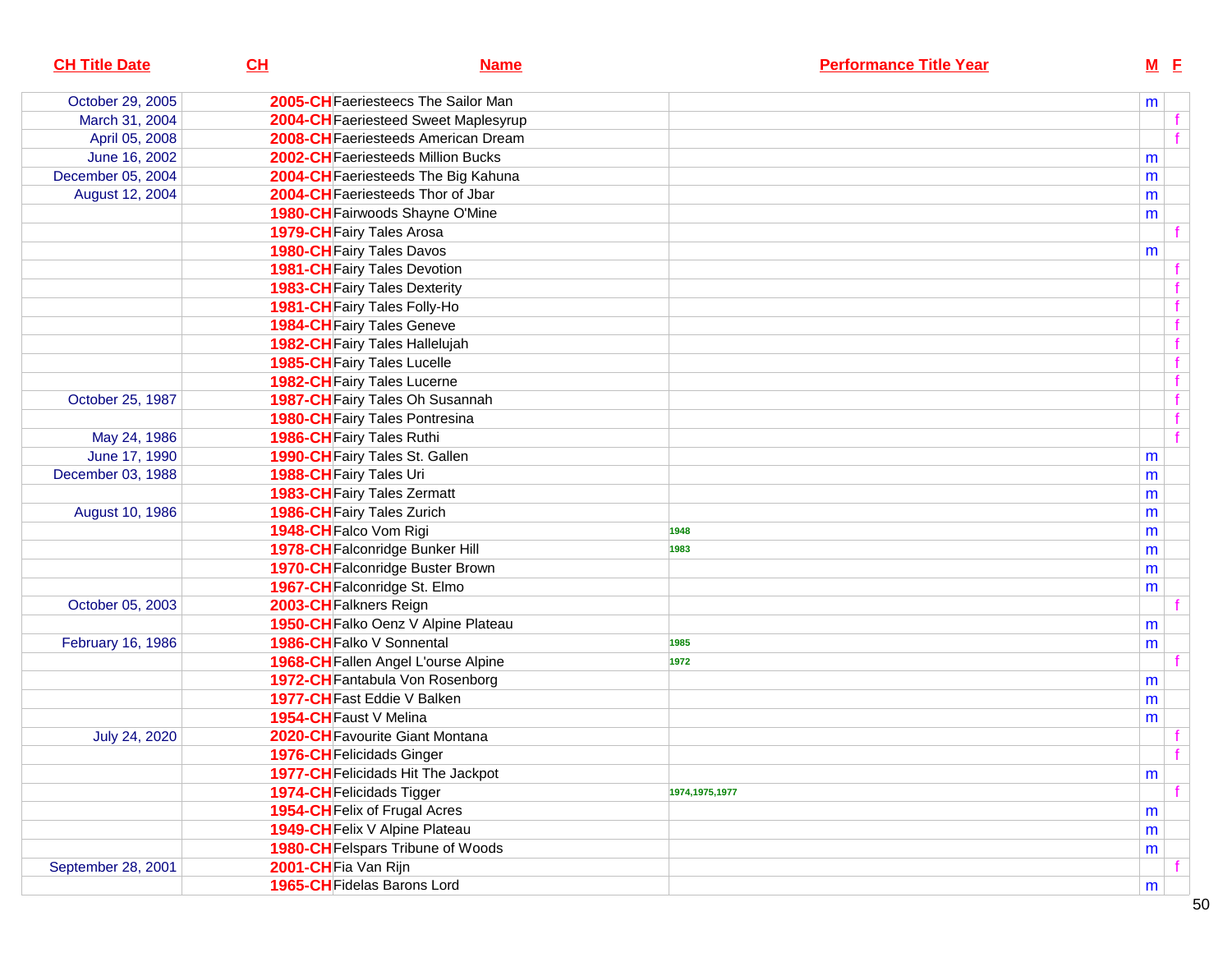| <b>CH Title Date</b>    | CL                                       | <b>Name</b>                                           | <b>Performance Title Year</b> | $M$ E        |  |
|-------------------------|------------------------------------------|-------------------------------------------------------|-------------------------------|--------------|--|
|                         |                                          | <b>1967-CH</b> Fidelas Hercules V Hanz                |                               | m            |  |
|                         |                                          | <b>1967-CH</b> Fidelas Historian Magic                | 1966                          | m            |  |
|                         |                                          | 1969-CH Fidelas Honkey Dorey                          |                               |              |  |
|                         | 1883-CHFido                              |                                                       |                               | m            |  |
|                         |                                          | 1970-CH Fierendecs Baron Hamiljinx                    |                               | m            |  |
|                         |                                          | 1964-CH Figaro V Sauliamt                             |                               | m            |  |
|                         |                                          | 1973-CH Figgaro Vom Haus Steinbach                    |                               | m            |  |
| April 26, 1992          |                                          | 1992-CH Filiae Kryskara Rock Star                     |                               |              |  |
|                         |                                          | 1954-CH Finette V Melina                              |                               |              |  |
|                         |                                          | <b>1968-CH</b> Finsteraarhorns Girls Pride            |                               | $\mathbf{f}$ |  |
| April 10, 2015          |                                          | 2015-CH Firehouses Hard Act To Follow For Frgttnscrts |                               | f            |  |
| April 14, 2013          | 2013-GCH/2013-CH Firehouses Heavy Rescue |                                                       |                               | m            |  |
|                         | 1886-CH First Choice                     |                                                       |                               | m            |  |
|                         |                                          | 1971-CH Flambeau Rouge Big Brutus                     |                               | m            |  |
| December 06, 1998       |                                          | 1998-CH Flashlights Butter And Egg Man                |                               | m            |  |
| May 31, 1993            |                                          | 1993-CH Flatcreeks Ole Susanna                        |                               |              |  |
|                         |                                          | 1984-CH Flofairs A Big Red Sunrise                    |                               | m            |  |
|                         |                                          | <b>1982-CH</b> Flofairs A Southern Night              |                               | m            |  |
|                         |                                          | <b>1981-CH</b> Flofairs Almost A Ten                  |                               |              |  |
|                         |                                          | 1976-CH Flofairs Anonymous Big Spot                   |                               | m            |  |
|                         |                                          | <b>1980-CH</b> Flofairs Anonymous Kimberly            |                               |              |  |
| August 24, 1991         |                                          | 1991-CH Flofairs Mandolin Wind                        |                               |              |  |
| October 02, 1988        |                                          | 1988-CH Flofairs Oklahoma                             |                               | m            |  |
| August 07, 1994         |                                          | 1994-CH Flofairs Proud Mary                           |                               |              |  |
|                         |                                          | <b>1984-CH</b> Flofairs Rhinestone Cowboy             |                               | m            |  |
|                         |                                          | 1984-CH Flofairs Virginia Gentleman                   |                               | m            |  |
| October 31, 1987        |                                          | 1987-CH Flofairs Wichita Lineman                      |                               | m            |  |
|                         | 1886-CHFlora II                          |                                                       |                               |              |  |
|                         |                                          | 1950-CH Flora V Alpine Plateau                        |                               |              |  |
|                         |                                          | 1984-CH Folklores Delightful Kate                     |                               |              |  |
| November 18, 1988       |                                          | 1988-CH Folklores Elizabeth of Opdyke                 |                               |              |  |
|                         |                                          | 1983-CH Folklores Erin Go Braugh                      |                               | $\mathbf{f}$ |  |
|                         |                                          | 1982-CHFolklores Ever Irish                           |                               | f            |  |
|                         |                                          | 1985-CH Folklores Fortune                             |                               | f            |  |
|                         |                                          | 1985-CH Folklores Hawkeye                             |                               | m            |  |
| <b>January 23, 1988</b> |                                          | 1988-CH Folklores Jubilee                             |                               | f            |  |
| September 28, 1991      |                                          | 1991-CH Folklores Landmark                            |                               | m            |  |
|                         |                                          | 1977-CH Folly Barns Dexter                            |                               | m            |  |
|                         |                                          | 1985-CH Folly Barns It Must Be Magic                  |                               | m            |  |
|                         |                                          | 1980-CH Folly Barns Konrad                            |                               | m            |  |
|                         |                                          | 1981-CH Folly Barns Lazarus                           |                               | m            |  |
|                         |                                          | 1983-CH Folly Barns Macho Muchacho                    | 1981,1983                     | m            |  |
|                         |                                          | <b>1975-CH</b> Foothills Like Pop                     |                               | m            |  |
|                         |                                          |                                                       |                               |              |  |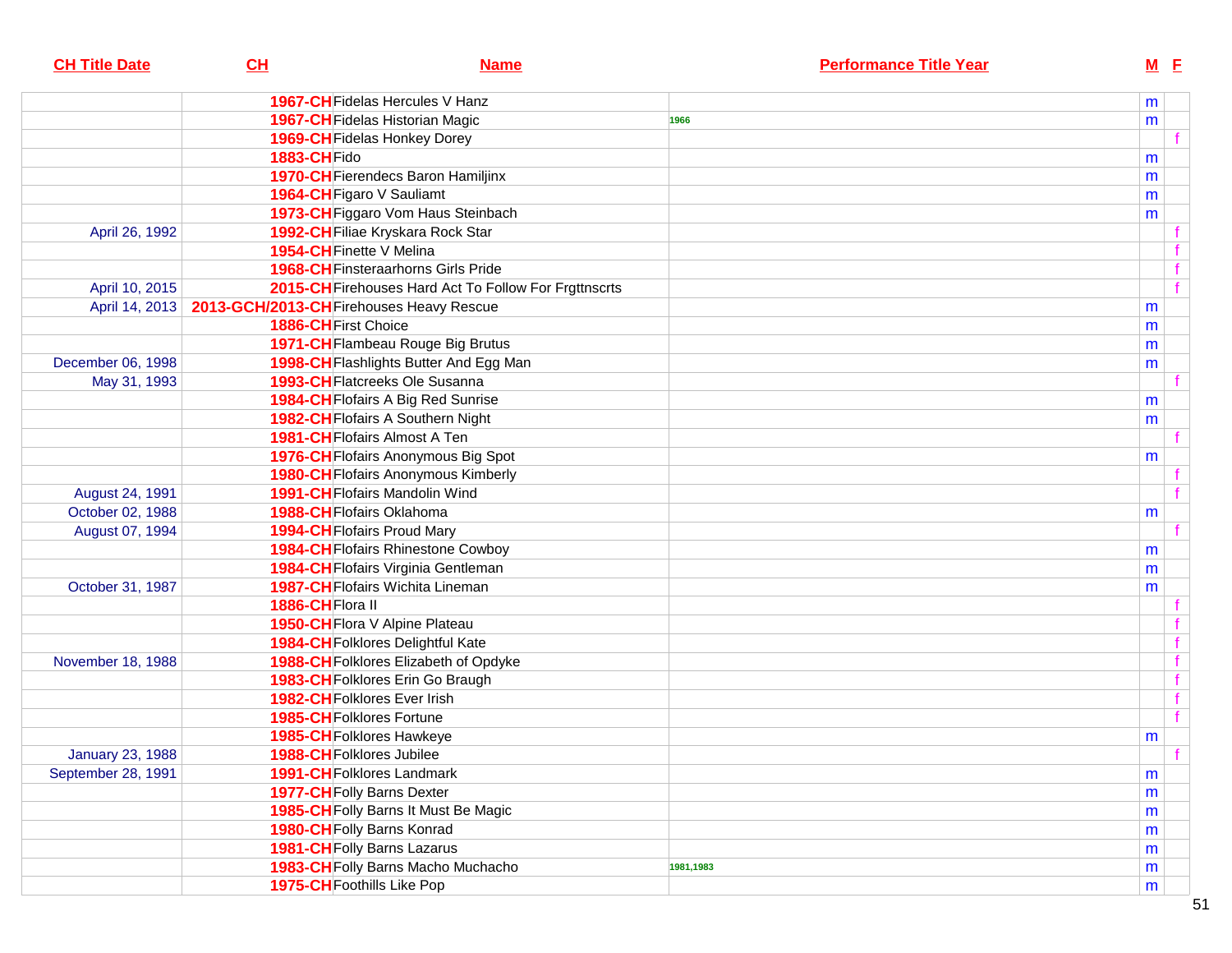| <b>CH Title Date</b>    | CH                                    | <b>Name</b>                                | <b>Performance Title Year</b> | $M$ E |              |
|-------------------------|---------------------------------------|--------------------------------------------|-------------------------------|-------|--------------|
|                         |                                       | 1977-CH Foresses Cherio Von Shella         |                               |       | f            |
|                         |                                       | <b>1974-CH</b> Foresses Gallant Sir        | 1975                          | m     |              |
|                         |                                       | <b>1972-CH</b> Foresses Queen Elizabeth    | 1974                          |       | f            |
| December 09, 1989       |                                       | 1989-CH Foresses Snow Eagle                |                               | m     |              |
|                         |                                       | 1978-CH Foresses Toby The Upstart          |                               | m     |              |
|                         |                                       | 1984-CH Forest Retreats Sugar Baby         |                               |       |              |
|                         |                                       | 1976-CH Forest Ridge Born Free             |                               |       |              |
|                         |                                       | 1968-CH Forever Amber of The Lazy R        |                               |       | f            |
| May 02, 1987            |                                       | 1987-CH Forever Gotcha                     |                               | m     |              |
| September 04, 2004      |                                       | 2004-CH Forever Gotchatu                   |                               | m     |              |
| February 29, 2004       | 2011-GCH/2004-CH Forever Kryskara Ace |                                            | 2009                          | m     |              |
| October 03, 1987        |                                       | <b>1987-CH</b> Forever Moxie               |                               |       |              |
| June 22, 1980           |                                       | <b>1980-CH</b> Forever Pizzazz             |                               |       |              |
| May 20, 2005            |                                       | 2005-CH Forever Treasure                   |                               |       |              |
| April 10, 2005          |                                       | 2005-CH Forever Tsk Tsk Tsk                |                               |       | $\mathbf{f}$ |
|                         |                                       | 1975-CH Formicas Image of Oden             |                               | m     |              |
| February 06, 2011       |                                       | 2011-CH Fortsides Missing Halo V Danka     |                               | m     |              |
|                         |                                       | 1973-CH Fortuitys Big Hans                 |                               | m     |              |
|                         |                                       | 1949-CH Fortuna Vom Rigi                   |                               |       |              |
|                         |                                       | 1973-CH Fortunes Lady Luck                 |                               |       |              |
|                         |                                       | 1951-CH Four Bells Christy                 |                               |       | $\mathbf{f}$ |
|                         |                                       | 1954-CH Four Bells Fran                    |                               |       | $\mathbf{f}$ |
|                         |                                       | 1952-CH Four Bells Freya                   |                               |       | f            |
| <b>January 11, 1986</b> |                                       | 1986-CH Four Winds Gunner                  |                               | m     |              |
| March 27, 1998          |                                       | 1998-CH Foxtails Shakey                    |                               | m     |              |
|                         |                                       | 1966-CH Frances King Sampson               | 1966                          | m     |              |
|                         |                                       | 1975-CH Franhaus IIka                      |                               |       |              |
|                         |                                       | 1972-CH Franz Von Meister                  |                               | m     |              |
|                         |                                       | 1938-CH Franzi V Edelweiss                 |                               |       |              |
|                         |                                       | 1971-CH Fraulein Heidi V Schwarzwald Hof   |                               |       |              |
|                         |                                       | 1965-CH Fraustys Honey Bun                 |                               |       | $\mathbf{f}$ |
|                         |                                       | <b>1968-CH</b> Freckled Fritz Von Schnapps |                               | m     |              |
| May 29, 1999            |                                       | 1999-CH Freedoms Declaration               |                               | m     |              |
| October 03, 2008        |                                       | 2008-CH Fremonts Dinglehoofer              | 2007                          |       |              |
| August 19, 2000         |                                       | 2000-CH Fremonts Dots N Dashes             | 2002                          | m     |              |
| July 09, 1995           |                                       | 1995-CH Fremonts Lucky Streak              |                               | m     |              |
|                         |                                       | 1936-CH Frenchs Buddy                      |                               |       |              |
|                         |                                       | 1939-CH Freya V Waldeck                    |                               | m     |              |
| August 04, 2000         |                                       | 2000-CH Friar Buck Kathryn The Great       |                               |       | f            |
| November 25, 1995       |                                       | 1995-CH Friar Bucks Blitzen                |                               |       |              |
| December 12, 2004       |                                       | 2004-CH Friar Bucks Sister Batril          |                               | m     |              |
|                         |                                       | 2004-CH Friar Bucks The Bishop             |                               |       |              |
| June 26, 2004           |                                       |                                            |                               | m     |              |
| October 02, 2005        |                                       | 2005-CH Friar Bucks Tribute To Tigger      |                               | m     |              |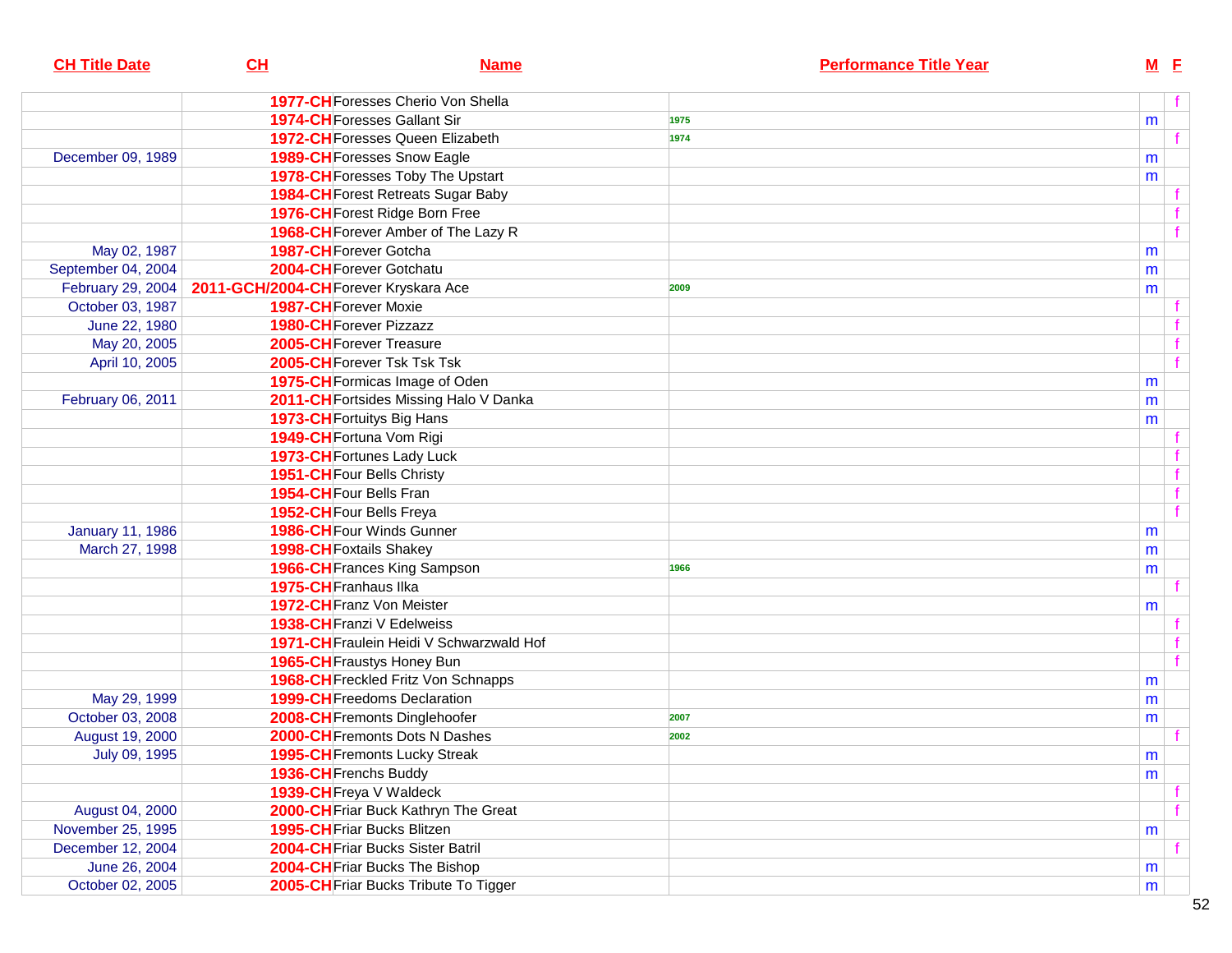| <b>CH Title Date</b> | CL                                  | <b>Name</b>                             |                  | <b>Performance Title Year</b> | $M$ E |   |
|----------------------|-------------------------------------|-----------------------------------------|------------------|-------------------------------|-------|---|
|                      |                                     | 1954-CH Frieda Al-Ver-Don Fledermaur    |                  |                               |       | f |
|                      |                                     | 1949-CH Frieda V Alpine Plateau         |                  |                               |       | f |
|                      |                                     | 1958-CH Friedas Al-Ver-Don Frausty      |                  |                               | m     |   |
|                      |                                     | 1968-CH Friedl V Meydenbauer            |                  |                               | m     |   |
|                      |                                     | 1949-CH Fritz V Ridgewood               |                  |                               | m     |   |
| December 13, 1985    |                                     | 1985-CH Fritz Von Saundalin H H         |                  |                               | m     |   |
|                      |                                     | 1970-CH Frohlich Liebchen Daisy         |                  |                               |       |   |
| November 17, 2002    |                                     | 2002-CH Frosas Montana Jada             |                  |                               | m     |   |
| July 30, 2005        |                                     | 2005-CH Frosas Montana Jumpin Jim       |                  |                               | m     |   |
| June 24, 2006        |                                     | 2006-CH Frosas Montana Opalessence      |                  |                               |       |   |
| September 15, 2004   |                                     | 2004-CH Frosas Montana Sky              |                  |                               | m     |   |
|                      |                                     | 1957-CH Frugal Acres Tinker Bell        |                  |                               |       |   |
| June 19, 2021        | 2022-GCH/2021-CH Fuzzy Bears Amore' |                                         | 2020, 2021, 2022 |                               | m     |   |
| June 23, 2003        |                                     | 2003-CH Gales Rowdy V Morris            |                  |                               | m     |   |
|                      |                                     | <b>1976-CH</b> Gallant Artemis          |                  |                               |       |   |
|                      |                                     | 1963-CH Gallatin Bonny                  |                  |                               |       |   |
|                      |                                     | 1978-CH Gambys Elsa                     |                  |                               |       | f |
|                      |                                     | 1974-CH Gambys Thunder Storm            |                  |                               |       | f |
| November 01, 2008    |                                     | 2008-CH Gameboy Van 't Hof Ten Eynder   |                  |                               | m     |   |
|                      |                                     | 1985-CH Ganos Gley Yavanna              |                  |                               |       |   |
|                      |                                     | 1975-CH Gardhaus Baby Jane              |                  |                               | m     |   |
|                      |                                     | <b>1981-CH</b> Gaudeamus Flying Solo    |                  |                               |       |   |
|                      |                                     | 1948-CH Gaven V Alpine Plateau          |                  |                               |       |   |
| July 19, 1999        |                                     | 1999-CH Gavlenas Byg Pyg Newton         |                  |                               | m     |   |
|                      |                                     | 1949-CH Gaylord Baron Hel Vik           |                  |                               |       |   |
|                      | 1889-CHGemma I                      |                                         |                  |                               |       |   |
|                      | 1902-CH General B                   |                                         |                  |                               | m     |   |
|                      |                                     | 1953-CH General Chriss V Oschwand       |                  |                               | m     |   |
|                      |                                     | 1955-CHGentle Nana                      |                  |                               |       |   |
|                      |                                     | 1968-CH Geons Edelweiss Heidi           |                  |                               |       |   |
|                      |                                     | <b>1951-CH</b> George of Braintree      |                  |                               | m     |   |
|                      |                                     | 1973-CH George of Schwarzwald Hof       |                  |                               | m     |   |
|                      |                                     | 1969-CH George of Westmoreland          |                  |                               | m     |   |
|                      |                                     | 1971-CHGer Hof Helena V Gerlo           |                  |                               |       |   |
|                      |                                     | 1948-CH Gerd V D Lueg V Edelweiss       |                  |                               | m     |   |
|                      |                                     | 1955-CH Gerd V D Markthalle             |                  |                               | m     |   |
|                      |                                     | 1962-CH Gerda Christina of Skycroft     |                  |                               |       | f |
|                      |                                     | 1938-CH Gerda V Athos Roskorina         |                  |                               |       | f |
|                      |                                     | 1948-CH Gerda V D Lueg V Alpine Plateau |                  |                               |       | f |
|                      |                                     | 1968-CH Gerdas Tina Marie V Tassell     |                  |                               |       | f |
|                      |                                     | 1952-CHGerds Smodeschi Carl Chris       |                  |                               |       | f |
|                      |                                     | 1979-CH Gerhofs Rudi V Sylvester        |                  |                               | m     |   |
|                      |                                     | 1966-CH Gerlo V Sauliamt                |                  |                               | m     |   |
|                      |                                     |                                         |                  |                               |       |   |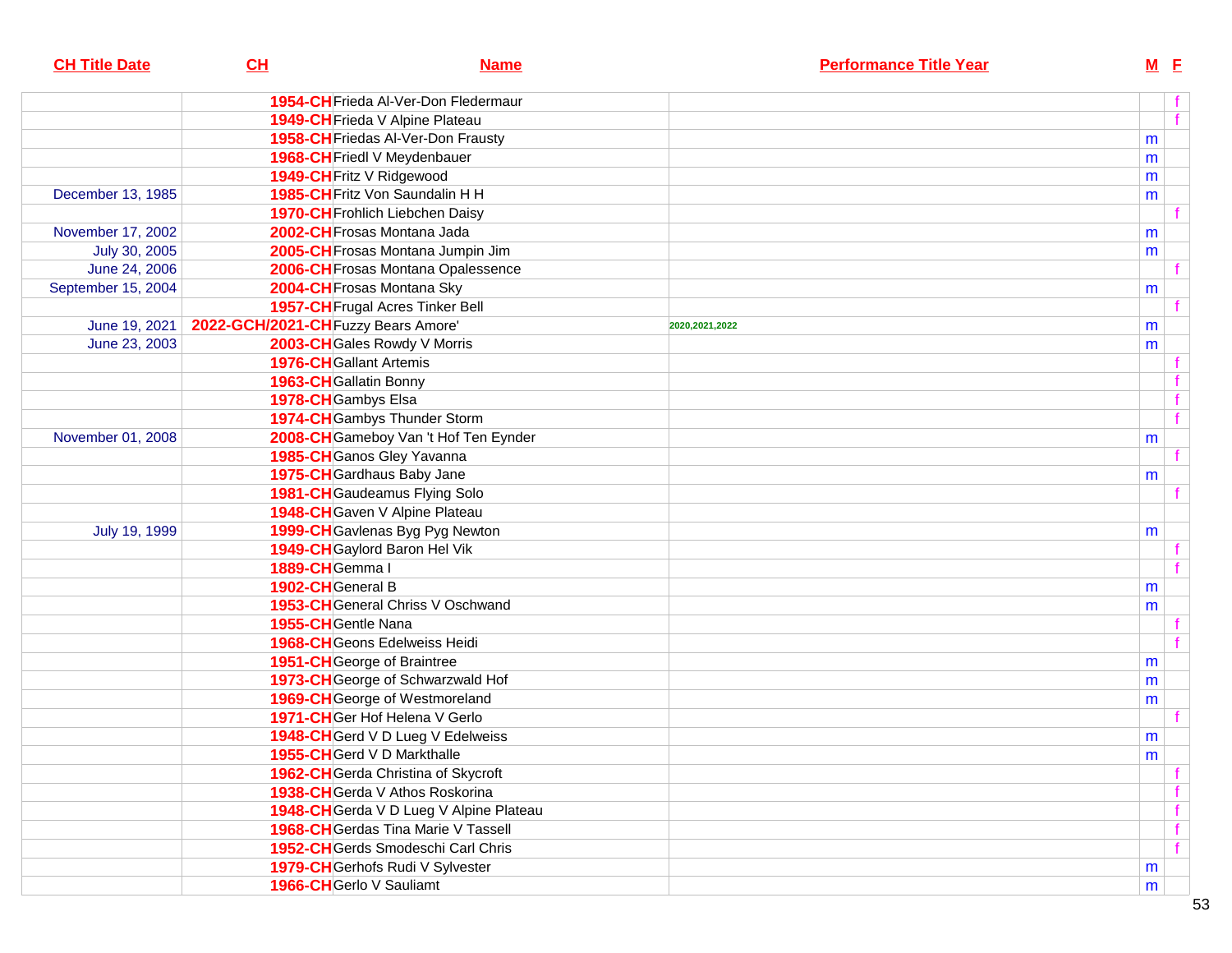| <b>CH Title Date</b> | CL                                     | <b>Name</b>                                             | <b>Performance Title Year</b> | $M$ E |  |
|----------------------|----------------------------------------|---------------------------------------------------------|-------------------------------|-------|--|
|                      |                                        | 1961-CHGero Christopher of Skycroft                     |                               | m     |  |
|                      |                                        | 1952-CHGero Netta V Elba Pal                            |                               |       |  |
|                      |                                        | 1949-CH Gero Oenz V Edelweiss                           |                               | m     |  |
|                      |                                        | 1972-CHGeronimo of Indian Hill                          |                               | m     |  |
|                      |                                        | 1951-CHGeros Delilah V Kiowa                            |                               |       |  |
|                      |                                        | 1952-CH Geros Sampson V Kiowa                           |                               | m     |  |
|                      |                                        | 1961-CH Geros Tamra of Shagg Bark                       |                               |       |  |
|                      | 1884-CHGertie                          |                                                         |                               |       |  |
| March 16, 2013       |                                        | 2013-CHGgfs Cassandra                                   |                               |       |  |
| July 16, 2001        |                                        | 2001-CHGgf's Little Sir Christopher                     |                               | m     |  |
| August 29, 2009      |                                        | 2009-CH Ggf's Mighty Orion                              |                               | m     |  |
| November 29, 2014    |                                        | 2014-CHGgf's Red Hot Triple Crown                       |                               |       |  |
| March 13, 2005       |                                        | 2005-CH Ggf's Rock Candy of Ramajama                    |                               | m     |  |
| May 16, 2009         |                                        | 2009-CHGgf's Under Cover At Rama Jama                   |                               | m     |  |
| February 08, 2014    |                                        | 2014-CH Giddens Oakridge Simply Bruce                   |                               | m     |  |
| November 17, 2013    |                                        | 2013-CHGiddens Vindicator                               |                               | m     |  |
|                      | 1962-CHGigi of Riga                    |                                                         |                               |       |  |
|                      |                                        | 1979-CH Gildas Thor of Valhalla                         |                               | m     |  |
|                      |                                        | 1975-CH Ginas Jingo Von Judge                           |                               | m     |  |
|                      |                                        | 1970-CH Ginfres Camilla V Hamilcar                      |                               |       |  |
|                      |                                        | 1968-CH Ginger Peachy V Basko                           |                               |       |  |
| September 25, 1989   |                                        | 1989-CH Girard of Bishops Castle                        |                               | m     |  |
|                      | 1941-CHGirlie                          |                                                         |                               |       |  |
|                      |                                        | 1955-CH Gisela V Edelweiss                              |                               |       |  |
|                      | 188?-CHGlacier                         |                                                         |                               | m     |  |
| May 20, 2006         |                                        | 2006-CH Glaciers Jeopardy V Rhine                       |                               | m     |  |
|                      |                                        | 1976-CH Glasgows Kobi                                   |                               | m     |  |
|                      |                                        | 1975-CHGlasgows L'Avventuroso                           |                               | m     |  |
|                      |                                        | 1974-CH Glasgows Onax                                   |                               | m     |  |
|                      |                                        | 1977-CH Glasgows Wald                                   |                               | m     |  |
|                      |                                        | 1976-CHGIen Hill Cotton Candy                           |                               |       |  |
|                      |                                        | 1984-CHGlen Hill Speedy Kurtwood                        |                               | m     |  |
| November 09, 1996    |                                        | 1996-CH Glenhavens Exec. Decision                       |                               |       |  |
|                      |                                        | <b>1975-CH</b> Glenhavens Fantasia                      |                               |       |  |
| May 13, 1995         |                                        | 1995-CHGlenhavens Kerry On                              |                               |       |  |
| October 06, 1985     |                                        | 1985-CH Glenhavens Marsh Mell-o                         |                               |       |  |
|                      |                                        | 1985-CH Glenhavens My Little Girl                       |                               |       |  |
| July 16, 2021        |                                        | 2021-CH Gliddens Gridiron Greats In The Barnyard Bronco |                               | m     |  |
| March 27, 2022       |                                        | 2022-CH Gliddens Hearts Desire V Spring Mtn             |                               | m     |  |
| February 08, 2013    |                                        | 2013-CHGliddens Jumpin Jack Flash                       |                               | m     |  |
| March 15, 2012       | 2012-GCH/2012-CHGliddens Lady Isabella |                                                         |                               |       |  |
| May 12, 2012         |                                        | 2012-CH Gliddens Messin With Perfekchun                 |                               |       |  |
| March 08, 2018       |                                        | 2018-CH Gliddens Purdy Izzn't Aye                       |                               |       |  |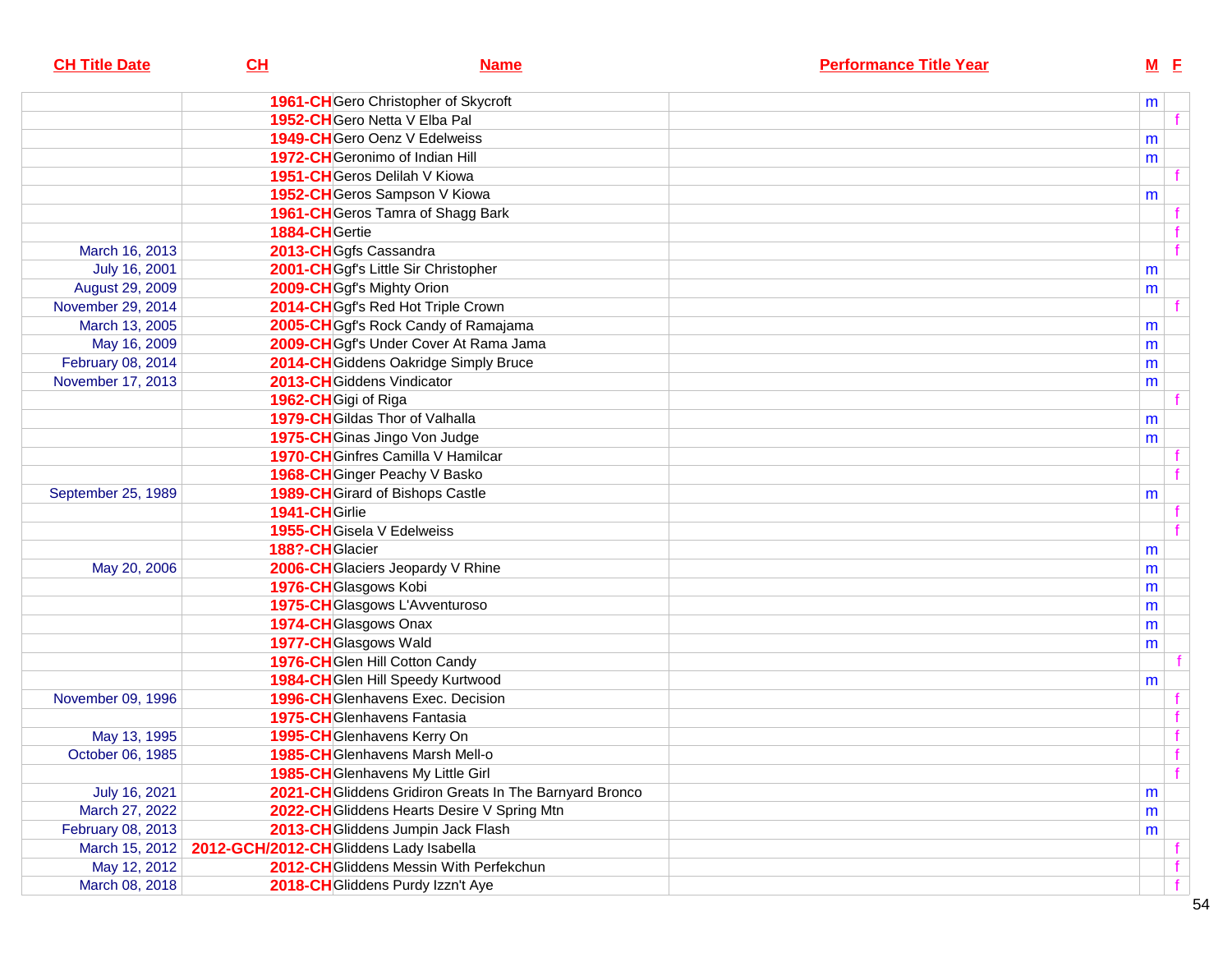| <b>CH Title Date</b>    | CL                                          | <b>Name</b>                                                | <b>Performance Title Year</b> |   | $M$ E |  |
|-------------------------|---------------------------------------------|------------------------------------------------------------|-------------------------------|---|-------|--|
| May 22, 2021            |                                             | 2021-GCH/2021-CH Gliddens Secret Crush V Spring Mtn        |                               |   |       |  |
| October 20, 2018        |                                             | 2018-CHGliddens VP Pence for Mountain Woods                |                               | m |       |  |
| May 05, 2012            |                                             | 2012-CH Gliddens White Lite-N-ing                          |                               | m |       |  |
| July 24, 2016           |                                             | 2017-GCH/2016-CH Gliddens Wild Is The Wind In The Barnyard |                               |   |       |  |
| May 04, 2019            |                                             | 2019-CH Gliddens Window of Opportunity                     |                               | m |       |  |
| October 02, 2016        | 2017-GCH/2016-CH Gliddens Yosminty Sam I Am |                                                            | 2015,2018,2019,2020,2022      | m |       |  |
| March 18, 2001          |                                             | 2001-CHGlinnysgarden Unionjack                             |                               | m |       |  |
| October 18, 1998        |                                             | 1998-CH Glinnysgarden Urbino                               |                               | m |       |  |
| March 07, 2004          |                                             | 2004-CHGlor'b Andywalks W Me Empty-Keg                     |                               | m |       |  |
| February 15, 2009       |                                             | 2009-CH Gods Gift Bogus For Diamonds                       |                               | m |       |  |
| September 06, 2010      |                                             | 2010-CH Godsgift Delightfully Devine                       |                               |   |       |  |
| May 18, 2012            |                                             | 2012-CH Godsgift From Woodhaven                            |                               |   |       |  |
| November 11, 2012       | 2012-CH Godsgift Kaleb                      |                                                            |                               | m |       |  |
| May 26, 2007            |                                             | 2007-CHGold Rushs Auto See Me Shine                        |                               |   |       |  |
| August 04, 2007         |                                             | 2007-CHGold Rushs Cherry Cola                              |                               |   |       |  |
|                         |                                             | 1961-CH Golden Gal of Shady Hollow                         |                               |   |       |  |
| July 21, 1990           |                                             | <b>1990-CH</b> Golden Heart Arctica Bronze                 |                               |   |       |  |
| April 03, 1977          |                                             | 1977-CH Golden Heart Baranof V My Guy                      |                               | m |       |  |
| May 23, 1992            |                                             | 1992-CHGolden Heart Clown Dakota                           |                               |   |       |  |
| January 21, 1995        |                                             | <b>1995-CH</b> Golden Heart Dazzle V Storm                 |                               |   |       |  |
| June 22, 1996           |                                             | <b>1996-CH</b> Golden Heart Dinamite                       |                               |   |       |  |
| May 25, 2002            |                                             | 2002-CHGolden Heart Extra Bonus                            |                               |   |       |  |
| November 02, 2002       |                                             | 2002-CH Golden Heart Extra Special                         |                               |   |       |  |
| August 16, 1981         |                                             | 1981-CHGolden Heart Inc. Hulk V Timba                      |                               | m |       |  |
| August 01, 2003         |                                             | 2003-CHGolden Heart Kit N Kaboodle                         |                               | m |       |  |
| <b>January 14, 2001</b> |                                             | 2001-CHGolden Heart Kodiak Cub                             |                               | m |       |  |
| August 06, 1999         |                                             | 1999-CHGolden Heart Lil Lulu O'Raine                       |                               |   |       |  |
| August 02, 2003         |                                             | 2003-CH Golden Heart Main Event                            |                               | m |       |  |
| June 26, 1999           |                                             | <b>1999-CH</b> Golden Heart Mellenium                      |                               | m |       |  |
| <b>January 20, 1991</b> |                                             | <b>1991-CH</b> Golden Heart Miss Scarlet                   |                               |   |       |  |
| June 27, 2004           |                                             | 2004-CH Golden Heart Mr. Magoo                             |                               | m |       |  |
| May 25, 1991            |                                             | 1991-CHGolden Heart Mystic Sailor                          |                               | m |       |  |
| March 24, 2002          |                                             | 2002-CH Golden Heart Mystique                              |                               |   |       |  |
| June 21, 1996           |                                             | <b>1996-CH</b> Golden Heart Painted Lady                   |                               |   |       |  |
| July 16, 1994           |                                             | 1994-CH Golden Heart Panda V Storm                         |                               |   |       |  |
| August 03, 2002         |                                             | 2002-CH Golden Heart Pretty Woman                          |                               |   |       |  |
| May 29, 1995            |                                             | 1995-CH Golden Heart Pride N Joy                           |                               |   |       |  |
| August 04, 2000         |                                             | 2000-CHGolden Heart Sassy Selena                           |                               |   |       |  |
| August 07, 2005         |                                             | 2005-CH Golden Heart Scout                                 |                               |   |       |  |
| May 26, 1997            |                                             | 1997-CH Golden Heart Softstikatd Katy                      |                               |   |       |  |
| July 27, 1985           |                                             | 1985-CH Golden Heart Star V Bronze                         |                               | m |       |  |
| June 25, 2000           |                                             | 2000-CH Golden Heart Strike It Rich                        |                               | m |       |  |
| August 01, 2003         |                                             | 2003-CH Golden Heart Sweet Surprize                        |                               |   |       |  |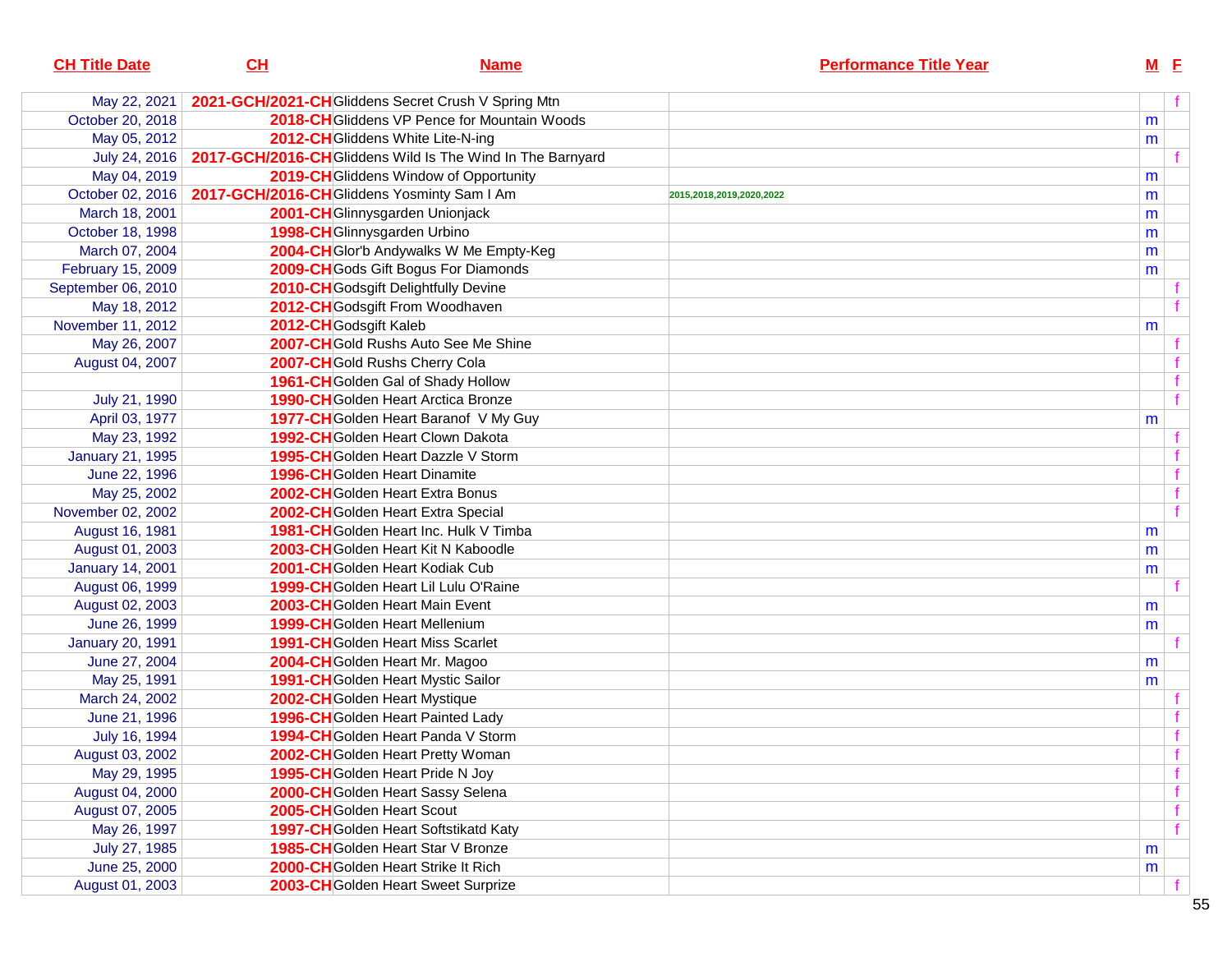| <b>CH Title Date</b> | CL<br><b>Name</b>                                             |           | <b>Performance Title Year</b> | $M$ E |  |
|----------------------|---------------------------------------------------------------|-----------|-------------------------------|-------|--|
| May 25, 1975         | <b>1975-CH</b> Golden Heart Tasha V Barrie                    |           |                               |       |  |
| July 28, 1990        | 1990-CH Golden Heart Teddy Michael                            | 1993      |                               | m     |  |
| August 03, 2003      | 2003-CH Golden Heart Watch My Tracks                          |           |                               | m     |  |
| June 14, 1998        | 1998-CH Golden Heart Willow Harosia                           |           |                               |       |  |
| May 29, 1999         | 1999-CH Golden Heart Xena V Gold                              |           |                               |       |  |
|                      | 1976-CH Goldens Twink of Surrey                               |           |                               | m     |  |
| May 28, 2005         | 2005-CH Goldnheart Cameo O'Midnitesun                         |           |                               |       |  |
| March 27, 2011       | 2011-CH Goldrushs Rough'N It Under Midnitesun                 |           |                               |       |  |
|                      | 1973-CH Goliard Bacchus V Falstaff                            | 1972      |                               | m     |  |
|                      | <b>1973-CH</b> Goliard Brunhilde Falstaff                     | 1972      |                               |       |  |
|                      | 1947-CH Goliath of Saintswood                                 |           |                               | m     |  |
|                      | 1977-CH Good Samaritans Big Splash                            | 1975,1977 |                               | m     |  |
|                      | <b>1983-CH</b> Good Samaritans Deacon                         |           |                               | m     |  |
|                      | <b>1984-CH</b> Good Samaritans Ebony                          |           |                               |       |  |
|                      | 1976-CH Gordons Jackson V Astor                               | 1972,1973 |                               | m     |  |
| October 27, 2012     | 2013-GCH/2012-CH Gordons Working On A Dream                   |           |                               |       |  |
|                      | 1962-CH Gorgeous Gee Gees Pride                               |           |                               | m     |  |
|                      | 1952-CH Gorgeous George of Frugal Acre                        |           |                               | m     |  |
|                      | <b>1946-CH</b> Gossoffs Tantrum                               |           |                               | m     |  |
|                      | 1970-CHGra Vand Mesena                                        |           |                               |       |  |
|                      | 1971-CHGra Vands Elizabeth                                    |           |                               |       |  |
| October 27, 2013     | 2014-GCH/2013-CH Grand Bays I Believe In Miracles             |           |                               | m     |  |
|                      | 1964-CH Grand Bruno V Schaffhausen                            |           |                               | m     |  |
|                      | 1951-CH Grand Pepie V Park Run                                |           |                               | m     |  |
| August 21, 2015      | 2015-CH Grandbays Sobe At Empty Keg                           |           |                               |       |  |
| June 26, 1988        | 1988-CH Grandstands Bold Sketch                               |           |                               | m     |  |
| October 16, 1992     | 1992-CH Grandstands Yosemite Sam                              |           |                               | m     |  |
|                      | May 21, 2016   2017-GCH/2016-CH Granites I'm Your Huckleberry |           |                               | m     |  |
|                      | 1979-CH Granny Bea                                            |           |                               |       |  |
|                      | 1885-CHGrant                                                  |           |                               | m     |  |
|                      | 1972-CH Green Acres Rapscallion                               |           |                               | m     |  |
| September 05, 1997   | 1997-CHGreen Mtn Nina Bit Flashy                              |           |                               |       |  |
|                      | <b>1965-CH</b> Greenville Kent Kane                           |           |                               | m     |  |
|                      | <b>1973-CH</b> Gregory Maximus Rikalance                      |           |                               | m     |  |
|                      | 1966-CH Greshams Balalaika Von Echo                           |           |                               |       |  |
|                      | 1965-CH Greshams Dam Fortune                                  | 1961      |                               |       |  |
|                      | 1965-CH Greshams Fancy Free V Rocket                          | 1962      |                               |       |  |
|                      | 1963-CH Greshams Gerds Girl V Gallant                         |           |                               |       |  |
|                      | 1965-CH Greshams Golly Gee V Rocket                           |           |                               | m     |  |
|                      | 1965-CH Greshams Lone Wolfe V Echo                            |           |                               | m     |  |
|                      | 1966-CH Greshams Note Well V Brandy                           |           |                               |       |  |
|                      | 1965-CH Greshams Schatzi V Rocket                             |           |                               |       |  |
|                      | <b>1967-CH</b> Greshams Sir Percival Echo                     |           |                               | m     |  |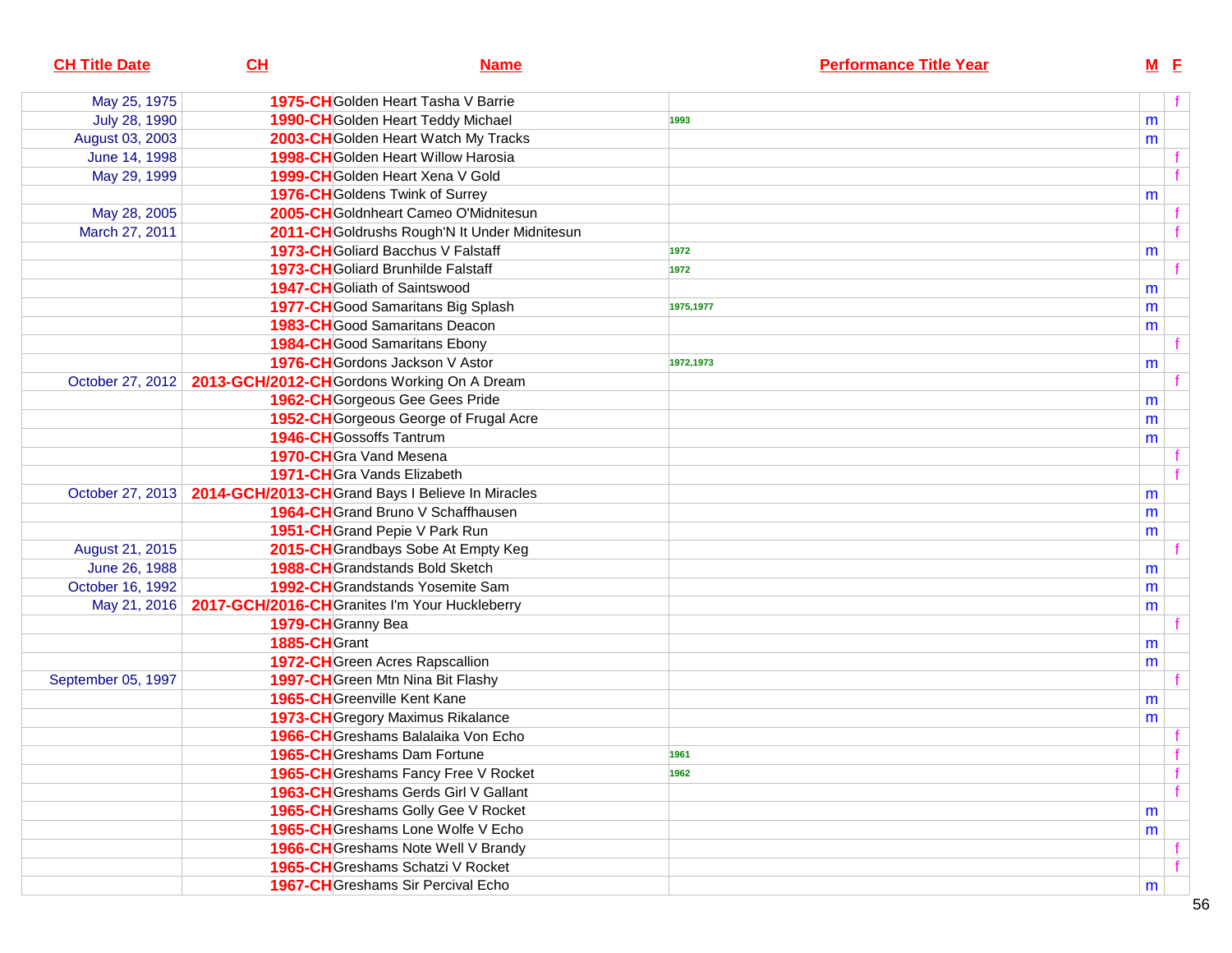| <b>CH Title Date</b> | CL                                         | <b>Name</b>                                        | <b>Performance Title Year</b> | $M$ E        |
|----------------------|--------------------------------------------|----------------------------------------------------|-------------------------------|--------------|
|                      |                                            | 1966-CH Gretal of Shady Hollow                     |                               |              |
|                      |                                            | <b>1967-CH</b> Gretal V Sherwood Forest            |                               | f            |
|                      | 188?-CHGretchen                            |                                                    |                               | $\mathbf{f}$ |
|                      |                                            | 1957-CH Gretchen Jungfrau Von Gerd                 |                               | $\mathbf{f}$ |
|                      |                                            | <b>1947-CH</b> Gretchen of Dolomount               |                               | $\mathbf{f}$ |
|                      |                                            | 1956-CHGretchen of The Pines                       |                               | $\mathbf{f}$ |
|                      |                                            | 1941-CH Gretel V Ruheswald                         |                               | f            |
| March 18, 2018       |                                            | 2018-GCH/2018-CH Greystones Countess Lilah of Earl |                               | f            |
| November 22, 2013    |                                            | 2013-CH Greystones Duchess of Earl                 |                               | f            |
| August 23, 2013      |                                            | 2013-CH Greystones Duke Von Bodhi                  |                               | m            |
| December 08, 2018    |                                            | 2018-CH Greystones Princess Pasha Pook             |                               |              |
| March 14, 2018       |                                            | 2018-CH Greystones Princess Ruby of Earl           |                               | f            |
| September 22, 2018   |                                            | 2018-CH Greystones Shadowfrosttrek@Skyview         | 2018                          | m            |
|                      |                                            | 1977-CH Griecos Enchanters V WOA                   |                               | $\mathbf{f}$ |
|                      |                                            | 1979-CHGriecos Endorsement V WOA                   |                               | m            |
|                      |                                            | 1982-CH Griecos Galaxie V Gratitude                |                               |              |
|                      |                                            | 1983-CH Griecos Kaleidoscope V Bora                |                               | f            |
|                      |                                            | 1970-CH Griffins Big Jon                           |                               | m            |
|                      |                                            | 1972-CH Griffins Little Joy                        |                               | $\mathbf{f}$ |
| September 29, 1985   |                                            | 1985-CH Griffins Morgs Tuffernhel                  |                               | m            |
|                      |                                            | 1972-CH Griffins Tunka                             |                               | m            |
|                      |                                            | <b>1972-CH</b> Griffins Winterset Drum             |                               | m            |
| June 07, 2014        |                                            | 2014-CH Grissoms All That 'N' A Bag A Chips        |                               |              |
| August 31, 2013      |                                            | 2013-CH Grissoms Out of The Blue Bliss             |                               |              |
| October 01, 2011     |                                            | 2011-CH Grissoms Ru Cn Me At Empty Keg             |                               | f            |
|                      |                                            | 1957-CH Grosse Ile Captain Jinks                   | 1958                          | m            |
|                      | 188?-CHGrosvenor                           |                                                    |                               | m            |
|                      | 1952-CH Gruff Gruff                        |                                                    |                               | m            |
|                      |                                            | 1985-CH Guiney Msgr Dietrich L'Abri                |                               | m            |
| April 03, 1992       |                                            | 1992-CH Gulliver Van Rijn                          |                               | m            |
|                      |                                            | 1954-CH Gustav V Edelweiss                         |                               | m            |
|                      |                                            | <b>1984-CH</b> Gwilts Athena of Penquest           |                               |              |
|                      |                                            | 1985-CHGwilts Blume Von Schweiz                    |                               | $\mathbf{f}$ |
| April 23, 1986       |                                            | <b>1986-CH</b> Gwilts Elevania Vom Asco            |                               | $-$ f $-$    |
|                      |                                            | 1984-CH Gwilts Shawnee Vom Jon                     |                               | m            |
|                      |                                            | 1979-CH Gwilts Sir John of Taras                   |                               | m            |
|                      |                                            | 1982-CH Gypsys Golden Schotzie                     |                               | f            |
| April 05, 2013       | 2014-GCH/2013-CHh.i.w. Sir Winfield Jaguar |                                                    |                               | m            |
|                      |                                            | 1961-CH Haagen Von Narbenholt                      |                               | m            |
| December 03, 2004    |                                            | 2004-CH Haalands Jobe V Woodhaven                  |                               | m            |
|                      |                                            | 1982-CH Hacienda Ursulas Adventura                 |                               |              |
|                      |                                            | 1981-CH Hacienda Ursulas Alita                     |                               | f            |
|                      |                                            | 1980-CH Hacienda Ursulas Aphrodisia                |                               | f            |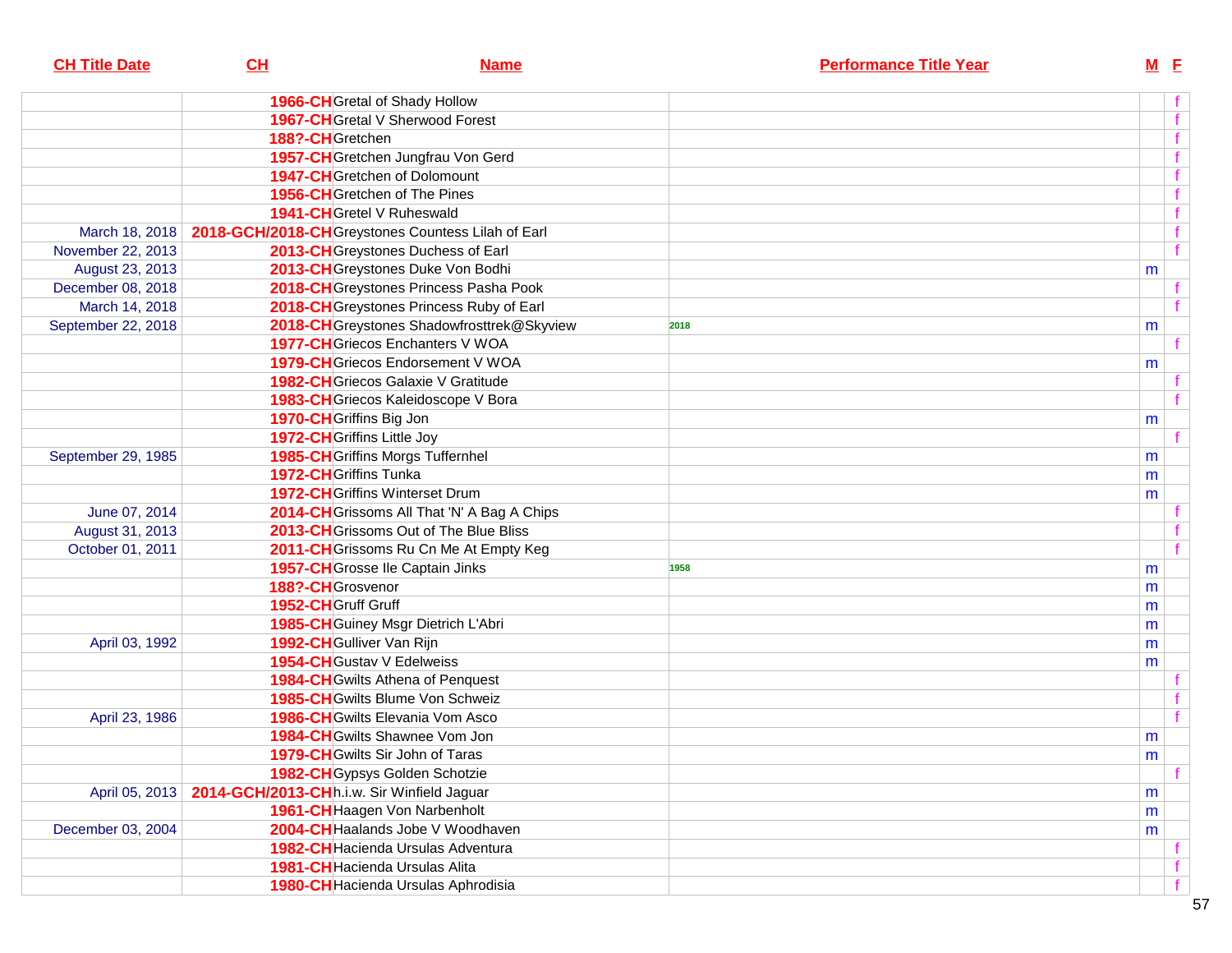| <b>CH Title Date</b>    | CL                        | <b>Name</b>                                |      | <b>Performance Title Year</b> | $M$ E |              |
|-------------------------|---------------------------|--------------------------------------------|------|-------------------------------|-------|--------------|
|                         |                           | 1965-CH Haggards Bozo V Buddy              |      |                               | m     |              |
|                         | 1949-CH Hallelujah Samson |                                            |      |                               | m     |              |
| <b>January 10, 1999</b> |                           | 1999-CH Halo Bluebonnet of Scandia         |      |                               |       |              |
| July 21, 2012           | 2012-CH Halo St Lady Gaga |                                            |      |                               |       |              |
| December 11, 1999       | 1999-CH Halo St. Anais    |                                            |      |                               |       |              |
| February 05, 1994       |                           | 1994-CHHalo St. Andi of Pontatoc           |      |                               |       | $\mathbf{f}$ |
| May 12, 2012            |                           | 2012-CHHalo St. Azc Brown                  |      |                               | m     |              |
| February 24, 2001       |                           | 2001-CH Halo St. Bala V Saviour            |      |                               |       |              |
| May 20, 2006            |                           | 2006-CHHalo St. Bayla V Saviour            |      |                               |       |              |
| July 17, 1998           |                           | 1998-CHHalo St. Bevin From Heaven          |      |                               |       |              |
| March 14, 1992          | 1992-CHHalo St. Brycie    |                                            |      |                               |       | f            |
| March 04, 2000          |                           | 2000-CH Halo St. Celerity of BC            |      |                               |       |              |
| September 22, 2002      | 2002-CH Halo St. Celine   |                                            |      |                               |       |              |
| December 11, 1999       | 1999-CHHalo St. Duncan    |                                            |      |                               | m     |              |
| November 06, 2004       | 2004-CHHalo St. Falstaff  |                                            |      |                               | m     |              |
| February 22, 1992       | 1992-CHHalo St. Holmes    |                                            |      |                               | m     |              |
| March 19, 2005          |                           | 2005-CH Halo St. It's Only Fair            |      |                               | m     |              |
| April 26, 1997          |                           | 1997-CH Halo St. Jonah of Wst Mtn          |      |                               | m     |              |
| May 12, 2012            |                           | 2012-CH Halo St. Lady Antebellum           |      |                               |       |              |
| March 29, 2009          | 2009-CHHalo St. Malachi   |                                            |      |                               | m     |              |
| June 19, 1994           | 1994-CHHalo St. Mathais   |                                            |      |                               | m     |              |
| April 16, 2000          | 2000-CHHalo St. Mavis     |                                            |      |                               |       |              |
| March 28, 2009          | 2009-CHHalo St. Myth      |                                            |      |                               |       |              |
| February 02, 2002       |                           | 2002-CH Halo St. Outrageous Sunshine       |      |                               |       | f            |
| November 19, 1988       | 1988-CHHalo St. Reba Mac  |                                            |      |                               |       | f            |
| August 05, 1990         | 1990-CHHalo St. Retha     |                                            |      |                               |       | f            |
| June 04, 2000           | 2000-CHHalo St. Shania    |                                            |      |                               |       | $\mathbf{f}$ |
| November 30, 2013       |                           | 2013-CH Halo St. Spumoni of Biships Castle |      |                               |       | $\mathbf{f}$ |
| April 16, 2000          | 2000-CH Halo St. Tango    |                                            |      |                               | m     |              |
|                         |                           | 1971-CH Halos Sir Ludwig Von Due           |      |                               | m     |              |
|                         |                           | <b>1951-CH</b> Hamiltons Duchess of York   |      |                               |       |              |
| February 12, 2010       |                           | 2010-CH Hamlet Van 't Hof Ten Eynder       |      |                               | m     |              |
|                         |                           | 1970-CH Hamy Junior V Hi Jinks             |      |                               | m     |              |
| September 16, 1995      |                           | 1995-CH Hanaethorp Mathilde                |      |                               |       |              |
|                         |                           | 1968-CH Hangtowns Sophocles                |      |                               | m     |              |
| August 28, 2021         |                           | 2021-CH Hank United of The Saints          |      |                               | m     |              |
|                         | 1970-CHHanna              |                                            |      |                               |       |              |
|                         |                           | 1968-CH Hannibal of Beau Cheval            |      |                               | m     |              |
|                         | 1968-CH Hans Von Mallen   |                                            |      |                               | m     |              |
|                         |                           | 1959-CH Hans Von Morneburg                 | 1961 |                               | m     |              |
|                         | 1971-CHHans Von Pewter    |                                            |      |                               | m     |              |
|                         | 1964-CH Hanz Von Bab      |                                            |      |                               | m     |              |
|                         |                           | 1971-CH Happy Dutchess of Hill             |      |                               |       |              |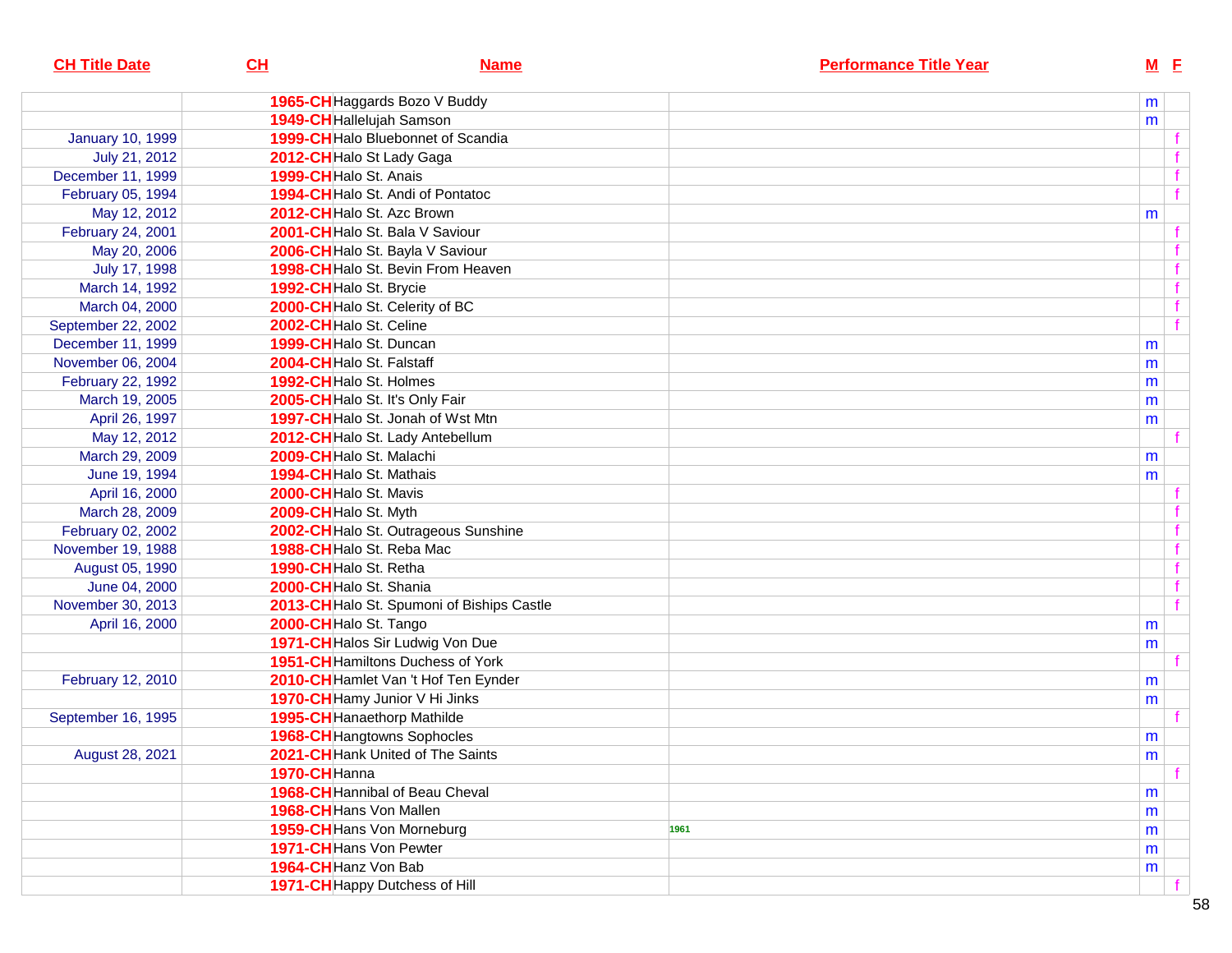| <b>CH Title Date</b> | CH                        | <b>Name</b>                                                | <b>Performance Title Year</b> | $M$ E        |  |
|----------------------|---------------------------|------------------------------------------------------------|-------------------------------|--------------|--|
|                      |                           | 1975-CH Happy Hollow Christmas Bell                        |                               | f            |  |
|                      |                           | 1968-CH Happy Hollow Hans V Harry                          |                               | m            |  |
|                      |                           | 1967-CH Happy Hollow Missy V Basko                         |                               |              |  |
|                      |                           | 1971-CH Happy Traveler of The Hills                        |                               | m            |  |
| June 28, 1998        |                           | 1998-CH Haras Ready For Acton Dixie                        |                               | m            |  |
| August 28, 2020      |                           | 2021-GCH/2020-CH Harmonys Hicountry Winter Solstice V Elba |                               | m            |  |
|                      | 1882-CHHarold             |                                                            |                               | m            |  |
|                      |                           | 1944-CH Harold V Bergdean O'Dalakay                        |                               | m            |  |
| August 30, 1986      | 1986-CH Harrie V Majoshof |                                                            |                               | m            |  |
|                      | 1964-CH Harry No Buddy    |                                                            |                               | m            |  |
| August 13, 1994      |                           | 1994-CH Harve Bernard of Shagg Bark                        |                               | m            |  |
|                      |                           | 1983-CH Harvey Briston Rune                                |                               | m            |  |
|                      | 1966-CH Harvey Von Prior  |                                                            |                               | m            |  |
|                      |                           | 1957-CH Harveys Zwingo Barri V Banz                        |                               | m            |  |
|                      |                           | 1958-CH Hasso of Highmont                                  |                               | m            |  |
| November 05, 1993    |                           | 1993-CH Havasu Shores Maxs Pride                           |                               | m            |  |
| October 29, 1994     |                           | <b>1994-CH</b> Havasu Shores Sasha                         |                               |              |  |
| June 27, 1998        |                           | <b>1998-CH</b> Hdlbrs Made of Grace Wdhvn                  |                               |              |  |
| May 25, 1997         |                           | 1997-CH Healys Beau Brummel O'Pala                         |                               | m            |  |
| May 23, 1998         |                           | 1998-CH Healys Break Out Pandamonium                       |                               | m            |  |
| March 04, 1999       |                           | 1999-CH Healys Bubba-Licious Ruffus                        |                               | m            |  |
| March 28, 1999       |                           | 1999-CH Healys Chic Dee Flower Belle                       |                               |              |  |
| February 27, 1998    |                           | <b>1998-CH</b> Healys Few O'My Favorite Things             |                               | $\mathbf{f}$ |  |
|                      |                           | <b>1981-CH</b> Healys Fist Full of Dollars                 |                               | m            |  |
| March 05, 2000       |                           | 2000-CH Healys Frankly My Dear, I Don't                    |                               |              |  |
| March 02, 2000       |                           | 2000-CH Healys Great Balls of Fire                         |                               | m            |  |
| February 28, 2003    |                           | 2003-CH Healys He Dropped A Bomb On Me                     |                               | m            |  |
| June 15, 1986        |                           | 1986-CH Healys Hershey Jazz O'Skate                        |                               | m            |  |
| November 19, 1995    |                           | 1995-CH Healys Iron Ice Breaker-Oh No                      |                               | m            |  |
| June 10, 1995        |                           | 1995-CH Healys Legend-N-Thyme O'Twn-Br                     |                               | m            |  |
|                      |                           | 1983-CH Healys Master Plan O'Skate                         |                               | m            |  |
| March 05, 1999       |                           | 1999-CH Healys Rocka My Soul O' Panda                      |                               | m            |  |
| March 10, 1997       |                           | 1997-CH Healys Rollin And A Strollin                       |                               | m            |  |
|                      |                           | 1981-CHHealys Silver Blueprint SS                          |                               | m            |  |
| May 25, 1997         |                           | 1997-CH Healys Unforgettable N Time                        |                               |              |  |
| December 09, 2021    |                           | 2021-CH Heart Mountains Adler of Sapphire Mountain         | 2021                          | m            |  |
| June 26, 2021        |                           | 2021-CH Heart Mountains Holly Baby Belle of The Ball       |                               |              |  |
| August 23, 1991      |                           | <b>1991-CH</b> Hearthwoods Agustus                         |                               | m            |  |
|                      |                           | 1949-CH Heather V Tamerlaine                               |                               |              |  |
| August 29, 1993      |                           | <b>1993-CH</b> Heatherlands Affirmed                       |                               | m            |  |
| November 19, 1989    |                           | 1989-CH Heatherlands Bryce                                 |                               | m            |  |
| May 25, 1996         |                           | 1996-CH Heatherlands Collene                               |                               |              |  |
| July 03, 1988        |                           | 1988-CH Heatherlands Devlin                                |                               | m            |  |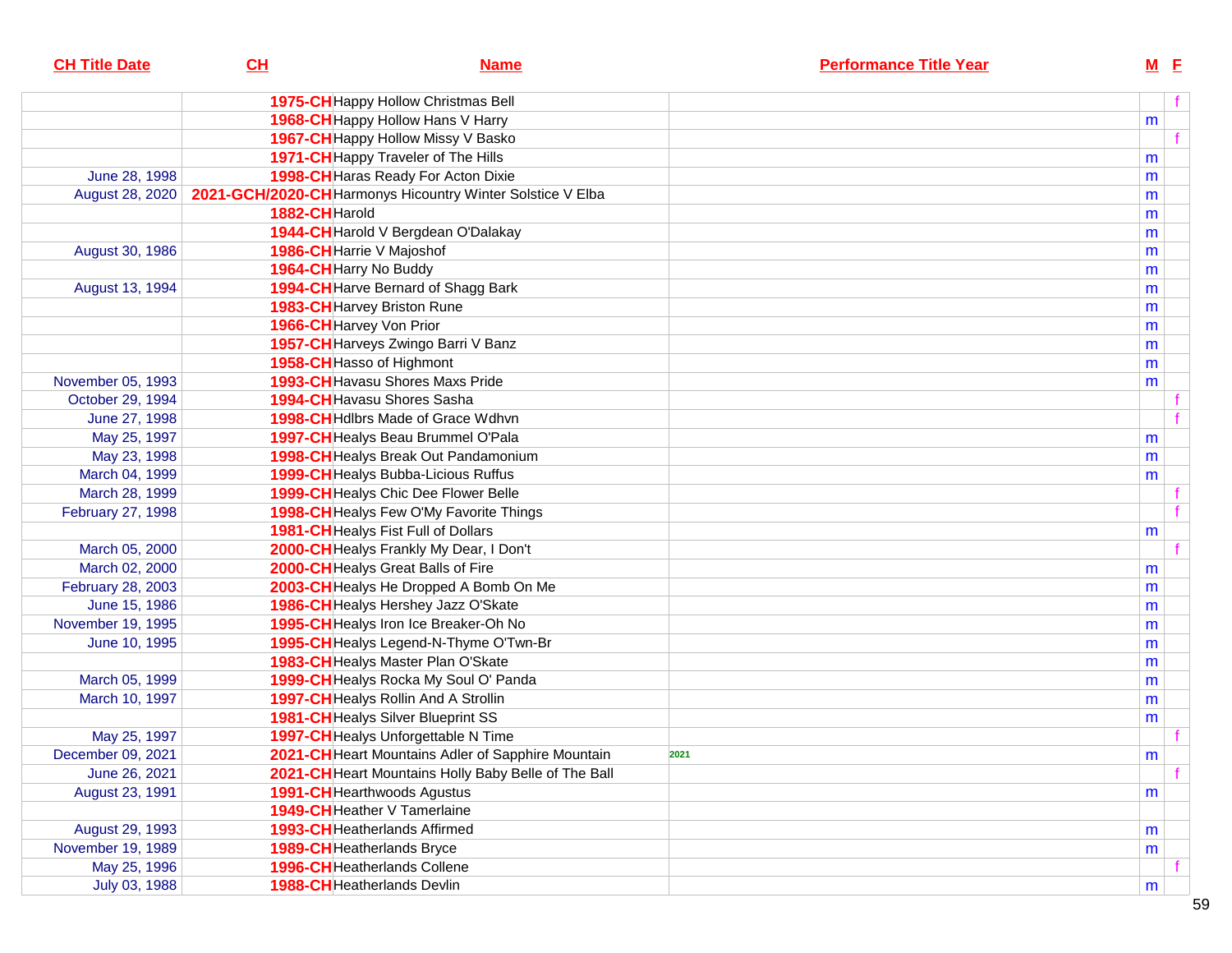| <b>CH Title Date</b> | CL<br><b>Name</b>                            | <b>Performance Title Year</b> |   | $M$ E |
|----------------------|----------------------------------------------|-------------------------------|---|-------|
| February 09, 1997    | 1997-CH Heatherlands Katana V Highland       |                               | m |       |
| March 16, 1991       | 1991-CHHeatherlands MacKenzie                |                               | m |       |
| April 15, 1989       | <b>1989-CH</b> Heatherlands Man Owar V Gucci |                               | m |       |
| June 27, 1992        | <b>1992-CH</b> Heatherlands Meredith         |                               |   |       |
| September 10, 1989   | 1989-CHHeatherlands Rampage                  |                               | m |       |
| September 06, 1998   | 1998-CH Heatherlands Taurus                  |                               | m |       |
| November 18, 1988    | 1988-CHHeatherlands War Admiral              |                               | m |       |
| September 09, 1989   | 1989-CH Heatherwoods Lady Samantha           |                               |   |       |
| May 10, 1991         | 1991-CHHeatherwoods Seti                     |                               | m |       |
| December 03, 1989    | 1989-CH Heaven Hi's Cloisonne Dragon         |                               |   |       |
| August 18, 2002      | 2002-CH Heaven Hi's Dragon Singer            |                               | m |       |
| March 21, 1987       | 1987-CH Heaven Hi's Dream Baby               | 1987                          |   |       |
| September 01, 1986   | 1986-CH Heaven Hi's Follow That Dream        |                               | m |       |
| April 24, 1994       | 1994-CHHeaven Hi's Good As Gold              |                               |   |       |
| April 20, 1997       | 1997-CH Heaven Hi's Kaleidoscope             |                               |   |       |
| February 05, 1997    | 1997-CHHeaven Hi's One More Step             |                               |   |       |
| May 25, 1986         | 1986-CH Heaven Hi's Pipedream Believer       |                               |   |       |
| August 21, 1994      | <b>1994-CH</b> Heaven Hi's Shadow Dancer     |                               |   |       |
| May 26, 1996         | 1996-CH Heaven Hi's Silver And Gold          |                               |   |       |
|                      | 1984-CHHeaven Hi's Spotted Elk Wy            | 1987                          | m |       |
|                      | 1981-CH Heaven Hi's Yosemite Sam             |                               | m |       |
| August 13, 2005      | 2005-CH Heavenlysts Next Big Thing           |                               | m |       |
| May 25, 2019         | 2019-CH Hecca Zips Next Big Thing            |                               | m |       |
|                      | 1974-CH Hecks Jon Jon                        |                               | m |       |
|                      | 1887-CHHector                                |                               | m |       |
| May 23, 2009         | 2009-CH Heezedoorns Pink Patchwork Quilt     |                               |   |       |
|                      | 1968-CH Heideric Von Aspen                   |                               | m |       |
|                      | <b>1945-CH</b> Heidi Grafensteiner Waldeck   |                               |   |       |
| April 23, 1995       | 1995-CHHeidi Ho Belle Herself                |                               |   |       |
|                      | 1980-CHHeidi Ho Ho                           |                               |   |       |
| October 07, 1990     | 1990-CH Heidi Incred Hulk Gergwacht          |                               | m |       |
|                      | 1955-CH Heidi of Dolomount III               |                               |   |       |
|                      | 1952-CH Heidi of Frugal Acres                |                               |   |       |
|                      | 1950-CH Heidi Sultane V Oschwand             |                               |   |       |
|                      | 1974-CHHeidi V Oltigen                       |                               |   |       |
| August 08, 1987      | 1987-CH Heidi V Ravenwood                    |                               |   |       |
|                      | 1967-CH Heidi Vom Brunnenthaler Hof          |                               |   | f     |
| September 25, 2004   | 2004-CHHeidisaint O'William of Stoan         |                               | m |       |
| August 31, 1986      | <b>1986-CH</b> Heidisaints Kavallers Juras   |                               |   |       |
| August 20, 1990      | 1990-CH Heidisaints Noel Windsinger          |                               |   |       |
| October 18, 1997     | 1997-CH Heidisaints Ruggin Robin             |                               |   |       |
| March 27, 1988       | <b>1988-CH</b> Heidisaints Sir Andrew        |                               | m |       |
| February 10, 1996    | 1996-CH Heidlebars Ana                       |                               |   |       |

 $60$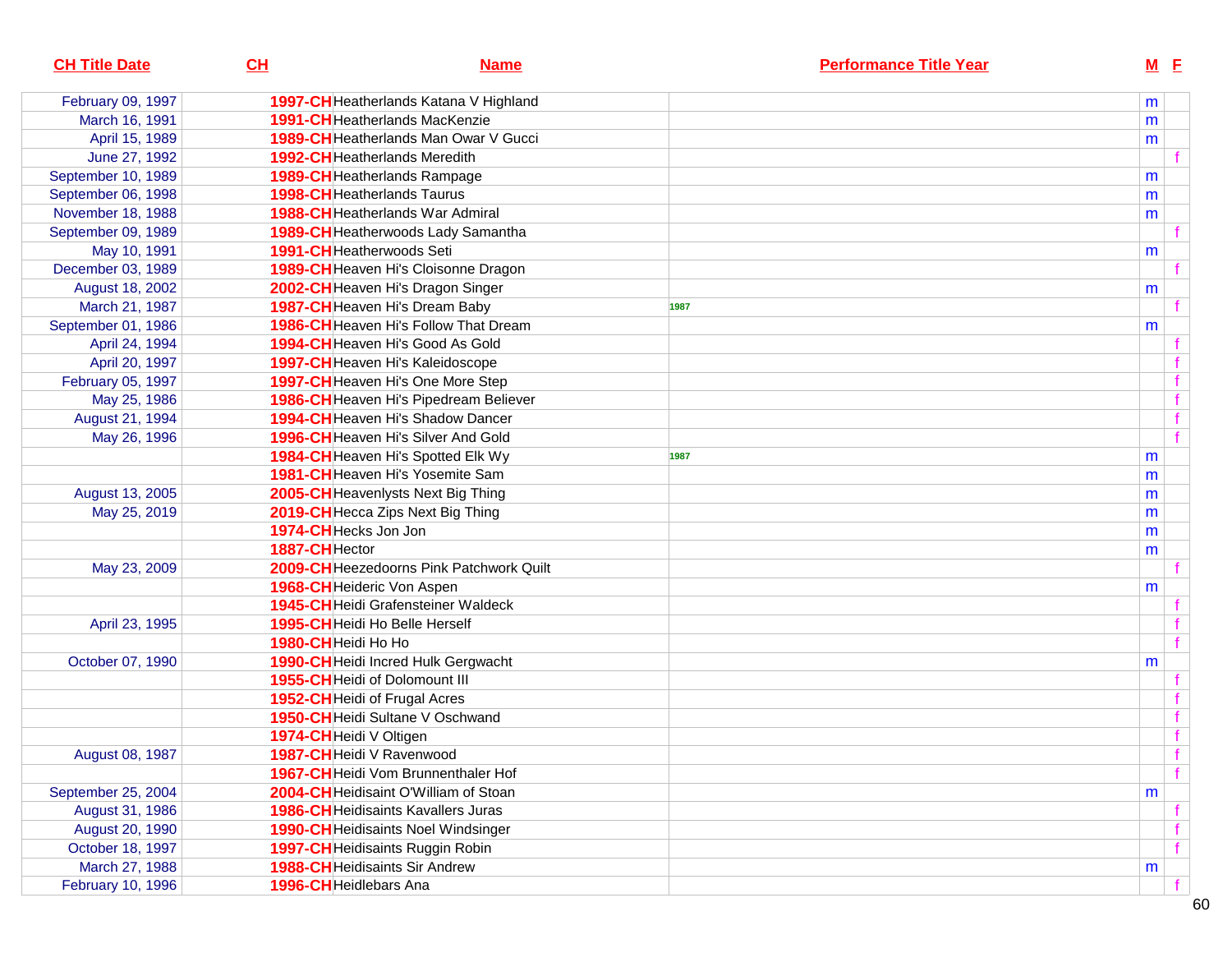| <b>CH Title Date</b> | CL                               | <b>Name</b>                                 |      | <b>Performance Title Year</b> | $M$ E     |  |
|----------------------|----------------------------------|---------------------------------------------|------|-------------------------------|-----------|--|
|                      |                                  | 1983-CH Heidlebars Argo Von Mallen          |      |                               | m         |  |
| October 15, 1994     |                                  | 1994-CHHeidlebars Bedazzled V Nero          |      |                               |           |  |
| August 21, 1994      |                                  | <b>1994-CH</b> Heidlebars Benevolent Samson |      |                               | m         |  |
| December 12, 1997    |                                  | 1997-CHHeidlebars Brutus                    |      |                               | m         |  |
| September 22, 1995   |                                  | 1995-CH Heidlebars Cassandra Van Rijn       |      |                               |           |  |
| October 08, 1994     |                                  | 1994-CH Heidlebars Contessa V Rijn          |      |                               |           |  |
| December 03, 1989    |                                  | 1989-CHHeidlebars Entree Du Barri           |      |                               | m         |  |
| October 03, 1997     |                                  | 1997-CHHeidlebars Evita Woodhaven           |      |                               |           |  |
|                      |                                  | 1984-CHHeidlebars Maximillan Abdul          |      |                               | m         |  |
| April 25, 1996       |                                  | 1996-CH Heidlebars Raine Goldn Heart        |      |                               | m         |  |
| June 09, 2001        |                                  | 2001-CHHeidlebars Vultton                   |      |                               | m         |  |
| August 16, 1996      |                                  | 1996-CH Heidlebars Wishes V Rosa            |      |                               |           |  |
| November 28, 1993    |                                  | 1993-CH Heidlebars Woodside                 |      |                               | m         |  |
|                      |                                  | 1971-CH Heiligehofs Alpine Paco             | 1967 |                               | m         |  |
|                      |                                  | 1969-CH Heiligehofs Bel Von Barney          |      |                               | m         |  |
|                      |                                  | 1951-CH Heilmans Hilda v Gerd V Lueg        |      |                               |           |  |
|                      |                                  | 1953-CH Heilmans Jolna V Gerd               |      |                               |           |  |
|                      |                                  | 1953-CH Heilmans Josef V Gerd               |      |                               | m         |  |
|                      |                                  | 1952-CHHeilmans Julia V Gerd                |      |                               |           |  |
|                      |                                  | 1956-CHHeilmans Jura V Gerd                 |      |                               | m         |  |
|                      |                                  | 1956-CHHeilmans Karl Von Gero               |      |                               | m         |  |
|                      |                                  | 1954-CH Heilmans Katy Von Gero              |      |                               |           |  |
|                      |                                  | 1954-CH Heilmans Kris V Gero                |      |                               | m         |  |
| May 23, 2004         |                                  | 2004-CHHeimers Fantastic Journey            |      |                               |           |  |
| March 10, 2018       |                                  | 2018-CH Heimers Head Over Heels             | 2017 |                               | m         |  |
| April 15, 2017       |                                  | 2017-CHHeimers Holla Bandoola               |      |                               | m         |  |
| February 14, 2009    | 2011-GCH/2009-CHHeimers U S Army |                                             |      |                               | m         |  |
|                      |                                  | 1949-CH Helda V Alpine Plateau              |      |                               |           |  |
| April 19, 1986       |                                  | 1986-CH Heldlebars Cavalier V Mallen        |      |                               | m         |  |
|                      |                                  | 1913-CH Hellgate Carmen                     |      |                               |           |  |
|                      | 1914-CH Hellgate Fedora          |                                             |      |                               |           |  |
|                      |                                  | 1949-CH Helmar V Alpine Plateau             |      |                               | m         |  |
| September 28, 2002   |                                  | 2002-CH Helmers Gonna Watcha Me Go Grand    |      |                               | m         |  |
|                      |                                  | 1978-CH Helvetia Amazing Grace              |      |                               |           |  |
| July 31, 1998        |                                  | 1998-CH Hembrees Dandy Brandy Wine          |      |                               |           |  |
| June 22, 1991        |                                  | 1991-CH Hennessy of Bishops Castle          |      |                               | ${\sf m}$ |  |
|                      |                                  | 1970-CH Hennessys Lord Nelson               |      |                               | m         |  |
|                      |                                  | 1975-CHHercs Po Ca Hontas                   |      |                               |           |  |
|                      | 1967-CHHercules Fraker           |                                             |      |                               | m         |  |
| May 08, 2015         |                                  | 2015-CHHercules The Great XVI               |      |                               | m         |  |
|                      | 1912-CHHercuveen                 |                                             |      |                               | m         |  |
|                      |                                  | <b>1924-CH</b> Hercuveen Aurora Borealis    |      |                               |           |  |
|                      |                                  | 1928-CH Hercuveen Bravo                     |      |                               | m         |  |
|                      |                                  |                                             |      |                               |           |  |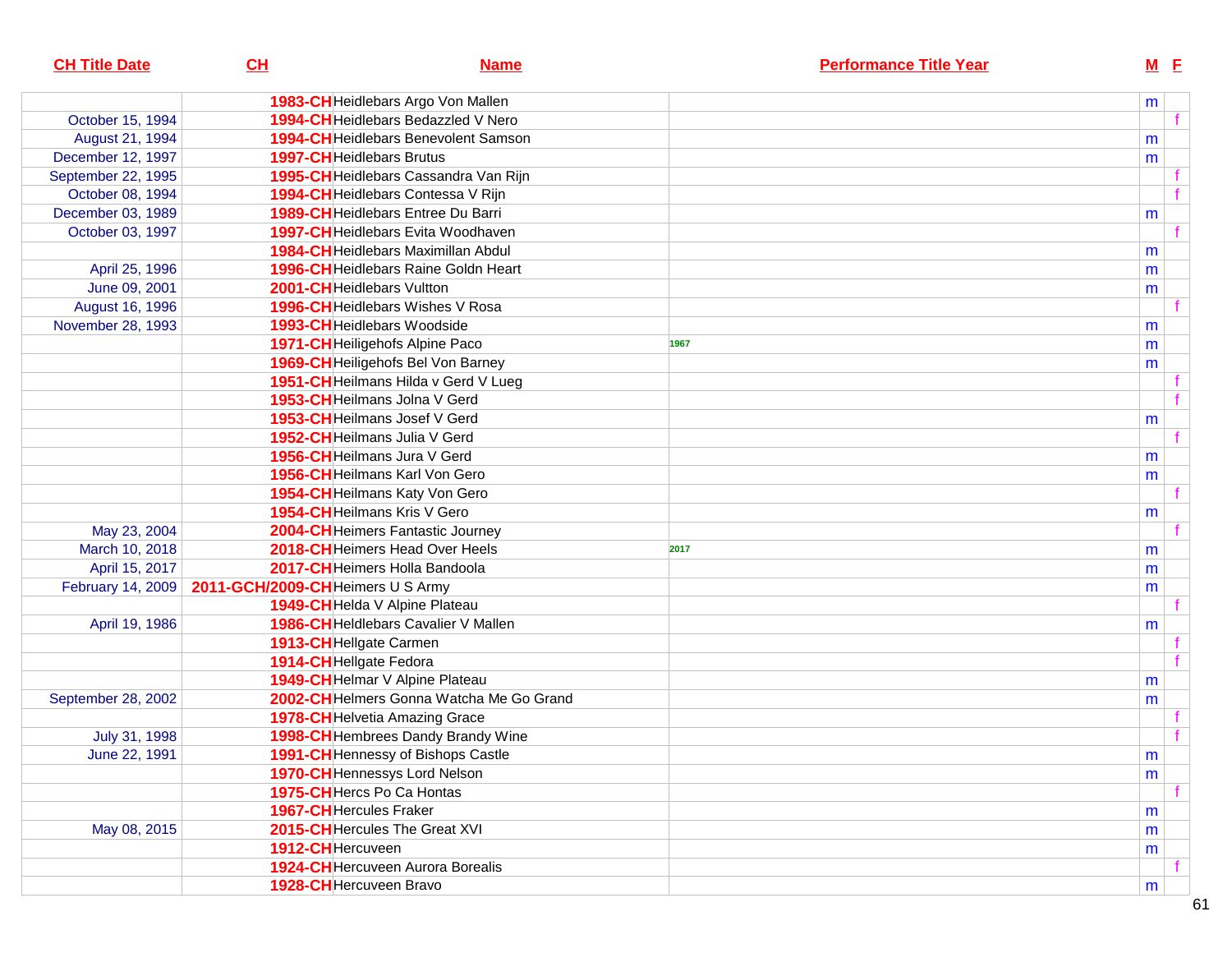| <b>CH Title Date</b>    | CL                                  | <b>Name</b>                                 |      | <b>Performance Title Year</b> | $M$ E |   |
|-------------------------|-------------------------------------|---------------------------------------------|------|-------------------------------|-------|---|
|                         |                                     | 1927-CH Hercuveen Incomparable              |      |                               | m     |   |
|                         |                                     | 1937-CH Hercuveen Indisputable              |      |                               | m     |   |
|                         |                                     | 1925-CHHercuveen Indomitable                |      |                               |       |   |
|                         |                                     | 1932-CH Hercuveen Invincible                |      |                               | m     |   |
|                         |                                     | 1938-CH Hercuveen King Lear                 |      |                               | m     |   |
|                         | 1925-CH Hercuveen Lassie            |                                             |      |                               | m     |   |
|                         |                                     | 1916-CH Hercuveen Night Watch               |      |                               |       |   |
|                         |                                     | 1924-CH Hercuveen Sir Galahad               |      |                               | m     |   |
|                         |                                     | 1923-CHHercuveen St. Dominic Pearl          |      |                               | m     |   |
|                         | 1936-CHHercuveen Standard           |                                             |      |                               | m     |   |
|                         |                                     | 1982-CHHere Comes A Wise Decision           |      |                               | m     |   |
|                         |                                     | 1983-CH Here Comes Alexs Caliente           |      |                               | m     |   |
| August 15, 1987         |                                     | 1987-CH Here Comes Dezis Bragabout          | 1985 |                               | m     |   |
|                         |                                     | 1981-CH Here Comes Gwilts Angel             |      |                               |       |   |
| September 21, 1986      |                                     | <b>1986-CH</b> Here Comes Gwilts Smart Alec |      |                               | m     |   |
|                         | 1981-CH Heritage Citation           |                                             |      |                               | m     |   |
|                         | 1981-CH Heritage Finesse            |                                             |      |                               |       |   |
| July 08, 1995           |                                     | 1995-CH Heritage Greta Garbo                |      |                               |       |   |
|                         |                                     | 1981-CH Heritage Miss Prudence II           |      |                               |       |   |
| March 24, 1989          | <b>1989-CH</b> Heritage Miximillion |                                             |      |                               | m     |   |
| March 21, 1997          |                                     | 1997-CH Heritage Shaka Khan                 |      |                               | m     |   |
|                         |                                     | 1968-CH Herkules Von Alpenhof               |      |                               | m     |   |
|                         | 1884-CHHermit                       |                                             |      |                               | m     |   |
|                         | 1950-CHHero of Dolomount            |                                             |      |                               |       |   |
|                         | 1963-CHHerr of Eastwood             |                                             |      |                               | m     |   |
| October 19, 1990        |                                     | 1990-CH Hevn Hi's Rather Be Unicorn         |      |                               |       |   |
| June 17, 1988           | 1988-CH Hezekiah Van Rijn           |                                             |      |                               | m     |   |
|                         | 1976-CHHi Octane Zorro              |                                             |      |                               | m     |   |
| October 24, 2009        |                                     | 2009-CH Hickory Hollows Bodacious           |      |                               | m     |   |
| <b>January 30, 2004</b> |                                     | 2004-CH Hickory Hollows Brewer              |      |                               | m     |   |
| February 13, 2004       |                                     | 2004-CH Hickory Hollows Caesar              |      |                               | m     |   |
| February 19, 2006       |                                     | 2006-CH Hickory Hollows Far Horizon         |      |                               | m     |   |
| November 01, 1997       |                                     | 1997-CH Hickory Hollows Gentle Ben          |      |                               | m     |   |
| February 03, 2007       |                                     | 2007-CH Hickory Hollows Holy Grail          |      |                               |       |   |
| April 11, 2004          |                                     | 2004-CH Hickory Hollows Mona Lisa           |      |                               |       |   |
| February 02, 2002       |                                     | 2002-CH Hickory Hollows SGT. Pepper         |      |                               | m     |   |
|                         |                                     | 1968-CH Hickory Knolls Eleasah              | 1967 |                               |       | f |
|                         |                                     | 1969-CH Hickory Knolls Eliashib             |      |                               |       | f |
|                         |                                     | 1971-CH Hickory Knolls Ephraim              |      |                               | m     |   |
|                         | 1971-CH Hickory Knolls Jolie        |                                             |      |                               |       |   |
|                         |                                     | 1971-CH Hickory Knolls Karmadene            |      |                               |       | f |
|                         |                                     | 1975-CH Hickory Knolls Omega                | 1970 |                               |       | f |
|                         |                                     | <b>1972-CH</b> Hickory Knolls Starfire      | 1971 |                               |       | f |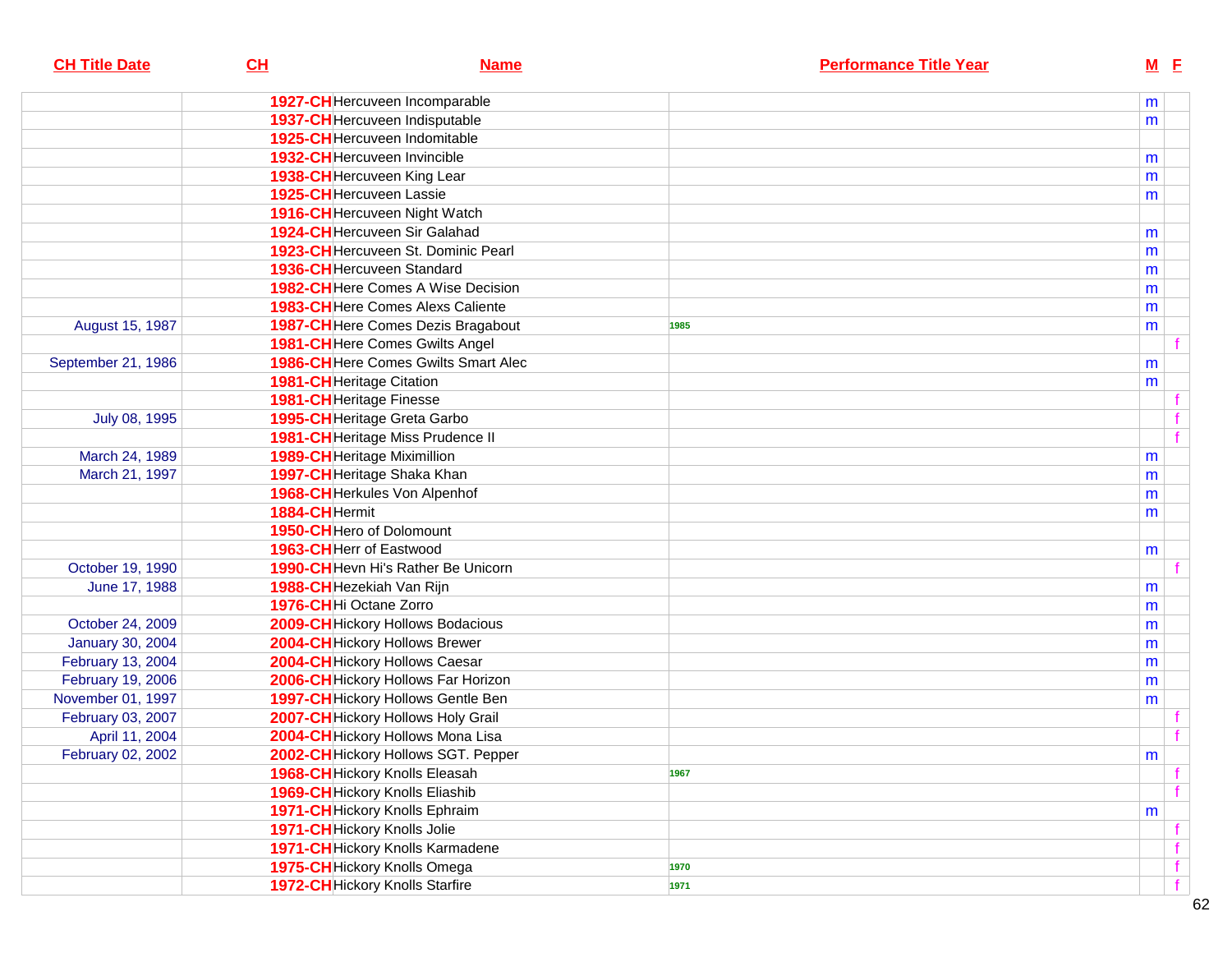| <b>CH Title Date</b>    | CL                                       | <b>Name</b>                            |           | <b>Performance Title Year</b> |   | $M$ E        |
|-------------------------|------------------------------------------|----------------------------------------|-----------|-------------------------------|---|--------------|
| November 20, 2021       | 2022-GCH/2021-CHHicountry Pnw Rainshadow |                                        | 2021,2022 |                               |   |              |
|                         |                                          | 1985-CH Hidden Haven Bundle of Joy     |           |                               |   | f            |
|                         |                                          | 1983-CH Hidden Haven Precious Annie    |           |                               |   |              |
|                         |                                          | 1980-CH Hidden Hollows Cameo Ashby     |           |                               |   |              |
| August 01, 1992         |                                          | 1992-CH Hidden Pines Brittany Debut    |           |                               |   | f            |
| June 02, 1991           |                                          | 1991-CH Hidden Pines Charles In Charge |           |                               | m |              |
| June 01, 1990           |                                          | 1990-CH Hidden Pines Maurice V B R     |           |                               | m |              |
| March 14, 2009          |                                          | 2009-CH High Chateau Sirius Creil      |           |                               | m |              |
| <b>January 14, 1996</b> |                                          | 1996-CH High Chateaus Abigail Rijn     |           |                               |   |              |
| June 29, 2002           | 2002-CH High Chateaus Alarich            |                                        |           |                               | m |              |
|                         |                                          | 1978-CH High Chateaus Androcles        |           |                               | m |              |
| November 05, 2004       |                                          | 2004-CH High Chateaus Athos V Saintail |           |                               | m |              |
| November 25, 1989       | 1989-CH High Chateaus Attilla            |                                        |           |                               | m |              |
|                         | 1983-CH High Chateaus Barri              |                                        |           |                               | m |              |
|                         | 1984-CH High Chateaus Belinda            |                                        |           |                               |   |              |
| June 21, 2002           | 2002-CH High Chateaus Brigitte           |                                        |           |                               |   |              |
| December 07, 1997       | 1997-CH High Chateaus Brittany           |                                        |           |                               |   | $\mathbf{f}$ |
|                         | 1984-CH High Chateaus Ceasar             |                                        |           |                               | m |              |
| June 15, 1986           |                                          | 1986-CH High Chateaus Centurion        |           |                               | m |              |
| April 24, 1993          | 1993-CH High Chateaus Conan              |                                        |           |                               | m |              |
|                         | 1979-CH High Chateaus Dieder             |                                        |           |                               | m |              |
| June 18, 1994           |                                          | 1994-CH High Chateaus Diedrich Aja     |           |                               | m |              |
| June 20, 1992           | 1992-CH High Chateaus Emir               |                                        |           |                               | m |              |
| October 08, 1989        |                                          | 1989-CH High Chateaus Faith In Beric   |           |                               |   |              |
|                         | 1995-CH High Chateaus Falco II           |                                        |           |                               | m |              |
| August 13, 1989         | 1989-CH High Chateaus Faust              |                                        |           |                               | m |              |
| July 30, 1982           |                                          | 1982-CH High Chateaus Forever Bliss    |           |                               |   |              |
|                         | 1978-CH High Chateaus Gerda              |                                        |           |                               |   | $\mathbf{f}$ |
|                         | 1975-CH High Chateaus Gero               |                                        |           |                               | m |              |
| June 22, 2002           |                                          | 2002-CH High Chateaus Gwendolyn        |           |                               |   |              |
| September 22, 2002      | 2002-CH High Chateaus Hagen              |                                        |           |                               | m |              |
|                         | 1980-CH High Chateaus Hannibal           |                                        |           |                               | m |              |
|                         |                                          | 1972-CH High Chateaus Hektor V Mallen  |           |                               | m |              |
|                         | 1980-CH High Chateaus Hella              |                                        |           |                               |   |              |
|                         | 1972-CH High Chateaus Invincible         |                                        |           |                               | m |              |
|                         | 1984-CH High Chateaus Justine            |                                        |           |                               |   |              |
| June 21, 2007           | 2007-CHHigh Chateaus Katarina            |                                        |           |                               |   | f            |
|                         | 1982-CH High Chateaus Kris               |                                        |           |                               | m |              |
| July 09, 1992           | 1992-CH High Chateaus Krystal            |                                        |           |                               |   |              |
| April 04, 1993          | 1993-CH High Chateaus Lars               |                                        |           |                               | m |              |
|                         | 1977-CH High Chateaus Leonidas           |                                        |           |                               | m |              |
| December 08, 2001       |                                          | 2001-CH High Chateaus Majestic Dirk    |           |                               | m |              |
| April 29, 2007          |                                          | 2007-CH High Chateaus Melon City Sven  |           |                               | m |              |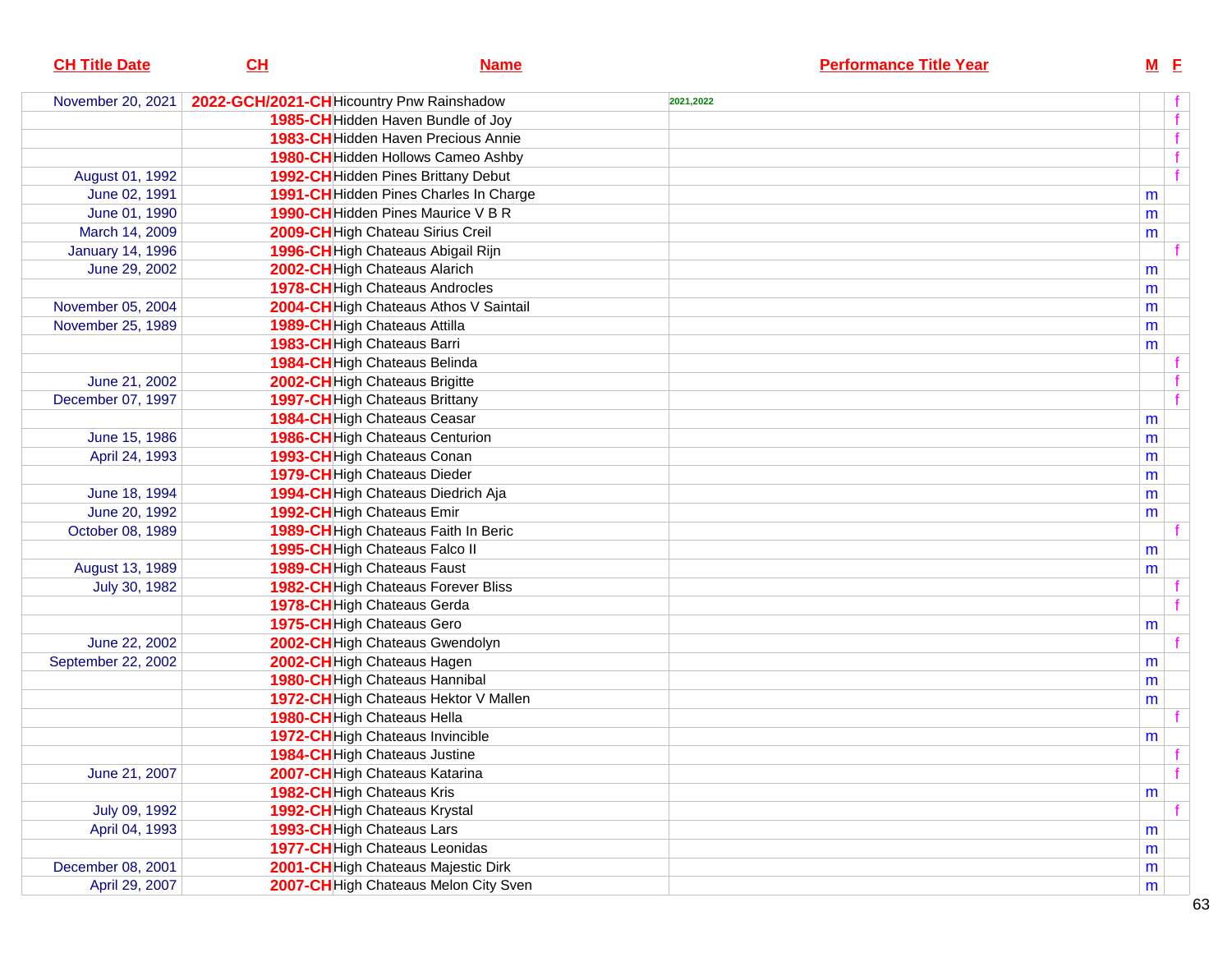| <b>CH Title Date</b> | CL                                    | <b>Name</b> | <b>Performance Title Year</b> |   | $M$ E |
|----------------------|---------------------------------------|-------------|-------------------------------|---|-------|
|                      | 1979-CH High Chateaus Nero Chesney    |             |                               | m |       |
| September 18, 1988   | 1988-CH High Chateaus Nestor          |             |                               | m |       |
| March 22, 1996       | 1996-CH High Chateaus Nicodemus       |             |                               | m |       |
| October 05, 2003     | 2003-CH High Chateaus Norbert Beric   |             |                               | m |       |
| April 20, 1990       | <b>1990-CH</b> High Chateaus Octavius |             |                               | m |       |
| May 07, 1994         | 1994-CH High Chateaus Orpheus         |             |                               | m |       |
| May 07, 2005         | 2005-CH High Chateaus Peracles        |             |                               | m |       |
| November 10, 2007    | 2007-CH High Chateaus Pythagoras      |             |                               | m |       |
| June 22, 1996        | 1996-CH High Chateaus Rigo            |             |                               | m |       |
| August 07, 1992      | 1992-CHHigh Chateaus Rita             |             |                               |   |       |
| November 27, 1988    | 1988-CH High Chateaus Royal Star      |             |                               |   |       |
|                      | 1980-CH High Chateaus Siegfried       |             |                               | m |       |
|                      | 1978-CHHigh Chateaus Sigrid           |             |                               |   |       |
| September 24, 1994   | 1994-CH High Chateaus Thaddeus        |             |                               | m |       |
|                      | 1974-CH High Chateaus Thor V Dante    |             |                               | m |       |
|                      | 1970-CH High Chateaus Tobi            |             |                               | m |       |
| November 25, 2007    | 2007-CH High Chateaus Turc V Lil Jon  |             |                               | m |       |
|                      | 1982-CH High Chateaus Ulrich          |             |                               | m |       |
|                      | 1977-CH High Chateaus Valdo           |             |                               | m |       |
| August 12, 1989      | 1989-CH High Chateaus Vanessa         |             |                               |   |       |
| November 16, 1997    | 1997-CHHigh Chateaus Xaba             |             |                               |   |       |
| December 05, 1997    | <b>1997-CH</b> High Chateaus Xenos    |             |                               | m |       |
| May 02, 1997         | 1997-CH High Chateaus Yuri            |             |                               | m |       |
| April 23, 1999       | 1999-CH High Chateaus Yvonne          |             |                               |   |       |
| October 31, 1999     | 1999-CH High Chateaus Zoltar          |             |                               | m |       |
|                      | 1961-CH High Shot V Shagg Bark        |             |                               | m |       |
|                      | 1940-CH Highland Bergdean O'Dalakay   |             |                               | m |       |
| June 05, 1999        | 1999-CH Highland Brks Wee Geordie     |             |                               | m |       |
|                      | 1939-CH Highland V Waldeck            |             |                               |   |       |
| August 30, 2003      | 2003-CH Highlands Aberdeen Lass       |             |                               |   |       |
| July 01, 2001        | 2001-CH Highlands Angus of Argyll     |             |                               | m |       |
|                      | 1969-CH Highlands Big Storm Thunder   |             |                               | m |       |
| April 03, 1999       | 1999-CH Highlands Braveheart          |             |                               | m |       |
| March 16, 2002       | 2002-CH Highlands Brigadoon           |             |                               |   |       |
| August 07, 1996      | 1996-CH Highlands Brks All That Jaz   |             |                               |   |       |
|                      | 1976-CH Highpoints Ambrosia           |             |                               |   | f     |
|                      | 1980-CH Highpoints Scarlet            |             |                               |   | f     |
|                      | 1977-CH Highpoints Shady Lady         |             |                               |   | f     |
|                      | 1949-CH Hilda Die Grosse Hund         |             |                               |   | f     |
|                      | 1954-CH Hildas Helga of Brownhelm     |             |                               |   | f     |
| May 15, 2005         | 2005-CH Hill Croft Wee Hugh Fezziwig  |             |                               | m |       |
| October 06, 2007     | 2007-CH Hillcroft Lilly Lee Starshine |             |                               |   |       |
| June 19, 2004        | 2004-CH Hillcroft Merry Aster Shines  |             |                               |   |       |
|                      |                                       |             |                               |   |       |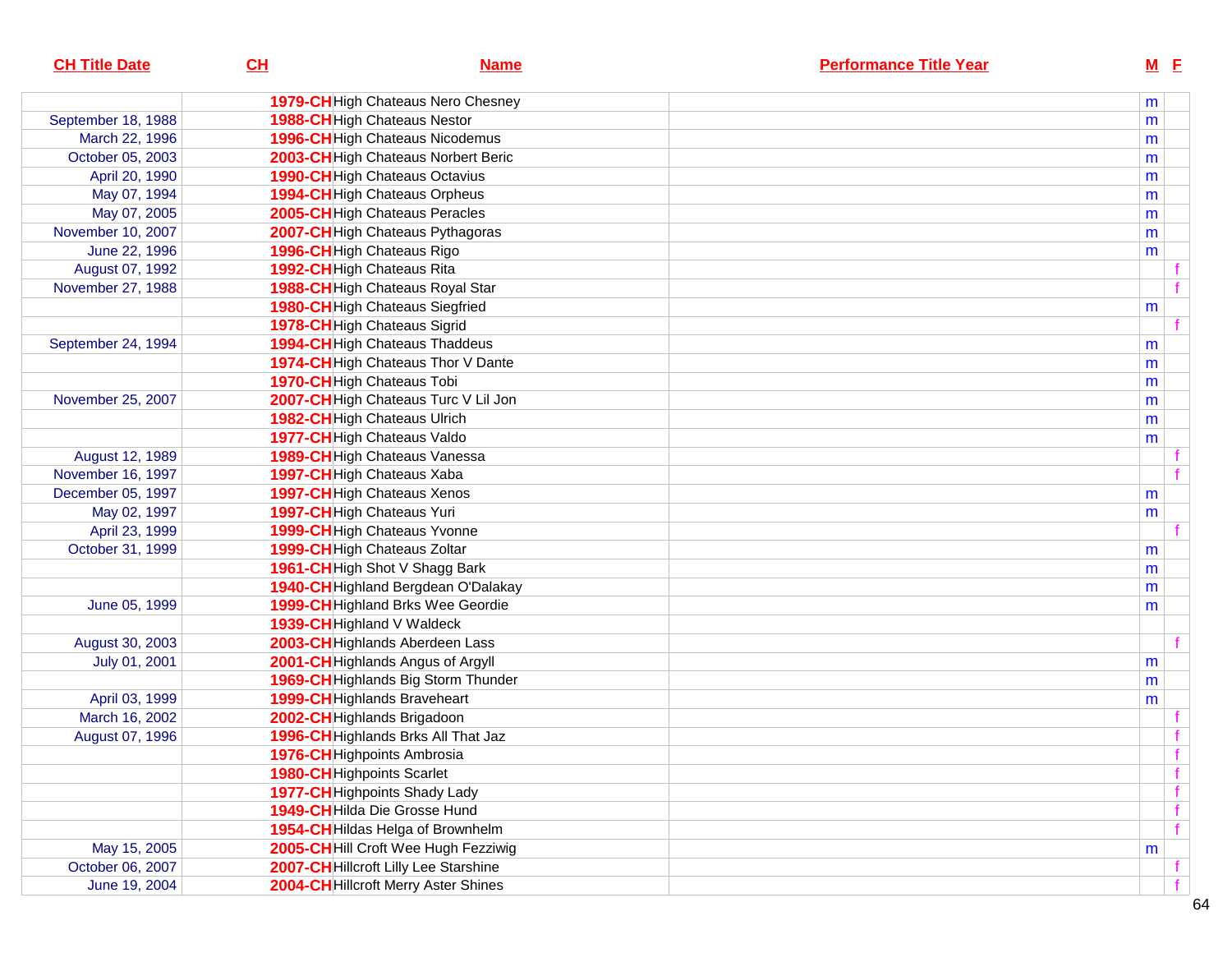| <b>CH Title Date</b>    | CL                                              | <b>Name</b>                                                | <b>Performance Title Year</b> | <b>M</b> E          |  |
|-------------------------|-------------------------------------------------|------------------------------------------------------------|-------------------------------|---------------------|--|
|                         |                                                 | 1965-CH Hilltops Honey Baby V Zwingo                       |                               | f                   |  |
|                         |                                                 | 1967-CH Hilltops Lucky Sebastian                           |                               | m                   |  |
|                         |                                                 | 1963-CH Hilltops Moujik Caballine                          |                               | m                   |  |
|                         |                                                 | <b>1961-CH</b> Hilltops Tiffany Greta                      |                               |                     |  |
|                         |                                                 | 1982-CH Hindelangs Ressa V Kal Mar                         |                               |                     |  |
|                         | 1904-CH Hirschmere                              |                                                            |                               | m                   |  |
|                         | 1982-CH Hobo of Kings Row                       |                                                            |                               | m                   |  |
|                         |                                                 | 1961-CH Hofs Brandy V Schwarzwald Hof II                   |                               | m                   |  |
|                         |                                                 | 1972-CH Hofs Candy of Chandalar                            |                               |                     |  |
| October 31, 1996        |                                                 | 1996-CH Hollyhavens Lex Von Schnapps                       |                               | m                   |  |
|                         | 1967-CH Holthaus Heidi Ho                       |                                                            |                               |                     |  |
|                         |                                                 | 1971-CH Honeyhuggers Mr. Maximillian                       |                               | m                   |  |
|                         |                                                 | 1971-CH Hops Gallant Goliath                               |                               | m                   |  |
|                         | 1947-CH Horsa V Zwing Uri                       |                                                            | 1947                          |                     |  |
|                         |                                                 | 1967-CH Horseshoe Harry of Yorkfield                       |                               | m                   |  |
|                         |                                                 | 1981-CH Hospiswingers Cullunda John                        |                               | m                   |  |
|                         |                                                 | 1983-CH Hospiswingers Cully Flower                         |                               |                     |  |
|                         |                                                 | 1983-CH Hospiswingers Hope                                 |                               |                     |  |
|                         |                                                 | 1983-CH Hospiswingers Wildwood Jiggs                       |                               | m                   |  |
| <b>January 23, 2011</b> |                                                 | 2011-CH Howe Ranch Buffalo Bill Cody                       |                               | m                   |  |
| June 21, 2008           | 2012-GCH/2008-CH Howeranch Hidalgo V Tinkerbell |                                                            |                               | m                   |  |
| July 03, 2011           |                                                 | 2011-CH Howes Band of Angels                               |                               |                     |  |
| November 20, 1993       |                                                 | 1993-CH Howes Volstagg V Touch                             |                               | m                   |  |
|                         |                                                 | 1968-CH Hugmes Final Touch                                 |                               | m                   |  |
|                         |                                                 | 1949-CH Hugo Der Grose Hund                                |                               | m                   |  |
|                         | 1969-CH Hunk Von Mardonof                       |                                                            |                               | m                   |  |
|                         |                                                 | 1984-CHHy Dollars Only Uno                                 |                               | m                   |  |
|                         |                                                 | 1966-CHHysen of Secluded Woods                             |                               | m                   |  |
| August 15, 2015         |                                                 | 2018-GCH/2015-CHI Am Prince William Wielkopolski Bernardyn |                               | m                   |  |
|                         | 1953-CH lan V Edelweiss                         |                                                            |                               | m                   |  |
| June 13, 2004           |                                                 | 2004-CH Idledowns Cocoa El Loco Puf                        |                               |                     |  |
| June 24, 1988           |                                                 | 1988-CH Ike Siegfried V Majoshof                           |                               | m                   |  |
|                         |                                                 | 1949-CH Ilena V Alpine Plateau                             |                               |                     |  |
|                         | 1968-CH IIIo Vom Vogelheim                      |                                                            |                               | m                   |  |
|                         | 1978-CH Ilona Von Mardonof                      |                                                            |                               |                     |  |
|                         | 1954-CH Ima Cinderquest                         |                                                            |                               | $\ddot{\mathbf{f}}$ |  |
|                         | 1942-CH Ima V Edelweiss                         |                                                            |                               |                     |  |
| March 19, 2006          |                                                 | 2006-CH Image Eastwind Hey Now                             |                               | m                   |  |
| August 27, 2006         |                                                 | 2006-CH Imaginas Clyde of Shagg Bark                       |                               | m                   |  |
| August 25, 2006         |                                                 | 2006-CH Imaginas Mr. Wilson V Shagg Bark                   |                               | m                   |  |
|                         |                                                 | <b>1960-CH</b> Imperial Royal Lancer                       |                               | m                   |  |
| March 20, 2005          | 2005-CH Imperials Bellarosa                     |                                                            |                               |                     |  |
| June 29, 2007           |                                                 | 2007-CH Imperials Casino High Roller                       |                               |                     |  |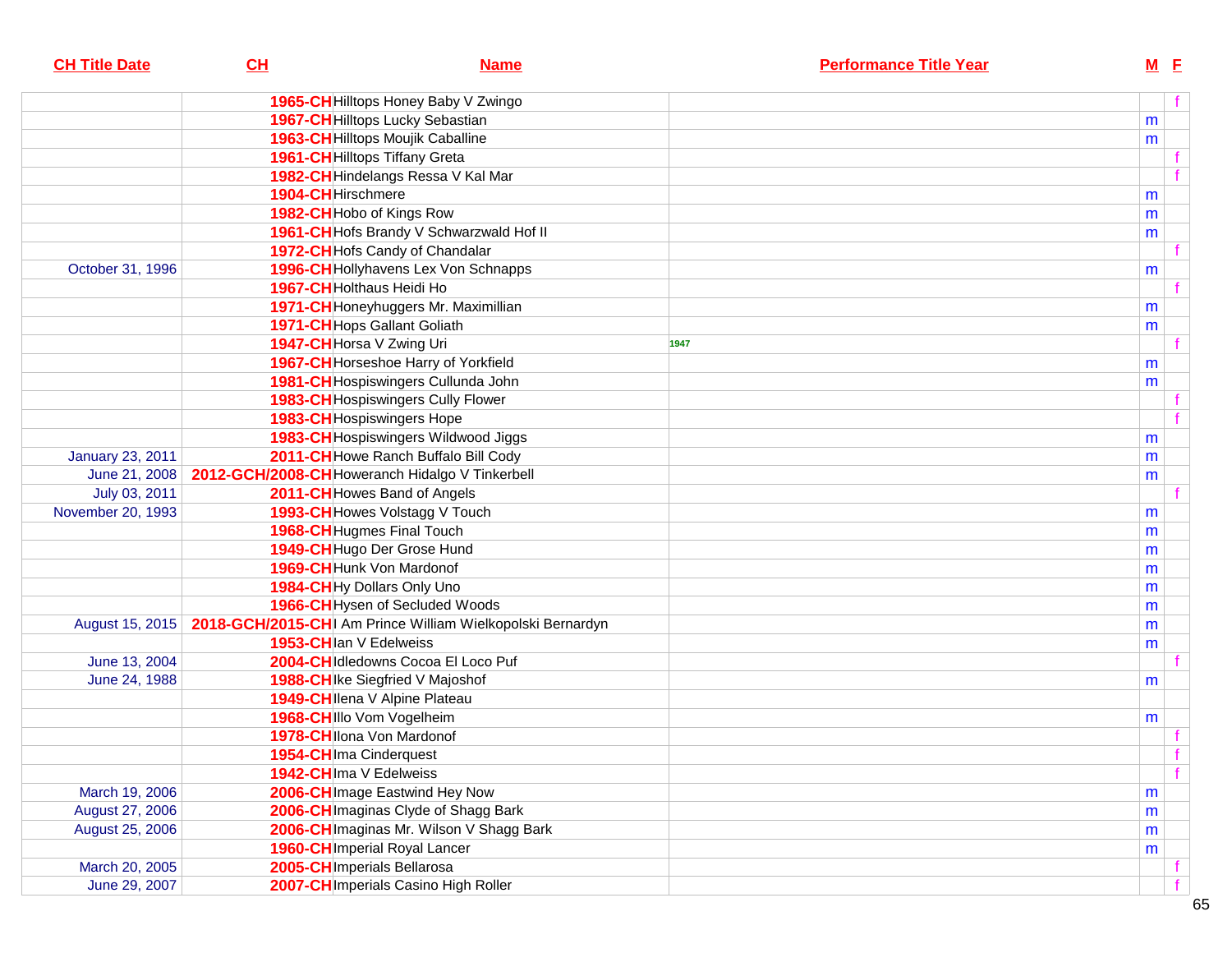| <b>CH Title Date</b> | CL                               | <b>Name</b>                                                    | <b>Performance Title Year</b> | $M$ E     |  |
|----------------------|----------------------------------|----------------------------------------------------------------|-------------------------------|-----------|--|
| July 01, 2007        |                                  | 2007-CH Imperials Handle With Care                             |                               |           |  |
| November 20, 2010    |                                  | 2010-CH Imperials Last Chance                                  |                               | m         |  |
| September 29, 2013   |                                  | 2013-CH Imperials Yoda Be Good                                 |                               | m         |  |
|                      |                                  | 1949-CH Incomparable Big Enough                                |                               | m         |  |
|                      |                                  | 1947-CH Indian Hill Sue of Park Run                            |                               |           |  |
|                      |                                  | 1976-CH Indian Mountains Chippewa                              |                               |           |  |
|                      |                                  | 1974-CH Indian Mountains Little Bear                           |                               | m         |  |
|                      |                                  | <b>1971-CH</b> Indian Mountains Pawnee                         |                               | m         |  |
|                      |                                  | 1976-CH Indian Mountains Weki Wachi                            |                               |           |  |
|                      |                                  | 1974-CH Indian Mountains Wigwam                                |                               |           |  |
|                      |                                  | 1971-CH Indian Mountains Winona                                |                               |           |  |
| September 20, 2009   |                                  | 2009-CH Indys Colt 45                                          |                               | m         |  |
|                      |                                  | 1979-CH Ingenious Mar Don                                      |                               | m         |  |
|                      |                                  | 1978-CH Inka Von Der Wohly                                     |                               |           |  |
| March 15, 1986       |                                  | <b>1986-CH</b> Innervisions Cynara                             |                               |           |  |
|                      |                                  | <b>1984-CH</b> Innervisions Dimitra                            |                               |           |  |
| March 30, 2002       |                                  | 2002-CH Intrepids A Lee St. Cleopatra                          |                               |           |  |
|                      | 1895-CHIo                        |                                                                |                               |           |  |
| September 12, 1992   |                                  | 1992-CH Ironman V Lofty                                        |                               | m         |  |
|                      |                                  | 1982-CH Isars Adam                                             |                               | m         |  |
|                      |                                  | 1967-CH Ishmael Nui of Tantalus                                | 1964                          | m         |  |
| May 07, 1988         |                                  | 1988-CH Ivo Madame V Majoshof                                  |                               |           |  |
|                      |                                  | 1985-CHU D's Thundarr                                          |                               | m         |  |
|                      |                                  | 1969-CH Ja-Burs Alfonso Zwing Basko                            |                               | m         |  |
|                      |                                  | 1970-CH Ja-Burs Annette Zwing V Basko                          |                               |           |  |
|                      |                                  | 1975-CHJa-Burs Kandy V Rox                                     |                               |           |  |
|                      |                                  | 1968-CHJa-Burs Tinette of Norca                                |                               |           |  |
|                      |                                  | 1962-CH Jaclyns King of Clubs V Faust                          | 1963                          | m         |  |
| June 30, 1989        |                                  | 1989-CH Jacoby Von Hans                                        | 1990                          | m         |  |
|                      |                                  | 1978-CH Jalyns Thomas V Baranof                                |                               | m         |  |
|                      |                                  | 1955-CH Jambalaya of Hathaway Downs                            |                               |           |  |
| September 25, 1994   |                                  | 1994-CH Jamelles Abbey Road                                    |                               |           |  |
| March 01, 2008       |                                  | 2008-CH Jamelles All H'Ll Broke Loose                          |                               | m         |  |
| May 19, 2012         |                                  | 2012-CH Jamelles American Patriot                              |                               | m         |  |
| April 01, 2007       |                                  | 2007-CHJamelles Americas Arrow                                 |                               |           |  |
|                      |                                  | October 18, 2008   2010-GCH/2008-CH Jamelles Aristocrat V Elba | (CGC), 2012, 2013             | ${\sf m}$ |  |
| May 22, 2011         |                                  | 2012-GCH/2011-CHJamelles Bravehearted V Divine                 |                               | m         |  |
| August 07, 1999      |                                  | 1999-CH Jamelles Broadway Melody                               |                               |           |  |
| October 18, 2008     | 2011-GCH/2008-CHJamelles Camelot |                                                                |                               | m         |  |
| December 14, 2002    |                                  | 2002-CH Jamelles Carousel                                      |                               |           |  |
| May 26, 2013         |                                  | 2013-CH Jamelles Chief Josephymardon-El                        |                               | m         |  |
| October 23, 2010     |                                  | 2010-CH Jamelles Claire De Loone                               |                               |           |  |
| May 25, 2008         |                                  | 2008-CHJamelles Deja Vu V Knollridge                           |                               |           |  |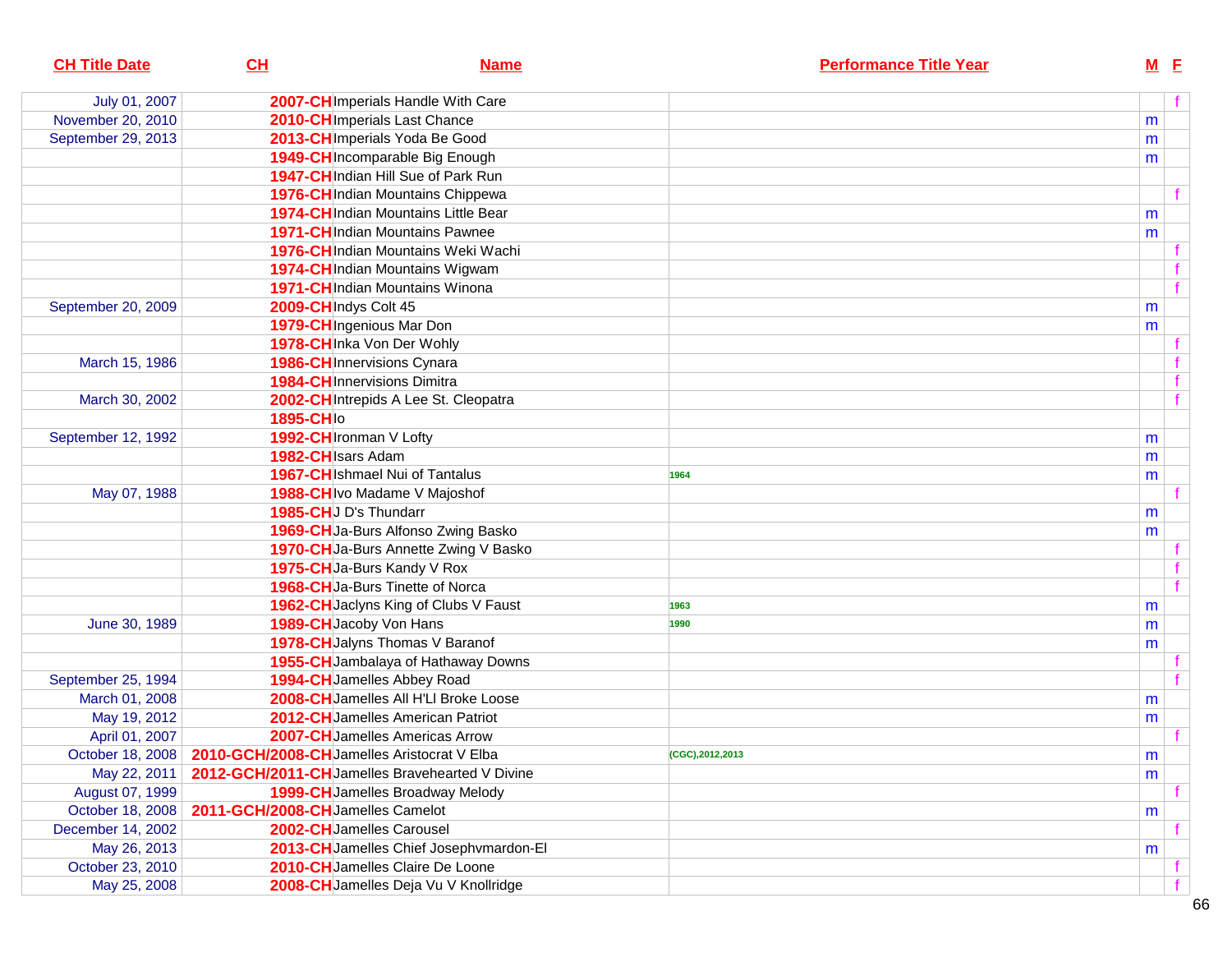| <b>CH Title Date</b>    | CL                                                           | <b>Name</b>                                                             | <b>Performance Title Year</b> |   | $M$ E |
|-------------------------|--------------------------------------------------------------|-------------------------------------------------------------------------|-------------------------------|---|-------|
| May 25, 2013            |                                                              | 2013-CHJamelles Domingo V Elba                                          |                               | m |       |
| February 16, 2009       |                                                              | 2009-CH Jamelles Front Page News                                        |                               |   |       |
| November 25, 2012       |                                                              | 2012-CHJamelles Gershwin V Johnson Farms                                |                               | m |       |
| August 14, 2016         |                                                              | 2016-CH Jamelles Gypsy Rose                                             |                               |   |       |
|                         |                                                              | October 28, 2012   2013-GCH/2012-CH Jamelles Happy Birthday Mrpresident |                               |   |       |
| December 12, 2021       |                                                              | 2021-CHJamelles Harpers Bizarre                                         |                               |   |       |
| October 30, 2011        |                                                              | 2011-CH Jamelles High Society                                           |                               |   |       |
|                         |                                                              | 1981-CH Jamelles Hly Smokes Yondo                                       |                               | m |       |
| September 10, 2005      |                                                              | 2005-CH Jamelles Holly V Silvercrown                                    |                               |   |       |
|                         |                                                              | 1979-CH Jamelles Holy Moses V Yondo                                     |                               | m |       |
| October 15, 2004        |                                                              | 2004-CHJamelles In The Nic of Time                                      |                               |   |       |
| October 21, 2006        |                                                              | 2006-CHJamelles Life of The Party                                       |                               | m |       |
|                         | October 20, 2013   2014-GCH/2013-CHJamelles Lille Venn Heidi |                                                                         |                               |   |       |
| March 07, 2010          |                                                              | 2010-CH Jamelles Madison Avenue V Knollridge                            |                               |   |       |
| December 13, 2014       |                                                              | 2014-CH Jamelles Music Man V Saundalin                                  | 2014,2015                     | m |       |
|                         | May 26, 2012   2013-GCH/2012-CH Jamelles Peyton Place        |                                                                         |                               |   |       |
| September 12, 2011      | 2012-GCH/2011-CHJamelles Play It Maestro                     |                                                                         |                               | m |       |
| <b>January 14, 1996</b> |                                                              | 1996-CH Jamelles Sad i Touch of Silk                                    |                               |   |       |
| November 02, 2018       |                                                              | 2018-CH Jamelles Serenade Me                                            |                               |   |       |
| <b>January 10, 1999</b> |                                                              | <b>1999-CH</b> Jamelles Sherman Tank                                    |                               | m |       |
| November 02, 1997       |                                                              | 1997-CH Jamelles Sky Meadows Misty                                      |                               |   |       |
| September 12, 1999      |                                                              | 1999-CH Jamelles Soft Hearted Hanna                                     |                               |   |       |
| October 20, 2012        |                                                              | 2012-CH Jamelles Strike Up The Band                                     |                               | m |       |
| February 22, 2019       | 2020-GCH/2019-CHJamelles To Sir With Love                    |                                                                         | 2020,2021                     | m |       |
| May 29, 2005            |                                                              | 2005-CHJamelles U Outabe In Pictures                                    |                               |   |       |
| July 22, 1995           |                                                              | <b>1995-CH</b> Jamelles Winter Rose                                     |                               |   |       |
| November 23, 2002       |                                                              | 2002-CH Jamelles Woodstock                                              |                               | m |       |
| September 18, 2004      |                                                              | 2004-CH Jamelles Worth The Wait                                         |                               | m |       |
|                         |                                                              | 1983-CH Jan Sans Simon V Nero                                           |                               | m |       |
|                         |                                                              | 1955-CH Janday Dinger Ringer                                            |                               | m |       |
|                         |                                                              | 1953-CH Janday Heidi Timbergal V Gerd                                   |                               |   |       |
|                         |                                                              | 1952-CH Janday Hektor V Gerd                                            |                               | m |       |
|                         |                                                              | 1953-CH Janday Queen High                                               |                               |   |       |
|                         |                                                              | 1951-CHJandays Big Slam                                                 |                               | m |       |
|                         |                                                              | 1952-CH Jandays Royal Flush                                             |                               | m |       |
|                         |                                                              | 1951-CH Jandays Summers Knight                                          |                               |   |       |
|                         | <b>1888-CHJas</b>                                            |                                                                         |                               | m |       |
|                         |                                                              | 1983-CH Jay Sans Alvin V Nero                                           |                               | m |       |
|                         |                                                              | 1983-CH Jay Sans Sunshine                                               |                               |   |       |
|                         |                                                              | 1976-CH Jaynes Jenny Born Free                                          |                               |   |       |
| <b>January 06, 2007</b> |                                                              | 2007-CH Jbars A New Hope V Thor                                         |                               |   |       |
| March 30, 2013          |                                                              | 2013-CH Jbars Apache Longbow V Skydancers Phil                          |                               | m |       |
| July 25, 2003           |                                                              | 2003-CH Jbars Chubby Checker V Taz                                      |                               | m |       |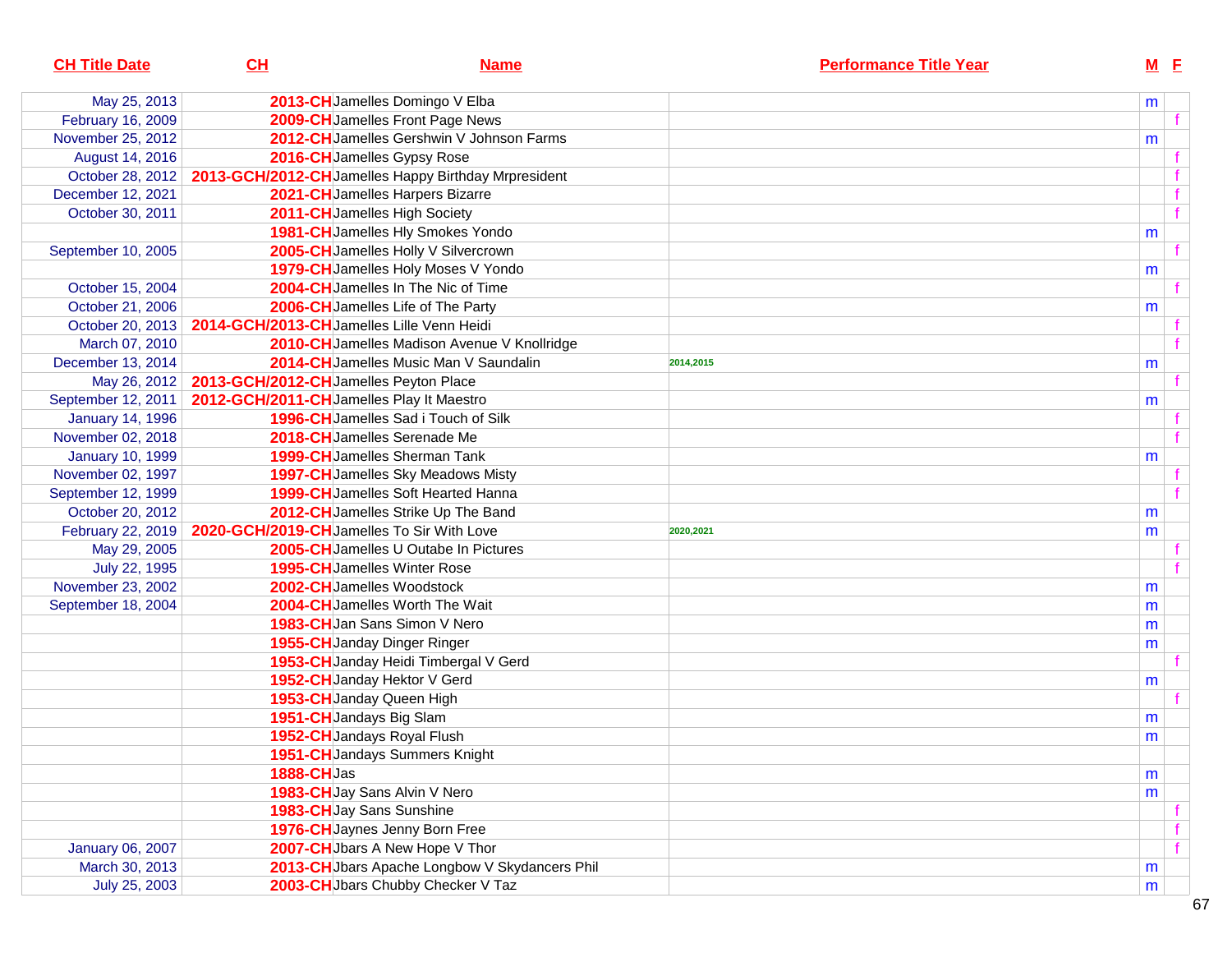| <b>CH Title Date</b>    | CH                | <b>Name</b>                                           | <b>Performance Title Year</b> |   | $M$ E |              |
|-------------------------|-------------------|-------------------------------------------------------|-------------------------------|---|-------|--------------|
| April 06, 2008          |                   | 2008-CHUbars Darth Vader V Thor                       |                               | m |       |              |
| August 13, 2014         |                   | 2014-CHJbars Jack Daniels V Skydancer Dd              |                               |   |       | $\mathbf{f}$ |
| May 25, 2013            |                   | 2013-CH Jbars Jacks New Hope                          |                               | m |       |              |
| October 03, 2004        |                   | 2004-CHJbars Juno Beach V Taz                         |                               |   |       |              |
| June 06, 2009           |                   | 2009-CHJbars Rod Brind'Amour V Thor                   |                               | m |       |              |
| June 11, 2016           |                   | 2016-CH Jbars Special Agent Leroy Jethro Gibbs V Helo |                               | m |       |              |
| October 01, 2005        |                   | 2005-CH Jbars Supreme Commander V Taz                 |                               | m |       |              |
|                         |                   | 1982-CHUCons White Lightening                         |                               |   |       |              |
|                         |                   | 1983-CHJ'Cons Wrong Way Corigan                       |                               | m |       |              |
|                         |                   | 1978-CH Jeepers Von Thunder Mt                        |                               | m |       |              |
|                         |                   | 1947-CHJennifer of Wedigston                          |                               |   |       |              |
| August 23, 2012         |                   | 2012-CHJerichos Blanca                                |                               |   |       |              |
| December 18, 2010       |                   | 2010-CH Jerichos Little Ginger Snap                   |                               |   |       |              |
| July 21, 2019           |                   | 2019-CH Jeul Kreeks A Little Piece of Heaven          |                               |   |       |              |
| September 05, 2015      |                   | 2017-GCH/2015-CH Jeul Kreeks A Rockstar For Vicdory   | 2013,2015,2017,2019           |   |       |              |
|                         |                   | 1974-CH Jewelcrest Kobi Joe                           |                               | m |       |              |
|                         |                   | <b>1975-CH</b> Jewelcrest Long Shot                   |                               |   |       |              |
| March 25, 2001          |                   | 2001-CH Jewels Imperial Starfighter                   |                               |   |       |              |
| <b>January 11, 1997</b> |                   | 1997-CH Jewels Ring of Truth                          |                               | m |       |              |
| July 03, 2004           |                   | 2004-CH Jewels Takes IT To The Bank                   |                               | m |       |              |
|                         |                   | <b>1966-CH</b> Jifka of Mission Peak                  |                               |   |       |              |
|                         |                   | 1944-CH Jimmy of Wedigston                            |                               | m |       |              |
| September 06, 1992      |                   | 1992-CHJMJ's Bydands Sands of Time                    |                               | m |       |              |
|                         |                   | 1985-CH JMJ's Mighty Ruth                             |                               |   |       |              |
|                         |                   | 1957-CH Joannes Real George                           |                               | m |       |              |
|                         |                   | 1982-CH Jodees Kid Dy-No-Moe                          |                               | m |       |              |
|                         |                   | 1980-CH Jodees Little Orphan Anney                    |                               |   |       |              |
|                         |                   | 1985-CH Jodees Molly Brown                            |                               |   |       |              |
|                         |                   | 1979-CH Jodies One Spot                               |                               | m |       |              |
|                         |                   | 1979-CH Jodies Sarah                                  |                               |   |       |              |
|                         |                   | 1985-CHJodis Echo                                     | 1983                          | m |       |              |
|                         |                   | 1984-CH Jodis Echo of Bliss                           |                               |   |       |              |
|                         |                   | 1965-CH Jody of Oak Ridge                             |                               |   |       |              |
|                         | <b>1938-CHJoe</b> |                                                       |                               | m |       |              |
|                         |                   | 1941-CH Joel Brian                                    |                               | m |       |              |
|                         |                   | 1951-CH Joggi Oenz V Edelweiss                        |                               | m |       |              |
|                         |                   | 1977-CH Johathan Von Rijn                             |                               | m |       |              |
| May 26, 2017            |                   | 2017-CH Johnso Farms Astro                            |                               | m |       |              |
| October 18, 2019        |                   | 2019-CH Johnson Farms Bossa Novas Baby Ursula         |                               |   |       |              |
| July 31, 2020           |                   | 2020-CHJohnson Farms Delta                            |                               |   |       |              |
| May 26, 2018            |                   | 2018-CH Johnson Farms Kodiak                          |                               | m |       |              |
| March 18, 2011          |                   | 2011-CH Johnson Farms Liberty                         |                               |   |       |              |
| May 18, 2018            |                   | 2018-CHJohnson Farms Matrix                           |                               |   |       |              |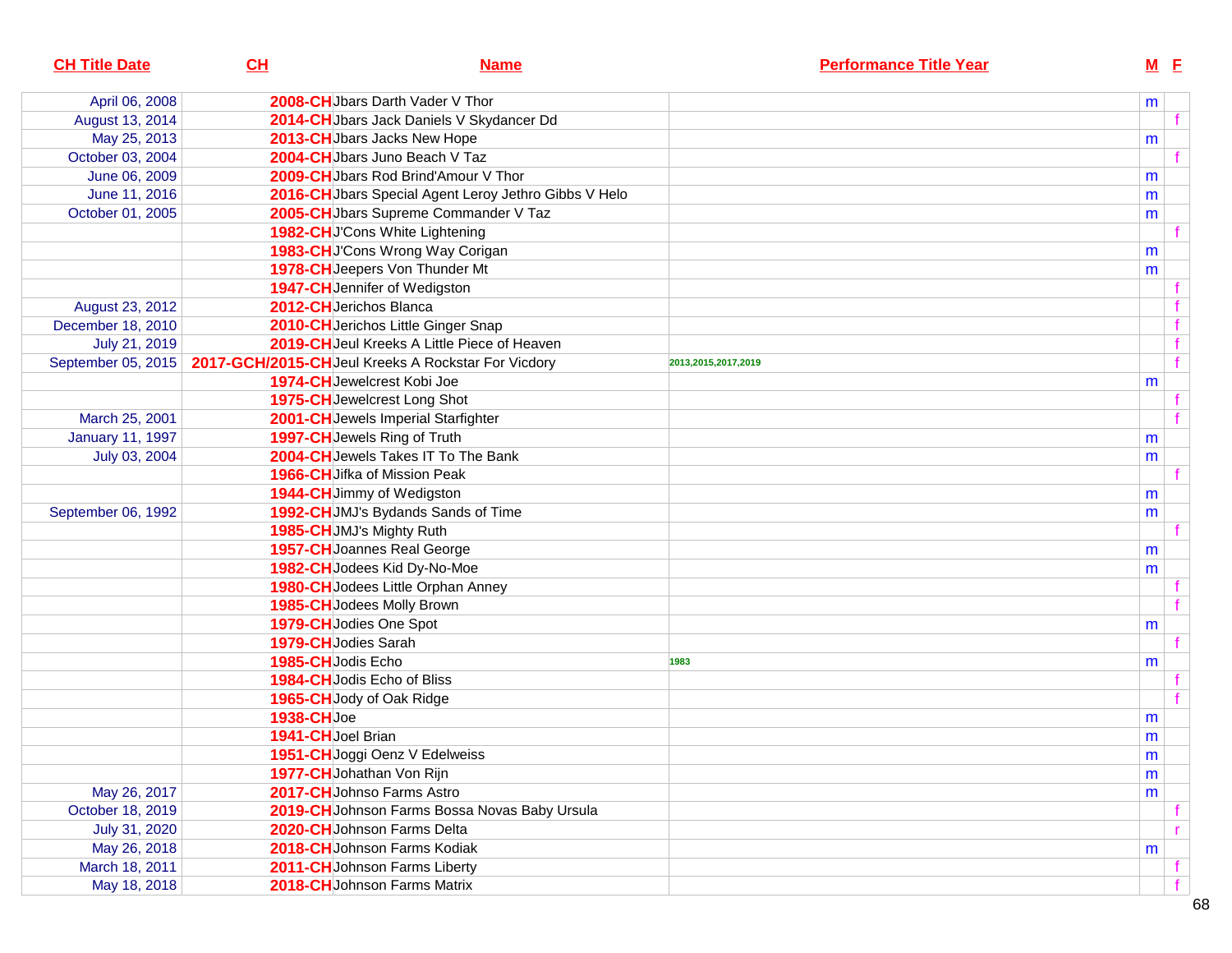| <b>CH Title Date</b>    | CL                                                | <b>Name</b>                           | <b>Performance Title Year</b> |   | $M$ E |
|-------------------------|---------------------------------------------------|---------------------------------------|-------------------------------|---|-------|
| March 08, 2019          | 2019-GCH/2019-CH Johnson Farms Mustang Sally Ride |                                       |                               |   |       |
| September 06, 2021      | 2021-CH Johnson Farms Rebel                       |                                       |                               |   |       |
| November 13, 2021       | 2021-CH Johnson Farms Tesla                       |                                       |                               |   |       |
| April 03, 2022          |                                                   | 2022-CH Johnson Farms Toyota Starlet  |                               |   |       |
| November 18, 2018       | 2018-CHJohnson Farms Yeti                         |                                       |                               | m |       |
| <b>January 07, 2022</b> |                                                   | 2022-CHJohnsons Farms Alfa Romeo      |                               |   |       |
|                         |                                                   | 1953-CH Johnsons Prince Charming      |                               | m |       |
|                         | 1967-CH Jokens Big Boy Ruff                       |                                       |                               | m |       |
|                         | 1972-CH Jolly Molly Rough Ruff                    |                                       |                               |   |       |
|                         |                                                   | 1965-CH Josephine Von Blankenbach     |                               |   |       |
|                         |                                                   | 1983-CH Josh Reagan Chateau De Sols   |                               | m |       |
| <b>January 21, 2011</b> |                                                   | 2011-CH Joy Meadows Stuart Little     |                               | m |       |
| October 29, 2017        |                                                   | 2017-CHJoy Meadows Where The Heart Is |                               | m |       |
| February 14, 1987       | 1987-CH Jubilees Alabama                          |                                       |                               | m |       |
| June 21, 1987           | <b>1987-CH</b> Jubilees Cotton Candy              |                                       |                               |   |       |
| September 02, 1989      |                                                   | 1989-CH Jubilees Samuel The Great     |                               | m |       |
| September 18, 1993      | 1993-CH Judges Kris Kringle                       |                                       |                               | m |       |
|                         | 1880-CHJudy                                       |                                       |                               |   |       |
|                         | 1969-CH Julianna of Canterbury                    |                                       |                               |   |       |
|                         |                                                   | 1972-CH Jungfrau Jocose Jabberwacky   |                               |   |       |
| July 20, 1997           | 1997-CH Jungfraus Alanna                          |                                       |                               |   |       |
|                         |                                                   | 1969-CH Jungfraus Jotunn Von Jo Jo    |                               | m |       |
| June 04, 1995           | 1995-CH Jungfraus Lucerne                         |                                       |                               |   |       |
|                         | <b>1936-CH</b> Junie Des Tourelles                |                                       |                               |   |       |
|                         |                                                   | 1968-CH Junior Miss V Buster Junior   |                               |   |       |
|                         | 1947-CHJuno of Park Run                           |                                       |                               |   |       |
|                         | 1883-CHJura                                       |                                       |                               |   |       |
|                         | 1974-CH Just Sam Tigyr McDe                       |                                       |                               |   |       |
| October 19, 1985        | 1985-CHK Rods Hefty                               |                                       |                               | m |       |
|                         | 1981-CH Kaiser Von Mallen                         |                                       |                               | m |       |
| October 11, 1986        |                                                   | 1986-CHKal Mars Serene Sevlevkaler    |                               | m |       |
| December 19, 1993       | 1993-CH Kal-Mars CEO                              |                                       |                               | m |       |
| May 29, 1993            | 1993-CHKal-Mars Mariah                            |                                       |                               |   |       |
| April 19, 1991          |                                                   | 1991-CHKal-Mars Nautilus V Sevie      |                               | m |       |
| June 08, 1991           |                                                   | 1991-CHKal-Mars Vixen of Almshaus     |                               | m |       |
|                         |                                                   | 1940-CH Kapphans Raskob V Reppisch    |                               | m |       |
|                         |                                                   | 1981-CHKar Mars Thalassa V Ace        |                               |   | f     |
|                         | 1886-CHKara                                       |                                       |                               |   | f     |
|                         | 1977-CH Karia Von Thunder Mt                      |                                       |                               |   | f     |
|                         | 1965-CH Karla Von Mallen                          |                                       |                               |   | f     |
| April 18, 1993          |                                                   | 1993-CH Karmacs Ace In The Hole       |                               | m |       |
|                         | 1982-CHKarousels Boogie                           |                                       |                               |   |       |
|                         |                                                   | 1985-CHKarousles Jack V Russian       |                               | m |       |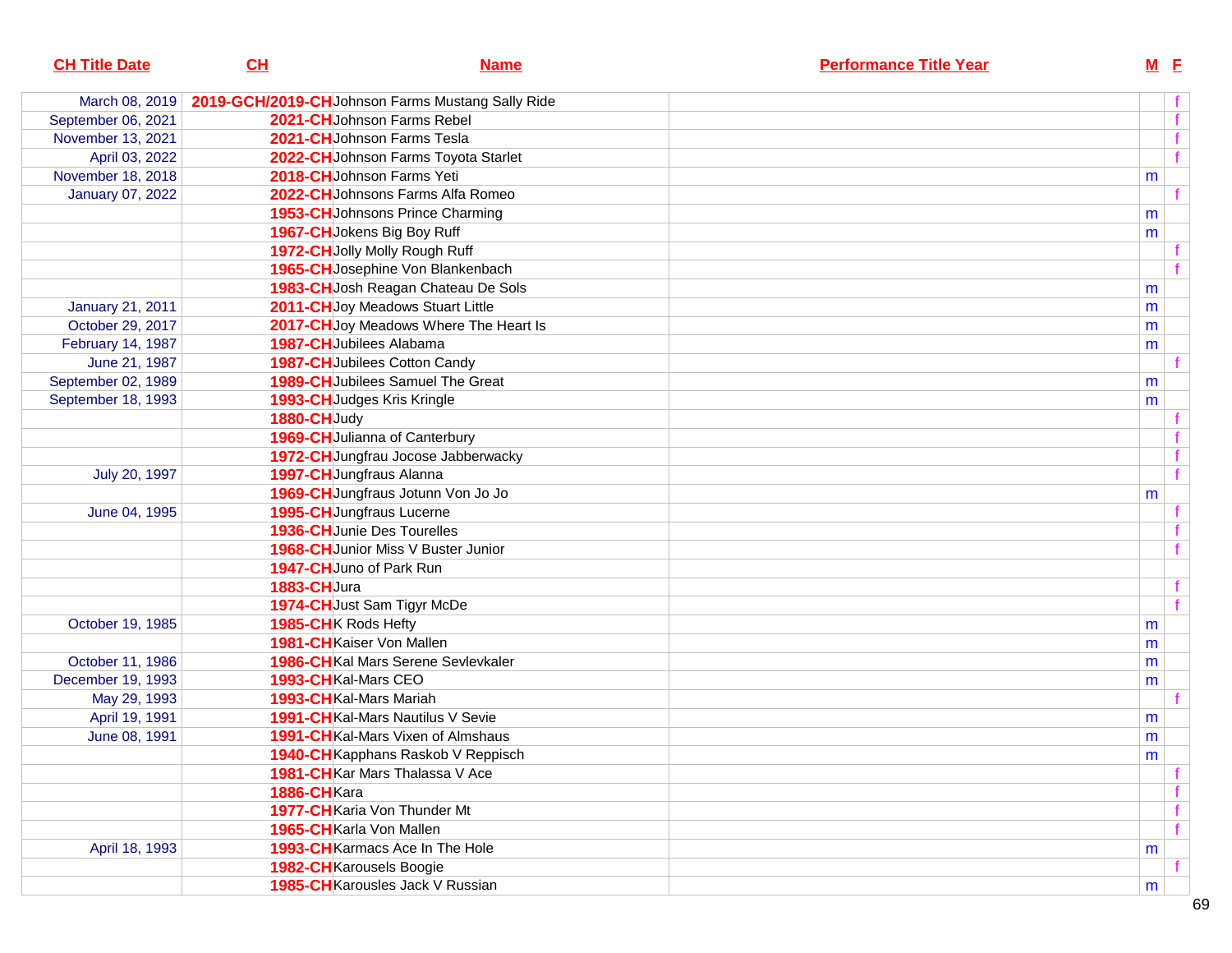| <b>CH Title Date</b>    | CL<br><b>Name</b>                         | <b>Performance Title Year</b> | $M$ E |  |
|-------------------------|-------------------------------------------|-------------------------------|-------|--|
| May 01, 2011            | 2011-CH Kashis Captain Jack               | 2011,2012,2013                | m     |  |
|                         | 1973-CH Kashmere Bo K Vanity Boggi        |                               |       |  |
| March 25, 1989          | <b>1989-CH</b> Katani Emerald Vecaroldas  |                               |       |  |
| March 17, 1990          | 1990-CH Katanis McNuggets                 |                               |       |  |
|                         | 1937-CH Kati V Waldeck                    |                               | f     |  |
| November 16, 1986       | 1986-CH Katos Mighty Mr. Zeus             |                               | m     |  |
|                         | 1981-CH Katrina Von Rosenborg             |                               |       |  |
| February 28, 1992       | 1992-CH Katz PJ's MacGregor V Bud         |                               | m     |  |
|                         | 1969-CH Katzenbar Lucy Brown              |                               |       |  |
|                         | 1946-CH Kav Es Bo Zeno Evos               |                               | m     |  |
|                         | <b>1950-CH</b> Kavalier Duke of Bomar     |                               | m     |  |
|                         | <b>1950-CH</b> Kavalier Dutchess of Bomar |                               |       |  |
|                         | 1948-CH Kavalier Esbo V Rasko             |                               | m     |  |
|                         | 1944-CH Kavalier V Esbo Rollo             |                               | m     |  |
|                         | 1929-CHKavalier Von Grossglockner         |                               | m     |  |
|                         | 1922-CHKayser                             |                               | m     |  |
| November 18, 2000       | 2000-CHKc's A Train Von Slaton            |                               | m     |  |
| June 12, 1993           | 1993-CHKeepsakes Bonneville               | 1993                          | m     |  |
| October 24, 1998        | 1998-CHKeepsakes Dare To Dream            |                               |       |  |
| November 16, 1997       | 1997-CH Keepsakes Dream Comes True        |                               |       |  |
| March 24, 1997          | 1997-CHKeepsakes Duncan Idaho             | 1999                          | m     |  |
| March 23, 2002          | 2002-CHKeepsakes Fire-N-Ice               |                               |       |  |
| March 22, 2002          | 2002-CHKeepsakes Glory Bee                |                               |       |  |
|                         | <b>1968-CH</b> Kegkrests Brewmaster       |                               | m     |  |
|                         | 1972-CHKegkrests Dandi Lion Wine          |                               | m     |  |
|                         | 1972-CH Kegkrests Nitty Gritty No Buddy   |                               |       |  |
|                         | 1982-CHKelkers Crystal Clear              |                               |       |  |
|                         | 1982-CHKelkers Day Dreamer                |                               | f     |  |
| April 03, 1988          | 1988-CHKelkers Eash Stepper               |                               | f     |  |
|                         | <b>1983-CH</b> Kelkers Justin Credible    |                               | m     |  |
|                         | 1983-CHKelkers Mistress of Sad Eye        | 1985                          |       |  |
|                         | 1985-CH Kelkers Prophecy of Sad Eye       |                               | m     |  |
|                         | 1983-CHKelkers The Great Bavard           |                               | m     |  |
| <b>January 31, 1988</b> | 1988-CHKellany Linkum Brass Tacque        |                               | m     |  |
| October 01, 1989        | <b>1989-CH</b> Kellanys Furstin Hannelore |                               |       |  |
|                         | 1960-CH Kenda of Pal Mal                  |                               |       |  |
| October 20, 2002        | 2002-CHKennebank Indian Dancer            |                               | m     |  |
| June 12, 1994           | 1994-CHKennebank Lincoln Von Abraham      | 1990                          | m     |  |
| April 05, 2018          | 2018-CHKennebank Santa Nik V Gabe         |                               |       |  |
| June 07, 1998           | 1998-CH Kennebank Theodore Von Linc       | 1997                          | m     |  |
| October 12, 1997        | 1997-CHKennebank Zachary Von Noah         | 1995                          | m     |  |
|                         | 1978-CHKenwoods Zenta V Shawn             |                               |       |  |
|                         | 1979-CHKer Dens As Always                 |                               |       |  |
|                         |                                           |                               |       |  |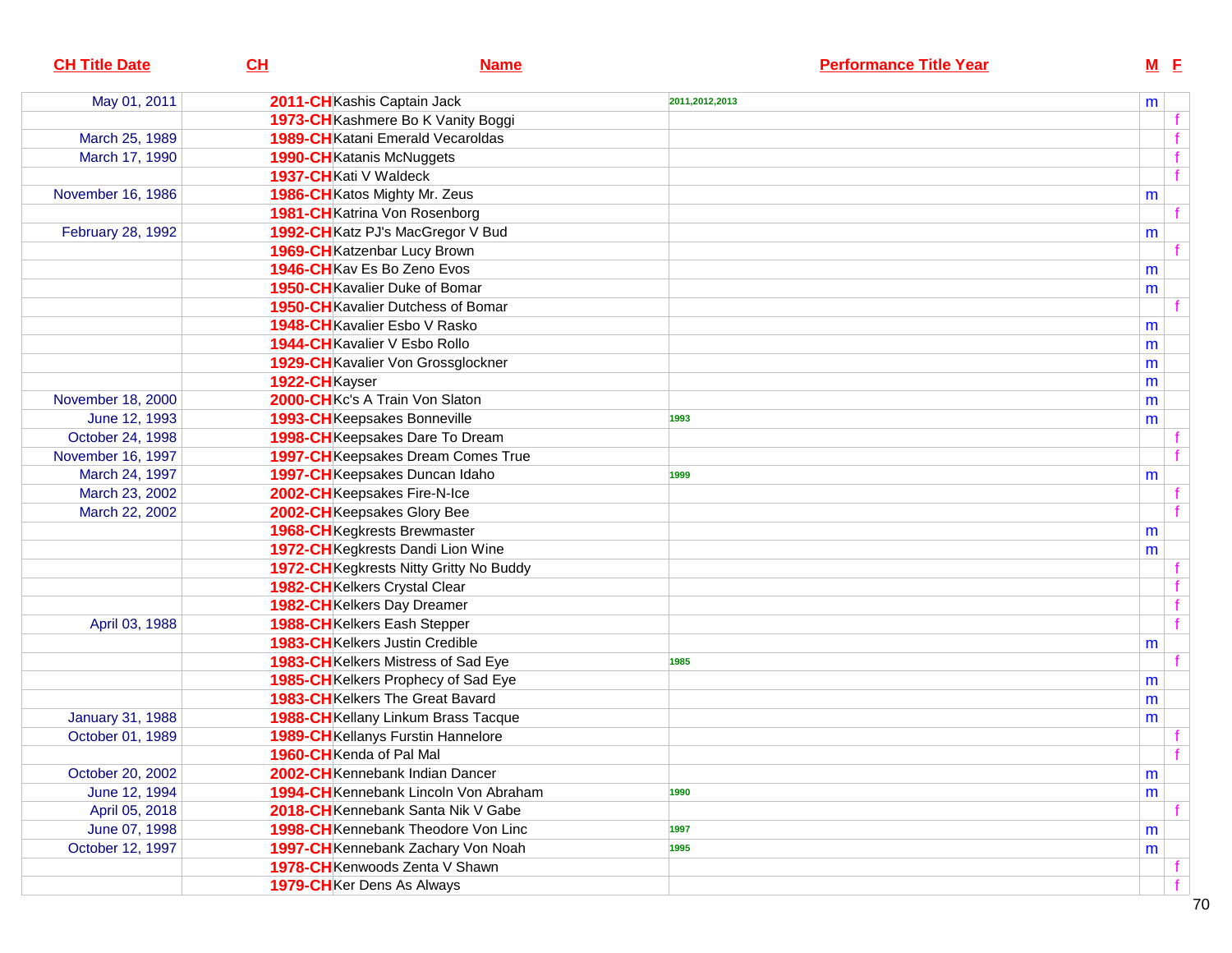| <b>CH Title Date</b>    | CL                                  | <b>Name</b>                                       | <b>Performance Title Year</b> |   | $M$ E |
|-------------------------|-------------------------------------|---------------------------------------------------|-------------------------------|---|-------|
|                         |                                     | <b>1980-CH</b> Kevians Bonnie Bairn               |                               |   |       |
|                         |                                     | 1976-CH Kevina Island Girl Rudigore               |                               |   |       |
|                         |                                     | 1978-CH Kevina Papillon D Rudigore                |                               |   |       |
|                         |                                     | 1981-CH Kevinas Benino Amico De Sam               |                               | m |       |
|                         |                                     | 1985-CHKevinas Mia Bella Fanciulla                |                               |   |       |
|                         |                                     | 1977-CHKevinas Phoebe Rudigore                    |                               |   |       |
|                         |                                     | 1969-CHKeystones Abovo Von Figaro                 |                               |   |       |
|                         |                                     | 1969-CHKeystones Aldo Von Figaro                  |                               | m |       |
|                         |                                     | 1971-CH Keystones Bebe Von Beauty                 |                               |   |       |
| April 22, 2018          |                                     | 2018-CHKhedives Pillow Talk                       |                               |   |       |
|                         |                                     | 1982-CH Kiandras Dream Maker                      |                               | m |       |
| September 15, 2017      |                                     | 2017-CHKiara Du Grand St. Bernard                 |                               |   |       |
| March 11, 1989          |                                     | 1989-CH Kinders Rambo                             |                               | m |       |
| November 02, 1985       |                                     | 1985-CH Kinders Sprit of Eagle                    |                               |   |       |
|                         |                                     | 1938-CH King Arthur of Vernon                     |                               | m |       |
|                         | 1910-CH King Carlo                  |                                                   |                               | m |       |
|                         | 1907-CH King Carmen                 |                                                   |                               | m |       |
|                         |                                     | 1950-CH King Dick of The Terrace                  |                               | m |       |
|                         |                                     | 1975-CH King Henry of Subira                      |                               | m |       |
|                         |                                     | 1973-CH King Kamehameha                           |                               | m |       |
|                         |                                     | 1966-CH King Kond Dolomount V Taub                |                               | m |       |
|                         |                                     | 1970-CH King Kongs Lady S.W. Prefix               |                               |   |       |
|                         |                                     | 1946-CH King Laddie Rasko Whitebread              |                               | m |       |
|                         |                                     | 1970-CH King Louie of LL's Acre                   |                               | m |       |
|                         | 1961-CH King Midas                  |                                                   |                               | m |       |
|                         |                                     | 1948-CH King Mixed V Kavalier                     |                               | m |       |
|                         |                                     | 1979-CH King Tutt of Happy Hollow                 |                               | m |       |
|                         | 1974-CH King Yukon II               |                                                   |                               | m |       |
| October 29, 2021        |                                     | 2021-CH Kingdom Saint Moonstruck Marsali V Cretan |                               |   |       |
| <b>January 09, 2022</b> |                                     | 2022-CHKingdoms The Pride of Texas                |                               | m |       |
|                         | 1970-CHKings Kat                    |                                                   |                               | m |       |
| March 21, 2008          |                                     | 2008-CH Kings Mill Abrianna                       |                               |   |       |
| February 14, 2016       |                                     | 2016-CH Kings Mill Bradshaw                       | 2013,2014,2015,2017           | m |       |
| May 28, 2012            | 2012-CHKings Mill Dax               |                                                   |                               | m |       |
| May 23, 2010            |                                     | 2010-CHKings Mill Favre                           |                               | m |       |
| August 26, 2011         |                                     | 2011-CHKings Mill Fendi                           |                               |   |       |
| July 10, 2016           |                                     | 2016-CH Kings Mill Hemie of Fuzzy Bear "Lola Mae" | 2014,2018                     |   |       |
| February 29, 2008       |                                     | 2008-CHKings Mill Indira                          |                               |   |       |
| August 14, 2009         | 2011-GCH/2009-CHKings Mill Kaydence |                                                   |                               |   |       |
| July 23, 2011           |                                     | 2011-CHKings Mill Korbel                          |                               | m |       |
| May 19, 2007            |                                     | 2007-CHKings Mill Laine                           |                               |   |       |
| May 18, 2007            | 2011-GCH/2007-CHKings Mill Lombardi |                                                   |                               | m |       |
| March 05, 2016          |                                     | 2016-CH Kings Mill Reese V Blissful               |                               |   |       |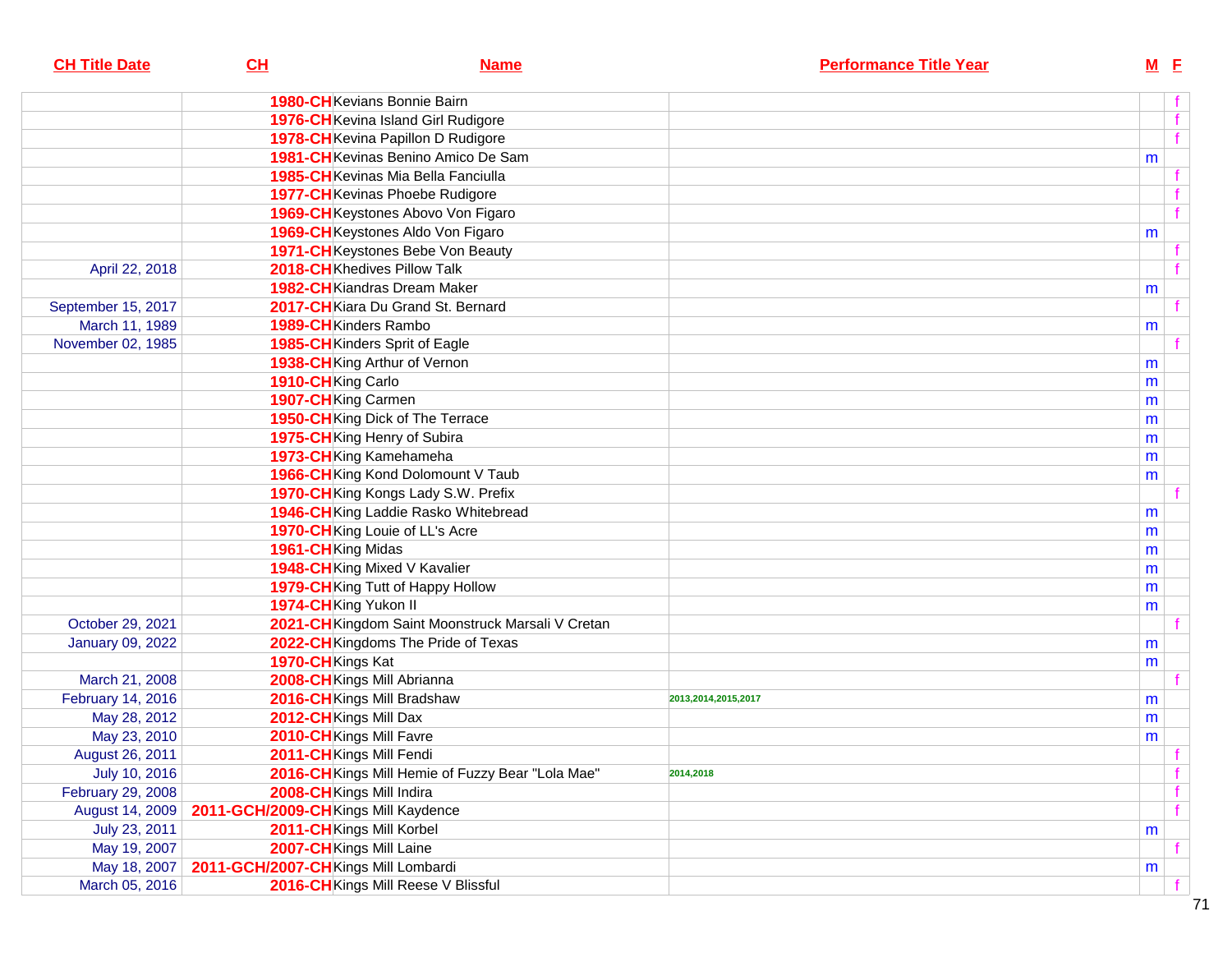| <b>CH Title Date</b> | CL                                        | <b>Name</b>                                          | <b>Performance Title Year</b> | $M$ E |   |
|----------------------|-------------------------------------------|------------------------------------------------------|-------------------------------|-------|---|
| September 08, 2008   | 2008-CHKings Mill Schalk                  |                                                      |                               | m     |   |
| June 10, 2011        | 2011-CH Kings Mill Unitas                 |                                                      |                               | m     |   |
| September 12, 2010   | 2010-CHKings Mill Yazmine                 |                                                      |                               |       |   |
| October 23, 2011     | 2012-GCH/2011-CHKings Mill Young At Heart |                                                      | 2010,2013                     | m     |   |
| May 19, 2012         | 2012-CH Kings Mill Zeppelin               |                                                      |                               | m     |   |
| September 26, 2013   | 2013-CH Kings Mill Zurich                 |                                                      |                               | m     |   |
| February 05, 2015    | 2015-CHKings Mills Willow                 |                                                      |                               |       |   |
| August 09, 1997      |                                           | 1997-CHKings Row All American                        |                               | m     |   |
|                      |                                           | 1978-CHKings Row Beginners Luck                      |                               |       |   |
| February 17, 2014    |                                           | 2014-GCH/2014-CHKings Row Caesar V Country Haven     | 2016,2019                     | m     |   |
| October 28, 1985     |                                           | 1985-CH Kings Row Countryboy LTD                     |                               | m     |   |
| April 29, 2000       |                                           | 2000-CH Kings Row Daily Double                       |                               | m     |   |
| June 13, 2004        |                                           | 2004-CHKings Row Diamond In The Ruf                  |                               |       |   |
| October 16, 2004     |                                           | 2004-CH Kings Row Double Or Nuthin                   |                               | m     |   |
| March 03, 1986       |                                           | 1986-CH Kings Row Dr. Quincy                         |                               | m     |   |
|                      |                                           | 1979-CH Kings Row E Z Duzit                          |                               | m     |   |
|                      |                                           | 1980-CHKings Row English Toffee                      |                               |       |   |
|                      |                                           | 1981-CH Kings Row Enormous Edward                    |                               | m     |   |
| June 19, 1993        |                                           | 1993-CH Kings Row Farah V Brookbank                  |                               |       |   |
| September 28, 1991   |                                           | 1991-CHKings Row Flame V Brookbank                   |                               | m     |   |
| June 18, 2006        |                                           | 2006-CH Kings Row Gem of Alta Vista                  |                               | m     |   |
|                      |                                           | 1983-CHKings Row Great Gatsby                        | 1982                          | m     |   |
| April 15, 2007       |                                           | 2007-CHKings Row High Country Drifter                |                               | m     |   |
| November 25, 2005    |                                           | 2005-CHKings Row High Society                        |                               |       |   |
|                      | 1982-CH Kings Row Hombre                  |                                                      |                               | m     |   |
| May 17, 1992         | 1992-CH Kings Row Hustler                 |                                                      |                               | m     |   |
| August 01, 2009      | 2013-GCH/2009-CHKings Row Icon            |                                                      |                               | m     |   |
|                      |                                           | 1985-CHKings Row Just Buster Desalpin                |                               | m     |   |
| October 05, 2014     | 2014-CHKings Row Justice                  |                                                      |                               | m     |   |
|                      |                                           | 1983-CHKings Row Kazanova                            |                               | m     |   |
| May 16, 1986         |                                           | 1986-CHKings Row Knight Before Xmas                  |                               | m     |   |
| August 06, 2016      |                                           | 2016-CH Kings Row Lasting Impression V Country Haven |                               |       |   |
|                      |                                           | 1984-CHKings Row Lil Bit Zorro LT                    |                               |       |   |
|                      |                                           | 1982-CHKings Row Lotza Luck                          |                               |       |   |
| May 27, 2017         |                                           | 2017-CH Kings Row Luck B A Lady V Country Haven      |                               |       |   |
| February 25, 2022    |                                           | 2022-CHKings Row Moneypenny                          |                               |       | f |
| September 11, 1993   | 1993-CHKings Row Nadine                   |                                                      |                               |       | f |
| July 10, 1993        | 1993-CHKings Row Olivia                   |                                                      |                               |       | f |
| October 28, 1985     | 1985-CHKings Row Orlana                   |                                                      |                               |       | f |
| October 10, 1993     |                                           | 1993-CH Kings Row Q-Pids Dreamer                     |                               | m     |   |
| September 20, 1986   |                                           | 1986-CHKings Row Snow Job                            | 1983,1984,1986                | m     |   |
| June 22, 1996        |                                           | 1996-CHKings Row Tie-Sierra                          |                               |       |   |
| September 24, 1988   |                                           | 1988-CHKings Row Trapper John                        |                               | m     |   |
|                      |                                           |                                                      |                               |       |   |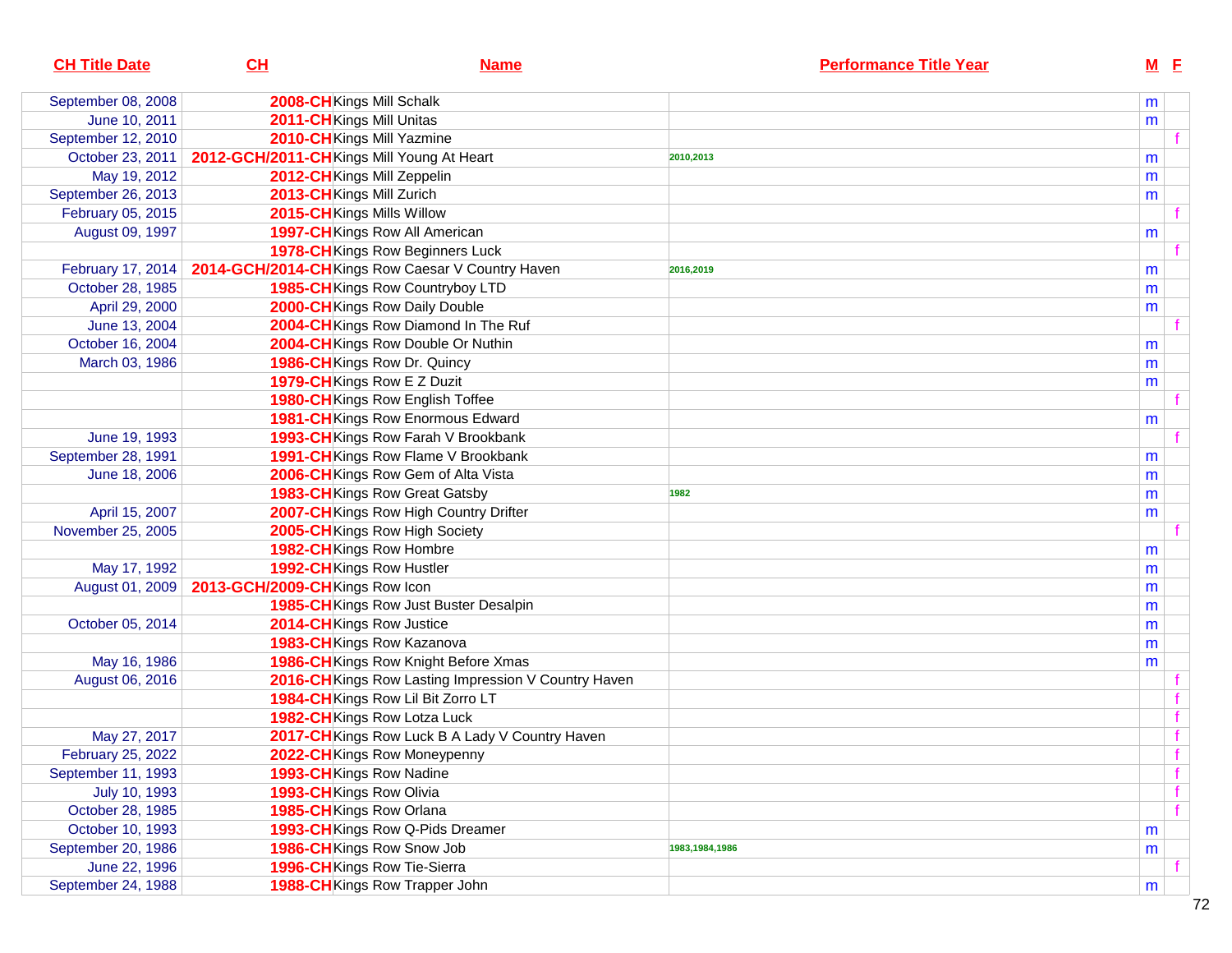| <b>CH Title Date</b> | CH                                   | <b>Name</b>                                | <b>Performance Title Year</b> |           | $M$ E |  |
|----------------------|--------------------------------------|--------------------------------------------|-------------------------------|-----------|-------|--|
| June 06, 1999        |                                      | 1999-CHKings Row Zazzy V Serpentina        |                               |           |       |  |
| October 04, 2003     | 2003-CH Kings Roy Dignitary          |                                            |                               | m         |       |  |
|                      | 1976-CH Kingsmoors Snow Miss         |                                            |                               |           |       |  |
|                      |                                      | 1977-CH Kingsmoors Titus of Highpoint      |                               | m         |       |  |
|                      | 1895-CH Kingston Regent              |                                            |                               | m         |       |  |
| June 19, 2011        |                                      | 2011-CH Kingswoods Minstral Zeva           |                               |           |       |  |
| November 01, 1992    | 1992-CH Kious Lady Bree              |                                            |                               |           |       |  |
| May 03, 1997         |                                      | <b>1997-CH</b> Kious Sir Rockford Scotts   |                               | m         |       |  |
| February 03, 1995    |                                      | 1995-CHKiousbaron Bre Von Lynchcreek       |                               | m         |       |  |
|                      | 1949-CH Kiowa Colonel of Tomar       |                                            |                               | m         |       |  |
| September 22, 2019   |                                      | 2019-CH Kiskis Designated Survivor Mr Monk |                               | m         |       |  |
| December 11, 2016    | 2016-CHKiskis Key To The Stone       |                                            |                               | m         |       |  |
| December 05, 2015    | 2015-CHKiskis My Girl Angel          |                                            |                               |           |       |  |
|                      |                                      | 1953-CHKleinemeittli Heidi V Gero          |                               |           |       |  |
|                      |                                      | <b>1960-CH</b> Knabllaws Admiral V Barre   |                               | m         |       |  |
|                      |                                      | 1960-CH Knabllaws Echo Von Barre           | 1959                          | m         |       |  |
|                      |                                      | 1963-CH Knabllaws Emo Von Barre            |                               | m         |       |  |
|                      |                                      | 1960-CH Knabllaws Frolic Von Barre         |                               |           |       |  |
|                      |                                      | 1964-CH Knabllaws Gay Gidget V Esbo        |                               |           |       |  |
|                      | 1912-CH Knight Errant of Arslan      |                                            |                               | m         |       |  |
| September 08, 1985   |                                      | 1985-CH Knight Landun of Brockranch        |                               | m         |       |  |
|                      | 1973-CHKnockouts Alley Opp           |                                            |                               | m         |       |  |
|                      | <b>1981-CH</b> Knockouts Colossal    |                                            |                               | m         |       |  |
|                      | 1970-CHKobi L'ours Alpin             |                                            |                               | m         |       |  |
|                      | 1964-CHKobi V Steinerhof             |                                            |                               | m         |       |  |
|                      | 1966-CH Kobi Von Steinerhof II       |                                            |                               | m         |       |  |
|                      | 1969-CH Kobis Grand Tyras            |                                            |                               | m         |       |  |
|                      |                                      | 1969-CH Kobis Honey Frosty of Shagg Bark   |                               |           |       |  |
|                      | 1970-CHKobis Hulda Von Arli          |                                            |                               |           |       |  |
|                      | 1976-CH Kodiaks Kaprice              |                                            |                               |           | f     |  |
|                      | 1964-CH Kongelig Beskytter Holly     |                                            |                               |           | f     |  |
|                      | 1983-CH Kopurnikus Bristol Rune      |                                            |                               |           | f     |  |
|                      | 1952-CH Kornets Cecilia V Kim        |                                            |                               |           | f     |  |
|                      |                                      | 1954-CH Kornets Eba Regina V Falko         |                               |           | f     |  |
|                      |                                      | 1952-CH Kornets Gretchen Anne Lutz         |                               |           | f     |  |
|                      | 1954-CH Kornets Marc V Lutz          |                                            |                               | ${\sf m}$ |       |  |
|                      | 1955-CH Kornets Margo V Lutz         |                                            |                               |           | f     |  |
|                      | 1953-CH Kornets Mille V Lutz         |                                            | 1953                          |           | f     |  |
|                      | <b>1950-CH</b> Kornets Mountain Lady |                                            |                               |           | f     |  |
|                      | 1954-CH Kornets Pam V Lutz           |                                            | 1954                          |           | f     |  |
|                      | 1969-CHKozi Von Bliss                |                                            |                               |           | f     |  |
|                      | 1953-CHKrewsons Aureo Bruce          |                                            |                               | m         |       |  |
| November 11, 2021    |                                      | 2021-CH Kris Kountry "All-In" At Dbl R Sts |                               |           |       |  |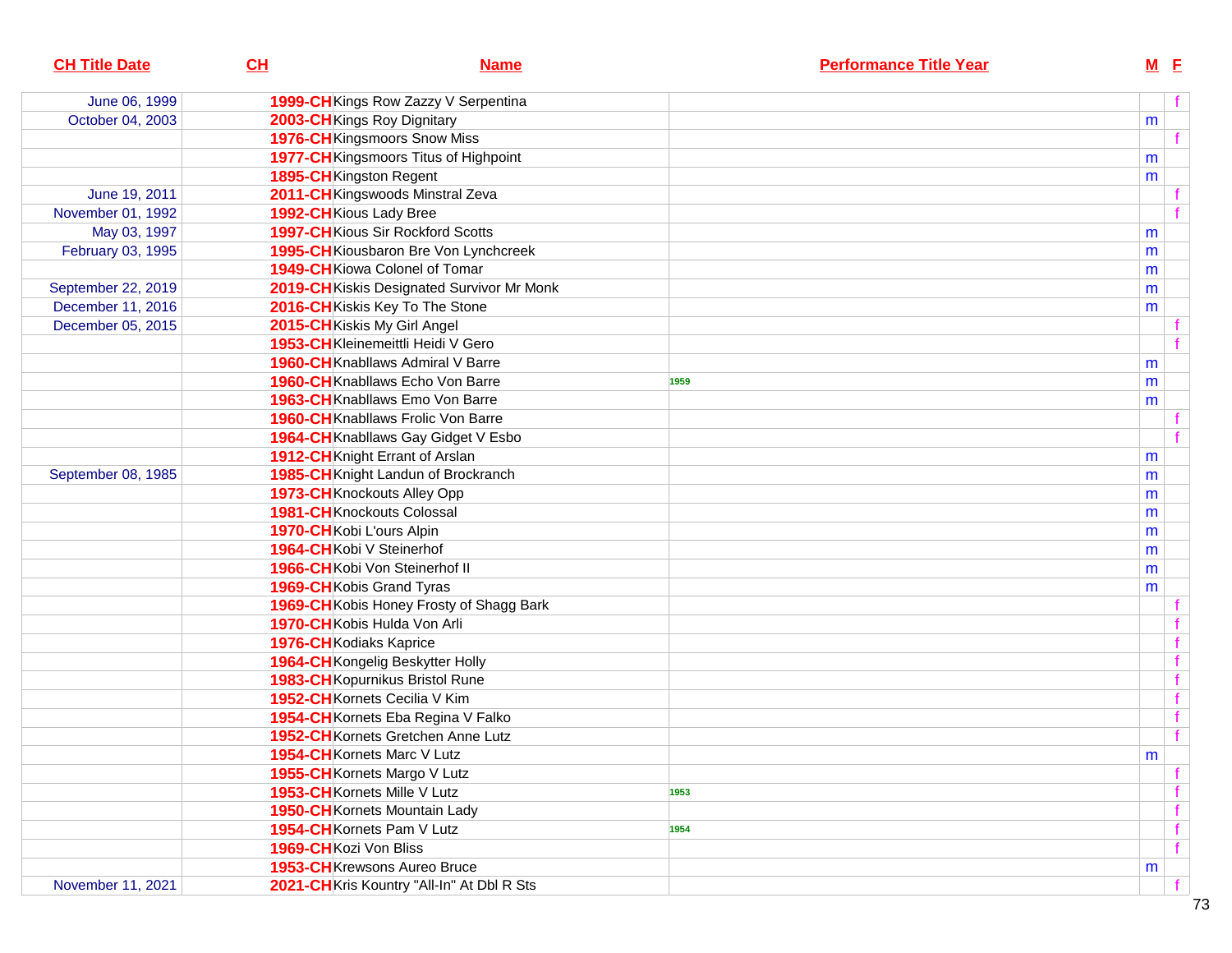| <b>CH Title Date</b>    | CH | <b>Name</b>                                                 | <b>Performance Title Year</b> |           | $M$ E |   |
|-------------------------|----|-------------------------------------------------------------|-------------------------------|-----------|-------|---|
| February 08, 2018       |    | 2019-GCH/2018-CH Kris Kountry A League of Her Own V Orlando | 2017                          |           | f     |   |
| February 14, 2020       |    | 2021-GCH/2020-CHKris Kountry Ace In The Hole V Poker        |                               | m         |       |   |
| November 08, 2019       |    | 2020-GCH/2019-CHKris Kountry Big Blind V Poker              | 2019,2021                     | m         |       |   |
| February 14, 2020       |    | 2020-CHKris Kountry Chanteily Lace V Roldano                |                               |           |       |   |
| November 14, 2021       |    | 2021-CHKris Kountry Deuces Wild                             |                               | m         |       |   |
| October 20, 2018        |    | 2018-CH Kris Kountry Freebird V Orlando                     |                               | m         |       |   |
| April 01, 2017          |    | 2017-CHKris Kountry Hosstile Take Over V Cooper             |                               | m         |       |   |
| April 28, 2018          |    | 2018-CHKris Kountry Kover Girl V Cosmo                      |                               |           |       |   |
| July 18, 2015           |    | 2015-CHKris Kountry Kretan Kat Von D                        |                               |           |       |   |
| November 13, 2021       |    | 2021-CH Kris Kountry Kryskara "The Gambler" Von Joy         | 2021                          | m         |       |   |
| June 16, 2017           |    | 2017-CHKris Kountry Kween Bea Kelijah V Cooper              |                               |           |       |   |
| December 10, 2017       |    | 2017-CHKris Kountry Lady Autum                              |                               |           |       |   |
| February 08, 2018       |    | 2018-GCH/2018-CHKris Kountry Poker Face                     | 2019,2020                     | m         |       |   |
| September 04, 2020      |    | 2020-CHKris Kountry Queen of Hearts V Poker                 | 2019,2022                     |           |       |   |
| March 06, 2020          |    | 2020-CHKris Kountry Queen Sassy V Poker                     |                               |           |       |   |
| April 28, 2018          |    | 2018-CH Kris Kountry Rolls Royce V Johnsonfarms             |                               | m         |       |   |
| September 14, 2019      |    | 2021-GCH/2019-CHKris Kountry Shes All That                  |                               |           |       |   |
| <b>January 22, 2020</b> |    | 2020-GCH/2020-CHKris Kountry Sweet Indulgence V Poker       |                               |           |       |   |
| October 30, 2021        |    | 2022-GCH/2021-CHKris Kountry Three Card Monte V Northstar   |                               | m         |       |   |
|                         |    | <b>1960-CH</b> Kristina Annabelle                           |                               |           |       |   |
| October 17, 1987        |    | 1987-CHK-Rods Adonia                                        |                               |           |       |   |
| September 21, 1991      |    | 1991-CHK-Rods Bogart                                        |                               | m         |       |   |
| November 16, 1991       |    | 1991-CHK-Rods Dina                                          |                               |           |       |   |
| February 01, 1987       |    | 1987-CHK-Rods Eric                                          |                               | m         |       |   |
| February 05, 1989       |    | 1989-CHK-Rods Fred                                          |                               | m         |       |   |
| March 23, 1987          |    | <b>1987-CH</b> K-Rods Gretchen V Cedarbrook                 |                               |           |       |   |
| November 06, 1988       |    | 1988-CHK-Rods Mighty V Hefty                                |                               | m         |       |   |
| February 16, 1992       |    | 1992-CHK-Rods Sierra                                        |                               |           |       |   |
| September 22, 1991      |    | 1991-CHK-Rods Silhouette                                    |                               |           |       |   |
| October 19, 1986        |    | 1986-CHK-Rods Snowcloud                                     |                               | m         |       |   |
| February 18, 1990       |    | 1990-CHK-Rods Tough Enough                                  |                               | m         |       |   |
| July 27, 1991           |    | 1991-CHK-Rods Wesson                                        |                               | m         |       |   |
|                         |    | 1970-CH Kruntch Vom Tal Der Fichen                          | 1970                          | m         |       |   |
| November 11, 2006       |    | 2011-GCH/2006-CHKryskara Aces Are Wild                      |                               |           |       |   |
|                         |    | 1985-CHKryskara All Star                                    |                               |           |       |   |
| September 25, 2005      |    | 2005-CH Kryskara American Heritage                          |                               | ${\sf m}$ |       |   |
| October 30, 1988        |    | 1988-CHKryskara April Fool                                  |                               |           |       |   |
| May 25, 1991            |    | 1991-CHKryskara Butter Rum                                  |                               | m         |       |   |
|                         |    | 1983-CH Kryskara Carries Cub                                |                               | m         |       |   |
| September 09, 1994      |    | 1994-CH Kryskara Cherry Jubilee                             | 1997                          |           |       |   |
| March 04, 1994          |    | 1994-CH Kryskara Cherry Vanilla                             |                               |           |       |   |
|                         |    | 1983-CH Kryskara Cotton Candy                               |                               |           | f     |   |
| June 17, 2012           |    | 2012-CH Kryskara Dazzle of Skyhaven                         |                               |           |       | f |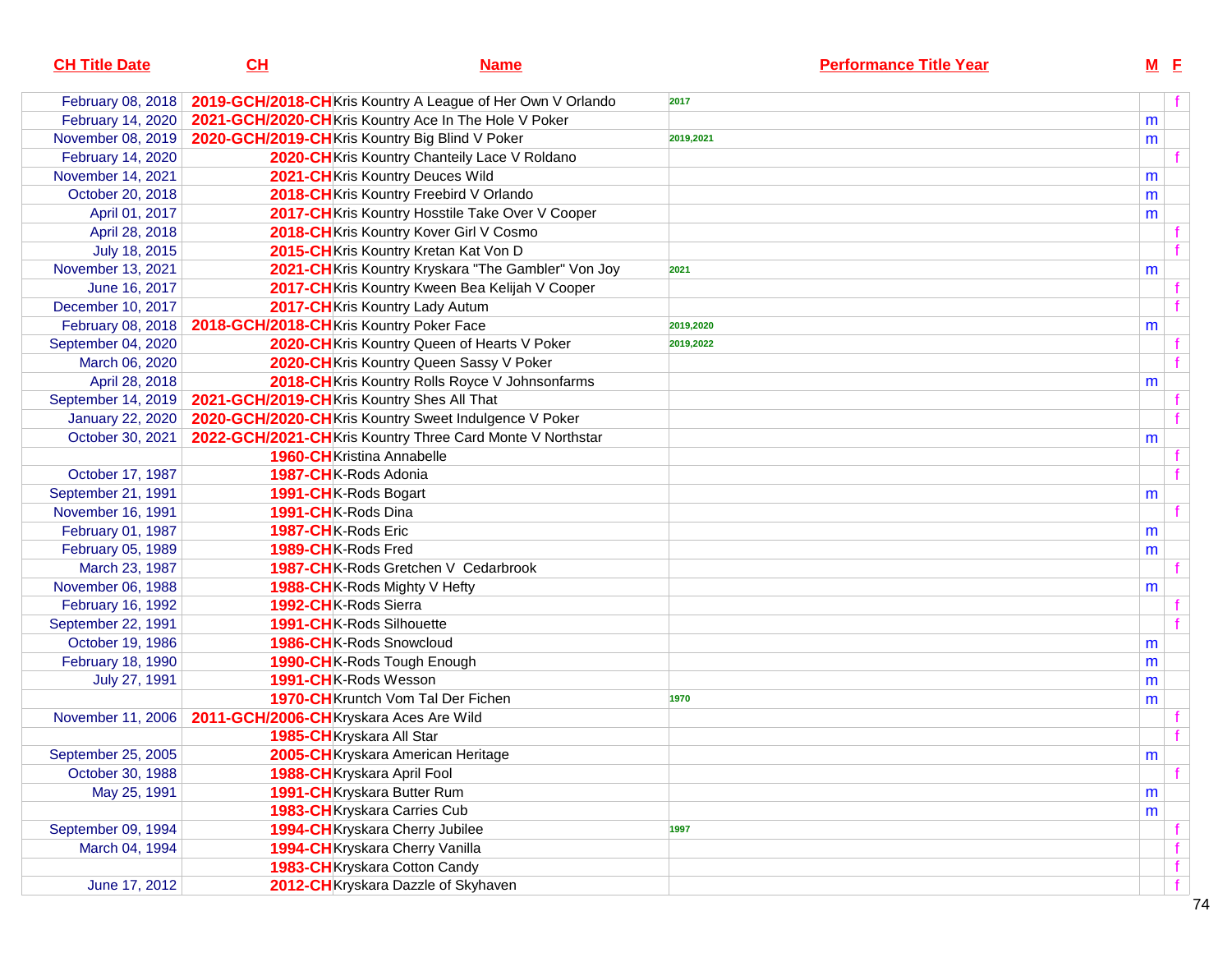| <b>CH Title Date</b> | CH                                                           | <b>Name</b>                                    |                     | <b>Performance Title Year</b> |           | $M$ E |
|----------------------|--------------------------------------------------------------|------------------------------------------------|---------------------|-------------------------------|-----------|-------|
| May 24, 1998         |                                                              | 1998-CHKryskara Executive Branch               |                     |                               |           | f     |
| May 29, 2010         | 2012-GCH/2010-CHKryskara Fools Gold                          |                                                | 2016                |                               |           | f     |
| June 09, 2007        | 2011-GCH/2007-CH Kryskara Joker V Blue Valley                |                                                |                     |                               | m         |       |
| April 08, 1990       |                                                              | 1990-CH Kryskara Last Chance                   |                     |                               | m         |       |
| May 29, 1988         |                                                              | 1988-CHKryskara Lifesaver                      |                     |                               |           |       |
|                      |                                                              | 1983-CHKryskara Little Rock                    |                     |                               | m         |       |
|                      | 1984-CHKryskara MVP                                          |                                                |                     |                               | m         |       |
|                      |                                                              | 1984-CHKryskara Pass The Buck                  |                     |                               |           |       |
| May 16, 2010         |                                                              | 2010-CHKryskara Platinum Rose                  |                     |                               |           |       |
| March 27, 1988       |                                                              | 1988-CHKryskara Rock Star                      | 1989                |                               | m         |       |
| December 03, 2015    | 2016-GCH/2015-CHKryskara Silver Trailblazer                  |                                                | (CGC)               |                               |           |       |
| February 16, 1992    | 1992-CHKryskara Tasha                                        |                                                |                     |                               |           | $-f$  |
| March 17, 2007       |                                                              | 2007-CHKryskara Timbercross Blackjack          |                     |                               | m         |       |
| September 23, 1990   |                                                              | 1990-CH Kryskara Wild Cherry                   | 1993                |                               |           |       |
| November 28, 2020    |                                                              | 2021-GCH/2020-CH Kudos Crown Royal V Regalbear | 2019,2020,2021,2022 |                               | m         |       |
| September 28, 2019   | 2020-GCH/2019-CH Kudos Riverwillow V Regalbear               |                                                |                     |                               |           |       |
|                      | June 27, 2015   2016-GCH/2015-CH Kudos To Troopers Sonny Boy |                                                | 2015,2022           |                               | m         |       |
|                      |                                                              | 1948-CH Kurt V Alpine Plateau                  |                     |                               | m         |       |
|                      |                                                              | 1976-CH Kurtwoods A Lee Chevelle               |                     |                               |           |       |
| June 16, 1990        |                                                              | 1990-CHKurtwoods Body By Fisher                |                     |                               | m         |       |
| June 11, 1989        |                                                              | 1989-CH Kurtwoods Brougham                     |                     |                               | m         |       |
|                      |                                                              | 1974-CHKurtwoods Caprice                       |                     |                               |           |       |
| March 29, 1987       |                                                              | <b>1987-CH</b> Kurtwoods Celebrity             |                     |                               |           |       |
|                      |                                                              | <b>1979-CH</b> Kurtwoods Chevette              |                     |                               |           | $-f$  |
|                      |                                                              | 1984-CHKurtwoods Excalibur                     |                     |                               | m         |       |
|                      |                                                              | 1982-CHKurtwoods Four On The Floor             |                     |                               | m         |       |
|                      |                                                              | 1981-CH Kurtwoods Luv of Glen Hill             |                     |                               |           |       |
|                      |                                                              | <b>1980-CH</b> Kurtwoods Super Sport           |                     |                               | m         |       |
|                      |                                                              | 1975-CH Kurtwoods Vega Baron                   |                     |                               | m         |       |
|                      |                                                              | <b>1972-CH</b> Kutus Little Boy Brandy         |                     |                               | m         |       |
|                      | 1971-CH Kyles Windy                                          |                                                |                     |                               |           |       |
|                      | 1982-CH Kyries Gabrielle                                     |                                                |                     |                               |           |       |
|                      |                                                              | 1979-CH Kyries Ganymede Rex                    |                     |                               | m         |       |
| February 14, 1986    |                                                              | 1986-CHKyries IV IV Victoria Pascha            |                     |                               |           |       |
|                      |                                                              | 1980-CHKyries Lux Beatha Trinitas              |                     |                               | m         |       |
|                      |                                                              | 1983-CH Kyries Odyesseus Mill Creek            |                     |                               | ${\sf m}$ |       |
|                      |                                                              | 1975-CH Kyries Pascha of Shagg Bark            |                     |                               |           | ੀ     |
|                      | 1975-CH Kyries Qoheleth                                      |                                                |                     |                               | m         |       |
|                      |                                                              | 1977-CH Kyries Salve Festa Dies                |                     |                               |           |       |
|                      |                                                              | 1983-CH Kyries Sancta Sacerdas                 |                     |                               |           | f.    |
|                      |                                                              | 1982-CH Kyries Victoria Paschae                |                     |                               |           | f     |
|                      |                                                              | 1973-CHLa Candi V Schwarzwald Hof              |                     |                               |           | f     |
|                      |                                                              | 1978-CHLa Casas A Touch of Class               |                     |                               |           | f     |
|                      |                                                              |                                                |                     |                               |           |       |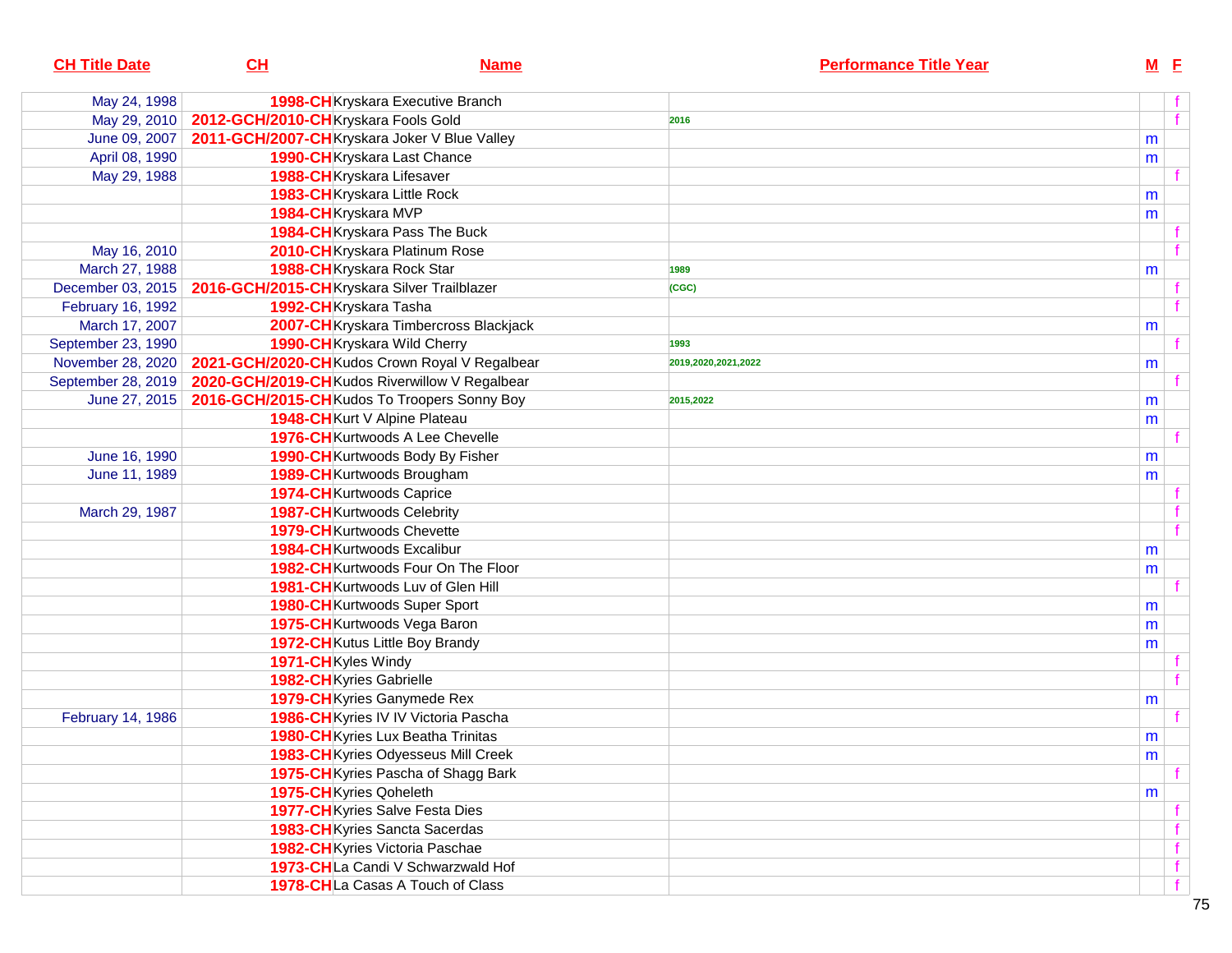| <b>CH Title Date</b>    | CL                                  | <b>Name</b> | <b>Performance Title Year</b> | $M$ E     |  |
|-------------------------|-------------------------------------|-------------|-------------------------------|-----------|--|
| November 19, 1994       | 1994-CHLa Casas Design V Stoan      |             |                               |           |  |
| May 03, 1997            | 1997-CHLa Casas Essence             |             |                               |           |  |
| April 16, 1995          | 1995-CHLa Casas Fabio V Stoan       |             |                               | m         |  |
| October 28, 1995        | 1995-CHLa Casas Fiesta V Stoan      |             |                               |           |  |
| July 14, 1995           | 1995-CHLa Casas Filina V Stoan      |             |                               |           |  |
| December 13, 1996       | 1996-CHLa Casas Geneva V Jea-ute    |             |                               |           |  |
| October 18, 1997        | 1997-CHLa Casas Harrison            |             |                               | m         |  |
| <b>January 08, 1998</b> | 1998-CHLa Casas Heirloom V Snowland |             |                               |           |  |
| October 11, 1997        | 1997-CHLa Casas Herriot             |             |                               | m         |  |
| October 02, 1999        | 1999-CHLa Casas Hug-A-Me            |             |                               |           |  |
| June 06, 1998           | 1998-CHLa Casas Isaiah Nolan        |             |                               | m         |  |
| February 04, 2000       | 2000-CHLa Casas Jeepers             |             |                               |           |  |
| November 04, 1999       | 1999-CHLa Casas Jonathan            |             |                               | m         |  |
| March 11, 2000          | 2000-CHLa Casas Josephine           |             |                               |           |  |
| February 06, 1999       | 1999-CHLa Casas Joshua              |             |                               | m         |  |
| March 21, 1999          | 1999-CHLa Casas Jubilee             |             |                               |           |  |
| August 29, 1999         | 1999-CHLa Casas Just Me             |             |                               |           |  |
| April 14, 2000          | 2000-CHLa Casas Make My Day         |             |                               | m         |  |
| June 08, 2002           | 2002-CHLa Casas Nevertheless        |             |                               |           |  |
| <b>January 31, 2003</b> | 2003-CHLa Casas New Romance         |             |                               |           |  |
| September 22, 2001      | 2001-CHLa Casas Nice And Easy       |             |                               | m         |  |
| October 27, 2001        | 2001-CHLa Casas Once Again          |             |                               |           |  |
| April 12, 2001          | 2001-CHLa Casas Outlook             |             |                               |           |  |
|                         | 1982-CHLa Casas Outspoken Lady      |             |                               |           |  |
| April 03, 1994          | 1994-CHLa Casas Sebastian Babe      |             |                               |           |  |
| March 22, 2003          | 2003-CHLa Casas Snuggle-Me          |             |                               |           |  |
| October 26, 2003        | 2003-CHLa Casas Stone Mountain      |             |                               | m         |  |
| May 04, 2008            | 2008-CHLa Casas Vesper              |             |                               | m         |  |
| March 25, 2007          | 2007-CHLa Casas Vicar               |             |                               | m         |  |
| February 15, 1991       | 1991-CHLa Casas Victor              |             |                               | m         |  |
| October 29, 2006        | 2006-CHLa Casas Victoria            |             |                               |           |  |
|                         | 1953-CHLa Colina Beebee             |             |                               |           |  |
|                         | 1952-CHLa Colina Beebees Beldad     |             |                               | m         |  |
|                         | 1951-CHLa Colina Belbern            |             |                               |           |  |
|                         | 1951-CHLa Colina Berdene            |             |                               | m         |  |
| February 27, 2004       | 2004-CHLa Hondas Christian          |             |                               | ${\sf m}$ |  |
| April 28, 2016          | 2016-CHLa Hondas Havasaint          |             |                               |           |  |
|                         | 1976-CHLadaras Hunsy Von Hunk       |             |                               | m         |  |
| October 27, 2002        | 2002-CHLadawns Stoan Quarry La Casa |             |                               |           |  |
|                         | 1946-CHLadialps V Lake Manitou      |             |                               |           |  |
| July 13, 1992           | 1992-CHLadins Vincent Paparucci     |             |                               | m         |  |
|                         | 1884-CHLady Abbess                  |             |                               |           |  |
| April 10, 1955          | 1955-CH Lady Agnes of Agony Acres   |             |                               |           |  |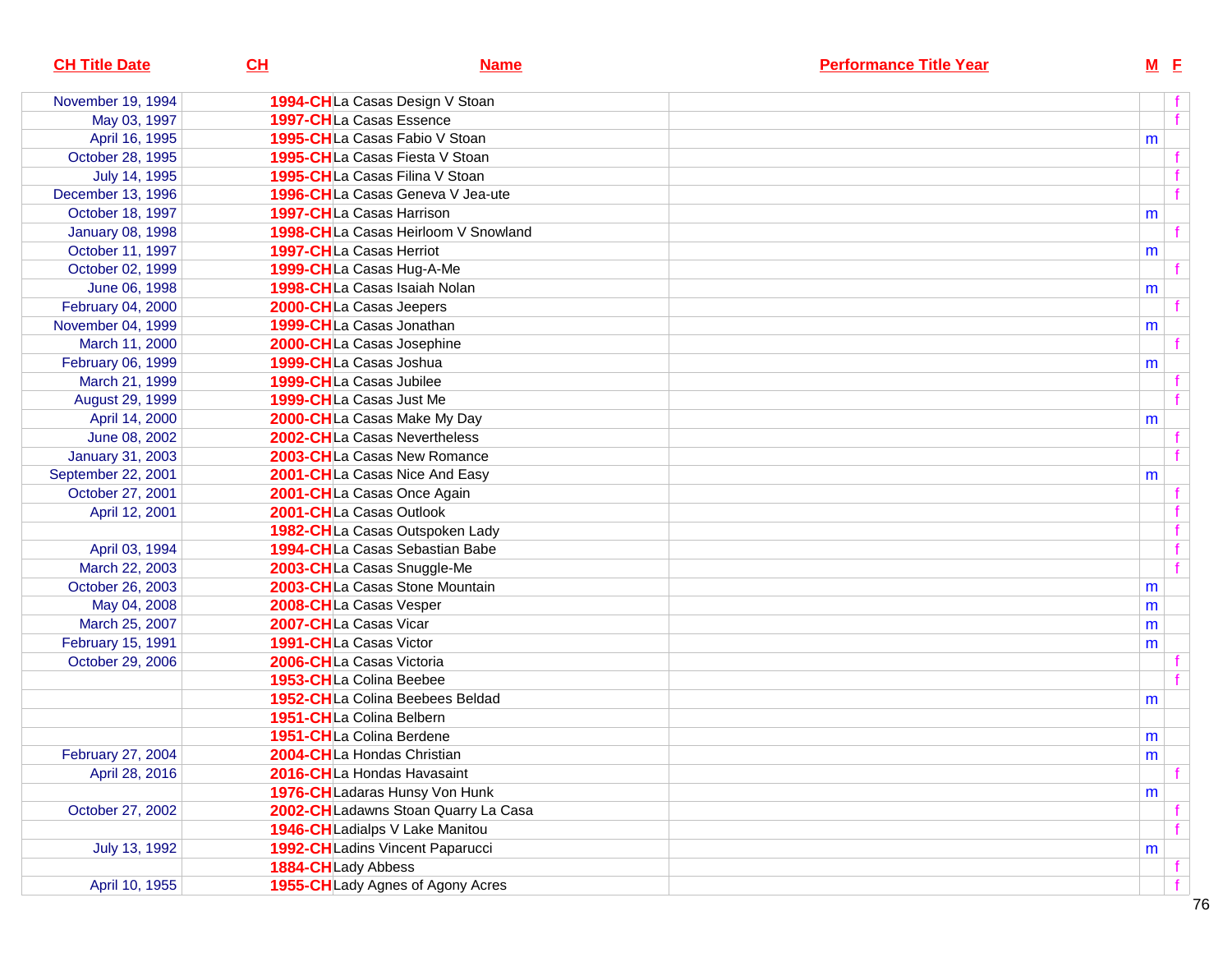| <b>CH Title Date</b> | CL<br><b>Name</b>                      | <b>Performance Title Year</b> |   | $M$ $E$     |
|----------------------|----------------------------------------|-------------------------------|---|-------------|
|                      | 1930-CHLady Amaryllis                  |                               |   |             |
|                      | 1888-CHLady Athol                      |                               |   | f           |
|                      | 1964-CHLady Belles Big Mac             | 1963                          |   | $\mathbf f$ |
|                      | 1961-CHLady Belline of Zorn Acres      |                               |   | f           |
|                      | 1936-CHLady Bernardine V Kristi        |                               |   | f           |
|                      | 1901-CHLady Bryn Mawr                  |                               |   | f           |
|                      | 1969-CHLady Chips of Hudson            |                               |   |             |
|                      | 1949-CHLady Christina                  |                               |   |             |
|                      | 1945-CHLady Deanne of Dalakay          |                               |   |             |
|                      | 1924-CHLady Diana                      |                               |   |             |
|                      | 1935-CHLady Diane O'Waldeck            |                               |   | f           |
|                      | 1951-CHLady Esbo V Kavalier            |                               |   | f           |
|                      | 1899-CHLady Fernmore                   |                               |   | f           |
|                      | 1941-CHLady Flora                      |                               |   | f           |
|                      | 1964-CH Lady Geneva of Shagg Bark      |                               |   | f           |
|                      | 1968-CHLady Gero V Midas V Enderly     |                               |   | f           |
|                      | 1904-CHLady Golden                     |                               |   | f           |
|                      | 1961-CHLady Heidi Von Carmel Hof       |                               |   | f           |
|                      | 1913-CHLady Isabelle                   |                               |   | f           |
|                      | 1974-CHLady Katharina Greenbriar       |                               |   | $\mathbf f$ |
|                      | 1971-CHLady Kristina Baskobi           |                               |   |             |
|                      | 1895-CHLady Livingston                 |                               |   |             |
|                      | 1914-CHLady Lyndon                     |                               |   |             |
|                      | 1909-CHLady May H.                     |                               |   |             |
|                      | 1907-CHLady Prudence                   |                               |   |             |
|                      | 1949-CHLady Rewena O'Wallstark         |                               |   | f           |
|                      | 1925-CHLady Sultana                    |                               |   | f           |
|                      | 1952-CHLady Susie                      |                               |   | f           |
|                      | 1933-CHLady Veronica of Waldeck        |                               |   | f           |
|                      | 1890-CHLady Wellington                 |                               |   | f           |
|                      | 1976-CHLafonds Baron Von Figgaro       |                               | m |             |
| June 08, 2008        | 2008-CHLahondas Diamond Tee V Revilo   |                               | m |             |
|                      | 1961-CHLance of Highmont               |                               | m |             |
|                      | 1962-CHLances Robin Hood               |                               | m |             |
| April 27, 1997       | 1997-CHLand Madchen Greta              |                               |   |             |
|                      | 1967-CHLandmarks Merry Go Round        |                               |   |             |
|                      | 1967-CHLandres Trista Du Shayna        |                               |   |             |
| October 17, 1983     | 1983-CHLanes Free Spirit               |                               |   |             |
| July 26, 1997        | 1997-CHLanes Rebecca V Englehaft       |                               |   |             |
|                      | 1970-CHLano V Sauliamt                 |                               | m |             |
| June 21, 1991        | 1991-CHLares A Tonic For Tanqueray     |                               |   |             |
| May 19, 1991         | 1991-CHLares Charlies Angel            |                               |   |             |
| July 23, 2017        | 2017-CHLarge Paw Nika For Brandauridge | 2016,2019                     |   | f           |
|                      |                                        |                               |   |             |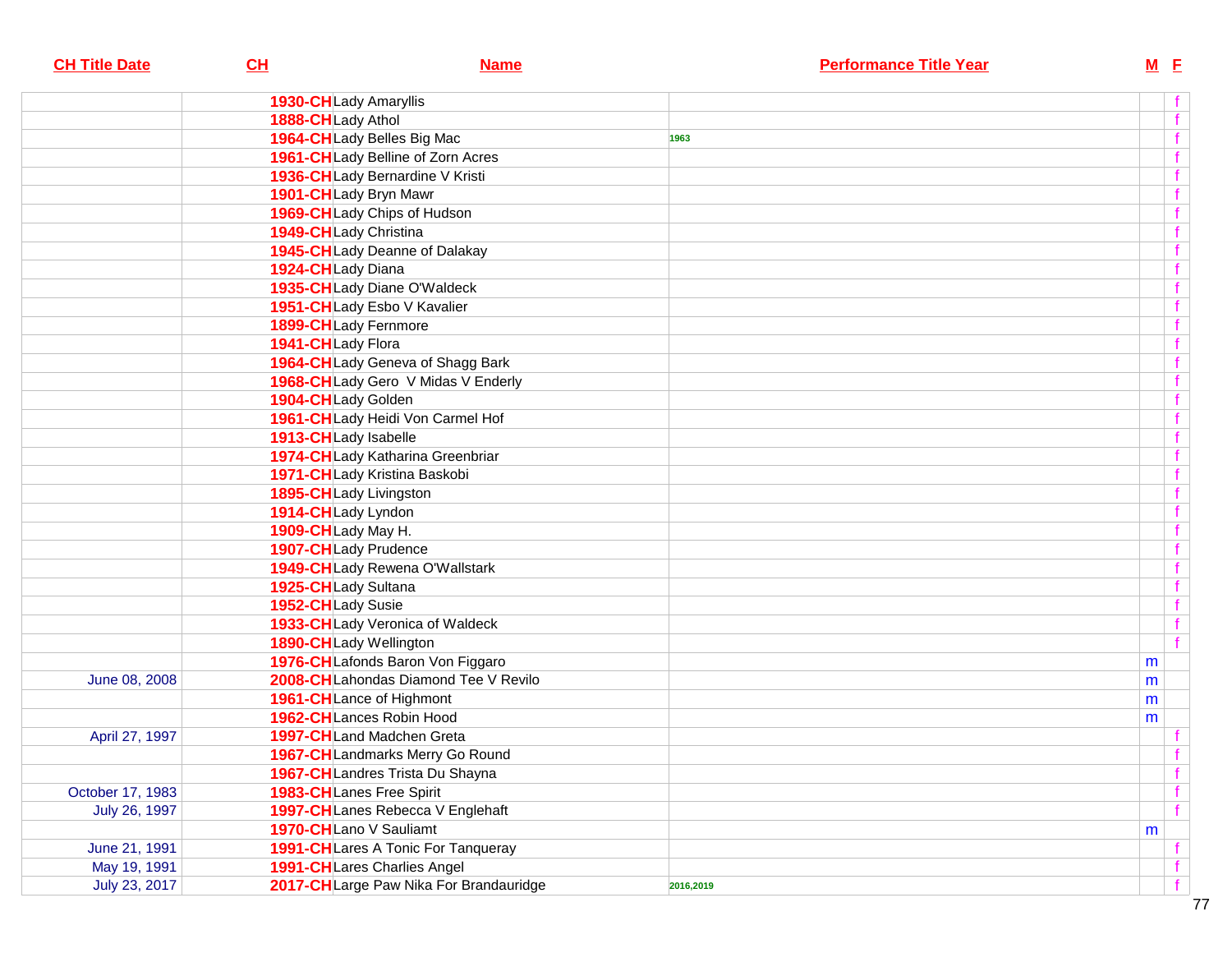| <b>CH Title Date</b>    | CL                                           | <b>Name</b>                                          |           | <b>Performance Title Year</b> |   | $M$ E |  |
|-------------------------|----------------------------------------------|------------------------------------------------------|-----------|-------------------------------|---|-------|--|
| February 23, 1992       |                                              | 1992-CHLargos Attila Von Abraham                     |           |                               | m |       |  |
| December 07, 1990       |                                              | 1990-CHLargos Baritone Von Abraham                   |           |                               | m |       |  |
| November 25, 1990       |                                              | 1990-CHLargos Boheme Von Abraham                     |           |                               |   |       |  |
|                         |                                              | 1964-CHLarmen Frederick Sameson                      |           |                               | m |       |  |
|                         | 1977-CHLars Von Mallen                       |                                                      |           |                               | m |       |  |
| March 08, 1987          |                                              | 1987-CHLasko Vom Haas Rogeie                         |           |                               | m |       |  |
| May 22, 2021            |                                              | 2021-GCH/2021-CHLasquites A Who Dat On The Ponderosa | 2022      |                               | m |       |  |
| March 28, 2021          |                                              | 2021-CHLasquites Agent Do-Right At Shadow Mtn        |           |                               | m |       |  |
| November 09, 2008       | 2010-GCH/2008-CHLasquites Banjo V Orlando    |                                                      |           |                               | m |       |  |
| February 10, 2002       |                                              | 2002-CHLasquites Brigette X Stoan                    |           |                               |   |       |  |
| February 05, 2012       |                                              | 2012-CHLasquites Cannon Y Stoan                      |           |                               | m |       |  |
| September 18, 2014      |                                              | 2014-CHLasquites Cooper V Keeper                     |           |                               | m |       |  |
| June 06, 2004           |                                              | 2004-CHLasquites Dakota Von Iceman                   |           |                               | m |       |  |
| July 30, 2017           |                                              | 2017-CHLasquites Deelia V Canyon                     |           |                               |   |       |  |
| <b>January 12, 2020</b> |                                              | 2020-CHLasquites Delorean V Cooper                   |           |                               | m |       |  |
| December 11, 2011       |                                              | 2011-CHLasquites Delta of New Sage                   |           |                               |   |       |  |
| October 22, 2011        | 2012-GCH/2011-CHLasquites Denver V Lucas     |                                                      |           |                               | m |       |  |
| December 11, 2021       |                                              | 2021-CHLasquites Doin' It Right V Charly             | 2021      |                               | m |       |  |
| October 21, 2018        |                                              | 2018-CHLasquites Domino Defender                     |           |                               | m |       |  |
| January 05, 2019        |                                              | 2019-CHLasquites Easyrider V Pachaug                 |           |                               |   |       |  |
| <b>January 20, 2003</b> |                                              | 2003-CHLasquites Eddie The Iceman                    |           |                               | m |       |  |
| December 05, 2016       |                                              | 2015-CHLasquites Edward V Kasper                     | 2014      |                               | m |       |  |
| September 25, 2020      |                                              | 2020-CHLasquites Finnigan of Rolando                 | 2018,2020 |                               | m |       |  |
| August 01, 2004         |                                              | 2004-CHLasquites Garland V Chalice                   |           |                               | m |       |  |
| April 02, 2022          |                                              | 2022-CHLasquites Glazed Maple V Heart Mtn            |           |                               |   |       |  |
| April 02, 2011          | 2014-GCH/2011-CHLasquites HRH Walter         |                                                      | 2013      |                               | m |       |  |
| October 23, 2006        |                                              | 2006-CH Lasquites Hudson Orange Juice                |           |                               | m |       |  |
| July 14, 2019           | 2019-GCH/2019-CHLasquites Ian of Rolando     |                                                      | 2019,2021 |                               | m |       |  |
| November 20, 2021       |                                              | 2021-CHLasquites Ilangal Gon Country                 |           |                               |   |       |  |
| September 19, 2020      |                                              | 2020-CHLasquites Inman of Rolando                    |           |                               | m |       |  |
| November 13, 2021       |                                              | 2021-CHLasquites Isn'T She Something                 |           |                               |   |       |  |
| May 28, 2005            | 2005-CHLasquites Java                        |                                                      |           |                               | m |       |  |
| October 16, 2010        | 2010-CHLasquites Jentle Jinjer               |                                                      |           |                               |   |       |  |
| November 08, 2009       | 2012-GCH/2009-CHLasquites Jersey Jo Franklin |                                                      |           |                               | m |       |  |
| May 27, 2013            |                                              | 2013-CHLasquites Layla Orlando                       |           |                               |   |       |  |
| September 11, 2021      |                                              | 2021-CH Lasquites Llans Liberty Belle                | 2021      |                               |   |       |  |
| <b>January 17, 2013</b> |                                              | 2013-CHLasquites Lorenzo V Orlando                   |           |                               | m |       |  |
| March 11, 2006          |                                              | 2006-CHLasquites Magenta V Guard                     |           |                               |   |       |  |
| January 09, 2016        |                                              | 2016-CHLasquites Maija Canyon                        |           |                               |   |       |  |
| July 19, 2013           | 2013-GCH/2013-CHLasquites May of Denver      |                                                      | 2013,2014 |                               |   |       |  |
| May 27, 2006            |                                              | 2006-CHLasquites Nakota V Gen                        |           |                               |   |       |  |
| June 26, 2021           |                                              | 2021-CHLasquites One of The Gang                     |           |                               | m |       |  |
| September 21, 2006      |                                              | 2006-CHLasquites Orlando V Hans                      |           |                               | m |       |  |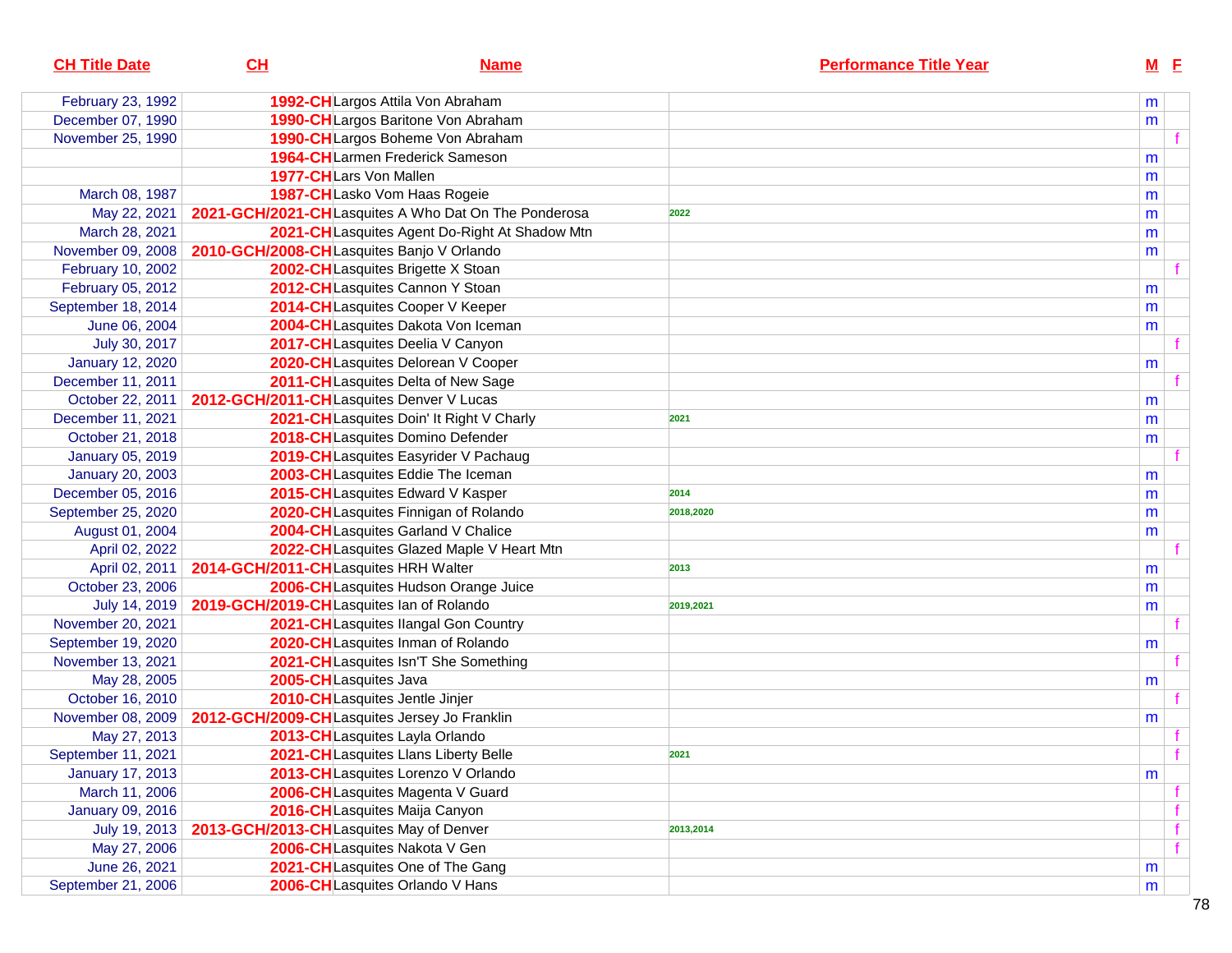| <b>CH Title Date</b>    | CL           | <b>Name</b>                                      | <b>Performance Title Year</b> | $M$ E |  |
|-------------------------|--------------|--------------------------------------------------|-------------------------------|-------|--|
| February 25, 2022       |              | 2022-CHLasquites Payson Po'Okela of Kris Kountry | 2016                          | m     |  |
| March 05, 2010          |              | 2010-CHLasquites Preston V Lucas                 |                               | m     |  |
| November 08, 2013       |              | 2013-CHLasquites Reach For The Stars             |                               |       |  |
| <b>January 15, 2018</b> |              | 2018-CHLasquites Rolando V Horace                |                               | m     |  |
| June 28, 2008           |              | 2008-CHLasquites Rowan V Hans                    |                               |       |  |
| October 01, 2017        |              | 2017-CHLasquites Sir Leonard                     |                               | m     |  |
| December 07, 2019       |              | 2019-CH Lasquites So Over Wrntr Mistihil         |                               |       |  |
| October 06, 2007        |              | 2007-CHLasquites Teal V Juice                    |                               | m     |  |
| November 08, 2007       |              | 2007-CHLasquites Theodore V Juice                |                               | m     |  |
| September 26, 2013      |              | 2014-GCH/2013-CHLasquites Ula of Valdez          |                               |       |  |
| November 18, 2007       |              | 2007-CH Lasquites U'Mista To New Sage            |                               | m     |  |
| September 17, 2018      |              | 2019-GCH/2018-CHLasquites Username Is Dexter     | 2016                          | m     |  |
| April 24, 2010          |              | 2010-CHLasquites Utara of Acres                  |                               |       |  |
| December 09, 2007       |              | 2007-CHLasquites Veronica C Stoan                |                               |       |  |
| March 16, 2012          |              | 2012-GCH/2012-CHLasquites Victor Zephyr          |                               | m     |  |
| February 27, 2022       |              | 2022-CHLasquites Westwind V Mistihil             |                               |       |  |
| August 28, 2016         |              | 2016-CHLasquites Xantana V Lorenzo               | 2013,2014                     |       |  |
| August 19, 2017         |              | 2018-GCH/2017-CHLasquites Xavier V Horace        | 2018,2019                     | m     |  |
| April 27, 2017          |              | 2017-GCH/2017-CHLasquites Yours Mine And Ours    | 2019                          | m     |  |
| <b>January 12, 2008</b> |              | 2008-CHLasquites Ze Perfect Cut                  |                               | m     |  |
|                         |              | 1950-CHLaura V Waldeck                           |                               |       |  |
|                         |              | 1976-CHLazy R Patti O                            |                               |       |  |
|                         |              | 1977-CHLazy R Cricket                            |                               |       |  |
|                         |              | 1972-CHLazy R Heckable                           |                               | m     |  |
|                         |              | 1973-CHLazy R Maverick                           |                               | m     |  |
|                         |              | 1972-CHLazy R Maverick                           |                               | m     |  |
|                         |              | 1972-CHLazy R Paris V Tor Oenz                   |                               |       |  |
| August 20, 1995         |              | 1995-CHLazydog Kimi                              |                               |       |  |
| August 21, 1988         |              | 1988-CHLazydog King Solomon                      |                               | m     |  |
| August 06, 2017         |              | 2018-GCH/2017-CHLe Phaire Brutus Maximus         |                               | m     |  |
|                         |              | 1898-CHLe Prince                                 |                               | m     |  |
|                         |              | 1974-CHLe Prince De La Montagne                  |                               | m     |  |
|                         |              | 1899-CHLe Prince Jr.                             |                               | m     |  |
|                         |              | 1898-CHLe Princess                               |                               |       |  |
| April 16, 1988          |              | 1988-CHLeasides Hannibal                         |                               | m     |  |
| March 04, 2000          |              | 2000-CHLeatherstocking Tobis Tawny               |                               |       |  |
| June 30, 2001           |              | 2001-CHLeatherstockings Above-N-Beyond           |                               |       |  |
| December 10, 1994       |              | 1994-CHLeatherstockings Charade                  |                               |       |  |
|                         |              | <b>1961-CH</b> Lee Anns Evolena of Dare          |                               |       |  |
|                         |              | 1961-CHLee Anns Kanderstag of Dare               | 1963                          |       |  |
|                         |              | 1949-CHLee V Alpine Plateau                      |                               | m     |  |
|                         | 1943-CHLeela |                                                  |                               |       |  |
| October 24, 1987        |              | 1987-CHLeelynns Adam                             |                               | m     |  |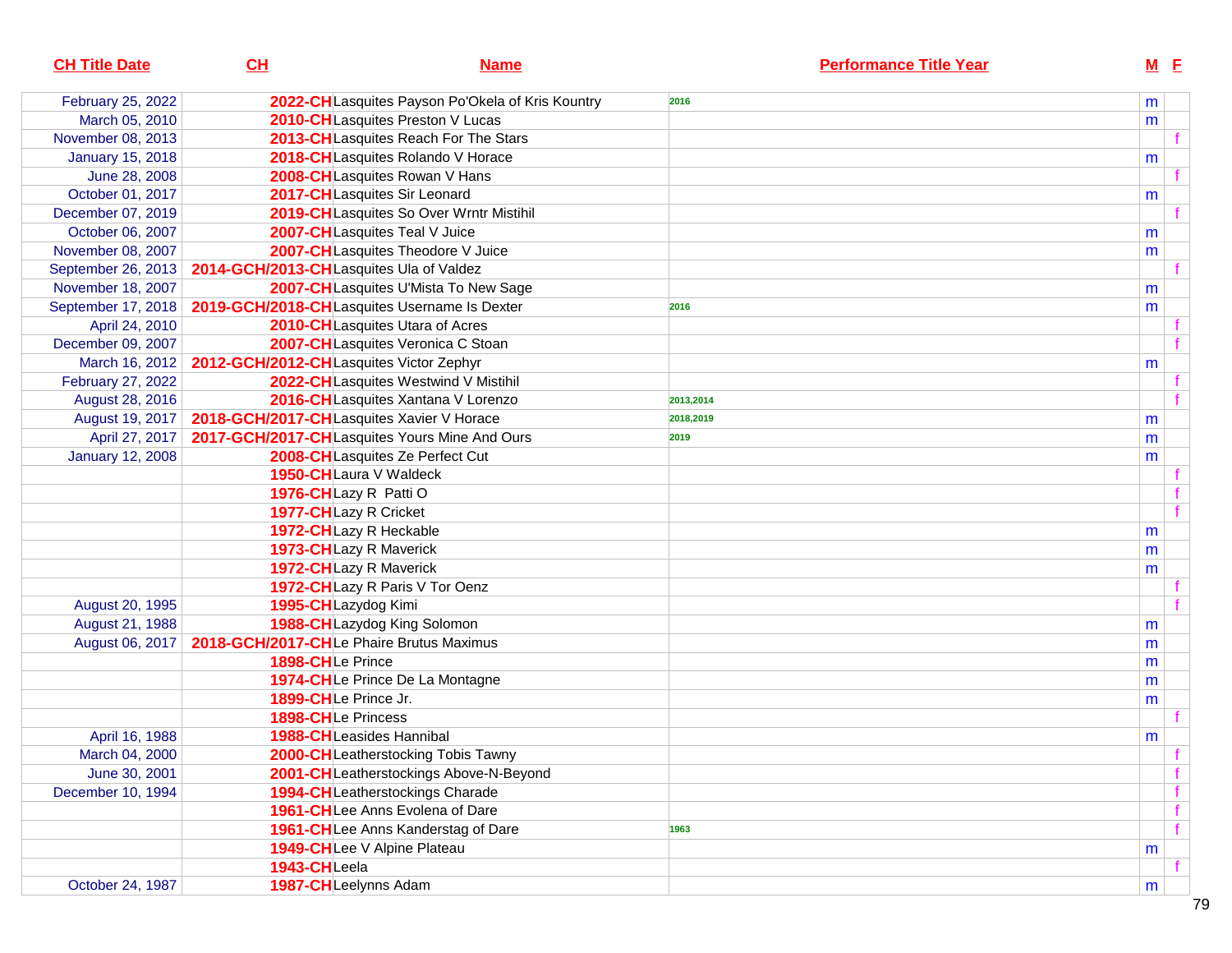| <b>CH Title Date</b> | CL<br><b>Name</b>                         | <b>Performance Title Year</b> | $M$ E     |
|----------------------|-------------------------------------------|-------------------------------|-----------|
| March 28, 1987       | 1987-CHLeelynns Thomasina                 |                               | f         |
|                      | 1968-CHLees Duke V Boggi                  |                               | m         |
| December 13, 1987    | 1987-CHLeeterras Angie                    | 1988                          |           |
| September 12, 1987   | <b>1987-CHLeeterras Steamboat</b>         | 1987                          | m         |
|                      | 1982-CHLegends Diplomat                   |                               | m         |
|                      | 1982-CHLegends Friendly Persuasion        |                               |           |
|                      | 1982-CHLegends TNT                        |                               | m         |
|                      | 1884-CHLeila                              |                               |           |
|                      | 1977-CHLemarquis Cono De Tallard          |                               | m         |
|                      | 1939-CHLena of Waldeck                    |                               |           |
|                      | 1975-CHLenina Von Mallen                  |                               |           |
|                      | 1978-CHLenwardof Better Believe It        |                               | m         |
| February 12, 2009    | 2009-CHLenwardof Blues Brother            |                               | m         |
|                      | 1984-CHLenwardof Garfield                 |                               | m         |
|                      | 1984-CHLenwardof Glamour Girl             |                               |           |
| August 25, 1991      | 1991-CHLenwardof Nobody Believe Me        | 1992                          | m         |
| February 16, 2001    | 2001-CHLenwardof Vidal Ex Germania        |                               | m         |
|                      | <b>1977-CHLenwardofs Astro V Soest</b>    |                               | m         |
| June 09, 2007        | 2007-CHLenwardofs Bali Hi                 |                               |           |
| May 07, 1988         | <b>1988-CHLenwardofs Little Bit Bozo</b>  |                               | m         |
| June 02, 1990        | 1990-CHLenwardofs Magic                   |                               |           |
| June 03, 2001        | 2001-CHLenwardofs Ms No Xcuse             |                               |           |
| May 22, 1993         | <b>1993-CH</b> Lenwardofs Nice Dreams     |                               |           |
| April 22, 1995       | 1995-CHLenwardofs Pretty Woman            |                               | f         |
| September 06, 1993   | <b>1993-CHLenwardofs Queen Jules</b>      |                               | f         |
| March 20, 1998       | <b>1998-CHLenwardofs Starbuck</b>         |                               | m         |
| February 17, 1997    | 1997-CHLenwardofs Szinafr San Juan        |                               | m         |
| April 01, 2000       | 2000-CHLenwardofs Ubiquitous              |                               |           |
| April 06, 2001       | 2001-CHLenwardofs Van Gogh V Sleep        |                               | m         |
| September 14, 2001   | 2001-CHLenwardofs Warlord                 |                               | m         |
|                      | 1979-CHLenwardons Angle V Soest           |                               |           |
|                      | 1949-CHLenz V Alpine Plateau              |                               | m         |
|                      | <b>1887-CHLeo</b>                         |                               | m         |
|                      | <b>1980-CH</b> Leserns Lady Xalva Citeaux |                               |           |
| March 27, 1987       | 1987-CHLeserns Ohda Baby Heda             |                               |           |
|                      | 1903-CHLester C                           |                               | ${\sf m}$ |
|                      | 1956-CHLester V Rask                      |                               | m         |
|                      | <b>1980-CH</b> Libertys Just Revenge      |                               | m         |
| May 02, 2009         | 2009-CHLibertys Kinzua V Sirius           |                               |           |
| May 03, 2009         | 2009-CHLibertys Mikasa V Sirius           |                               |           |
|                      | 1981-CHLibertys Sweet Anni                |                               | f         |
|                      | 1982-CHLibertys Tuffernhel                |                               | m         |
|                      | 1941-CHLiebchen V Ruheswald               |                               |           |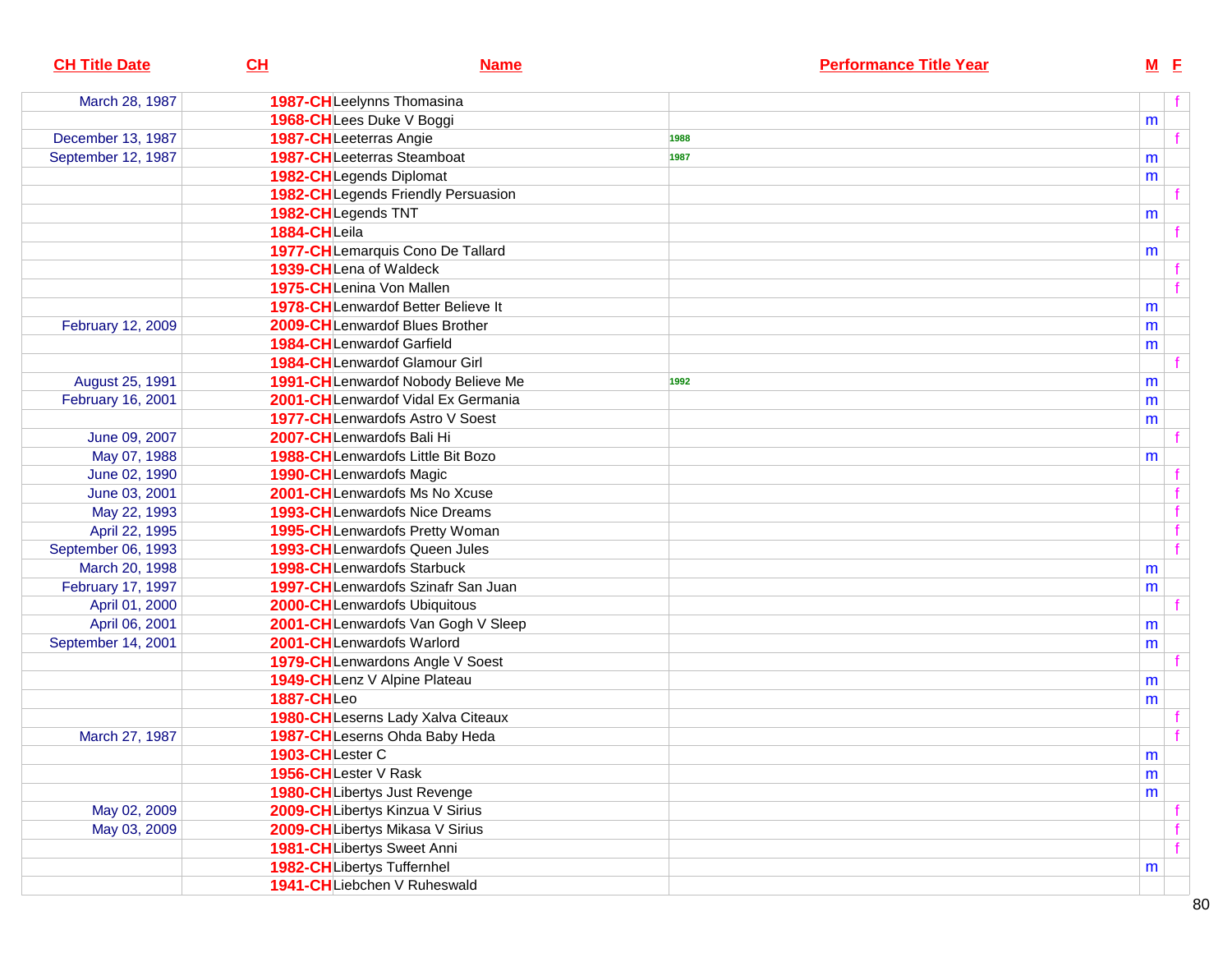| <b>CH Title Date</b>    | CL                  | <b>Name</b>                           |      | <b>Performance Title Year</b> |   | $M$ E |
|-------------------------|---------------------|---------------------------------------|------|-------------------------------|---|-------|
|                         |                     | <b>1972-CHLiebchentals Ferdinand</b>  |      |                               | m |       |
|                         |                     | <b>1977-CH</b> Liesl Von Baranof      |      |                               |   |       |
| <b>January 30, 2005</b> |                     | 2005-CHLil Johns Hot Commodity        |      |                               |   |       |
| January 02, 2003        |                     | 2003-CHLil Jon Hancicks Signature     |      |                               | m |       |
| May 03, 1992            |                     | 1992-CHLil Jons Albert Einstein       |      |                               | m |       |
| May 06, 1999            |                     | 1999-CHLII Jons Alice V WndrInd       |      |                               |   |       |
| April 10, 1993          |                     | 1993-CHLil Jons Alken B A Surfer      | 1990 |                               | m |       |
| February 18, 1996       |                     | 1996-CHLil Jons Bar Hopper            |      |                               | m |       |
| July 28, 1991           |                     | 1991-CHLil Jons Beethoven V Taj       |      |                               | m |       |
| June 27, 1992           |                     | 1992-CHLil Jons Brando Colone Wood    |      |                               | m |       |
| May 29, 1993            |                     | 1993-CHLil Jons Chaucer V Taj         |      |                               | m |       |
| June 04, 1994           |                     | 1994-CHLil Jons Corky Von Dietrich    |      |                               |   |       |
| January 31, 1997        |                     | 1997-CHLil Jons Country Rebel         |      |                               |   |       |
| August 06, 1994         |                     | 1994-CHLil Jons Emery Earl V Brk      |      |                               | m |       |
| August 24, 1991         |                     | 1991-CHLil Jons Fremonts Mt Echo      | 1992 |                               | m |       |
| March 29, 1996          |                     | 1996-CHLII Jons Image O Meg           |      |                               |   |       |
| November 14, 1993       |                     | 1993-CHLil Jons It's My Prerogative   |      |                               |   |       |
| April 28, 1995          |                     | 1995-CHLil Jons Like A Stonewall      |      |                               | m |       |
| December 08, 2001       |                     | 2001-CHLil Jons Magnificent Molly     |      |                               |   |       |
| November 23, 2008       |                     | 2008-CHLil' Jons Mountain Majesty     |      |                               |   |       |
| August 27, 2009         |                     | 2009-CHLil Jons Mtn Peach             |      |                               |   |       |
| December 17, 1995       |                     | 1995-CHLil Jons Party Girl            |      |                               |   |       |
| March 27, 2008          |                     | 2008-CHLil Jons Rum Runner            |      |                               | m |       |
| December 15, 1991       |                     | 1991-CHLil Jons Run For The Roses     |      |                               |   |       |
| March 17, 1996          |                     | 1996-CHLil Jons Sigmund Freud         | 1996 |                               | m |       |
| September 11, 1994      |                     | 1994-CHLil Jons Spencer For Hire      |      |                               | m |       |
| September 30, 1990      |                     | 1990-CHLil Jons Stegmeler             |      |                               | m |       |
| April 16, 1995          |                     | 1995-CHLII Jons Thomas Edison         |      |                               | m |       |
| <b>January 12, 1991</b> |                     | 1991-CHLil Jons Vanity Fair           |      |                               |   |       |
| May 22, 2016            |                     | 2016-CHLin-Bilsw Absoulutely Adorable |      |                               |   |       |
|                         |                     | 1948-CHLinda Rasko of Highmont        |      |                               |   |       |
|                         |                     | 1949-CHLinda V Alpine Plateau         |      |                               |   | f     |
|                         | 1951-CHLion D'Or    |                                       |      |                               | m |       |
|                         |                     | 1967-CHLittle Brutus L'ours Alpin     |      |                               | m |       |
|                         |                     | 1965-CHLittle D L'ourse Alpine        |      |                               |   |       |
|                         | 188?-CHLittle David |                                       |      |                               | m |       |
|                         |                     | 1965-CHLittle Eva of Springfield Farm |      |                               |   | f     |
|                         |                     | 1958-CHLittle Farms Sir Windy         | 1959 |                               | m |       |
|                         | 1960-CHLittle John  |                                       |      |                               | m |       |
|                         |                     | 1963-CHLittle John of Sherwood Forest |      |                               | m |       |
|                         |                     | 1972-CHLittle John of Winston Manor   | 1972 |                               | m |       |
|                         |                     | 1962-CHLittle Johns Moses of Riga     |      |                               | m |       |
|                         |                     | 1984-CHLittle Miss Tammy              |      |                               |   |       |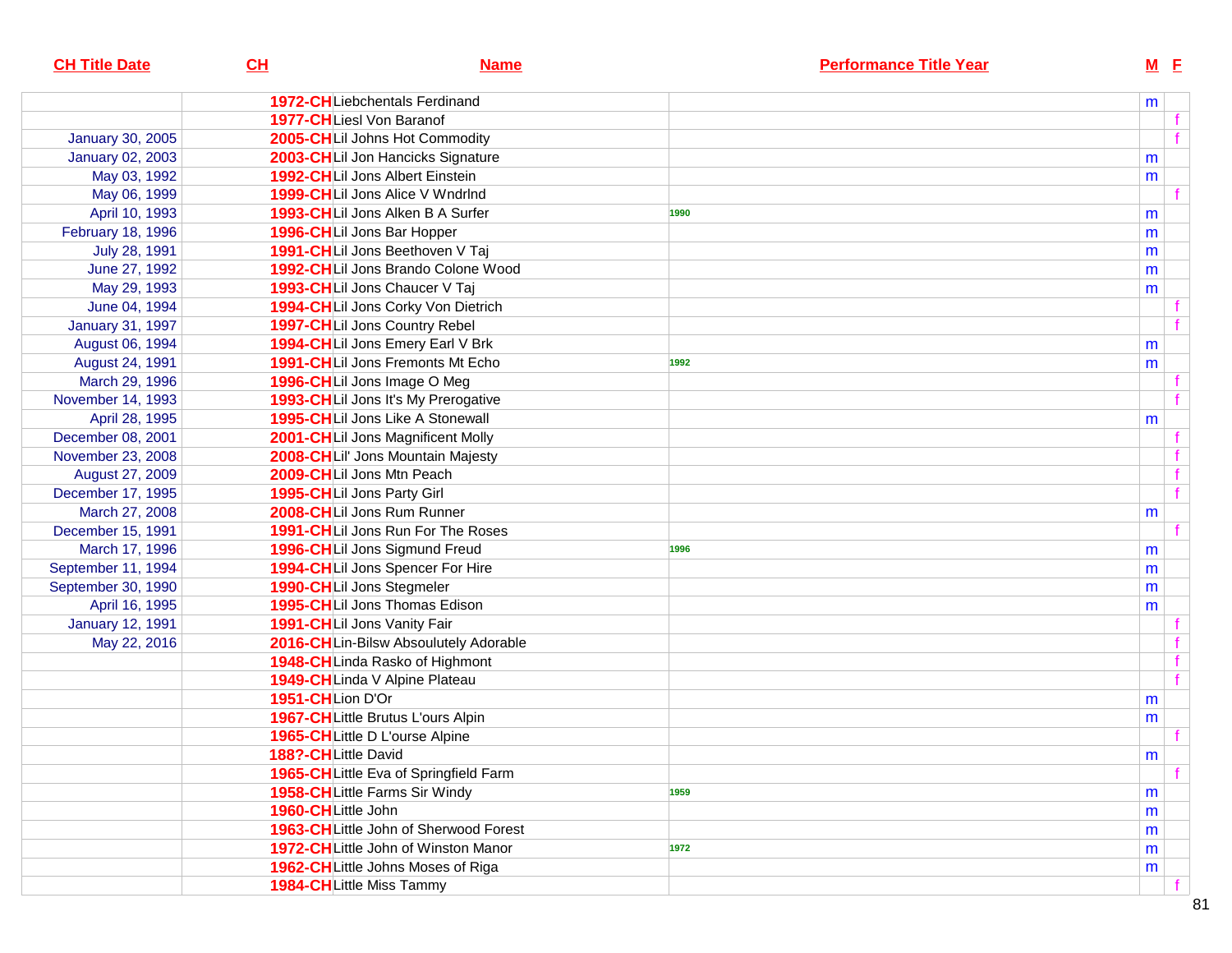| <b>CH Title Date</b>    | CH          | <b>Name</b>                                            | <b>Performance Title Year</b> | $M$ E     |   |
|-------------------------|-------------|--------------------------------------------------------|-------------------------------|-----------|---|
|                         |             | 1972-CHLittle Miss Wonderful                           |                               |           | f |
|                         |             | 1980-CHLittle Norways Capitol Dome                     |                               | m         |   |
|                         |             | <b>1958-CHLittle Precious of Mercy</b>                 | 1958                          |           |   |
|                         |             | 1964-CHLittle Sir Echo Brandy Keg                      |                               | m         |   |
| December 09, 1995       |             | 1995-CHLiveoak Lady Margaret                           |                               |           |   |
| June 06, 1993           |             | 1993-CH Liveoaks Abigail V Ridgewood                   |                               |           |   |
| December 18, 1993       |             | 1993-CHLiveoaks Daniel of Reis-Run                     |                               | m         |   |
| July 29, 1989           |             | 1989-CHLocust Runs Amy                                 |                               |           |   |
| December 08, 1985       |             | 1985-CHLocust Runs Angel                               |                               |           |   |
| September 29, 1985      |             | 1985-CHLocust Runs Athena                              | 1983,1987                     |           |   |
| May 30, 1987            |             | 1987-CHLocust Runs Cassiopeia                          | 1986                          |           |   |
| September 27, 1987      |             | 1987-CHLocust Runs Cassy                               |                               |           | f |
| November 24, 1985       |             | <b>1985-CHLocust Runs Ellsworth</b>                    |                               | m         |   |
| December 07, 1985       |             | <b>1985-CHLocust Runs Elviera</b>                      |                               |           |   |
|                         |             | 1976-CHLocust Runs Eric                                |                               | m         |   |
|                         |             | <b>1983-CHLocust Runs Ichabod Krane</b>                |                               | m         |   |
|                         |             | <b>1978-CHLocust Runs Jessica</b>                      |                               | m         |   |
| November 20, 1987       |             | <b>1987-CHLocust Runs Phantom</b>                      |                               | m         |   |
|                         |             | <b>1983-CHLocust Runs Rebecca</b>                      |                               |           |   |
|                         |             | 1975-CHLocust Runs Shadrack                            |                               | m         |   |
|                         |             | 1984-CHLocust Runs Vantage                             |                               | m         |   |
|                         |             | 1981-CHLocust Runs Zeb                                 |                               | m         |   |
|                         |             | 1956-CHLodge Eyrie Schatz                              |                               |           |   |
|                         |             | 1972-CHLog Cabins Mighty Moose                         | 1970                          | m         |   |
|                         |             | 1885-CHLohengrin                                       |                               | m         |   |
|                         | 1889-CHLola |                                                        |                               |           |   |
|                         |             | 1951-CHLolita Villa Cruz                               |                               |           |   |
|                         |             | 1936-CHLona Lorelei V Waldeck Rben                     |                               |           |   |
| <b>January 21, 2016</b> |             | 2016-CHLone Cedars Attention To Detail                 |                               |           |   |
| July 17, 2015           |             | 2017-GCH/2015-CHLone Cedars Brilliant Light of Vicdory |                               |           |   |
| <b>January 20, 2018</b> |             | 2018-CHLone Cedars Call of The Siren                   |                               |           |   |
| July 13, 2019           |             | 2021-GCH/2019-CHLone Cedars Charisma of Willow Creek   |                               |           |   |
| September 23, 2020      |             | 2021-GCH/2020-CHLone Cedars Desired Jeul of Rainier    | 2020                          |           | f |
| October 31, 2020        |             | 2021-GCH/2020-CHLone Cedars Dirty Deeds                |                               | m         |   |
| June 27, 2021           |             | 2021-CHLone Cedars Encore Presentation                 |                               |           |   |
| July 08, 2021           |             | 2021-CHLone Cedars Evergreen Logger                    |                               | ${\sf m}$ |   |
|                         |             | 1981-CHLongleys Tucker Thunder Mt                      |                               | m         |   |
| October 22, 1994        |             | 1994-CHLongmeadows Amos V Big Topp                     |                               | m         |   |
|                         |             | 1983-CHLongmeadows April Showers                       |                               |           |   |
| September 06, 1997      |             | 1997-CHLongmeadows Avalanche                           |                               |           |   |
| October 13, 1990        |             | 1990-CH Longmeadows Break The Bank                     |                               |           | f |
| September 24, 1994      |             | 1994-CHLongmeadows Heart Breaker                       |                               |           | f |
| November 18, 1995       |             | 1995-CHLongmeadows High Roller                         |                               | m         |   |
|                         |             |                                                        |                               |           |   |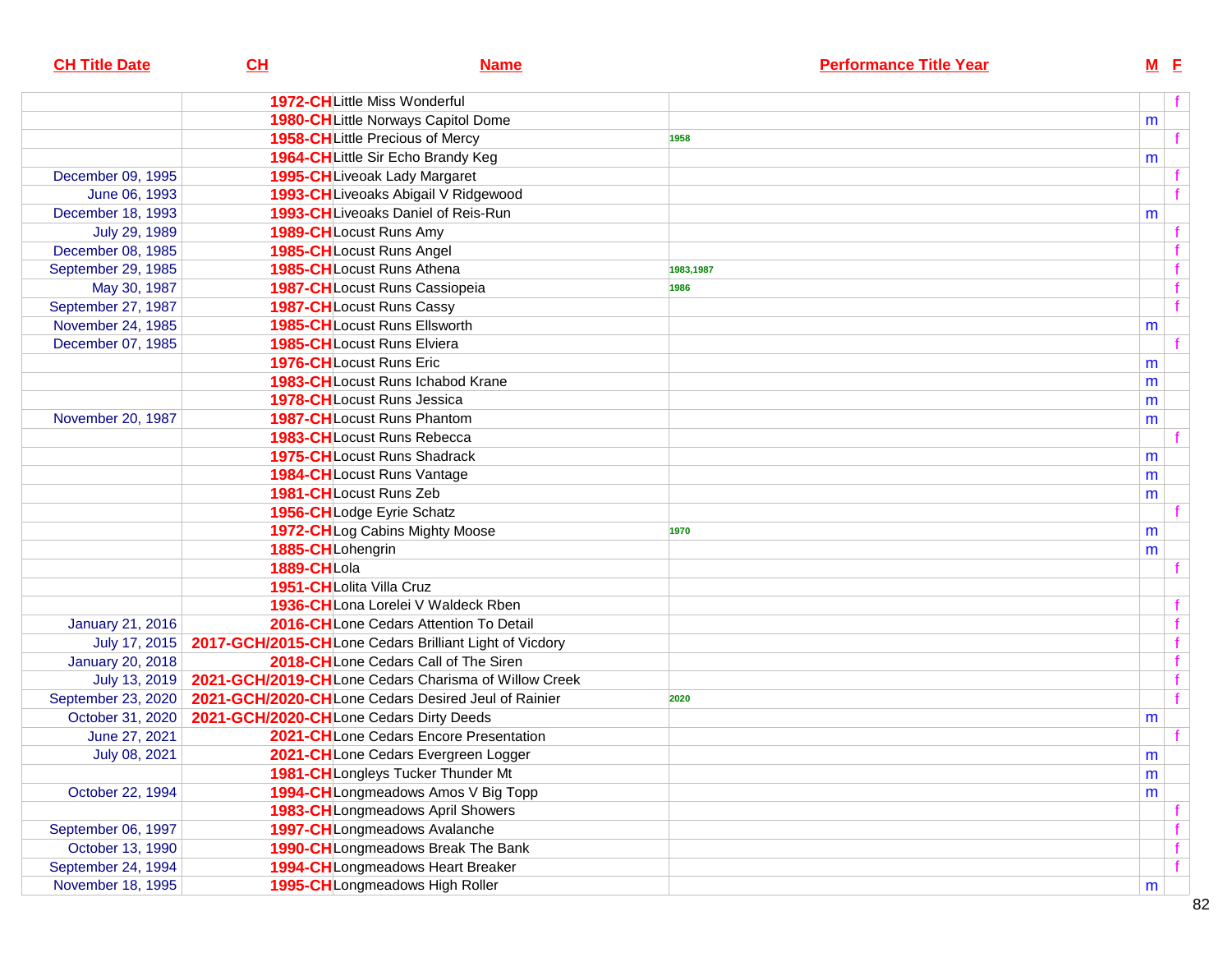| <b>CH Title Date</b>    | CH                       | <b>Name</b>                            |           | <b>Performance Title Year</b> |   | $M$ E        |  |
|-------------------------|--------------------------|----------------------------------------|-----------|-------------------------------|---|--------------|--|
| May 30, 1992            |                          | 1992-CHLongmeadows Liesl               |           |                               |   | f            |  |
| October 28, 1990        |                          | 1990-CHLongmeadows Sgt. Preston V RRR  |           |                               | m |              |  |
|                         |                          | 1971-CHLongs Capitol Gain              |           |                               | m |              |  |
|                         |                          | 1974-CHLongs Duplicate of Tuck         |           |                               | m |              |  |
|                         |                          | 1965-CHLongs Tuck of Sherwood Forest   |           |                               | m |              |  |
|                         |                          | 1975-CHLooking Ups Black Knight        |           |                               | m |              |  |
| May 17, 2008            |                          | 2008-CHLoramar Admiral New Sage Stoan  |           |                               | m |              |  |
| July 02, 2006           |                          | 2006-CHLoramar Aeryns Dream V Stoan    |           |                               |   |              |  |
| <b>January 23, 2011</b> |                          | 2011-CHLoramar All Dat Jazz V Stoan    |           |                               |   |              |  |
| October 25, 2008        |                          | 2008-CHLoramar Cici of Vicdory         |           |                               |   |              |  |
| March 22, 2009          |                          | 2009-CH Loramar N Vicdorys Bella Mia   |           |                               |   | f            |  |
| November 19, 2006       |                          | 2006-CHLoramar N Vicdorys Bozley       |           |                               | m |              |  |
| November 16, 2013       |                          | 2013-CHLoramars Fire Starter           |           |                               |   |              |  |
| February 10, 2013       |                          | 2013-CHLoramars Full Speed Ahead       |           |                               | m |              |  |
|                         |                          | 1968-CH Lord Andrew of Shagg Bark      |           |                               | m |              |  |
|                         | 1935-CHLord Byng of Vimy |                                        |           |                               | m |              |  |
|                         | 1895-CHLord Hector       |                                        |           |                               | m |              |  |
|                         |                          | 1940-CHLord Jack V Tagalong            |           |                               | m |              |  |
|                         | 1959-CHLord V Sauliamt   |                                        |           |                               | m |              |  |
|                         |                          | 1980-CHLorims No Buddy V Moe B         |           |                               | m |              |  |
|                         | 1977-CHLos Altos Gaucho  |                                        |           |                               | m |              |  |
|                         |                          | 1973-CHLost Valley Ace Sir Charles     |           |                               | m |              |  |
|                         |                          | 1971-CHLost Valley Amanda Stoan        | 1970,1971 |                               |   |              |  |
|                         |                          | 1967-CHLotawannas Champagne Lady       |           |                               |   |              |  |
|                         | 1971-CHLouie Benet       |                                        |           |                               | m |              |  |
|                         |                          | 1976-CHLove Saints Captain Casey       |           |                               | m |              |  |
|                         |                          | <b>1976-CHLove Saints Mister Oscar</b> |           |                               | m |              |  |
| August 01, 2021         |                          | 2021-CHLovelys Midnight Special        |           |                               |   |              |  |
| March 20, 1993          |                          | 1993-CHLT Bilbo Baggin V Thunder Hill  |           |                               | m |              |  |
|                         | 1968-CHLT Torreano       |                                        |           |                               | m |              |  |
| September 27, 1987      | 1987-CHLT's Aynaquandra  |                                        |           |                               |   |              |  |
|                         | 1983-CHLT's Beauty       |                                        |           |                               |   |              |  |
|                         | 1985-CHLT's Chelsea      |                                        |           |                               |   |              |  |
| June 03, 2001           | 2001-CHLT's Chrisama     |                                        |           |                               |   |              |  |
| October 03, 1997        | 1997-CHLT's Deianaira    |                                        |           |                               |   |              |  |
| September 24, 1988      | 1988-CHLT's Elleayn      |                                        |           |                               |   | $\mathbf{f}$ |  |
|                         | 1973-CHLT's Ginger Ayn   |                                        |           |                               |   | f            |  |
|                         | 1971-CHLT's Granunda     |                                        | 1971      |                               | m |              |  |
| October 15, 1995        | 1995-CHLT's Janaah       |                                        |           |                               |   |              |  |
| September 05, 1992      | 1992-CHLT's Janelle      |                                        |           |                               |   | f            |  |
| July 21, 1991           | 1991-CHLT's Jarel        |                                        |           |                               | m |              |  |
| July 11, 1992           | 1992-CHLT's Kayloni      |                                        |           |                               |   |              |  |
| December 03, 1995       |                          | 1995-CHLT's La Contessa Beullah        |           |                               |   |              |  |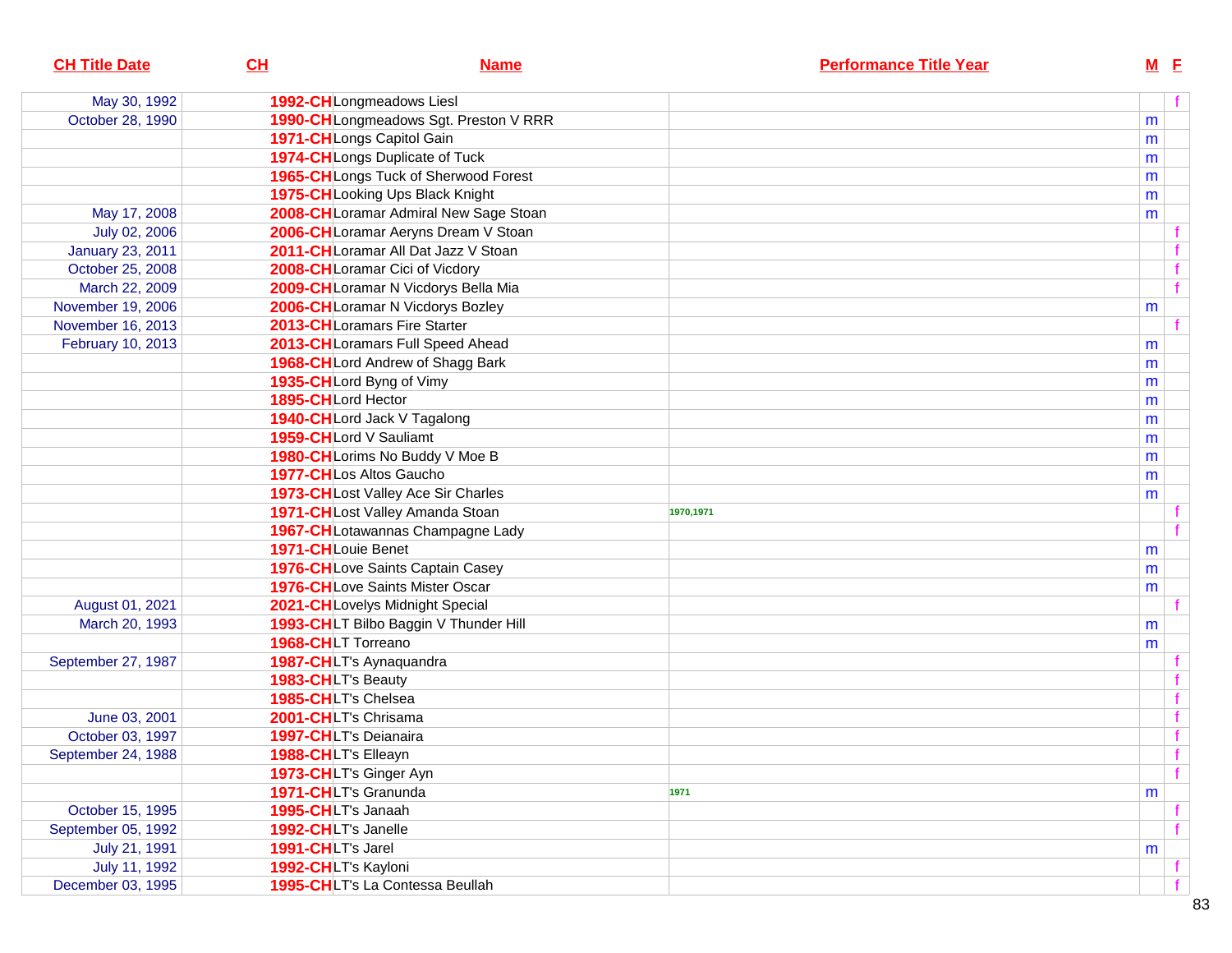| <b>CH Title Date</b>    | CL                  | <b>Name</b>                                |      | <b>Performance Title Year</b> |             | $M$ E |   |
|-------------------------|---------------------|--------------------------------------------|------|-------------------------------|-------------|-------|---|
|                         |                     | 1970-CHLT's Melody Ann V Torreano          |      |                               |             |       |   |
| April 11, 1998          | 1998-CHLT's Melonie |                                            |      |                               |             |       | f |
| May 31, 1997            |                     | 1997-CHLT's Miss Scarlet O'Hara            |      |                               |             |       |   |
| September 24, 2000      | 2000-CHLT's Monique |                                            |      |                               |             |       | f |
| May 30, 1988            |                     | 1988-CHLT's Rhodespiere                    |      |                               |             | m     |   |
| November 10, 1990       | 1990-CHLT's Romadon |                                            |      |                               |             | m     |   |
|                         |                     | <b>1995-CHLT's Ruff Tuff McDuff</b>        |      |                               |             | m     |   |
| March 05, 1989          |                     | 1989-CHLT's Schallamar                     |      |                               |             |       |   |
| October 15, 1994        |                     | 1994-CHLT's Son of Jarel                   |      |                               |             | m     |   |
|                         | 1984-CHLT's Vanessa |                                            |      |                               |             |       |   |
| June 18, 1989           | 1989-CHLT's Varnet  |                                            |      |                               |             |       |   |
| September 02, 2001      |                     | 2001-CHLT's Vas Jurella                    |      |                               |             |       | f |
| April 22, 1990          |                     | 1990-CHLu Anns Love Alot Bear              |      |                               |             | m     |   |
|                         |                     | 1949-CHLuana V Esbo of Highmont            |      |                               |             |       |   |
|                         |                     | 1972-CHLucernes Trogan V Rox               |      |                               |             | m     |   |
|                         |                     | 1944-CHLucky Boy of Wal Bern               |      |                               | 4/28/1905 m |       |   |
|                         |                     | 1965-CHLucky J J Big Bad Tena              |      |                               |             |       |   |
|                         |                     | 1967-CHLudwig Von Slade                    |      |                               |             | m     |   |
|                         |                     | 1983-CHLueg Von Rosenborg                  |      |                               |             | m     |   |
|                         | 1978-CHLuigi III    |                                            |      |                               |             | m     |   |
|                         |                     | 1949-CHLutz V Alpine Plateau               | 1951 |                               |             | m     |   |
|                         |                     | 1984-CHLux V D St. Laurent                 |      |                               |             | m     |   |
|                         |                     | 1977-CHLux Von Baranof                     |      |                               |             | m     |   |
| <b>January 05, 1986</b> |                     | 1986-CHLymrics Chief Exec Officer          |      |                               |             | m     |   |
| <b>January 05, 1986</b> |                     | 1986-CHLynchcreeks A Zelda V Stoan         |      |                               |             |       |   |
| April 26, 1986          |                     | 1986-CHLynchcreeks Ace V Stoan             |      |                               |             | m     |   |
| April 25, 1987          |                     | 1987-CHLynchcreeks Albreicht V Stoan       |      |                               |             | m     |   |
| September 19, 1987      |                     | 1987-CHLynchcreeks Amelia Bearhart         |      |                               |             |       |   |
| November 02, 1986       |                     | 1986-CHLynchcreeks Anthony                 |      |                               |             | m     |   |
| November 15, 1986       |                     | 1986-CHLynchcreeks Bell Fleur Stoan        |      |                               |             |       |   |
| <b>January 30, 1988</b> |                     | 1988-CHLynchcreeks Bismark V Stoan         |      |                               |             | m     |   |
| June 15, 1986           |                     | 1986-CHLynchcreeks Bonafide V Stoan        |      |                               |             | m     |   |
| November 15, 1986       |                     | 1986-CHLynchcreeks Bravo Nicholas          |      |                               |             | m     |   |
| March 03, 1991          |                     | 1991-CHLynchcreeks Double Dare             |      |                               |             | m     |   |
| August 19, 1990         |                     | 1990-CHLynchcreeks Dreamer V Valinta       |      |                               |             |       |   |
| March 25, 1990          |                     | <b>1990-CHLynchcreeks Dres For Success</b> |      |                               |             | m     |   |
| July 10, 1994           |                     | 1994-CHLynchcreeks Ella                    |      |                               |             |       | f |
| October 10, 1992        |                     | 1992-CHLynchcreeks Executive               |      |                               |             | m     |   |
| August 15, 1993         |                     | 1993-CHLynchcreeks Ferguson                |      |                               |             |       |   |
| June 10, 1995           |                     | 1995-CHLynchcreeks Forbes Elation          |      |                               |             | m     |   |
| <b>January 16, 1996</b> |                     | 1996-CHLynchcreeks Forest V Elation        | 1993 |                               |             | m     |   |
| October 08, 1995        |                     | 1995-CHLynchcreeks Hannah                  |      |                               |             |       |   |
| May 26, 1997            |                     | 1997-CHLynchcreeks Isabella New            |      |                               |             |       | f |
|                         |                     |                                            |      |                               |             |       |   |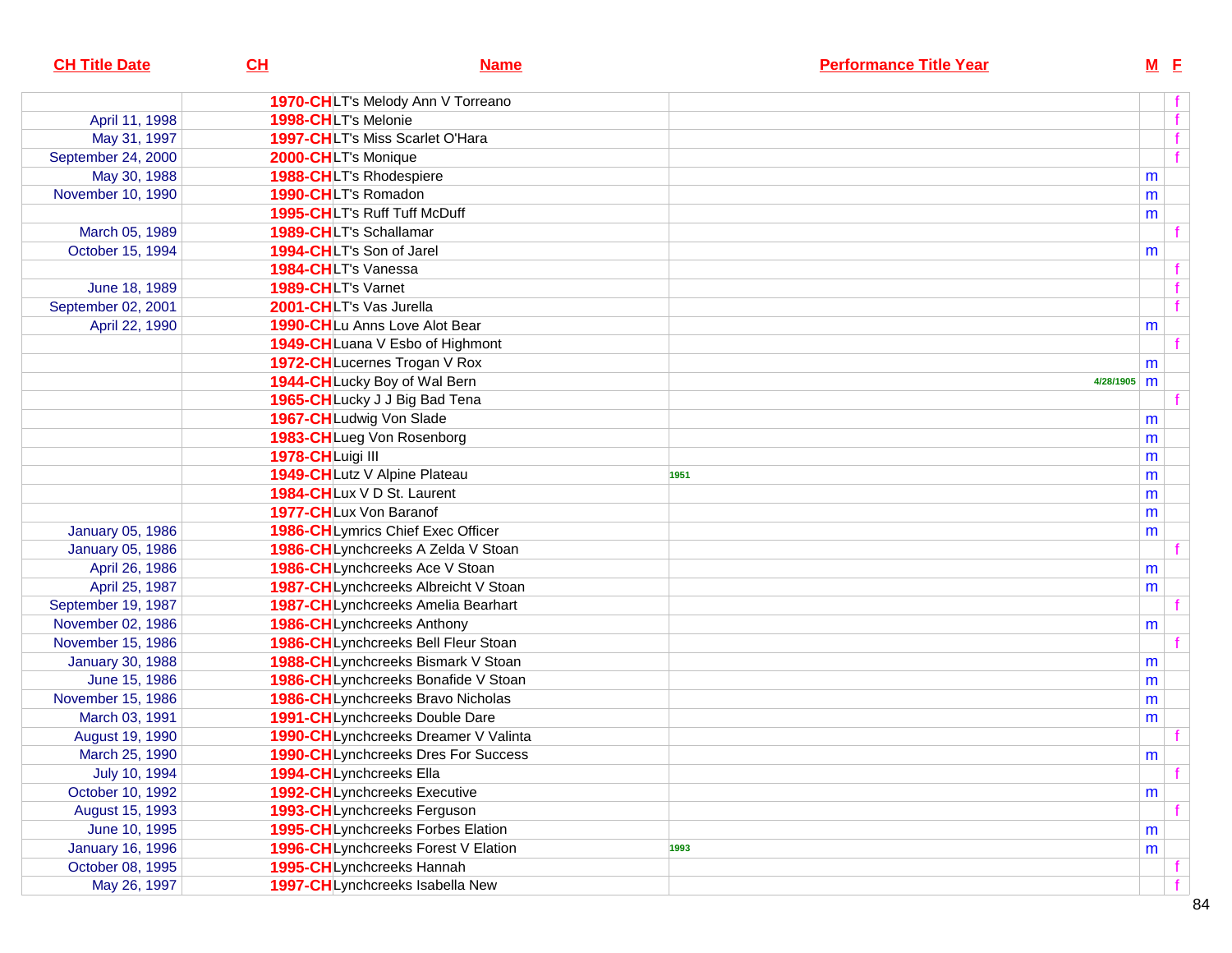| <b>CH Title Date</b>    | CL                                      | <b>Name</b>                                                        | <b>Performance Title Year</b> |   | $M$ E |  |
|-------------------------|-----------------------------------------|--------------------------------------------------------------------|-------------------------------|---|-------|--|
| October 19, 1996        |                                         | 1996-CHLynchcreeks MacNeil                                         |                               | m |       |  |
| <b>January 12, 1996</b> |                                         | 1996-CHLynchcreeks Nelly Bly V Stoan                               |                               |   |       |  |
| September 15, 1996      |                                         | 1996-CHLynchcreeks Nordstrom                                       |                               | m |       |  |
| February 27, 1998       |                                         | 1998-CHLynchcreeks Raggedy Ann                                     |                               |   |       |  |
| July 12, 1998           |                                         | 1998-CHLynchcreeks Rita                                            |                               |   |       |  |
| June 18, 2000           |                                         | 2000-CHLynchcreeks Vonda                                           |                               |   | f     |  |
| October 06, 2000        |                                         | 2000-CHLynchcreeks Weisenheimer                                    |                               | m |       |  |
| October 10, 2003        |                                         | 2003-CHLynchcreeks Yasmine                                         |                               |   |       |  |
| August 28, 1993         |                                         | 1993-CHLyndales Great Gift Gatling                                 |                               | m |       |  |
| April 22, 1995          |                                         | 1995-CHLyndales Hang In There                                      |                               | m |       |  |
| June 15, 1996           |                                         | 1996-CHLyndales Lamborghini                                        |                               | m |       |  |
| April 05, 1987          |                                         | 1987-CHLynns Benjamin of Dutchwood                                 |                               | m |       |  |
|                         |                                         | 1975-CHLyvers Samantha                                             |                               |   |       |  |
| May 11, 1998            |                                         | 1998-CHMabes Ritzy Fitzgerald                                      |                               | m |       |  |
|                         |                                         | 1962-CHMa-Bobs Buddy of Mighty Moe                                 |                               | m |       |  |
|                         |                                         | 1962-CHMa-Bobs Little Moe of Mighty Moe                            |                               | m |       |  |
|                         |                                         | 1963-CHMa-Bobs Midge of Mighty Moe                                 |                               |   |       |  |
|                         |                                         | 1958-CHMa-Bobs Mighty Moe V Zwingo                                 |                               | m |       |  |
|                         |                                         | 1959-CHMa-Bobs Miss Sheba                                          |                               |   |       |  |
|                         |                                         | 1967-CHMa-Bobs Moe Buddy V Buddy                                   |                               | m |       |  |
|                         |                                         | 1961-CHMa-Bobs Silky of Mighty Moe                                 |                               | m |       |  |
|                         |                                         | 1969-CHMacs Rock Candy V Tranberg                                  |                               | m |       |  |
| August 29, 1992         |                                         | 1992-CHMadam Heidi Bear                                            |                               |   |       |  |
|                         |                                         | 1939-CHMadame Fifi De Savoy                                        |                               |   |       |  |
|                         |                                         | 1966-CHMadame Susy Babe of Mighty Moe                              |                               |   |       |  |
|                         |                                         | 1971-CHMadonnas Heidi                                              |                               |   |       |  |
| July 08, 2018           |                                         | 2018-CHMagic Mountain Peyton                                       |                               |   |       |  |
| April 22, 2000          |                                         | 2000-CHMagic Mountain Sabrina                                      |                               |   |       |  |
| August 14, 2016         |                                         | 2016-CHMagic Mountain The Sky Is The Limit                         |                               |   |       |  |
| March 16, 2003          |                                         | 2003-CH Magic Mountains Cassidy                                    |                               |   |       |  |
| November 23, 2002       |                                         | 2002-CHMagic Mountains Coach                                       |                               | m |       |  |
| May 06, 2006            |                                         | 2006-CH Magic Mountains Majestic Noah                              |                               | m |       |  |
| May 28, 2021            |                                         | 2021-CHMagic Mountains Streicher For NOSIRRAG                      |                               | m |       |  |
| May 19, 2002            |                                         | 2002-CHMagic Mountains Taylor Maid                                 |                               |   |       |  |
| April 18, 2004          |                                         | 2004-CH Magic Mountains Zachary                                    |                               | m |       |  |
| December 06, 2003       |                                         | 2003-CHMagic Mtn Majestic FRTL MRTL                                |                               |   |       |  |
| August 12, 2001         |                                         | 2001-CHMagic Mtns Full Speed Ahead                                 |                               | m |       |  |
| May 01, 2007            |                                         | 2007-CHMagic Mtns Little Smokey of Royality                        |                               | m |       |  |
| October 03, 2003        |                                         | 2003-CH Magic Mtns Majestic Merlin                                 |                               | m |       |  |
| October 31, 2015        |                                         | 2015-CHMahoganys Chalet Brigitta V Charlie                         |                               |   |       |  |
| October 09, 2011        | 2012-GCH/2011-CHMahoganys Domino Effect |                                                                    |                               |   |       |  |
| March 15, 2014          |                                         | 2014-GCH/2014-CHMahoganys Gallant Spirit V Charley                 |                               | m |       |  |
|                         |                                         | March 08, 2013 2014-GCH/2013-CHMahoganys Great Innovator V Charley |                               | m |       |  |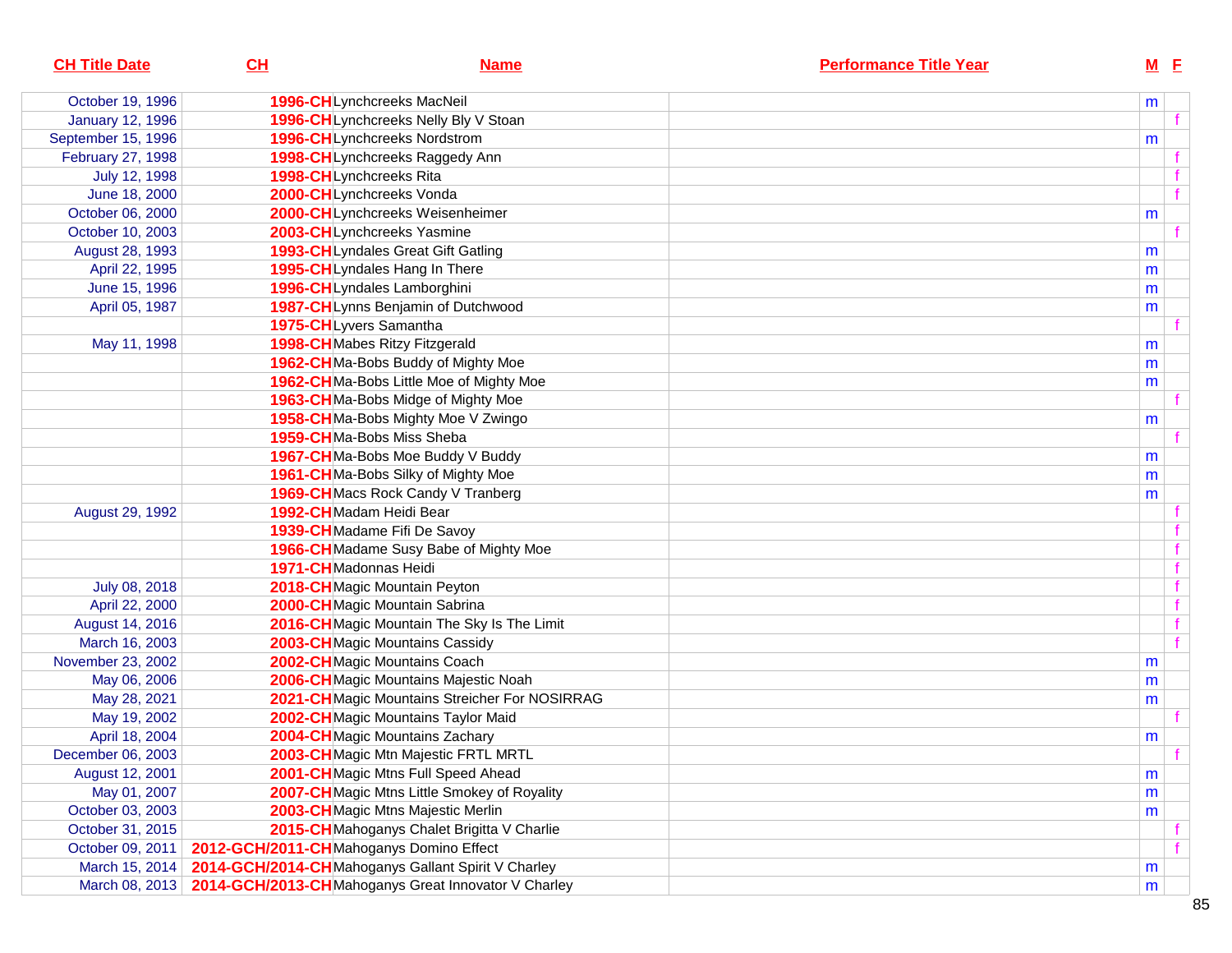| <b>CH Title Date</b>    | CL                                     | <b>Name</b>                                     | <b>Performance Title Year</b> | $M$ E |  |
|-------------------------|----------------------------------------|-------------------------------------------------|-------------------------------|-------|--|
| November 16, 2012       |                                        | 2012-CHMahoganys Just-In-Kase Amy V Charlie     |                               |       |  |
| July 01, 2018           |                                        | 2018-CHMahoganys Knickers In A Knot V Sanji     |                               | m     |  |
| March 11, 2022          |                                        | 2022-CHMahoganys Laird of The Loch V Kieran     |                               | m     |  |
| February 07, 2020       |                                        | 2020-GCH/2020-CHMahoganys Lake On Fire Leland   |                               | m     |  |
| July 26, 2020           |                                        | 2020-CHMahoganys Last Leaves of Autumn Lily     |                               |       |  |
| June 09, 2009           |                                        | 2009-CHMahoganys Lasting Impression             |                               | m     |  |
| February 18, 2012       |                                        | 2012-CHMahoganys Leading Man                    |                               | m     |  |
| October 11, 2020        |                                        | 2020-CHMahoganys Let Freedom Ring V Kieran      |                               |       |  |
| February 17, 2007       |                                        | 2007-CHMahoganys Little Reatta                  |                               | m     |  |
| July 01, 2018           |                                        | 2018-CH Mahoganys Only Joy In Town V Sanji      |                               |       |  |
| October 29, 2011        | 2012-GCH/2011-CHMahoganys Show Stopper |                                                 |                               | m     |  |
| April 12, 2017          |                                        | 2017-CHMahoganys Snow Kisses V Charley          |                               |       |  |
| April 14, 2007          |                                        | 2007-CHMahoganys Trip to The Sky                |                               |       |  |
| March 08, 2008          |                                        | 2008-CHMahoganys Valhalla                       |                               |       |  |
| June 26, 2005           |                                        | 2005-CH Mahognays Skyz Over Montana             |                               | m     |  |
|                         |                                        | 1969-CHMaid Marion of Shady Acre                |                               |       |  |
|                         |                                        | 1951-CHMaida V Alpine Plateau                   |                               |       |  |
| June 02, 2001           | 2001-CHMaida Van Rijn                  |                                                 |                               |       |  |
|                         |                                        | 1979-CHMalibus Klassic of Kurtwood              |                               |       |  |
| March 10, 2019          |                                        | 2019-CHMairaz Shimmering Light                  |                               |       |  |
| December 05, 1993       |                                        | 1993-CH Majestic Aiming High V Abe              |                               |       |  |
|                         |                                        | 1972-CH Majestic Bambi V Tycoon                 |                               |       |  |
| December 09, 2000       |                                        | 2000-CHMajestic High Chateaus Diana             |                               |       |  |
| April 12, 1996          |                                        | 1996-CHMajestics Abby V Abraham                 |                               |       |  |
| October 21, 1995        |                                        | 1995-CHMajestics Babushka                       |                               |       |  |
| April 12, 1997          |                                        | <b>1997-CH</b> Majestics Cenicienta             |                               |       |  |
| March 02, 1997          |                                        | <b>1997-CH</b> Majestics Conchita               |                               |       |  |
| July 08, 2007           |                                        | 2007-CHMajestics Elbas Charisma                 |                               |       |  |
| February 03, 2006       |                                        | 2006-CH Majestics Henrietta Magic Mtn           |                               |       |  |
| November 01, 1997       |                                        | 1997-CHMajestics Merriahs Grayson-Girl          |                               |       |  |
|                         | 1973-CH Major Bows                     |                                                 |                               | m     |  |
|                         |                                        | 1939-CHMajor Karl V Mureen                      |                               | m     |  |
|                         | 1955-CHMajor Ricki Iloez               |                                                 |                               | m     |  |
|                         |                                        | 1957-CHMajor V Jura V Gerd                      |                               | m     |  |
|                         |                                        | 1950-CHMajor V Neu Habsburg                     |                               | m     |  |
| April 02, 1999          |                                        | 1999-CHMammoth Saints Senor Zorro               |                               | m     |  |
| September 04, 2010      |                                        | 2010-CHMammoth Sts Dora The Explorer            | 2014                          |       |  |
| November 18, 2006       |                                        | 2006-CHMammoth Sts Harvard House                |                               | m     |  |
| June 24, 2012           |                                        | 2012-CHMammoth Sts Scarletts Gone With The Wind |                               |       |  |
| <b>January 25, 2003</b> |                                        | 2003-CHMammoth Sts. After Hours                 |                               |       |  |
| March 12, 2005          |                                        | 2005-CHMammoth Sts. Delirious                   |                               |       |  |
| November 03, 2001       |                                        | 2001-CHMammoth Sts. Diamond Rio                 |                               |       |  |
| October 30, 2004        |                                        | 2004-CHMammoth Sts. Emily Bronte                |                               |       |  |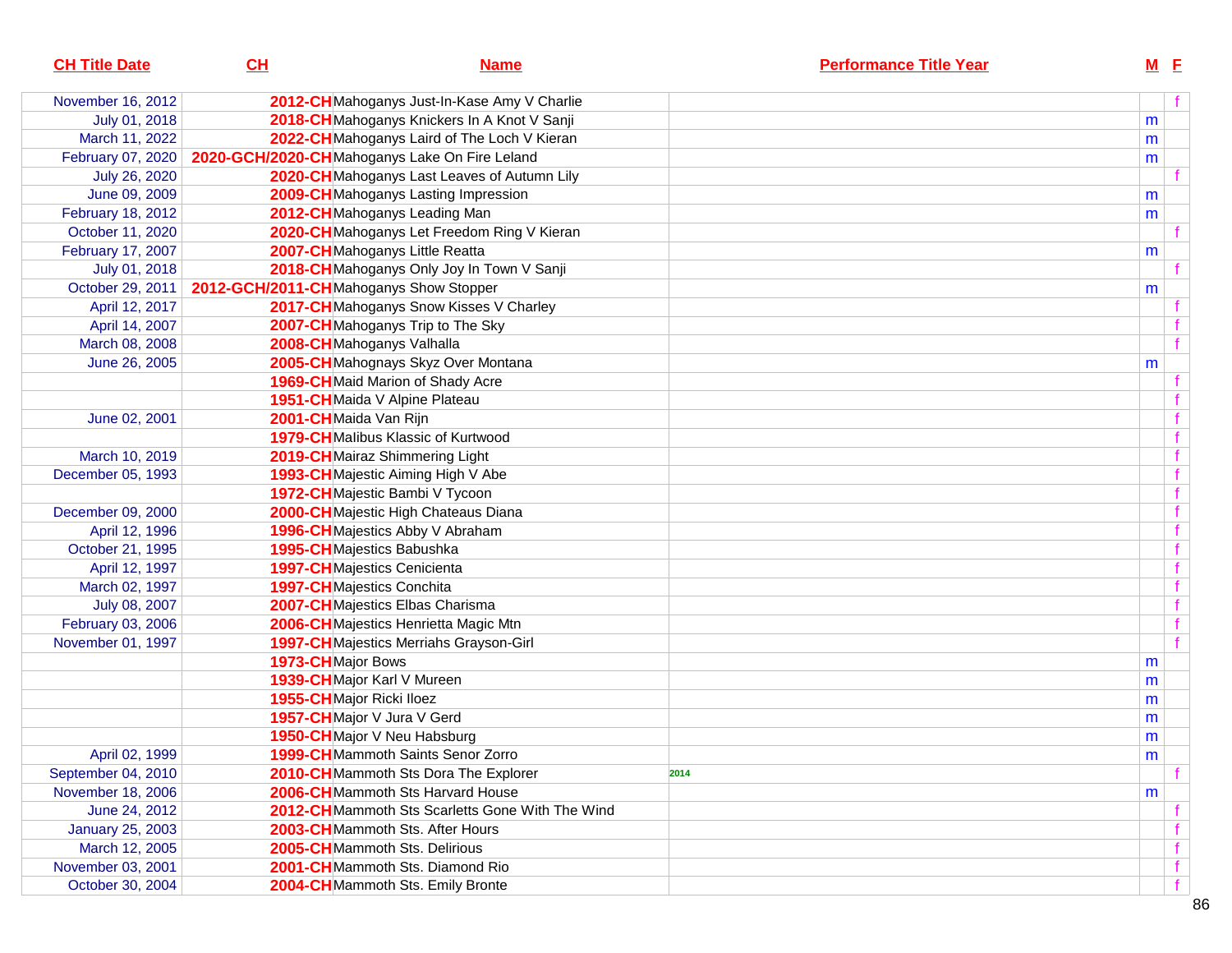| <b>CH Title Date</b>    | CH                                 | <b>Name</b>                          |           | <b>Performance Title Year</b> |   | $M$ E |
|-------------------------|------------------------------------|--------------------------------------|-----------|-------------------------------|---|-------|
| April 07, 2005          |                                    | 2005-CHMammoth Sts. Fashion Police   |           |                               |   |       |
| April 26, 2003          |                                    | 2003-CHMammoth Sts. Joseph Amaz Coat |           |                               | m |       |
|                         | 1960-CHMandy of Dolomount          |                                      |           |                               |   |       |
| June 14, 1986           |                                    | 1986-CHMandy of Hollow Acres Farm    |           |                               |   |       |
| May 28, 2001            |                                    | 2001-CH Mandys Artwork By Van Gogh   |           |                               |   |       |
|                         |                                    | 1982-CHMandys Athena Von Tribune     |           |                               |   |       |
| April 16, 1988          |                                    | 1988-CHMandys Candy Kisses Vamoose   |           |                               |   |       |
|                         |                                    | 1985-CHMandys Cherish Me V Vamoose   |           |                               |   |       |
|                         |                                    | 1985-CH Mandys Dubutante V Big Man   |           |                               | m |       |
| April 19, 1986          |                                    | 1986-CHMandys Epicurean Delight      |           |                               | m |       |
| March 02, 2001          | 2001-CHMandys Favorite Son         |                                      |           |                               | m |       |
| <b>January 27, 1991</b> |                                    | 1991-CHMandys Kismet V Alex          |           |                               | m |       |
| August 04, 1991         |                                    | 1991-CHMandys Kodiak V Alex          |           |                               | m |       |
| August 04, 1995         |                                    | 1995-CHMandys Norman Rockwell        |           |                               | m |       |
| October 17, 1998        | 1998-CHMandys Ode To Kory          |                                      |           |                               |   |       |
| April 22, 1990          |                                    | 1990-CHMandys Windward Navigator     |           |                               | m |       |
| October 20, 2002        |                                    | 2002-CH Mandys Yes Sir V Swissong    |           |                               | m |       |
|                         | 1940-CHManitou Amazon II           |                                      |           |                               |   |       |
|                         | 1940-CH Manitou Barry III          |                                      |           |                               |   |       |
|                         | 1951-CHManitou Barry IX            |                                      | 1950      |                               |   |       |
|                         | 1948-CH Manitou Barry VI           |                                      | 1943,1946 |                               | m |       |
|                         | <b>1939-CH</b> Manitou Hercules    |                                      |           |                               | m |       |
|                         |                                    | 1946-CHManitou Signaller Don         |           |                               | m |       |
|                         | 1946-CHManitou Sovereign II        |                                      |           |                               |   |       |
| May 26, 2018            |                                    | 2018-CHManns Minnie Avalanche        |           |                               |   |       |
| May 27, 2017            |                                    | 2017-CHManns Precious Ruby           | 2016      |                               |   |       |
| August 13, 2017         | 2017-CHManns Wild Pebbles          |                                      | 2016      |                               |   |       |
| May 14, 2011            | 2011-CHManoueh                     |                                      |           |                               |   |       |
|                         | 1937-CHMan-O-War                   |                                      |           |                               | m |       |
| April 29, 2006          | 2006-CHMaor Van Rijn               |                                      |           |                               |   |       |
|                         | <b>1970-CH</b> Maplecrests Adolph  |                                      |           |                               | m |       |
|                         |                                    | 1968-CHMaplecrests Chaos V Barri     |           |                               | m |       |
|                         |                                    | 1964-CHMar Cons King Midas of Toro   |           |                               | m |       |
|                         |                                    | 1969-CHMar Cons Malonie of Muffet    |           |                               |   |       |
|                         |                                    | 1964-CHMar Cons Mantanus of Midas    |           |                               | m |       |
|                         |                                    | 1968-CHMar Cons Mercury V Barri      |           |                               | m |       |
|                         | <b>1966-CH</b> Mar Cons Mint Julip |                                      |           |                               |   |       |
|                         |                                    | <b>1965-CH</b> Mar Cons Miss Martini |           |                               |   |       |
|                         |                                    | 1965-CHMar Cons Monza of the Moe     |           |                               |   |       |
|                         | 1951-CHMarbedo Otto                |                                      |           |                               | m |       |
| July 09, 1988           | <b>1988-CH</b> Mar-C's Hellacious  |                                      |           |                               |   |       |
| March 24, 1989          | 1989-CHMar-C's Obsession           |                                      |           |                               |   |       |
| October 14, 1985        |                                    | 1985-CHMar-C's Romeo Von Ricks       |           |                               | m |       |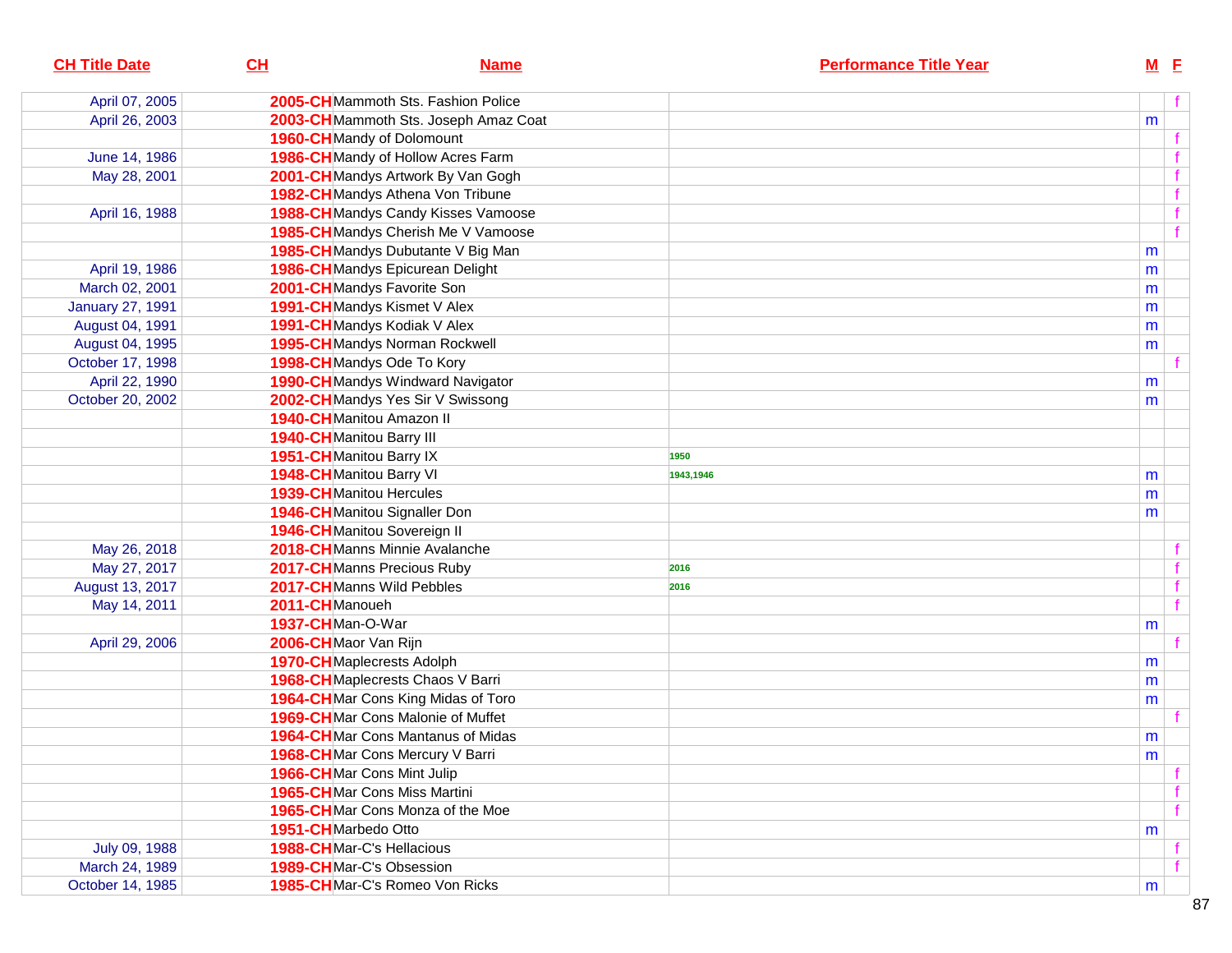| <b>CH Title Date</b> | $CH$ | <b>Name</b>                              | <b>Performance Title Year</b> | <u>M E</u> |              |
|----------------------|------|------------------------------------------|-------------------------------|------------|--------------|
|                      |      | 1975-CHMardonofs April Love              |                               |            | f            |
|                      |      | <b>1976-CH</b> Mardonofs Bernee V Ronnie |                               | m          |              |
|                      |      | 1978-CH Mardonofs Chanci Von Copy        |                               |            |              |
|                      |      | <b>1963-CH</b> Mardonofs Duchess Melina  |                               |            |              |
|                      |      | 1970-CHMardonofs Duplicate Image         |                               | m          |              |
|                      |      | <b>1979-CH</b> Mardonofs Fantabulous     |                               | m          |              |
|                      |      | 1966-CHMardonofs Image of Figaro         |                               | m          |              |
|                      |      | 1976-CHMardonofs Inda Seekbacher-Ho      |                               |            |              |
|                      |      | 1968-CHMardonofs Ishtar Von Figaro       |                               |            |              |
|                      |      | 1967-CHMardonofs Jingaro V Figaro        |                               |            | f            |
|                      |      | 1971-CH Mardonofs Keymo Von Olano        |                               | m          |              |
|                      |      | 1967-CHMardonofs Monroe Von Figaro       |                               | m          |              |
|                      |      | 1973-CH Mardonofs Neptune V Figaro       | 1968                          | m          |              |
|                      |      | 1968-CH Mardonofs Omugger V Figaro       |                               | m          |              |
|                      |      | 1972-CHMardonofs Quinci Von Olano        |                               |            |              |
|                      |      | 1975-CHMardonofs Rigga Von Image         |                               |            |              |
|                      |      | 1971-CH Mardonofs Samantha V Image       |                               |            | f            |
|                      |      | 1972-CH Mardonofs Saxon The Red          |                               | m          |              |
|                      |      | 1975-CH Mardonofs Seagram V Pandor       |                               | m          |              |
|                      |      | <b>1965-CH</b> Mardonofs Stormy Mortage  |                               |            |              |
|                      |      | 1971-CHMardonofs T-Na V Winterset        |                               |            | f.           |
|                      |      | 1964-CH Mardonofs Trip V Shagg Bark      |                               |            | f            |
|                      |      | 1981-CHMar-Dons Amanda Moe               |                               |            | f            |
| September 06, 1987   |      | 1987-CHMar-Dons Apache Warrior           |                               | m          |              |
|                      |      | 1979-CHMar-Dons Ben Franklin             |                               |            |              |
|                      |      | 1978-CHMar-Dons Branagan                 |                               | m          |              |
|                      |      | 1977-CHMar-Dons Buckpasser Opdyke        |                               | m          |              |
|                      |      | <b>1985-CH</b> Mar-Dons Bucksecret       |                               | m          |              |
|                      |      | 1984-CHMar-Dons Buckstarr                |                               |            | f.           |
|                      |      | 1984-CHMar-Dons Buttercup                |                               |            | $\mathbf{f}$ |
|                      |      | 1980-CHMar-Dons China Doll               |                               |            | f            |
| November 26, 1989    |      | 1989-CHMar-Dons Cupcake V Dietrich       |                               |            | f            |
|                      |      | 1981-CHMar-Dons Defense V Swiss Mt       |                               |            |              |
|                      |      | 1982-CHMar-Dons Deliala                  |                               | m          |              |
|                      |      | 1981-CHMar-Dons Gold Dust                |                               |            |              |
|                      |      | 1971-CHMar-Dons Jethro O'Tool Moe Buddy  |                               | m          |              |
|                      |      | 1978-CHMar-Dons Joshua V Unity           |                               | ${\sf m}$  |              |
|                      |      | 1983-CHMar-Dons Kachina Doll             |                               | m          |              |
|                      |      | 1979-CHMar-Dons Karousel V Moe           |                               |            |              |
|                      |      | 1978-CHMar-Dons King Cottonbear          |                               |            |              |
|                      |      | 1983-CHMar-Dons King Ransom              |                               | m          |              |
|                      |      | 1980-CHMar-Dons Linebacker               |                               | m          |              |
|                      |      | 1974-CHMar-Dons Missy Moe Bud            |                               | m          |              |
|                      |      |                                          |                               |            |              |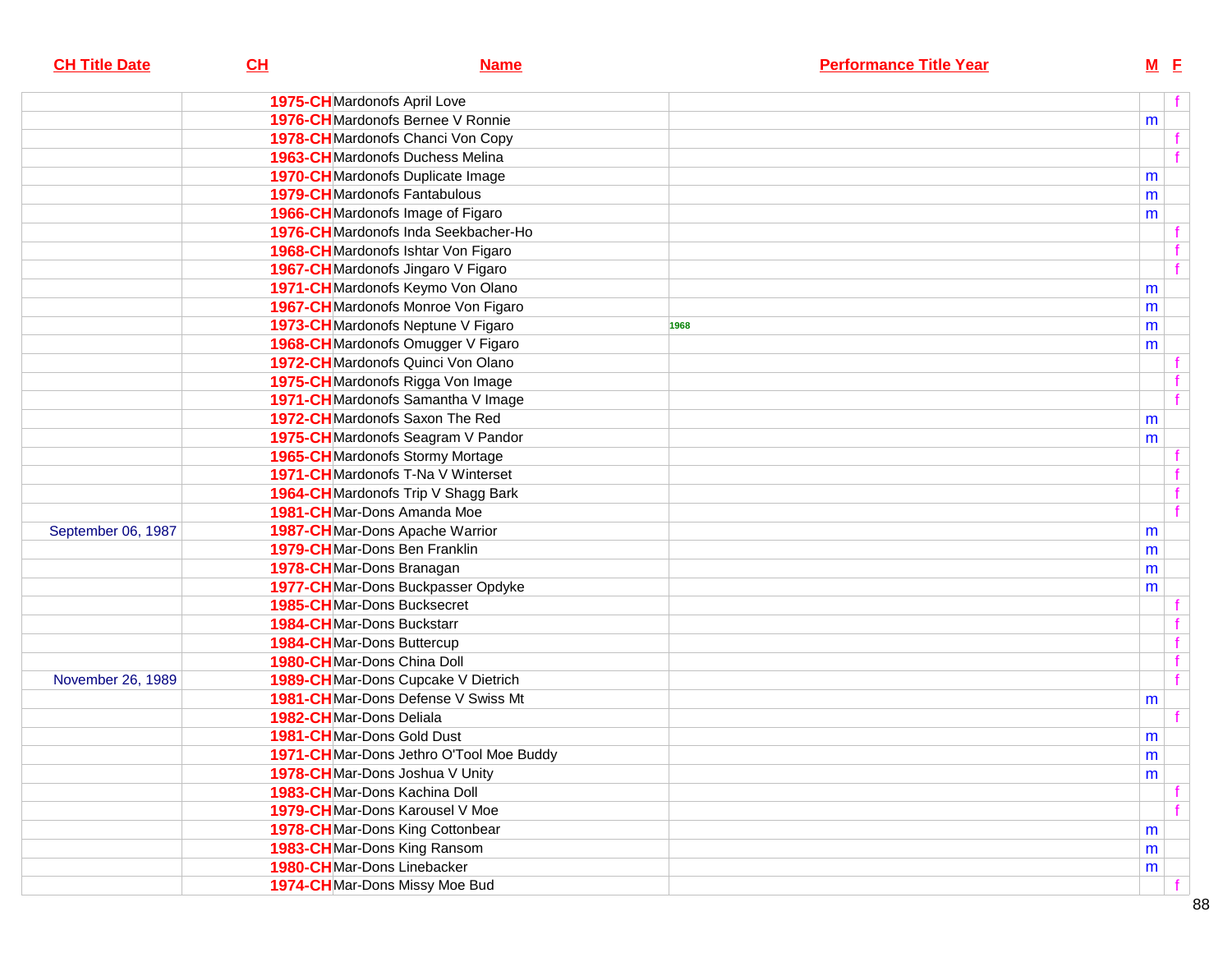| <b>CH Title Date</b> | CH                                       | <b>Name</b>                                        | <b>Performance Title Year</b> | $M$ E |              |
|----------------------|------------------------------------------|----------------------------------------------------|-------------------------------|-------|--------------|
|                      |                                          | 1972-CHMar-Dons Moe B V Moe Buddy                  |                               | m     |              |
|                      |                                          | 1975-CH Mar-Dons Moe Dolly of Hilltop              |                               |       |              |
|                      |                                          | 1981-CHMar-Dons Moe Neekue                         |                               |       |              |
|                      |                                          | 1980-CHMar-Dons Orange Blossom                     |                               |       | f            |
| October 19, 1985     |                                          | 1985-CH Mar-Dons Orange Marmalade                  |                               |       | $-f$         |
|                      |                                          | 1979-CHMar-Dons Patrick Henry                      |                               | m     |              |
|                      |                                          | <b>1981-CH</b> Mar-Dons Preacher Branson           |                               | m     |              |
|                      |                                          | 1977-CHMar-Dons Queen Liliuokalani                 | 1973                          |       |              |
|                      |                                          | 1972-CHMar-Dons Rose Bud of Moe Bud                |                               |       | $\mathbf{f}$ |
|                      |                                          | <b>1985-CH</b> Mar-Dons Saint Nickolas             |                               | m     |              |
|                      |                                          | 1981-CHMar-Dons Shes A Doll                        |                               |       | $\mathbf{f}$ |
|                      |                                          | 1980-CHMar-Dons Smokey The Bear                    |                               | m     |              |
|                      |                                          | 1982-CHMar-Dons Sundance                           |                               | m     |              |
|                      |                                          | 1983-CHMar-Dons Tinuviel Rivendell                 |                               |       |              |
|                      |                                          | 1982-CHMar-Dons Top Brass                          |                               | m     |              |
|                      |                                          | 1981-CHMar-Dons Topaz V Karousel                   |                               |       |              |
|                      |                                          | 1984-CH Margarets Bad Girl Amber                   |                               |       |              |
|                      |                                          | 1965-CHMargo Grant V Mighty Moe                    |                               |       | f            |
| August 05, 2018      |                                          | 2018-CH Marianettes Bad Moon Rising                |                               | m     |              |
| October 27, 2007     |                                          | 2007-CHMarianettes Disordely Conduct               |                               |       |              |
| November 12, 2006    |                                          | 2006-CH Marianettes Double Jepordy                 |                               |       | $\mathbf{f}$ |
| March 03, 2007       |                                          | 2010-GCH/2007-CH Marianettes Habitual Vialator     |                               | m     |              |
| February 08, 2014    |                                          | 2014-CHMarianettes Honkk Tonk Badonkadonk          |                               |       |              |
| March 11, 2021       |                                          | 2021-CHMarianettes Reindeer Are Better Than People |                               | m     |              |
| March 06, 2010       | 2010-GCH/2010-CHMarianettes The Fugitive |                                                    |                               | m     |              |
|                      |                                          | 1937-CH Marita Jurupa Saint Abbotts                |                               |       |              |
|                      |                                          | 1975-CHMarjoe V's High and Mighty                  |                               |       |              |
|                      |                                          | 1981-CH Marjoe V's Just Call Me Misty              |                               |       |              |
|                      |                                          | 1979-CHMarjoe V's Mighty Tonka                     |                               | m     |              |
|                      |                                          | 1947-CHMark V Esbo of Highmont                     |                               |       |              |
|                      |                                          | 1974-CH Marks Le Baron V Heidelberg                | 1973                          | m     |              |
|                      |                                          | 1928-CH Markus V Alchenflueh                       |                               | m     |              |
|                      |                                          | 1963-CHMarls Apache of Mighty Moe                  |                               | m     |              |
|                      |                                          | 1972-CH Marls Danny Dumplin Timothy                |                               | m     |              |
|                      |                                          | 1964-CHMarls Penelope V Zorro                      |                               |       |              |
|                      |                                          | 1968-CHMarls Pennie Annie V Chriss                 |                               |       | $-f$         |
|                      |                                          | 1970-CHMarls Rebecca Sue V Chriss                  |                               |       | f            |
|                      |                                          | 1968-CHMarls Robin Hood V Chriss                   |                               | m     |              |
|                      |                                          | 1964-CHMarls Sassafras V Zorro                     |                               |       |              |
|                      |                                          | 1963-CH Marls Swiss Miss of Mighty Moe             |                               |       | f            |
|                      |                                          | 1963-CHMarls Zorro V Mighty Moe                    | 1961                          | m     |              |
|                      |                                          | 1965-CHMarmaduchess Van Damme                      |                               |       |              |
|                      |                                          | 1964-CHMarmaduke Van Damme                         |                               | m     |              |
|                      |                                          |                                                    |                               |       |              |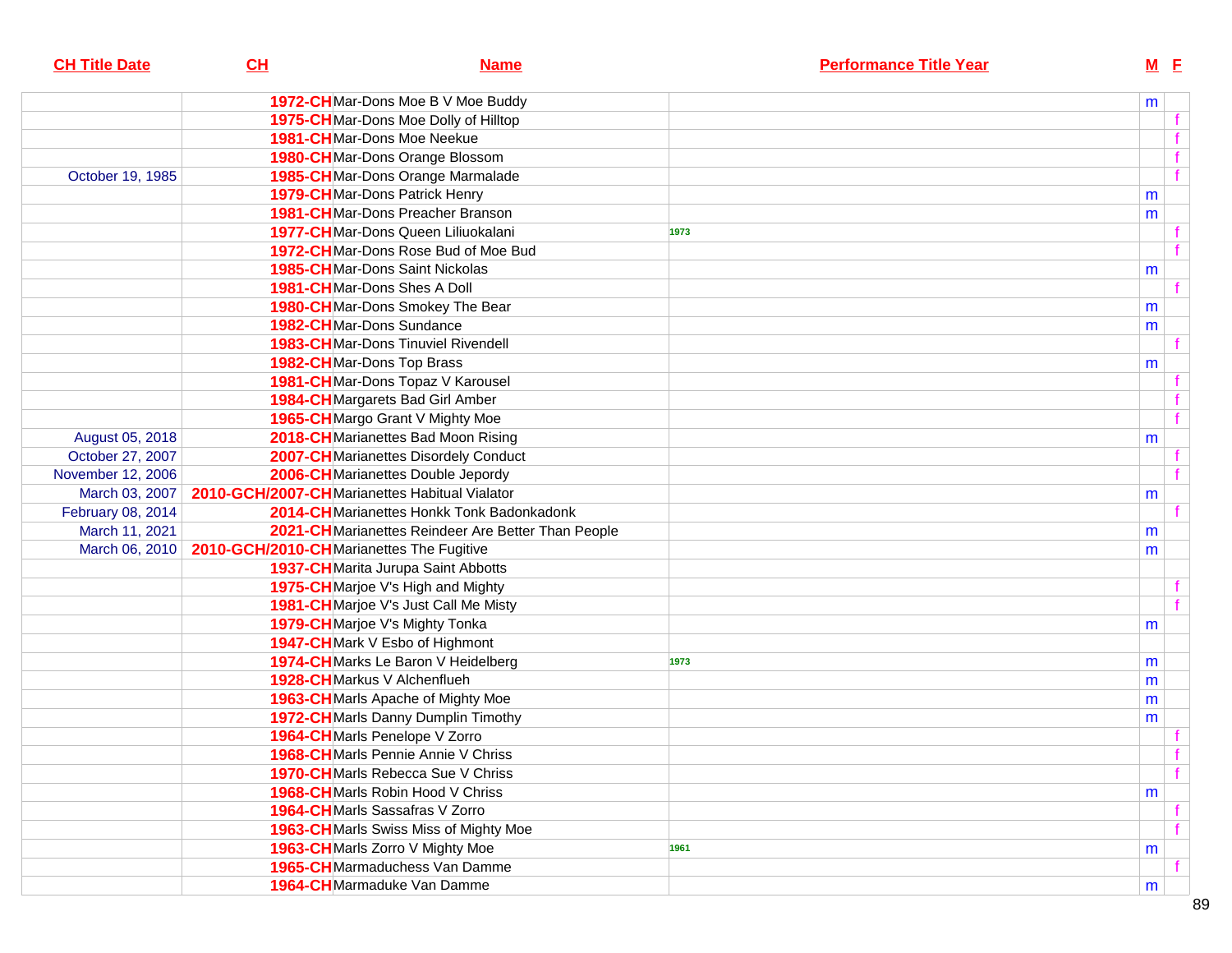| <b>CH Title Date</b>    | CH                                      | <b>Name</b>                         |           | <b>Performance Title Year</b> |   | $M$ E |
|-------------------------|-----------------------------------------|-------------------------------------|-----------|-------------------------------|---|-------|
|                         |                                         | 1939-CHMars Mond of Saint Abbotts   |           |                               | m |       |
|                         |                                         | 1950-CH Marta Tamerlaine V Ru Rog   |           |                               |   |       |
| March 06, 2010          | 2010-CH Martigny Tashkas Kennel         |                                     |           |                               |   |       |
|                         | <b>1967-CH</b> Martinis Matterhorn Miss |                                     | 1970      |                               |   |       |
|                         | <b>1970-CH</b> Martins Frau Liebchen    |                                     |           |                               |   |       |
|                         | 1979-CH Marus Ada Son V Kelly           |                                     |           |                               | m |       |
| <b>January 29, 1994</b> |                                         | 1994-CHMarus O My Stars V Kings Row |           |                               |   |       |
| June 12, 1994           | 1994-CHMarus Orion of Kings Row         |                                     |           |                               | m |       |
| May 27, 1994            | 1994-CHMarus Orphan Annie               |                                     |           |                               |   |       |
| March 17, 2001          | 2001-CHMarus Rebel Rouzer               |                                     |           |                               | m |       |
|                         | 1899-CHMarvelcroft                      |                                     |           |                               | m |       |
| June 20, 1987           | 1987-CHMar-Wils D-D                     |                                     |           |                               |   |       |
| August 05, 1984         | 1984-CHMar-Wils Erick Von Hyden         |                                     | 1983      |                               | m |       |
| <b>January 23, 1993</b> | 1993-CHMar-Wils Houligan                |                                     |           |                               |   |       |
| November 16, 1986       | 1986-CHMar-Wils Maida                   |                                     | 1984      |                               |   |       |
|                         | 1977-CHMar-Wils Major Leaguer           |                                     | 1979      |                               | m |       |
|                         | 1962-CHMascha Von Heidengeld            |                                     |           |                               |   |       |
|                         | 1961-CH Master of Shady Hollow          |                                     |           |                               | m |       |
| June 09, 2007           |                                         | 2007-CHMatakiss Arickara V Morris   | 2006,2008 |                               |   |       |
|                         | 1971-CHMathew of Dover Way              |                                     |           |                               | m |       |
| December 04, 1999       | <b>1999-CH</b> Matterhonrs Reputation   |                                     |           |                               | m |       |
|                         |                                         | 1984-CHMatterhorns Aunt Jemima II   |           |                               |   |       |
| March 12, 1995          | 1995-CH Matterhorns Bo Diddley          |                                     |           |                               | m |       |
| October 24, 1999        |                                         | 1999-CHMatterhorns Bugsy Malone     |           |                               | m |       |
|                         |                                         | 1981-CH Matterhorns Burgundy Von Ja |           |                               |   |       |
|                         |                                         | 1979-CHMatterhorns Jamboree V Ja    |           |                               |   |       |
| March 01, 1992          | <b>1992-CH</b> Matterhorns Lucille      |                                     |           |                               |   |       |
| November 30, 1985       | <b>1985-CH</b> Matterhorns Moritz       |                                     |           |                               | m |       |
| February 18, 2000       | 2000-CHMatterhorns Raechel              |                                     |           |                               |   |       |
|                         | <b>1982-CH</b> Matterhorns The Squire   |                                     |           |                               | m |       |
| May 21, 1989            | 1989-CHMax Baron Pringle                |                                     |           |                               | m |       |
| February 22, 1986       | 1986-CHMaximum Vieledanke               |                                     |           |                               | m |       |
| <b>January 15, 2000</b> | 2000-CHMaxwell Ferguson                 |                                     |           |                               | m |       |
| April 18, 1999          | 1999-CH Maxwell Glenmorgan              |                                     |           |                               | m |       |
|                         | 1973-CHMaya V Burgenstock               |                                     |           |                               |   |       |
|                         | 1977-CHMayers Riverview Inger           |                                     | 1972      |                               |   |       |
|                         | 1902-CH Mayor of Watford                |                                     |           |                               |   |       |
|                         | 1973-CHMcBobs Timba Von Kobi            |                                     |           |                               | m |       |
|                         |                                         | 1972-CHMcDe's Daughter of Just Sam  |           |                               |   |       |
|                         | 1969-CHMcDe's Just Sam                  |                                     |           |                               | m |       |
|                         | 1977-CHMcDe's Luke of Oh Henry          |                                     |           |                               | m |       |
|                         |                                         | 1970-CHMcDe's Rags Zwing Von Basko  |           |                               |   |       |
|                         |                                         | 1974-CHMcDe's Red Baron Von Rox     |           |                               | m |       |
|                         |                                         |                                     |           |                               |   |       |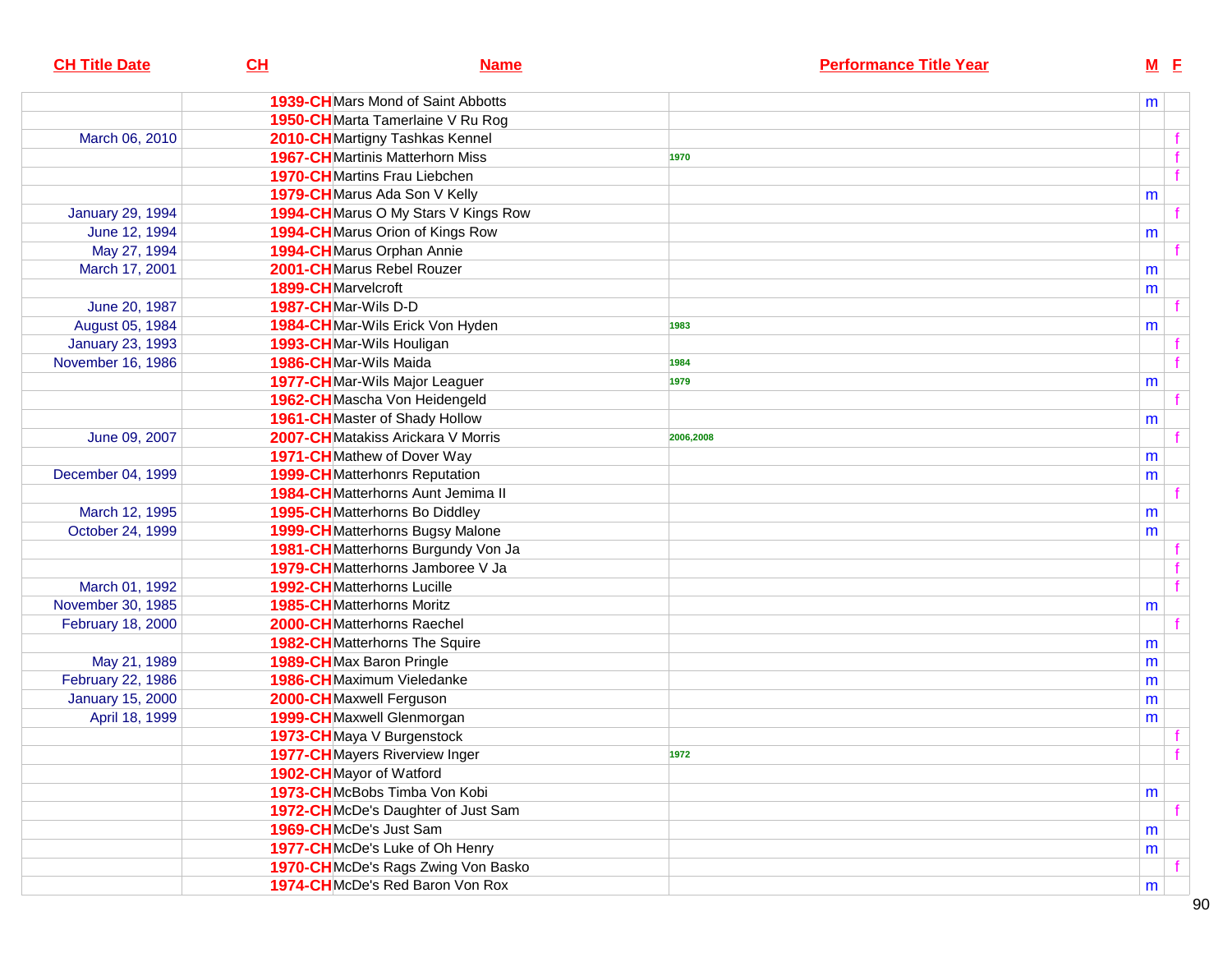| <b>CH Title Date</b>    | CL                                                 | <b>Name</b>                               |      | <b>Performance Title Year</b> | $M$ E |   |
|-------------------------|----------------------------------------------------|-------------------------------------------|------|-------------------------------|-------|---|
|                         |                                                    | 1973-CHMcDe's Rusty V Rox                 |      |                               | m     |   |
|                         |                                                    | 1969-CHMcDe's Tocka Zwing V Basko         |      |                               | m     |   |
| September 08, 1990      |                                                    | <b>1990-CHMc's Gerwurztraminer</b>        |      |                               |       |   |
| March 10, 1990          |                                                    | <b>1990-CHMc's Miss Charlotte</b>         |      |                               |       |   |
| February 19, 1993       | 1993-CHMc's Pooh Bear                              |                                           |      |                               | m     |   |
| March 18, 1990          |                                                    | 1990-CHMc's Sir Barney Bo                 |      |                               | m     |   |
| June 30, 1996           |                                                    | 1996-CHMc's Sir Sebastian of St.          |      |                               | m     |   |
|                         |                                                    | 1934-CHMeachams Honey Boy                 |      |                               | m     |   |
|                         |                                                    | <b>1984-CH</b> Meadowbrooks Amazing Grace |      |                               |       |   |
|                         |                                                    | <b>1980-CH</b> Meadowbrooks Red Rose      |      |                               |       |   |
|                         |                                                    | <b>1962-CH</b> Meadowoods Clementine      |      |                               |       | f |
| June 28, 1987           |                                                    | 1987-CHMeadowrock Holy General            |      |                               | m     |   |
| April 12, 1996          |                                                    | <b>1996-CH</b> Meadowrocks Hercules       |      |                               | m     |   |
| May 22, 2005            |                                                    | 2005-CHMee-Noi V D Elizieeshof            |      |                               | m     |   |
|                         |                                                    | 1977-CHMeeska Mooska Mousekateer          | 1980 |                               | m     |   |
| June 30, 1990           |                                                    | 1990-CHMegans Lace V Kurtwood             |      |                               |       |   |
|                         |                                                    | 1972-CHMelandras King Arthur              |      |                               | m     |   |
|                         |                                                    | 1967-CHMelodie D'Amour                    | 1964 |                               |       |   |
| November 28, 2004       | 2004-CHMelon City Abe                              |                                           |      |                               | m     |   |
| September 07, 2020      |                                                    | 2020-CHMelon City Apollo                  |      |                               | m     |   |
|                         | April 08, 2011   2011-GCH/2011-CHMelon City Capone |                                           |      |                               | m     |   |
| April 19, 2002          |                                                    | 2002-CHMelon City Dempsey                 |      |                               | m     |   |
| November 02, 2008       |                                                    | 2008-CHMelon City Edison V Scandia        |      |                               | m     |   |
| <b>January 23, 2005</b> |                                                    | 2005-CHMelon City Edith                   |      |                               |       |   |
| April 09, 2006          |                                                    | 2006-CHMelon City Hutch                   |      |                               | m     |   |
| March 31, 2013          |                                                    | 2013-CHMelon City Jersey                  |      |                               |       |   |
| October 28, 2007        |                                                    | 2007-CHMelon City Layla Kings Mill        |      |                               |       |   |
| December 05, 2004       |                                                    | 2004-CHMelon City Luna V Midwest          |      |                               |       |   |
| April 26, 1997          |                                                    | 1997-CHMelon City Macy May                |      |                               |       | f |
| April 29, 2006          |                                                    | 2006-CHMelon City Magnua                  |      |                               | m     |   |
| May 16, 1998            |                                                    | 1998-CHMelon City Nicki Van Rijn          |      |                               |       |   |
| December 06, 2015       |                                                    | 2015-CHMelon City Quilla                  |      |                               |       |   |
| June 15, 2014           |                                                    | 2014-CHMelon City Quinevere V Saffo       |      |                               |       | f |
| April 10, 2010          |                                                    | 2010-CHMelon City Tanja                   |      |                               |       | f |
| April 22, 2012          |                                                    | 2012-CHMelon City Tasha                   |      |                               |       | f |
| <b>January 10, 2015</b> |                                                    | 2015-CHMelon City Trouble V Lenwardof     |      |                               |       | f |
| April 07, 2017          |                                                    | 2017-CHMelon City Vaughn                  |      |                               | m     |   |
| December 03, 2015       |                                                    | 2015-CHMelon City Xan V Kings Mill        |      |                               | m     |   |
|                         | 1895-CHMelrose                                     |                                           |      |                               | m     |   |
|                         | 1895-CHMelrose King                                |                                           |      |                               | m     |   |
| February 19, 1989       |                                                    | 1989-CHMenageries Apache Star             |      |                               | m     |   |
|                         |                                                    | 1948-CHMends Rocky Victory                |      |                               |       |   |
|                         |                                                    | 1975-CHMenthon Fantine V Zeue             |      |                               |       |   |
|                         |                                                    |                                           |      |                               |       |   |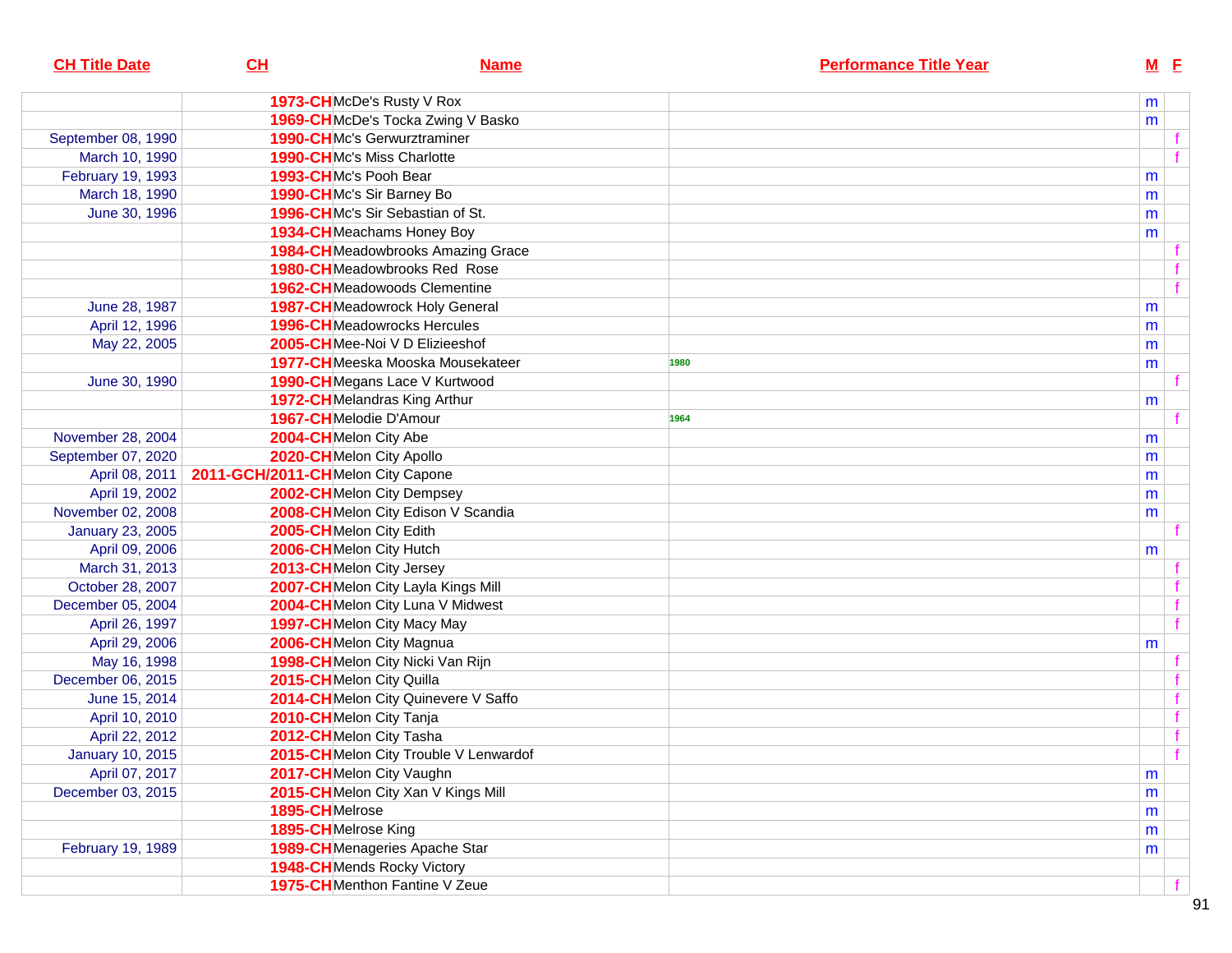| CL | <b>Name</b> | <b>Performance Title Year</b>                                                                                                                                                                                                                                                                                                                                                                                                                                                                                                                                                                                                                                                                                                                                                                                                                                                                                                                                                                                                                                                                                                                                                                                                                                                                                                                                                                                                                                                                                                              | $M$ E |                                                                         |
|----|-------------|--------------------------------------------------------------------------------------------------------------------------------------------------------------------------------------------------------------------------------------------------------------------------------------------------------------------------------------------------------------------------------------------------------------------------------------------------------------------------------------------------------------------------------------------------------------------------------------------------------------------------------------------------------------------------------------------------------------------------------------------------------------------------------------------------------------------------------------------------------------------------------------------------------------------------------------------------------------------------------------------------------------------------------------------------------------------------------------------------------------------------------------------------------------------------------------------------------------------------------------------------------------------------------------------------------------------------------------------------------------------------------------------------------------------------------------------------------------------------------------------------------------------------------------------|-------|-------------------------------------------------------------------------|
|    |             |                                                                                                                                                                                                                                                                                                                                                                                                                                                                                                                                                                                                                                                                                                                                                                                                                                                                                                                                                                                                                                                                                                                                                                                                                                                                                                                                                                                                                                                                                                                                            |       |                                                                         |
|    |             |                                                                                                                                                                                                                                                                                                                                                                                                                                                                                                                                                                                                                                                                                                                                                                                                                                                                                                                                                                                                                                                                                                                                                                                                                                                                                                                                                                                                                                                                                                                                            |       |                                                                         |
|    |             |                                                                                                                                                                                                                                                                                                                                                                                                                                                                                                                                                                                                                                                                                                                                                                                                                                                                                                                                                                                                                                                                                                                                                                                                                                                                                                                                                                                                                                                                                                                                            |       |                                                                         |
|    |             |                                                                                                                                                                                                                                                                                                                                                                                                                                                                                                                                                                                                                                                                                                                                                                                                                                                                                                                                                                                                                                                                                                                                                                                                                                                                                                                                                                                                                                                                                                                                            |       |                                                                         |
|    |             |                                                                                                                                                                                                                                                                                                                                                                                                                                                                                                                                                                                                                                                                                                                                                                                                                                                                                                                                                                                                                                                                                                                                                                                                                                                                                                                                                                                                                                                                                                                                            |       |                                                                         |
|    |             |                                                                                                                                                                                                                                                                                                                                                                                                                                                                                                                                                                                                                                                                                                                                                                                                                                                                                                                                                                                                                                                                                                                                                                                                                                                                                                                                                                                                                                                                                                                                            |       |                                                                         |
|    |             |                                                                                                                                                                                                                                                                                                                                                                                                                                                                                                                                                                                                                                                                                                                                                                                                                                                                                                                                                                                                                                                                                                                                                                                                                                                                                                                                                                                                                                                                                                                                            |       |                                                                         |
|    |             |                                                                                                                                                                                                                                                                                                                                                                                                                                                                                                                                                                                                                                                                                                                                                                                                                                                                                                                                                                                                                                                                                                                                                                                                                                                                                                                                                                                                                                                                                                                                            |       |                                                                         |
|    |             |                                                                                                                                                                                                                                                                                                                                                                                                                                                                                                                                                                                                                                                                                                                                                                                                                                                                                                                                                                                                                                                                                                                                                                                                                                                                                                                                                                                                                                                                                                                                            |       |                                                                         |
|    |             |                                                                                                                                                                                                                                                                                                                                                                                                                                                                                                                                                                                                                                                                                                                                                                                                                                                                                                                                                                                                                                                                                                                                                                                                                                                                                                                                                                                                                                                                                                                                            |       |                                                                         |
|    |             |                                                                                                                                                                                                                                                                                                                                                                                                                                                                                                                                                                                                                                                                                                                                                                                                                                                                                                                                                                                                                                                                                                                                                                                                                                                                                                                                                                                                                                                                                                                                            |       |                                                                         |
|    |             |                                                                                                                                                                                                                                                                                                                                                                                                                                                                                                                                                                                                                                                                                                                                                                                                                                                                                                                                                                                                                                                                                                                                                                                                                                                                                                                                                                                                                                                                                                                                            |       |                                                                         |
|    |             |                                                                                                                                                                                                                                                                                                                                                                                                                                                                                                                                                                                                                                                                                                                                                                                                                                                                                                                                                                                                                                                                                                                                                                                                                                                                                                                                                                                                                                                                                                                                            |       |                                                                         |
|    |             |                                                                                                                                                                                                                                                                                                                                                                                                                                                                                                                                                                                                                                                                                                                                                                                                                                                                                                                                                                                                                                                                                                                                                                                                                                                                                                                                                                                                                                                                                                                                            |       |                                                                         |
|    |             |                                                                                                                                                                                                                                                                                                                                                                                                                                                                                                                                                                                                                                                                                                                                                                                                                                                                                                                                                                                                                                                                                                                                                                                                                                                                                                                                                                                                                                                                                                                                            |       |                                                                         |
|    |             |                                                                                                                                                                                                                                                                                                                                                                                                                                                                                                                                                                                                                                                                                                                                                                                                                                                                                                                                                                                                                                                                                                                                                                                                                                                                                                                                                                                                                                                                                                                                            |       |                                                                         |
|    |             |                                                                                                                                                                                                                                                                                                                                                                                                                                                                                                                                                                                                                                                                                                                                                                                                                                                                                                                                                                                                                                                                                                                                                                                                                                                                                                                                                                                                                                                                                                                                            |       |                                                                         |
|    |             |                                                                                                                                                                                                                                                                                                                                                                                                                                                                                                                                                                                                                                                                                                                                                                                                                                                                                                                                                                                                                                                                                                                                                                                                                                                                                                                                                                                                                                                                                                                                            |       |                                                                         |
|    |             |                                                                                                                                                                                                                                                                                                                                                                                                                                                                                                                                                                                                                                                                                                                                                                                                                                                                                                                                                                                                                                                                                                                                                                                                                                                                                                                                                                                                                                                                                                                                            |       |                                                                         |
|    |             |                                                                                                                                                                                                                                                                                                                                                                                                                                                                                                                                                                                                                                                                                                                                                                                                                                                                                                                                                                                                                                                                                                                                                                                                                                                                                                                                                                                                                                                                                                                                            |       |                                                                         |
|    |             | 1982                                                                                                                                                                                                                                                                                                                                                                                                                                                                                                                                                                                                                                                                                                                                                                                                                                                                                                                                                                                                                                                                                                                                                                                                                                                                                                                                                                                                                                                                                                                                       |       |                                                                         |
|    |             |                                                                                                                                                                                                                                                                                                                                                                                                                                                                                                                                                                                                                                                                                                                                                                                                                                                                                                                                                                                                                                                                                                                                                                                                                                                                                                                                                                                                                                                                                                                                            |       |                                                                         |
|    |             |                                                                                                                                                                                                                                                                                                                                                                                                                                                                                                                                                                                                                                                                                                                                                                                                                                                                                                                                                                                                                                                                                                                                                                                                                                                                                                                                                                                                                                                                                                                                            |       |                                                                         |
|    |             |                                                                                                                                                                                                                                                                                                                                                                                                                                                                                                                                                                                                                                                                                                                                                                                                                                                                                                                                                                                                                                                                                                                                                                                                                                                                                                                                                                                                                                                                                                                                            |       |                                                                         |
|    |             |                                                                                                                                                                                                                                                                                                                                                                                                                                                                                                                                                                                                                                                                                                                                                                                                                                                                                                                                                                                                                                                                                                                                                                                                                                                                                                                                                                                                                                                                                                                                            |       |                                                                         |
|    |             |                                                                                                                                                                                                                                                                                                                                                                                                                                                                                                                                                                                                                                                                                                                                                                                                                                                                                                                                                                                                                                                                                                                                                                                                                                                                                                                                                                                                                                                                                                                                            | m     |                                                                         |
|    |             |                                                                                                                                                                                                                                                                                                                                                                                                                                                                                                                                                                                                                                                                                                                                                                                                                                                                                                                                                                                                                                                                                                                                                                                                                                                                                                                                                                                                                                                                                                                                            | m     |                                                                         |
|    |             |                                                                                                                                                                                                                                                                                                                                                                                                                                                                                                                                                                                                                                                                                                                                                                                                                                                                                                                                                                                                                                                                                                                                                                                                                                                                                                                                                                                                                                                                                                                                            | m     |                                                                         |
|    |             |                                                                                                                                                                                                                                                                                                                                                                                                                                                                                                                                                                                                                                                                                                                                                                                                                                                                                                                                                                                                                                                                                                                                                                                                                                                                                                                                                                                                                                                                                                                                            |       |                                                                         |
|    |             |                                                                                                                                                                                                                                                                                                                                                                                                                                                                                                                                                                                                                                                                                                                                                                                                                                                                                                                                                                                                                                                                                                                                                                                                                                                                                                                                                                                                                                                                                                                                            |       |                                                                         |
|    |             |                                                                                                                                                                                                                                                                                                                                                                                                                                                                                                                                                                                                                                                                                                                                                                                                                                                                                                                                                                                                                                                                                                                                                                                                                                                                                                                                                                                                                                                                                                                                            |       |                                                                         |
|    |             |                                                                                                                                                                                                                                                                                                                                                                                                                                                                                                                                                                                                                                                                                                                                                                                                                                                                                                                                                                                                                                                                                                                                                                                                                                                                                                                                                                                                                                                                                                                                            |       |                                                                         |
|    |             |                                                                                                                                                                                                                                                                                                                                                                                                                                                                                                                                                                                                                                                                                                                                                                                                                                                                                                                                                                                                                                                                                                                                                                                                                                                                                                                                                                                                                                                                                                                                            |       |                                                                         |
|    |             |                                                                                                                                                                                                                                                                                                                                                                                                                                                                                                                                                                                                                                                                                                                                                                                                                                                                                                                                                                                                                                                                                                                                                                                                                                                                                                                                                                                                                                                                                                                                            |       |                                                                         |
|    |             |                                                                                                                                                                                                                                                                                                                                                                                                                                                                                                                                                                                                                                                                                                                                                                                                                                                                                                                                                                                                                                                                                                                                                                                                                                                                                                                                                                                                                                                                                                                                            |       |                                                                         |
|    |             |                                                                                                                                                                                                                                                                                                                                                                                                                                                                                                                                                                                                                                                                                                                                                                                                                                                                                                                                                                                                                                                                                                                                                                                                                                                                                                                                                                                                                                                                                                                                            |       |                                                                         |
|    |             |                                                                                                                                                                                                                                                                                                                                                                                                                                                                                                                                                                                                                                                                                                                                                                                                                                                                                                                                                                                                                                                                                                                                                                                                                                                                                                                                                                                                                                                                                                                                            | m     |                                                                         |
|    |             |                                                                                                                                                                                                                                                                                                                                                                                                                                                                                                                                                                                                                                                                                                                                                                                                                                                                                                                                                                                                                                                                                                                                                                                                                                                                                                                                                                                                                                                                                                                                            |       |                                                                         |
|    |             |                                                                                                                                                                                                                                                                                                                                                                                                                                                                                                                                                                                                                                                                                                                                                                                                                                                                                                                                                                                                                                                                                                                                                                                                                                                                                                                                                                                                                                                                                                                                            |       |                                                                         |
|    |             |                                                                                                                                                                                                                                                                                                                                                                                                                                                                                                                                                                                                                                                                                                                                                                                                                                                                                                                                                                                                                                                                                                                                                                                                                                                                                                                                                                                                                                                                                                                                            | m     |                                                                         |
|    |             |                                                                                                                                                                                                                                                                                                                                                                                                                                                                                                                                                                                                                                                                                                                                                                                                                                                                                                                                                                                                                                                                                                                                                                                                                                                                                                                                                                                                                                                                                                                                            |       |                                                                         |
|    |             |                                                                                                                                                                                                                                                                                                                                                                                                                                                                                                                                                                                                                                                                                                                                                                                                                                                                                                                                                                                                                                                                                                                                                                                                                                                                                                                                                                                                                                                                                                                                            |       |                                                                         |
|    |             |                                                                                                                                                                                                                                                                                                                                                                                                                                                                                                                                                                                                                                                                                                                                                                                                                                                                                                                                                                                                                                                                                                                                                                                                                                                                                                                                                                                                                                                                                                                                            |       | f                                                                       |
|    |             | <b>1886-CH</b> Merchant Prince<br>1949-CHMerzeflecken of Park Run<br>1995-CHMeta Van Rijn<br>1976-CHMGR's Noels Desert Star<br>1960-CHMi Gal Gretchen<br>1973-CHMia Apache Von Quint<br>1973-CHMia Banner V Shagg Bark<br>1981-CHMia Ddaisy<br>1977-CHMia Eight Ball<br>1975-CHMia Faithful Friend<br>1977-CHMia Perri Winkle<br><b>1979-CH</b> Mia Victorious Viking<br>2010-GCH/2007-CHMickey III<br>1981-CH Mickey Sugar Daddy Surprize<br><b>1983-CH</b> Mickeys Bonapartes Retreat<br>1987-CH Mickeys Della<br><b>1994-CH</b> Mickeys Instant Replay<br>1993-CH Mickeys Juggernaut<br><b>1994-CH</b> Mickeys Justin Case<br>1996-CHMickeys Kup Kake<br>1981-CHMickeys Lit'l Sheba of Star<br>1988-CHMickeys Matterhorn Enforcer<br>1998-CH Mickeys Miracle Siam Pet<br>1998-CH Mickeys Mirage V Gambles<br>1998-CHMickeys Moneypenny<br>1999-CHMickeys Moonraker<br>1998-CH Mickeys Morgan V Silvercrown<br>2002-CH Mickeys Pot of Gold<br>1999-CHMickeys QP Doll V Silvcrown<br>2001-CH Mickeys Sister Sara<br>2008-CHMickeys Subira Cherry Blossom<br>2003-CHMickeys Tassels "N" Tails<br>2005-CHMickeys Truffles "N" Cream<br>2005-CH Mickeys Ursa California Girl<br><b>1985-CH</b> Micks Family Affair Anna<br>1974-CH Middleforks Buttons And Bows<br>1975-CH Middleforks Flash of Pride<br>1978-CH Middleforks Magnolia<br><b>1977-CH</b> Middleforks Tiffany<br>2004-CHMidnitesun Bear Necessities<br>2003-CHMidnitesun Haileys Comet<br>2012-CH Midnitesun Likes It Spicy O' Goldrush<br>2004-CHMidnitesun Miss Ruby Dahlila |       | m<br>m<br>m<br>m<br>m<br>m<br>m<br>m<br>m<br>m<br>m<br>m<br>m<br>m<br>m |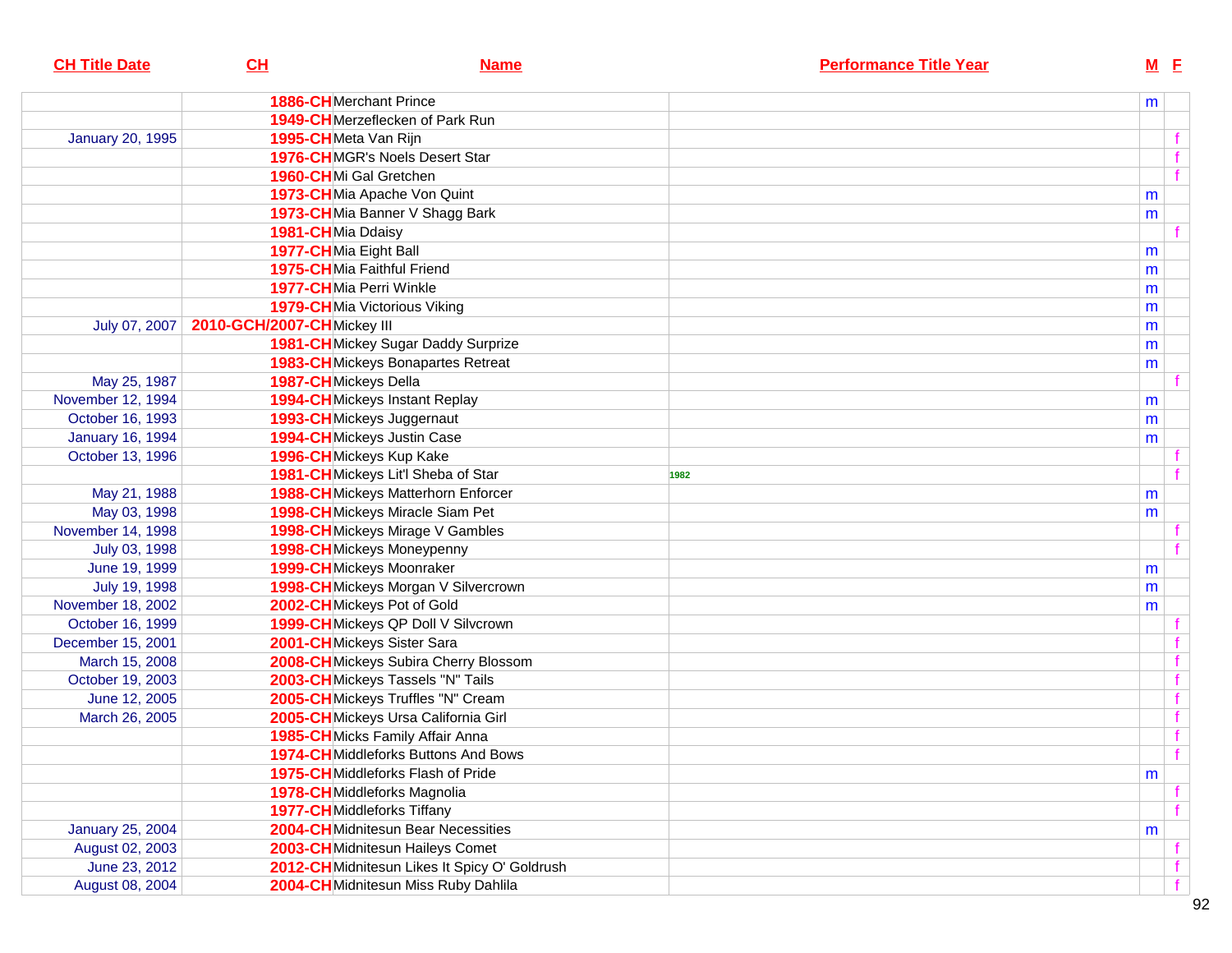| <b>CH Title Date</b>    | CL<br><b>Name</b>                                |      | <b>Performance Title Year</b> | $M$ E |      |
|-------------------------|--------------------------------------------------|------|-------------------------------|-------|------|
| May 27, 2012            | 2012-CHMidnitesun Nite At The Roxbury            |      |                               |       | f    |
| <b>January 29, 2006</b> | 2006-CHMidnitesun Nyla                           |      |                               |       | f    |
| May 30, 2005            | 2005-CHMidnitesun Patches of Gold                |      |                               |       | f    |
| <b>January 23, 2005</b> | 2005-CHMidnitesun Wildthing O' Goldnhrt          |      |                               | m     |      |
| May 27, 2013            | 2013-CHMidnitesun Worthy of All Honor V Tar Ghee |      |                               | m     |      |
| April 28, 2002          | 2002-CHMidwest Cowboy                            |      |                               | m     |      |
| February 10, 2002       | 2002-CHMidwestsides Story                        |      |                               | m     |      |
| April 04, 1992          | 1992-CHMiesque Van Rijn                          |      |                               |       |      |
|                         | 1965-CH Mighty Mite                              |      |                               | m     |      |
|                         | 1962-CHMihoap Tina Gwynedd Crest                 |      |                               |       |      |
|                         | 1909-CHMikado                                    |      |                               |       |      |
|                         | 1966-CHMikes Hi Pro Dew Sir Sabern               | 1968 |                               | m     |      |
|                         | 1952-CHMilcliff Acre Mr. Brown Bear              |      |                               | m     |      |
|                         | <b>1949-CH</b> Milcliff Acre Timber Kin          |      |                               |       |      |
|                         | 1995-CHMill Creeks Chance O'Wildwood             |      |                               |       |      |
|                         | 1983-CHMill Creeks Flying Nun                    |      |                               |       | f    |
|                         | 1983-CHMill Creeks Gendarme Rune                 |      |                               | m     |      |
| April 29, 1990          | <b>1990-CHMill Creeks Goodhearted Woman</b>      |      |                               |       |      |
| September 29, 1991      | <b>1991-CH</b> Mill Creeks Goodtime Charlie      |      |                               | m     |      |
| May 17, 1992            | 1992-CHMill Creeks Holy Tara V RKB               |      |                               |       |      |
| September 26, 1987      | <b>1987-CHMill Creeks Holy Terror</b>            |      |                               |       | $-f$ |
| April 11, 1992          | 1992-CHMill Creeks If Wishes Came True           |      |                               |       | f    |
|                         | 1983-CHMill Creeks Incredi-belle                 |      |                               |       | f    |
| <b>January 23, 2000</b> | 2000-CHMill Creeks Lincoln Ravenwood             |      |                               | m     |      |
|                         | <b>1981-CHMill Creeks Mariah</b>                 |      |                               |       |      |
| June 28, 1986           | <b>1986-CHMill Creeks Mother Superior</b>        |      |                               |       | f.   |
| September 28, 1996      | 1996-CHMill Creeks One of A Kind                 |      |                               |       | f    |
| September 28, 1991      | <b>1991-CHMill Creeks Preacher Man</b>           |      |                               | m     |      |
| March 31, 1989          | <b>1989-CHMill Creeks Samaritan</b>              |      |                               | m     |      |
| September 28, 1995      | 1995-CHMill Creeks Thats My Baby                 |      |                               |       |      |
|                         | <b>1981-CHMill Creeks Zebulon Pike</b>           |      |                               | m     |      |
|                         | 1952-CHMinka V Immenberg                         |      |                               |       |      |
|                         | 1886-CHMiranda                                   |      |                               |       |      |
|                         | 1907-CHMiss Alta Bruce                           |      |                               |       | f    |
|                         | 1895-CHMiss Alton                                |      |                               |       | f    |
|                         | 1977-CHMiss Baron II                             |      |                               |       | f    |
|                         | 1902-CHMiss Barry                                |      |                               |       | f    |
|                         | 1973-CHMiss Heidi III                            |      |                               |       | f    |
|                         | 1965-CHMiss Heidi of Sherwood Forest             |      |                               |       | f    |
|                         | 1972-CHMiss Heidis Tishka                        |      |                               |       | f    |
|                         | 1972-CH Miss Humphrey of Storyland               |      |                               |       | f    |
|                         | 1963-CHMiss Muffet L'ourse Alpine                |      |                               |       | f    |
|                         | 1984-CHMiss Muffin                               | 1984 |                               |       | f    |
|                         |                                                  |      |                               |       |      |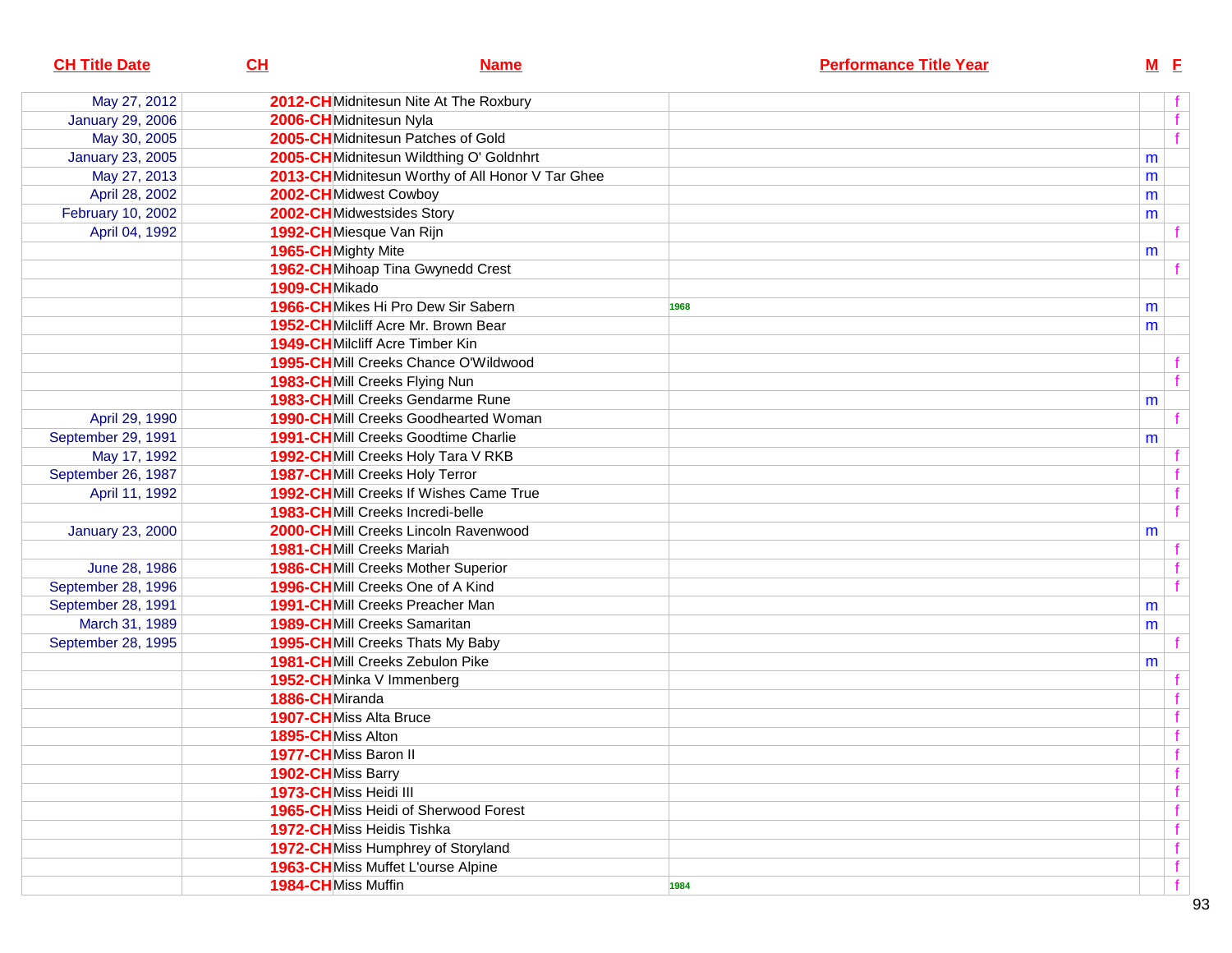| <b>CH Title Date</b> | CL                                     | <b>Name</b>                                      | <b>Performance Title Year</b>      |   | $M$ E       |
|----------------------|----------------------------------------|--------------------------------------------------|------------------------------------|---|-------------|
|                      |                                        | 1953-CHMister Jody of Brownhelm                  |                                    | m |             |
|                      | 1965-CHMister Sam                      |                                                  |                                    | m |             |
|                      |                                        | 1955-CHMister Topper of Brownhelm                |                                    | m |             |
|                      | 1982-CHMistihil Echo of J              |                                                  |                                    |   |             |
|                      |                                        | <b>1982-CH</b> Mistihil Friendly Nature          |                                    | m |             |
| August 24, 2008      |                                        | 2008-CHMistihil Lord Luva Duck                   | 2009                               |   |             |
| August 31, 2013      | 2015-GCH/2013-CHMistihil Over The Moon |                                                  | 2013.2016.2018                     |   |             |
| October 21, 2018     |                                        | 2018-CHMistihil Pollyanna Rules                  | 2014,2015,2017,2018,2019,2021,2022 |   |             |
| July 18, 2014        |                                        | 2018-GCH/2014-CHMistihil Promises Promises Rules | 2014,2015,2016, 2018               |   | $\mathbf f$ |
| February 11, 2018    |                                        | 2018-CHMistihil Quote The Raven Denman           |                                    |   |             |
| October 24, 2021     |                                        | 2021-CH Mistihil Stormy Weather By Rowdy         | 2018,2019,2021,2022                |   | f           |
| April 27, 2018       |                                        | 2018-GCH/2018-CHMistihil Strassers Pick By Rowdy |                                    | m |             |
|                      |                                        | 1972-CHMitchell Queen of Windswept               |                                    |   |             |
|                      |                                        | 1975-CHMivicas Sancho Panza                      |                                    | m |             |
|                      |                                        | 1978-CH Mivics Bandit V Sancho                   |                                    | m |             |
| May 02, 1999         |                                        | 1999-CHMntn Highs Sasha-A Str is Born            |                                    |   |             |
| February 14, 1999    |                                        | 1999-CHMntn Highs Special Edition                |                                    | m |             |
|                      | 188?-CHMoltke                          |                                                  |                                    | m |             |
|                      | 188?-CHMona                            |                                                  |                                    |   |             |
|                      | 1965-CHMona Lisa                       |                                                  |                                    |   |             |
|                      | 188?-CHMonarque                        |                                                  |                                    | m |             |
|                      | 188?-CHMonastery                       |                                                  |                                    | m |             |
|                      | 1883-CHMonk                            |                                                  |                                    | m |             |
|                      |                                        | 1978-CHMonk Chapelle Von Mallen                  |                                    | m |             |
|                      | 1977-CHMonk Von Mallen                 |                                                  |                                    | m |             |
|                      |                                        | <b>1982-CH</b> Monkauffs Gomez The Bandit        |                                    | m |             |
|                      |                                        | 1983-CHMonkauffs Linebacker                      |                                    | m |             |
|                      |                                        | 1982-CHMonkauffs Myway V Quarterback             |                                    |   |             |
| October 13, 1985     |                                        | 1985-CHMonkauffs Rocky Top Longmeadow            |                                    | m |             |
|                      |                                        | <b>1984-CH</b> Monkauffs Tennessee Belle         |                                    |   |             |
|                      |                                        | <b>1985-CH</b> Monkauffs Tijuana Brass           |                                    | m |             |
|                      |                                        | <b>1980-CH</b> Monkauffs Trace of Otto           |                                    |   |             |
|                      |                                        | 1979-CH Monkauffs Yanky Doodle Dandy             |                                    | m |             |
| August 18, 1995      |                                        | 1995-CHMont Blancs Anton Ex Germania             |                                    | m |             |
| November 11, 1995    |                                        | 1995-CHMont Blancs Cutting Edge                  |                                    | m |             |
| November 08, 1987    |                                        | 1987-CHMont Blancs Ivanhoe V Beric               |                                    | m |             |
| October 16, 1999     |                                        | <b>1999-CH</b> Mont Blancs Janus Ex Germaina     |                                    | m |             |
| April 02, 1988       |                                        | 1988-CHMont Blancs Lazydog Roxi                  |                                    |   |             |
| August 16, 1992      |                                        | 1992-CHMont Blancs Living Legend                 |                                    | m |             |
| August 08, 1993      |                                        | 1993-CHMont Blancs Step Up To Heaven             | 1991                               |   |             |
| November 10, 1985    |                                        | <b>1985-CH</b> Mont Blancs Yukon Cornelius       |                                    | m |             |
|                      |                                        | 1982-CHMont D'or All Friends                     |                                    | m |             |
|                      |                                        | 1983-CHMont D'or All That Jazz                   |                                    |   |             |
|                      |                                        |                                                  |                                    |   |             |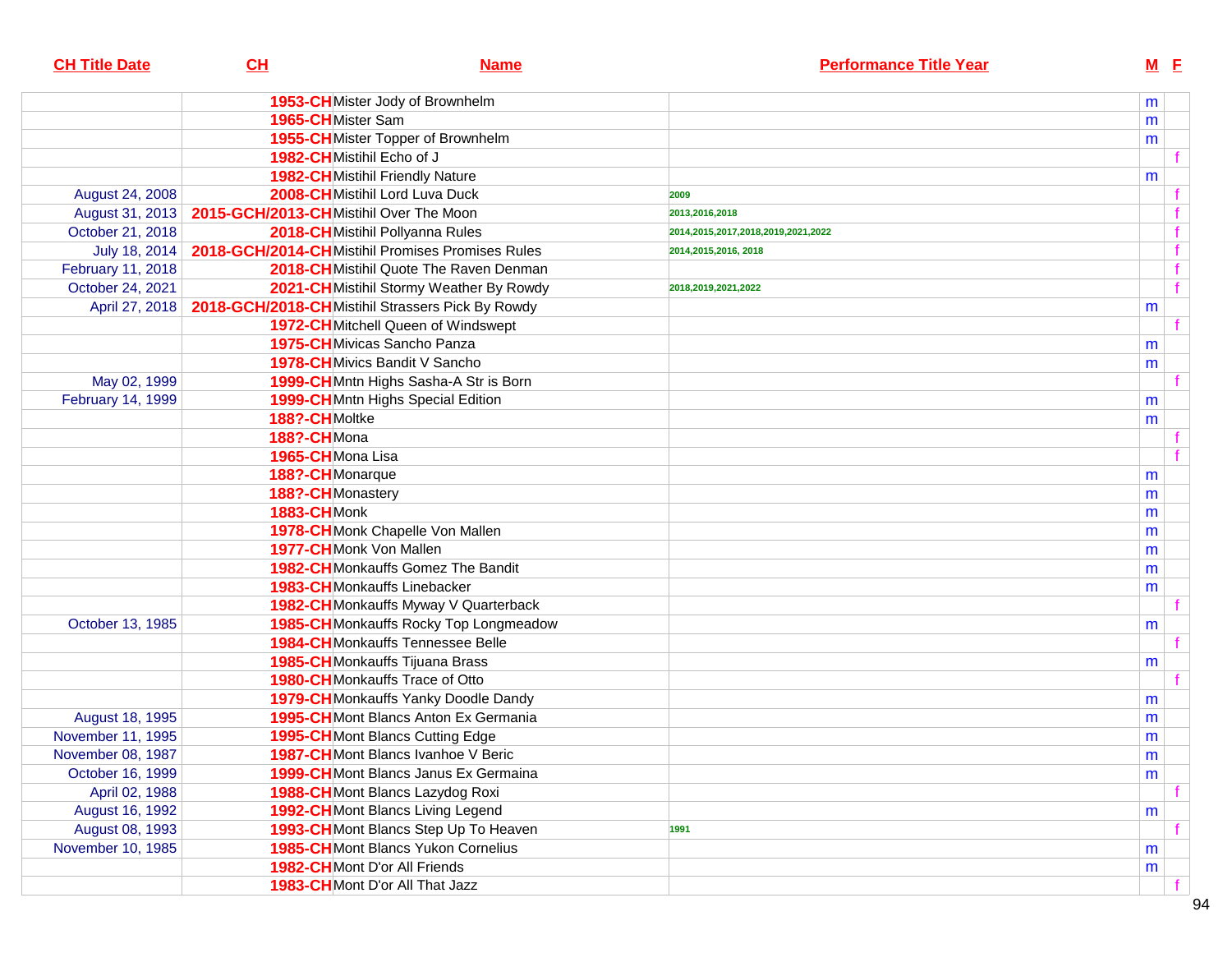| <b>CH Title Date</b>    | CL                                           | <b>Name</b>                                              | <b>Performance Title Year</b> |   | <b>M</b> E   |
|-------------------------|----------------------------------------------|----------------------------------------------------------|-------------------------------|---|--------------|
| September 02, 1984      |                                              | <b>1984-CH</b> Mont D'or Cast In Bronze                  |                               | m |              |
| October 24, 1987        |                                              | <b>1987-CH</b> Mont D'or Damifino                        |                               | m |              |
|                         | 1984-CHMont D'or Diabolo                     |                                                          |                               | m |              |
|                         |                                              | <b>1974-CH</b> Mont D'or Eclipse Desaplens               |                               |   |              |
| April 26, 1986          |                                              | 1986-CHMont D'or Every Little Breeze                     |                               |   |              |
| May 02, 1987            |                                              | 1987-CHMont D'or Farouche V Elba                         |                               |   | $\mathbf{f}$ |
| April 19, 1987          |                                              | <b>1987-CH</b> Mont D'or Gaucho V Sand Creek             |                               | m |              |
| December 10, 1987       |                                              | 1987-CHMont D'or Heros Honor                             |                               | m |              |
|                         |                                              | 1979-CH Mont D'or Jump Over The Moon                     |                               | m |              |
|                         |                                              | 1976-CHMont D'or Laramie V Adastra                       |                               | m |              |
|                         |                                              | 1980-CHMont D'or Madonna                                 |                               |   |              |
|                         | 1980-CHMont D'or Mecca                       |                                                          |                               |   | f            |
|                         |                                              | 1983-CH Mont D'or Nugget V Claymont                      |                               | m |              |
|                         |                                              | <b>1981-CH</b> Mont D'or Prophet Tradition               |                               | m |              |
|                         | <b>1977-CH</b> Mont D'or Reward              |                                                          |                               |   |              |
|                         |                                              | 1980-CHMont D'or Run For The Roses                       |                               |   | f            |
|                         |                                              | 1980-CHMont D'or Stop The Music                          |                               |   | $\mathbf{f}$ |
|                         |                                              | 1980-CH Mont D'or Strike Up The Band                     |                               | m |              |
|                         |                                              | <b>1982-CH</b> Mont D'or Tina Von Elba                   |                               |   |              |
|                         |                                              | <b>1973-CH</b> Mont D'or Welcome Addition                |                               |   | f            |
|                         |                                              | 1978-CHMont D'or Zantanon                                |                               | m |              |
|                         | 1909-CHMontana II                            |                                                          |                               | m |              |
| <b>January 04, 2003</b> |                                              | 2003-CHMontana Mtn Americas Justice                      |                               | m |              |
| June 27, 2009           |                                              | <b>2009-CH</b> Montana Mtns Alaskan Kodiak               |                               | m |              |
| July 03, 1999           |                                              | <b>1999-CH</b> Montana Mtns Cache R Brandy               |                               | m |              |
| June 04, 1997           |                                              | <b>1997-CH</b> Montana Mtns Can Connection               |                               | m |              |
| June 29, 2010           |                                              | <b>2010-CH</b> Montana Mtns Cold Hard Cache              |                               | m |              |
| March 04, 2007          |                                              | 2007-CHMontana Mtns Frosa Rose                           |                               |   |              |
| July 27, 2007           |                                              | 2007-CHMontana Mtns Frosas Sapphire                      |                               |   | f            |
| September 20, 2003      |                                              | 2003-CHMontana Mtns G'N S Supreme                        |                               | m |              |
| February 12, 2000       |                                              | 2000-CHMontana Mtns Hogan                                |                               | m |              |
| November 15, 1998       |                                              | <b>1998-CH</b> Montana Mtns Hot And Spicey               |                               |   |              |
| July 02, 1999           |                                              | <b>1999-CH</b> Montana Mtns Hot Damm Blace               |                               | m |              |
| June 27, 2010           |                                              | 2010-CH Montana Mtns Keeper of The Cache                 |                               | m |              |
| February 09, 2008       |                                              | 2008-CH Montana Mtns Legacy of Mcneil                    |                               |   |              |
| November 10, 2012       |                                              | 2012-CHMontana Mtns Life Is Good                         |                               | m |              |
| April 23, 1999          |                                              | 1999-CHMontana Mtns Lynch Posse                          |                               | m |              |
| December 18, 2011       | 2013-GCH/2011-CHMontana Mtns Mystery of Life |                                                          |                               | m |              |
| October 25, 1998        |                                              | <b>1998-CH</b> Montana Mtns Neiman Marcus                |                               | m |              |
| December 06, 2008       |                                              | 2008-CHMontana Mtns Pbr Bull                             |                               | m |              |
| September 10, 1999      |                                              | 1999-CHMontana Mtns Quilted R Heidi                      |                               |   |              |
| May 26, 2012            |                                              | 2012-CHMontana Mtns Reflections Dance N Canuck           |                               | m |              |
| July 10, 2011           |                                              | 2011-GCH/2011-CHMontana Mtns Reflections Northern Beauty |                               |   |              |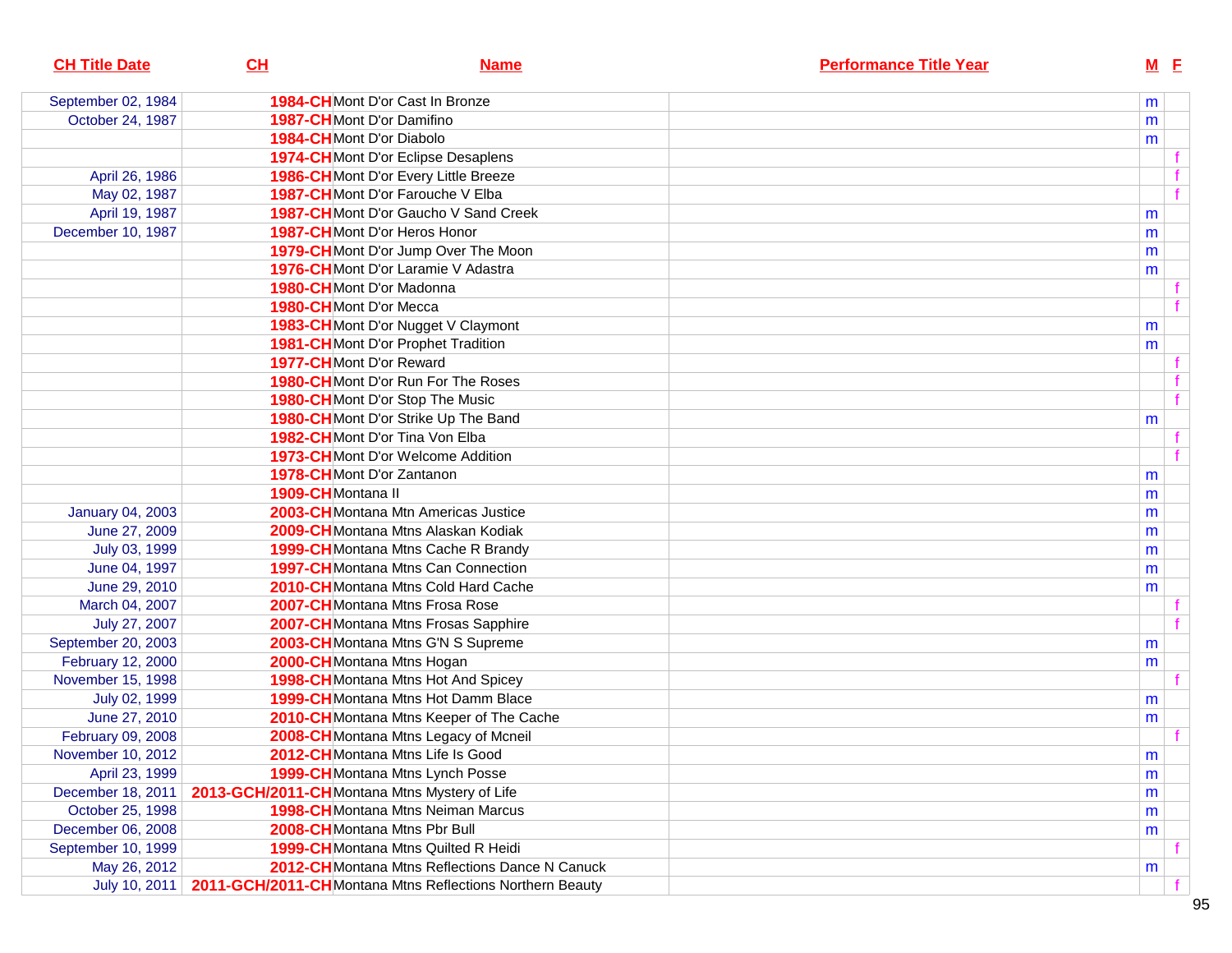| <b>CH Title Date</b>    | CL                                | <b>Name</b>                                 | <b>Performance Title Year</b> | $M$ E |   |
|-------------------------|-----------------------------------|---------------------------------------------|-------------------------------|-------|---|
| July 17, 2000           |                                   | 2000-CH Montana Mtns Serenity               |                               |       | f |
| November 19, 2000       |                                   | 2000-CHMontana Mtns Splash Down             |                               | m     |   |
| April 12, 2002          |                                   | 2002-CHMontana Mtns Stormy Skyz             |                               |       |   |
| October 31, 1999        |                                   | 1999-CHMontana Mtns Struts-Her-Stuff        |                               |       | f |
| May 06, 2000            |                                   | 2000-CHMontana Mtns Tuff E Nuff             |                               | m     |   |
| May 16, 2010            |                                   | 2010-CHMontana Mtns Wampum of Figowi        |                               |       | f |
| September 18, 2004      |                                   | 2004-CHMontana Mtns Wrangler Bunns          |                               | m     |   |
|                         |                                   | 1898-CHMontana Queen                        |                               |       |   |
| <b>January 08, 1998</b> |                                   | 1998-CHMontana Spring Cr Calypso            |                               |       |   |
| September 18, 2003      |                                   | 2003-CHMontanamtns Snickerdoodle Skyz       |                               |       |   |
| August 06, 2011         |                                   | 2011-CHMontanas Mtns Girls Nite Out         |                               |       | f |
|                         | 1955-CHMonte D'Auri               |                                             |                               | m     |   |
| June 06, 1997           |                                   | 1997-CH Montgomery of Big Haven             |                               | m     |   |
| March 10, 2001          |                                   | 2001-CHMontmarts Kodiak V Ludvig            |                               | m     |   |
|                         | 1887-CHMontrose                   |                                             |                               | m     |   |
|                         |                                   | 1971-CH Monty Mr. Clyde V Derek             |                               | m     |   |
|                         |                                   | 1970-CHMontys Dino Von Garwen               |                               | m     |   |
|                         |                                   | <b>1969-CH</b> Montys Greta of Greenstone   | 1968                          |       |   |
|                         |                                   | 1967-CHMoon L'ourse Alpine                  | 1965                          |       |   |
| October 26, 2012        |                                   | 2012-CHMoondance Highway 61 Revisited Dylan |                               | m     |   |
| April 11, 2014          | 2014-GCH/2014-CHMoondance Mclaren |                                             |                               | m     |   |
| September 04, 2010      |                                   | 2010-CHMoondance Special Agent Jethro Gibbs |                               | m     |   |
| November 20, 2010       |                                   | 2010-CHMoondance Speical Agent Kaitlyn Todd |                               |       |   |
| September 28, 2003      |                                   | 2003-CH Moondances Maggie Malone            |                               |       |   |
| September 25, 2004      |                                   | 2004-CHMoondances True Companion            |                               | m     |   |
| October 10, 1996        |                                   | 1996-CH Moonlites Bonaire V Flofair         |                               | m     |   |
| August 17, 1997         |                                   | <b>1997-CH</b> Moonlites Mary Jane          |                               |       |   |
| December 14, 1997       |                                   | <b>1997-CH</b> Moonshadows Thunder          |                               | m     |   |
|                         |                                   | <b>1978-CH</b> Moose The Recking Crew       |                               | m     |   |
|                         |                                   | 1976-CHMopacos Forever Flame                |                               |       |   |
|                         |                                   | 1966-CH Morgan of Muffet                    |                               |       |   |
|                         |                                   | 1959-CHMorgans Basil Von Hans               |                               | m     |   |
|                         |                                   | 1960-CH Morgans Earl of Hillcrest           |                               | m     |   |
|                         |                                   | 1960-CHMorgans Echo of Hillcrest            |                               | m     |   |
|                         |                                   | 1961-CHMorgans Elmar of Hillcrest           |                               | m     |   |
|                         |                                   | 1962-CH Morgans Esquire of Hillcrest        |                               | m     |   |
| July 15, 1990           |                                   | 1990-CHMorris Beowulf                       |                               | m     |   |
|                         |                                   | 1980-CHMorris Bid Daddy of Samson           |                               | m     |   |
| August 16, 1987         |                                   | 1987-CHMorris Big Mike of J And B           |                               | m     |   |
|                         |                                   | 1980-CHMorris Big Moe                       |                               | m     |   |
| April 19, 1987          |                                   | 1987-CHMorris Bit O'Bear                    |                               | m     |   |
| May 26, 1989            |                                   | 1989-CHMorris Bogey V Hawkeye               |                               | m     |   |
| August 23, 1992         |                                   | 1992-CHMorris Bojangles                     |                               | m     |   |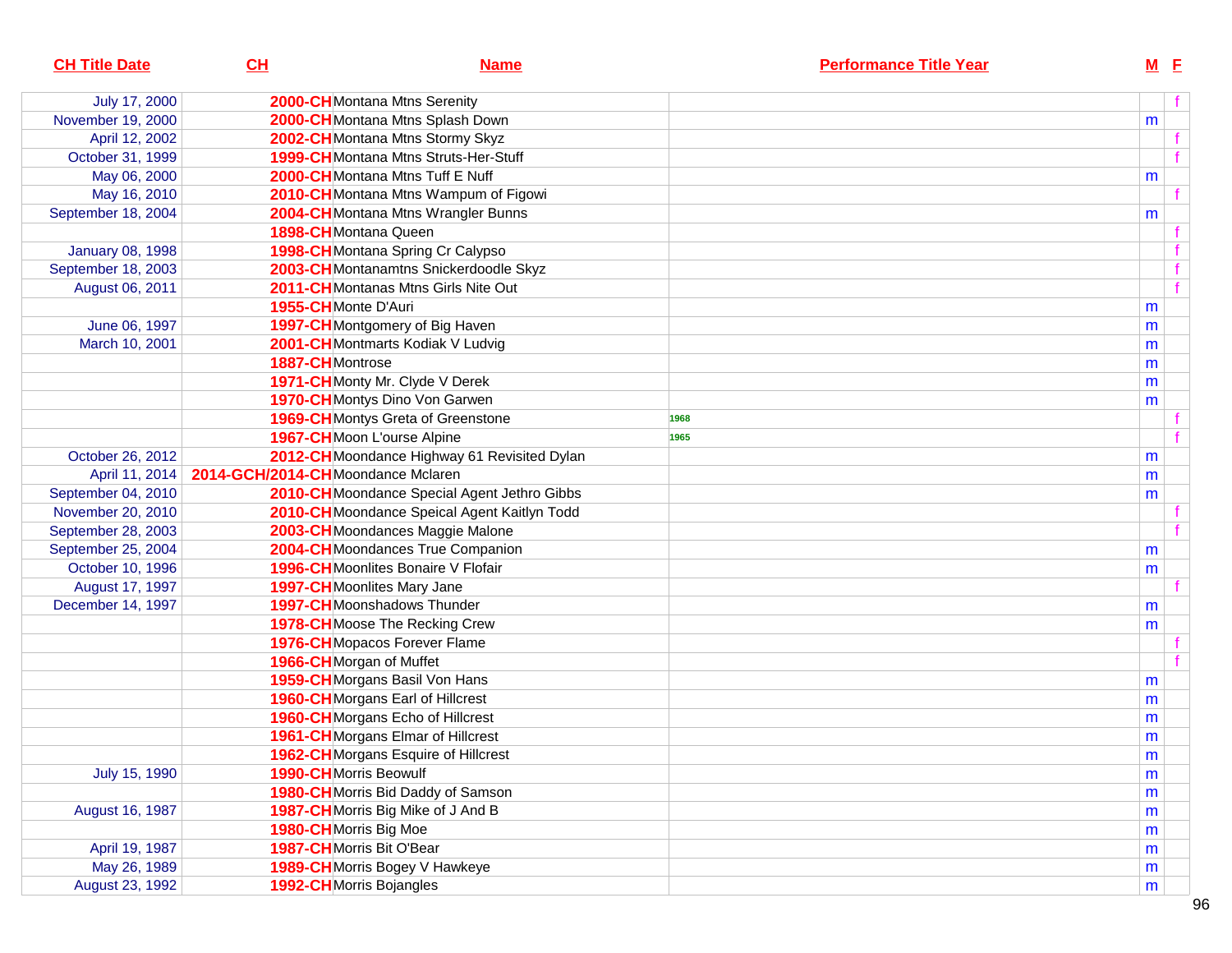| <b>CH Title Date</b>    | CL<br><b>Name</b>                      | <b>Performance Title Year</b> | $M$ E |  |
|-------------------------|----------------------------------------|-------------------------------|-------|--|
| February 26, 1989       | 1989-CHMorris Bonney                   |                               |       |  |
|                         | 1980-CHMorris Bravo of Sir Samson      |                               | m     |  |
| June 16, 1994           | <b>1994-CH</b> Morris Breeze           |                               |       |  |
| May 08, 1993            | 1993-CH Morris Bullseye                |                               | m     |  |
| June 05, 1988           | 1988-CHMorris Charley Brown            |                               | m     |  |
| April 30, 1994          | 1994-CHMorris Commish                  |                               | m     |  |
|                         | 1983-CH Morris Dolly Ditto             |                               |       |  |
| May 24, 1997            | 1997-CH Morris Faith                   |                               |       |  |
| October 19, 1996        | <b>1996-CH</b> Morris Forkeeps         |                               | m     |  |
| March 23, 1996          | 1996-CHMorris Garth                    |                               | m     |  |
|                         | <b>1981-CH</b> Morris Good News Bear   |                               | m     |  |
| April 12, 1998          | <b>1998-CH</b> Morris Hawks Point      |                               | m     |  |
| October 21, 1990        | 1990-CHMorris Holly V Mik-Lin          |                               |       |  |
| September 12, 1998      | 1998-CH Morris Honor Roll              |                               |       |  |
|                         | 1985-CH Morris Houlhan                 |                               |       |  |
|                         | 1982-CH Morris Image of Shadow         |                               | m     |  |
| March 28, 1986          | 1986-CHMorris Jeremiah                 |                               | m     |  |
| May 16, 1992            | 1992-CHMorris Jessie                   |                               |       |  |
| April 24, 1998          | 1998-CHMorris Judge                    |                               | m     |  |
| April 07, 1991          | 1991-CH Morris King                    |                               | m     |  |
| July 27, 1991           | 1991-CH Morris Lacey                   |                               |       |  |
|                         | 1985-CHMorris Lady Fred Fuller         |                               |       |  |
| December 01, 1990       | 1990-CHMorris Lady Hawk V Foresse      |                               |       |  |
|                         | 1984-CHMorris Lightning V Bravo        |                               | m     |  |
| June 23, 2002           | 2002-CHMorris Oh So Lucky              |                               | m     |  |
| June 14, 2001           | 2001-CHMorris Ovation                  |                               | m     |  |
| November 30, 1991       | 1991-CHMorris Poet                     |                               | m     |  |
|                         | 1983-CHMorris Rasmussen                |                               | m     |  |
| November 29, 1992       | <b>1992-CH</b> Morris Saint Bernadette | 1993                          |       |  |
|                         | 1985-CH Morris Samson                  |                               | m     |  |
|                         | 1977-CHMorris Shadow of Sir Samson     |                               | m     |  |
| August 24, 1986         | <b>1986-CH</b> Morris Shadrack         |                               | m     |  |
|                         | 1971-CHMorris Sir Samson               | 1970                          | m     |  |
| August 29, 1992         | 1992-CHMorris Snowman                  |                               | m     |  |
| <b>January 10, 2003</b> | 2003-CH Morris Soulful Sadie           |                               |       |  |
| April 23, 1998          | 1998-CHMorris Tanker V Tucker          |                               | m     |  |
|                         | 1983-CHMorris Tish A To Bear           | 1979                          |       |  |
| August 28, 1988         | 1988-CHMorris Top Gun                  |                               |       |  |
| June 26, 2005           | 2005-CHMorris Tres V Clifner           |                               |       |  |
| October 13, 2005        | 2005-CHMorris Uturn                    |                               |       |  |
| November 05, 1989       | 1989-CH Morris Vintage Boozer Bear     | 1986                          | m     |  |
| May 10, 1986            | 1986-CH Mossy Creek Bella              |                               |       |  |
| March 23, 1991          | 1991-CHMossy Creeks Almond Joy         |                               |       |  |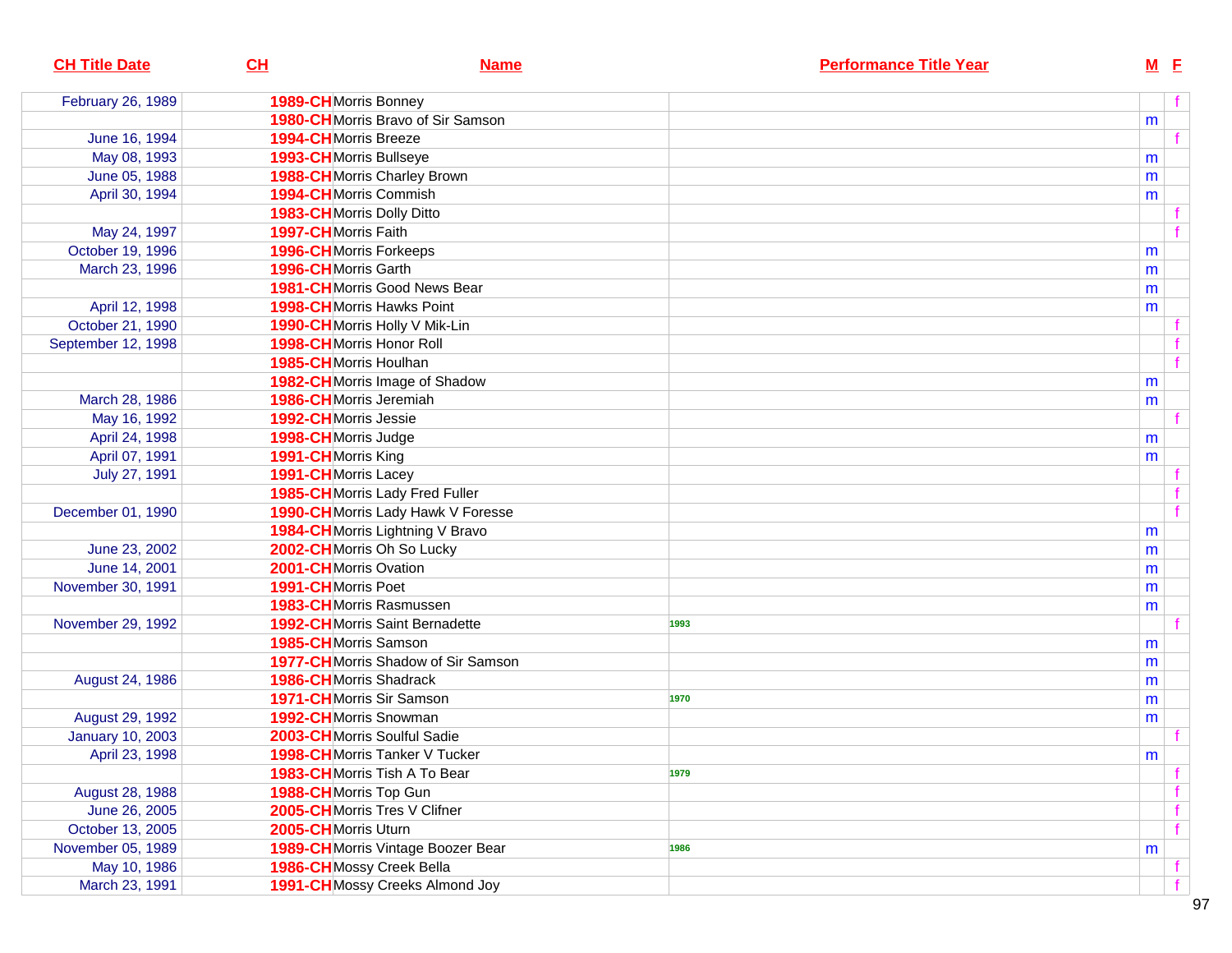| <b>CH Title Date</b> | CL                     | <b>Name</b>                                           | <b>Performance Title Year</b> |   | $M$ E        |
|----------------------|------------------------|-------------------------------------------------------|-------------------------------|---|--------------|
| June 02, 1985        |                        | 1985-CHMossy Creeks Buster Junior                     |                               | m |              |
|                      |                        | 1983-CH Mossy Creeks Cinnamon Imp                     |                               |   |              |
| November 29, 1987    |                        | 1987-CH Mossy Creeks Coffee Toffee                    |                               |   |              |
| November 30, 1990    |                        | <b>1990-CH</b> Mossy Creeks Fuzz Buster               |                               | m |              |
| May 05, 1991         |                        | 1991-CH Mossy Creeks Jelli Belli                      |                               |   |              |
|                      |                        | <b>1978-CH</b> Mossy Creeks Moses                     |                               | m |              |
|                      |                        | 1981-CHMossy Creeks New Day Dawning                   |                               |   |              |
|                      |                        | 1982-CHMossy Creeks Rock Candy                        | 1984                          |   |              |
| November 24, 1985    |                        | 1985-CHMossy Creeks Shows Snow Ski                    |                               | m |              |
| April 28, 1996       |                        | 1996-CHMossy Creeks The Bishop                        |                               | m |              |
|                      |                        | <b>1930-CH</b> Moultons Rural Ace                     |                               |   |              |
| December 02, 2016    |                        | 2016-CHMount Hood Azura                               |                               |   |              |
|                      | 1940-CH Mountain Chief |                                                       |                               | m |              |
| February 19, 2006    |                        | 2006-CH Mountain High Sergeant Pepper                 |                               | m |              |
| September 10, 2005   |                        | 2005-CHMountain Highs Got It Now                      |                               | m |              |
| September 23, 2001   |                        | 2001-CHMountain Highs Last Chance                     |                               |   |              |
| August 19, 2006      |                        | 2006-CHMountain Home Spirit                           |                               |   |              |
|                      |                        | 1979-CH Mountain Legends Marcy                        |                               |   |              |
|                      |                        | 1926-CHMountain Queen                                 |                               |   |              |
|                      |                        | 1944-CHMountain Ranger                                |                               | m |              |
|                      | 1938-CHMountain Scout  |                                                       | 1938,1939                     | m |              |
| May 12, 1991         |                        | 1991-CHMountain Spirits Big Boozer                    |                               | m |              |
| August 21, 1998      |                        | <b>1998-CH</b> Mountain Spirits Claret                |                               |   |              |
| August 25, 1996      |                        | 1996-CH Mountain Spirits Jigger Gin                   |                               | m |              |
| June 22, 2007        |                        | 2007-CH Mountanamtns Heart of Mcneil                  |                               |   |              |
| August 25, 2012      |                        | 2012-CHMove A Mountain Isabella                       |                               |   |              |
|                      |                        | 1950-CHMr X of Dolomount                              |                               | m |              |
|                      |                        | 1962-CHMr. Big of Norkin                              | 1960                          | m |              |
|                      |                        | 1959-CHMr. Bimbo Bones                                |                               | m |              |
|                      |                        | 1971-CHMr. Chips of Brunoshof                         |                               | m |              |
|                      |                        | 1983-CHMr. Diamond Boy Bucktoe Hill                   |                               | m |              |
|                      |                        | 1960-CHMr. Sandman of Shady Hollow                    |                               | m |              |
|                      |                        | 1971-CHMt Chalets At Last                             |                               | m |              |
|                      |                        | 1976-CHMt Chalets Daphne V At Last                    |                               |   |              |
|                      |                        | 1974-CHMt Chalets Kaiser V Yondo                      |                               | m |              |
|                      |                        | 1975-CHMt Chalets Namesake V Yondo                    |                               |   |              |
|                      |                        | 1978-CHMt Chalets Tiara                               |                               |   | $\mathbf{f}$ |
| June 29, 2020        |                        | 2020-GCH/2020-CHMt Harmonys Frosty of Swisstar V Elba |                               | m |              |
| September 18, 2020   |                        | 2020-CHMt Harmonys It's A Wonderful Life V Elba       | 2019                          |   |              |
| March 11, 2018       |                        | 2018-GCH/2018-CHMt Harmonys Klairvoyant V Elba        |                               |   |              |
| March 16, 2019       |                        | 2019-CHMt Harmonys Kryptonite V Elba                  |                               | m |              |
| December 04, 2020    |                        | 2020-CHMt Harmonys Lollygagging Around At Boarman     | 2020                          |   |              |
|                      |                        | 1985-CHMt Laurel Captains Kid                         |                               | m |              |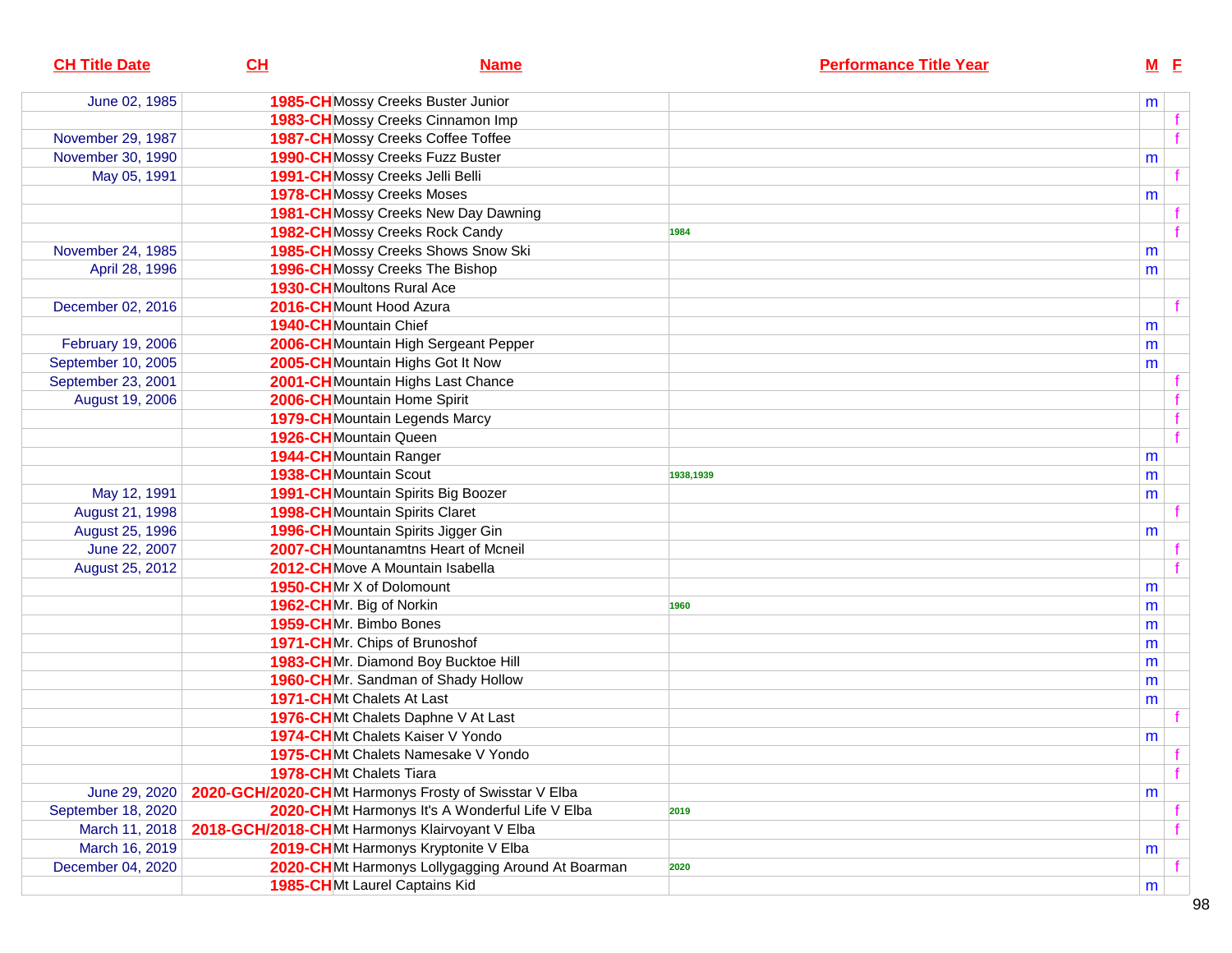| <b>CH Title Date</b>    | CL                                          | <b>Name</b>                                     | <b>Performance Title Year</b> | $M$ E     |  |
|-------------------------|---------------------------------------------|-------------------------------------------------|-------------------------------|-----------|--|
| June 25, 1988           |                                             | 1988-CHMt Laurel J C of Shagg Bark              |                               | m         |  |
| August 08, 1992         | 1992-CHMt Olympus Arion                     |                                                 |                               | m         |  |
| July 29, 1991           |                                             | 1991-CHMt Olympus Cashmere                      |                               |           |  |
| November 23, 1985       |                                             | 1985-CHMt Olympus Desert Flower                 |                               |           |  |
| June 17, 1989           |                                             | 1989-CHMt Olympus Desert Wind                   |                               | m         |  |
| <b>January 27, 1991</b> |                                             | 1991-CHMt Olympus Lady Hawke II                 |                               |           |  |
| April 05, 1992          |                                             | 1992-CHMt Olympus Night Star                    |                               |           |  |
|                         |                                             | 1985-CHMt Olympus Raging Storm                  |                               | m         |  |
|                         |                                             | 1984-CHMt Olympus Windstorm                     |                               | m         |  |
| October 08, 2004        |                                             | 2004-CHMt Orions Lady Guenievere                |                               |           |  |
|                         | 1962-CHMt Sneffels April                    |                                                 |                               |           |  |
|                         |                                             | 1963-CHMt Sneffels Duke of Ayr                  |                               | m         |  |
|                         | 1961-CHMt Sneffels Ho-Bo                    |                                                 |                               | m         |  |
|                         |                                             | <b>1962-CHMt Sneffels Kamille</b>               |                               |           |  |
|                         |                                             | 1963-CHMt Sneffels Little John                  |                               | m         |  |
|                         |                                             | <b>1964-CHMt Sneffels Lord Tyrone</b>           |                               | m         |  |
|                         |                                             | 1963-CHMt Sneffels Newton                       |                               | m         |  |
|                         |                                             | <b>1965-CHMt Sneffels Rodrigo</b>               |                               | m         |  |
|                         | 1963-CHMt Sneffels Romeo                    |                                                 |                               | m         |  |
|                         |                                             | <b>1962-CHMt Sneffels Silhouette</b>            |                               |           |  |
|                         | <b>1964-CHMt Sneffels Trinket</b>           |                                                 |                               |           |  |
| February 14, 2014       | 2018-GCH/2014-CHMtn Home Amazing Grace      |                                                 |                               | m         |  |
| August 17, 2002         |                                             | 2002-CHMtn Home Incredible Journey              |                               |           |  |
| November 14, 1998       | 1998-CHMtn Home Jupiter                     |                                                 |                               | m         |  |
| June 26, 2011           |                                             | 2012-GCH/2011-CHMtn Home Linus Stoan V Lasquite | 2011                          | m         |  |
| August 31, 2013         |                                             | 2013-CHMtn Home Merlin The Great                |                               | m         |  |
| March 28, 1998          |                                             | 1998-CHMtn Home Midnight Kiss                   |                               |           |  |
| July 17, 2009           |                                             | 2010-GCH/2009-CHMtn Home Peppermint Patty Stoan |                               |           |  |
| August 29, 2009         | 2015-GCH/2009-CHMtn Home Raindrops On Roses |                                                 | 2010,2018                     |           |  |
| February 14, 1999       |                                             | <b>1999-CH</b> Mtn Home Saffos Resolution       |                               | m         |  |
| July 19, 2014           |                                             | 2014-CHMtn Homes King of Southern Charm         | 2013                          | m         |  |
| February 11, 2010       |                                             | 2015-CHMtn Homes Twist And Shout Lil Beadle     |                               |           |  |
| October 18, 1986        |                                             | 1986-CHMtn Shadows Allspice Belyn               |                               |           |  |
| March 07, 1992          |                                             | 1992-CHMtn Shadows Chauser V Columbo            | 1988,1994                     | m         |  |
| June 20, 2021           |                                             | 2021-CHMtn View Cashmir of Zeppelin V Pachaug   |                               |           |  |
| November 30, 2002       |                                             | 2002-CHMtnaires Rocky Hi Attitude               |                               | ${\sf m}$ |  |
| November 30, 2003       |                                             | 2003-CHMtnaires Shadow of Simba                 |                               | m         |  |
| October 18, 2003        |                                             | 2003-CHMtnaires Star V Devon Sloan              |                               | m         |  |
| October 19, 2003        |                                             | 2003-CHMtnaires Valley Belle                    |                               |           |  |
|                         |                                             | 1972-CH Mustee Queen L'ourse Alpine             |                               |           |  |
|                         | 1940-CHMutti V Kahle                        |                                                 |                               |           |  |
| <b>January 11, 2009</b> |                                             | 2009-CHMyers Ranch Lincoln                      |                               | m         |  |
|                         |                                             | 1984-CHMyritha Jones Cottone II of DS           |                               | m         |  |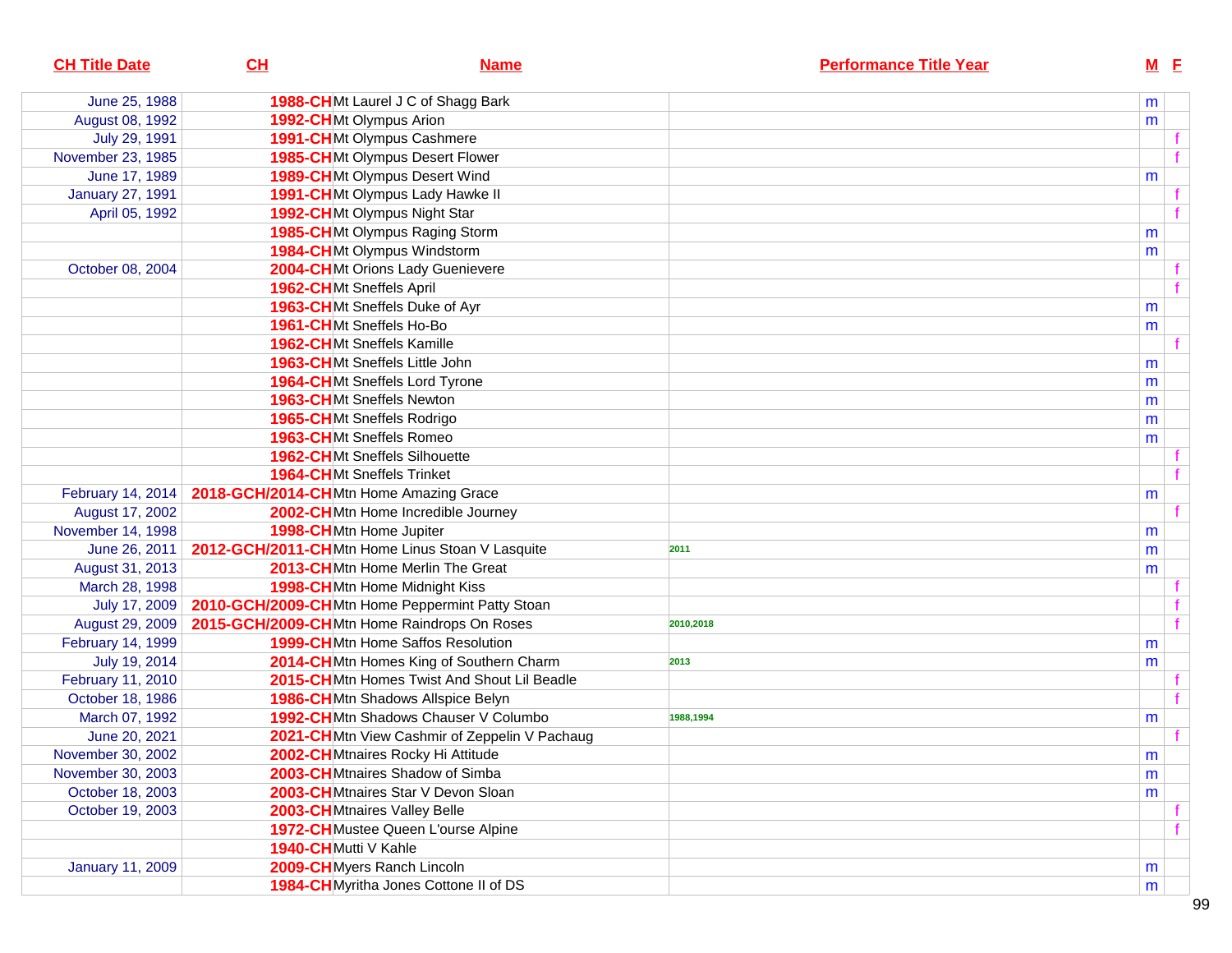| <b>CH Title Date</b> | CL                                         | <b>Name</b>                                            |           | <b>Performance Title Year</b> | $M$ E |   |
|----------------------|--------------------------------------------|--------------------------------------------------------|-----------|-------------------------------|-------|---|
|                      | 1980-CHMyrrdins Alladin                    |                                                        |           |                               | m     |   |
|                      | <b>1980-CH</b> Myrrdins Argos              |                                                        |           |                               | m     |   |
|                      | <b>1984-CH</b> Mystics Ramses              |                                                        |           |                               | m     |   |
| October 16, 2011     |                                            | 2011-CHMytmos Meant To Be                              |           |                               | m     |   |
| March 04, 2011       |                                            | 2011-CHMytymos Asia of Tonka                           |           |                               |       |   |
| March 20, 2010       | 2010-GCH/2010-CHMytymos Bronson of Big Mac |                                                        |           |                               | m     |   |
| July 10, 2011        |                                            | 2011-CH Mytymos Dodger of Big Mac Bantum               |           |                               | m     |   |
| August 05, 2011      |                                            | 2011-CHMytymos Drama Queen of Big Mac                  |           |                               |       |   |
| February 01, 2014    | 2016-GCH/2014-CHMytymos Falcon of Banjo    |                                                        |           |                               | m     |   |
| August 30, 2015      |                                            | 2016-GCH/2015-CHMytymos Good Golly Miss Molly of Banjo |           |                               |       |   |
| February 01, 2015    |                                            | 2015-CHMytymos Sweet Pickles of Banjo                  |           |                               |       |   |
|                      |                                            | 1974-CH Nahahs Heidi Emerald Lake                      |           |                               |       |   |
|                      |                                            | 1976-CH Nahahs Kiwi V Yondo                            |           |                               |       |   |
| November 17, 2001    | 2001-CHNala Van Rijn                       |                                                        |           |                               |       |   |
| November 23, 2012    |                                            | 2012-CH Nandos Vigilante Justice of Sensands           |           |                               | m     |   |
|                      | 1929-CH Nanni Deppeler                     |                                                        |           |                               |       |   |
| September 22, 2018   |                                            | 2018-CH Napoleo Indigo Blue De Slaton                  |           |                               | m     |   |
| August 07, 2019      |                                            | 2019-CHNapoleo Jade La Perle                           |           |                               |       |   |
| March 06, 2022       |                                            | 2022-CHNapoleo Olive La Coquine                        |           |                               |       |   |
| April 22, 2007       |                                            | 2007-CH Nashports Ellie Mae                            |           |                               |       |   |
| November 27, 2005    |                                            | 2005-CH Nashports Just Dew It                          |           |                               | m     |   |
| May 03, 2003         |                                            | 2003-CHNashports Raggedy Rosie                         |           |                               |       |   |
|                      | <b>1971-CH</b> Neals Fresca                |                                                        |           |                               |       |   |
| December 13, 1987    |                                            | 1987-CHNeil Bengale Bruboy V Brock                     |           |                               | m     |   |
|                      |                                            | 1960-CHNelda of Birchwood                              |           |                               |       |   |
|                      | 188?-CHNemo                                |                                                        |           |                               | m     |   |
|                      |                                            | 1934-CHNero V Multenrain                               |           |                               | m     |   |
|                      | 1957-CHNero Von Holdt                      |                                                        |           |                               | m     |   |
|                      | 1912-CHNero XXIII                          |                                                        |           |                               | m     |   |
| November 11, 1990    |                                            | <b>1990-CH</b> Nerthus Alexander Llanasaberne          |           |                               | m     |   |
| July 30, 1998        | 1998-CHNerthus Avenger                     |                                                        |           |                               |       |   |
| September 25, 1993   |                                            | 1993-CHNerthus Behnjeman                               |           |                               | m     |   |
| September 26, 1987   |                                            | 1987-CHNerthus Big Mac Katani                          |           |                               | m     |   |
|                      |                                            | <b>1984-CH</b> Nerthus Charlemange                     |           |                               | m     |   |
| August 04, 2002      |                                            | 2002-CHNerthus Cind R Ella                             |           |                               |       |   |
| October 30, 1994     |                                            | 1994-CHNerthus Cool Hand Luke                          |           |                               | m     |   |
| September 20, 1997   |                                            | <b>1997-CH</b> Nerthus Due North Auslese               |           |                               |       |   |
| July 07, 1991        |                                            | <b>1991-CH</b> Nerthus Forever Young                   | 1990,1992 |                               |       |   |
| April 12, 1986       | 1986-CHNerthus Gabriel                     |                                                        |           |                               | m     |   |
| November 17, 1991    |                                            | <b>1991-CH</b> Nerthus Have A Heart                    | 1992      |                               |       |   |
| May 18, 1986         |                                            | <b>1986-CH</b> Nerthus Heaven Can Wait                 | 1988      |                               |       |   |
| August 06, 2010      |                                            | 2010-CHNerthus It's So Easy                            |           |                               |       |   |
| May 17, 1986         |                                            | 1986-CHNerthus Maggie Muggins                          |           |                               |       | f |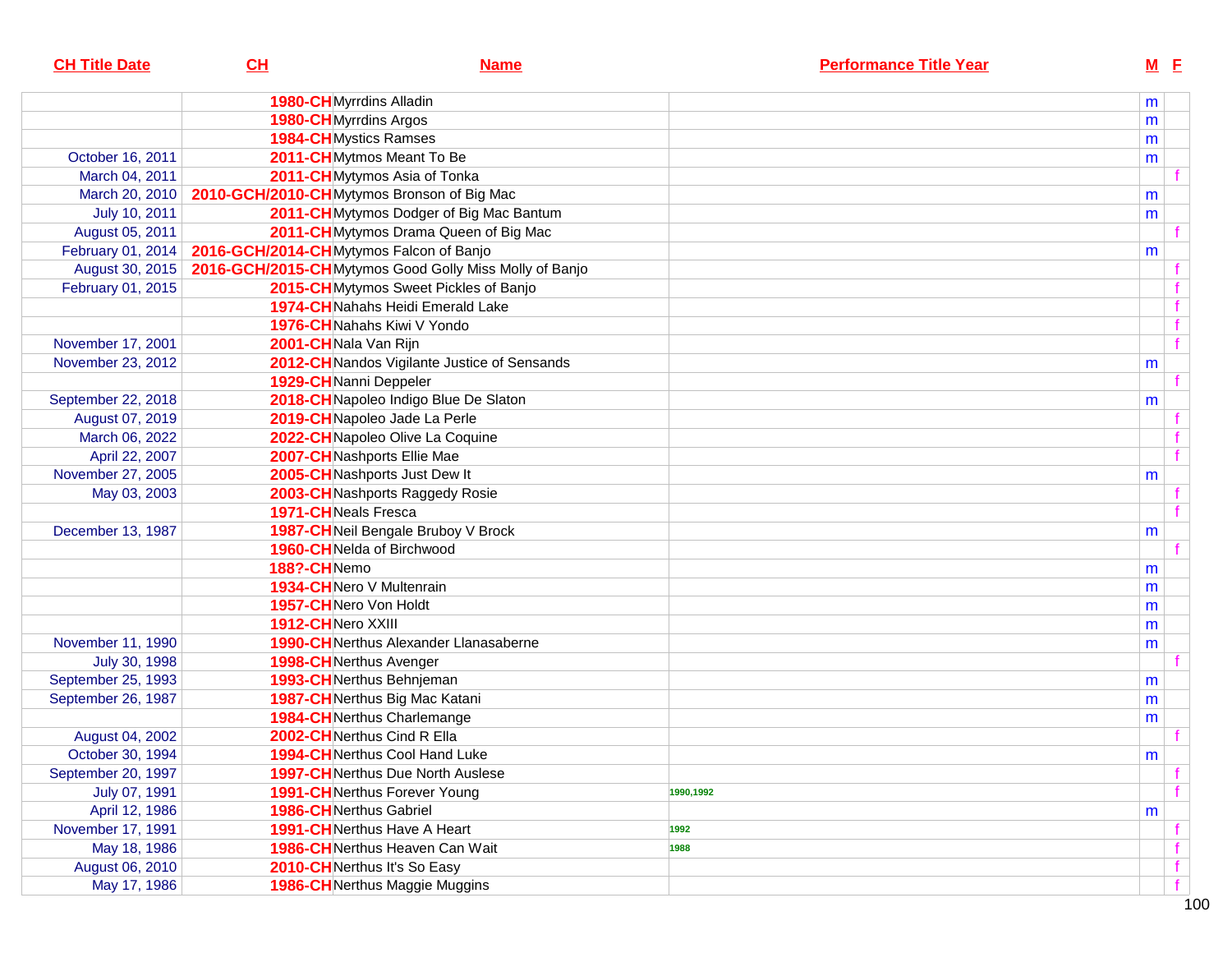| <b>CH Title Date</b> | CH                       | <b>Name</b>                                   |           | <b>Performance Title Year</b> |   | $M$ E |  |
|----------------------|--------------------------|-----------------------------------------------|-----------|-------------------------------|---|-------|--|
|                      |                          | <b>1983-CH</b> Nerthus Maxwell Centurion      |           |                               | m |       |  |
| September 07, 1992   |                          | <b>1992-CH</b> Nerthus Northern Reflection    |           |                               | m |       |  |
| February 22, 1997    |                          | <b>1997-CH</b> Nerthus Philadelphia           |           |                               | m |       |  |
| October 31, 2002     |                          | 2002-CHNerthus Rebel Without A Cause          | 2003,2006 |                               | m |       |  |
| October 06, 2001     |                          | 2001-CHNerthus Samantha Trailblazer           |           |                               |   |       |  |
| May 26, 2000         |                          | 2000-CHNerthus Same Old Feeling               |           |                               |   |       |  |
| February 21, 1997    |                          | 1997-CHNerthus Shelby Mine                    |           |                               |   |       |  |
| May 05, 2002         |                          | 2002-CHNerthus Slick O'Golden Heart           |           |                               | m |       |  |
| April 17, 1993       |                          | 1993-CHNerthus Somethin To Believe In         |           |                               | m |       |  |
| February 25, 1984    |                          | 1984-CHNerthus Stairway To Heaven             |           |                               |   |       |  |
| June 12, 2004        |                          | 2004-CHNerthus The Wizard                     |           |                               | m |       |  |
| June 27, 1987        |                          | <b>1987-CH</b> Nerthus Valdavids Archange     |           |                               | m |       |  |
| February 22, 1987    |                          | <b>1987-CH</b> Nerthus White Lightning        | 1989,1990 |                               |   |       |  |
| December 13, 2002    |                          | 2002-CHNerthus Willie Wonka                   |           |                               | m |       |  |
| April 21, 2000       | 2000-CHNetti Van Rijn    |                                               |           |                               |   |       |  |
| May 26, 1997         |                          | 1997-CHNew Sage Another Hawk                  |           |                               | m |       |  |
| July 14, 2003        |                          | 2003-CHNew Sage Desert Mist                   |           |                               | m |       |  |
| May 28, 2005         |                          | 2005-CHNew Sage Dream Come True Nw            |           |                               |   |       |  |
| July 13, 2003        |                          | 2003-CHNew Sage Ensign C R Stoan              |           |                               | m |       |  |
| May 21, 2006         |                          | 2006-CHNew Sage Fur Elise                     |           |                               |   |       |  |
| August 01, 2004      |                          | 2004-CHNew Sage Guinevere V Knight            |           |                               |   |       |  |
| February 02, 2007    |                          | 2007-CHNew Sage Hard Hearted Hannah           |           |                               |   |       |  |
| March 03, 2006       |                          | 2006-CHNew Sage Head Honcho                   |           |                               | m |       |  |
| April 26, 2003       |                          | 2003-CHNew Sage Hospice Conifer CRK           |           |                               |   |       |  |
| June 06, 2008        |                          | 2008-CHNew Sage Jasmine Ridge                 |           |                               |   |       |  |
| July 15, 2005        |                          | 2005-CHNew Sage Just For Rathleague           |           |                               | m |       |  |
| April 27, 2008       |                          | 2008-CHNew Sage Lucas Li Lasquite             |           |                               | m |       |  |
| July 19, 2013        |                          | 2013-CHNew Sage Nacho Ordinary Guy            |           |                               | m |       |  |
| July 18, 2009        |                          | 2009-CHNew Sage Out of Ice of Isidore         |           |                               |   |       |  |
| April 25, 2014       |                          | 2014-CHNew Sage Saber Heart                   |           |                               | m |       |  |
| June 20, 2004        |                          | 2004-CHNew Sage The Right Stuff               |           |                               | m |       |  |
| March 08, 2013       |                          | 2013-CHNew Sage To Pevas Springbrook          |           |                               |   |       |  |
| February 22, 2019    |                          | 2019-CHNew Sage Wayfarer V Saber              |           |                               | m |       |  |
| August 07, 2015      |                          | 2015-CHNew Sage Whos on First V Saber         |           |                               | m |       |  |
| September 18, 2018   |                          | 2018-CHNew Sage Wildfire V Saber              |           |                               |   |       |  |
| April 27, 2019       |                          | 2019-CH New Sage Xecutive of Lasquite         |           |                               | m |       |  |
| July 11, 2019        |                          | 2020-GCH/2019-CHNew Sage Xtra Pie of Mtn View |           |                               |   |       |  |
| April 25, 2004       |                          | 2004-CHNew Sage Zenobia V Conidercrk          |           |                               |   |       |  |
|                      |                          | <b>1904-CH</b> Newton Abbot Squire            |           |                               | m |       |  |
|                      |                          | 1979-CH Nickelsens Chubby Boy                 |           |                               | m |       |  |
| June 04, 2000        |                          | 2000-CHNicodemus Van Rijn                     |           |                               | m |       |  |
|                      | 1958-CHNidjai of Pal Mal |                                               |           |                               | m |       |  |
|                      |                          | 1929-CHNight Watch Sultan                     |           |                               | m |       |  |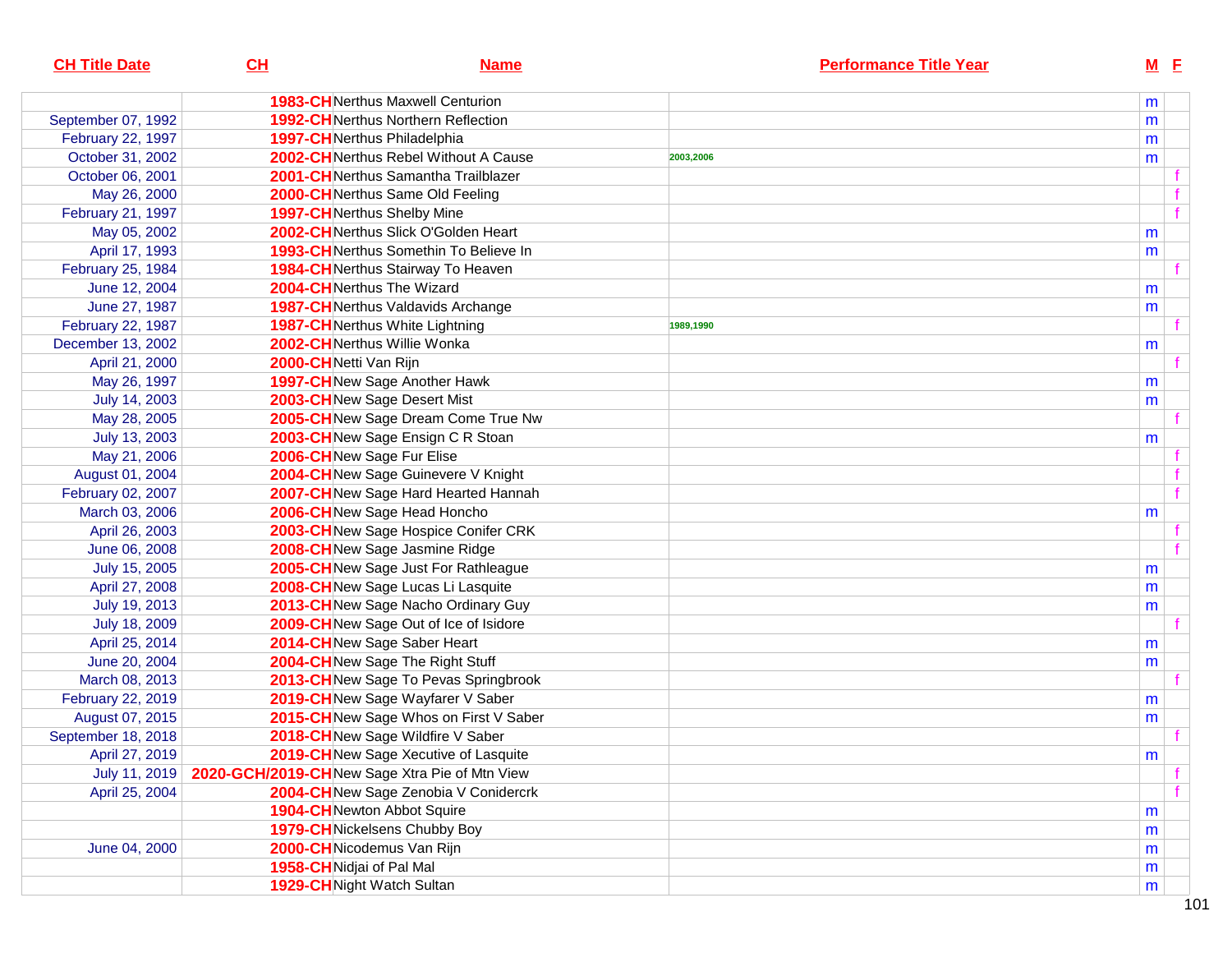| <b>CH Title Date</b>    | CH                                       | <b>Name</b>                                             | <b>Performance Title Year</b> |           | $M$ E |
|-------------------------|------------------------------------------|---------------------------------------------------------|-------------------------------|-----------|-------|
|                         |                                          | <b>1925-CH</b> Night Watch Victorious                   |                               | m         |       |
| September 20, 1998      | 1998-CHNiklot Van Rijn                   |                                                         |                               | m         |       |
|                         | <b>1972-CH</b> Nikris Sadie              |                                                         |                               |           |       |
|                         |                                          | 1953-CHNina Fiel of Sanctuary Woods                     |                               |           |       |
|                         |                                          | 1978-CHNint D'or Vaquero                                |                               | m         |       |
| December 11, 1993       |                                          | 1993-CH Noah of Danger Zone JP                          |                               | m         |       |
| <b>January 10, 2016</b> |                                          | 2016-GCH/2016-CH Nobels Fierce Warrior V Jamelles       |                               | m         |       |
| March 05, 2022          |                                          | 2022-CH Noble Creek Back To The Future @ Cedar          | 2021                          | m         |       |
| September 23, 2007      |                                          | 2007-CH Noble Creek New Found Glory                     |                               | m         |       |
| November 28, 2021       |                                          | 2021-CH Noble Creeks Believin In The Journey V Royalty  |                               | m         |       |
| November 23, 2014       |                                          | 2016-GCH/2014-CH Noble Creeks Don"T' Stop Believin      | 2020                          | m         |       |
| April 29, 2022          |                                          | 2022-CH Noble Creeks Play Big!                          |                               | m         |       |
| <b>January 17, 2009</b> |                                          | 2009-CHNoble Creeks Quest For Glory                     |                               |           |       |
| June 05, 2016           |                                          | 2016-CHNoble Creeks Rumor Has It                        |                               |           |       |
| October 16, 2021        |                                          | 2021-CHNoble Creeks Something To Talk About             |                               |           |       |
| June 06, 1999           |                                          | 1999-CHNoco Zeek of Montana Mtns                        |                               | m         |       |
|                         | 1969-CH Noel V Kris                      |                                                         |                               |           |       |
|                         |                                          | 1952-CHNofretari V Saiberne                             |                               |           |       |
|                         | 1886-CHNoma                              |                                                         |                               | m         |       |
|                         |                                          | <b>1908-CH</b> Norman The Monarch                       |                               | m         |       |
| <b>January 05, 2019</b> |                                          | 2019-CH Northstar King Arthurs Excalibur V Kris Kountry |                               | m         |       |
|                         |                                          | 1982-CHNorthwoods Creampuff                             |                               |           |       |
| July 23, 2016           |                                          | 2016-CH Nosirrags Bittersweet Piece of Sugar            |                               |           |       |
| November 08, 2015       |                                          | 2015-CHNotorious Diablo Nitrous                         |                               | m         |       |
| August 06, 2016         |                                          | 2016-CH Notorious Hercules Turbo Nitrous                |                               | m         |       |
|                         |                                          | 1966-CHOak Ridge Lady Amanda Polly                      |                               |           |       |
|                         | 1948-CHOakdales Nancy                    |                                                         |                               |           |       |
| July 28, 1990           |                                          | 1990-CHOakenshields Isis V Thornin                      |                               |           |       |
|                         |                                          | 1978-CHOakhills Chelce Von Copy                         |                               |           |       |
| October 19, 2017        | 2018-GCH/2017-CHOakridge Brown Eyed Girl |                                                         |                               |           |       |
| December 13, 2009       |                                          | 2009-CHOakridge Lazarus Lives                           |                               | m         |       |
| August 05, 2006         |                                          | 2006-CHOakridge Pay It Forward                          |                               | m         |       |
| <b>January 17, 2015</b> |                                          | 2015-CHOakridge To Infinity And Beyond                  |                               | m         |       |
| June 24, 2011           |                                          | 2011-CHOakridge Touchdown Brown                         |                               | m         |       |
| May 06, 2007            |                                          | 2007-CHOakridge Tractor Trailer                         |                               | m         |       |
| May 17, 2015            |                                          | 2015-CHOakridges Gliddens Lite The Way                  |                               | ${\sf m}$ |       |
| May 26, 2000            | 2000-CHObi Wan Kenobi                    |                                                         |                               | m         |       |
|                         |                                          | 1952-CHO'Briens King Rasko                              |                               | m         |       |
| August 22, 1998         |                                          | 1998-CHOdyssey Mountain Laurel                          |                               |           |       |
|                         | 1920-CHOh Boy                            |                                                         |                               | m         |       |
|                         |                                          | 1967-CHOh Boy L'ours Alpin                              |                               | m         |       |
| April 22, 2001          |                                          | 2001-CHOh Gentle Jackson                                |                               | m         |       |
|                         | 1941-CHOhio Queen                        |                                                         |                               |           |       |
|                         |                                          |                                                         |                               |           |       |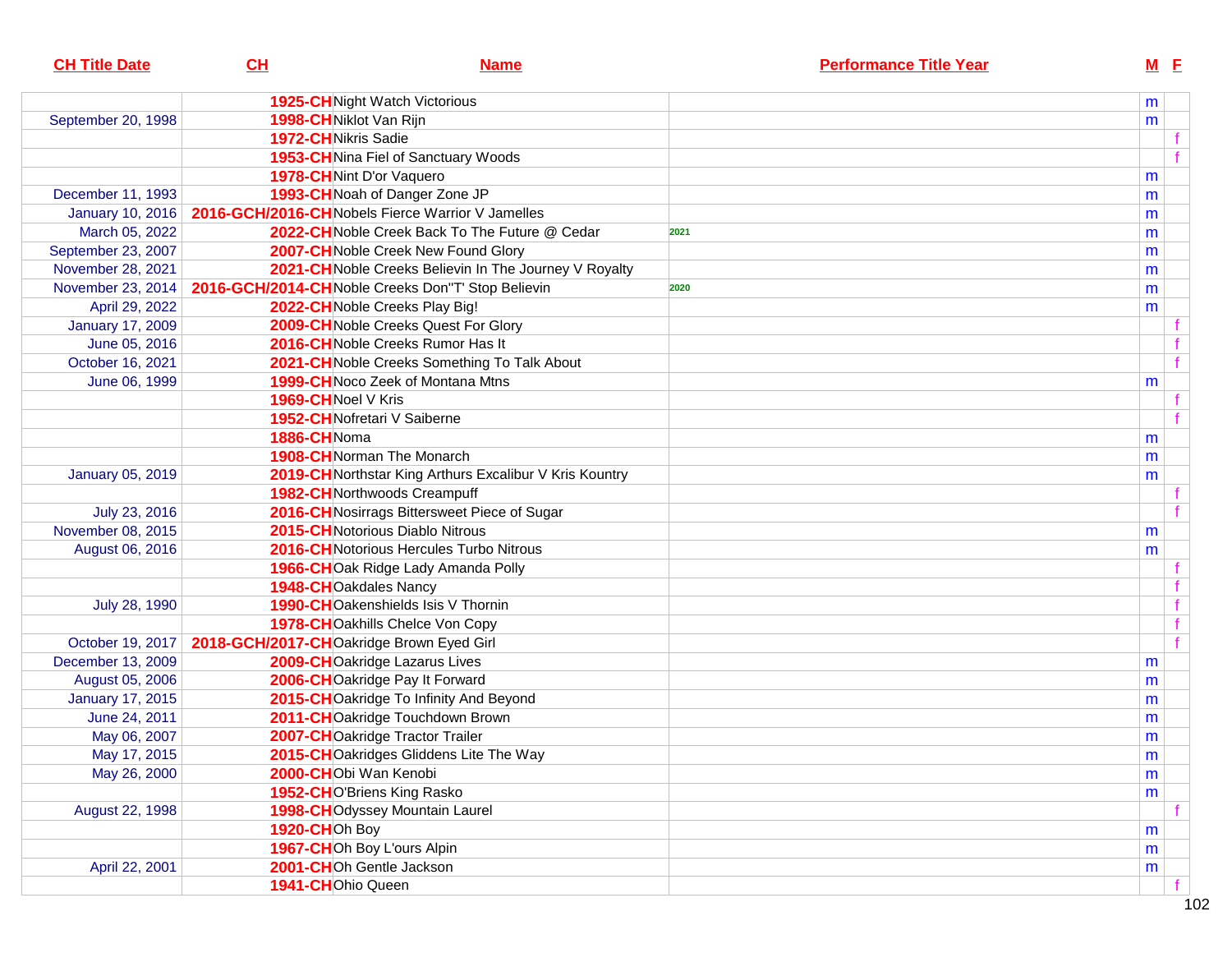| <b>CH Title Date</b>    | CL                                    | <b>Name</b>                          |      | <b>Performance Title Year</b> |   | $M$ E |
|-------------------------|---------------------------------------|--------------------------------------|------|-------------------------------|---|-------|
| <b>January 17, 2011</b> |                                       | 2011-CHOisin Mannon Mac Lir          |      |                               | m |       |
| April 27, 2018          | 2018-GCH/2018-CHOisin Top O' The Hill |                                      |      |                               | m |       |
| April 08, 2017          |                                       | 2017-CHOisins Royal Pot of Gold      |      |                               |   |       |
| April 10, 2005          |                                       | 2005-CHOKiskos Gone With The Wind    |      |                               |   |       |
| May 03, 1997            | 1997-CHOkiskos Hannah                 |                                      |      |                               |   |       |
| September 21, 2002      |                                       | 2002-CHOkiskos Santee Warrior        |      |                               | m |       |
| August 26, 2001         |                                       | 2001-CHOkiskos Savannah              |      |                               |   |       |
| November 20, 2004       | 2004-CHOkiskos Shiloh                 |                                      |      |                               | m |       |
| December 08, 2001       |                                       | 2001-CHOkiskos St. Nicholas of Dare  |      |                               | m |       |
|                         | 1973-CHOlaf L'ours Alpin              |                                      |      |                               | m |       |
|                         |                                       | 1981-CHOld West Easy Rider           |      |                               | m |       |
|                         |                                       | 1978-CHOIe Bostonian Candy           |      |                               |   |       |
| <b>January 03, 1998</b> |                                       | 1998-CHO'Leary Cherokee Rose Venus   |      |                               |   |       |
| February 28, 2003       |                                       | 2003-CHOlearys Shadow Of Posedion    |      |                               | m |       |
|                         | 1984-CHOlive Oil of Ours              |                                      |      |                               |   |       |
|                         |                                       | 1971-CHOliver Schwarzwald Hof        |      |                               | m |       |
|                         |                                       | <b>1978-CHOlympias Euripedes</b>     |      |                               | m |       |
|                         |                                       | <b>1977-CHOlympias Terpsichore</b>   |      |                               |   |       |
| December 13, 1987       |                                       | 1987-CHOmar Felicla Korito V Herman  |      |                               |   |       |
|                         |                                       | 1984-CHOmar Lillian Korito Herman    |      |                               |   |       |
| August 09, 1986         |                                       | 1986-CHOmar Manyon Korito V Herman   |      |                               | m |       |
|                         |                                       | 1982-CHOmar Rexton Korito V Herman   |      |                               | m |       |
|                         |                                       | 1946-CHOmar V Esbo of Highmont       |      |                               | m |       |
| August 07, 1994         |                                       | 1994-CHOmar V Herman Barry           |      |                               | m |       |
| August 31, 1997         |                                       | 1997-CHOmar V Herman Bella Mea       |      |                               |   |       |
| June 21, 1998           |                                       | 1998-CHOmar V Herman Krimson         |      |                               | m |       |
|                         |                                       | 1995-CHOmar V Herman O'Al            |      |                               | m |       |
| November 26, 2007       |                                       | 2007-CHOmar V Herman Snowball Lomax  |      |                               | m |       |
| December 11, 1994       |                                       | 1994-CHOmar V Herman Taros           |      |                               | m |       |
| November 21, 1992       |                                       | 1992-CHOmar V Hermans Saratoga       | 1992 |                               | m |       |
|                         | 1973-CHOmar Von Atlas                 |                                      |      |                               | m |       |
| June 03, 1994           |                                       | 1994-CHOpdyke Presley Tokyo V Opdyke |      |                               | m |       |
| <b>January 10, 2009</b> |                                       | 2009-CHOpdykes A Little Bit Tipsy    |      |                               |   |       |
| November 24, 1996       | 1996-CHOpdykes Abby                   |                                      |      |                               |   |       |
| May 26, 1989            | 1989-CHOpdykes Adrian                 |                                      |      |                               |   |       |
|                         |                                       | 1980-CHOpdykes Alexander             |      |                               | m |       |
| December 07, 1986       | 1986-CHOpdykes Alexis                 |                                      |      |                               |   |       |
| March 16, 1997          |                                       | 1997-CHOpdykes All Friends Hamlet    |      |                               | m |       |
| April 30, 2005          |                                       | 2005-CHOpdykes All Strung Out        |      |                               |   |       |
| September 29, 2000      |                                       | 2000-CHOpdykes Allbentoutofshape     |      |                               | m |       |
| October 01, 1988        |                                       | 1988-CHOpdykes American Woman        |      |                               |   |       |
| July 10, 2003           |                                       | 2003-CHOpdykes And The Beat Goes On  |      |                               |   |       |
| October 01, 1995        |                                       | 1995-CHOpdykes Anthony               |      |                               | m |       |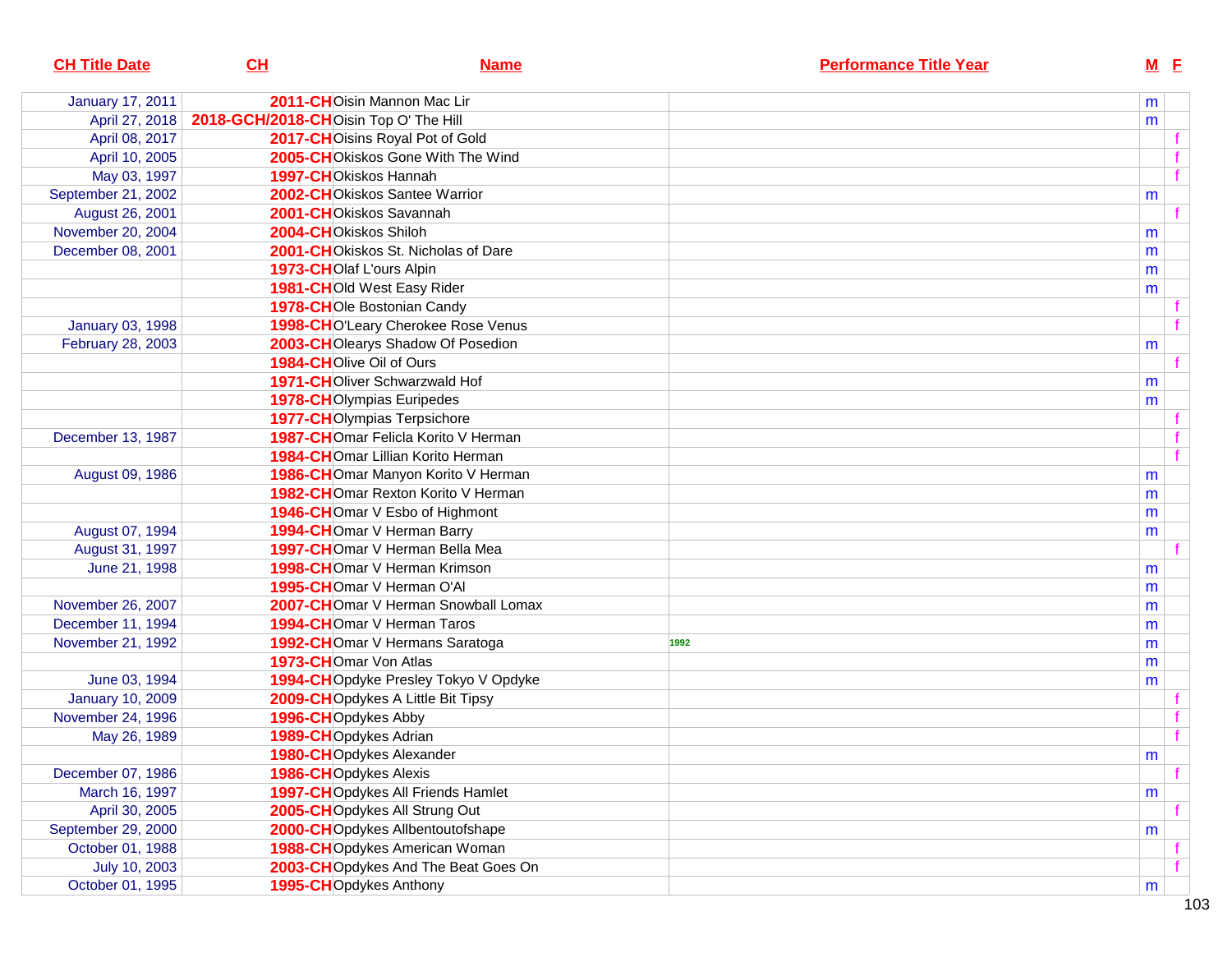| <b>CH Title Date</b>    | CL                                                              | <b>Name</b>                              | <b>Performance Title Year</b> | $M$ E |              |
|-------------------------|-----------------------------------------------------------------|------------------------------------------|-------------------------------|-------|--------------|
| June 11, 2000           |                                                                 | 2000-CHOpdykes Antoinette                |                               |       |              |
| April 02, 2000          |                                                                 | 2000-CHOpdykes Aunt Angie                |                               |       | f            |
| July 08, 2003           |                                                                 | 2003-CHOpdykes Bah Humbug                |                               |       | $\mathbf{f}$ |
| May 26, 2002            |                                                                 | 2002-CHOpdykes Better Than That          |                               |       |              |
| October 11, 1986        | 1986-CHOpdykes Blair                                            |                                          |                               |       | f            |
|                         |                                                                 | 1984-CHOpdykes Bo Jangles                |                               | m     |              |
| December 15, 2001       | 2001-CHOpdykes Brantini                                         |                                          |                               | m     |              |
| November 28, 1999       | 1999-CHOpdykes Brienz                                           |                                          |                               |       |              |
| July 02, 1989           | 1989-CHOpdykes Britton                                          |                                          |                               |       |              |
|                         |                                                                 | 1984-CHOpdykes Cabernet Sauvignon        |                               |       | $\mathbf{f}$ |
|                         |                                                                 | 1983-CHOpdykes Casey Grand Stand         |                               | m     |              |
| July 04, 2003           |                                                                 | 2003-CHOpdykes Cassandra V Mammoth       |                               |       |              |
| September 30, 2000      | 2000-CHOpdykes Cassidy                                          |                                          |                               |       |              |
| July 24, 1994           | 1994-CHOpdykes Chanel                                           |                                          |                               |       | $\mathbf{f}$ |
| October 27, 1985        |                                                                 | 1985-CHOpdykes Charade V Folklore        |                               |       | $\mathbf{f}$ |
|                         |                                                                 | 1985-CHOpdykes Chardonnay                |                               |       | $\mathbf{f}$ |
| <b>January 21, 1996</b> |                                                                 | 1996-CHOpdykes Charlene                  |                               |       | f            |
|                         |                                                                 | <b>1979-CHOpdykes Charlies Angel</b>     |                               | m     |              |
|                         |                                                                 | 1979-CHOpdykes Cheesecake                |                               |       |              |
| August 05, 2001         |                                                                 | 2001-CHOpdykes Class Act V Kingsrow      |                               | m     |              |
| October 08, 1994        | 1994-CHOpdykes Claudia                                          |                                          |                               |       |              |
| September 08, 1990      | 1990-CHOpdykes Clayton                                          |                                          |                               | m     |              |
| March 26, 1989          |                                                                 | 1989-CHOpdykes Cosmopolitan              |                               |       |              |
| November 18, 2001       |                                                                 | 2001-CHOpdykes Court Jester              |                               | m     |              |
|                         | 1984-CHOpdykes Daisy                                            |                                          |                               |       |              |
| July 27, 1996           | 1996-CHOpdykes Daniel                                           |                                          |                               | m     |              |
|                         | 1985-CHOpdykes Daria                                            |                                          |                               |       |              |
| October 05, 1987        |                                                                 | 1987-CHOpdykes David Lee                 |                               | m     |              |
|                         |                                                                 | 1978-CHOpdykes December Dawning          |                               |       |              |
|                         |                                                                 | 1979-CHOpdykes December Morning          |                               |       |              |
| August 18, 1990         | 1990-CHOpdykes Diana                                            |                                          |                               |       | $\mathbf{f}$ |
| June 29, 2007           |                                                                 | 2007-CHOpdykes Dont Open Til Xmas        |                               | m     |              |
|                         | September 18, 2006   2010-GCH/2006-CHOpdykes Drives Me To Drink |                                          |                               | m     |              |
| June 28, 1987           | 1987-CHOpdykes Dustin                                           |                                          |                               | m     |              |
| October 20, 2018        | 2018-CHOpdykes Eclipse                                          |                                          |                               |       |              |
| June 02, 1995           | 1995-CHOpdykes Eden                                             |                                          |                               |       | f            |
| June 19, 1988           |                                                                 | 1988-CHOpdykes Emerald                   |                               |       | f            |
| <b>January 23, 1988</b> |                                                                 | 1988-CHOpdykes Fair Warning              |                               | m     |              |
| February 01, 2002       | 2002-CHOpdykes Far Out                                          |                                          |                               | m     |              |
| September 06, 2021      |                                                                 | 2021-CHOpdykes Football Night In America |                               | m     |              |
| June 04, 1995           |                                                                 | 1995-CHOpdykes Franklin                  |                               | m     |              |
| May 27, 2007            |                                                                 | 2007-CHOpdykes Full of Grace             |                               |       |              |
| <b>January 27, 2007</b> |                                                                 | 2007-CHOpdykes Gangster                  |                               | m     |              |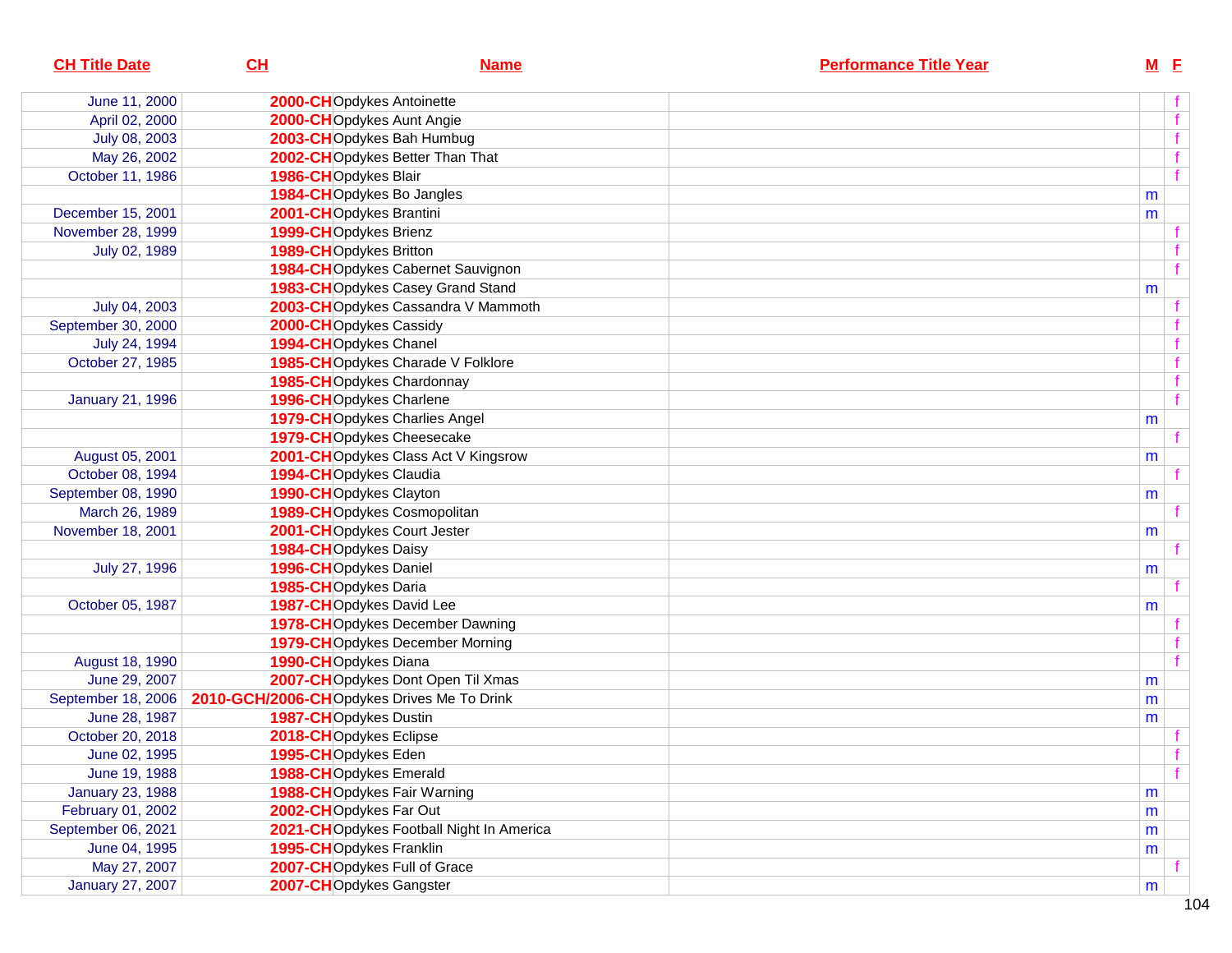| <b>CH Title Date</b>    | CL                                                         | <b>Name</b>                          |      | <b>Performance Title Year</b> | $M$ E |              |
|-------------------------|------------------------------------------------------------|--------------------------------------|------|-------------------------------|-------|--------------|
| July 06, 2002           |                                                            | 2002-CHOpdykes Get A Grip            |      |                               | m     |              |
| May 13, 2007            |                                                            | 2007-CHOpdykes Get Over It           |      |                               |       |              |
| November 06, 2005       |                                                            | 2005-CHOpdykes Get Serious           |      |                               |       |              |
| <b>January 05, 2003</b> |                                                            | 2003-CHOpdykes Ghost of Xmas Past    |      |                               |       | f            |
| November 15, 1996       | 1996-CHOpdykes Gilbert                                     |                                      |      |                               | m     |              |
|                         |                                                            | 1985-CHOpdykes Gingerbread V Belyn   |      |                               |       |              |
| September 01, 2018      |                                                            | 2018-CHOpdykes Go Big Or Go Home     |      |                               |       |              |
| December 01, 2002       |                                                            | 2002-CHOpdykes Gone Round The Bend   |      |                               |       | f            |
| May 26, 1995            |                                                            | 1995-CHOpdykes Grayson               |      |                               | m     |              |
|                         |                                                            | 1983-CHOpdykes Groovy Grisbee Brown  |      |                               | m     |              |
| March 28, 2004          |                                                            | 2004-CHOpdykes Hail Mary             |      |                               |       |              |
|                         | 1974-CHOpdykes Hair                                        |                                      |      |                               | m     |              |
| November 07, 2004       |                                                            | 2004-CHOpdykes Happy Hour            |      |                               |       |              |
|                         |                                                            | 1976-CHOpdykes Harmony Sugar Run     |      |                               |       |              |
| September 01, 1997      |                                                            | 1997-CHOpdykes Harrison              |      |                               | m     |              |
|                         |                                                            | 1995-CHOpdykes Hearts Desire         |      |                               | m     |              |
| April 18, 1986          |                                                            | 1986-CHOpdykes Honor V Folklore      |      |                               |       |              |
| December 04, 2009       |                                                            | 2009-CHOpdykes Hot Read              |      |                               |       |              |
| June 26, 1998           |                                                            | 1998-CHOpdykes Imagine That          |      |                               |       | f            |
| August 30, 2003         |                                                            | 2003-CHOpdykes Imagine This          |      |                               |       | f            |
| July 05, 2001           |                                                            | 2001-CHOpdykes In A Tizzy            |      |                               |       | f            |
| September 06, 2003      |                                                            | 2003-CHOpdykes Intoxicationg         |      |                               |       |              |
| September 27, 2001      |                                                            | 2001-CHOpdykes Isabella II           |      |                               |       |              |
|                         | 1982-CHOpdykes J R                                         |                                      |      |                               | m     |              |
|                         |                                                            | 1985-CHOpdykes Jemima                |      |                               |       |              |
| March 18, 1989          | 1989-CHOpdykes Jerrod                                      |                                      |      |                               | m     |              |
| December 11, 1998       | 1998-CHOpdykes Jetson                                      |                                      |      |                               | m     |              |
| October 06, 1985        | 1985-CHOpdykes Joliet                                      |                                      | 1985 |                               |       |              |
| November 03, 1996       | 1996-CHOpdykes Josie                                       |                                      |      |                               |       |              |
| February 15, 1999       | 1999-CHOpdykes Judy                                        |                                      |      |                               |       | f            |
| June 02, 1990           |                                                            | 1990-CHOpdykes Keshia                |      |                               |       | $\mathbf{f}$ |
| July 05, 1986           |                                                            | 1986-CHOpdykes Kramer VS Kramer      |      |                               | m     |              |
| April 10, 2005          |                                                            | 2005-CHOpdykes Ladies Night Out      |      |                               |       |              |
| November 25, 1988       |                                                            | 1988-CHOpdykes Lancaster             |      |                               | m     |              |
| November 23, 1985       |                                                            | 1985-CHOpdykes Lancelot              |      |                               | m     |              |
|                         | February 10, 2019 2019-GCH/2019-CHOpdykes Layla V Somerset |                                      |      |                               |       |              |
| June 28, 1991           |                                                            | 1991-CHOpdykes Lili Marlene          |      |                               |       | f            |
| November 03, 1995       |                                                            | 1995-CHOpdykes Lisa Marie            |      |                               |       | f            |
| December 14, 1995       | 1995-CHOpdykes Louise                                      |                                      |      |                               |       | f            |
| October 08, 1988        |                                                            | 1988-CHOpdykes Madonna               |      |                               |       | f            |
| July 07, 1991           |                                                            | 1991-CHOpdykes Magdalena             |      |                               |       | f            |
| May 01, 2004            |                                                            | 2004-CHOpdykes Magic Mtn Outa Detox  |      |                               | m     |              |
| November 19, 2005       |                                                            | 2005-CHOpdykes Magic Mtn. Outrageous |      |                               | m     |              |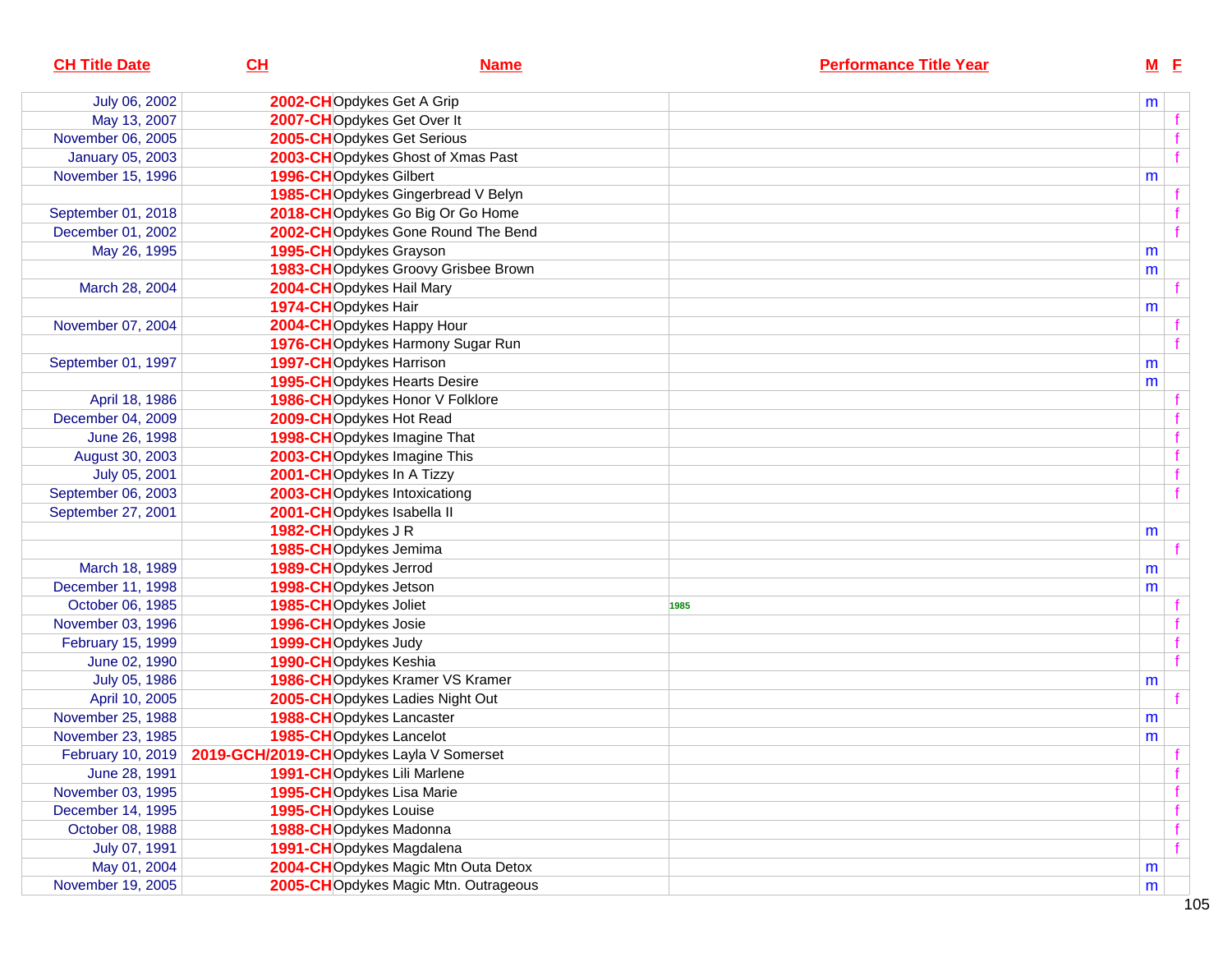| <b>CH Title Date</b>    | CL                       | <b>Name</b>                                      | <b>Performance Title Year</b> | $M$ E |              |
|-------------------------|--------------------------|--------------------------------------------------|-------------------------------|-------|--------------|
| March 22, 1992          | 1992-CHOpdykes Malone    |                                                  |                               | m     |              |
| <b>January 16, 1993</b> | 1993-CHOpdykes Margaret  |                                                  |                               |       |              |
| September 30, 1999      | 1999-CHOpdykes Margarita |                                                  |                               |       |              |
| November 21, 1992       | 1992-CHOpdykes Marissa   |                                                  |                               |       |              |
| April 26, 1998          | 1998-CHOpdykes Martini   |                                                  |                               |       |              |
| December 12, 1998       |                          | 1998-CHOpdykes Mary Worth                        |                               |       |              |
| December 14, 2013       |                          | 2013-CHOpdykes Maybe I Will                      |                               |       |              |
| <b>January 12, 1997</b> | 1997-CHOpdykes Monica    |                                                  |                               |       |              |
| July 29, 1991           |                          | 1991-CHOpdykes Monterey Jack                     |                               | m     |              |
| April 28, 1991          |                          | 1991-CHOpdykes Mr. Mitchell                      |                               | m     |              |
| March 28, 2009          | 2009-CHOpdykes Muddled   |                                                  |                               |       |              |
| October 29, 1994        |                          | 1994-CHOpdykes Mysak Tokyo V Opdyke              |                               |       |              |
| October 05, 1991        | 1991-CHOpdykes Nadene    |                                                  |                               |       |              |
| May 23, 1992            | 1992-CHOpdykes Natalie   |                                                  |                               |       |              |
| November 02, 1991       |                          | 1991-CHOpdykes Obsession                         |                               |       |              |
| April 22, 2001          |                          | 2001-CHOpdykes Off Her Rocker                    |                               |       |              |
| November 27, 2004       |                          | 2004-CHOpdykes Off The Deep End                  |                               |       |              |
|                         | 1974-CHOpdykes Olympia   |                                                  |                               |       |              |
|                         |                          | 1982-CHOpdykes Omega Von Baranof                 |                               |       | $\mathbf{f}$ |
| <b>January 22, 2005</b> |                          | 2005-CHOpdykes On The Edge                       |                               | m     |              |
| March 20, 2004          |                          | 2004-CHOpdykes On The Sauce                      |                               |       |              |
| July 01, 2004           |                          | 2004-CHOpdykes Out of The Loop                   |                               | m     |              |
| May 08, 2016            | 2016-CHOpdykes Overdrive |                                                  |                               |       |              |
| February 11, 1996       | 1996-CHOpdykes Parker    |                                                  |                               | m     |              |
| <b>January 26, 1986</b> | 1986-CHOpdykes Phoenix   |                                                  |                               |       |              |
| December 14, 2012       |                          | 2015-GCH/2012-CHOpdykes Please Drink Responsibly |                               | m     |              |
|                         |                          | 1978-CHOpdykes Portia of Snowsage                |                               |       |              |
|                         |                          | 1980-CHOpdykes Princess Leia                     |                               |       |              |
|                         |                          | 1978-CHOpdykes Prudent Welcome                   |                               |       |              |
|                         |                          | 1979-CHOpdykes Pure Class                        |                               |       |              |
|                         |                          | 1974-CHOpdykes Pure Sugar                        |                               |       |              |
| October 03, 1999        | 1999-CHOpdykes Puzzled   |                                                  |                               |       |              |
| May 27, 2001            | 2001-CHOpdykes Quinn     |                                                  |                               |       |              |
|                         |                          | 1977-CHOpdykes Rapunzel Van Rijn                 |                               |       |              |
|                         | 1984-CHOpdykes Rascal    |                                                  |                               | m     |              |
| October 01, 1994        | 1994-CHOpdykes Rebecca   |                                                  |                               |       |              |
| November 18, 1989       | 1989-CHOpdykes Reginald  |                                                  |                               | m     |              |
| September 29, 1990      | 1990-CHOpdykes Reva      |                                                  |                               |       |              |
| August 22, 2003         |                          | 2003-CHOpdykes Rhythm 'N Blue                    |                               | m     |              |
| December 11, 1997       | 1997-CHOpdykes Ribbons   |                                                  |                               |       |              |
| November 18, 1995       |                          | 1995-CHOpdykes Roosevelt                         |                               | m     |              |
| October 02, 1993        |                          | 1993-CHOpdykes Roseanne                          |                               |       |              |
| November 03, 2001       | 2001-CHOpdykes Roz       |                                                  |                               |       |              |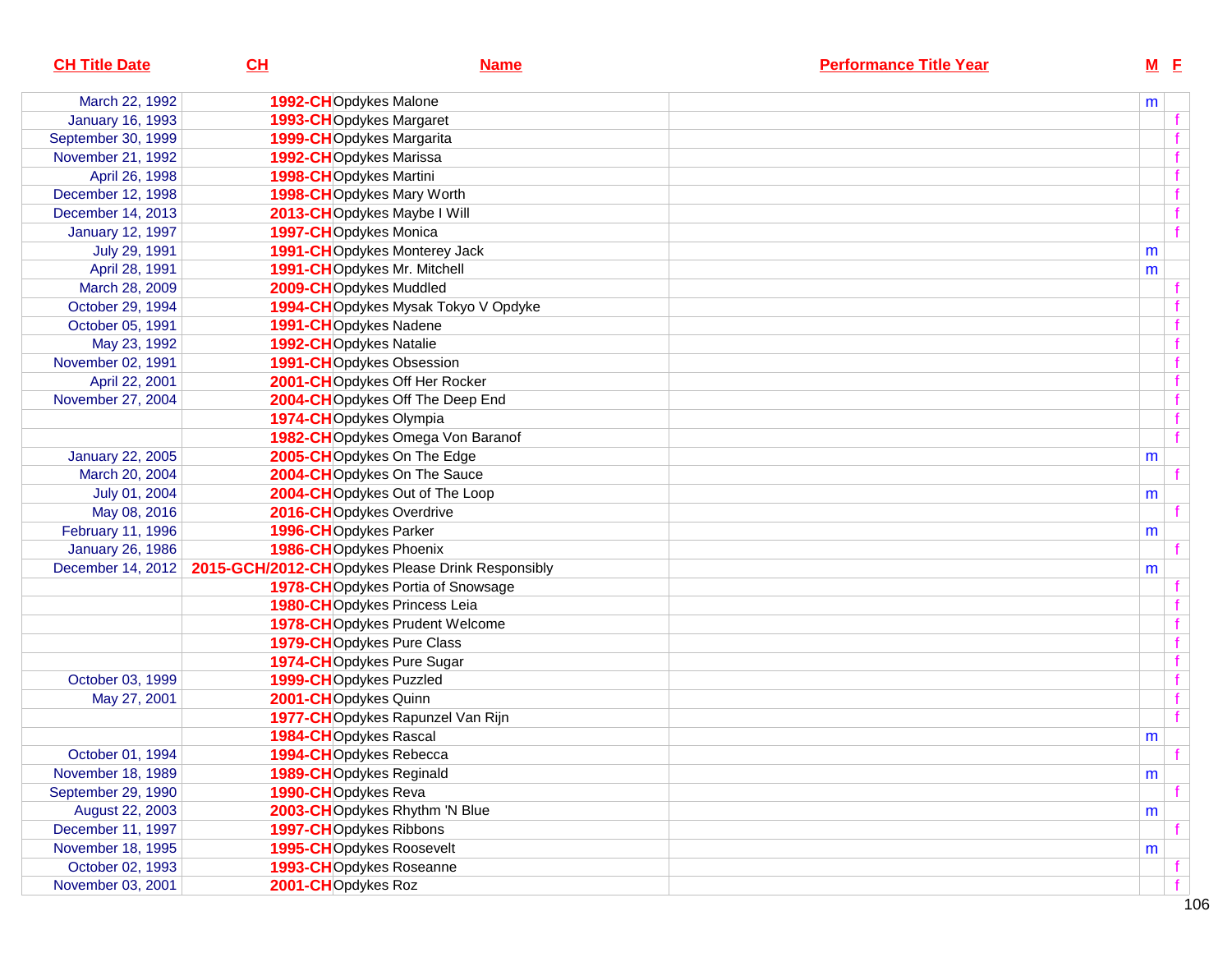| September 30, 1990      | 1990-CHOpdykes Salsa                       |                                                 |   |  |
|-------------------------|--------------------------------------------|-------------------------------------------------|---|--|
|                         |                                            |                                                 |   |  |
| May 24, 1986            |                                            | 1986-CHOpdykes Scottsdale                       | m |  |
| April 03, 1988          | 1988-CHOpdykes Sedona                      |                                                 | m |  |
| March 08, 2019          | 2019-GCH/2019-CHOpdykes Sesto Elemento     |                                                 | m |  |
| October 20, 2005        |                                            | 2005-CHOpdykes Shaken, Not Stirred              |   |  |
|                         |                                            | 1978-CHOpdykes Shenandoah Valley                |   |  |
| September 24, 1999      |                                            | 1999-CHOpdykes Shes Got The Look                |   |  |
| February 14, 2004       |                                            | 2004-CHOpdykes Shes Itand Thatsthat             |   |  |
| April 26, 1986          | 1986-CHOpdykes Sierra                      |                                                 |   |  |
|                         | 1984-CHOpdykes Simon                       |                                                 | m |  |
| April 14, 2012          |                                            | 2012-CHOpdykes Sleep Disorder                   | m |  |
| June 30, 1991           | 1991-CHOpdykes Stetson                     |                                                 | m |  |
| March 18, 1996          | 1996-CHOpdykes Strudel                     |                                                 | m |  |
| May 04, 2013            |                                            | 2014-GCH/2013-CHOpdykes Sweet Sassy Sarsparilla |   |  |
| June 30, 1996           |                                            | 1996-CHOpdykes Talk The Talk                    |   |  |
| May 30, 1986            |                                            | 1986-CHOpdykes Tamara Lynn                      |   |  |
|                         |                                            | 1982-CHOpdykes Tasmanian Devil                  | m |  |
| October 28, 1989        |                                            | 1989-CHOpdykes Tecumseh                         | m |  |
|                         |                                            | 1977-CHOpdykes The Burgermeister                | m |  |
| September 26, 1998      |                                            | 1998-CHOpdykes The Far Side                     | m |  |
|                         |                                            | 1981-CHOpdykes The Scholar                      | m |  |
| November 03, 1995       | 1995-CHOpdykes Thelma                      |                                                 |   |  |
| December 15, 2001       |                                            | 2001-CHOpdykes Too Cool For Words               |   |  |
| June 11, 1988           | 1988-CHOpdykes Topaz II                    |                                                 |   |  |
|                         | 1985-CHOpdykes Tucson                      |                                                 | m |  |
| December 16, 2005       |                                            | 2005-CHOpdykes Two Lumps of Coal                | m |  |
| April 29, 1990          | 1990-CHOpdykes Udo                         |                                                 | m |  |
| May 04, 2002            |                                            | 2002-CHOpdykes Under The Influence              | m |  |
| February 27, 1993       |                                            | 1993-CHOpdykes Unknown Presence                 | m |  |
| November 17, 2002       | 2002-CHOpdykes Vendela                     |                                                 |   |  |
| <b>January 09, 2004</b> | 2004-CHOpdykes Vendetta                    |                                                 |   |  |
| July 31, 2004           |                                            | 2004-CHOpdykes Watch Me Now                     |   |  |
| May 21, 1995            |                                            | 1995-CHOpdykes Wildthing V Caravan              |   |  |
| November 15, 1996       | 1996-CHOpdykes Willow                      |                                                 |   |  |
|                         | 1984-CHOpdykes Winameg                     |                                                 |   |  |
| November 02, 1996       | 1996-CHOpdykes Wyatt                       |                                                 | m |  |
| September 14, 2011      | 2012-GCH/2011-CHOpdykes Your Place Or Mine |                                                 |   |  |
|                         |                                            | 1985-CHOpdykes Zinfandel II                     |   |  |
| March 29, 1998          | 1998-CHOpdykes Zoe                         |                                                 |   |  |
|                         |                                            | 1977-CHOpdykes Zues of Swisswood                | m |  |
|                         |                                            | 1982-CHOrchard Hill Messiah                     | m |  |
|                         |                                            | 1955-CHOrion of Dolomount II                    | m |  |
|                         |                                            | 1912-CHOrion of Hercuveen                       | m |  |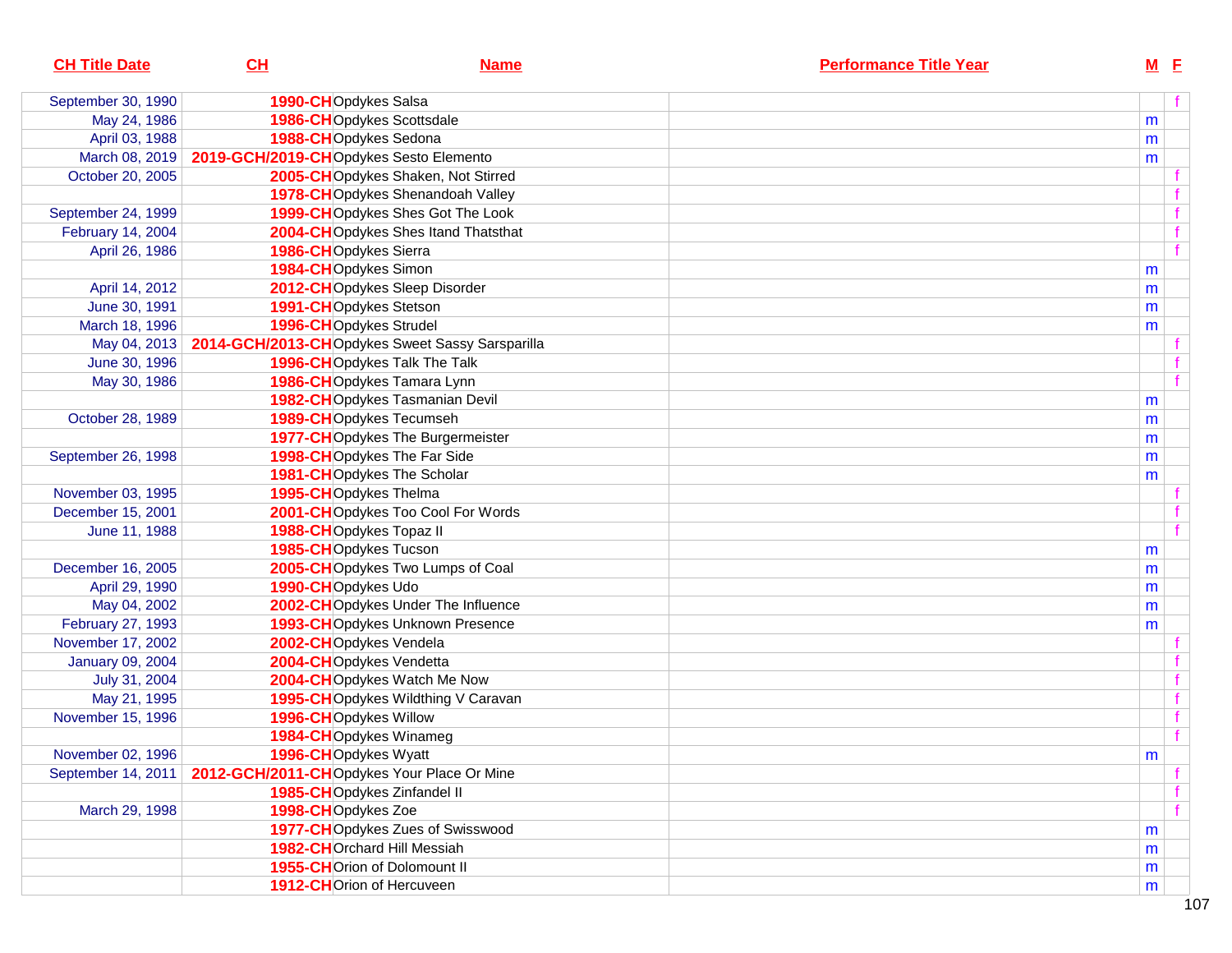| <b>CH Title Date</b> | CL                          | <b>Name</b>                           | <b>Performance Title Year</b> |           | $M$ E       |
|----------------------|-----------------------------|---------------------------------------|-------------------------------|-----------|-------------|
| November 16, 1991    | 1991-CHOrion V Engelhaft    |                                       |                               | m         |             |
| August 02, 2002      | 2002-CHOrions Mt. McKinley  |                                       |                               | m         |             |
| August 17, 1997      | 1997-CHOrions Rebel         |                                       |                               | m         |             |
|                      | 1969-CHOrlo of Sunny Slopes |                                       |                               | m         |             |
|                      |                             | 1983-CHOrovales Kramer V Opdyke       |                               | m         |             |
|                      | 1977-CHOrsina Del Soccorso  |                                       |                               |           |             |
| December 06, 1991    | 1991-CHOsages Adonis Alpine |                                       |                               | m         |             |
| May 17, 1991         | 1991-CHOsages Aleka-Zam     |                                       |                               |           |             |
| May 30, 1993         |                             | 1993-CHOsages Amanda V Twin Oaks      |                               |           |             |
| September 04, 1993   | 1993-CHOsages Ayla          |                                       |                               |           | f           |
| September 16, 1989   | 1989-CHOsages Bionic Bunny  |                                       |                               |           | f           |
| April 01, 1995       | 1995-CHOsages Bravo         |                                       |                               | m         |             |
| June 16, 1989        |                             | 1989-CHOsages Bridge to Cache Retreat |                               | m         |             |
| May 30, 1993         |                             | 1993-CHOsages Broud V Twin Oaks       |                               | m         |             |
| February 29, 1992    |                             | 1992-CHOsages Debonair Dude           |                               | m         |             |
| September 25, 1997   |                             | 1997-CHOsages Duchess of Scandia      |                               |           |             |
| March 30, 1996       | 1996-CHOsages Eeesha        |                                       |                               |           |             |
| October 21, 1990     | 1990-CHOsages Femme Fatale  |                                       |                               |           | $\mathbf f$ |
| March 21, 1992       | 1992-CHOsages Gemini        |                                       |                               |           | f           |
| July 14, 1996        | 1996-CHOsages Iza           |                                       |                               |           | f           |
| December 11, 1994    | 1994-CHOsages Jamaica       |                                       |                               |           | f           |
| October 15, 1994     | 1994-CHOsages Jaquith       |                                       |                               |           | f           |
| October 15, 1995     |                             | 1995-CHOsages Justus of Big Times     |                               | m         |             |
| April 06, 1997       | 1997-CHOsages Kathel        |                                       |                               |           |             |
| September 08, 1995   | 1995-CHOsages Native Son    |                                       |                               | m         |             |
| October 14, 1995     | 1995-CHOsages Oga V Opdyke  |                                       |                               |           |             |
| February 21, 1998    | 1998-CHOsages Sirpent       |                                       |                               | m         |             |
| August 29, 1993      | 1993-CHOsages Uba           |                                       |                               |           |             |
| August 10, 1997      | 1997-CHOsages Ura           |                                       |                               |           |             |
|                      | 188?-CHOscar                |                                       |                               | m         |             |
|                      | 1977-CHOscar III            |                                       |                               | m         |             |
|                      | 1967-CHOscar Von Gulliver   |                                       |                               | m         |             |
|                      | 1968-CHOscar Von Wilhelm    |                                       |                               | m         |             |
| August 09, 2009      |                             | 2009-CHOsers Sassy V World Top        |                               |           |             |
|                      | 1884-CHOtho                 |                                       |                               | m         |             |
|                      | 1893-CHOtos                 |                                       |                               | ${\sf m}$ |             |
|                      |                             | 1956-CHOtto Count Von Langenbruck     |                               | m         |             |
|                      | 1971-CHOtto Vom Monkauff    |                                       |                               | m         |             |
|                      |                             | 1968-CHOtto Vom Schwarzwald Hof       |                               | m         |             |
| May 25, 1986         |                             | 1986-CHOur Place Chantilly Eastgate   |                               |           |             |
|                      |                             | 1985-CHOur Place McGuffy Eastgate     |                               | m         |             |
|                      | 1980-CHOxbows High & Mighty |                                       |                               | m         |             |
|                      | 1981-CHOxbows J B Mack      |                                       |                               | m         |             |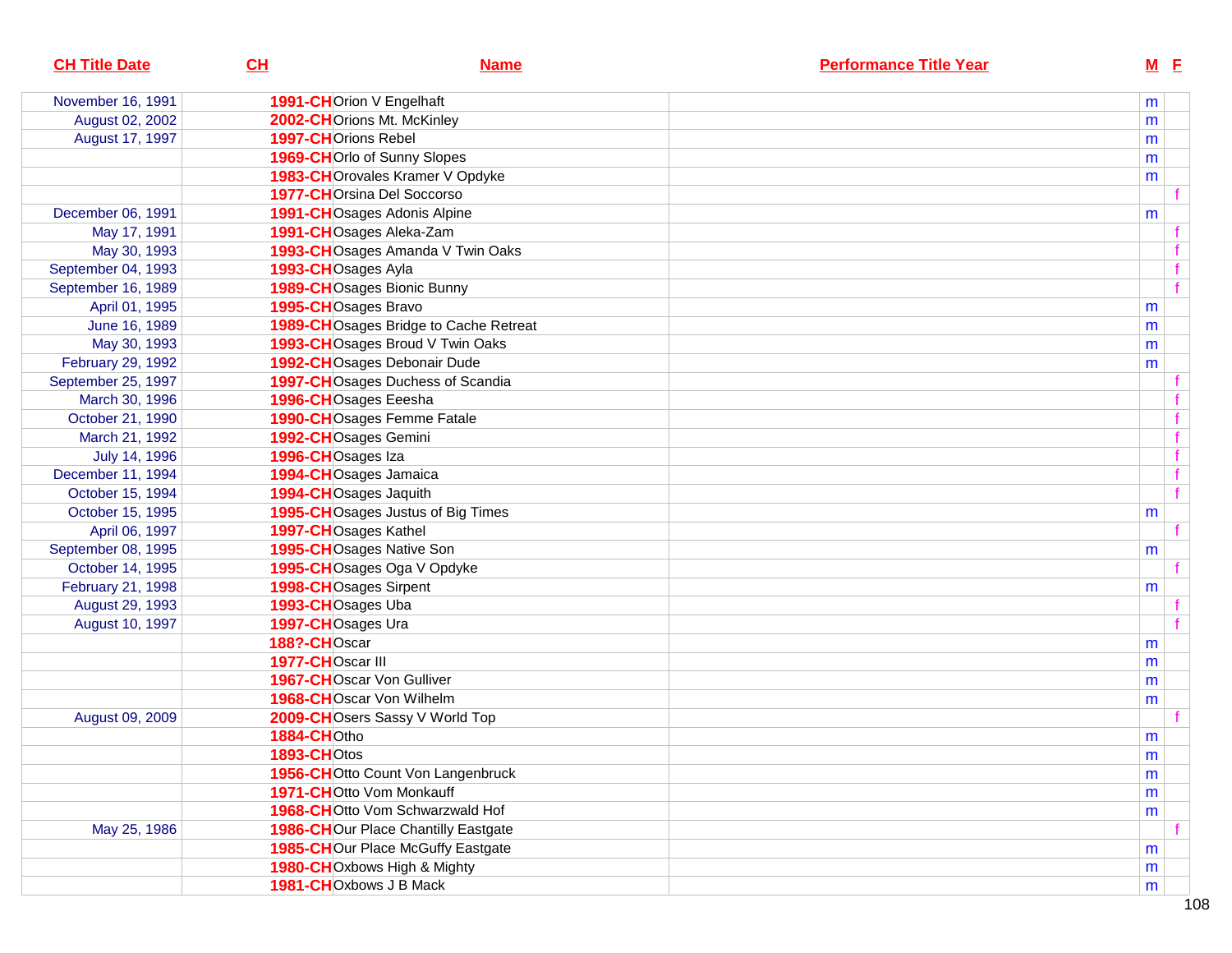| <b>CH Title Date</b> | CH<br><b>Name</b>                            | <b>Performance Title Year</b> | $M$ E |   |
|----------------------|----------------------------------------------|-------------------------------|-------|---|
| October 04, 1996     | 1996-CHOxfords Acclaim of Kings Row          |                               |       |   |
| October 10, 1998     | 1998-CHOxfords Dulcy of Santa Fe             |                               |       | f |
| June 25, 2000        | 2000-CHOxfords Intermission                  |                               |       |   |
| April 10, 2022       | 2022-CH Pachugs Hattie V Sailor              |                               |       |   |
|                      | 1976-CH Packers Texas Rex Zwinghof           |                               |       |   |
|                      | 1980-CH Panda Bear XI                        |                               |       |   |
|                      | 1970-CH Pandoras Lady Moriah                 |                               |       |   |
|                      | <b>1968-CH</b> Pandoras Princess Grace       |                               |       |   |
| May 28, 2006         | 2006-CH Paniks Little Bit of Ragtime         |                               | m     |   |
|                      | <b>1972-CH</b> Paradise Hills Barnabus       |                               | m     |   |
|                      | <b>1946-CH</b> Park Run Barrie of Dalakay    |                               |       |   |
|                      | 1947-CH Park Run Pride V Kavelier            |                               |       |   |
|                      | <b>1946-CH</b> Parkers Hansel                |                               |       |   |
|                      | 1959-CH Parline Corby                        |                               | m     |   |
| March 11, 1995       | 1995-CH Parons Keynote                       |                               | m     |   |
|                      | 1944-CH Partia V Waldeck                     |                               |       |   |
|                      | <b>1968-CH</b> Paterson L'ours Alpin         |                               | m     |   |
|                      | 1974-CH Patients                             |                               |       |   |
|                      | <b>1980-CH</b> Patrels Brass Tacks V Mar-Don |                               | m     |   |
|                      | 1969-CH Patrichs Basko The Big Kobi          |                               | m     |   |
|                      | 1971-CH Patrichs Flaming Ember               |                               | m     |   |
|                      | <b>1971-CH</b> Patrichs Forward Pass         |                               | m     |   |
| October 28, 1995     | <b>1995-CH</b> Patrons Kris Kringle          |                               | m     |   |
|                      | 1971-CH Paups Hansel V Mallen                |                               | m     |   |
|                      | 1972-CH Paups Sir Andrew Scotholme           |                               | m     |   |
| March 26, 1989       | 1989-CH Peaceable Kingdom Dakota             | 1988                          | m     |   |
| October 30, 1988     | 1988-CH Peaceable Kingdom Ms. Utah           |                               |       |   |
|                      | 1927-CH Pedro of Potomac II                  |                               | m     |   |
| May 22, 1994         | 1994-CH Pegasus Memory Lane                  |                               |       |   |
| March 01, 1992       | 1992-CH Pegasus of Bishops Castle            |                               |       |   |
|                      | 1908-CH Peggy Stableford                     |                               |       |   |
|                      | 1925-CH Peggys Pal                           |                               |       |   |
|                      | 1966-CH Pele Von Alpenhof                    |                               |       |   |
|                      | 1963-CH Pendurbis Creon                      |                               | m     |   |
| February 19, 1989    | 1989-CH Penquest Brother Sebastian           |                               | m     |   |
|                      | 1968-CH Percy L'ours Alpin                   |                               | m     |   |
|                      | 1976-CH Petersens Chip Off The Top           | 1974                          | m     |   |
|                      | 1972-CH Petrs Ultor of Crossways             |                               | m     |   |
| February 27, 2004    | 2004-CH Pevas American Pie V Tucker          |                               |       |   |
| October 28, 2007     | 2007-CH Pevas Foxy Lady                      |                               |       |   |
| March 11, 2012       | 2012-CH Pevas Gift of Peace V Point Judith   |                               | m     |   |
| May 12, 2007         | 2007-CH Pevas Golden Years Delight           |                               | m     |   |
| May 21, 2006         | 2006-CH Pevas Hot Stuff V Tucker             |                               | m     |   |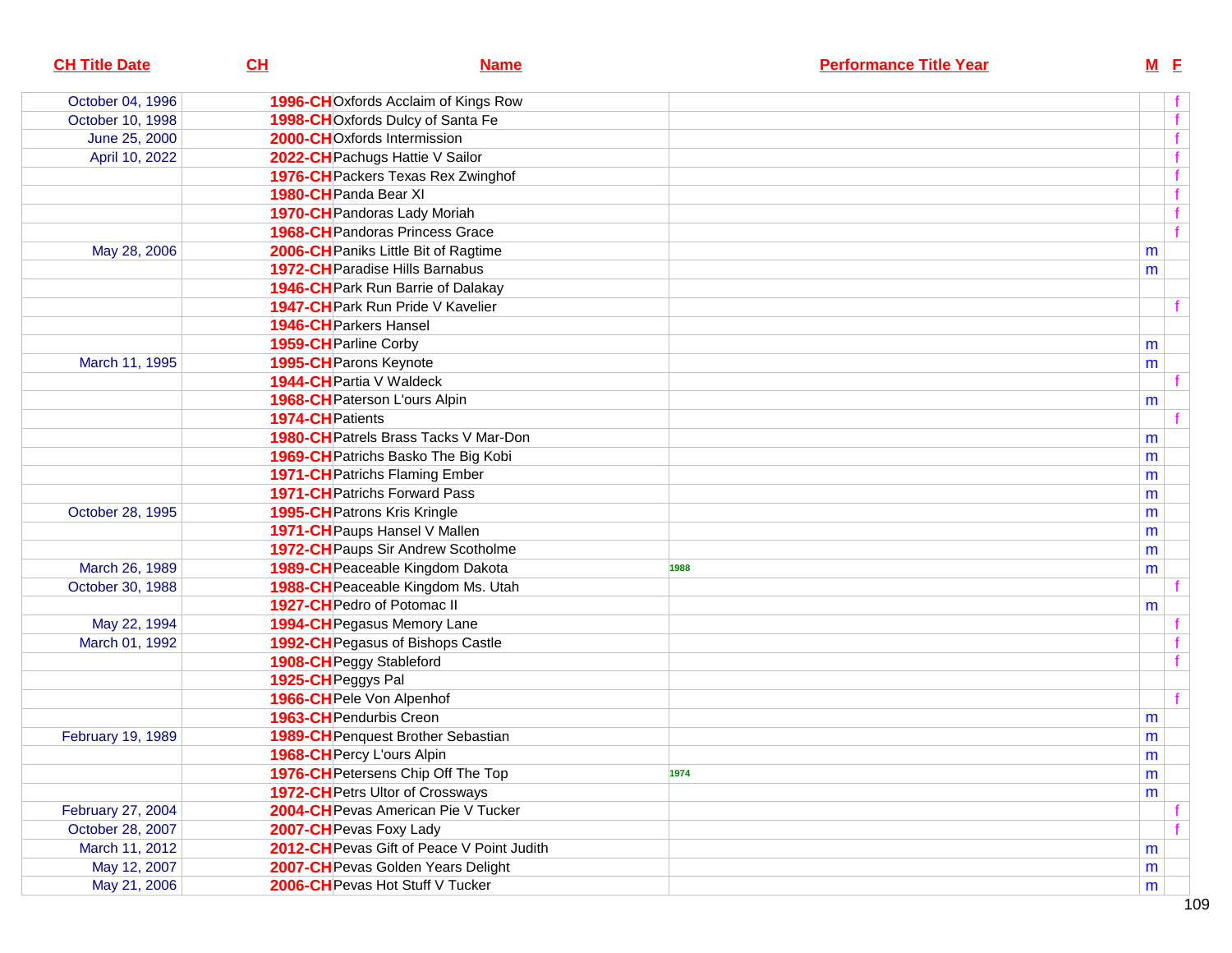| <b>CH Title Date</b>    | CH                                         | <b>Name</b>                                 |      | <b>Performance Title Year</b> |           | $M$ E |                |
|-------------------------|--------------------------------------------|---------------------------------------------|------|-------------------------------|-----------|-------|----------------|
| June 08, 2008           | 2008-CH Pevas Isle of Lasquite             |                                             |      |                               |           |       |                |
| <b>January 16, 2008</b> | 2008-CH Pevas Miss Kitty                   |                                             |      |                               |           |       | $\overline{f}$ |
| July 11, 2009           | 2009-CH Pevas Need For Speed               |                                             |      |                               | m         |       |                |
| April 27, 2002          | 2002-CH Pevas On A Roll V Tucker           |                                             |      |                               |           |       |                |
| June 12, 2011           |                                            | 2011-CH Pevas Oriental Saints Ancient       |      |                               | m         |       |                |
| <b>January 06, 2008</b> | 2008-CH Pevas Paws Over The Top            |                                             | 2008 |                               | m         |       |                |
| April 10, 2011          | 2011-CH Pevas Photo Finish                 |                                             |      |                               |           |       |                |
| October 10, 2004        |                                            | 2004-CH Pevas Pocket Change V Tucker        |      |                               | m         |       |                |
| November 24, 2002       | 2002-CH Pevas PT Judith V Tucker           |                                             |      |                               |           |       |                |
|                         |                                            | 1982-CH Phaedras Ulysses Von Nero           |      |                               | m         |       |                |
|                         | 1972-CH Phoebe of Canterbury               |                                             |      |                               |           |       |                |
| September 18, 1986      | 1986-CH Piaf V D St. Laurent               |                                             |      |                               |           |       |                |
|                         | 1967-CH Pike Islands Shirley Girl          |                                             |      |                               |           |       | f              |
| September 26, 1997      | 1997-CH Pine Ridge Is Justa Waylon         |                                             |      |                               | m         |       |                |
| April 26, 1997          |                                            | 1997-CH Pine Ridge Sumth'n Special          |      |                               |           |       |                |
| February 07, 1999       | <b>1999-CH Pineock Whistlin Thru Dixie</b> |                                             |      |                               |           |       | f              |
|                         | 1975-CH Pinetrees Dudley Keg Wine          |                                             |      |                               | m         |       |                |
|                         | 1975-CH Pinetrees M-S Buffie               |                                             |      |                               |           |       |                |
|                         | <b>1977-CH</b> Pinetrees M-S Jasmine       |                                             |      |                               |           |       |                |
|                         | 1984-CH Pinetrees Shayna                   |                                             |      |                               |           |       | f              |
| May 31, 2013            |                                            | 2013-CH Pinevalleysaints Rock N' Roll Sadie | 2013 |                               |           |       | f              |
| December 11, 1988       |                                            | 1988-CH Pinocks Cindy Rel A V K-Rod         |      |                               |           |       | f              |
| March 31, 1996          |                                            | 1996-CH Pisgahs Jeremiah The Prophet        | 1996 |                               | m         |       |                |
| June 07, 1986           | 1986-CH Play It Again Sam IV               |                                             |      |                               | m         |       |                |
|                         | 188?-CH Plinlimmon                         |                                             |      |                               | m         |       |                |
|                         | 1895-CH Plinlimmon Jr.                     |                                             |      |                               | m         |       |                |
|                         | 1925-CH Pluto V Altachen                   |                                             |      |                               | m         |       |                |
|                         |                                            | 1938-CH Pluto V Mureen Saint Abbott         |      |                               | m         |       |                |
|                         | 1934-CH Pluto V Wobelmont                  |                                             |      |                               | m         |       |                |
|                         | <b>1949-CH</b> Pocahantas of Indian Hill   |                                             |      |                               |           |       |                |
| November 01, 2008       | 2008-CH Point Judith Calamity Jane         |                                             |      |                               |           |       |                |
|                         | 1972-CH Polar Blu Barrie V Brutus          |                                             |      |                               | m         |       |                |
| June 26, 1994           | 1994-CH Polar Blu Heart of Gold            |                                             |      |                               | m         |       |                |
|                         |                                            | 1972-CH Polar Blu Lady McDuff V Brutus      |      |                               |           |       |                |
|                         | 1972-CH Polar Blu Trixie V Ukon            |                                             |      |                               |           |       |                |
|                         | 1963-CH Polings Fancy Guy                  |                                             |      |                               | ${\sf m}$ |       |                |
|                         |                                            | 1960-CH Polings Zwinghof Xero V Wonna       |      |                               | m         |       |                |
|                         | <b>1983-CH</b> Ponderosas Heart Throb      |                                             |      |                               | m         |       |                |
| March 01, 1996          | <b>1996-CH</b> Pontatocs Alex              |                                             |      |                               | m         |       |                |
| March 05, 1993          | <b>1993-CH</b> Pontatocs Alexis            |                                             |      |                               |           |       |                |
| June 11, 1994           | 1994-CH Pontatocs Benjamin                 |                                             |      |                               | m         |       |                |
| April 29, 2006          | 2006-CH Pontatocs Cara Blanca              |                                             |      |                               |           |       |                |
| March 12, 2002          | 2002-CH Pontatocs Electra                  |                                             |      |                               |           |       |                |
|                         |                                            |                                             |      |                               |           |       |                |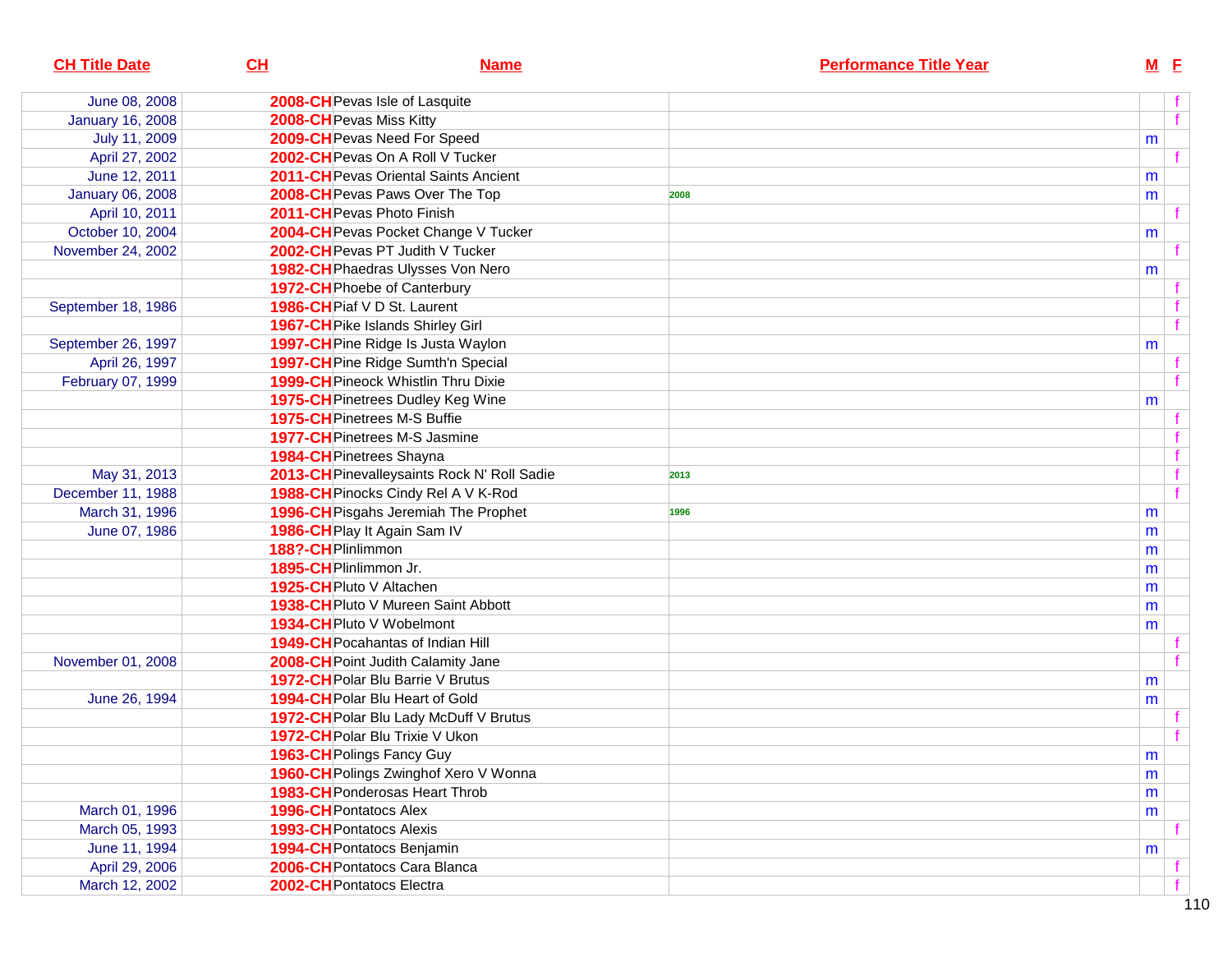| <b>CH Title Date</b> | CL<br><b>Name</b>                             | <b>Performance Title Year</b> | $M$ E     |              |
|----------------------|-----------------------------------------------|-------------------------------|-----------|--------------|
| November 20, 1999    | <b>1999-CH</b> Pontatocs Emerson              |                               | m         |              |
| October 28, 1990     | <b>1990-CH</b> Pontatocs Jesse                |                               |           |              |
| February 21, 2004    | 2004-CH Pontatocs Lucy of Riverchase          |                               |           |              |
| March 04, 2007       | 2007-CH Pontatocs Madalyn                     |                               |           |              |
| October 10, 1998     | 1998-CH Pontatocs Obadiah                     |                               | m         |              |
| March 05, 1999       | 1999-CH Pontatocs Oriana                      |                               |           |              |
| April 24, 2004       | 2004-CH Pontatocs Reyna                       |                               |           |              |
| February 21, 2000    | 2000-CH Pontatocs The Prima Donna             |                               |           |              |
| March 01, 1997       | <b>1997-CH</b> Pontatocs Veronique            |                               |           | $\mathbf{f}$ |
|                      | 1954-CH Powells Aladdin Lee                   |                               | m         |              |
|                      | 1948-CH Powells Dawn O'Day                    |                               |           |              |
|                      | 1948-CH Powells Eric Great Rasko              |                               | m         |              |
|                      | 1970-CH Powells Jed Loki Von Erik             |                               | m         |              |
|                      | 1950-CH Powells Lady Lee                      |                               |           |              |
|                      | <b>1951-CH</b> Powells Laurette Lee           |                               |           |              |
|                      | 1956-CH Powells Little John                   |                               | m         |              |
|                      | 1967-CH Powells Magus Von Echo                |                               | m         |              |
|                      | 1961-CH Powells Nina B                        |                               |           |              |
|                      | 1969-CH Powells Rhama Von Magus               |                               | m         |              |
|                      | 1959-CH Powells Rolf of Riga                  |                               | m         |              |
|                      | 1947-CH Powells Romeo Rasko                   |                               | m         |              |
|                      | 1964-CH Powells Trilla of Riga                |                               |           |              |
|                      | 1967-CH Powells Tris Tara                     |                               |           |              |
|                      | 1961-CH Powells Tristan of Riga               |                               | m         |              |
| November 29, 2009    | 2009-CHPp Walk On The Wild Side Von D         |                               |           |              |
| March 04, 2000       | 2000-CH Prairieaire Avalanche Dream           | 2000                          | m         |              |
|                      | <b>1970-CH</b> Prairieaire Barri Bronzo       |                               | m         |              |
| November 30, 1996    | <b>1996-CH</b> Prairieaire Besta Winner       |                               |           |              |
|                      | <b>1982-CH</b> Prairieaire Bullion            |                               | m         |              |
|                      | <b>1981-CH</b> Prairieaire Celebration        |                               |           |              |
|                      | <b>1966-CH</b> Prairieaire Celine V Basko     |                               |           |              |
|                      | <b>1967-CH</b> Prairieaire Cover Girl         |                               |           |              |
| March 19, 1988       | <b>1988-CH</b> Prairieaire Ghost of Rox       | 1989                          | m         |              |
| May 31, 1999         | <b>1999-CH</b> Prairieaire Heir of Excellence |                               | m         |              |
|                      | 1970-CH Prairieaire Jasper V Rox              |                               | m         |              |
| November 21, 1999    | 1999-CH Prairieaire Justa Dandy               |                               | ${\sf m}$ |              |
| September 20, 1985   | <b>1985-CH</b> Prairieaire Kola Bear          |                               |           |              |
| June 27, 1998        | <b>1998-CH</b> Prairieaire Limited Edition    |                               | m         |              |
| November 22, 1987    | 1987-CH Prairieaire Long John                 |                               | m         |              |
| April 09, 1989       | <b>1989-CH</b> Prairieaire Longfellow         |                               | m         |              |
| October 12, 1985     | 1985-CH Prairieaire Luv V Taurus              |                               |           |              |
| September 10, 1994   | <b>1994-CH</b> Prairieaire Magnificent Mike   |                               | m         |              |
|                      | 1971-CH Prairieaire Marigold                  |                               |           |              |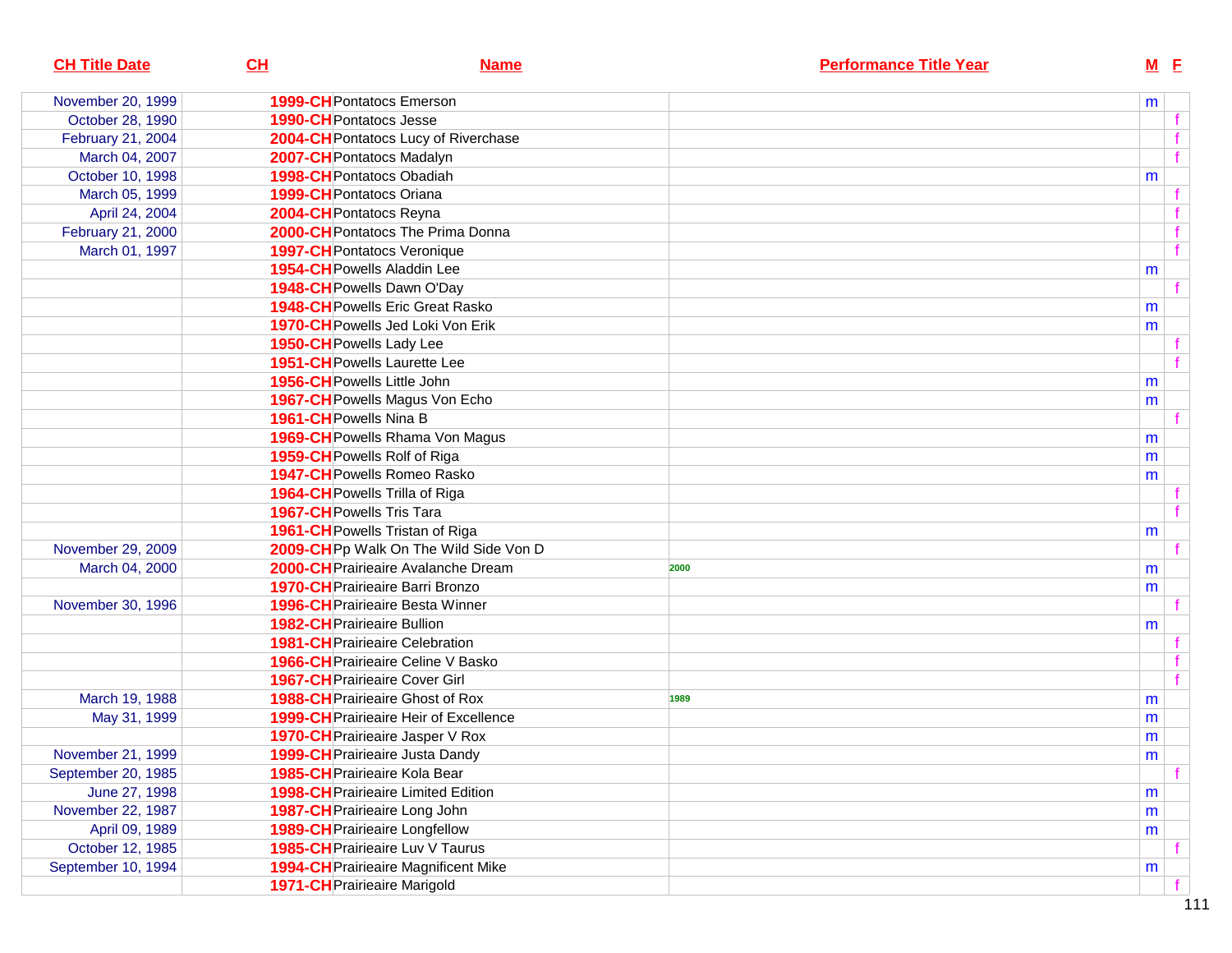| <b>CH Title Date</b> | CL                                | <b>Name</b>                                                       | <b>Performance Title Year</b> |           | $M$ E       |
|----------------------|-----------------------------------|-------------------------------------------------------------------|-------------------------------|-----------|-------------|
| October 30, 1993     |                                   | <b>1993-CH</b> Prairieaire Mark of Excellence                     |                               | m         |             |
| July 09, 1989        |                                   | 1989-CH Prairieaire Piece of Rox                                  | 1993                          | m         |             |
| April 24, 1999       |                                   | <b>1999-CH</b> Prairieaire Princess Kaylee                        | 1999                          |           |             |
| April 18, 1998       |                                   | <b>1998-CH</b> Prairieaire Proof Positive                         |                               | m         |             |
|                      |                                   | <b>1985-CH</b> Prairieaire Quincy                                 |                               | m         |             |
|                      |                                   | 1969-CH Prairieaire Rosko V Rox                                   |                               | m         |             |
|                      |                                   | 1965-CH Prairieaire Rox V Zwing Basko                             |                               | m         |             |
| May 03, 1997         |                                   | <b>1997-CH</b> Prairieaire Sams Elias                             |                               | m         |             |
| October 25, 1987     |                                   | <b>1987-CH</b> Prairieaire Storm Trooper                          |                               | m         |             |
|                      |                                   | 1968-CH Prairieaire Sunda V Basko                                 |                               |           |             |
| November 17, 1985    |                                   | <b>1985-CH</b> Prairieaire Tessa Gretchen                         | 1987                          |           |             |
|                      |                                   | <b>1967-CH</b> Prairieaire Thumbalena Rox                         |                               |           | $\mathbf f$ |
| February 04, 2001    |                                   | 2001-CH Prairieaire Touch of Excellence                           | 2001                          |           | f           |
|                      |                                   | <b>1968-CH</b> Prairieaire Velvet V Basko                         |                               |           | f           |
|                      |                                   | <b>1969-CH</b> Prairieaire Vinci V Basko                          |                               | m         |             |
|                      |                                   | <b>1970-CH</b> Prairieaire Wille V Basko                          | 1968                          | m         |             |
| March 30, 1997       |                                   | <b>1997-CH</b> Prairieaire With Pride                             | 1999                          | m         |             |
|                      |                                   | 1964-CH Prairieaire Xesbo Leta V Jumbo                            |                               |           |             |
| July 08, 2017        | 2019-GCH/2017-CH Precious Pup Uzi |                                                                   |                               | m         |             |
| May 31, 2013         |                                   | 2013-GCH/2013-CH Precious Pups Arizonas Wildfire V Daisy          |                               |           |             |
| March 05, 2017       |                                   | 2017-CH Precious Pups Bj Run'N Wild On The Farm                   |                               |           |             |
| February 27, 2015    |                                   | 2016-GCH/2015-CH Precious Pups Call of the Wild Wolf              |                               | m         |             |
| October 20, 2012     |                                   | 2012-CH Precious Pups Roxie Wild Isabella V Daisy                 |                               |           |             |
| November 01, 2017    |                                   | 2017-CH Precious Pups Sebastians Son of The Wild Wolf             |                               | m         |             |
| November 13, 2016    |                                   | 2019-GCH/2016-CH Precious Pups The Unsinkable Wild Bismark        |                               | m         |             |
| August 29, 2015      |                                   | 2016-GCH/2015-CH Precious Pups Zigzagging Thru The Barnyard Score |                               | m         |             |
| March 01, 2009       |                                   | 2009-CH Precious Star Gazer Von Bear                              |                               | m         |             |
| October 25, 2002     |                                   | 2002-CH Predix Aquila V Heidlebar                                 |                               | m         |             |
| November 25, 2001    |                                   | 2001-CH Predix Crystal                                            |                               |           |             |
| March 12, 2009       |                                   | 2009-CH Predix Elska                                              |                               |           |             |
| March 09, 2013       |                                   | 2013-CH Predix Get A Subpoena                                     |                               |           | $\mathbf f$ |
| May 20, 2011         |                                   | 2011-CH Predix Out On Bail                                        |                               |           | f           |
| June 22, 2002        |                                   | 2002-CH Predix Perie Holly Go Litely                              |                               |           |             |
| June 16, 2013        |                                   | 2013-CH Predix Pleasant Tap                                       |                               | m         |             |
| February 12, 2010    |                                   | 2010-CH Predous Big Bad John Von Bear                             |                               | m         |             |
|                      |                                   | 1965-CH Pretorious V Little Moe                                   |                               | ${\sf m}$ |             |
|                      |                                   | 1968-CH Pretty Boy Baron                                          |                               | m         |             |
|                      |                                   | 1977-CH Prices Von Hunk                                           |                               | m         |             |
|                      |                                   | 1935-CH Pride O'Waldeck                                           |                               |           |             |
|                      |                                   | <b>1912-CH</b> Prince Francios                                    |                               | m         |             |
|                      |                                   | <b>1968-CH</b> Prince Mark Anthony Voelker                        |                               | m         |             |
|                      |                                   | 1903-CH Prince Napoleon                                           |                               | m         |             |
|                      |                                   | 1909-CH Prince of Alta                                            |                               | m         |             |
|                      |                                   |                                                                   |                               |           |             |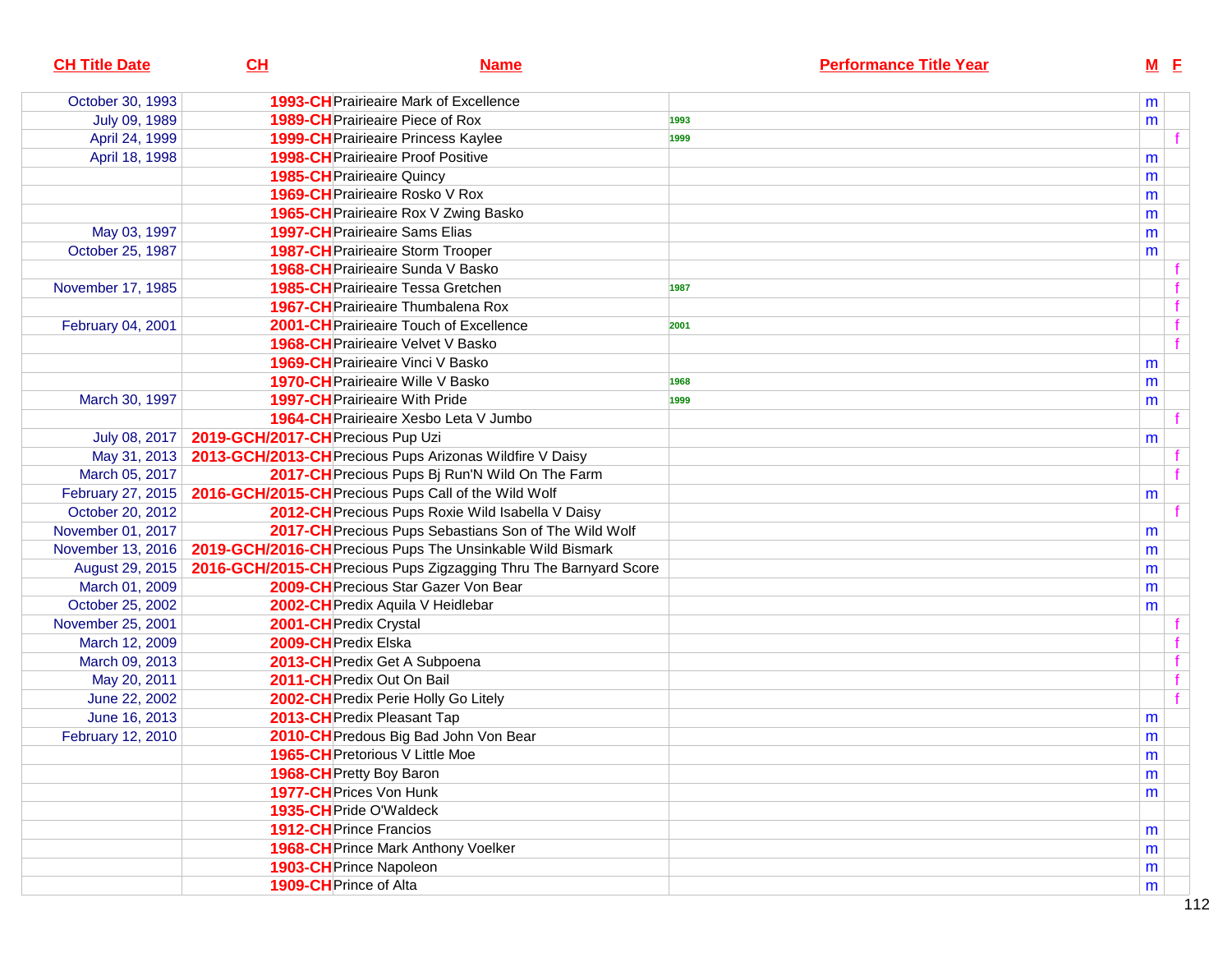| <b>CH Title Date</b> | CL                                  | <b>Name</b>                                |      | <b>Performance Title Year</b> |   | $M$ E |             |
|----------------------|-------------------------------------|--------------------------------------------|------|-------------------------------|---|-------|-------------|
|                      | 1906-CH Prince of Salisbury         |                                            |      |                               | m |       |             |
|                      | 1959-CH Prince Rasko                |                                            |      |                               | m |       |             |
|                      | 1961-CH Prince Tekara               |                                            |      |                               | m |       |             |
|                      | 1909-CH Prince XXI                  |                                            |      |                               | m |       |             |
|                      | <b>1901-CH</b> Princess Alice II    |                                            |      |                               |   |       |             |
|                      | 1936-CH Princess Ann II             |                                            |      |                               |   |       |             |
|                      | <b>1895-CH</b> Princess Florence    |                                            |      |                               |   |       |             |
|                      | 1935-CH Princess Joan               |                                            |      |                               |   |       |             |
|                      | <b>1941-CH</b> Princess Margaret    |                                            |      |                               |   |       |             |
| September 03, 1995   |                                     | 1995-CH Princess Nacoma Cheyenne           |      |                               |   |       |             |
|                      | 1913-CH Princess Nan                |                                            |      |                               |   |       |             |
| May 28, 1988         | 1988-CH Princess Pasha B            |                                            |      |                               |   |       | f           |
|                      |                                     | 1946-CH Princess Pat of Highmont           |      |                               |   |       | f           |
|                      |                                     | <b>1947-CH</b> Princess Patricia of Mojave |      |                               |   |       | f           |
|                      |                                     | 1951-CH Princess Tena V Feemster           |      |                               |   |       | $\mathbf f$ |
| May 10, 1987         |                                     | <b>1987-CH</b> Princess Tiny Bubbles       |      |                               |   |       | $\mathbf f$ |
|                      | <b>1968-CH</b> Princess Victoria II |                                            |      |                               |   |       | $\mathbf f$ |
|                      | 1925-CH Princess VIII               |                                            |      |                               |   |       | $\mathbf f$ |
|                      |                                     | 1968-CH Princess Von Wasatch               |      |                               |   |       | f           |
|                      |                                     | <b>1907-CH</b> Prinz Arthur Petersen       |      |                               | m |       |             |
|                      |                                     | 1965-CH Prioress Von Alpenhof              |      |                               |   |       |             |
|                      |                                     | 1985-CH Promised Love Jinx Von Kato        |      |                               | m |       |             |
|                      | 1951-CH Proud Companion             |                                            |      |                               |   |       |             |
| September 22, 2000   |                                     | 2000-CHPT Judith-Harry V Shagg Bark        |      |                               | m |       |             |
| August 23, 1997      |                                     | 1997-CHPT Judiths Bet V Shagg Bark         |      |                               |   |       |             |
| April 14, 2001       |                                     | 2001-CHPT Judiths Kawt U Look'n V Peva     |      |                               | m |       |             |
| November 20, 2004    |                                     | 2004-CHPT Judiths Margo V Shagg Bark       |      |                               |   |       |             |
| September 23, 2001   |                                     | 2001-CHPT Judiths Rose of Hibernia         |      |                               |   |       |             |
|                      | 1926-CH Pythagoras                  |                                            |      |                               | m |       |             |
| November 16, 1991    |                                     | 1991-CHQuail Run Scottie Lisa Marie        |      |                               |   |       |             |
|                      | 1929-CHQueen Margerite              |                                            |      |                               |   |       |             |
|                      |                                     | 1954-CHQueen of Brownhelm                  |      |                               |   |       |             |
|                      |                                     | 1928-CHQueen of Potomac                    |      |                               |   |       |             |
|                      | 1887-CHQueen of Sheba               |                                            |      |                               |   |       |             |
|                      |                                     | 1916-CHQueen of The Atlas                  |      |                               |   |       |             |
|                      |                                     | 1953-CHQueen of The Pines                  |      |                               |   |       | Ŧ           |
|                      |                                     | 1928-CHQueen of The River Basin            |      |                               |   |       | $\mathbf f$ |
|                      |                                     | 1960-CH Queen O'Sheba of Shady Hollow      | 1961 |                               |   |       |             |
|                      | 1907-CHQueen Regent II              |                                            |      |                               |   |       | $\mathbf f$ |
|                      |                                     | <b>1951-CH</b> Queenie of Pembroke         |      |                               |   |       | f           |
|                      |                                     | 1951-CHQuestor V Alpine Plateau            |      |                               | m |       |             |
|                      |                                     | 1958-CHQuette of Sunny Slopes              | 1957 |                               |   |       |             |
| May 23, 1993         |                                     | 1993-CHQuimbandas Gentleman Caller         |      |                               | m |       |             |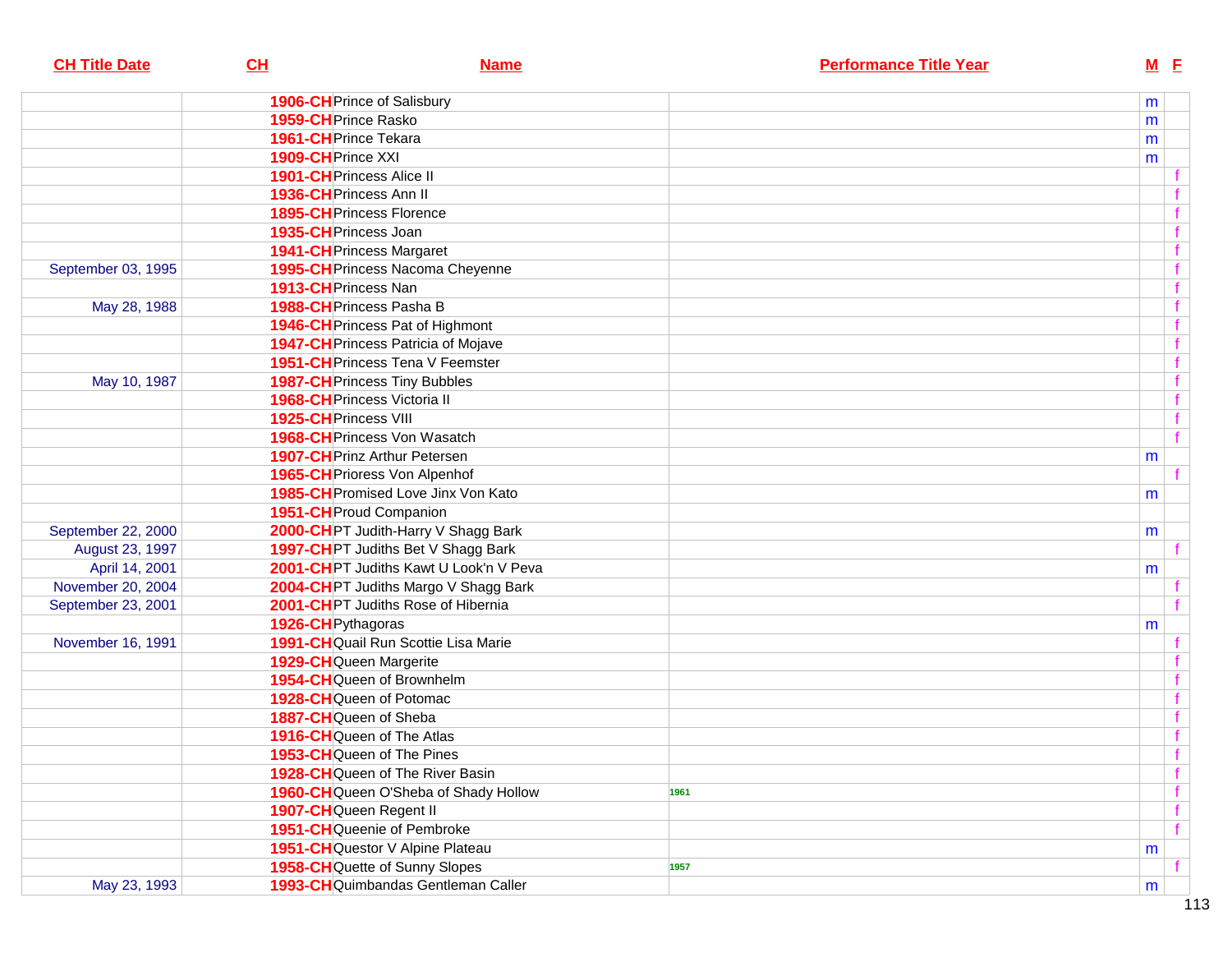| <b>CH Title Date</b>    | CL                                    | <b>Name</b>                                               |                 | <b>Performance Title Year</b> | $M$ E |   |
|-------------------------|---------------------------------------|-----------------------------------------------------------|-----------------|-------------------------------|-------|---|
|                         | <b>1967-CH</b> Quinetts Noel          |                                                           |                 |                               |       | f |
|                         | 1955-CHQuivera Caballero              |                                                           |                 |                               | m     |   |
|                         |                                       | 1955-CHR Own Tweedle Dum                                  |                 |                               |       |   |
|                         | 1950-CHR Thor V Lee                   |                                                           |                 |                               | m     |   |
|                         | 1980-CHRafael Von Mallen              |                                                           |                 |                               | m     |   |
| <b>January 12, 1991</b> |                                       | 1991-CH Raindays Call Waiting V Stoan                     |                 |                               |       |   |
| June 21, 2010           |                                       | 2010-CH Rainiers Always A Song                            |                 |                               | m     |   |
| August 30, 2015         | 2017-GCH/2015-CH Rainiers Eye Candy   |                                                           |                 |                               | m     |   |
| <b>January 15, 2017</b> | 2019-GCH/2017-CHRainiers Gypsy Woman  |                                                           |                 |                               |       |   |
| August 11, 2017         |                                       | 2017-CH Rainiers Handsome Stranger of Montana             |                 |                               | m     |   |
| September 01, 2013      |                                       | 2014-GCH/2013-CHRainiers Montana Gunpowder & Smoke        |                 |                               |       |   |
| July 17, 2010           |                                       | 2010-CHRainiers Rough Rider                               | (CGC),2009,2013 |                               | m     |   |
|                         |                                       | 1967-CHRajah Von Heidengeld                               |                 |                               | m     |   |
| April 06, 1991          | 1991-CHRakka Van Rijn                 |                                                           |                 |                               | m     |   |
| July 23, 2006           |                                       | 2006-CHRama Jamas Caddy Shaq                              |                 |                               |       |   |
| September 21, 2007      |                                       | 2007-CH Rama Jamas Rubee Tuesday                          |                 |                               | m     |   |
| June 09, 2007           |                                       | 2007-CHRama Jamas Sweet Symphony                          |                 |                               |       |   |
| September 03, 2016      |                                       | 2016-CHRamblewoods Abe                                    |                 |                               |       |   |
|                         | 2013-GCH/2012-CHRamblewoods Aces Wild |                                                           |                 |                               | m     |   |
| August 26, 2012         |                                       |                                                           |                 |                               | m     |   |
| July 08, 2017           |                                       | 2017-CHRamblewoods Bingham<br>2017-CHRamblewoods Bradshaw |                 |                               | m     |   |
| March 18, 2017          |                                       |                                                           |                 |                               | m     |   |
| April 07, 2017          | 2017-GCH/2017-CHRamblewoods Brooke    |                                                           |                 |                               |       |   |
| June 22, 2019           |                                       | 2019-CHRamblewoods Chanel                                 |                 |                               |       |   |
| February 08, 2020       | 2021-GCH/2020-CHRamblewoods Chloe     |                                                           |                 |                               |       |   |
| February 20, 2021       |                                       | 2021-GCH/2021-CHRamblewoods Mystic Samaria V Ostara       |                 |                               |       |   |
|                         | 1927-CH Rambling Rose                 |                                                           |                 |                               |       |   |
|                         |                                       | 1973-CHRambuckshus Red                                    |                 |                               | m     |   |
|                         |                                       | 1966-CH Rambys Bernard of Shady Hollow                    |                 |                               | m     |   |
| December 09, 1990       | 1990-CHRamses Van Rijn                |                                                           |                 |                               | m     |   |
|                         |                                       | 1967-CH Ramseys Big Jeep V Jeepers                        |                 |                               | m     |   |
|                         |                                       | 1962-CH Ramseys S.W. Jeepers V Banz                       |                 |                               | m     |   |
|                         | 1969-CHRanbuckshus                    |                                                           |                 |                               | m     |   |
| June 24, 2006           |                                       | 2006-CHRancha Bella Azzuro Colletto                       |                 |                               |       |   |
|                         |                                       | <b>1983-CH</b> Ranchetts Joy Forever Amber                |                 |                               |       |   |
| July 21, 1996           |                                       | <b>1996-CH</b> Ranlins Quantum Leap                       |                 |                               | m     |   |
| October 13, 1990        | 1990-CHRaphael Van Rijn               |                                                           |                 |                               | m     |   |
|                         |                                       | 1939-CHRasdorko V Waldeck                                 |                 |                               | m     |   |
|                         |                                       | 1963-CHRaska Von Heidengeld                               |                 |                               |       |   |
|                         |                                       | 1933-CHRasko V D Reppisch                                 |                 |                               | m     |   |
|                         |                                       | 1942-CHRasko V Edelweiss II                               |                 |                               | m     |   |
|                         |                                       | <b>1936-CH</b> Raskos Rascal V Waldeck                    |                 |                               | m     |   |
|                         | 1942-CHRasrakko V Ticino              |                                                           |                 |                               | m     |   |
|                         |                                       | 1981-CHRavenwood Hail To The Chief                        |                 |                               | m     |   |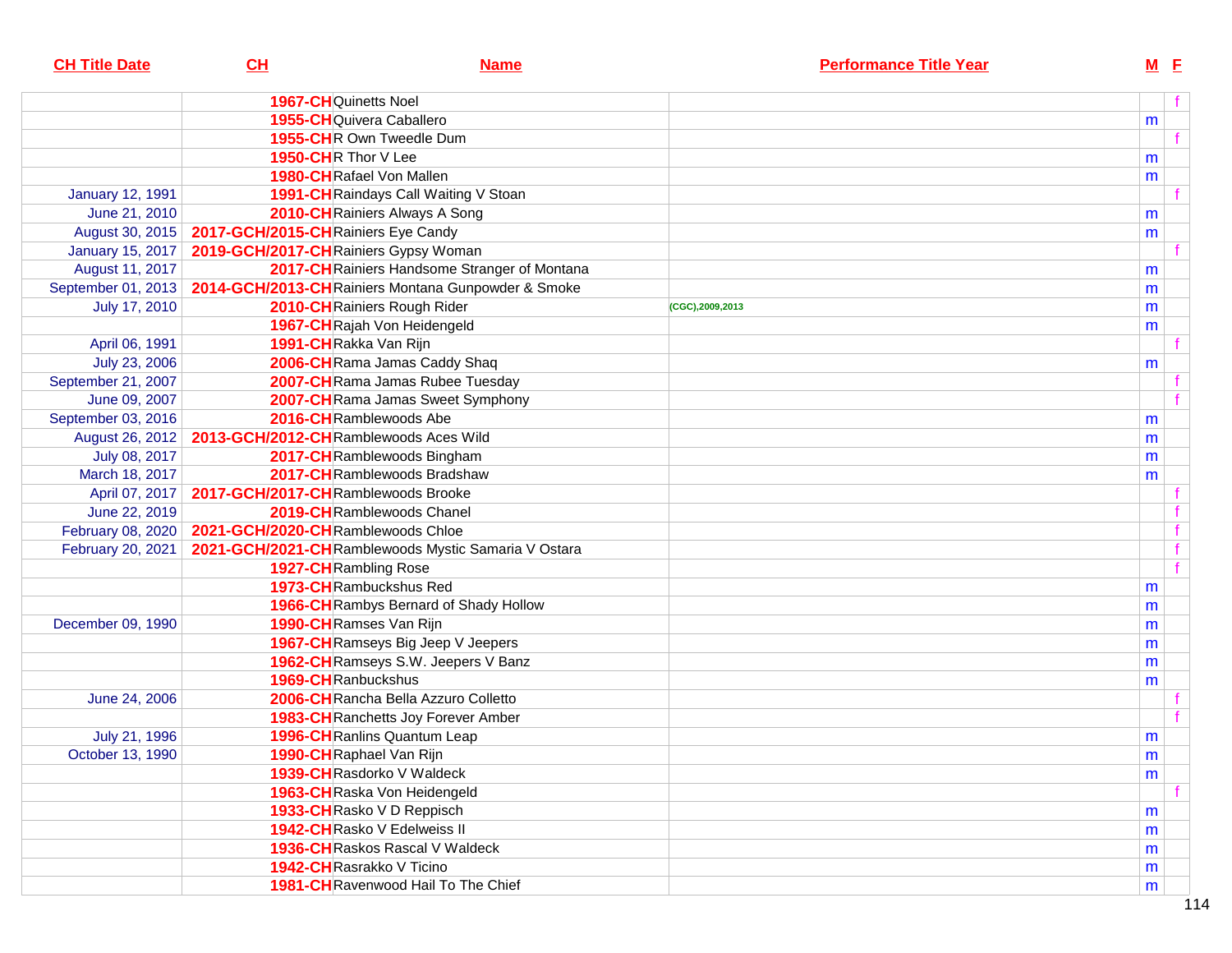| <b>CH Title Date</b>    | CH                            | <b>Name</b>                                    | <b>Performance Title Year</b> | $M$ E |  |
|-------------------------|-------------------------------|------------------------------------------------|-------------------------------|-------|--|
| <b>January 31, 1993</b> |                               | <b>1993-CH</b> Ravenwood Heidi Races Acres     |                               |       |  |
| August 11, 1991         |                               | 1991-CHRavenwoods Butch Cassidy                |                               | m     |  |
| June 05, 1994           |                               | <b>1994-CH</b> Ravenwoods Little Bretten       |                               |       |  |
| April 03, 1994          |                               | 1994-CHRavenwoods Sundance Kid                 |                               |       |  |
| May 27, 1990            |                               | <b>1990-CH Ravinwoods Aristotle</b>            |                               | m     |  |
| April 29, 1990          |                               | 1990-CHRavinwoods Athena                       |                               |       |  |
| May 17, 1992            |                               | 1992-CHRavinwoods Aurora                       |                               |       |  |
| April 27, 1991          |                               | <b>1991-CH</b> Ravinwoods Phoenix              |                               |       |  |
|                         |                               | <b>1984-CH</b> Rbks Diamond Desperado          |                               | m     |  |
| May 29, 1988            |                               | <b>1988-CH</b> Rbks Diamond Devastator         |                               |       |  |
| April 23, 1988          |                               | 1988-CHRB's Devil Woman Von Ar                 |                               |       |  |
|                         |                               | 1953-CHRebecca Von Brownhelm                   |                               |       |  |
|                         |                               | 1984-CHRebekka Von Rosenborg                   |                               |       |  |
|                         |                               | <b>1969-CH</b> Red Jackets Bunthorne           |                               | m     |  |
|                         |                               | 1975-CHRed Pepper of Thunder Mt                |                               |       |  |
| September 01, 2002      |                               | 2002-CHRed Rock Cognac                         |                               | m     |  |
| April 11, 1999          |                               | 1999-CHRed Rocks Frodo V Silver Dollar         |                               | m     |  |
| November 21, 1987       |                               | 1987-CHRedbriars Andy Von Saintail             |                               | m     |  |
|                         |                               | <b>1975-CH</b> Redbriars Credit Card           |                               | m     |  |
|                         |                               | <b>1976-CH</b> Redbriars Elixir                |                               | m     |  |
|                         |                               | <b>1978-CH</b> Redbriars Heavenly Sunshine     |                               |       |  |
|                         |                               | <b>1983-CH</b> Redbriars Quara                 |                               |       |  |
|                         |                               | <b>1983-CH</b> Redbriars Ravin Rita            |                               |       |  |
|                         |                               | <b>1976-CH</b> Redbriars Ruffled Petunia       |                               |       |  |
|                         | <b>1973-CH</b> Redbriars Siri |                                                |                               |       |  |
|                         |                               | 1984-CHRedbriars Whirlygig                     |                               |       |  |
|                         |                               | 1984-CHRedbriars Whisper of Autumn             |                               | m     |  |
| September 16, 1989      |                               | <b>1989-CH</b> Redbriars Yukon Jack            |                               | m     |  |
| February 08, 2015       |                               | 2015-CH Rednorth Ambrose To Lasquite           |                               | m     |  |
| July 04, 2014           |                               | 2014-CH Redoaks Don'T Call Me Junior V Granite |                               | m     |  |
| December 06, 2008       |                               | 2008-CHRedoaks Hot Sake                        |                               |       |  |
| November 15, 2009       |                               | 2009-CHRedoaks Little Dude                     |                               | m     |  |
| October 17, 2009        |                               | 2009-CHRedoaks Sir Henry Hooligan              |                               | m     |  |
| July 22, 2012           |                               | 2012-CH Redsides Easy Rider V Revilo           |                               | m     |  |
| November 17, 2012       |                               | 2012-CHRedsides Eclipse From Revilo            |                               |       |  |
| November 17, 2012       |                               | 2012-CHRedsides Eligible Bachelor V Revilo     |                               | m     |  |
| October 25, 1991        |                               | <b>1991-CH</b> Reeces Alice In Wonderland      |                               |       |  |
| June 02, 1989           |                               | <b>1989-CH</b> Reeces Amanda of Browntown      |                               |       |  |
| April 07, 1990          |                               | 1990-CHReeces Bull In A China Shop             |                               | m     |  |
| October 09, 1988        |                               | 1988-CH Reeces Dabika Joy Von Fancy            |                               |       |  |
|                         |                               | 1984-CHReeces Domino                           |                               | m     |  |
|                         |                               | 1977-CHReeces El Cee Von Joy                   |                               | m     |  |
| October 10, 1987        |                               | <b>1987-CH</b> Reeces Fancy A Holiday          |                               |       |  |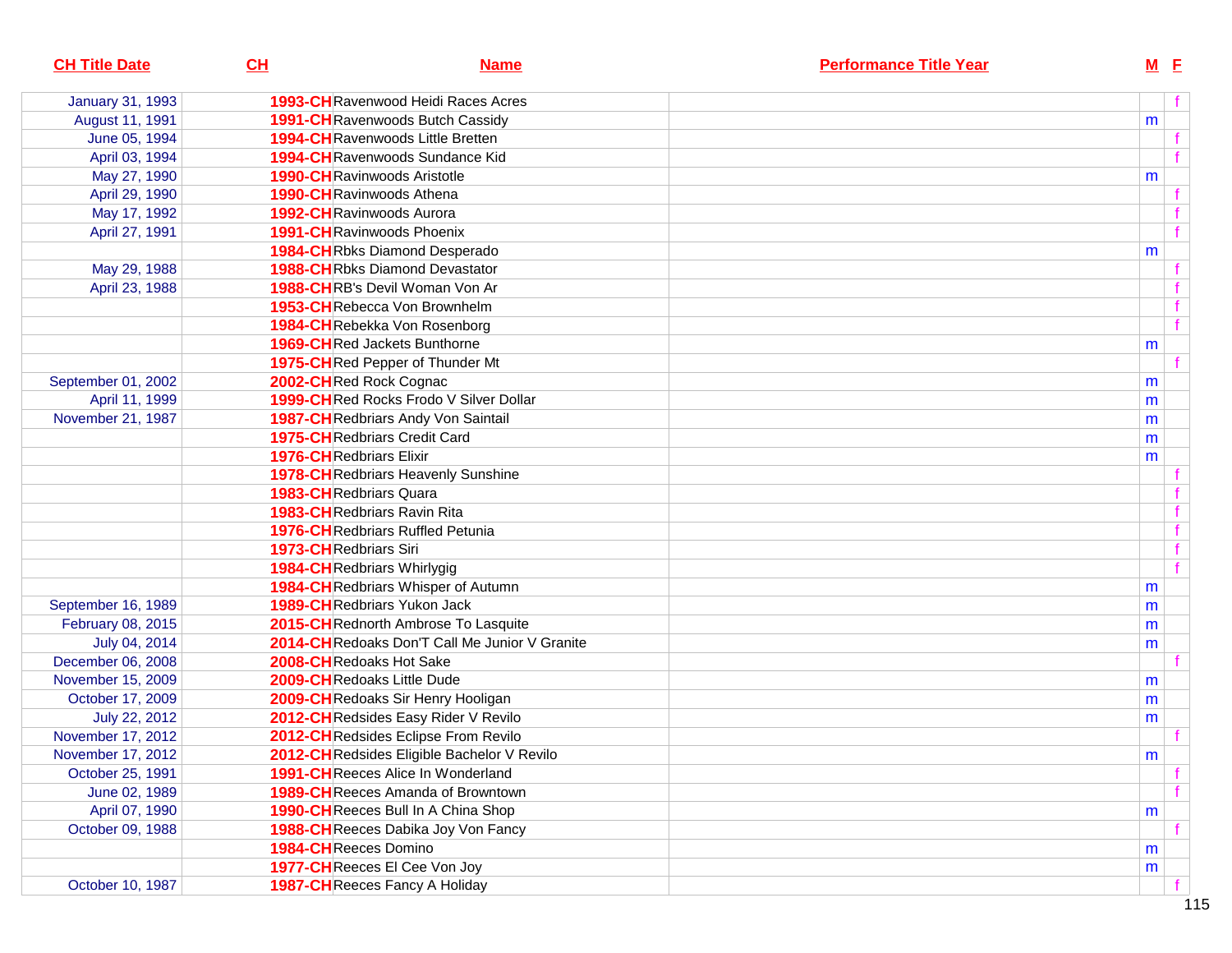| <b>CH Title Date</b>    | CL                                    | <b>Name</b>                                   | <b>Performance Title Year</b> |           | $M$ E |  |
|-------------------------|---------------------------------------|-----------------------------------------------|-------------------------------|-----------|-------|--|
| November 01, 1986       |                                       | <b>1986-CH</b> Reeces Fancy Free              |                               |           |       |  |
|                         |                                       | 1985-CHReeces King of The Hill                |                               | m         |       |  |
| February 17, 1990       |                                       | 1990-CHReeces Mary Ellen                      |                               |           |       |  |
| October 26, 1986        |                                       | <b>1986-CH</b> Reeces Mountain Dew            |                               | m         |       |  |
| April 11, 1986          |                                       | <b>1986-CH</b> Reeces Mountain Laurel         |                               |           |       |  |
| March 28, 1987          |                                       | <b>1987-CH</b> Reeces Rainy Night Georgia     |                               |           |       |  |
| April 01, 1989          |                                       | <b>1989-CH</b> Reeces Sir Dominic Pride       |                               | m         |       |  |
|                         |                                       | <b>1981-CH</b> Reeces Southern Hospitality    |                               | m         |       |  |
| December 10, 2008       |                                       | 2008-CHReema Azure Pacific V Shadow Mtn       |                               | m         |       |  |
| August 06, 2021         | 2021-GCH/2021-CHReemas Fuzzy And Blue |                                               | 2021,2022                     | m         |       |  |
| February 13, 2022       |                                       | 2022-CHReemas The Lion The Witch The Wardrobe |                               |           |       |  |
| October 29, 2011        |                                       | 2011-CHRegalos Holly Sylvanhurst              |                               |           |       |  |
|                         |                                       | 1965-CH Reginald of Yakima Chief              |                               | m         |       |  |
|                         |                                       | 1970-CHRegret Von Basko V Enderly             |                               | m         |       |  |
| December 03, 1995       |                                       | 1995-CHReis-Runs Double Oh Seven              |                               | m         |       |  |
| November 26, 1999       |                                       | 1999-CHReis-Runs Talledega Breezes            |                               |           |       |  |
|                         |                                       | <b>1970-CH</b> Rembrant Von Mallen            |                               | m         |       |  |
| December 12, 1998       | 1998-CHRemo Van Rijn                  |                                               |                               | m         |       |  |
|                         | 1895-CHRepublican Belle               |                                               |                               |           |       |  |
| December 03, 1994       |                                       | <b>1994-CH</b> Rescues Finest Bru             | 1997                          | m         |       |  |
| April 14, 1996          |                                       | 1996-CHRescues Gamble Pays Off                |                               |           |       |  |
|                         |                                       | 1967-CHResq Haus Barabbus                     |                               | m         |       |  |
|                         |                                       | 1967-CHRettana V Sauliamt                     |                               |           |       |  |
| July 11, 2003           |                                       | 2003-CHRevilos Anniversary Gift               |                               |           |       |  |
|                         | <b>1983-CH</b> Revilos Bacall         |                                               |                               |           |       |  |
|                         |                                       | <b>1983-CH</b> Revilos Better Yet Snowland    |                               | m         |       |  |
|                         |                                       | <b>1983-CH</b> Revilos Bogart V Holly         |                               | m         |       |  |
|                         | 1985-CHRevilos Bonus                  |                                               |                               | m         |       |  |
|                         |                                       | 1984-CHRevilos Cassie V Holly                 |                               |           |       |  |
| March 15, 2009          | 2009-CHRevilos Cody                   |                                               |                               | m         |       |  |
| September 17, 2000      |                                       | 2000-CHRevilos Come As You Are                |                               |           |       |  |
| April 26, 2009          |                                       | 2009-CHRevilos Copy That                      |                               | m         |       |  |
| April 28, 1990          | 1990-CH Revilos Design                |                                               |                               |           |       |  |
| July 17, 2009           |                                       | 2009-CHRevilos Desperado From Redside         |                               | m         |       |  |
| May 14, 1989            |                                       | <b>1989-CH</b> Revilos Earned Interest        |                               | m         |       |  |
| December 12, 2010       |                                       | 2010-CHRevilos Earthquake                     |                               | ${\sf m}$ |       |  |
| August 31, 1991         | 1991-CHRevilos Elixir                 |                                               |                               |           |       |  |
| June 21, 2003           |                                       | 2003-CHRevilos Evening In Seattle             |                               | m         |       |  |
| February 13, 2011       |                                       | 2011-CHRevilos Flower Child From Redside      |                               |           |       |  |
| April 25, 2003          |                                       | 2003-CHRevilos Gentle On My Mind              |                               |           |       |  |
| October 02, 1993        |                                       | 1993-CH Revilos Gypsy of Felspar              |                               |           |       |  |
| <b>January 10, 1993</b> |                                       | 1993-CH Revilos Hold On To Me                 |                               |           |       |  |
| March 01, 1992          |                                       | 1992-CH Revilos Houston V Dolly               | 1994                          | m         |       |  |
|                         |                                       |                                               |                               |           |       |  |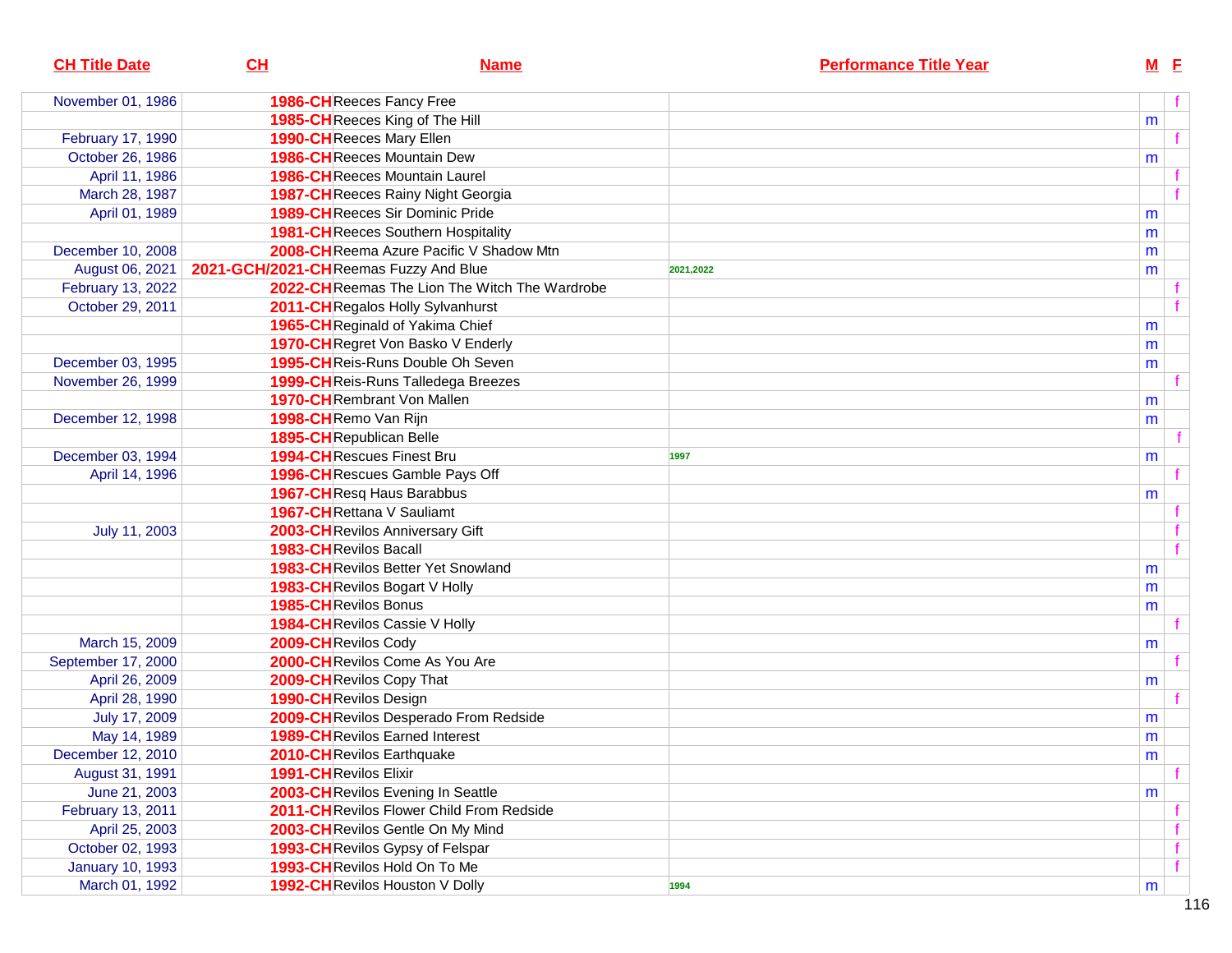| <b>CH Title Date</b>    | CL                                         | <b>Name</b>                                             |                | <b>Performance Title Year</b> |   | $M$ E        |  |
|-------------------------|--------------------------------------------|---------------------------------------------------------|----------------|-------------------------------|---|--------------|--|
| March 12, 1994          |                                            | 1994-CHRevilos I'm Cameo                                |                |                               |   |              |  |
| December 05, 2003       |                                            | 2003-CHRevilos I've Got A Secret                        |                |                               |   | $\mathbf{f}$ |  |
| March 12, 2004          |                                            | 2004-CHRevilos Jackpot Pick                             |                |                               | m |              |  |
| March 04, 2005          | 2005-CHRevilos Jolene                      |                                                         |                |                               |   |              |  |
| August 17, 2003         |                                            | 2003-CHRevilos Jordan of Swissong                       |                |                               | m |              |  |
| April 30, 2011          |                                            | 2011-GCH/2011-CHRevilos Kadillac Man From Redside       |                |                               | m |              |  |
| May 22, 2004            |                                            | 2004-CHRevilos Key Largo                                |                |                               | m |              |  |
| May 05, 2007            |                                            | 2007-CH Revilos Key Sera V Bogart                       |                |                               |   |              |  |
| June 22, 1998           |                                            | 1998-CH Revilos Knew Penny                              |                |                               |   |              |  |
| March 19, 1995          |                                            | 1995-CH Revilos Legend V Mandy                          |                |                               | m |              |  |
| July 20, 2012           | 2013-GCH/2012-CHRevilos Lets Go Bo Redside |                                                         |                |                               | m |              |  |
| April 27, 2012          |                                            | 2012-GCH/2012-CHRevilos Liquid Asset From Redside       |                |                               | m |              |  |
| October 21, 2012        |                                            | 2018-GCH/2012-CHRevilos Medicine Man Redside Shadow Mtn |                |                               | m |              |  |
| March 31, 2006          |                                            | <b>2006-CH</b> Revilos Moon Goddess                     |                |                               |   |              |  |
| February 14, 2004       |                                            | 2004-CHRevilos Must Be Fate                             |                |                               |   |              |  |
| April 09, 1995          |                                            | <b>1995-CH</b> Revilos My Curly Sue                     |                |                               |   |              |  |
| October 29, 1995        |                                            | <b>1995-CH</b> Revilos Never Say Never                  |                |                               |   | f            |  |
| September 03, 1995      |                                            | 1995-CHRevilos Night Rider                              |                |                               | m |              |  |
| <b>January 14, 2005</b> |                                            | 2005-CH Revilos Ninety Proof                            |                |                               | m |              |  |
| March 25, 2006          |                                            | 2006-CHRevilos Nobody Does It Better                    |                |                               |   |              |  |
| December 04, 1998       |                                            | <b>1998-CH</b> Revilos Ocean Breeze                     |                |                               |   |              |  |
| October 29, 2005        |                                            | 2005-CHRevilos On Th Road Again Vcdry                   |                |                               | m |              |  |
| May 13, 2006            |                                            | 2006-CH Revilos Over The Rainbow Vcdry                  |                |                               |   |              |  |
| October 19, 1996        |                                            | <b>1996-CH</b> Revilos Photo of Cassie                  |                |                               |   |              |  |
| July 13, 2006           |                                            | <b>2006-CH</b> Revilos Quaker Jack                      |                |                               | m |              |  |
| October 19, 1996        |                                            | <b>1996-CH</b> Revilos Quick Pick                       |                |                               | m |              |  |
| September 21, 1996      | <b>1996-CH</b> Revilos Quincy              |                                                         | 1999           |                               | m |              |  |
| September 30, 2007      |                                            | 2007-CHRevilos Quincys Cover Girl                       | 2007           |                               |   |              |  |
| <b>January 17, 2009</b> |                                            | 2009-CHRevilos Quinella                                 | 2007,2008,2009 |                               |   |              |  |
| May 31, 2009            |                                            | 2009-CHRevilos Quite Snow White                         |                |                               |   |              |  |
| July 15, 1997           |                                            | <b>1997-CH</b> Revilos Quiz Show                        |                |                               | m |              |  |
| <b>January 21, 2007</b> |                                            | 2007-CHRevilos Redford                                  |                |                               | m |              |  |
| September 14, 1997      |                                            | 1997-CHRevilos Roughrider                               |                |                               | m |              |  |
| <b>January 22, 2022</b> |                                            | 2022-CHRevilos Tank Van Buffett                         | 2022           |                               | m |              |  |
| August 22, 2021         |                                            | 2021-CH Revilos Tell Me A Story                         |                |                               |   |              |  |
| November 12, 2006       |                                            | 2006-CHRevilos Touchdown La Honda                       |                |                               | m |              |  |
| May 05, 2007            |                                            | <b>2007-CH</b> Revilos Valentino V Somerset             |                |                               | m |              |  |
| August 19, 2007         |                                            | <b>2007-CH</b> Revilos Victoria Secret                  |                |                               |   |              |  |
| May 17, 2007            |                                            | 2007-CHRevilos Vincent V Quincy                         |                |                               | m |              |  |
| <b>January 20, 2000</b> |                                            | 2000-CHRevilos Wish Come True                           |                |                               |   |              |  |
| November 14, 1998       |                                            | <b>1998-CH</b> Revilos XLNT Adventure                   |                |                               | m |              |  |
| May 01, 1999            |                                            | <b>1999-CH</b> Revilos XXXs And OOOs                    |                |                               |   |              |  |
| September 05, 1999      |                                            | 1999-CHRevilos Yes Please V Stoan                       |                |                               |   |              |  |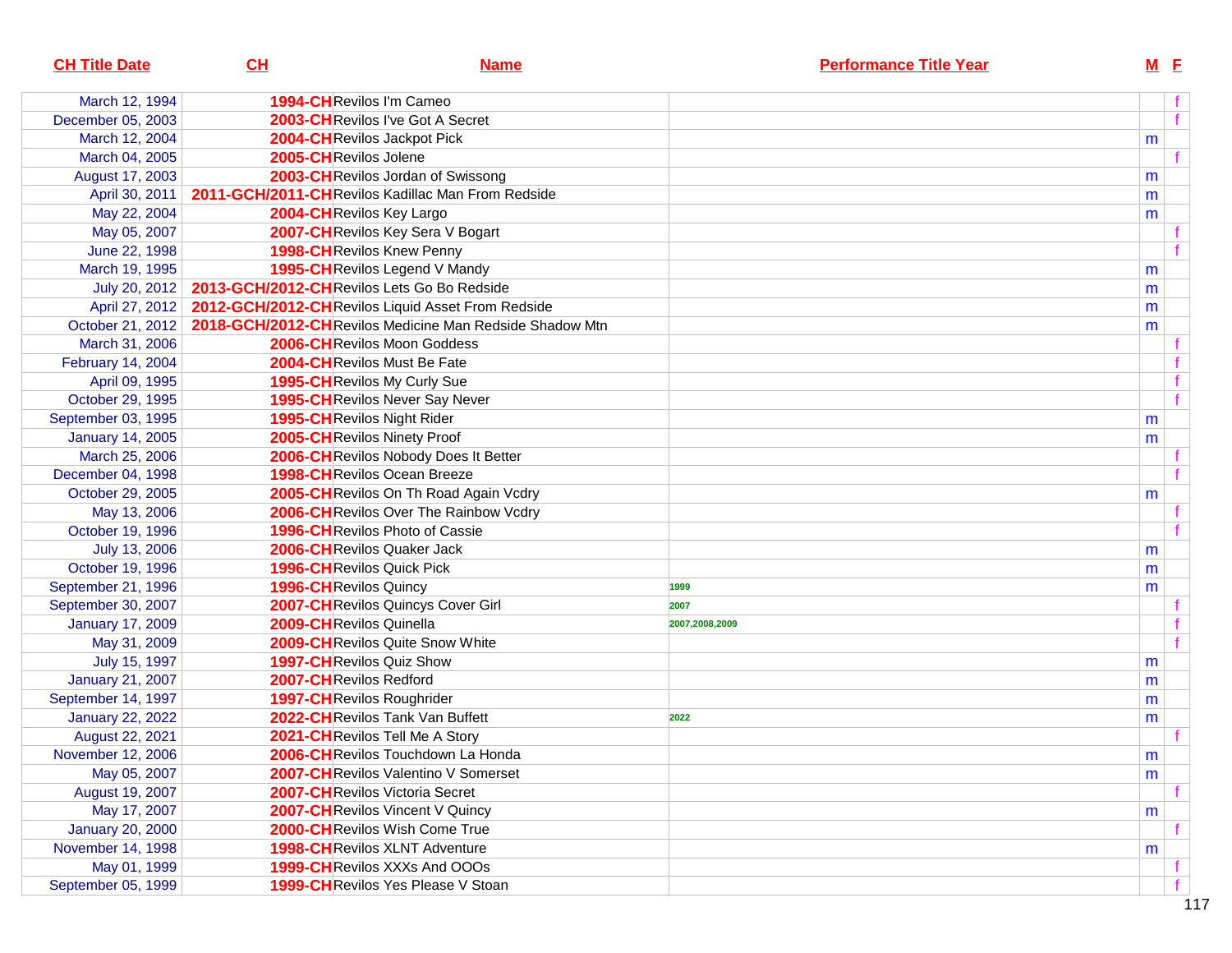| <b>CH Title Date</b>    | CL                                      | <b>Name</b>                                       | <b>Performance Title Year</b> |           | $M$ E |
|-------------------------|-----------------------------------------|---------------------------------------------------|-------------------------------|-----------|-------|
| July 17, 2008           |                                         | 2008-CHRevilos Yet To Come Somerset               |                               |           |       |
| <b>January 18, 2009</b> |                                         | 2009-CHRevilos You Can Call Me Charles            |                               | m         |       |
| November 13, 1999       |                                         | 1999-CHRevilos Your Honor                         |                               | m         |       |
| June 21, 2003           |                                         | 2003-CHRevione Girl In Action                     |                               |           |       |
| September 29, 2013      | 2014-GCH/2013-CHRf Bella Dawn           |                                                   |                               |           |       |
| March 15, 2009          |                                         | 2009-CHRf Call My Bluff At Rolling Thunder        |                               | m         |       |
| February 28, 2014       | 2014-CHRf Cypress                       |                                                   |                               |           |       |
| August 09, 2014         |                                         | 2014-CHRf Kris Kountry Rushing Aspens             |                               |           |       |
| February 28, 2014       |                                         | 2014-CHRf Libertys O'Fallon                       |                               |           |       |
| March 02, 2013          | 2013-CHRf Rush Hill                     |                                                   |                               | m         |       |
| May 28, 2021            |                                         | 2021-CHRf Squire Americas Twin Hickory            |                               |           |       |
| March 22, 2013          | 2013-CHRf Stafford                      |                                                   |                               | m         |       |
| April 06, 2018          |                                         | 2018-CHRf Starlight Sierra V Cedar                |                               |           |       |
| April 14, 2011          |                                         | 2011-CHRf Superbird V Twin Branch                 |                               | m         |       |
| April 05, 2009          |                                         | 2009-CHRhines Ima Success                         |                               | m         |       |
| June 15, 2008           |                                         | 2008-CHRhines Indigo Sky of Swisstar              |                               | m         |       |
| March 19, 2010          |                                         | 2010-CHRhines Just A Rebel                        |                               | m         |       |
| February 04, 2006       |                                         | 2006-CHRhines Lady N' D' Skies                    |                               |           |       |
| July 22, 2012           |                                         | 2012-CHRhines Rainbow Over Swisstar               |                               |           |       |
| March 20, 2005          |                                         | 2005-CHRhines Stormy Weather                      |                               |           |       |
| March 12, 2011          |                                         | 2011-CHRhinestones Devine Master Plan             |                               | m         |       |
| March 21, 2013          |                                         | 2013-CHRhinestones Midnight Rider Lahonda Copper. |                               | m         |       |
| August 19, 2017         |                                         | 2017-CH Rhinestones Remedy For Heartache V Ostra  |                               |           |       |
|                         | 1885-CHRhona                            |                                                   |                               |           |       |
|                         |                                         | 1974-CHRichardsons Just Alana                     |                               |           |       |
| July 06, 1985           |                                         | 1985-CHRichlyn Conan The Barbarian                |                               | m         |       |
| September 22, 1989      |                                         | 1989-CHRidgewoods Amy of Liveoak                  |                               |           |       |
| February 17, 2019       |                                         | 2019-CHRidgewoods Annabelle                       |                               |           |       |
| October 20, 1990        |                                         | 1990-CHRidgewoods Avery                           |                               |           |       |
| March 15, 2015          | 2016-GCH/2015-CHRidgewoods Breaking Bad |                                                   |                               |           |       |
| December 16, 1995       |                                         | 1995-CHRidgewoods Bruder Rowlf                    |                               | m         |       |
| September 16, 2000      |                                         | 2000-CHRidgewoods Buzby Berkley                   |                               | m         |       |
| December 12, 1992       |                                         | 1992-CHRidgewoods Cajun Belle V Liveoak           |                               |           |       |
| November 26, 1994       |                                         | 1994-CHRidgewoods Callie Ann                      |                               |           |       |
| November 04, 2018       |                                         | 2018-CHRidgewoods Carrie Anne                     |                               |           |       |
| April 10, 2008          |                                         | 2008-CHRidgewoods Celestial Love                  |                               | ${\sf m}$ |       |
| September 28, 2012      |                                         | 2012-CH Ridgewoods Change of Heart                |                               |           |       |
| October 08, 2005        |                                         | 2005-CHRidgewoods Emmiline V Saintail             |                               |           |       |
| April 04, 1998          |                                         | 1998-CHRidgewoods Gabrielle Buck Mtn              |                               |           | f     |
| May 26, 2012            |                                         | 2012-CH Ridgewoods Good Girl Gone Wild            |                               |           | f     |
| March 15, 2013          |                                         | 2013-CHRidgewoods Heart N' Soul                   |                               |           | f     |
| August 22, 1998         |                                         | 1998-CHRidgewoods Innocent Eyes                   |                               | m         |       |
| December 16, 1995       |                                         | 1995-CHRidgewoods Loverly Liza                    |                               |           |       |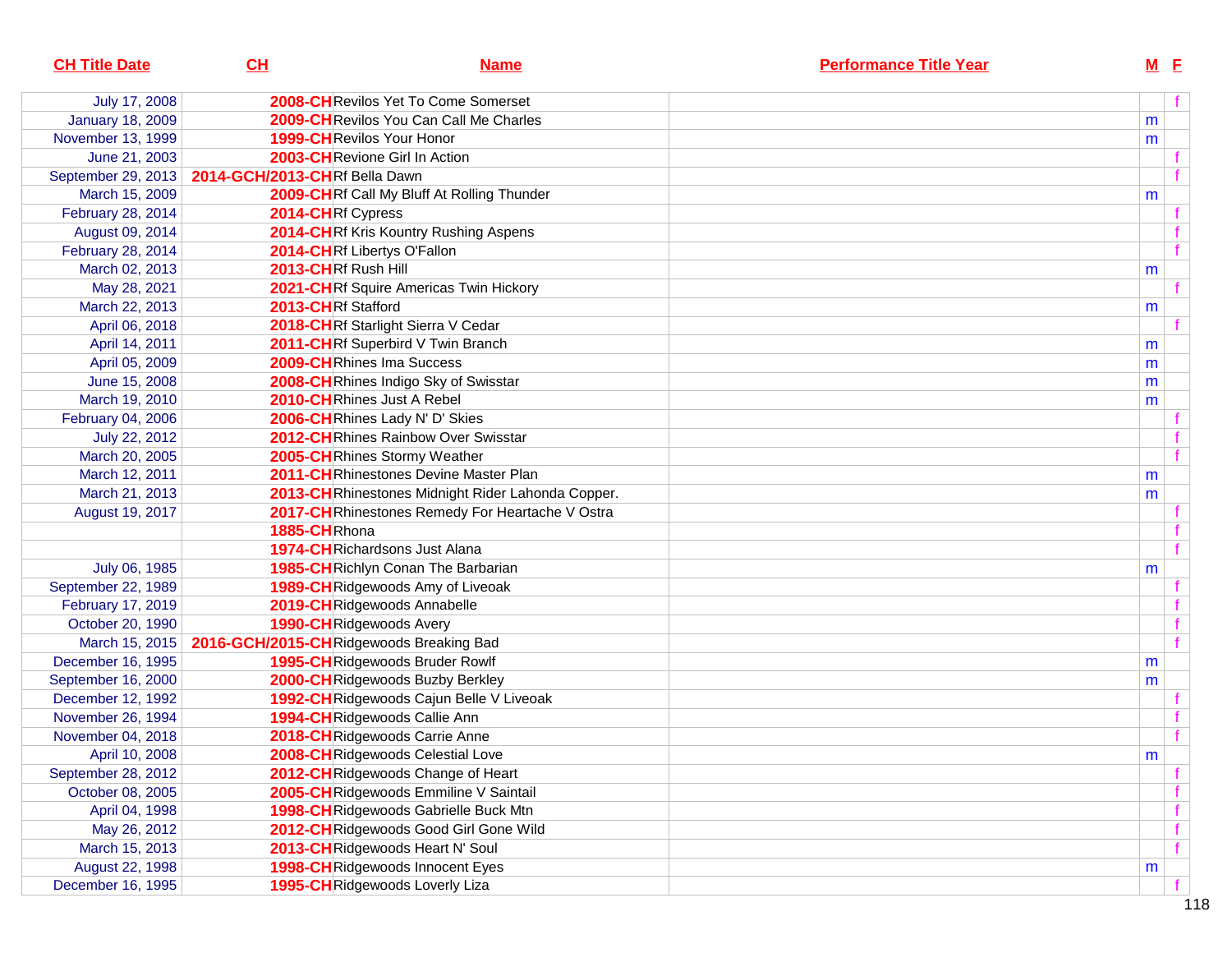| <b>CH Title Date</b>    | CL                   | <b>Name</b>                                                                | <b>Performance Title Year</b> |   | $M$ E        |
|-------------------------|----------------------|----------------------------------------------------------------------------|-------------------------------|---|--------------|
| February 27, 1987       |                      | 1987-CHRidgewoods Madonna                                                  |                               |   | f            |
| November 17, 1990       |                      | 1990-CHRidgewoods Magnum                                                   |                               | m |              |
| August 28, 1994         |                      | 1994-CHRidgewoods Maudchen Liz                                             |                               |   |              |
| April 10, 1998          |                      | 1998-CHRidgewoods Mi Casa Su Casa                                          |                               |   |              |
| September 10, 1999      |                      | 1999-CHRidgewoods M'Lady Sadie                                             |                               |   | $\mathbf f$  |
| July 23, 2000           |                      | 2000-CHRidgewoods Molly Be Good                                            |                               |   |              |
| November 16, 2003       |                      | 2003-CHRidgewoods Moment In Time                                           |                               |   |              |
|                         |                      | 1983-CHRidgewoods Monique                                                  |                               |   |              |
| April 15, 1995          |                      | 1995-CHRidgewoods Poetry In Motion                                         |                               |   |              |
| May 10, 1998            |                      | 1998-CHRidgewoods Rebecca Lynn                                             |                               |   |              |
|                         |                      | 1983-CH Ridgewoods Rhapsody In Blue                                        |                               |   |              |
| October 25, 1991        |                      | 1991-CHRidgewoods Rosebud                                                  |                               |   | f            |
| September 16, 1994      |                      | 1994-CHRidgewoods Sable V Tavistock                                        |                               |   | f            |
|                         |                      | 1981-CH Ridgewoods Second Chance                                           |                               |   | $\mathbf{f}$ |
| October 20, 1996        |                      | 1996-CHRidgewoods Semper Fidelis                                           |                               | m |              |
| December 18, 1994       |                      | 1994-CH Ridgewoods Sugar N Spice Liveoak                                   |                               |   | $\mathbf{f}$ |
| April 14, 1996          |                      | 1996-CHRidgewoods Sullivan                                                 |                               | m |              |
| September 25, 1994      |                      | 1994-CHRidgewoods Tylor                                                    |                               | m |              |
| September 10, 1988      |                      | 1988-CHRidgewoods Valentino                                                |                               | m |              |
| April 29, 1994          |                      | 1994-CHRidgewoods Zandalee                                                 |                               |   |              |
|                         |                      | <b>1962-CH</b> Ridiculous Nicholas                                         |                               | m |              |
|                         | 1887-CHRigi          |                                                                            |                               | m |              |
|                         |                      | 1962-CHRigina V Schwarzwald Hof                                            |                               |   |              |
|                         |                      | 1938-CHRigo V Rigi Sabesi                                                  |                               | m |              |
|                         |                      | 1964-CHRiot Von Heidengeld                                                 |                               | m |              |
|                         |                      | <b>1970-CH</b> Rit Bells Hue Der Zweite Willox                             |                               |   |              |
| June 03, 2007           |                      | 2007-CHRiverbluffs Northern Starr                                          |                               |   | f            |
| November 14, 2002       |                      | 2002-CHRiverbuffs Flashdance                                               |                               |   | $\mathbf{f}$ |
| November 30, 2003       |                      | 2003-CHRiverchase About Time Vonjoy                                        |                               | m |              |
| November 27, 2005       |                      | 2005-CHRiverchase Bewicthed Von Joy                                        |                               |   | f            |
| August 30, 1998         |                      | 1998-CHRiverviews Alf V Star                                               |                               | m |              |
| <b>January 18, 2005</b> |                      | 2005-CHRiverviews Amazon.Com                                               |                               |   |              |
| August 15, 2004         |                      | 2004-CHRiverviews Bonita V Star                                            |                               |   | f            |
| May 22, 2005            |                      | 2005-CHRiverviews Caliber                                                  |                               | m |              |
| November 05, 2005       |                      | 2005-CHRiverviews Darwin Rules                                             |                               | m |              |
| June 27, 2010           |                      | 2010-CHRiverviews Flash of Light                                           |                               | m |              |
| September 20, 2008      |                      | 2008-CHRIine Seymore Butts V Glacier                                       |                               | m |              |
| September 09, 2007      |                      | 2007-CHRIinebacker V Glacier                                               |                               | m |              |
|                         | 1941-CHRobinsons Joe |                                                                            |                               | m |              |
|                         |                      | 1972-CH Rocas Image of Zee                                                 |                               | m |              |
|                         |                      | 1979-CH Rocco Von Saundalin                                                |                               | m |              |
|                         |                      | 1968-CH Rocharests Al-Ver-Don Frausty                                      |                               | m |              |
|                         |                      | February 17, 2013   2013-GCH/2013-CH Rock And Rolls For Your Entertainment |                               | m |              |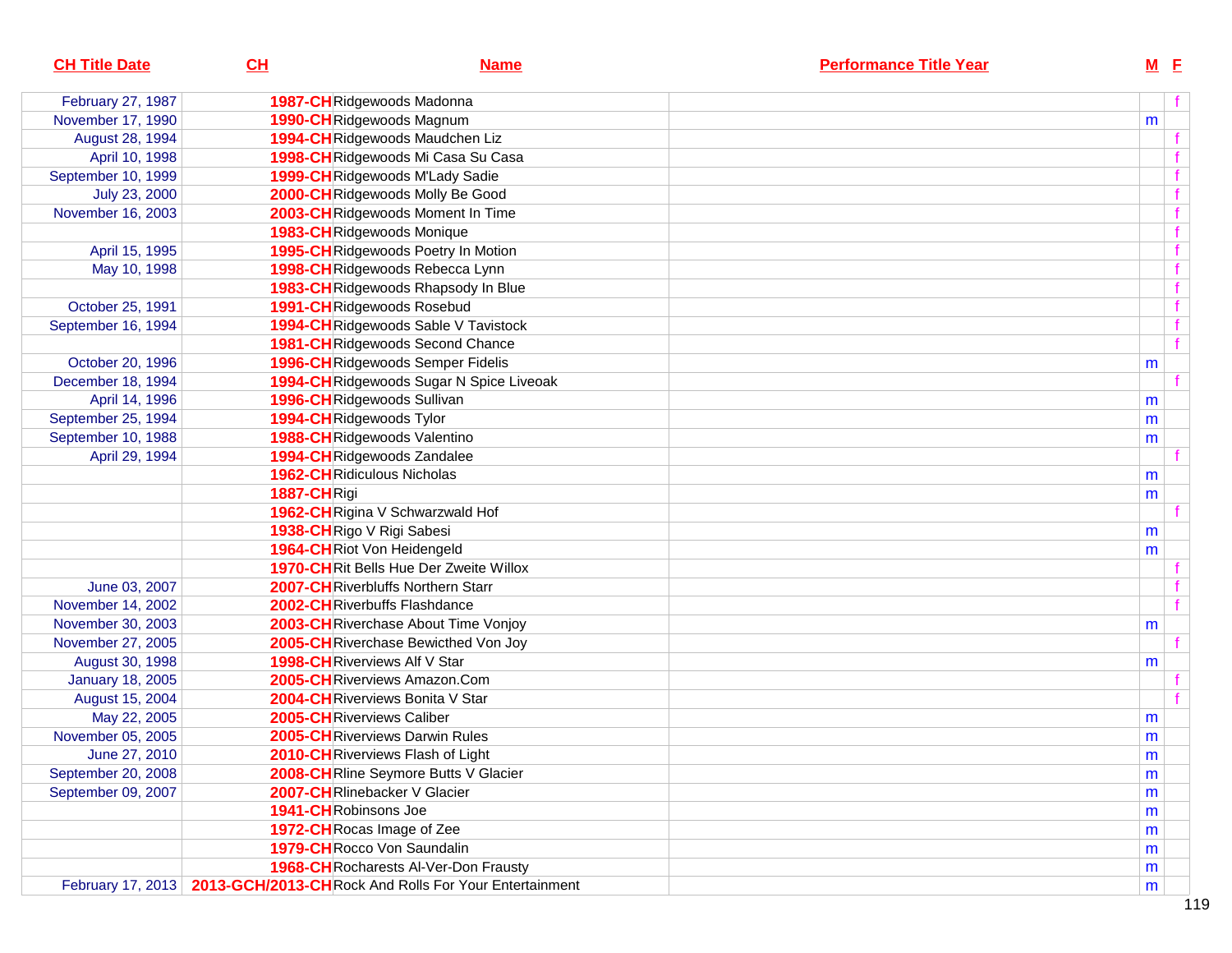| <b>CH Title Date</b>    | CL                      | <b>Name</b>                                             |           | <b>Performance Title Year</b> |   | <u>M E</u> |
|-------------------------|-------------------------|---------------------------------------------------------|-----------|-------------------------------|---|------------|
| January 19, 2013        |                         | 2013-GCH/2013-CH Rock And Rolls Pinball Wizard          | 2013,2014 |                               | m |            |
| October 02, 2020        |                         | 2020-CH Rock Creek Every Which Way But Loose V Mt Harmo |           |                               | m |            |
| October 01, 2017        |                         | 2017-CH Rocky Maximus Erossaints For Mountain Woods     |           |                               | m |            |
|                         |                         | 1974-CH Rocky Mt Candi Monk V Barri                     |           |                               | m |            |
|                         |                         | 1975-CH Rocky Mt Sitting Bull V Barri                   | 1975      |                               | m |            |
|                         |                         | 1974-CH Rocky Mt Sugar Candi V Barri                    |           |                               |   |            |
|                         |                         | 1977-CHRocky Mt Tuff Candi V Barri                      |           |                               | m |            |
| April 10, 1992          |                         | 1992-CH Rocky Roads Buster Junior                       |           |                               | m |            |
| May 15, 2004            |                         | 2004-CH Rocky Roads Gift of A Friend                    |           |                               | m |            |
| April 11, 1987          |                         | 1987-CHRocky Roads Mr. Monk                             |           |                               | m |            |
| October 10, 1992        |                         | 1992-CH Rocky Roads Peach Schnapps                      |           |                               |   |            |
| November 20, 1993       |                         | 1993-CH Rocky Roads Riffer V Amanda                     |           |                               | m |            |
| September 16, 1988      |                         | 1988-CH Rocky Roads Who Are You                         |           |                               | m |            |
|                         |                         | 1968-CH Rocky Rodaan of The Ridge                       |           |                               | m |            |
|                         | 1979-CH Rocky Top Edsel |                                                         |           |                               | m |            |
| June 28, 1987           |                         | 1987-CH Rocky Top Pingo                                 |           |                               |   |            |
| July 28, 1990           |                         | 1989-CH Rocky Tops Little Sadie                         |           |                               |   |            |
| November 23, 1985       |                         | 1985-CHRocky Tops Myrrhia                               |           |                               |   |            |
| July 29, 1989           |                         | 1989-CHRocky Tops Shamu                                 |           |                               | m |            |
|                         |                         | <b>1980-CH</b> Rocky World Top Frisco                   |           |                               | m |            |
|                         |                         | 1983-CH Rocky World Top Iliamna                         |           |                               |   |            |
|                         |                         | 1983-CH Rocky World Top Silver Wing                     |           |                               |   |            |
| <b>January 11, 1986</b> |                         | 1986-CH Rocky World Tops Northway                       |           |                               | m |            |
|                         | 1882-CHRodney           |                                                         |           |                               | m |            |
|                         | 1965-CHRogerlyns Duke   |                                                         |           |                               | m |            |
|                         |                         | 1968-CHRohofs Echo Titana V Gero                        |           |                               | m |            |
|                         |                         | 1972-CHRol Ara Duke of Mars                             |           |                               | m |            |
|                         | 1897-CHRoland Jr.       |                                                         |           |                               | m |            |
|                         | 1942-CHRolf V Waldeck   |                                                         |           |                               | m |            |
| May 11, 1997            |                         | 1997-CH Rolling Hills Dielle Strudel                    |           |                               |   |            |
| August 01, 1997         |                         | <b>1997-CH</b> Rolling Hills Scout                      |           |                               | m |            |
| May 10, 2009            |                         | 2009-CH Rolling Thunders Banyon Bay V Starlight         |           |                               | m |            |
|                         | 1938-CHRollo            |                                                         |           |                               | m |            |
|                         | 188?-CHRollo            |                                                         |           |                               | m |            |
|                         | 1942-CHRollo III        |                                                         |           |                               | m |            |
|                         |                         | 1960-CHRoma V Hanialthaus                               |           |                               |   |            |
|                         |                         | <b>1979-CH</b> Romas Cleina of Camelot                  |           |                               |   | f          |
|                         |                         | <b>1978-CH</b> Romas Golden Sunshine                    |           |                               |   |            |
|                         |                         | <b>1980-CH</b> Romas Jaijai of Camelot                  |           |                               | m |            |
|                         |                         | 1981-CH Romas Mission Serenity of CW                    |           |                               |   |            |
|                         |                         | <b>1980-CH</b> Romas Moriah Von Tomar                   |           |                               |   |            |
|                         |                         | <b>1979-CH</b> Romas Perfect Harmony                    |           |                               |   | f          |
|                         |                         | 1980-CHRomas Rockwell V Bishop                          |           |                               | m |            |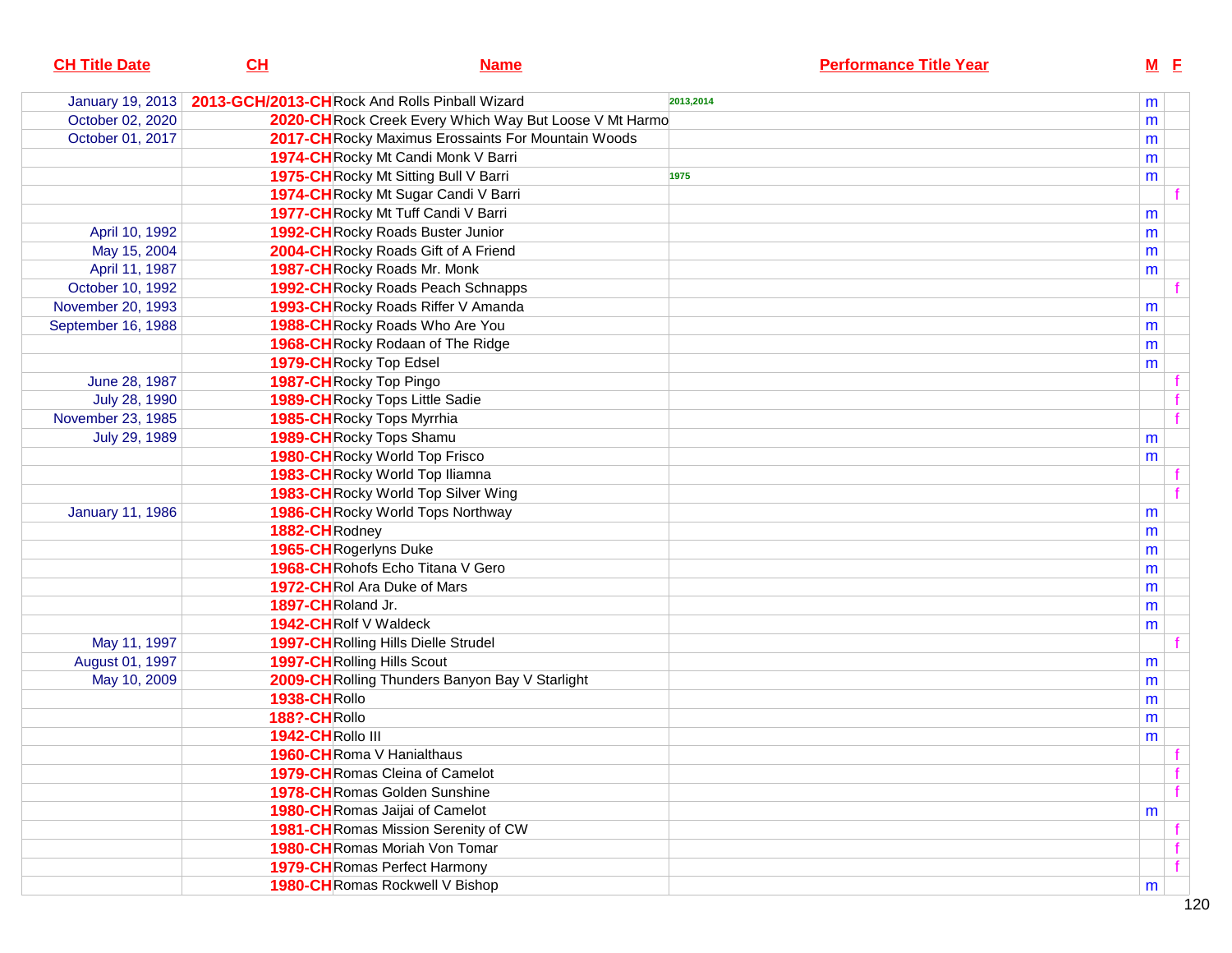| <b>CH Title Date</b>    | CL                                       | <b>Name</b>                                      | <b>Performance Title Year</b> | $M$ E |              |
|-------------------------|------------------------------------------|--------------------------------------------------|-------------------------------|-------|--------------|
|                         |                                          | 1967-CHRomeo V Oltigen                           |                               |       |              |
| October 25, 1987        |                                          | 1987-CHRomona V D St. Laurent                    |                               | m     | $\mathbf{f}$ |
|                         |                                          | 1992-CHRo-Mors Zachariah V Morris                |                               |       |              |
| May 17, 1992            |                                          | 1997-CHRomulus Van Rijn                          |                               | m     |              |
| October 05, 1997        |                                          |                                                  |                               | m     |              |
| March 19, 1995          |                                          | 1995-CH Ronods Hamlet of Brandykeg               |                               | m     |              |
|                         |                                          | <b>1981-CH</b> Ronoks Last Chance                |                               | m     |              |
| March 21, 2004          |                                          | 2004-CHRoom At Maindoor of Swissong              |                               | m     |              |
|                         |                                          | 1964-CHRoquebruno Cap Martin                     |                               | m     |              |
| April 19, 1991          | 1991-CHRosa Van Rijn                     |                                                  |                               |       |              |
|                         |                                          | 1904-CH Rose of Sharon                           |                               |       |              |
| September 27, 1996      |                                          | 1996-CHRosewood Von Hollow                       |                               |       |              |
|                         |                                          | 1967-CH Rouges Reflection of Subira              |                               |       | $\mathbf{f}$ |
|                         |                                          | 1974-CHRoundtrees Baron Von Mallen               |                               | m     |              |
|                         |                                          | <b>1968-CH</b> Rovins Gambler Jewelcrest         |                               | m     |              |
|                         |                                          | 1976-CHRoxanne Von Mallen                        |                               |       |              |
|                         |                                          | 1898-CHRoxie Savage Taylor                       |                               |       | $\mathbf{f}$ |
|                         |                                          | 1972-CH Royal Bragabout of Blythe                |                               | m     |              |
|                         |                                          | 1970-CHRoyal Brandywine                          |                               |       | f            |
| August 11, 2013         |                                          | 2013-CHRoyal K's Royal Remington                 |                               | m     |              |
|                         |                                          | 1968-CHRoyal Monsieur Cognac                     |                               | m     |              |
|                         |                                          | 1981-CHRoyal Oaks Hondo Schnitzer                |                               | m     |              |
|                         |                                          | 1973-CH Royal Oaks Pepper Pot Beric              |                               |       |              |
|                         |                                          | 1973-CHRoyal Saints Kyles Keffa                  |                               |       | $\mathbf{f}$ |
|                         |                                          | 1972-CH Royal Samson II                          |                               | m     |              |
| November 07, 2015       |                                          | 2015-CHRoyal Treasures Nyleigh                   |                               |       |              |
| April 04, 2015          | 2016-GCH/2015-CHRoyal Treasures Tori     |                                                  |                               |       | f            |
| February 05, 2012       |                                          | 2012-CHRoyaltys All Goffed Up                    |                               | m     |              |
| August 16, 2002         |                                          | 2002-CHRoyaltys Bright Feather                   |                               |       | f            |
| August 25, 2001         |                                          | 2001-CHRoyaltys Freedom Road                     |                               | m     |              |
| <b>January 04, 2020</b> | 2022-GCH/2020-CHRoyaltys Go For The Gold |                                                  |                               |       |              |
| August 21, 2004         |                                          | 2004-CHRoyaltys Little Man Skeezer               |                               | m     |              |
| July 07, 2006           |                                          | 2006-CHRoyaltys Little Miss Princess             |                               |       |              |
| August 23, 2015         |                                          | 2015-CH Royaltys Miracle From Heaven V Ambersand |                               |       | $\mathbf{f}$ |
| November 24, 2006       |                                          | 2006-CH Royaltys Miss Molly Magee                |                               |       | $\mathbf{f}$ |
| July 09, 2011           |                                          | 2011-CH Royaltys On The Wings of Freedom         |                               | m     |              |
| July 30, 2006           |                                          | 2006-CH Royaltys Peanut Butter And Fluff         |                               |       | f            |
| March 21, 2010          |                                          | 2010-CH Royaltys Peanutbutter And Jam            |                               | m     |              |
| <b>January 12, 2008</b> |                                          | 2008-CHRoyaltys Prince Denali                    |                               | m     |              |
| May 13, 2007            |                                          | 2007-CH Royaltys Prince of Freedom               |                               | m     |              |
| February 05, 2017       |                                          | 2017-CH Royaltys Rainbow Dreams of Mickey        |                               | m     |              |
| April 19, 2013          |                                          | 2013-CH Royaltys Second Chance To Freedom        |                               | m     |              |
| November 25, 2011       |                                          | 2011-CH Royaltys Shadow of Smokey                |                               |       |              |
| February 27, 2022       |                                          | 2022-CH Royaltys She's No Joke V Still River     |                               |       | f            |
|                         |                                          |                                                  |                               |       |              |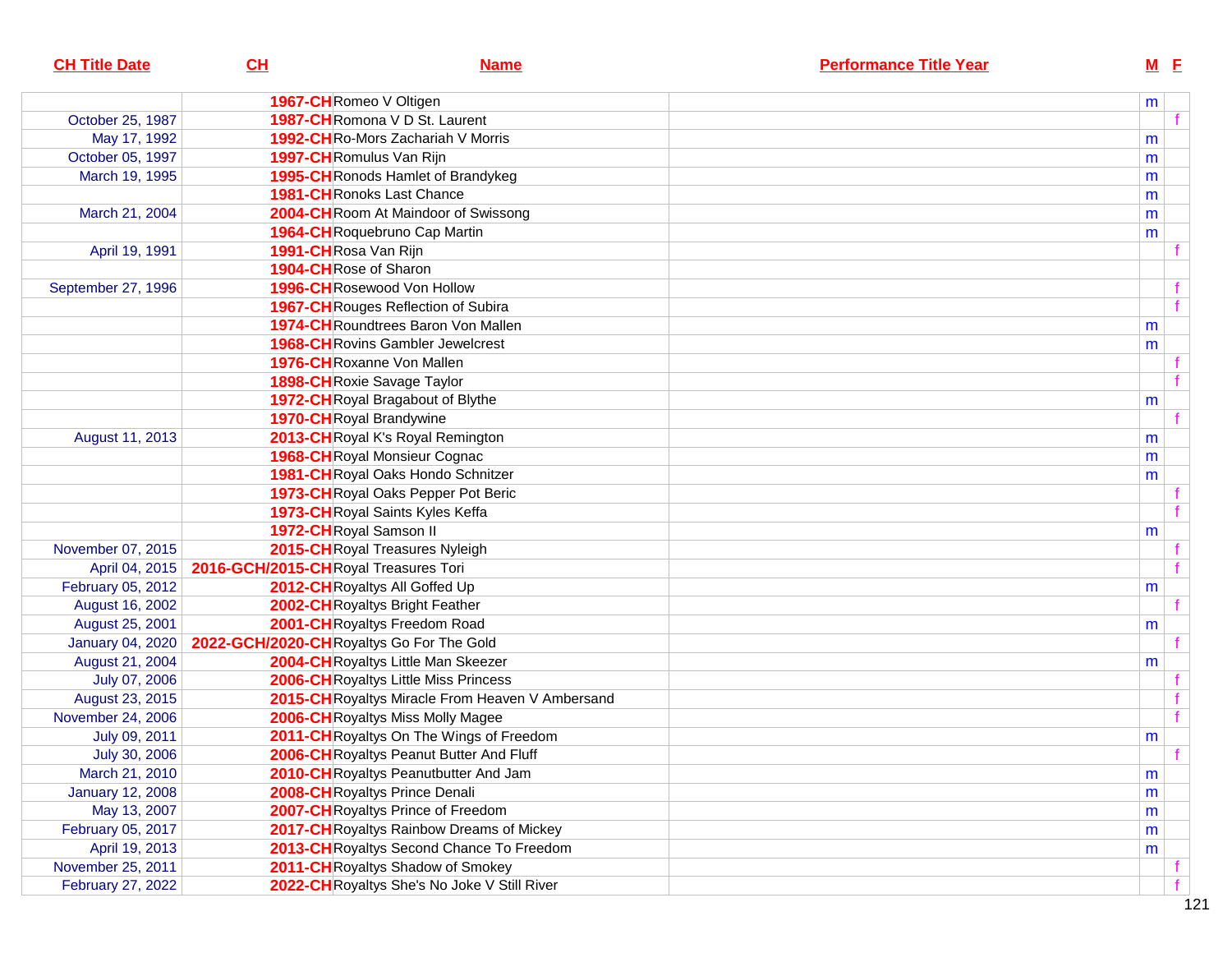| <b>CH Title Date</b> | CL                    | <b>Name</b>                                        | <b>Performance Title Year</b> | $M$ E |  |
|----------------------|-----------------------|----------------------------------------------------|-------------------------------|-------|--|
| July 06, 2008        |                       | 2008-CHRoyaltys Spirit of Freedom                  |                               |       |  |
| July 07, 2012        |                       | 2012-GCH/2012-CHRoyaltys The Marshall of Freedom   |                               | m     |  |
| August 25, 2018      |                       | 2018-GCH/2018-CHRoyaltys Total Eclipse of My Heart |                               |       |  |
| July 02, 2004        |                       | 2004-CH Royaltys Tribute To Mary-Lynn              |                               |       |  |
| March 31, 2005       |                       | 2005-CH Royaltys Whispering Winsor                 |                               | m     |  |
| November 19, 1989    |                       | 1989-CHRRR's Anastasia of Will Jo                  |                               |       |  |
| May 11, 1997         |                       | 1997-CHRRR's Bear Bryant                           |                               | m     |  |
| December 14, 1990    |                       | 1990-CHRRR's Beau Brummell Bear                    |                               | m     |  |
| August 01, 2004      |                       | 2004-CHRRR's Bewitching Eve                        |                               |       |  |
| August 08, 1992      |                       | 1992-CHRRR's Chan Ce-Tong                          |                               | m     |  |
| February 07, 1997    |                       | 1997-CHRRR's Diamond Jim                           |                               | m     |  |
| March 21, 1999       |                       | 1999-CHRRR's First Lady                            |                               |       |  |
| July 01, 1989        |                       | 1989-CHRRR's Gunther V Wilhelmwald                 |                               | m     |  |
| August 08, 1993      |                       | <b>1993-CH</b> RRR's Happy Destiny Serenity        |                               |       |  |
| April 17, 1994       |                       | 1994-CHRRR's Holi Tara V Kious                     |                               |       |  |
| March 23, 1993       |                       | 1993-CHRRR's Honey Bear                            |                               |       |  |
| March 19, 1995       | 1995-CHRRR's Isabella |                                                    |                               |       |  |
| September 01, 1986   |                       | <b>1986-CHRRR's JW The Duke V Micks</b>            |                               | m     |  |
| April 05, 2003       |                       | 2003-CHRRRs Kachina Kaluah                         |                               |       |  |
| March 01, 1986       |                       | <b>1986-CH</b> RRR's Mar-Dons Beau James           |                               | m     |  |
| June 10, 2001        |                       | 2001-CHRRRs Miss Alabama                           |                               |       |  |
| November 18, 2000    |                       | 2000-CHRRR's Miss America                          |                               |       |  |
| November 14, 1986    |                       | 1986-CHRRR's New Day V Longmeadow                  |                               |       |  |
| October 22, 1995     |                       | 1995-CHRRR's Omega V Boss of Haras                 |                               |       |  |
| October 31, 2004     |                       | 2004-CHRRRs Pnutts Buttercup V Slaton              |                               |       |  |
| December 10, 1998    |                       | 1998-CHRRR's Princess Leia V Haras                 |                               |       |  |
| February 04, 1995    |                       | <b>1995-CHRRR's Princess Patricia</b>              |                               |       |  |
| December 11, 2004    |                       | 2004-CHRRR's Queen Amidala                         |                               |       |  |
| November 04, 1993    |                       | 1993-CHRRR's Red Baron                             |                               | m     |  |
| April 21, 1990       |                       | 1990-CHRRR's Samantha Longmeadow                   |                               |       |  |
|                      |                       | 1982-CHRRR's Super Samson                          |                               | m     |  |
| September 18, 1994   | 1994-CHRRR's Suzie Q  |                                                    |                               |       |  |
| October 29, 1987     |                       | 1987-CHRRR's Ursa V Hilhelm Wald                   |                               |       |  |
|                      |                       | 1967-CHRuby Reds Cleopatra of Bern                 |                               |       |  |
|                      |                       | 1965-CHRudes Hi Jinks V Buster                     |                               |       |  |
|                      |                       | 1969-CH Rudiger Von Sauliamt                       |                               | m     |  |
|                      |                       | 1946-CHRuheswalds Rascal                           |                               | m     |  |
|                      |                       | 1985-CHRunes Mill Creek Lil Bear                   | 1985                          |       |  |
| September 03, 1989   |                       | 1989-CH Runes Rajah V Ravenwood                    |                               | m     |  |
|                      |                       | 1965-CH Rupert of Shagg Bark                       |                               | m     |  |
|                      |                       | 1938-CHRural Chief Horza                           |                               | m     |  |
|                      |                       | 1931-CHRural Denver Post                           |                               | m     |  |
|                      |                       | 1931-CHRural Don Sebastian                         |                               | m     |  |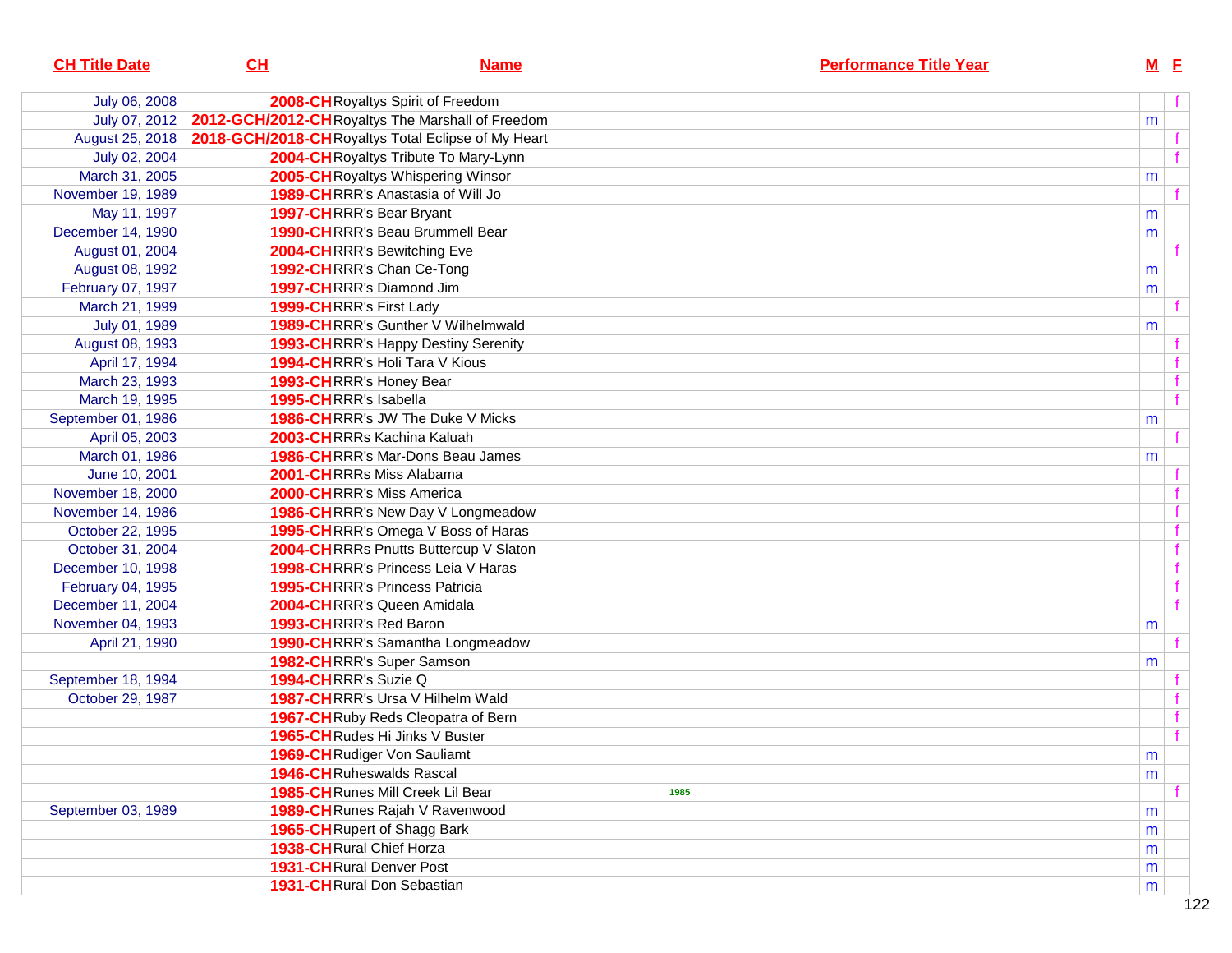| <b>CH Title Date</b> | $CH$                             | <b>Name</b>                                               | <b>Performance Title Year</b> |   | $M$ E |              |
|----------------------|----------------------------------|-----------------------------------------------------------|-------------------------------|---|-------|--------------|
|                      |                                  | 1936-CHRural Don Sebastian                                |                               | m |       |              |
|                      |                                  | 1937-CHRural Lady Divonna                                 |                               |   |       | $\mathbf{f}$ |
|                      |                                  | 1936-CHRural Major Domos                                  |                               | m |       |              |
|                      |                                  | <b>1932-CH</b> Rural Patricia Braun                       |                               |   |       |              |
|                      | <b>1927-CH</b> Rural Prince      |                                                           |                               | m |       |              |
|                      |                                  | 1955-CH Rurogs Candida of Willow Hill                     |                               |   |       |              |
|                      |                                  | 1954-CH Rurogs Cassa of Willow Hill                       |                               |   |       |              |
|                      |                                  | 1952-CH Rurogs Gretchen of Willow Hill                    |                               |   |       | $\mathbf f$  |
|                      |                                  | 1985-CHRus Anns Samson V Karousel                         |                               | m |       |              |
|                      |                                  | <b>1982-CH</b> Rusha Czarina Anastasia                    |                               |   |       |              |
|                      |                                  | <b>1971-CH</b> Rusnels Prize Package                      |                               |   |       |              |
|                      |                                  | <b>1981-CH</b> Rustic Acres Alexander                     |                               | m |       |              |
|                      |                                  | <b>1978-CH</b> Rustic Acres Athena                        |                               |   |       |              |
| April 09, 1995       |                                  | <b>1995-CH</b> Rustic Pine Sir Alexander                  |                               | m |       |              |
| November 07, 1988    |                                  | <b>1988-CH</b> Rusty of Castlebrook                       |                               |   |       |              |
|                      |                                  | <b>1970-CH</b> Rutndicks Corabelles A Lady                | 1969                          |   |       |              |
|                      |                                  | 1975-CHRyans Manfred V Baranof                            |                               | m |       |              |
|                      |                                  | 1961-CHRyans St. Teresa of Manitou                        |                               |   |       |              |
|                      |                                  | 1965-CHRylands Hiadsom Bruno                              |                               | m |       |              |
|                      |                                  | 1965-CHRylands Thundercloud                               |                               | m |       |              |
|                      |                                  | 1965-CHSa Ro's Dolly Dimple Whodi                         |                               |   |       |              |
|                      |                                  | 1967-CH Saberns Dublin V Shagg Bark                       |                               |   |       |              |
|                      | 1963-CHSaberns Merf              |                                                           |                               | m |       |              |
|                      |                                  | 1961-CH Sabrina of Sunny Slopes                           |                               |   |       |              |
|                      |                                  | 1982-CH Sabrina V Billy Jack                              | 1980,1981                     |   |       |              |
|                      | 1974-CH Sabulo Von Vasco         |                                                           |                               |   |       |              |
| April 12, 1987       |                                  | 1987-CHSad Eyes Abercrombie                               |                               | m |       |              |
| October 16, 1988     | 1988-CH Sad Eyes Deidre          |                                                           |                               |   |       |              |
| December 15, 1990    | 1990-CHSad Eyes Erykka           |                                                           |                               |   |       |              |
| June 23, 1990        |                                  | 1990-CH Sad Eyes Hylary V Opdyke                          |                               |   |       | $\mathbf f$  |
|                      |                                  | 1972-CH Sadie of Tall Trees                               |                               |   |       | $\mathbf{f}$ |
| June 10, 1995        | 1995-CH Safari San Juan          |                                                           |                               | m |       |              |
| April 22, 1994       |                                  | 1994-CH Saffo Bring On Billy V Slaton                     |                               |   |       |              |
| March 07, 2020       |                                  | 2020-CH Saffos All The Right Junk In All The Right Places |                               |   |       |              |
| May 17, 1992         |                                  | 1992-CH Saffos And Slatons Best of All                    |                               | m |       |              |
| October 25, 1992     |                                  | <b>1992-CH</b> Saffos Bellimbustro V Slaton               |                               | m |       |              |
| September 06, 1993   |                                  | 1993-CH Saffos Calendar Girl                              |                               |   |       | f            |
| September 26, 1992   |                                  | 1992-CH Saffos Christopher Robin                          |                               |   |       |              |
| March 05, 1994       |                                  | 1994-CH Saffos Conquest V Lyndale                         |                               | m |       |              |
| November 21, 1992    |                                  | 1992-CH Saffos Copy Cat V Lyndale                         |                               |   |       |              |
| June 09, 2017        | 2017-GCH/2017-CHSaffos I Kick Up |                                                           |                               |   |       | $\mathbf f$  |
| August 06, 1995      |                                  | 1995-CH Saffos Lasalle V Lyndale                          |                               |   |       | f            |
| July 16, 1994        |                                  | <b>1994-CH</b> Saffos Sweet Amanda                        |                               |   |       | f            |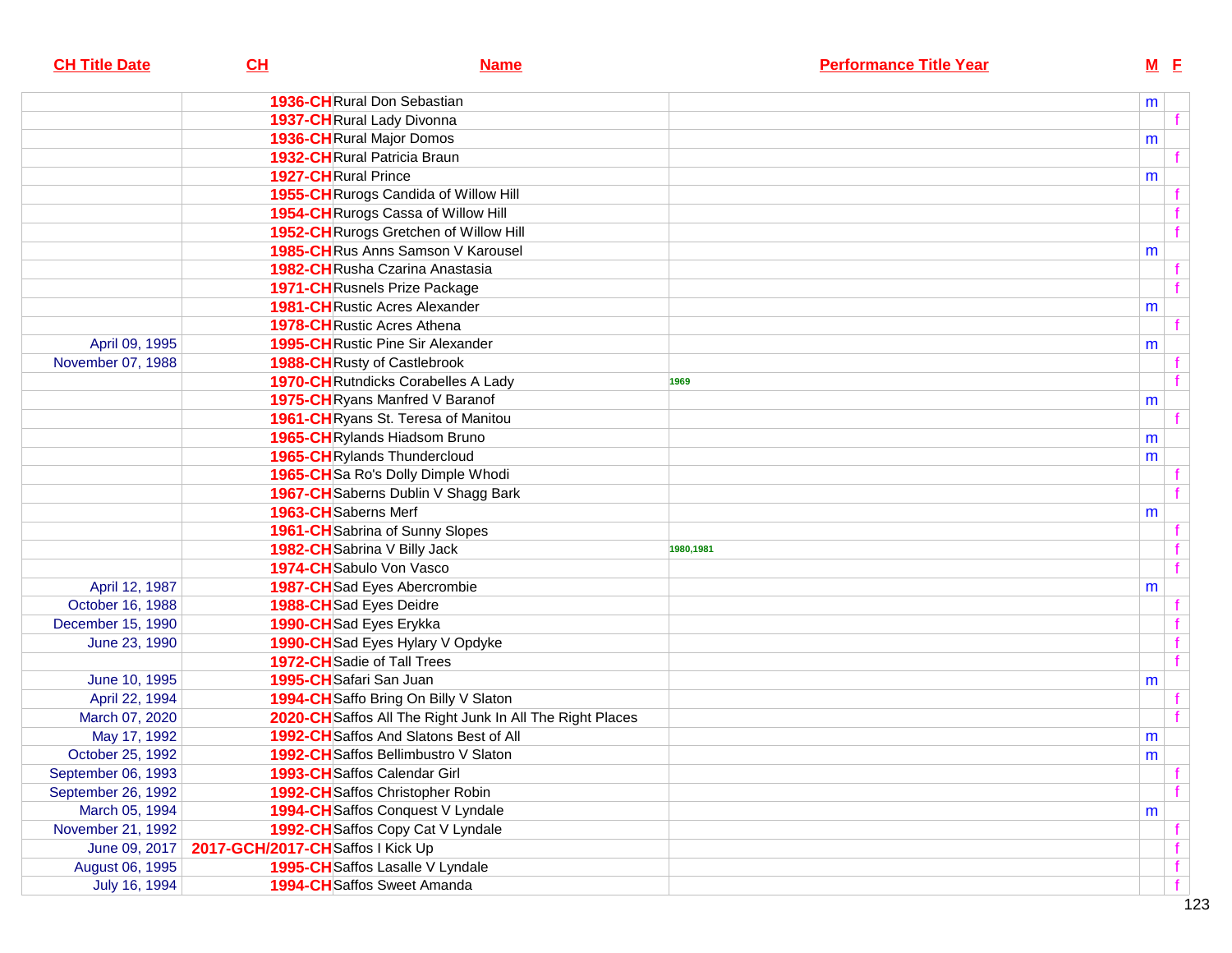| <b>CH Title Date</b>    | CL<br><b>Name</b>                           | <b>Performance Title Year</b> | M E            |
|-------------------------|---------------------------------------------|-------------------------------|----------------|
| <b>January 28, 1996</b> | 1996-CH Saffos Unforgettable Rescue         |                               | f              |
|                         | 1972-CH Sainards Archangel V Beauty         |                               | m              |
|                         | 1970-CH Saint Agatha                        |                               | f              |
|                         | 1977-CH Saint Aries Taurus V Barney         |                               | m              |
|                         | 1974-CH Saint Katherine Duffel              |                               | f              |
|                         | 1938-CHSaint Mark                           |                               | m              |
|                         | 1945-CH Saint Peter of Sunny Slopes         | 1945,1947                     | m              |
|                         | <b>1979-CH</b> Saint Taurus The Blissful    |                               | m              |
| March 31, 2007          | 2007-CH Saintails California Girl           |                               |                |
| August 22, 1991         | 1991-CH Saintails Flo-Jo                    |                               | $\mathbf{f}$   |
| December 16, 2000       | 2000-CH Saintalls Mootwingee                |                               | m              |
|                         | 1974-CH Saintcerelys Un-Cola                |                               |                |
| May 23, 1997            | 1997-CH Saintlys Kathelynn                  |                               | $\mathbf{f}$   |
|                         | 1969-CH Saints Retreat Batman II            |                               | m              |
|                         | <b>1969-CH</b> Saints Retreat Ladys Image   |                               | f              |
|                         | <b>1970-CH</b> Saints Retreat Peanuts       |                               | m              |
|                         | <b>1969-CH</b> Saints Retreat Robin Hood    |                               | m              |
|                         | <b>1967-CH</b> Saints Retreat Royal Lady    |                               |                |
|                         | 1975-CH Saints Way Violet V Balken          |                               | f              |
|                         | 1974-CH Saintsville Lydia V Ludwig          |                               | $\mathbf{f}$   |
|                         | 1973-CH Saintsville North Star V Barrie     |                               | $\mathbf{f}$   |
|                         | 1975-CH Saintsville Sabrina V Barri         |                               | $\overline{f}$ |
|                         | 1982-CHSa'llees Buccaneer Karousel          |                               |                |
|                         | 1981-CH Sallees Miss Dusti V Dot            |                               | m              |
|                         | 1967-CHSals Samantha V Troubles             |                               |                |
|                         | 1969-CH Sals Schoen Schoen                  |                               | $\mathbf{f}$   |
|                         | 1967-CHSals Sir Jo Jo                       |                               |                |
|                         | 1974-CH Sambos Shawn of Shagg Bark          |                               | m              |
| September 23, 1989      | 1989-CH Sammie Ann Start Windy Hill         |                               | m              |
|                         | 1943-CHSamson of Dolomite                   |                               |                |
|                         | 1955-CH Samson Redoubtable                  |                               | m              |
|                         | 1966-CHSamuel                               |                               | m              |
| March 29, 1987          | 1987-CHSan Marcos Royal Frost               |                               | m              |
|                         |                                             |                               | m              |
|                         | 1981-CHSan Mortz Windy Vieledanke           |                               |                |
|                         | 1962-CHSan Subira                           |                               | m              |
|                         | 1968-CH San Subira Beautiful Hussy          |                               | $-f$<br>f      |
|                         | 1968-CHSan Subira Brandywine                |                               |                |
|                         | 1966-CH San Subira El Greco                 |                               | m              |
|                         | 1967-CHSan Subira Tahara                    | 1966                          | f              |
|                         | <b>1966-CH</b> San Subira The Timbermist    |                               | f              |
|                         | 1979-CH Sanctuary Woods A Token V COA       |                               | f              |
|                         | <b>1964-CH</b> Sanctuary Woods Attaboy      | 1963                          | m              |
|                         | <b>1959-CH</b> Sanctuary Woods Better Times |                               | m              |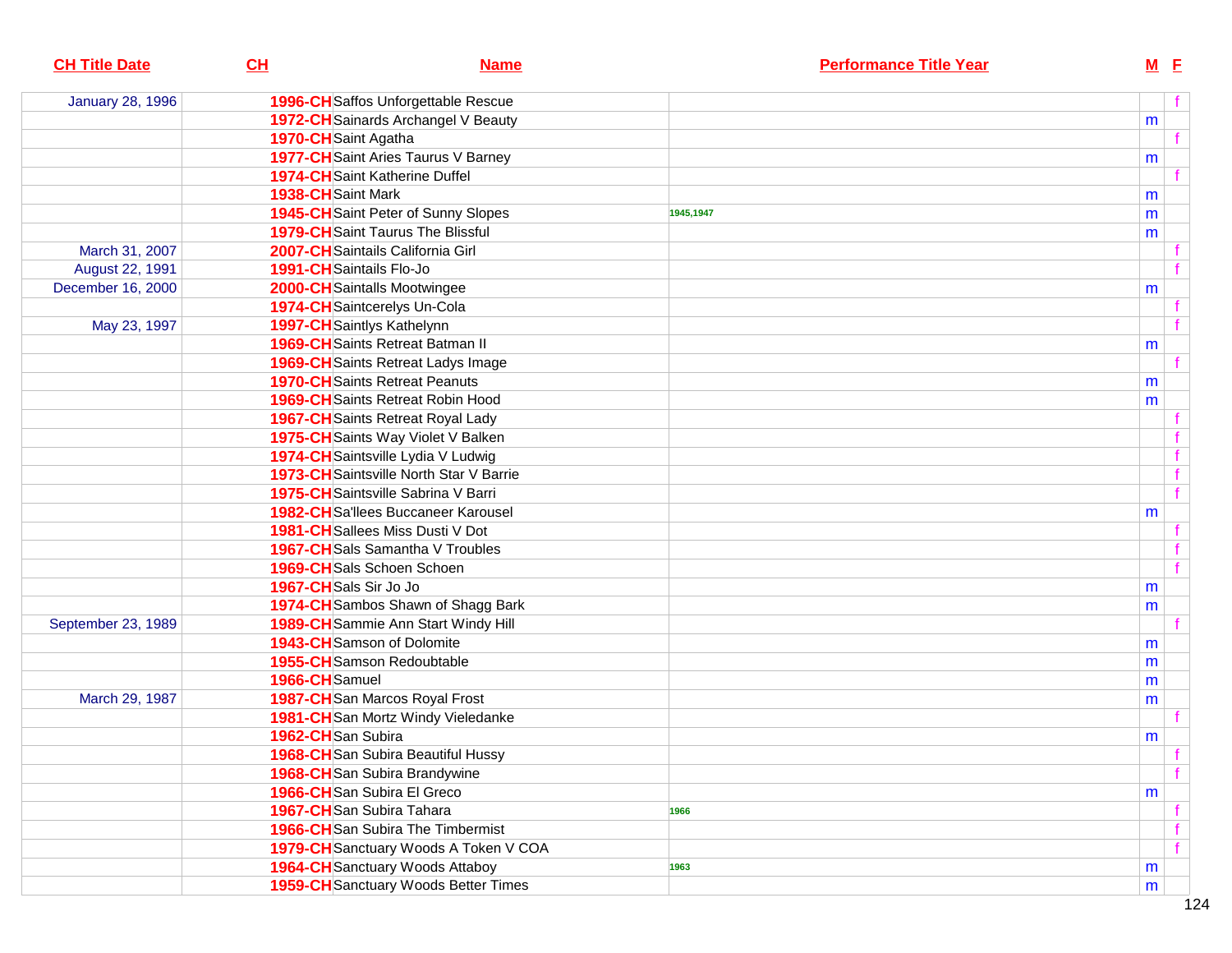| <b>CH Title Date</b> | CL<br><b>Name</b>                           | <b>Performance Title Year</b> | $M$ $E$      |
|----------------------|---------------------------------------------|-------------------------------|--------------|
|                      | <b>1960-CH</b> Sanctuary Woods Bold Leader  | 1959                          | m            |
|                      | <b>1974-CH</b> Sanctuary Woods Castaway     |                               | m            |
|                      | 1971-CH Sanctuary Woods Coat of Arms        |                               | m            |
|                      | <b>1960-CH</b> Sanctuary Woods Crescendo    |                               | m            |
|                      | <b>1968-CH</b> Sanctuary Woods Cyclene      |                               | m            |
|                      | <b>1960-CH</b> Sanctuary Woods Daffodil     |                               |              |
|                      | <b>1954-CH</b> Sanctuary Woods Deep Thought |                               | m            |
|                      | <b>1959-CH</b> Sanctuary Woods Devotion     |                               |              |
|                      | 1969-CH Sanctuary Woods Diamond Jim         |                               | m            |
|                      | <b>1960-CH</b> Sanctuary Woods Double Dare  |                               | m            |
|                      | <b>1952-CH</b> Sanctuary Woods Dreadnought  | 1952                          |              |
|                      | 1976-CH Sanctuary Woods Erda                |                               |              |
|                      | 1963-CH Sanctuary Woods Esme V Banz         |                               | $\mathbf f$  |
|                      | <b>1961-CH</b> Sanctuary Woods Fantabulous  |                               | m            |
|                      | <b>1955-CH</b> Sanctuary Woods Filagree     |                               |              |
|                      | 1965-CH Sanctuary Woods Follow Thru         |                               | m            |
|                      | <b>1961-CH</b> Sanctuary Woods Four Winds   |                               | m            |
|                      | <b>1959-CH</b> Sanctuary Woods Gadabout     | 1959,1960                     | m            |
|                      | <b>1960-CH</b> Sanctuary Woods Gallant Sir  |                               | m            |
|                      | 1972-CH Sanctuary Woods Genoa               | 1968                          |              |
|                      | <b>1969-CH</b> Sanctuary Woods Going My Way |                               | m            |
|                      | <b>1960-CH</b> Sanctuary Woods Gracious Me  |                               |              |
|                      | <b>1959-CH</b> Sanctuary Woods Gulliver     |                               | m            |
|                      | <b>1964-CH</b> Sanctuary Woods Holy Smoke   |                               | m            |
|                      | 1972-CH Sanctuary Woods How Cum Zit         |                               | m            |
|                      | <b>1962-CH</b> Sanctuary Woods Hyperion     |                               | m            |
|                      | 1963-CH Sanctuary Woods Icing Von Banz      |                               |              |
|                      | 1973-CH Sanctuary Woods If Only             |                               | m            |
|                      | <b>1975-CH</b> Sanctuary Woods Innovation   |                               |              |
|                      | 1963-CH Sanctuary Woods Jethro V Banz       |                               | m            |
|                      | 1977-CH Sanctuary Woods Joshua              |                               | m            |
|                      | 1967-CH Sanctuary Woods Judi V Fidor        |                               | m            |
|                      | 1971-CH Sanctuary Woods Just Ole            |                               | m            |
|                      | 1964-CH Sanctuary Woods Just Plain Jo       |                               | m            |
|                      | <b>1968-CH</b> Sanctuary Woods Justice      |                               | m            |
|                      | 1973-CH Sanctuary Woods Kissin Kin          |                               | $-f$         |
|                      | 1970-CH Sanctuary Woods Kleona              |                               | $\mathbf{f}$ |
|                      | <b>1972-CH</b> Sanctuary Woods Litany       |                               |              |
|                      | 1972-CH Sanctuary Woods Lorenda             |                               | $\mathbf{f}$ |
|                      | <b>1961-CH</b> Sanctuary Woods Marigold     |                               |              |
|                      | 1970-CH Sanctuary Woods Mountaineer         |                               | m            |
|                      | 1963-CH Sanctuary Woods My Lil Fella        |                               | m            |
|                      | 1962-CH Sanctuary Woods Nita Nanette        |                               |              |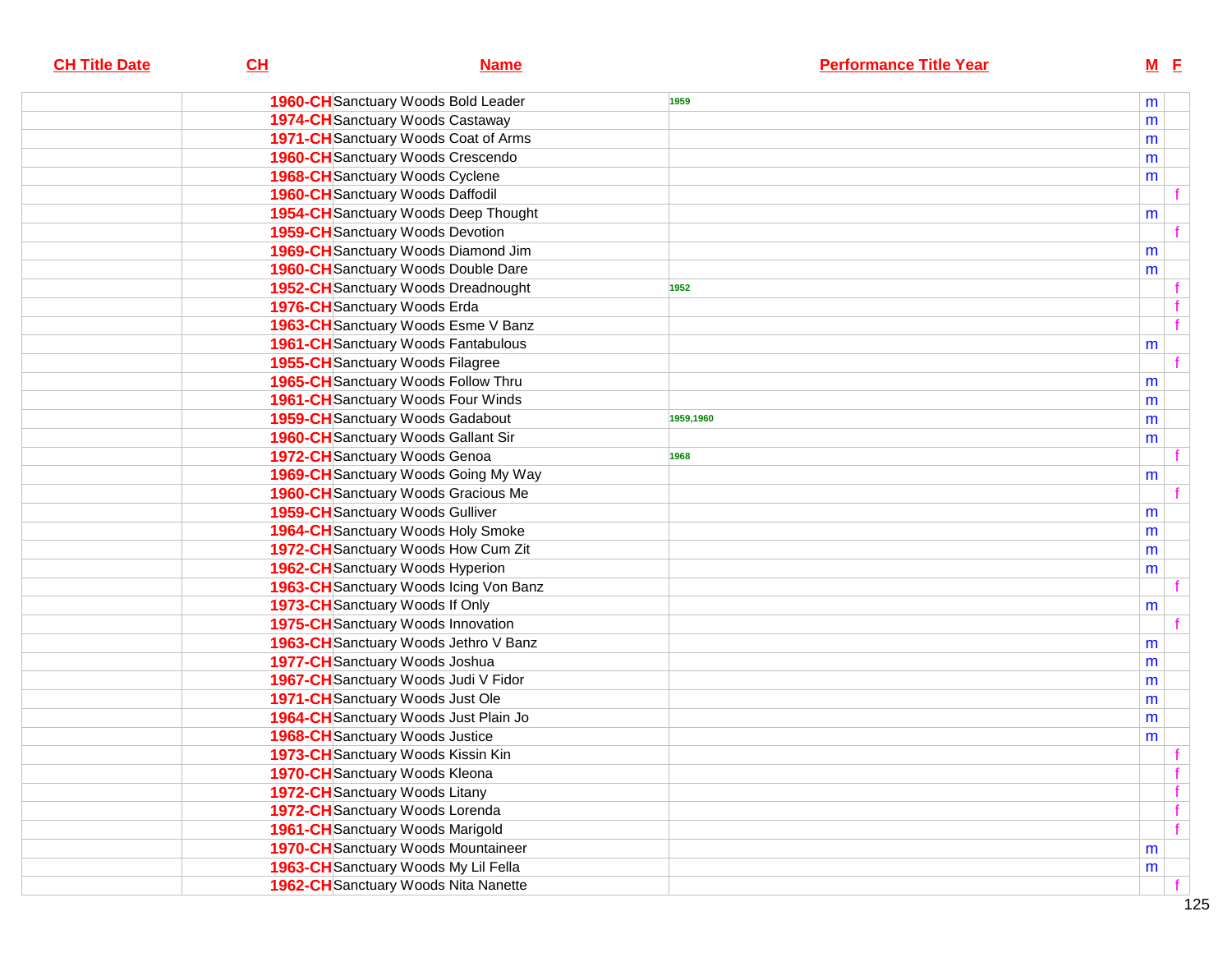| <b>CH Title Date</b>    | CL                                             | <b>Name</b> | <b>Performance Title Year</b> | $M$ E |              |
|-------------------------|------------------------------------------------|-------------|-------------------------------|-------|--------------|
|                         | <b>1957-CH</b> Sanctuary Woods Oh Gorgeous     |             |                               |       |              |
|                         | 1977-CH Sanctuary Woods O'mareda               |             |                               |       | f            |
|                         | 1958-CH Sanctuary Woods Orofino                |             |                               | m     |              |
|                         | 1980-CH Sanctuary Woods Orphan Annie           |             |                               |       | f            |
|                         | <b>1963-CH</b> Sanctuary Woods Picasso         |             |                               | m     |              |
|                         | 1965-CH Sanctuary Woods Picturesque            |             |                               |       |              |
|                         | 1962-CH Sanctuary Woods Prefix V Banz          |             |                               | m     |              |
|                         | <b>1958-CH</b> Sanctuary Woods Prointemps      |             |                               |       |              |
|                         | 1959-CH Sanctuary Woods Rag Doll               |             |                               |       |              |
|                         | <b>1969-CH</b> Sanctuary Woods Ragalia         |             |                               |       |              |
|                         | 1966-CH Sanctuary woods Rescue Unit            |             |                               |       | f            |
|                         | 1956-CH Sanctuary Woods Reverie                |             |                               |       |              |
|                         | 1974-CH Sanctuary Woods Sashay                 |             |                               |       | $\mathbf{f}$ |
|                         | 1964-CH Sanctuary Woods Sheer Genius           |             |                               | m     |              |
|                         | <b>1957-CH</b> Sanctuary Woods Sincerity       |             |                               |       |              |
|                         | 1968-CH Sanctuary Woods Sylvia V Boy           |             |                               |       |              |
|                         | <b>1977-CH</b> Sanctuary Woods Symphony        |             |                               |       | f            |
|                         | <b>1973-CH</b> Sanctuary Woods Tapestry        |             |                               | m     |              |
|                         | 1964-CH Sanctuary Woods Token V Bo             |             |                               |       |              |
|                         | <b>1970-CH</b> Sanctuary Woods Trademark       |             |                               | m     |              |
|                         | 1957-CH Sanctuary Woods Unique                 |             |                               | m     |              |
|                         | 1974-CH Sanctuary Woods Up To Snuff            |             |                               |       |              |
|                         | 1965-CH Sanctuary Woods Vanity                 |             |                               |       |              |
|                         | 1965-CH Sanctuary Woods Velia Fantab           |             |                               |       |              |
|                         | 1968-CH Sanctuary Woods Vesta Fantab           |             |                               |       |              |
|                         | 1968-CH Sanctuary Woods Vida                   |             |                               |       |              |
|                         | 1957-CH Sanctuary Woods Xmas Pageant           |             |                               |       |              |
|                         | 1963-CH Sanctuary Woods Yes Indeed             |             |                               |       | f            |
|                         | 1963-CH Sanctuary Woods You Lucky Boy          |             |                               | m     |              |
|                         | 1964-CH Sanctuary Woods Ysmin                  |             |                               |       |              |
|                         | 1964-CH Sanctuary Woods Ziglande               |             |                               |       |              |
|                         | 1959-CH Sanctuary Woods Zoro                   |             |                               | m     |              |
| June 12, 1987           | 1987-CH Sand Creeks Amache Mont D'or           |             |                               |       |              |
| April 10, 1988          | 1988-CH Sand Creeks Bali Hi Mont D'or          |             |                               |       |              |
| August 25, 1990         | 1990-CH Sand Creeks Beau Jay Mont D'or         |             |                               | m     |              |
| December 10, 1993       | 1993-CH Sand Creeks Big Guy Storybrook         |             |                               | m     |              |
| August 31, 1991         | 1991-CH Sand Creeks Casey Bolo Mont D'or       |             |                               | m     |              |
| June 30, 1990           | <b>1990-CH</b> Sand Creeks Cassandra Mont D'or |             |                               |       |              |
| September 07, 1990      | 1990-CH Sand Creeks Dante Mont D'or            |             |                               | m     |              |
| April 20, 1990          | 1990-CH Sand Creeks El Cid Mont D'or           |             |                               | m     |              |
|                         | 1985-CH Sand Creeks Remi Mont D'or             |             |                               | m     |              |
| <b>January 10, 2015</b> | 2015-GCH/2015-CH Sandcastles Indecent Proposal |             |                               |       |              |
|                         | 1976-CH Sandellwoods Shoe In                   |             |                               | m     |              |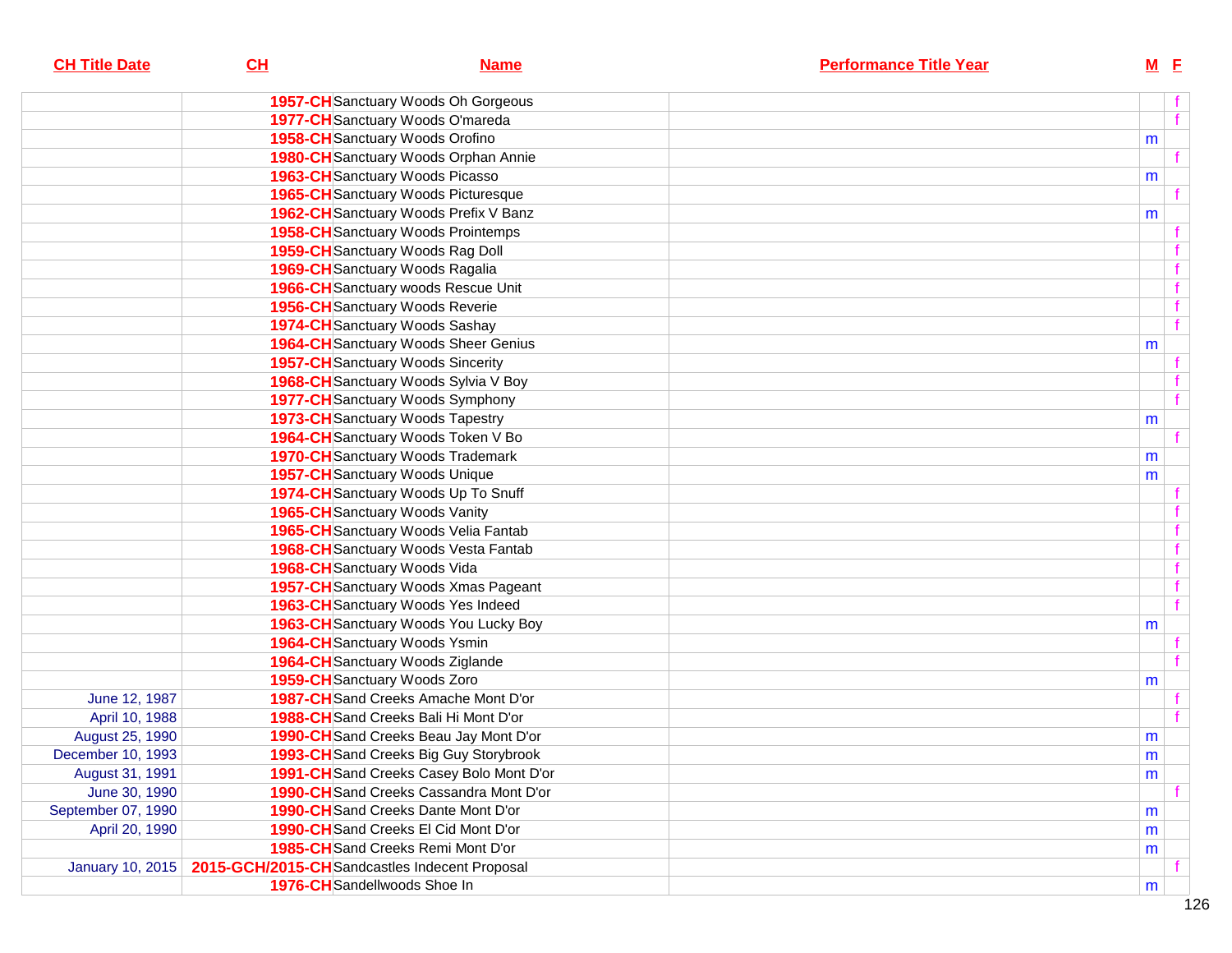| <b>CH Title Date</b>    | CL                                               | <b>Name</b>                                               | <b>Performance Title Year</b> |   | $M$ $E$     |  |
|-------------------------|--------------------------------------------------|-----------------------------------------------------------|-------------------------------|---|-------------|--|
| November 11, 2007       |                                                  | 2007-CH Sandra Leas Nick of Time                          |                               | m |             |  |
|                         |                                                  | <b>1958-CH</b> Sandra V Damocles Voz                      |                               |   |             |  |
| June 20, 2010           |                                                  | 2010-GCH/2010-CH Sandrimars April Ice V Revilo            | 2013                          |   |             |  |
| July 19, 2013           | 2014-GCH/2013-CHSandrimars Buffett Rocks Revillo |                                                           | 2015                          | m |             |  |
| <b>January 19, 2020</b> |                                                  | 2020-CH Sandrimars Come Monday V Revilo                   |                               |   |             |  |
| February 21, 2021       |                                                  | 2021-CH Sandrimars Denim-Forever Y Vicdory                |                               | m |             |  |
| December 06, 1997       |                                                  | <b>1997-CH</b> Sandstorms Born To Ride                    |                               | m |             |  |
| March 26, 2000          |                                                  | 2000-CH Sandstorms Easy Rider                             |                               | m |             |  |
| November 15, 1998       |                                                  | 1998-CH Sandstorms I Am Serrius                           |                               |   |             |  |
| November 07, 1999       |                                                  | <b>1999-CH</b> Sandstorms Sands of Time                   |                               |   |             |  |
| May 25, 1997            |                                                  | 1997-CH Sandstorms Shirley U Jest                         |                               |   |             |  |
| April 08, 1990          |                                                  | 1990-CH Sandtrees Beach Boy                               |                               | m |             |  |
| November 06, 1993       |                                                  | 1993-CH Sandtrees Breeze Again                            |                               |   |             |  |
| April 22, 1988          |                                                  | 1988-CH Sandtrees King Laddie                             |                               | m |             |  |
| August 12, 1990         |                                                  | <b>1990-CH</b> Sandtrees McGiver of Bucktoe               |                               | m |             |  |
| November 23, 1996       |                                                  | <b>1996-CH</b> Sandtrees Monk of Essex                    |                               | m |             |  |
| September 21, 1991      |                                                  | <b>1991-CH</b> Sandtrees Pretty Women                     |                               |   |             |  |
| November 01, 1987       |                                                  | 1987-CH Sandtrees Sebastian V Damon                       |                               | m |             |  |
| <b>January 26, 1992</b> |                                                  | <b>1992-CH</b> Sandtrees Shannon Tavistock                |                               |   |             |  |
| February 18, 1989       |                                                  | <b>1989-CH</b> Sandtrees Show Biz V Abba                  |                               |   |             |  |
| November 28, 1993       |                                                  | 1993-CH Sandtrees Summer Legend                           |                               | m |             |  |
| November 06, 1994       |                                                  | 1994-CH Sandtrees Summersby                               |                               | m |             |  |
| September 20, 1986      |                                                  | <b>1986-CH</b> Sandtrees Sumthin Shamison                 |                               | m |             |  |
| March 25, 1995          |                                                  | <b>1995-CH</b> Sandtress Bravo Breeze                     |                               | m |             |  |
|                         |                                                  | 1965-CH Sandy Lady Barca                                  |                               |   |             |  |
| July 11, 2019           |                                                  | 2019-CH Sandy Pits Bentley Continental Gt                 |                               | m |             |  |
| July 12, 2019           |                                                  | 2022-GCH/2019-CH Sandy Pits Jaguar Xk Coupe'R             | 2021                          | m |             |  |
| February 02, 2019       |                                                  | 2019-CH Sandy Pits Rock Hudson Hornet                     | 2019                          | m |             |  |
| <b>January 06, 2001</b> |                                                  | 2001-CH Sandyhill Rebas Mackentire                        |                               | m |             |  |
| November 09, 2008       |                                                  | 2008-CH Sanfte Riesen Cold As Ice                         |                               | m |             |  |
| April 14, 2013          |                                                  | 2013-CH Sanfte Riesen Mojito                              |                               | m |             |  |
|                         |                                                  | 1964-CH Sankt Gallens Buff                                |                               |   |             |  |
|                         |                                                  | 1966-CH Santa Azuls Dares Legacy                          |                               |   |             |  |
| April 28, 2019          |                                                  | 2021-GCH/2019-CH Sapphires Maybe She's Born With It V Brb |                               |   |             |  |
|                         |                                                  | 1973-CH Sara V Burgenstock                                |                               |   | $\mathbf f$ |  |
|                         |                                                  | 1965-CH Sarge George Bear of Mighty Moe                   |                               | m |             |  |
|                         |                                                  | 1979-CH Sashas Delightful Deanna                          |                               |   |             |  |
|                         |                                                  | 1985-CH Saskhomas Fannies Dandy                           | 1984                          |   |             |  |
|                         |                                                  | 1987-CH Saskhomas Romona Vieledanke                       |                               |   |             |  |
|                         |                                                  | 1974-CH Saturno Del Soccorso                              |                               | m |             |  |
| March 13, 1998          |                                                  | 1998-CH Saundalins All American Gal                       |                               |   |             |  |
|                         |                                                  | 1975-CH Saundalins Bruno HH Esquire                       |                               | m |             |  |
| August 19, 2000         |                                                  | 2000-CH Saundalins Chelsea                                |                               |   |             |  |
|                         |                                                  |                                                           |                               |   |             |  |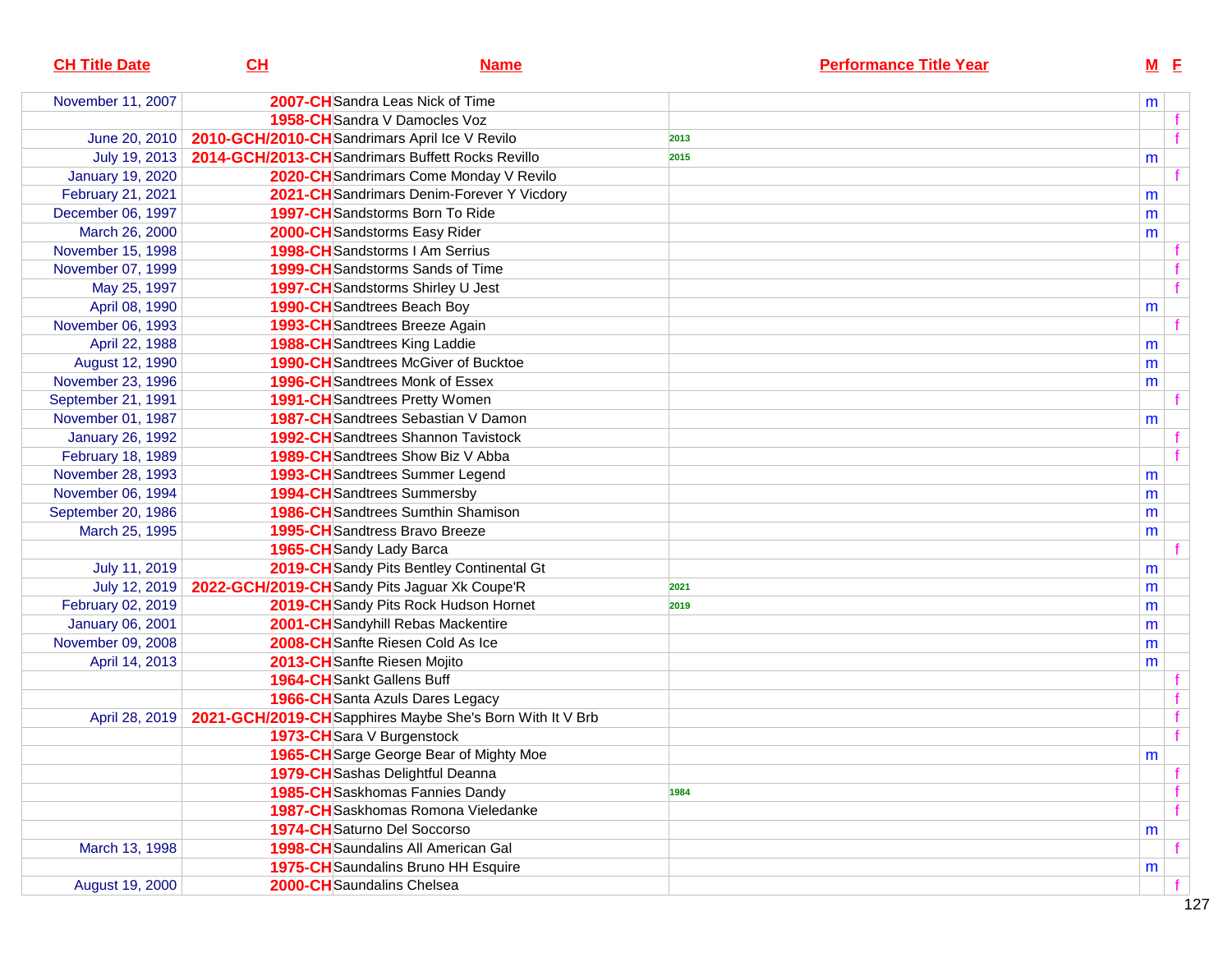| <b>CH Title Date</b>    | CL                                        | <b>Name</b>                                      | <b>Performance Title Year</b> | M <sub>E</sub> |              |
|-------------------------|-------------------------------------------|--------------------------------------------------|-------------------------------|----------------|--------------|
|                         |                                           |                                                  |                               |                |              |
|                         |                                           | <b>1977-CH</b> Saundalins Glovanni               |                               | m              |              |
| January 31, 1999        |                                           | 1999-CH Saundalins I'm Non-Partisan              |                               |                |              |
| March 03, 1989          |                                           | 1989-CH Saundalins Set The Style HH              |                               |                | $\mathbf{f}$ |
|                         | 188?-CHSave                               |                                                  |                               |                |              |
|                         |                                           | <b>1969-CH</b> Saville Row Flambou Rouge         |                               |                | $\mathbf f$  |
|                         |                                           | <b>1971-CH</b> Saville Row Red Baroness          |                               |                | f            |
| March 16, 1997          |                                           | 1997-CH Saviors Bridgebeam Basil                 |                               | m              |              |
| October 08, 2005        |                                           | 2005-CH Saviours Benchbrink Babbin               |                               |                | $\mathbf{f}$ |
| April 14, 2012          |                                           | 2012-CH Saviours Berger The Ham                  |                               | m              |              |
| November 21, 2004       |                                           | 2004-CH Saviours Bet The Birchline               |                               | m              |              |
| December 10, 2010       |                                           | 2010-CH Saviours Biscotti Da Hottie              |                               |                |              |
| July 15, 2007           |                                           | 2007-CH Saviours Bobo A-Go-Go                    |                               | m              |              |
| <b>January 21, 2007</b> |                                           | 2007-CH Saviours Chunky Monkey Biff              |                               | m              |              |
| December 05, 2005       |                                           | 2005-CH Saviours Confetti of BC                  |                               |                |              |
| <b>January 25, 2009</b> |                                           | 2009-CH Saviours Creme Brulee of BC              |                               |                | $\mathbf{f}$ |
| October 08, 2006        |                                           | 2006-CH Saviours Ferdinand of Bc                 |                               | m              |              |
| October 07, 2007        |                                           | 2007-CH Saviours Hardt of Winston                |                               | m              |              |
| November 13, 2005       |                                           | 2005-CH Saviours Place Your Betz                 |                               |                |              |
| April 04, 2004          |                                           | <b>2004-CH</b> Saviours Quality Benchmark        |                               | m              |              |
| July 23, 2006           |                                           | 2006-CH Saviours Risky Bevinsky                  |                               |                |              |
| October 12, 2003        |                                           | 2003-CH Saviours Roll Da Bunko Dice              |                               | m              |              |
| November 24, 2001       |                                           | 2001-CH Saviours Tres Belle Bon Ami              |                               |                |              |
| November 14, 2010       |                                           | 2010-CH Savours Isabella of Bc                   |                               |                |              |
| June 27, 2004           |                                           | 2004-CHScandias Almost An Angel                  |                               |                | f            |
| February 03, 2013       |                                           | 2013-CH Scandias Aphrodite Heezedoorn            |                               |                | f            |
| December 06, 2003       | 2003-CH Scandias Barnaby                  |                                                  |                               | m              |              |
| June 11, 2010           |                                           | 2010-CH Scandias Belle of The Ball               |                               |                | $\mathbf{f}$ |
| November 29, 2003       | 2003-CH Scandias Bogart                   |                                                  |                               | m              |              |
| March 17, 2012          |                                           | 2012-CHScandias Bonfire Heezedoorn               |                               | m              |              |
| August 25, 2012         |                                           | 2012-CHScandias China Doll Heezedoorn            |                               |                |              |
| August 08, 2008         |                                           | 2008-CH Scandias Corona Xtra V Saintail          |                               | m              |              |
| April 26, 2003          | 2003-CHScandias Destiny                   |                                                  |                               |                |              |
| May 27, 2007            |                                           | 2007-CHScandias Diamonds Ambition                |                               |                | $\mathbf f$  |
| November 20, 2010       |                                           | 2013-GCH/2010-CHScandias Dreamcatcher Heezedoorn |                               |                | f            |
| April 08, 2006          | 2006-CH Scandias Edison                   |                                                  |                               | m              |              |
| October 25, 2009        | 2009-CHScandias Eli                       |                                                  |                               |                | f            |
| April 21, 2012          | 2016-GCH/2012-CHScandias Elmas Heezedoorn |                                                  |                               |                | $\mathbf f$  |
| June 11, 2005           | 2005-CH Scandias Freya                    |                                                  |                               |                |              |
| August 19, 2006         |                                           | 2006-CH Scandias Isabelle Kings Mill             |                               |                | $\mathbf{f}$ |
| April 18, 2008          |                                           | 2008-CH Scandias Isabelle Kings Mill             |                               |                | f            |
| March 14, 2009          |                                           | 2009-CHScandias Jebediah                         |                               | m              |              |
| February 02, 2003       |                                           | 2003-CH Scandias Karma of Riverchase             |                               |                |              |
| September 27, 2007      |                                           | 2007-CH Scandias Kendra Kings Mill               | 2009                          |                | f            |
|                         |                                           |                                                  |                               |                |              |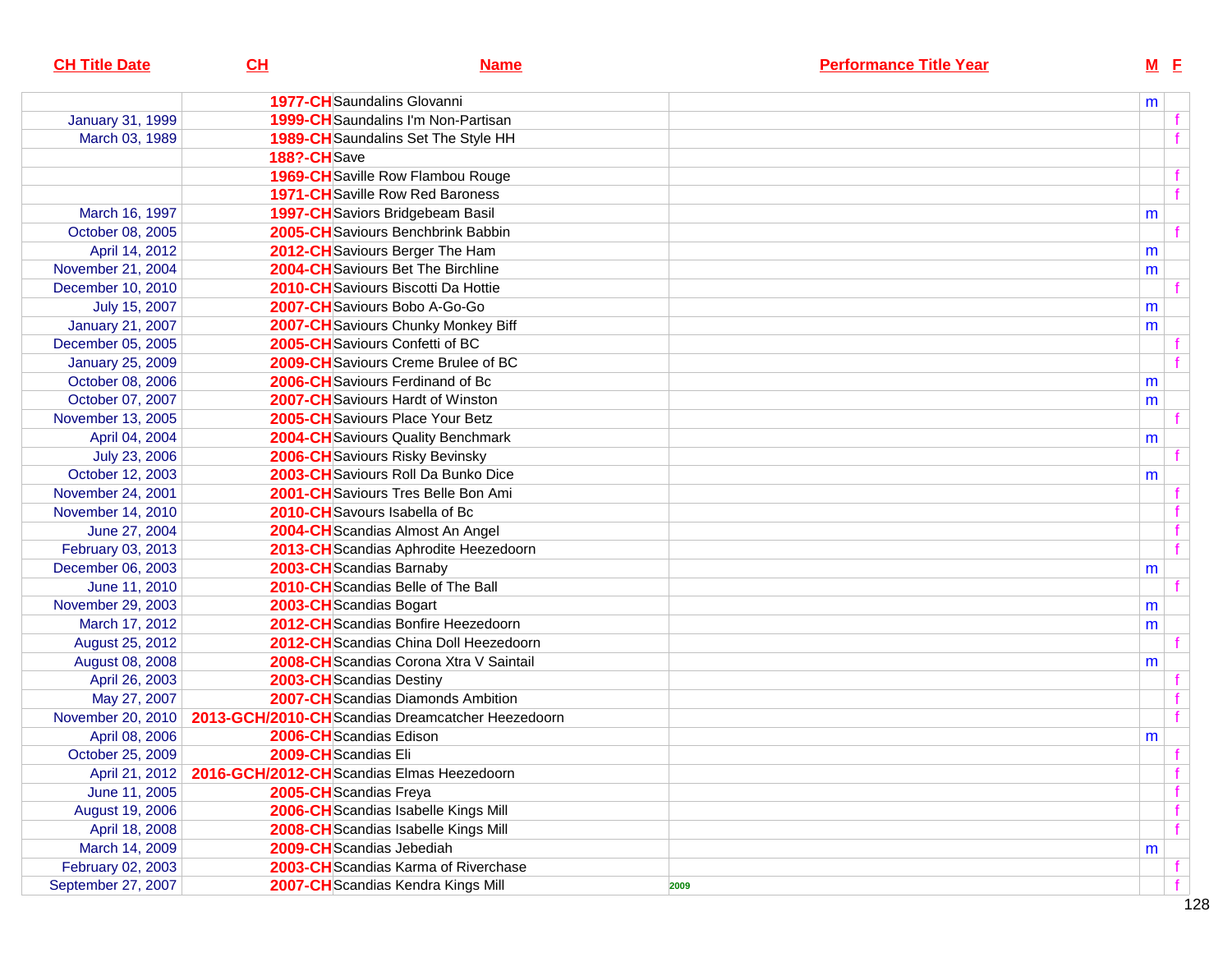| <b>CH Title Date</b>    | CL<br><b>Name</b>                             | <b>Performance Title Year</b> | $M$ E |              |
|-------------------------|-----------------------------------------------|-------------------------------|-------|--------------|
| June 04, 2005           | 2005-CH Scandias Kontessa Di Fabia            |                               |       |              |
| <b>January 25, 2003</b> | 2003-CH Scandias Lancelot                     |                               | m     |              |
| May 08, 2003            | 2003-CH Scandias Lars                         |                               | m     |              |
| May 13, 2000            | 2000-CHScandias Liesl                         |                               |       |              |
| July 04, 1998           | 1998-CHScandias Luther                        |                               | m     |              |
| June 04, 2005           | 2005-CHScandias Odin                          |                               | m     |              |
| August 14, 2011         | 2011-CH Scandias Olaf Heezedoorn              |                               | m     |              |
| May 26, 2001            | 2001-CHScandias Simon                         |                               | m     |              |
| September 12, 2009      | 2009-CHScandias Sir Duncan K                  |                               | m     |              |
| April 04, 2004          | 2004-CH Scandias Skys The Limit               |                               |       |              |
| September 17, 2005      | 2005-CH Scandias Thomas                       |                               | m     |              |
| November 19, 2006       | 2006-CHScandias Thor                          |                               | m     |              |
| July 03, 2005           | 2005-CHScandias Tia                           |                               |       |              |
| June 23, 2007           | 2007-CH Scandias Ursa Major                   |                               | m     |              |
|                         | 1965-CHSchatzie Vom Schwarzwald Hof           |                               |       |              |
|                         | <b>1942-CH</b> Schatzs Leo Schwarzwald Hof    |                               | m     |              |
| November 15, 1985       | 1985-CH Scheherazade O'Saints Haven T         |                               |       |              |
|                         | 1972-CH Schillings Rosy Grier                 |                               | m     |              |
| August 03, 2002         | 2002-CH Schlidas Sts. Appache Bigfoot         |                               | m     |              |
| October 05, 2003        | 2003-CH Schlidaz Sts Sir Robert               |                               | m     |              |
|                         | 1982-CHSchlumpadikkas Adonis                  |                               | m     |              |
| June 14, 1987           | 1987-CHSchlumpadikkas Apollo                  |                               | m     |              |
|                         | 1983-CH Schlumpadikkas Delilah                |                               |       |              |
|                         | 1984-CHSchlumpadikkas Kobi                    |                               | m     |              |
|                         | 1982-CH Schlumpadikkas Peg My Heart           |                               |       |              |
|                         | 1984-CH Schlumpadikkas Trista Riga            |                               |       |              |
|                         | 1983-CH Schnitzers Brandle Boy                |                               | m     |              |
| October 19, 1985        | 1985-CH Schnitzers Frau Linkmeyer             |                               |       |              |
|                         | 1981-CH Schnitzers Gertruda                   |                               |       |              |
|                         | 1982-CHSchnitzers Honey Bunch                 |                               |       |              |
| July 07, 1989           | 1989-CH Schnitzers I No Nothing Baby          |                               |       | f            |
|                         | <b>1981-CH</b> Schnitzers Kunstwerk           | 1979,1981                     |       | f            |
|                         | 1980-CHSchnitzers Marya The Spy               | 1981                          |       | f            |
|                         | <b>1985-CH</b> Schnitzers Missing Link        | 1985,1988,1992                |       | f            |
|                         | 1984-CHSchnitzers My Tai                      | 1982,1984                     |       | $\mathbf{f}$ |
|                         | <b>1985-CH</b> Schnitzers Shatzie Toys        |                               |       | f            |
|                         | <b>1970-CH</b> Schoenes Madchen Heidi         |                               |       |              |
|                         | 1977-CH Schooners Colonial Heritage           |                               | m     |              |
|                         | 1982-CH Schooners Echota Raven Scaven         |                               |       |              |
|                         | 1982-CH Schooners Even Me Raven Scaven        |                               |       |              |
|                         | <b>1984-CH</b> Schooners Go For Broke Just-Me |                               | m     |              |
|                         | <b>1980-CH</b> Schooners Good Time Charlie    |                               | m     |              |
|                         | 1984-CHSchooners Grin'n Bare It J-M           |                               | m     |              |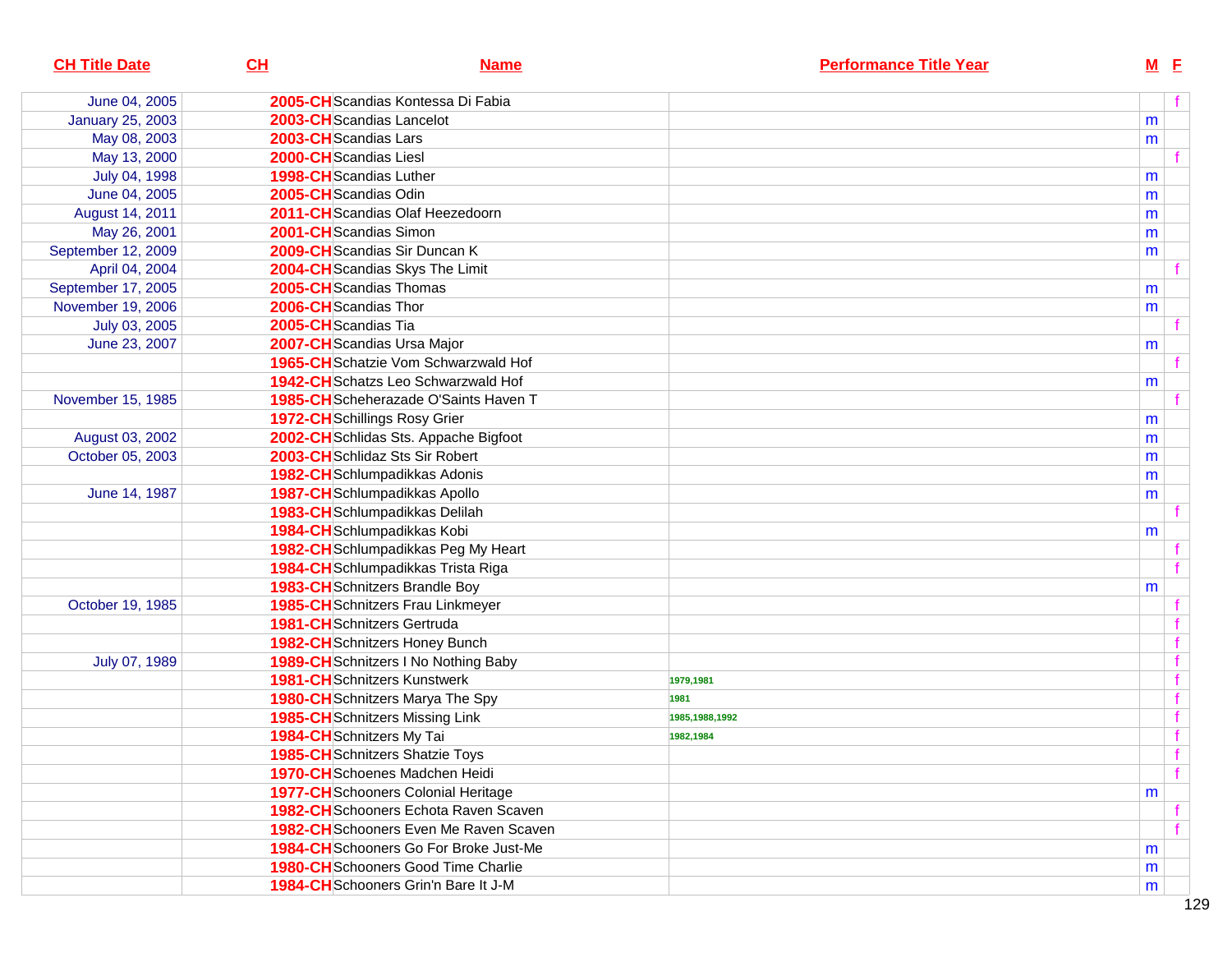| <b>CH Title Date</b>    | C <sub>H</sub>                 | <b>Name</b>                                |      | <b>Performance Title Year</b> |   | $M$ E        |
|-------------------------|--------------------------------|--------------------------------------------|------|-------------------------------|---|--------------|
|                         |                                | <b>1980-CH</b> Schooners Pioneer Tuloka    |      |                               |   |              |
|                         |                                | 1980-CHSchumpadikkas Choice                |      |                               |   | f            |
|                         |                                | 1971-CHSchwarzwald Hof Yogi                |      |                               | m |              |
|                         |                                | <b>1958-CH</b> Schwarzwald Hofs Friar Tuck |      |                               | m |              |
|                         |                                | <b>1962-CH</b> Schwarzwald Hofs Mark       |      |                               | m |              |
| November 11, 2006       |                                | 2006-CHSchwarzwald King Leupold            |      |                               | m |              |
| July 14, 2007           |                                | 2007-CH Schwarzwalds Crowd Pleaser         |      |                               | m |              |
|                         |                                | <b>1977-CH</b> Schwarzwalds Drummer Hof    |      |                               | m |              |
| June 09, 2007           |                                | 2007-CHSchwarzwalds Eye Candy              |      |                               |   |              |
| May 24, 2009            |                                | 2009-CHSchwarzwalds Gentle Breeze          |      |                               |   |              |
| June 11, 2006           |                                | 2006-CHSchwarzwalds Totally Taboo          |      |                               |   | $\mathbf{f}$ |
|                         |                                | 1936-CH Schweizer Bub V Waldeck            |      |                               | m |              |
|                         |                                | 1969-CH Scotholmes Judy of Shady Hollow    |      |                               |   |              |
|                         |                                | 1973-CH Scotholmes Laertes V Sam           |      |                               | m |              |
|                         |                                | 1969-CH Scotholmes Mr. Hot Socks V Sam     |      |                               | m |              |
|                         |                                | 1972-CH Scotholmes Oedipus Rex             |      |                               | m |              |
|                         |                                | 1983-CH Scots Heavy Duty V Zuest           |      |                               | m |              |
|                         |                                | 1975-CH Scotthofs Scooby Doo V Fred        |      |                               |   |              |
|                         | <b>1904-CH</b> Sea View Abbess |                                            |      |                               |   |              |
| May 21, 1995            |                                | 1995-CH Sebastian Cara Mia Da Fabia        |      |                               |   | f            |
| April 16, 1995          |                                | <b>1995-CH</b> Sebastian Christmas Eve     |      |                               |   | $\mathbf{f}$ |
|                         |                                | 1969-CH Sebastian Trager D Stolzes         |      |                               | m |              |
| April 16, 1994          |                                | <b>1994-CH</b> Sebastians Bare Necessity   |      |                               | m |              |
| <b>January 31, 1998</b> |                                | <b>1998-CH</b> Sebastians Dexter Jack      |      |                               | m |              |
| November 01, 1997       |                                | <b>1997-CH</b> Sebastians Early Riser      |      |                               | m |              |
| October 04, 1998        |                                | <b>1998-CH</b> Sebastians Easter Basket    |      |                               |   |              |
| April 04, 2004          |                                | 2004-CH Sebastians Kickapoo Curry          |      |                               | m |              |
| February 05, 2000       |                                | 2000-CH Sebastians Mercedes                |      |                               |   |              |
|                         |                                | 1984-CH Sebrings Breezy V Zipcode          |      |                               |   |              |
|                         |                                | 1981-CH Sebrings Joi V Bandit              |      |                               |   | $\mathbf{f}$ |
|                         |                                | 1980-CH Sebrings Pip of Subira             |      |                               | m |              |
| November 08, 1987       |                                | 1987-CH Sebrings Windstorm V Chief         |      |                               | m |              |
| May 23, 1987            |                                | 1987-CH Sebrings Windy V Chief             |      |                               |   |              |
| April 24, 2022          |                                | 2022-CHSelma Herbu Prizygoda               |      |                               |   |              |
|                         |                                | 1964-CH Senator V Fritz of Mighty Moe      |      |                               | m |              |
| December 08, 1991       |                                | 1991-CH Seneca St. Ursa Major V Rune       | 1989 |                               | m |              |
|                         | 1948-CH Senor De La Colina     |                                            |      |                               | m |              |
| May 20, 2007            | 2007-CHSeraphims Jewel         |                                            |      |                               |   |              |
| April 15, 2006          |                                | 2006-CHSeraphims Sweet Charity             |      |                               |   | f            |
| February 15, 1987       |                                | <b>1987-CH</b> Serenade Stylish Samantha   |      |                               |   | f            |
|                         |                                | <b>1967-CH</b> Serendipetys Octavius       |      |                               | m |              |
|                         |                                | 1972-CH Serendipitys Baron Tertius Two     |      |                               | m |              |
|                         |                                | <b>1972-CH</b> Serendipitys Daddys Boy     |      |                               | m |              |
|                         |                                |                                            |      |                               |   |              |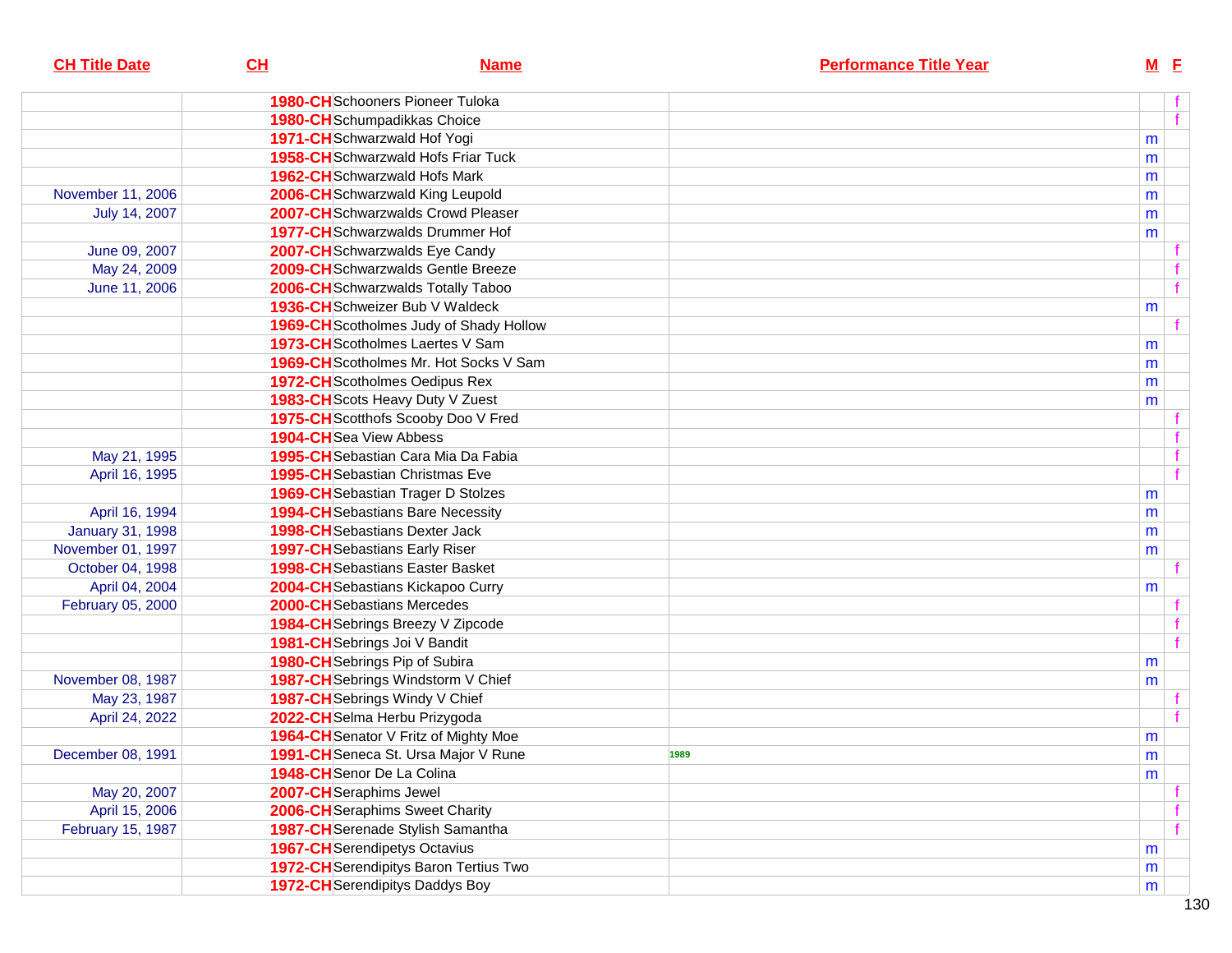| <b>CH Title Date</b> | CL                    | <b>Name</b>                                         |      | <b>Performance Title Year</b> | M <sub>E</sub> |  |
|----------------------|-----------------------|-----------------------------------------------------|------|-------------------------------|----------------|--|
|                      |                       | <b>1970-CH</b> Serendipitys Echo V Tertius          |      |                               | m              |  |
|                      |                       | 1968-CH Serendipitys Hi Octane                      |      |                               | m              |  |
|                      |                       | <b>1972-CH</b> Serendipitys Mister Opdyke           |      |                               | m              |  |
|                      |                       | <b>1973-CH</b> Serendipitys Molly Brown             |      |                               |                |  |
|                      |                       | <b>1970-CH</b> Serendipitys Pussy Cat               |      |                               |                |  |
|                      |                       | <b>1967-CH</b> Serendipitys Secunda                 |      |                               | f              |  |
|                      |                       | <b>1966-CH</b> Serendipitys Tertius                 |      |                               | m              |  |
|                      |                       | 1975-CH Serene Expectatum                           |      |                               |                |  |
| July 14, 1991        |                       | <b>1991-CH</b> Serenes Bell Bottom Blues            |      |                               | $\mathbf{f}$   |  |
| November 06, 1988    |                       | <b>1988-CH</b> Serenes Guess Who                    |      |                               | m              |  |
| March 13, 1987       |                       | <b>1987-CH</b> Serenes Mellencamp                   |      |                               |                |  |
| July 03, 1988        |                       | <b>1988-CH</b> Serenes New Mother Nature            |      |                               | $\mathbf{f}$   |  |
| November 17, 1990    |                       | 1990-CH Serenes Slow Hand                           |      |                               | m              |  |
| October 16, 1988     |                       | 1988-CH Serenes Talisman V Saintail                 |      |                               | m              |  |
| September 02, 1989   |                       | <b>1989-CH</b> Serenes Wheatfield Soul              |      |                               | m              |  |
| October 02, 1999     |                       | <b>1999-CH</b> Sereni-ST Elswhere Mistique          |      |                               |                |  |
| June 29, 1997        | 1997-CHSereni-Tees    |                                                     |      |                               | m              |  |
| June 28, 2001        |                       | 2001-CHSerenitees Ace of Hearts                     |      |                               | m              |  |
| November 16, 1996    |                       | 1996-CH Sereni-Tees Angel Destiny                   |      |                               |                |  |
| July 26, 1997        |                       | 1997-CH Sereni-Tees Belle Destiny                   |      |                               | $\mathbf f$    |  |
| October 14, 2001     |                       | 2001-CH Sereni-Tees Kennebank Belle                 |      |                               | $\mathbf{f}$   |  |
| August 30, 1998      |                       | 1998-CH Sereni-Tees Sampson Hy-Lite                 |      |                               | m              |  |
| November 28, 1998    |                       | <b>1998-CH</b> Serpenita Trinity Fall               |      |                               | $\mathbf{f}$   |  |
| May 30, 1999         |                       | 1999-CH Serpentina Korbel                           |      |                               | m              |  |
| September 06, 2003   |                       | 2003-CH Serpentina Taylormade V Star                |      |                               | m              |  |
| June 20, 2004        |                       | 2004-CH Serpentinas Before Dawn                     |      |                               | $\mathbf{f}$   |  |
| February 08, 2020    |                       | 2020-CH Serpentinas Blaz'In Fire V Star             |      |                               | m              |  |
| June 06, 2004        |                       | 2004-CH Serpentinas C. Artemis                      |      |                               | m              |  |
| June 13, 1999        |                       | <b>1999-CH</b> Serpentinas Cognac                   |      |                               | m              |  |
| December 02, 2000    |                       | 2000-CHSerpentinas Ember Blossom                    |      |                               |                |  |
| November 22, 2020    |                       | 2022-GCH/2020-CH Serpentinas Fire Storm V Skydancer |      |                               | m              |  |
| April 25, 2003       |                       | 2003-CH Serpentinas Ghirardelli                     |      |                               | m              |  |
| August 01, 2004      |                       | 2004-CH Serpentinas Kongepjolter                    |      |                               | m              |  |
| July 14, 2000        |                       | 2000-CH Serpentinas Rogue V Star                    |      |                               | m              |  |
|                      |                       | 1955-CH Sevargs Abel V Lion D'Or                    |      |                               | m              |  |
|                      |                       | 1956-CH Sevargs Amboy V Lion D'Or                   |      |                               | . .            |  |
|                      |                       | 1956-CH Sevargs Apollo V Lion D'Or                  |      |                               | m              |  |
|                      |                       | 1959-CH Sevargs Babbi V Questor                     |      |                               | m              |  |
|                      |                       | 1956-CHSevargs Berni V Questor                      |      |                               | m              |  |
|                      |                       | 1958-CH Sevargs Dixie V Lion D'Or                   | 1956 |                               |                |  |
|                      |                       | 1958-CH Sevargs Flika Von Gero                      |      |                               | m              |  |
|                      |                       | 1963-CH Sevargs Ginger Von Heilman                  |      |                               |                |  |
|                      | 1964-CHSevargs Quonto |                                                     |      |                               | m              |  |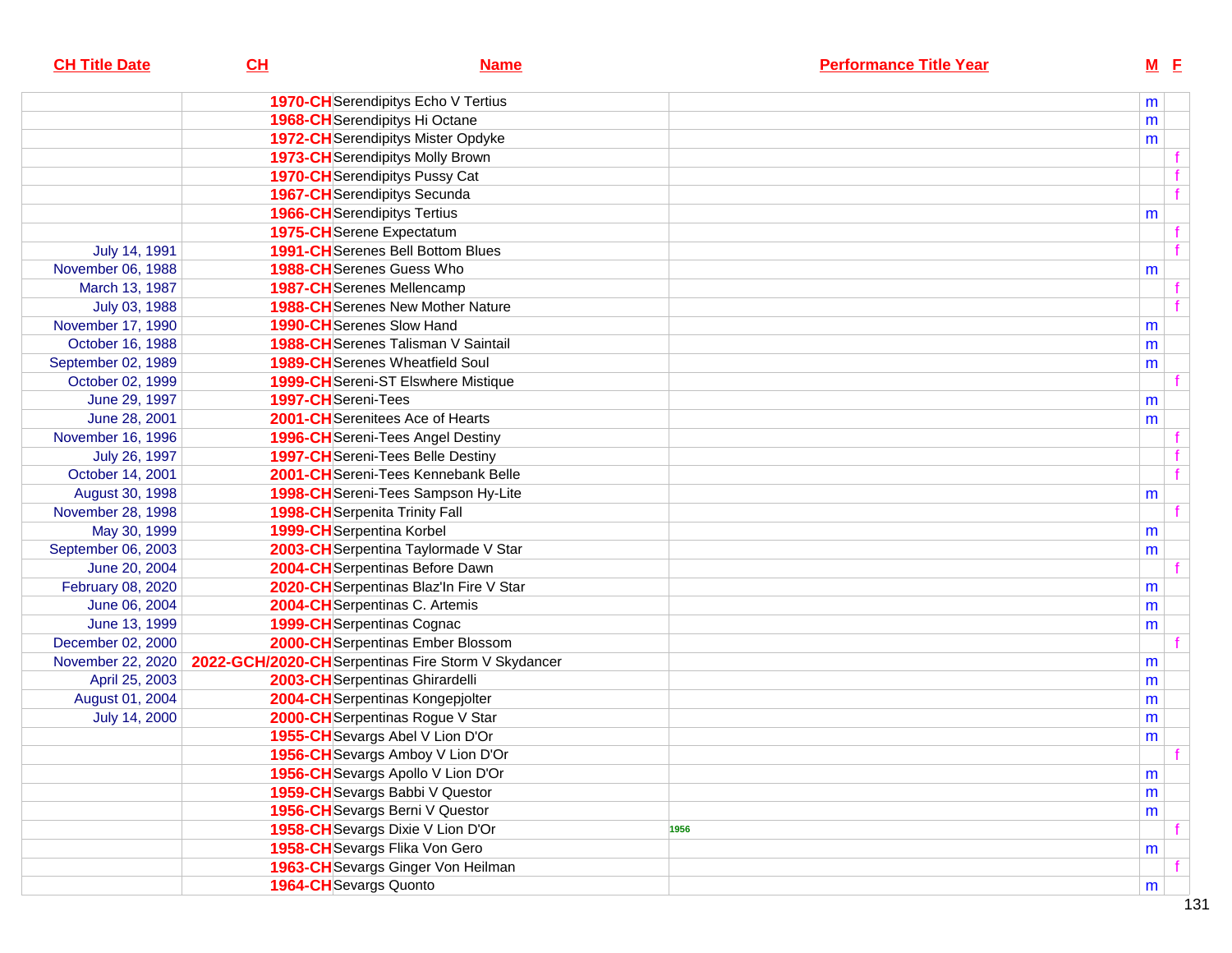| <b>CH Title Date</b>    | CH                                  | <b>Name</b>                                                       | <b>Performance Title Year</b> | $M$ E |  |
|-------------------------|-------------------------------------|-------------------------------------------------------------------|-------------------------------|-------|--|
|                         | 1965-CH Sevargs Zsa Zsa             |                                                                   |                               | f.    |  |
| December 10, 2017       |                                     | 2021-GCH/2017-CHShadow Mtn Back To The Future                     | 2021                          | m     |  |
| November 04, 2018       |                                     | 2018-CH Shadow Mtn Big Bang                                       | 2021                          |       |  |
| October 19, 2019        |                                     | 2019-CH Shadow Mtn Bumble By George                               |                               | m     |  |
| September 19, 2003      |                                     | 2003-CH Shadow Mtn Cosmos A Big Bang                              |                               | m     |  |
| June 25, 2005           |                                     | 2005-CH Shadow Mtn Cracker Jax                                    |                               | m     |  |
| November 02, 2018       |                                     | 2018-CHShadow Mtn Dear Abby                                       |                               |       |  |
| November 21, 2021       |                                     | 2021-CH Shadow Mtn Easley                                         |                               | m     |  |
| June 13, 2004           |                                     | 2004-CH Shadow Mtn Endeavours Odyssey                             |                               | m     |  |
| September 21, 2019      |                                     | 2019-CH Shadow Mtn Endzone Pass To Plumtree                       |                               | m     |  |
| November 03, 2021       |                                     | 2021-CH Shadow Mtn Harbor Lights At Rogue Valley                  |                               |       |  |
| June 28, 2005           |                                     | 2005-CHShadow Mtn Hot August Night                                | 2009                          | m     |  |
| September 26, 2021      |                                     | 2021-CH Shadow Mtn Jewel A Precious Stone                         |                               |       |  |
| <b>January 09, 2022</b> |                                     | 2022-CH Shadow Mtn Keepsake At Rogue Valley                       |                               | f     |  |
| December 02, 2007       |                                     | 2007-CH Shadow Mtn Lady Lumberjack                                |                               | f     |  |
| November 06, 2021       |                                     | 2021-CH Shadow Mtn Lone Eagle V Mtn View                          |                               | m     |  |
| June 27, 2009           |                                     | 2009-CH Shadow Mtn Party Animal V Reema                           |                               | m     |  |
| June 27, 2009           |                                     | 2012-GCH/2009-CHShadow Mtn Playboy Atlarge Reema                  | 2011,2012,2013,2014           | m     |  |
| November 13, 2011       |                                     | 2011-CH Shadow Mtn Tasha for Lahonda                              |                               |       |  |
| May 17, 2014            |                                     | 2014-CHShadow Mtn Testdrive                                       |                               | f     |  |
| October 19, 2013        |                                     | 2013-CH Shadow Mtn Vogue                                          |                               | f     |  |
| October 26, 2013        |                                     | 2013-CH Shadow Mtn X-Man For Silver Dollar                        |                               | m     |  |
| February 14, 2016       |                                     | 2016-CHShadow Mtn Yabba-Dabba-Do                                  |                               |       |  |
| August 23, 2014         |                                     | <b>2014-CH</b> Shadow Mtn Yankee Doodle                           | 2016                          | m     |  |
| June 09, 2017           | 2021-GCH/2017-CHShadow Mtn Zamboni  |                                                                   | 2018                          | m     |  |
| September 03, 2017      |                                     | 2017-CHShadow Mtn Zanadu                                          |                               |       |  |
| May 20, 2018            |                                     | 2018-CH Shadow Mtn Zara of Regalbear                              |                               |       |  |
|                         |                                     | July 24, 2016   2018-GCH/2016-CHShadow Mtn Zenobia Von Ravensberg | 2016                          | m     |  |
| February 12, 2017       | 2017-GCH/2017-CHShadow Mtn Zeppelin |                                                                   |                               | m     |  |
| November 03, 2017       |                                     | 2017-CHShadow Mtn Zinfandel                                       |                               |       |  |
|                         |                                     | 1953-CHShadrack V Arnswalde                                       | 1950                          | m     |  |
|                         |                                     | 1965-CH Shady Nooks Swiss Daisy                                   |                               |       |  |
|                         |                                     | 1967-CH Shady Nooks Swiss Heidi                                   |                               | f     |  |
|                         |                                     | 1972-CH Shady Oaks Princes Mardonof                               |                               | f     |  |
|                         | 1942-CHShag Boy                     |                                                                   |                               | m     |  |
| February 29, 2004       |                                     | 2004-CHShagg Bark Princess Leah                                   |                               |       |  |
|                         |                                     | 1970-CHShagg Bark Tammy V Expo                                    |                               | f     |  |
| July 24, 1994           |                                     | 1994-CHShagg Barks Ali Bubba                                      |                               | m     |  |
| November 16, 1986       |                                     | 1986-CH Shagg Barks Bret V Meadowrock                             |                               | m     |  |
|                         |                                     | 1969-CH Shagg Barks Brutus V Negus                                |                               | m     |  |
|                         |                                     | 1968-CH Shagg Barks Buddy                                         |                               | m     |  |
|                         |                                     | 1971-CH Shagg Barks Cleo V Kobi                                   |                               |       |  |
|                         |                                     | 1984-CHShagg Barks Dartanian                                      |                               | m     |  |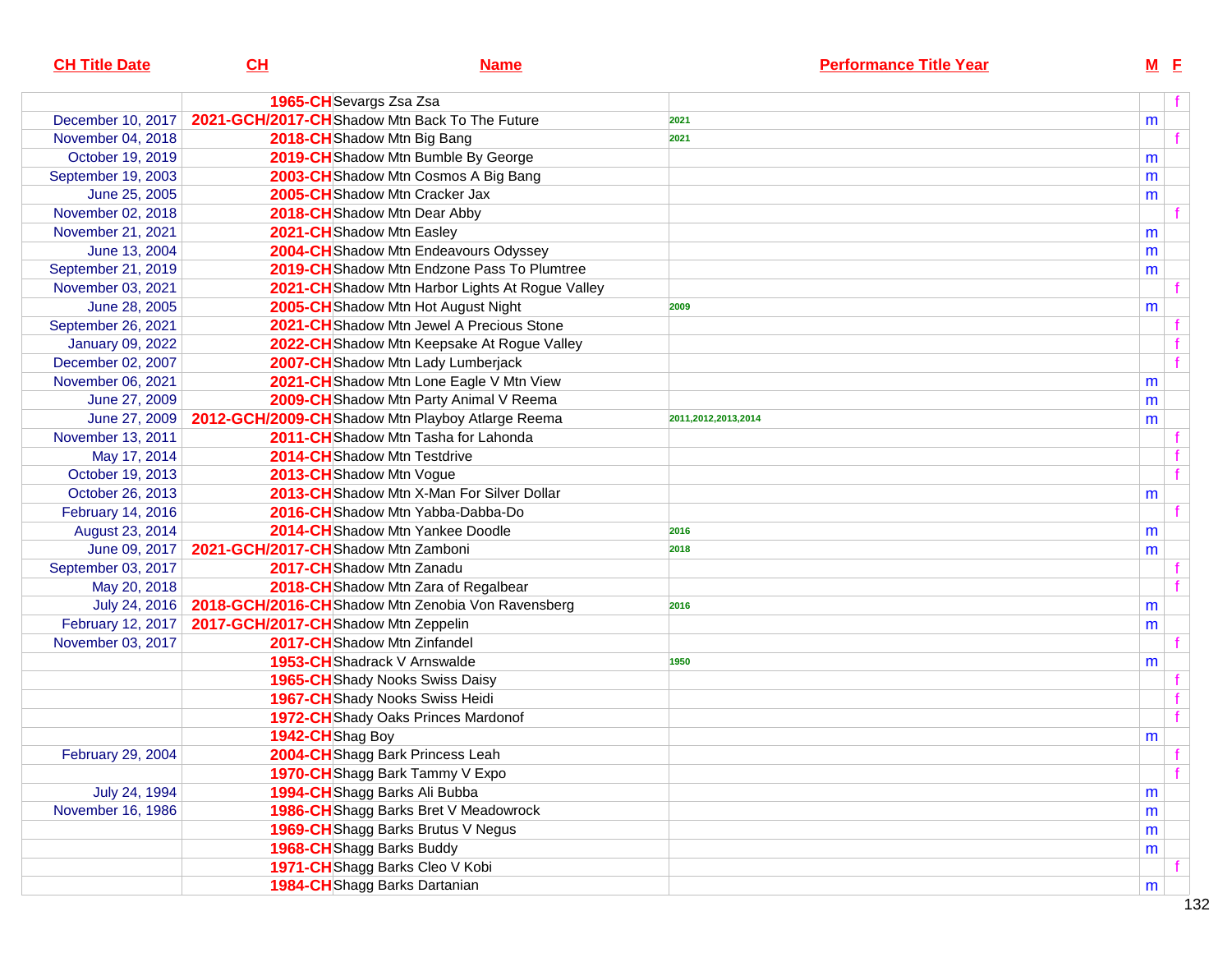| <b>CH Title Date</b> | CL<br><b>Name</b>                           | <b>Performance Title Year</b> | $M$ E |              |
|----------------------|---------------------------------------------|-------------------------------|-------|--------------|
|                      | 1968-CHShagg Barks Dear Abby                |                               |       | f            |
| November 26, 2006    | 2006-CH Shagg Barks Fancy Clancy            |                               | m     |              |
|                      | 1967-CHShagg Barks Frau Frieda              |                               |       | f            |
|                      | 1978-CH Shagg Barks Glory B Sherman         |                               | m     |              |
| April 19, 1989       | 1989-CH Shagg Barks Have Faith In Me        |                               |       |              |
|                      | 1970-CH Shagg Barks Honey Bee               |                               |       | $\mathbf{f}$ |
| October 13, 2001     | 2001-CHShagg Barks Husky Buster             |                               | m     |              |
| July 01, 2004        | 2004-CH Shagg Barks Jake Bubba Louy         |                               | m     |              |
| November 08, 1987    | 1987-CHShagg Barks Jesse Girl               |                               |       |              |
| April 19, 1998       | 1998-CHShagg Barks Lady Weldon              |                               |       |              |
| August 29, 1999      | 1999-CH Shagg Barks Mac of PT Judith        |                               | m     |              |
| May 03, 1986         | 1986-CH Shagg Barks MacBeth                 |                               | m     |              |
|                      | 1965-CHShagg Barks Marko Chollie            |                               | m     |              |
|                      | 1973-CH Shagg Barks Mighty Kobi             |                               | m     |              |
|                      | 1976-CH Shagg Barks Mr. Blue Chips          |                               | m     |              |
|                      | 1973-CHShagg Barks Red Rover                |                               | m     |              |
| August 20, 1989      | 1989-CH Shagg Barks Roll Out The Barrel     |                               |       |              |
| May 29, 1999         | 1999-CHShagg Barks Royal Reward             | 1999                          |       |              |
|                      | 1977-CH Shagg Barks Rusty O'Rover           |                               | m     |              |
|                      | 1974-CHShagg Barks Samantha                 |                               |       |              |
|                      | 1984-CH Shagg Barks Sandman                 |                               | m     |              |
| November 24, 1989    | 1989-CH Shagg Barks Sir Winston             |                               | m     |              |
| November 09, 1977    | 1999-CH Shagg Barks Strauss-PT Judith       |                               | m     |              |
|                      | 1981-CH Shagg Barks Top El Captain          |                               | m     |              |
| July 22, 2017        | 2017-CH Shaggy Hollows Playing With Fire    |                               | m     |              |
| March 17, 1987       | 1987-CH Shagwoods Cheyenne Gold             | 1989                          |       |              |
|                      | 1979-CH Sharalk V S Seekbacher-Ho           | 1982                          | m     |              |
| August 29, 1993      | <b>1993-CH</b> Shar-D's Abraham Lincoln     |                               | m     |              |
|                      | 1981-CHShar-D's Accent of Jason             | 1983                          | m     |              |
| December 14, 1997    | 1997-CHShar-D's Ben V Alpengeist            |                               | m     |              |
| September 27, 1996   | 1996-CHShar-D's Capricorn                   |                               | m     |              |
| May 10, 1993         | 1993-CHShar-D's Cash Dividend               |                               |       |              |
|                      | 1998-CHShar-D's Chancellor V Rolin Hils     |                               | m     |              |
| May 25, 1992         | 1992-CHShar-D's Desiree                     |                               |       |              |
|                      | 1985-CHShar-D's Dixie Serenade              |                               |       | $-f$         |
|                      | 1985-CHShar-D's Doir-Able VOS               |                               |       | f            |
| November 10, 1985    | 1985-CHShar-D's Excalibur V J-Le            | 1987                          | m     |              |
| August 31, 1986      | 1986-CHShar-D's Extra Exemption             |                               | m     |              |
| May 04, 1991         | 1991-CHShar-D's Mercedes Benz               |                               | m     |              |
| April 24, 1988       | <b>1988-CH</b> Shar-D's Midnite Celebration |                               |       |              |
| October 27, 1990     | 1990-CHShar-D's Porsche                     |                               |       |              |
|                      | 1982-CHShar-D's Princess Leia VOS           |                               |       | f            |
|                      | <b>1984-CH</b> Shar-D's Rebel Roustabout    |                               | m     |              |
|                      |                                             |                               |       |              |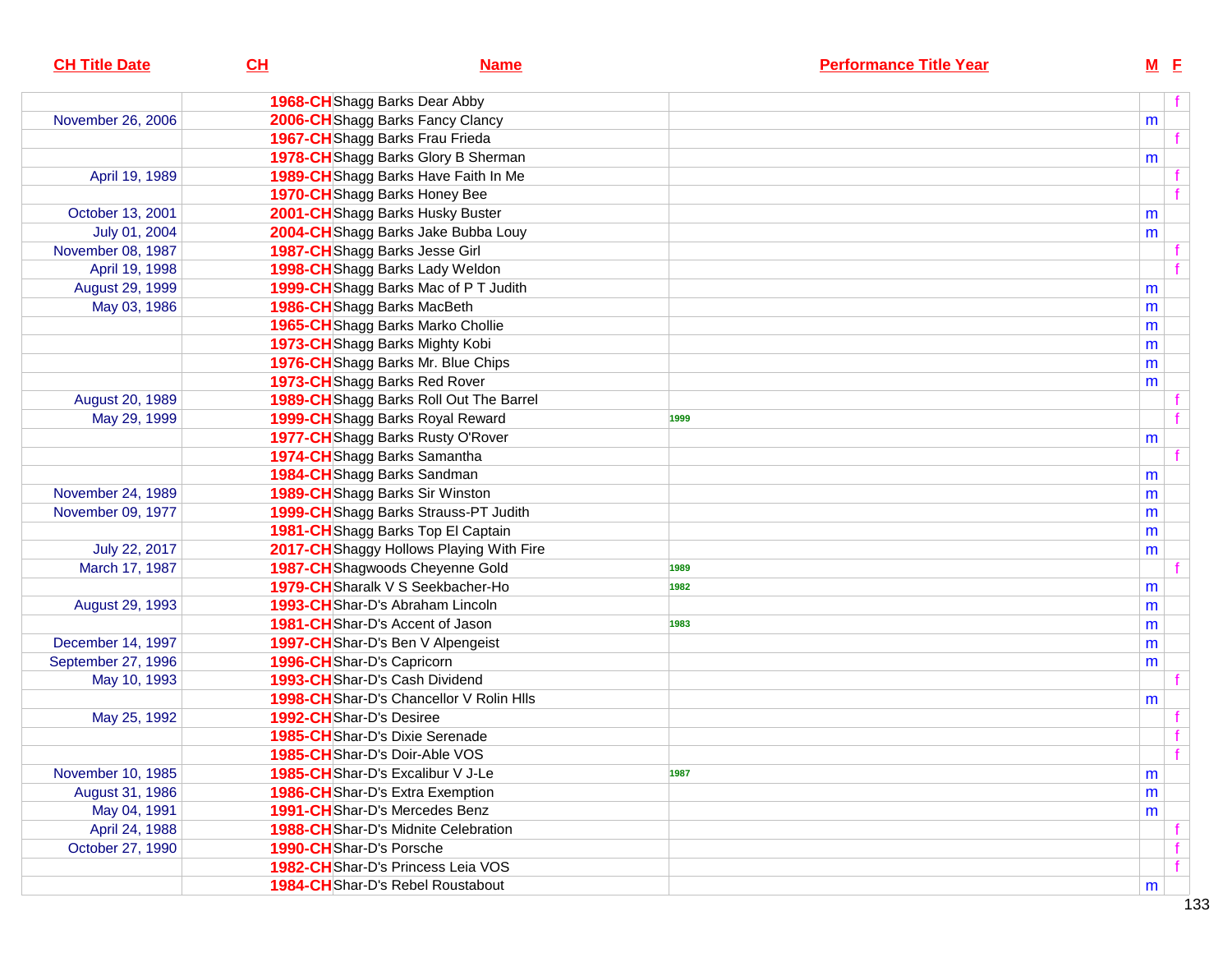| <b>CH Title Date</b>    | CL                                                | <b>Name</b>                                  |           | <b>Performance Title Year</b> | M E          |  |
|-------------------------|---------------------------------------------------|----------------------------------------------|-----------|-------------------------------|--------------|--|
| June 30, 1991           | 1991-CHShar-D's Silversnythe                      |                                              |           |                               | m            |  |
|                         | 1984-CHShar-D's Solitary Man                      |                                              |           |                               | m            |  |
| December 15, 1985       |                                                   | 1985-CHShar-D's Sweet Samantha               | 1981      |                               |              |  |
|                         |                                                   | 1981-CHShar-D's Tennille V Citadel           |           |                               |              |  |
| May 20, 1988            |                                                   | 1988-CHShar-D's Venus In Blue Jeans          |           |                               |              |  |
| October 18, 1986        |                                                   | 1986-CHShaws Bandit of Brockranch            |           |                               | m            |  |
|                         | 1882-CHSheila                                     |                                              |           |                               |              |  |
| October 28, 1988        | 1988-CHShelia O'Cresta                            |                                              |           |                               |              |  |
| June 23, 2007           |                                                   | 2007-CHShericks Blk Dimnd N The Ruf          |           |                               | m            |  |
| September 01, 2007      |                                                   | 2007-CH Shericks Blockbuster of Revilo       |           |                               | m            |  |
| July 11, 2004           |                                                   | 2004-CH Shericks Daddys Little Girl          |           |                               |              |  |
| August 21, 2011         |                                                   | 2011-CH Shericks Darling Little Girl         |           |                               |              |  |
| December 06, 2009       | 2011-GCH/2009-CH Shericks Diamond Rio Del Vicdory |                                              | 2009,2010 |                               |              |  |
| February 11, 2011       |                                                   | 2011-CH Shericks Duchess of Loramar          |           |                               |              |  |
| October 27, 2012        | 2013-GCH/2012-CHShericks Fassli                   |                                              |           |                               |              |  |
| February 23, 2015       | 2015-GCH/2015-CH Shericks Gemstone For Linbil     |                                              |           |                               |              |  |
| <b>January 15, 2005</b> |                                                   | 2005-CH Shericks Perfect Fit V Morris        |           |                               | m            |  |
| May 19, 2007            | 2007-CHShericks Silver Belle                      |                                              |           |                               |              |  |
|                         | <b>1978-CH</b> Sherimins Bacchus                  |                                              |           |                               | m            |  |
|                         |                                                   | 1977-CH Sherimins Bulana V Mallen            |           |                               |              |  |
|                         | <b>1978-CH</b> Sherimins Erica                    |                                              |           |                               |              |  |
| December 12, 1987       |                                                   | <b>1987-CH</b> Shermans Tribute To Bellastar |           |                               |              |  |
|                         |                                                   | 1968-CH Sherwoods Mighty Madam               |           |                               |              |  |
|                         |                                                   | 1983-CHShilohs Black Eyed Susan              |           |                               |              |  |
| May 24, 1986            | 1986-CHShilohs Heartbreak Kid                     |                                              |           |                               | m            |  |
|                         | 1976-CHShilohs Jokers Wild                        |                                              |           |                               | m            |  |
|                         | 1981-CHShilohs Minuteman                          |                                              |           |                               | m            |  |
|                         |                                                   | 1970-CHShinskys Bruno Alexander              |           |                               | m            |  |
| October 24, 2011        |                                                   | 2011-CH Shome Stl Crown Candy                |           |                               |              |  |
|                         | 1928-CHShomes Big Ivan                            |                                              |           |                               | m            |  |
|                         |                                                   | 1973-CH Shooks Sir Bacchus V Quint           |           |                               | m            |  |
| September 08, 1991      |                                                   | 1991-CHShorecliffs Zia O'Lynchcreek          |           |                               |              |  |
| September 29, 1991      |                                                   | 1991-CH Shorecliffs Zinnia V Stoan           | 1993      |                               |              |  |
|                         |                                                   | 1977-CHShoshonee of Indian Hill              |           |                               |              |  |
|                         |                                                   | 1970-CHShow-Em's Muffin V Mimi               |           |                               | $\mathbf{f}$ |  |
| April 01, 2012          |                                                   | 2012-CHShowme Anheuser Busch                 | 2012,2013 |                               |              |  |
| March 23, 2007          |                                                   | 2007-CHShowme Ramz Cheerleader               | 2007,2011 |                               |              |  |
| November 08, 2008       |                                                   | 2008-CH Showme Rose Phillipine Duchesne      |           |                               |              |  |
| May 05, 1990            |                                                   | 1990-CH Showoff Master Bently V Kious        |           |                               | m            |  |
| December 05, 1992       | 1992-CH Showoffs Susie                            |                                              |           |                               |              |  |
|                         |                                                   | 1957-CH Siegend Bogge II Joggi V Gerd        |           |                               | m            |  |
|                         |                                                   | 1954-CH Siegend Bogie Vee Joggi              |           |                               | m            |  |
|                         |                                                   | 1956-CH Siegend Bony Heidi V Joggi           |           |                               |              |  |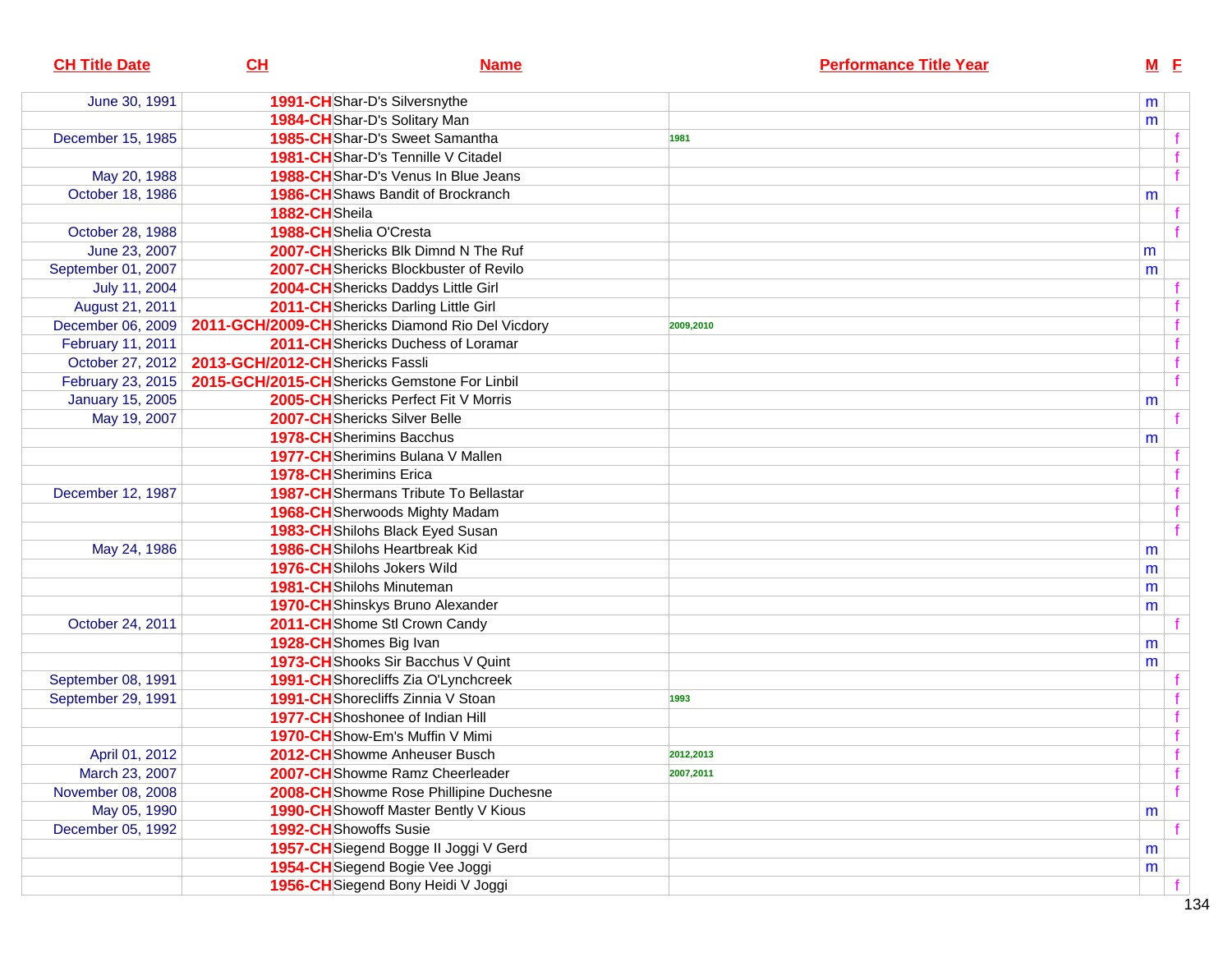| <b>CH Title Date</b> | CL                                | <b>Name</b>                             |           | <b>Performance Title Year</b> | <u>M E</u> |              |
|----------------------|-----------------------------------|-----------------------------------------|-----------|-------------------------------|------------|--------------|
|                      |                                   | 1953-CH Siegend Brun Gero Titana V Gerd |           |                               |            | f            |
|                      |                                   | 1956-CH Siegend Duke Pepper V Gerd      |           |                               | m          |              |
|                      |                                   | 1958-CH Siegend Dukes Major Gero Gerd   |           |                               | m          |              |
|                      |                                   | 1953-CH Siegend Elba V Alpine Joggi     |           |                               |            |              |
|                      |                                   | 1957-CH Siegend Heidi Gerd V Joggi      |           |                               |            |              |
|                      |                                   | 1957-CH Siegend Heidi Gerd V Joggi II   |           |                               |            | f            |
|                      |                                   | 1955-CH Siegend Joggi Munter V Gerd     |           |                               | m          |              |
|                      |                                   | 1955-CH Siegend Jola Titana V Joggi     |           |                               |            |              |
|                      |                                   | 1953-CH Siegend Juli Joggi Elba V Gero  |           |                               |            |              |
|                      |                                   | 1954-CH Siegend Netta Elba V Gero Joggi |           |                               |            | $\mathbf{f}$ |
|                      |                                   | 1956-CH Siegend Page Boy Von Joggi      |           |                               | m          |              |
|                      |                                   | 1952-CH Siegend Rudy Kavalier Gero      |           |                               | m          |              |
|                      |                                   | 1957-CH Siegend Rumy Gerd Titana Gerd   |           |                               | m          |              |
|                      |                                   | 1953-CH Siegend Runda Kavalier V Gero   |           |                               |            |              |
|                      |                                   | 1957-CH Siegend Saint Nick V Joggi      |           |                               | m          |              |
|                      |                                   | 1954-CH Siegend Sir Duke Von Gerd       |           |                               | m          |              |
|                      | 1963-CH Siegend Swiss Heidi       |                                         |           |                               |            |              |
|                      |                                   | 1956-CH Siegend Titanas Lolli Duke      |           |                               |            |              |
|                      |                                   | 1954-CH Siegend Wonna Joggi V Elba      |           |                               |            | $\mathbf{f}$ |
|                      |                                   | 1959-CH Siegend Wonnas Juni V Duke      |           |                               |            | f            |
|                      |                                   | 1960-CH Siegfred Von Alpenhof           |           |                               | m          |              |
|                      | 1976-CH Siegfrieds Anjanette      |                                         |           |                               |            |              |
|                      | <b>1977-CH</b> Siegfrieds Astarte |                                         |           |                               |            |              |
|                      |                                   | <b>1977-CH</b> Siegfrieds Baby Harmony  |           |                               |            | $\mathbf f$  |
| October 13, 1985     |                                   | 1985-CH Siegfrieds Becky Thatcher       |           |                               |            | $\mathbf{f}$ |
|                      | 1976-CH Siegfrieds Belina         |                                         |           |                               |            | $\mathbf{f}$ |
|                      | 1975-CH Siegfrieds Bella          |                                         | 1974,1975 |                               |            | f            |
|                      | 1980-CH Siegfrieds Gerda          |                                         |           |                               |            | f            |
|                      |                                   | 1975-CH Siegfrieds Hans Brinker         |           |                               | m          |              |
|                      |                                   | 1982-CH Siegfrieds Head Coach           |           |                               | m          |              |
|                      |                                   | 1977-CH Siegfrieds Hunki Dori           |           |                               |            |              |
|                      | 1983-CH Siegfrieds IX             |                                         |           |                               | m          |              |
|                      | 1979-CH Siegfrieds Nero           |                                         |           |                               | m          |              |
|                      | 1981-CH Siegfrieds Neron          |                                         |           |                               | m          |              |
| November 17, 1986    | <b>1986-CH</b> Siegfrieds Peggy   |                                         |           |                               |            |              |
|                      | 1975-CHSiegfrieds Rita            |                                         |           |                               |            | f            |
|                      |                                   | 1983-CH Siegfrieds San Martin           |           |                               | m          |              |
| March 11, 1990       |                                   | 1990-CH Siegfrieds Scarlett O'Hara      |           |                               |            | f            |
|                      |                                   | 1980-CH Siegfrieds Shimmy of Subira     |           |                               | m          |              |
|                      |                                   | <b>1980-CH</b> Siegfrieds Silver Skate  |           |                               | m          |              |
|                      | 1979-CH Siegfrieds Stella II      |                                         |           |                               |            |              |
|                      | 1962-CH Siegle Hof Brandy         |                                         |           |                               | m          |              |
| October 31, 2014     |                                   | 2014-CH Siekmans Mega Mover V Slaton    |           |                               |            |              |
|                      |                                   |                                         |           |                               |            |              |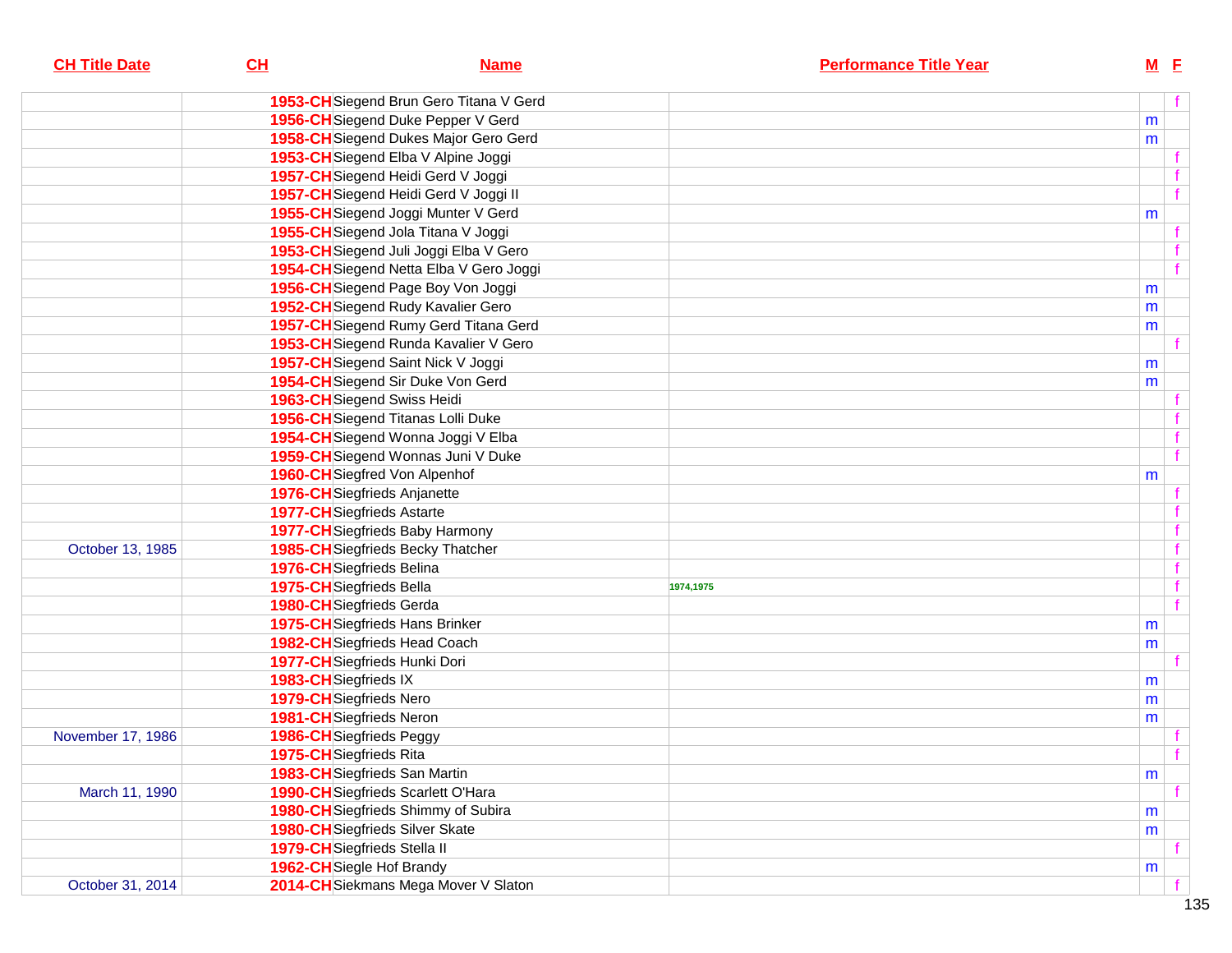| <b>CH Title Date</b><br>CL<br><b>Name</b>                              | <b>Performance Title Year</b> | $M$ E     |  |
|------------------------------------------------------------------------|-------------------------------|-----------|--|
| March 26, 2011<br>2011-CH Sierras Icing of Kings Row                   |                               |           |  |
| March 15, 2008<br>2008-CHSierras Ironhorse                             |                               | m         |  |
| September 16, 2010<br>2010-CHSierras Justa Jigolo                      |                               | m         |  |
| June 15, 2019<br>2019-CH Sierras Kodachome                             |                               | m         |  |
| November 28, 2020<br>2020-CH Sierras Lotus V Delorean                  |                               |           |  |
| February 20, 2000<br>2000-CHSignal Mountain Brown Bear                 | 2001                          | m         |  |
| 1975-CH Silvas Honey of Brockhurst                                     |                               |           |  |
| 1976-CH Silver Creeks Sweet N Sassy                                    |                               |           |  |
| 2018-CH Silver Dollars Detective Hutch<br>April 28, 2018               |                               | m         |  |
| 1982-CHSilver Kegs Jodi                                                |                               | m         |  |
| 1977-CHSilver Kegs Spartan V Cask                                      |                               | m         |  |
| 2008-CHSilver Lakes Wild Irish Rose<br>May 26, 2008                    |                               |           |  |
| August 10, 1990<br><b>1990-CH</b> Silverados Dallas V Arco             |                               | m         |  |
| August 10, 1990<br>1990-CH Silverados Della V Arco                     |                               |           |  |
| July 12, 1992<br><b>1992-CH</b> Silverados Great Gatsby                |                               | m         |  |
| <b>1991-CH</b> Silverados Happy Boy<br>July 07, 1991                   |                               | m         |  |
| 1984-CHSilverados Madame Modjeska                                      |                               |           |  |
| 1995-CHSilverados Royal Flush<br>September 10, 1995                    |                               | m         |  |
| January 09, 2004<br>2004-CHSilverados Uptown Girl                      |                               |           |  |
| October 21, 2001<br>2001-CHSilverados Vallejo Frances                  |                               |           |  |
| November 10, 1995<br>1995-CHSilvercrowns Johnny Yuma                   |                               | m         |  |
| 1995-CH Silvercrowns Rocky Road<br>July 22, 1995                       | 1998                          | m         |  |
| 2021-CHSilvercrowns Shasta Star<br>September 30, 2021                  | 2021                          |           |  |
| 2016-GCH/2015-CHSilverdollar Magnific 1 of Shadow Mt<br>April 25, 2015 |                               | m         |  |
| April 10, 2021<br>2021-CHSimba Veliki Drug                             |                               | m         |  |
| 1975-CHSimmons Alpine Sampson                                          |                               | m         |  |
| 2009-CH Simply Animal Crackers N My Soup<br>June 21, 2009              |                               | m         |  |
| <b>January 17, 2009</b><br>2009-CH Simply Be-Bop A Lula                |                               |           |  |
| November 09, 2013<br>2013-CH Simply Chantilly Lace                     |                               |           |  |
| June 16, 2010<br>2010-CH Simply Hey Hey Good Lookin                    |                               |           |  |
| August 15, 2004<br>2004-CH Simply Hooray For Husker                    |                               | m         |  |
| June 19, 2004<br>2004-CH Simply Hunk "A" Burninglove                   |                               | m         |  |
| May 29, 2011<br>2011-CHSimply Lollie Pop Lollie Pop                    |                               |           |  |
| 2009-CH Simply Rock Around The Clock<br>September 20, 2009             |                               |           |  |
| 2009-CH Simply Rock With Me Baby<br><b>January 17, 2009</b>            |                               | m         |  |
| May 23, 1999<br>1999-CH Simply Sebastian Alexander                     |                               | ${\sf m}$ |  |
| September 17, 2009<br>2010-GCH/2009-CHSimply Splish Splash             |                               |           |  |
| April 02, 2006<br>2006-CHSimply Wherefore Art Thou                     |                               | m         |  |
| 1976-CH Sioux Z Q of Indian Hill                                       |                               |           |  |
| 1898-CHSir Bedivere                                                    |                               | m         |  |
| 1973-CHSir Brandie V Michael                                           |                               | m         |  |
| 1962-CHSir Brandywine                                                  |                               | m         |  |
| <b>1947-CH</b> Sir Brinsen Ardelea Dalakay                             |                               | m         |  |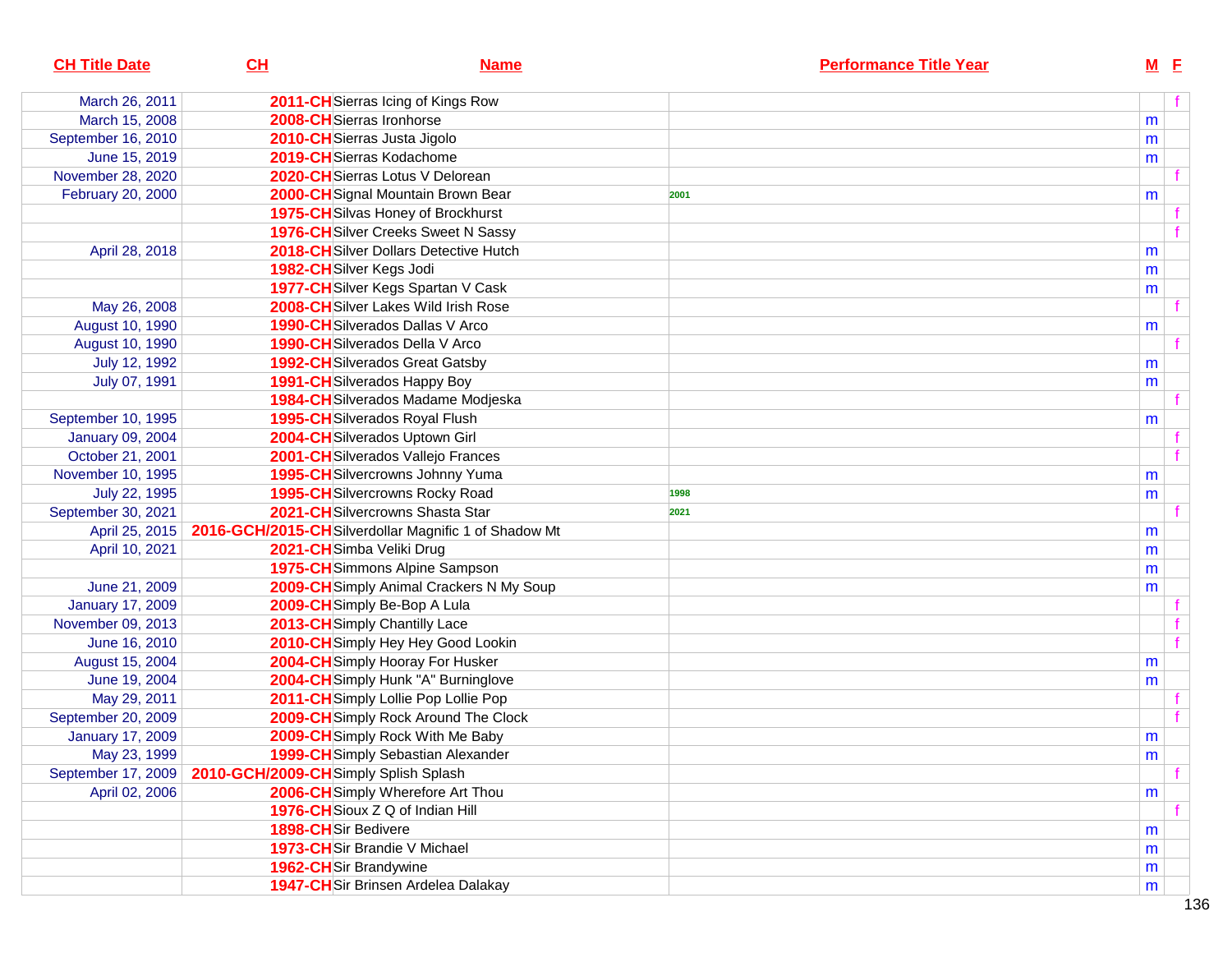| <b>CH Title Date</b> | CL                                         | <b>Name</b> |           | <b>Performance Title Year</b> | $M$ E |  |
|----------------------|--------------------------------------------|-------------|-----------|-------------------------------|-------|--|
|                      | <b>1949-CH</b> Sir Buck of Mojave          |             |           |                               | m     |  |
|                      | 188?-CHSir Charles                         |             |           |                               | m     |  |
|                      | 1976-CHSir Chumley of Bolewood             |             |           |                               | m     |  |
| August 22, 1993      | 1993-CHSir Diamond Smith                   |             |           |                               | m     |  |
|                      | 1950-CHSir Echo                            |             |           |                               | m     |  |
|                      | <b>1955-CH</b> Sir Edward of Warsickshire  |             |           |                               |       |  |
|                      | 1899-CHSir Ethelwood                       |             |           |                               | m     |  |
|                      | 1974-CHSir Gideon-Lingenfelter             |             |           |                               | m     |  |
|                      | 1969-CHSir Hans Lazy R                     |             |           |                               | m     |  |
|                      | 1982-CHSir Hans Von Schnapps               |             |           |                               | m     |  |
|                      | 1912-CHSir Ike                             |             |           |                               | m     |  |
|                      | 1969-CHSir John Falstaff                   |             | 1967,1970 |                               | m     |  |
|                      | 1974-CHSir Lyndon-Lingenfelter             |             |           |                               | m     |  |
|                      | 1968-CHSir Monte Schwarzwald Hof           |             |           |                               | m     |  |
| May 27, 1989         | <b>1989-CH</b> Sir Oliver Hawkeye          |             |           |                               | m     |  |
|                      | <b>1981-CH</b> Sir Patrick of Pinerock     |             |           |                               | m     |  |
|                      | 1925-CHSir Rano                            |             |           |                               | m     |  |
|                      | 1912-CHSir Rodman                          |             |           |                               | m     |  |
|                      | 1908-CHSir Rodney III                      |             |           |                               | m     |  |
|                      | 1899-CHSir Waldorf                         |             |           |                               | m     |  |
| August 15, 2009      | 2009-CH Sirius Belleek V Liberty           |             |           |                               |       |  |
| April 21, 2007       | 2007-CHSirius Flying Duce                  |             |           |                               | m     |  |
| February 08, 2007    | 2007-CHSirius Kaceeno Liberty              |             |           |                               | m     |  |
| April 17, 2009       | 2009-CH Sirius McKuen V Liberty            |             |           |                               | m     |  |
| June 13, 2004        | 2004-CHSirius Midnite Specialy Cornerstone |             |           |                               |       |  |
| February 27, 2009    | 2009-CH Sirius Paprika V Liberty           |             |           |                               |       |  |
| August 29, 2009      | 2009-CH Sirius Yogi Liberty                |             |           |                               | m     |  |
| April 24, 2004       | 2004-CH Sirus Maiden Flyte                 |             |           |                               |       |  |
| November 12, 2004    | 2004-CH Sirus Mighty Zeus                  |             |           |                               | m     |  |
|                      | 1981-CH Sitting Bulls Ab A Dab A Do        |             |           |                               |       |  |
|                      | 1970-CHSki Bum Tot Saint Tango             |             |           |                               |       |  |
| October 16, 1994     | 1994-CHSki Bum Tot Von Feziwig             |             |           |                               |       |  |
|                      | 1971-CH Skipper Jak Hollyhock Farm         |             |           |                               | m     |  |
| September 17, 2000   | 2000-CHSky Mdows-Jamelle Stevie Nix        |             |           |                               |       |  |
| December 13, 1997    | 1997-CHSky Meadows Caesar                  |             |           |                               | m     |  |
|                      | 1983-CHSky Meadows Frosty Knight           |             |           |                               | m     |  |
|                      | 1985-CHSky Meadows I Shadow                |             |           |                               |       |  |
|                      | 1983-CHSky Meadows II                      |             |           |                               | m     |  |
| March 04, 1990       | 1990-CHSky Meadows Kodiak                  |             |           |                               | m     |  |
| March 03, 1995       | 1995-CHSky Meadows Renegade                |             |           |                               | m     |  |
| November 01, 1987    | 1987-CHSky Meadows Shasta V Macho          |             |           |                               |       |  |
|                      | 1984-CHSky Meadows Sky High Agape          |             |           |                               |       |  |
| July 20, 1999        | 1999-CHSky Meadows Smooth Operator         |             |           |                               | m     |  |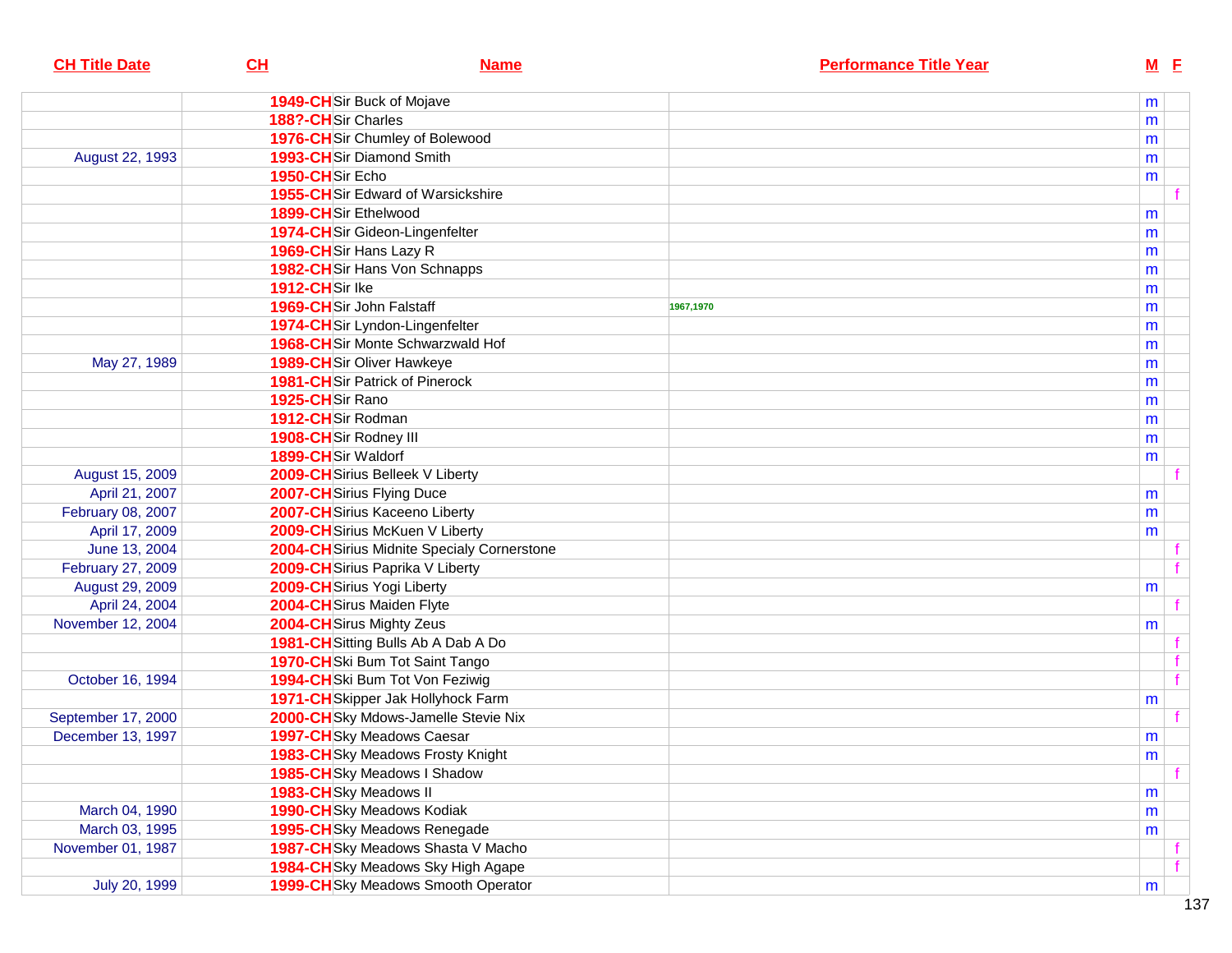| <b>CH Title Date</b>    | CL | <b>Name</b>                                         | <b>Performance Title Year</b> |   | $M$ E |              |
|-------------------------|----|-----------------------------------------------------|-------------------------------|---|-------|--------------|
| November 07, 1986       |    | 1986-CHSky Meadows Super V Macho                    |                               | m |       |              |
| October 13, 2001        |    | 2001-CHSky Meadows The Iceman                       |                               | m |       |              |
| July 05, 1998           |    | 1998-CHSky Meadows Toby                             |                               |   |       |              |
|                         |    | 1965-CHSkycrofts Hamilcar Barca                     |                               | m |       |              |
|                         |    | <b>1964-CH</b> Skycrofts Hercules                   |                               | m |       |              |
|                         |    | 1967-CHSkycrofts Isolde                             |                               |   |       |              |
|                         |    | 1965-CHSkycrofts Jomini                             |                               |   |       |              |
|                         |    | 1965-CHSkycrofts Jowohl                             |                               |   |       |              |
|                         |    | 1965-CH Skycrofts Jugned                            |                               |   |       |              |
|                         |    | 1965-CH Skycrofts Jungfrau Gerdchen                 |                               |   |       | $\mathbf f$  |
|                         |    | 1970-CH Skycrofts Lady Kristina                     |                               |   |       | $\mathbf f$  |
|                         |    | 1969-CH Skycrofts Lady Krystal                      |                               |   |       | $\mathbf{f}$ |
|                         |    | <b>1970-CH</b> Skycrofts Lancelot                   |                               | m |       |              |
|                         |    | 1964-CHSkycrofts Siobhan                            |                               |   |       |              |
|                         |    | 1974-CHSkycrofts Susinda of Opdyke                  |                               |   |       |              |
| April 24, 2021          |    | 2022-GCH/2021-CHSkydancer Seabright Beach           |                               |   |       |              |
| October 08, 2005        |    | 2012-GCH/2005-CHSkydancers Anne Bonny               |                               |   |       |              |
| July 29, 2007           |    | 2007-CH Skydancers Callerid Wintercrest             |                               |   |       |              |
| August 30, 2002         |    | 2002-CHSkydancers Chandelle                         |                               |   |       |              |
| August 25, 2007         |    | 2007-CHSkydancers Citrus Belle                      |                               |   |       |              |
| October 05, 2008        |    | 2008-CHSkydancers Corteo                            |                               | m |       |              |
| February 02, 2008       |    | 2010-GCH/2008-CHSkydancers Cosmos Gazr Rathlegue    |                               | m |       |              |
| June 10, 2012           |    | 2012-CH Skydancers Designated Driver                |                               | m |       |              |
| June 09, 2007           |    | 2007-CHSkydancers Dot Com V Stoan                   |                               |   |       |              |
| October 05, 2008        |    | 2008-CHSkydancers Double Bubble                     |                               |   |       |              |
| November 23, 2002       |    | 2002-CHSkydancers Double Velocity                   |                               | m |       |              |
| May 17, 2008            |    | 2008-CHSkydancers Dreams Wander On                  |                               | m |       |              |
| April 23, 2011          |    | 2011-CH Skydancers Dropkick Murphy                  |                               | m |       |              |
| March 20, 2008          |    | 2008-CHSkydancers Earthwalker Rathlegue             |                               | m |       |              |
| July 07, 2007           |    | 2007-CHSkydancers Goindotcom V Stoan                |                               | m |       |              |
| September 04, 2005      |    | 2005-CH Skydancers Great Pirate Robert              |                               | m |       |              |
| January 31, 2010        |    | 2011-GCH/2010-CHSkydancers Kiss Me Im Irish         |                               |   |       |              |
| <b>January 23, 2010</b> |    | 2011-GCH/2010-CHSkydancers Man of Steel For Vicdory | 2010                          | m |       |              |
| December 03, 2005       |    | 2005-CHSkydancers Mary Read                         |                               |   |       |              |
| June 27, 2009           |    | 2009-CHSkydancers Mr. Universe                      | 2009                          | m |       |              |
| October 09, 2021        |    | 2021-CH Skydancers Pleasure Point V Serpentina      |                               |   |       |              |
| February 15, 2009       |    | 2009-CH Skydancers Risque Business                  |                               | m |       |              |
| <b>January 22, 2011</b> |    | 2011-CH Skydancers Smooth Operator Noble Creek      |                               | m |       |              |
| July 20, 2008           |    | 2008-CHSkydancers Tropicana                         |                               |   |       |              |
| March 04, 2007          |    | 2007-CHSkydancers Wayoff Broadway.Com               |                               | m |       |              |
| March 02, 2008          |    | 2008-CHSkydancers White Lotus Rathlegue             |                               |   |       |              |
| November 28, 2010       |    | 2012-GCH/2010-CHSkydancers Zenyatta V Szajda        |                               |   |       |              |
| March 24, 2017          |    | 2017-CHSkyhaven Hudson Heiress                      |                               |   |       |              |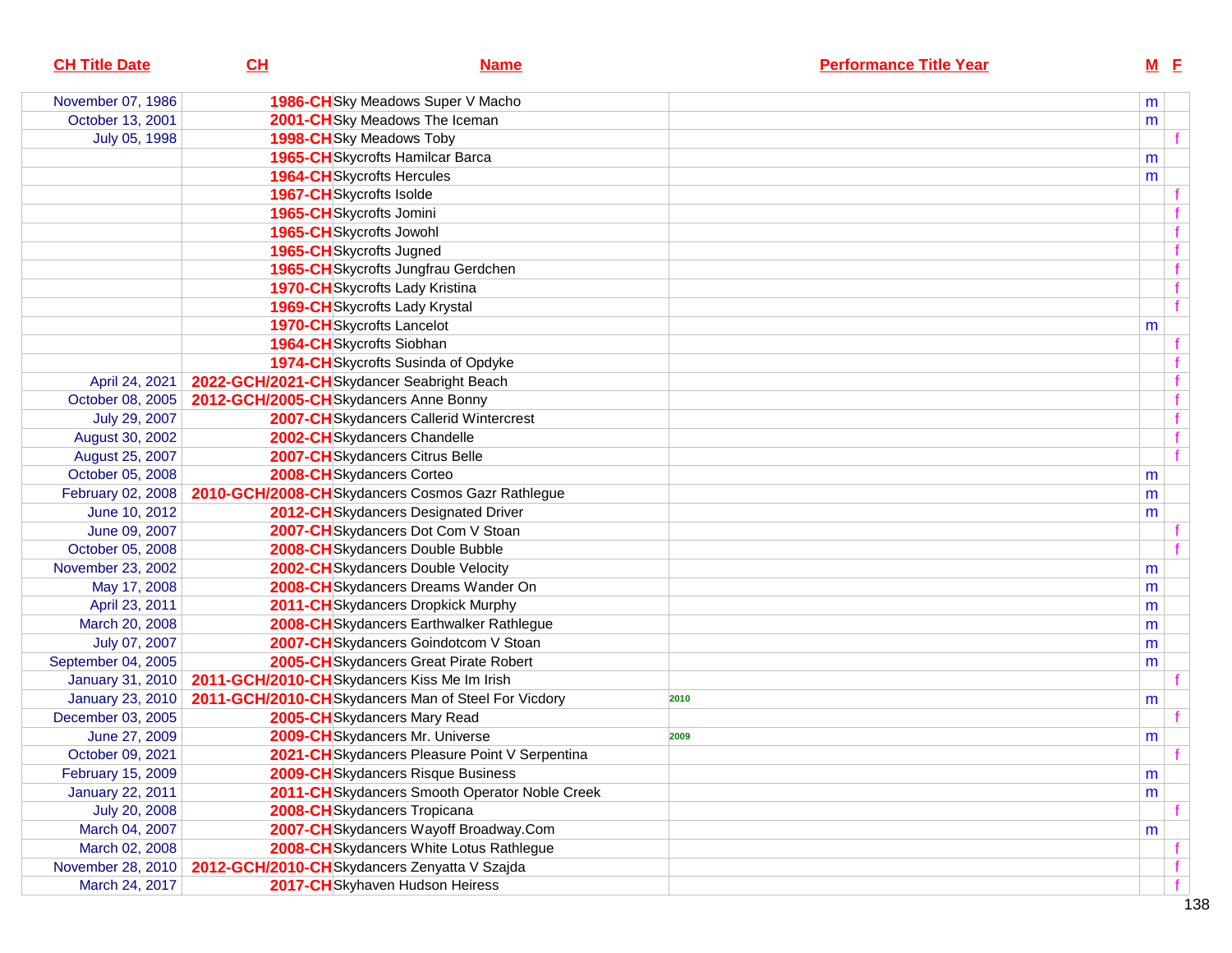| <b>CH Title Date</b>    | CL                                                          | <b>Name</b>                                                                  | <b>Performance Title Year</b> | $M$ $E$ |  |
|-------------------------|-------------------------------------------------------------|------------------------------------------------------------------------------|-------------------------------|---------|--|
| December 03, 2015       |                                                             | 2015-CHSkyhavens Head Honcho                                                 |                               | m       |  |
| <b>January 03, 2015</b> |                                                             | 2015-CHSkyhavens Lamborghini                                                 |                               | m       |  |
| June 17, 2000           |                                                             | 2000-CHSkyheaven Navigator Van Rijn                                          |                               | m       |  |
| June 14, 1992           |                                                             | 1992-CHSkyheavens Center Line                                                |                               | m       |  |
| May 21, 1993            |                                                             | 1993-CHSkyheavens Doc Holiday                                                |                               | m       |  |
| November 17, 1991       |                                                             | 1991-CH Skyheavens Make My Day                                               |                               | m       |  |
| December 05, 1993       |                                                             | 1993-CH Skyheavens Middle V Linebacker                                       |                               | m       |  |
| August 14, 2016         |                                                             | 2016-CH Skyviews Hot Summer Nights                                           | 2015                          |         |  |
| October 19, 2013        |                                                             | 2013-CH Skyviews Its All About Me V Who Dat                                  |                               | m       |  |
| February 29, 2020       |                                                             | 2020-CH Skyviews Light Up the Night                                          |                               |         |  |
| June 04, 2016           |                                                             | 2016-CHSkyviews Masquarade                                                   | 2014,2015,2016,2017,2018      |         |  |
| April 09, 2022          |                                                             | 2022-CHSkyviews Rags To Riches                                               | 2019                          | m       |  |
| May 19, 2019            |                                                             | 2019-CH Slatons & Barnyards Blueprint For Success                            |                               | m       |  |
| August 28, 2020         |                                                             | 2020-CHSlatons & Barnyards Forever In Blue Jeans                             |                               |         |  |
| March 10, 2018          |                                                             | 2018-GCH/2018-CHSlatons A Little Cash Goes A Long Way                        |                               | m       |  |
| August 04, 1995         |                                                             | 1995-CHSlatons A Second Chance                                               | 1993                          |         |  |
|                         |                                                             | <b>1980-CH</b> Slatons Accent of WOA                                         |                               | m       |  |
| November 16, 2018       |                                                             | 2018-CHSlatons Aladdin Princess                                              | 2019                          |         |  |
| October 25, 2014        |                                                             | 2014-CHSlatons Amy-Zing Art                                                  |                               |         |  |
| September 18, 1993      |                                                             | 1993-CH Slatons Angela Du Diablo                                             |                               |         |  |
| May 25, 2014            |                                                             | 2014-CHSlatons Art I Sweet                                                   |                               |         |  |
| November 28, 2009       |                                                             | 2009-CHSlatons Artful Move                                                   |                               |         |  |
| October 04, 2003        |                                                             | 2003-CHSlatons Ben Thowing Stoans                                            |                               | m       |  |
| November 04, 1995       |                                                             | 1995-CH Slatons Blaze of Glory                                               |                               | m       |  |
| December 13, 2014       |                                                             | 2014-CHSlatons Blinded By Gizis Lite                                         | 2014                          | m       |  |
| October 06, 2019        |                                                             | 2019-CHSlatons Blue Angel                                                    |                               |         |  |
|                         |                                                             | March 17, 2018   2018-GCH/2018-CHSIatons Blue Light Special V Pachaug Saints | 2018                          | m       |  |
| July 11, 2019           |                                                             | 2019-CHSlatons Blue Ribbon Special                                           |                               |         |  |
| April 12, 2015          |                                                             | 2015-CHSlatons Brightest Lite                                                | 2014                          | m       |  |
|                         |                                                             | <b>1984-CH</b> Slatons Cloud Burst Accent                                    |                               |         |  |
| December 18, 1999       |                                                             | <b>1999-CH</b> Slatons Corner Stoan                                          |                               | m       |  |
| July 12, 2014           |                                                             | 2014-CHSlatons Don'T Take Me Lite-Ly                                         |                               |         |  |
| December 05, 1999       |                                                             | 1999-CHSlatons Easy Rider                                                    |                               | m       |  |
|                         |                                                             | 1984-CH Slatons El Macho Von Echo                                            |                               | m       |  |
| <b>January 08, 1995</b> |                                                             | <b>1995-CH</b> Slatons Executive Sweet                                       |                               |         |  |
| December 11, 2016       |                                                             | 2016-CH Slatons Fancy Pants                                                  |                               |         |  |
| August 14, 2004         |                                                             | 2004-CHSlatons Gift of Love                                                  |                               |         |  |
| May 22, 1994            |                                                             | 1994-CHSlatons Give Me A Hand                                                |                               | m       |  |
| April 12, 1998          |                                                             | <b>1998-CH</b> Slatons Grand Finale                                          |                               |         |  |
| April 03, 1987          |                                                             | 1987-CH Slatons Harlow Jean V Smalley                                        | 1990                          |         |  |
| May 21, 2005            |                                                             | 2005-CH Slatons Hunk of Burn'n Love                                          |                               | m       |  |
| May 05, 1996            |                                                             | 1996-CHSlatons Hy-Lite of Serenity                                           |                               | m       |  |
|                         | May 22, 2016   2016-GCH/2016-CHSIatons I Wanna B Big N Rich |                                                                              |                               | m       |  |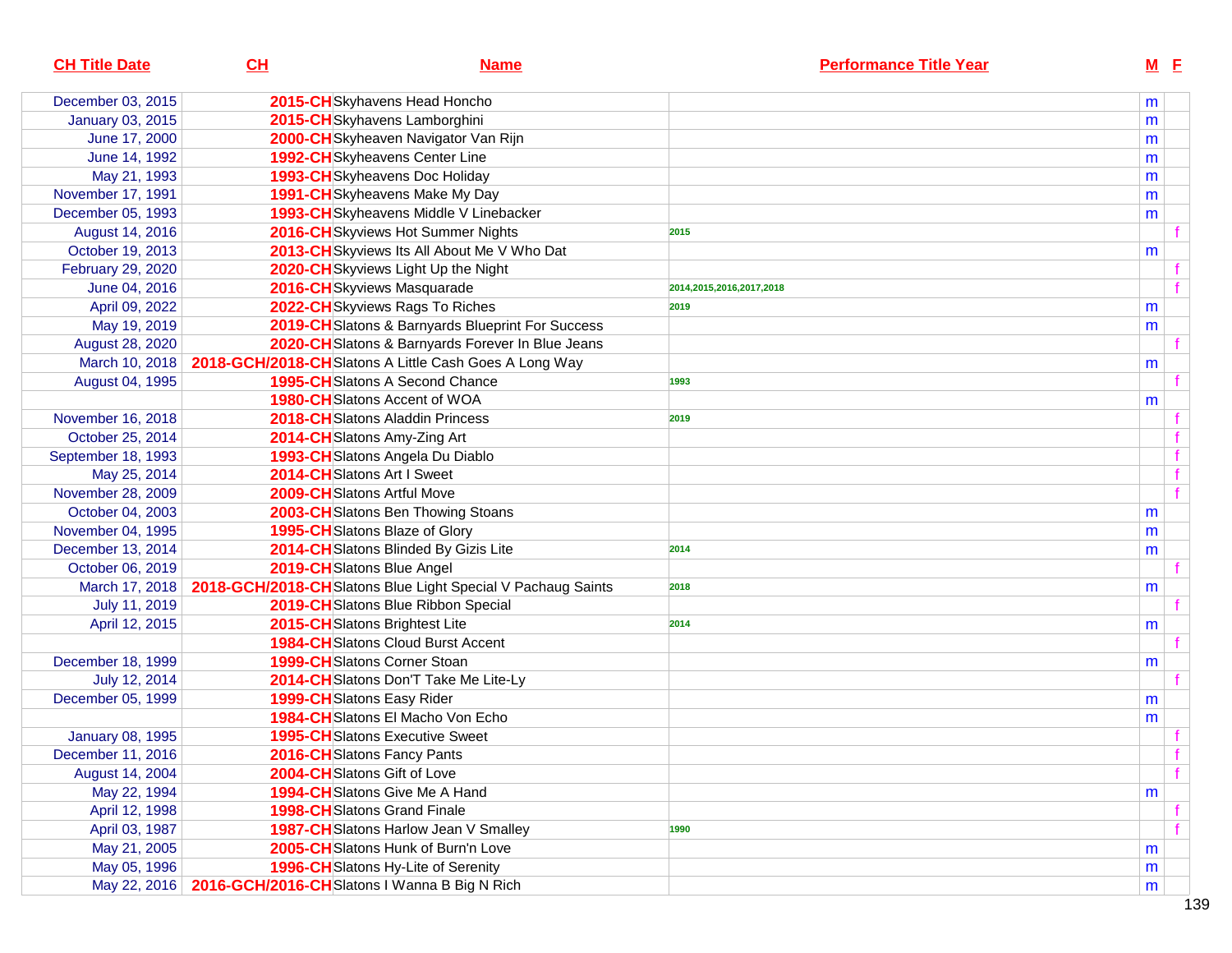| <b>CH Title Date</b> | CL                                                            | <b>Name</b>                                                      | <b>Performance Title Year</b> |   | $M$ E |  |
|----------------------|---------------------------------------------------------------|------------------------------------------------------------------|-------------------------------|---|-------|--|
| September 11, 1989   |                                                               | 1989-CH Slatons Indian Joe Smalley                               |                               | m |       |  |
| July 02, 1989        |                                                               | <b>1989-CH</b> Slatons Jacks Are Better                          |                               | m |       |  |
| July 15, 1989        |                                                               | 1989-CHSlatons Jalna Von Yondo                                   |                               |   |       |  |
| March 03, 2019       |                                                               | 2019-CH Slatons Jamaican Me Happy                                |                               |   |       |  |
| July 13, 2014        |                                                               | 2014-CHSlatons Joan of Arc                                       |                               |   |       |  |
| March 18, 1989       |                                                               | 1989-CHSlatons Jondo Jean V Yondo                                |                               | m |       |  |
| April 01, 1990       |                                                               | 1990-CH Slatons Juno Von Majewski                                |                               |   |       |  |
| March 04, 1990       |                                                               | <b>1990-CH</b> Slatons Just A Friend V Yondo                     |                               | m |       |  |
| November 15, 2015    |                                                               | 2015-CHSlatons Just A Little Love Pat                            |                               |   |       |  |
| May 27, 1989         |                                                               | <b>1989-CH</b> Slatons Just Between Friends                      |                               |   |       |  |
| March 05, 1989       |                                                               | <b>1989-CH</b> Slatons Justin Credible                           |                               | m |       |  |
| July 08, 2017        |                                                               | 2017-CHSlatons Karma Is A Bich                                   |                               |   |       |  |
| September 06, 2020   | 2021-GCH/2020-CHSlatons Kid Rock                              |                                                                  |                               | m |       |  |
| April 20, 1991       |                                                               | 1991-CHSlatons Kimono V Echo                                     |                               |   |       |  |
| October 15, 1989     |                                                               | 1989-CH Slatons Kolossal V Smalley                               |                               | m |       |  |
| July 22, 2018        |                                                               | 2018-CH Slatons Lady Treasure of Cash Only                       |                               |   |       |  |
| March 09, 2007       |                                                               | 2007-CHSlatons Laser Lite Show                                   |                               | m |       |  |
| September 13, 1991   |                                                               | 1991-CH Slatons Leading Lady                                     |                               |   |       |  |
| September 27, 1990   |                                                               | <b>1990-CH</b> Slatons Legendary Alexander                       |                               | m |       |  |
| August 04, 2000      |                                                               | 2000-CHSlatons Liberty Valance                                   |                               | m |       |  |
| October 03, 1999     |                                                               | 1999-CHSlatons Light Nights Action                               |                               | m |       |  |
| April 24, 1994       |                                                               | 1994-CH Slatons Lite-Ning Strikes                                |                               | m |       |  |
| August 05, 1990      |                                                               | 1990-CHSlatons Lite-Weight He Aint                               |                               | m |       |  |
| July 16, 1994        |                                                               | 1994-CH Slatons Little Bernie                                    |                               | m |       |  |
| September 09, 2001   |                                                               | 2001-CHSlatons Look of Love                                      |                               |   |       |  |
| July 01, 1990        |                                                               | 1990-CH Slatons Looks Like A Winner                              |                               |   |       |  |
|                      |                                                               | <b>1997-CH</b> Slatons Love Conquers All                         |                               |   |       |  |
| April 06, 2014       |                                                               | 2014-CHSlatons Love of Art                                       |                               |   |       |  |
| July 28, 2001        |                                                               | 2001-CHSlatons Love Ya Bye                                       |                               |   |       |  |
| July 27, 2002        |                                                               | 2002-CHSlatons Lover Boy                                         |                               | m |       |  |
| November 18, 2007    |                                                               | 2007-CHSlatons Luck of The Draw                                  |                               | m |       |  |
| December 02, 1990    |                                                               | 1990-CHSlatons Lucky Ernie                                       |                               | m |       |  |
| October 07, 2017     |                                                               | 2017-CH Slatons Martial Art                                      | 2017                          | m |       |  |
| July 05, 2003        |                                                               | 2003-CH Slatons Millennium V Cornerstone                         |                               |   |       |  |
|                      | May 04, 2013   2014-GCH/2013-CH Slatons Movin To Victory Lane |                                                                  |                               |   |       |  |
| October 03, 1992     |                                                               | 1992-CH Slatons No Face At All                                   |                               |   |       |  |
| November 10, 1991    |                                                               | 1991-CH Slatons Nothing But The Best                             |                               |   | f     |  |
| November 04, 1994    |                                                               | <b>1994-CH</b> Slatons Numero Uno                                |                               | m |       |  |
| December 13, 2008    | 2011-GCH/2008-CHSlatons Odds In R Favor                       |                                                                  |                               |   |       |  |
| November 30, 1991    |                                                               | <b>1991-CH</b> Slatons Odds On Favorite                          |                               |   |       |  |
| September 23, 2020   |                                                               | 2020-CH Slatons Once In A Blue Moon II                           |                               | m |       |  |
| September 02, 2018   |                                                               | 2020-GCH/2018-CHSlatons Panocea of Hope V Hector In The Barnyard |                               |   |       |  |
| July 31, 1993        |                                                               | <b>1993-CH</b> Slatons Paws for Applause                         |                               | m |       |  |
|                      |                                                               |                                                                  |                               |   |       |  |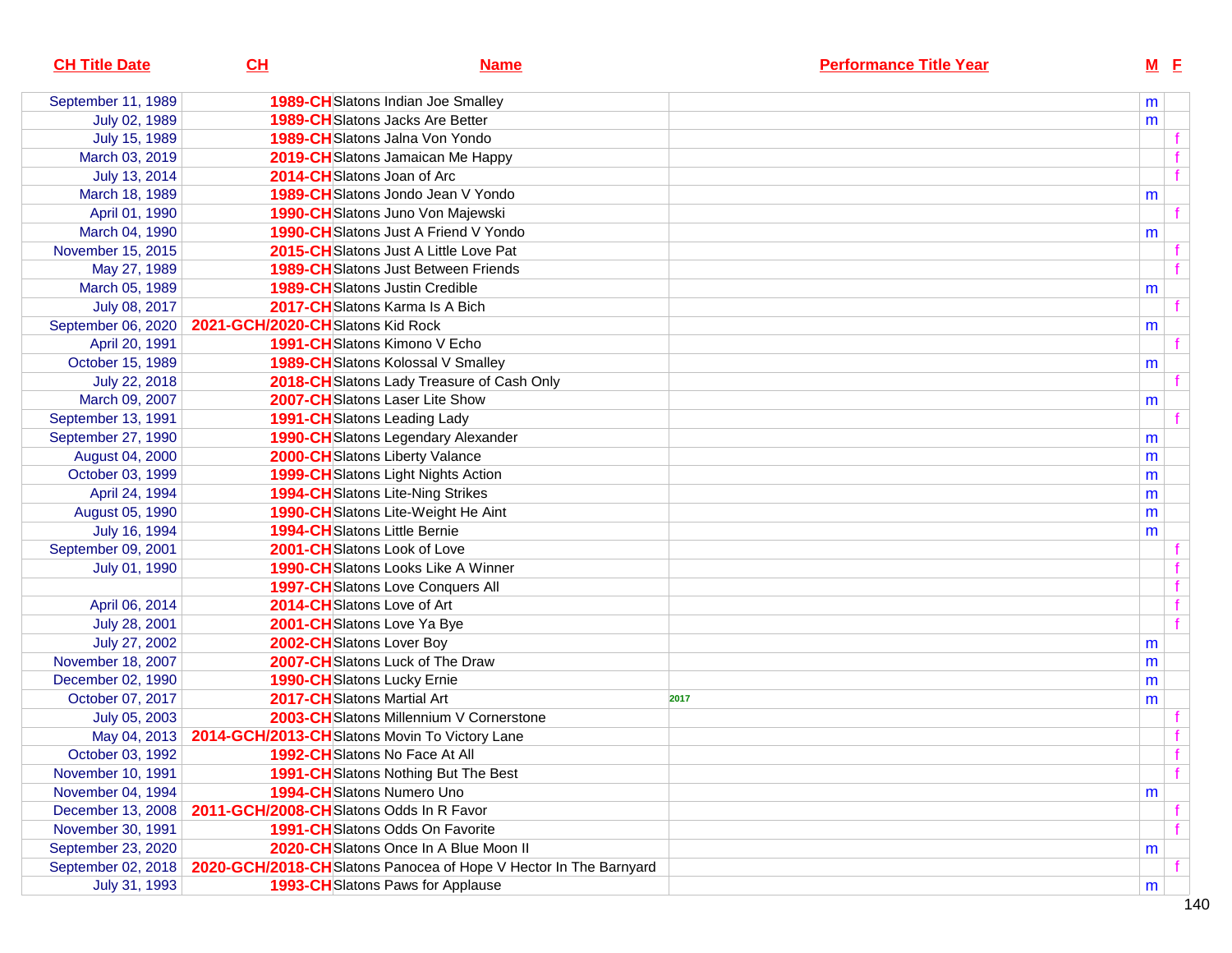| <b>CH Title Date</b>    | CH                                      | <b>Name</b>                                          |           | <b>Performance Title Year</b> |   | $M$ E |   |
|-------------------------|-----------------------------------------|------------------------------------------------------|-----------|-------------------------------|---|-------|---|
| September 26, 1998      |                                         | 1998-CHSlatons Payback V Rune                        |           |                               |   |       |   |
| August 01, 1997         |                                         | 1997-CH Slatons Peekaboo Prect Match                 |           |                               |   |       |   |
| October 19, 2002        |                                         | 2002-CHSlatons Peekaboo Prfct Ten                    |           |                               |   |       |   |
| December 11, 1993       |                                         | <b>1993-CH</b> Slatons Perfectly Incredible          |           |                               |   |       |   |
| April 18, 1992          |                                         | 1992-CH Slatons Piece of The Action                  | 1992      |                               | m |       |   |
| September 16, 2018      |                                         | 2019-GCH/2018-CHSlatons Piece of The Rockie Mountain |           |                               | m |       |   |
| <b>January 25, 2015</b> |                                         | 2015-CHSlatons Pistol Packin Mama                    |           |                               |   |       |   |
| May 24, 2008            |                                         | 2008-CHSlatons Place Your Bet At Sibex               |           |                               |   |       |   |
| December 17, 2000       | 2000-CHSlatons Poise N'Ivy              |                                                      |           |                               |   |       |   |
| March 23, 1997          | <b>1997-CH</b> Slatons Power Play       |                                                      |           |                               | m |       |   |
| November 19, 2000       |                                         | 2000-CHSlatons Precious Jewel                        |           |                               |   |       |   |
| June 26, 1994           |                                         | <b>1994-CH</b> Slatons Pride of Abraham              |           |                               |   |       |   |
| August 10, 1996         |                                         | <b>1996-CH</b> Slatons Quasar V Liberty              |           |                               | m |       |   |
| September 29, 1996      | 1996-CH Slatons Rag Doll                |                                                      |           |                               |   |       |   |
| August 02, 2001         |                                         | 2001-CH Slatons Raggedy Ann Von KC                   |           |                               |   |       |   |
| March 31, 2000          |                                         | 2000-CH Slatons Ragz to Riches V KC                  |           |                               |   |       |   |
| March 13, 2015          | 2015-GCH/2015-CHSlatons Ramblin Rose    |                                                      |           |                               |   |       |   |
| March 18, 2006          |                                         | 2006-CHSlatons Ready Aim Fire                        |           |                               | m |       |   |
| March 20, 2005          |                                         | 2005-CHSlatons Ready To Run                          |           |                               |   |       |   |
| March 04, 2017          | 2017-CHSlatons Rich Bich                |                                                      |           |                               |   |       |   |
| December 16, 2018       |                                         | 2018-CH Slatons Rolling Blue Thunder                 |           |                               | m |       |   |
| August 12, 2000         |                                         | 2000-CHSlatons Romancing The Stoan                   |           |                               |   |       |   |
| July 07, 2019           |                                         | 2019-CH Slatons Sam Has Lovely Pants                 |           |                               |   |       |   |
| November 15, 2002       |                                         | 2002-CHSlatons Sam Strikes Again                     |           |                               | m |       |   |
| November 03, 2018       | 2018-CHSlatons Secret Love              |                                                      |           |                               |   |       |   |
| <b>January 25, 1997</b> |                                         | <b>1997-CH</b> Slatons Sharin A Dream                |           |                               |   |       |   |
| September 30, 2001      |                                         | 2001-CHSlatons Sittin' On A Goldmine                 |           |                               |   |       |   |
| April 29, 2001          |                                         | 2001-CHSlatons Smooth Sailin                         |           |                               |   |       |   |
| February 04, 2001       |                                         | 2001-CHSlatons So Gergeous George                    |           |                               | m |       |   |
| June 28, 1998           |                                         | 1998-CHSlatons Sports Fan V Jewel                    |           |                               |   |       |   |
| March 21, 1995          |                                         | 1995-CH Slatons Startreck V King Row                 |           |                               | m |       |   |
| November 08, 2009       |                                         | 2009-CHSlatons Step Aside Boys                       |           |                               |   |       |   |
| July 16, 2000           |                                         | 2000-CHSlatons Steppin Stoan                         |           |                               |   |       |   |
| June 29, 2003           |                                         | 2003-CH Slatons Such A Little Peanut                 |           |                               | m |       |   |
|                         |                                         | 1995-CHSlatons Sugar And Spice                       |           |                               |   |       |   |
| May 18, 2003            |                                         | 2003-CHSlatons Surely You Jeste                      |           |                               |   |       |   |
| September 15, 2018      | 2018-GCH/2018-CHSlatons Sweet Secret    |                                                      | 2018,2019 |                               |   |       | f |
| July 13, 2019           |                                         | 2019-CHSlatons Tcb In A Flash                        |           |                               | m |       |   |
| May 02, 2015            | 2016-GCH/2015-CHSlatons Ticket To Ride  |                                                      | 2017      |                               | m |       |   |
| September 30, 2012      |                                         | 2012-CHSlatons Touched By Grace                      |           |                               |   |       |   |
| September 30, 2012      |                                         | 2012-CHSlatons U Ain't A Woofn                       |           |                               | m |       |   |
| September 27, 2015      | 2017-GCH/2015-CHSlatons Victoria Secret |                                                      | 2016      |                               |   |       |   |
| November 29, 2002       |                                         | 2002-CHSlatons Wide Ride Clyde                       |           |                               | m |       |   |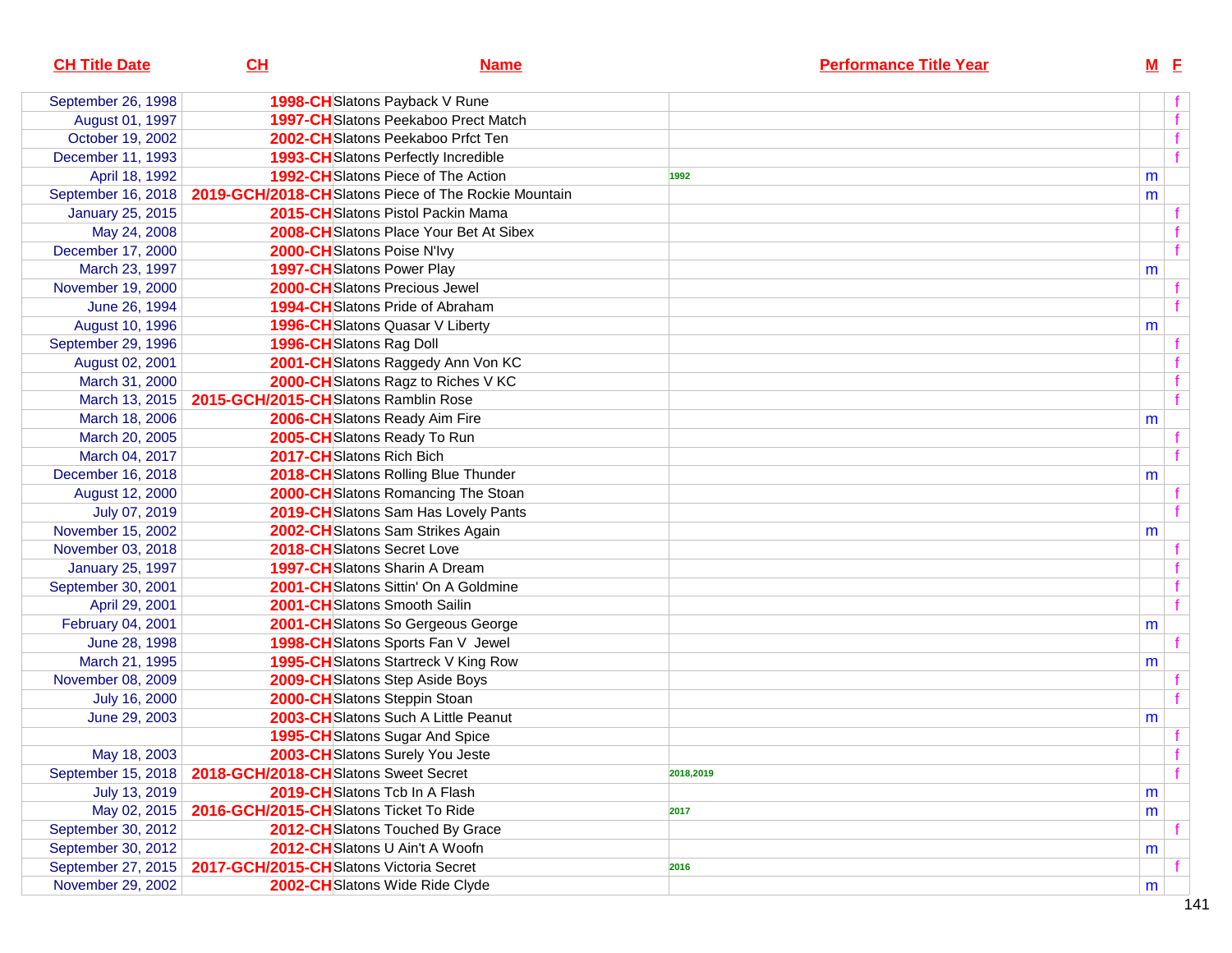| <b>CH Title Date</b> | CL                                        | <b>Name</b>                                 |      | <b>Performance Title Year</b> | $M$ E |      |
|----------------------|-------------------------------------------|---------------------------------------------|------|-------------------------------|-------|------|
| November 12, 1993    |                                           | <b>1993-CH</b> Slatons Wild And Free        |      |                               |       |      |
| October 16, 1999     |                                           | 1999-CH Slatons Wild By D'Sign              |      |                               |       | f    |
| November 02, 1997    |                                           | 1997-CHSlatons Wild Fire                    |      |                               |       |      |
| December 16, 2001    |                                           | 2001-CHSlatons Wild Irish Rose              |      |                               |       |      |
| September 26, 2004   |                                           | 2004-CHSlatons Wild Rider                   |      |                               | m     |      |
| November 05, 2000    |                                           | 2000-CHSlatons Wild Thunder Templum         |      |                               | m     |      |
| October 30, 1993     |                                           | 1993-CH Slatons XIV Karat Showboat          |      |                               | m     |      |
| November 01, 1992    |                                           | <b>1992-CH</b> Slatons XIV Karat Solid Gold | 1997 |                               |       |      |
| April 06, 2012       | 2012-GCH/2012-CHSleepy Hollows Ice Slicer |                                             |      |                               |       |      |
| March 15, 2014       |                                           | 2014-CHSleepy Hollows Mr. Goodbar           |      |                               | m     |      |
| September 12, 2009   |                                           | 2009-CHSleepyhollows Bailys Comet           |      |                               |       |      |
| May 20, 2007         |                                           | 2007-CH Sleepyhollows Doozer V Voyager      | 2008 |                               | m     |      |
| October 19, 2003     |                                           | 2003-CH Sleepyhollowsbeyond the stars       |      |                               | m     |      |
| May 02, 2004         |                                           | 2004-CHSleepyhollowshollywoodlegend         |      |                               | m     |      |
| June 12, 2005        |                                           | 2005-CHSleepyhollowsideofthemoon            |      |                               |       |      |
| February 15, 2004    |                                           | 2004-CHSleepyhollowwiiirockfrmthesun        |      |                               |       |      |
|                      |                                           | 1980-CHSmidgen Girl Saints Haven T          |      |                               |       |      |
| June 02, 1990        |                                           | 1990-CHSmidget Ann Lovejoy                  |      |                               |       |      |
|                      |                                           | <b>1967-CH</b> Smiths Wonderful Duffy       |      |                               | m     |      |
| November 30, 1997    |                                           | 1997-CH Smokeys Lady of Royalty             | 1994 |                               |       |      |
| August 17, 2001      |                                           | 2001-CH Smokeys Little'bear of Royalty      |      |                               | m     |      |
| July 17, 2021        |                                           | 2021-CHSnezhnoe Sozvezdie Vasabi            |      |                               |       |      |
|                      |                                           | 1970-CHSno King Hauszifer V Rox             |      |                               | m     |      |
|                      | 1982-CHSno King Scout                     |                                             |      |                               | m     |      |
|                      |                                           | 1978-CH Snobelts Heidi V Talheim            |      |                               | m     |      |
|                      |                                           | 1972-CH Snobelts Heidi Von Talheim          |      |                               |       |      |
| May 03, 2013         |                                           | 2013-CH Snodens New Day Dawning V Sirius    |      |                               |       |      |
| February 08, 2013    |                                           | 2013-CH Snodens Reflection In Time V Sirius |      |                               |       |      |
|                      |                                           | 1984-CH Snodrifts Bozo V Big Topp           |      |                               | m     |      |
| May 23, 1987         |                                           | <b>1987-CH</b> Snodrifts Horsefeathers      | 1990 |                               |       |      |
| July 06, 1996        | 1996-CH Snofires Brogan                   |                                             |      |                               | m     |      |
| May 30, 1994         |                                           | <b>1994-CH</b> Snofires Cheddar Chomper     |      |                               |       |      |
| May 03, 1992         |                                           | <b>1992-CH</b> Snofires Davinci Von Pat     |      |                               | m     |      |
| September 07, 1991   |                                           | 1991-CH Snofires Denver Von Yondo-B         |      |                               | m     |      |
| August 26, 1995      |                                           | 1995-CH Snofires Just Tina V Lyndale        |      |                               |       |      |
| December 03, 1989    |                                           | 1989-CH Snofires Storm Sunnybrook           |      |                               |       |      |
|                      | 1941-CH Snow Beauty                       |                                             |      |                               |       | $-f$ |
| September 02, 1995   |                                           | 1995-CH Snowballs Brag A Bout               |      |                               | m     |      |
| December 19, 1993    |                                           | <b>1993-CH</b> Snowballs North To Alaska    |      |                               |       |      |
|                      |                                           | 1972-CH Snowbelts Rose of Dereworth         |      |                               |       |      |
|                      |                                           | 1984-CH Snowcaps Ruff Diamond               |      |                               |       |      |
|                      |                                           | <b>1978-CH</b> Snowlands Deacon             |      |                               | m     |      |
|                      |                                           | <b>1978-CH</b> Snowlands Divinity           |      |                               | m     |      |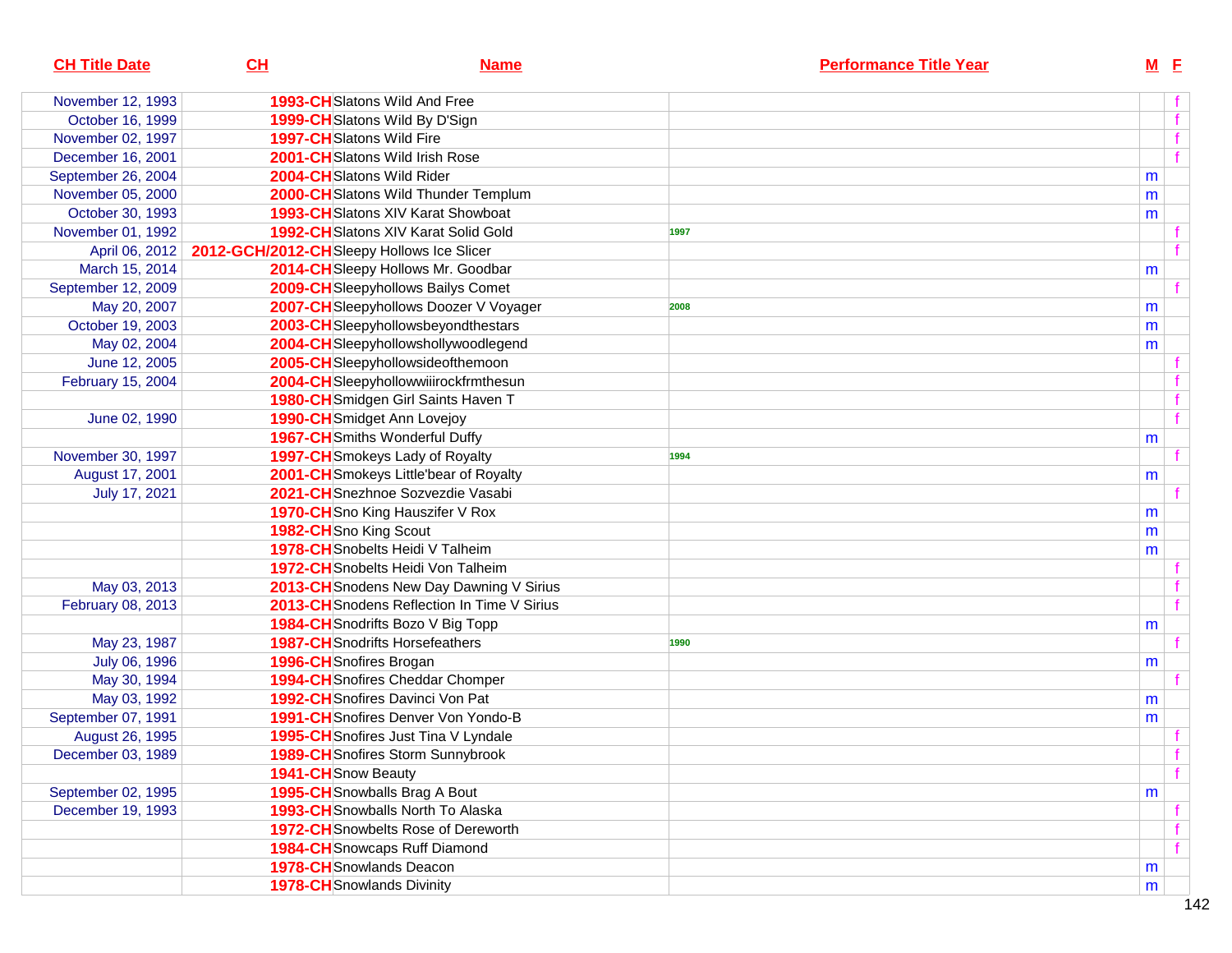| <b>CH Title Date</b> | CL                                  | <b>Name</b>                               |           | <b>Performance Title Year</b> | $M$ E |                     |
|----------------------|-------------------------------------|-------------------------------------------|-----------|-------------------------------|-------|---------------------|
|                      |                                     | 1981-CH Snowlands Holly Christmas         |           |                               |       |                     |
|                      |                                     | <b>1982-CH</b> Snowlands Honesty Divinity |           |                               |       | f                   |
| April 18, 1999       |                                     | 1999-CH Snowlands Instantlove La Casa     |           |                               |       | f                   |
| March 03, 1995       |                                     | <b>1995-CH</b> Snowlands Just In Time     |           |                               |       | f                   |
| May 07, 2000         |                                     | 2000-CHSnowlands Manhattan                |           |                               | m     |                     |
| June 19, 1994        | 1994-CH Snowsage April              |                                           |           |                               |       |                     |
|                      |                                     | 1981-CH Snowsage Bailey Banyon            |           |                               |       |                     |
|                      | 1982-CH Snowsage Faith              |                                           |           |                               |       |                     |
|                      | 1984-CHSnowsage Fawn                |                                           |           |                               |       | $\mathbf{f}$        |
|                      | 1984-CH Snowsage Jonah              |                                           |           |                               | m     |                     |
|                      | 1984-CHSnowsage Kaler               |                                           |           |                               | m     |                     |
|                      |                                     | 1985-CH Snowsage Leonardo V Katani        |           |                               | m     |                     |
|                      | 1985-CHSnowsage Lisa                |                                           |           |                               |       |                     |
|                      | 1985-CHSnowsage Logan               |                                           |           |                               | m     |                     |
| November 27, 1988    | 1988-CH Snowsage Rachel             |                                           |           |                               |       |                     |
|                      |                                     | 1986-CHSnowsage Rasputin Van Rijn         |           |                               | m     |                     |
| April 09, 1989       | 1989-CH Snowsage Robin              |                                           |           |                               |       |                     |
|                      | <b>1979-CH</b> Snowsage Schuster    |                                           |           |                               | m     |                     |
| June 24, 1990        |                                     | 1990-CH Snowsage Tierney of Sad Eye       |           |                               |       |                     |
| June 10, 1989        |                                     | 1989-CHSnowsage Virgil VonYondo           |           |                               | m     |                     |
|                      |                                     | 1980-CH Snowsage Willa Banyon             |           |                               |       |                     |
|                      |                                     | <b>1963-CH</b> Snowtops Kris Kringle      | 1962,1963 |                               | m     |                     |
|                      |                                     | 1981-CH Snowy Ridge Heritage Laramie      |           |                               |       |                     |
|                      |                                     | 1983-CH Soapstones D'Artagnan             |           |                               | m     |                     |
|                      | <b>1983-CH</b> Soapstones Desiree   |                                           |           |                               |       |                     |
| April 13, 1986       |                                     | <b>1986-CH</b> Soapstones New Deal        |           |                               |       |                     |
| May 05, 1991         |                                     | 1991-CH Soapstones Peal of Thunder        |           |                               | m     |                     |
| January 07, 1992     |                                     | 1992-CH Soapstones Piece of Cake          |           |                               |       |                     |
| October 06, 1991     | <b>1991-CH</b> Soapstones Playboy   |                                           |           |                               | m     |                     |
| December 12, 1987    |                                     | <b>1987-CH</b> Soapstones Roustabout      |           |                               | m     |                     |
| April 16, 1988       | <b>1988-CH</b> Soapstones Serena    |                                           |           |                               |       |                     |
| March 07, 1992       |                                     | <b>1992-CH</b> Soapstones Sergeants Pride |           |                               | m     |                     |
| November 10, 1996    |                                     | 1996-CH Soapstones You Betcha             |           |                               | m     |                     |
| June 08, 1997        | 1997-CH Soapstones Yvonne           |                                           |           |                               |       |                     |
| April 23, 1988       | 1988-CH Soapstones Zara             |                                           |           |                               |       |                     |
|                      |                                     | 1980-CH Soest Hill Athena Lenwardof       |           |                               |       | $\ddot{\mathbf{f}}$ |
|                      | 1983-CH Soest Hill Cavalier         |                                           |           |                               | m     |                     |
|                      | <b>1979-CH</b> Soest Hill Churiwala |                                           |           |                               | m     |                     |
| June 06, 1988        | 1988-CH Soest Hill Emily            |                                           |           |                               |       |                     |
|                      |                                     | <b>1977-CH</b> Soest Hill Fred Flinstone  |           |                               | m     |                     |
|                      | <b>1980-CH</b> Soest Hill Horus     |                                           |           |                               | m     |                     |
|                      | 1979-CH Soest Hill John Alden       |                                           |           |                               | m     |                     |
|                      | 1985-CH Soest Hill Lucille          |                                           |           |                               |       |                     |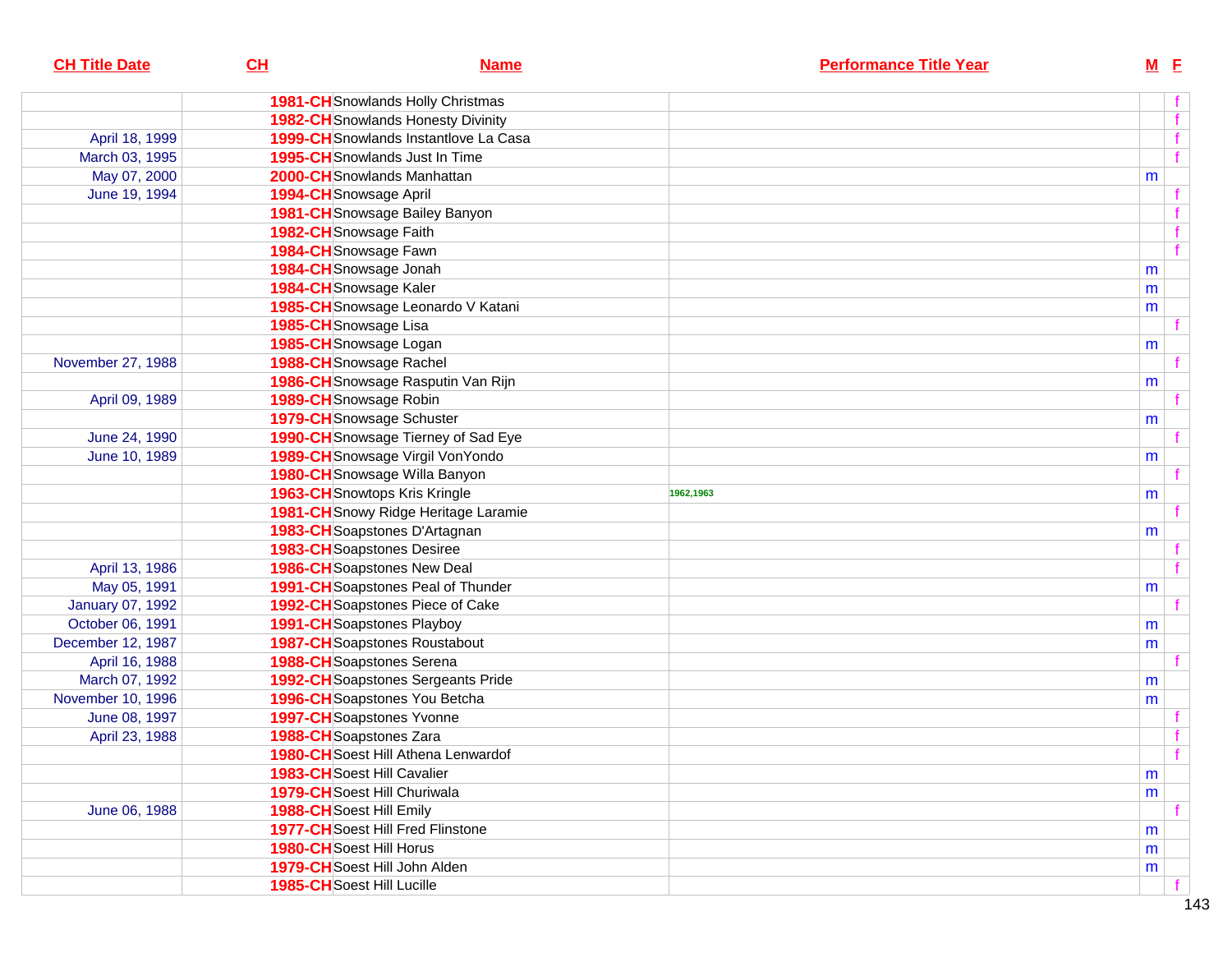| <b>CH Title Date</b> | CL                       | <b>Name</b>                                   |      | <b>Performance Title Year</b> | $M$ E |  |
|----------------------|--------------------------|-----------------------------------------------|------|-------------------------------|-------|--|
|                      | 1985-CH Soest Hill Milan |                                               |      |                               | m     |  |
|                      |                          | <b>1984-CH</b> Soest Hill Miles Standish      |      |                               | m     |  |
|                      |                          | <b>1978-CH</b> Soest Hill Nefertiti           |      |                               |       |  |
|                      |                          | 1981-CHSoest Hill Praetorian                  |      |                               | m     |  |
|                      | 1978-CH Soest Hill She   |                                               |      |                               |       |  |
| October 20, 1985     |                          | <b>1985-CH</b> Soest Hill Theotis             |      |                               | m     |  |
|                      | 1979-CH Soest Hill Tonto |                                               |      |                               | m     |  |
| October 07, 1990     |                          | 1990-CH Soest Hill Wrangler                   |      |                               | m     |  |
|                      |                          | 1965-CH Solitaire L'ourse Alpine              |      |                               |       |  |
| December 10, 2009    |                          | 2009-CH Somersets Aurora V Revilo             |      |                               |       |  |
| April 06, 2013       |                          | 2013-CH Somersets Delainey Vsummerlyn         |      |                               |       |  |
| February 10, 2013    |                          | 2013-CH Somersets Delilah                     |      |                               |       |  |
|                      |                          | 1965-CHSon Mars Adoration                     |      |                               |       |  |
|                      |                          | <b>1962-CH</b> Son Mars Audacious             |      |                               | m     |  |
|                      | 1908-CH Soscho Fright    |                                               |      |                               |       |  |
|                      |                          | <b>1965-CH</b> South Mountains Snow Monk      |      |                               | m     |  |
| June 11, 1995        |                          | <b>1995-CH</b> South Shores Juan Andres       |      |                               | m     |  |
| June 06, 1992        |                          | <b>1992-CH</b> South Shores Maxmillion Havasu |      |                               | m     |  |
| May 21, 1994         |                          | <b>1994-CH</b> South Shores Roseanne          |      |                               |       |  |
|                      | 1917-CH South Wind       |                                               |      |                               |       |  |
| April 23, 2022       |                          | 2022-CH Southern Giants Show Me That Cadence  |      |                               |       |  |
| August 28, 1999      |                          | 1999-CH Southforks Saucis Big Gulp            |      |                               | m     |  |
|                      |                          | 1953-CH Sovereign of Dolomount                |      |                               | m     |  |
| December 13, 1986    |                          | 1986-CH Sparkles Boo-zer Bear                 |      |                               | m     |  |
|                      | 1913-CH Splendidus       |                                               |      |                               |       |  |
|                      |                          | 1982-CHSplit T's Country Lawyer               |      |                               | m     |  |
|                      |                          | 1969-CH Springfields Jon Barleycorn           |      |                               | m     |  |
|                      |                          | 1968-CH Spruce Creek Baby Hughie              |      |                               | m     |  |
|                      |                          | 1969-CH Spruce Creek Hollie No Buddy          |      |                               |       |  |
|                      |                          | 1966-CHSpruce Creek Red V Torro               |      |                               | m     |  |
| June 14, 1992        |                          | 1992-CH Squaw Valleys Leon V Sunbeam          |      |                               | m     |  |
| May 21, 1994         |                          | 1994-CH Squaw Valleys Murphy Brown            |      |                               |       |  |
| April 21, 1991       |                          | 1991-CH Squaw Valleys Normandy                |      |                               | m     |  |
| July 26, 1996        |                          | 1996-CH Squaw Valleys Rusty Nail              |      |                               | m     |  |
| May 26, 1986         |                          | <b>1986-CH</b> Squaw Valleys Scarlett         |      |                               |       |  |
| December 13, 1986    |                          | 1986-CH Squaw Valleys Tom                     |      |                               | m     |  |
|                      |                          | 1971-CH Squaw Valleys Vacation Eve            |      |                               |       |  |
|                      |                          | 1974-CHSt. Anthonys Libra Lewshka             |      |                               |       |  |
|                      | 1965-CHSt. Art Heidi     |                                               |      |                               |       |  |
|                      |                          | 1964-CHSt. Brandie of Yorkfield               | 1964 |                               | m     |  |
|                      | 1887-CHSt. Charles       |                                               |      |                               | m     |  |
| August 05, 1988      |                          | 1988-CHSt. Chelles Jay Beau West              |      |                               | m     |  |
|                      |                          | 1947-CHSt. Christopher of Park Run            |      |                               | m     |  |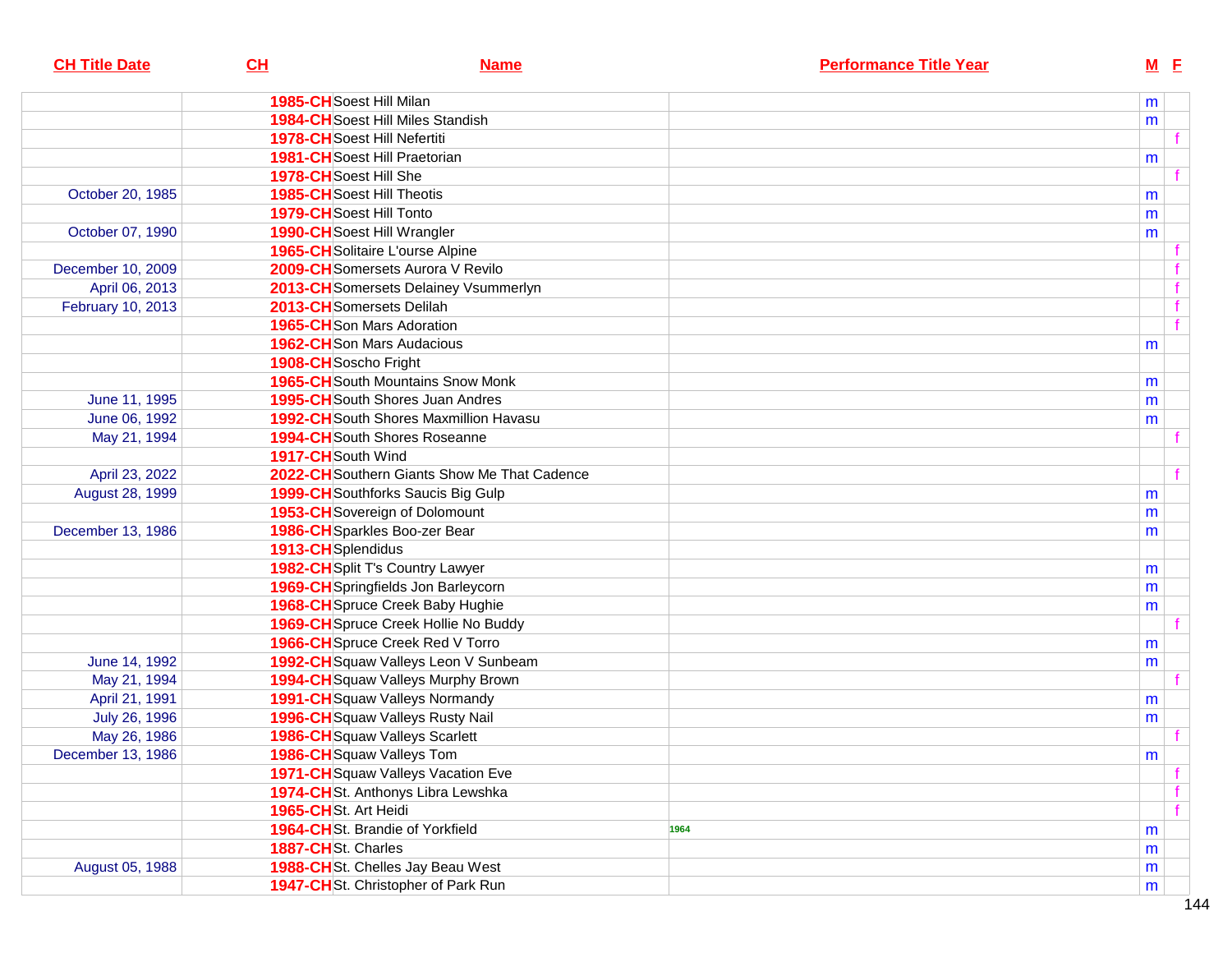| <b>CH Title Date</b>    | CL                                             | <b>Name</b>                                        |                | <b>Performance Title Year</b> |   | $M$ E        |
|-------------------------|------------------------------------------------|----------------------------------------------------|----------------|-------------------------------|---|--------------|
|                         |                                                | 1973-CHSt. Francis Archie V Yorick                 |                |                               | m |              |
| August 29, 2004         |                                                | 2004-CHSt. Havens A Lucky Dog                      |                |                               | m |              |
| May 08, 2011            |                                                | 2011-GCH/2011-CHSt. Havensts Thunder And Lightning |                |                               | m |              |
|                         |                                                | 1969-CHSt. Honey of Secluded Woods                 |                |                               |   |              |
|                         |                                                | 1983-CHSt. Janes Touch of Honey                    |                |                               |   |              |
|                         |                                                | 1974-CHSt. Kelly Bubbles Boy Brandy                |                |                               | m |              |
|                         |                                                | 1936-CHSt. Pamela Pearl O'Waldeck                  |                |                               |   |              |
| March 08, 1997          |                                                | <b>1997-CH</b> St. Paulies Beautiful Bonni         |                |                               |   |              |
| September 01, 2002      |                                                | 2002-CHSt. Paulles Girl of Silverado               |                |                               |   |              |
|                         |                                                | 1935-CHSt. Scholastica Pearl Waldeck               |                |                               |   | $\mathbf{f}$ |
|                         |                                                | 1981-CHSt. Sunrise Big Red of Hunk                 |                |                               | m |              |
| June 04, 1989           |                                                | 1989-CHSt. Sunrise Chalet of Xanadu                | 1985           |                               |   |              |
|                         |                                                | 1979-CHSt. Sunrise Duke Leberberg                  |                |                               | m |              |
|                         |                                                | 1981-CHSt. Sunrise Patchs Lebergerg                |                |                               | m |              |
|                         |                                                | 1985-CHSt. Sunrise Robin Hood of Red               |                |                               | m |              |
|                         |                                                | 1974-CH Stanridges C G Cadet Bermar                |                |                               | m |              |
|                         |                                                | 1966-CH Stanridges Hugo V Habsburg                 |                |                               | m |              |
|                         | 1964-CH Stanridges Jolee                       |                                                    |                |                               |   |              |
|                         |                                                | 1971-CH Stanridges Odin V Riga                     |                |                               | m |              |
|                         |                                                | 1973-CH Stanridges Paige of Opdyke                 |                |                               |   |              |
|                         |                                                | 1975-CH Stanridges Rude Odie Opdyke                |                |                               | m |              |
|                         |                                                | 1970-CH Stanridges Samantha of Riga                |                |                               |   |              |
|                         |                                                | 1972-CH Stanridges Tabatha V Riga                  |                |                               |   |              |
|                         |                                                | 1974-CH Stanridges Thor of Opdyke                  |                |                               | m |              |
|                         | 1961-CHStar Baby                               |                                                    |                |                               |   |              |
|                         | 1969-CHStar East Ada                           |                                                    |                |                               |   |              |
| September 01, 1996      |                                                | 1996-CHStar Light JP Big St. Claus                 |                |                               | m |              |
|                         |                                                | 1965-CH Star Pines Atlas of Deara                  |                |                               | m |              |
| November 13, 2016       | 2017-GCH/2016-CHStarbrites Ellington V Cedar   |                                                    | 2016,2018,2019 |                               | m |              |
| <b>January 14, 2018</b> | 2018-CH Starbrites Ellysa                      |                                                    |                |                               |   |              |
| June 01, 2014           | 2014-CH Starbrites Oakland                     |                                                    |                |                               | m |              |
| October 07, 2012        | 2012-GCH/2012-CHStarbrites Olive N Northpointe |                                                    |                |                               |   |              |
| February 01, 2015       | 2015-CH Starbrites Olympia                     |                                                    |                |                               |   |              |
| September 17, 2014      |                                                | 2014-CH Starbrites Ozana V Mount Hood              |                |                               |   |              |
| May 10, 2014            |                                                | 2014-CH Starbrites Pandora V Beech Hill            | 2013           |                               |   |              |
| March 02, 2013          |                                                | 2013-CH Starbrites Roma V Beech Hill               | 2013           |                               |   | f            |
| May 11, 2013            |                                                | 2013-CH Starbrites Zoltan V Northpointe            |                |                               | m |              |
|                         | 1981-CHStarbuck                                |                                                    |                |                               | m |              |
| March 15, 2015          |                                                | 2015-CH Starlights Dream Maker                     |                |                               |   |              |
|                         | 1983-CHStars Abagail                           |                                                    |                |                               |   |              |
|                         |                                                | 1979-CH Stars Alpha Von Duffy                      |                |                               | m |              |
|                         |                                                | 1983-CH Stars Annie Von Shelbi                     |                |                               |   |              |
| <b>January 15, 2006</b> | 2006-CH Stars Carrousel                        |                                                    |                |                               |   |              |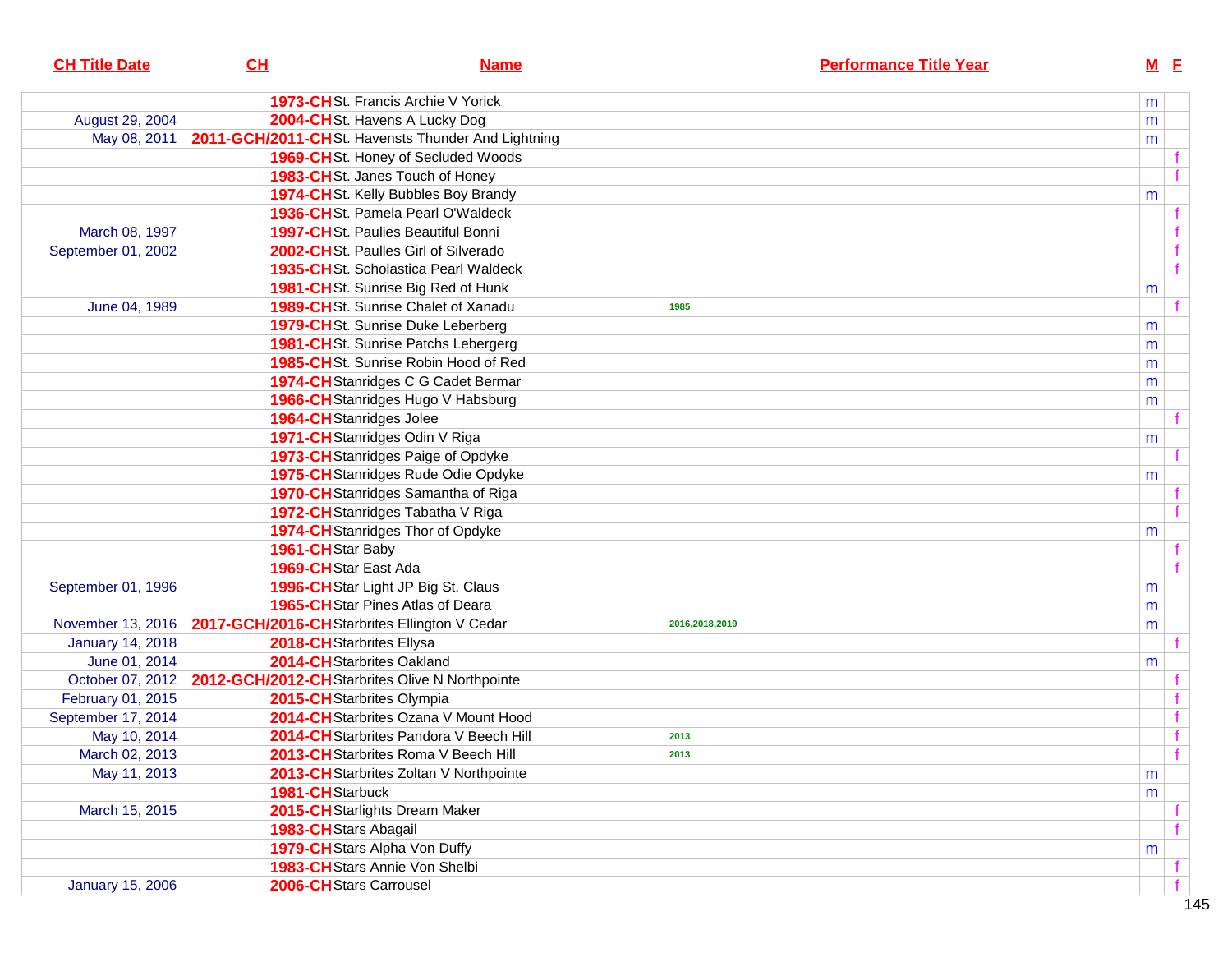| <b>CH Title Date</b>    | CH                                            | <b>Name</b>                                  |                | <b>Performance Title Year</b> |   | $M$ E |
|-------------------------|-----------------------------------------------|----------------------------------------------|----------------|-------------------------------|---|-------|
|                         | <b>1982-CH</b> Stars Chaparrel Von Boris      |                                              |                |                               | m |       |
|                         | <b>1985-CH</b> Stars Competitor               |                                              | 1984           |                               | m |       |
| September 05, 1999      | <b>1999-CH</b> Stars Eva Star                 |                                              |                |                               |   |       |
| April 27, 1991          | <b>1991-CH</b> Stars Fauna                    |                                              |                |                               |   |       |
| June 24, 2007           | 2007-CH Stars Fox For Sunkatanka              |                                              |                |                               |   |       |
|                         | <b>1980-CH</b> Stars Frederick Von Dawn       |                                              |                |                               | m |       |
| July 28, 2012           | 2013-GCH/2012-CHStars Henry Aquilla           |                                              |                |                               | m |       |
| June 26, 2016           | 2016-CHStars Just A Chance                    |                                              |                |                               | m |       |
| July 05, 2015           | 2016-GCH/2015-CHStars Just Jillin             |                                              |                |                               |   |       |
| April 27, 1991          | <b>1991-CH</b> Stars Kross Kountry            |                                              |                |                               | m |       |
| November 19, 1989       | <b>1989-CH</b> Stars Lady Caerwicce           |                                              |                |                               |   |       |
| May 11, 1996            | 1996-CH Stars Marcella                        |                                              | 1993           |                               |   |       |
| October 30, 1988        | <b>1988-CH</b> Stars Mister Green Jeans       |                                              | 1986           |                               | m |       |
| <b>January 27, 1996</b> | <b>1996-CH</b> Stars More To Come             |                                              |                |                               |   |       |
| September 11, 1993      | 1993-CHStars Palmer                           |                                              |                |                               | m |       |
| May 18, 1997            | 1997-CHStars Rodeo Ryder                      |                                              |                |                               | m |       |
|                         | 1980-CH Stars Shelbi Von Spring               |                                              |                |                               |   |       |
| September 22, 1996      | 1996-CHStars Shenendoah                       |                                              |                |                               | m |       |
| February 16, 1997       | <b>1997-CH</b> Stars Simba San Juan           |                                              |                |                               | m |       |
| October 26, 1997        | <b>1997-CH</b> Stars Simply Sioux             |                                              |                |                               |   |       |
| March 05, 1994          | 1994-CH Stars Tyrone V Jamelle                |                                              | 1994           |                               | m |       |
| July 10, 1999           | <b>1999-CH</b> Stars Ucon of Westwinds        |                                              |                |                               | m |       |
| May 21, 2000            | 2000-CHStars Veronica                         |                                              |                |                               |   |       |
| November 24, 2001       | 2001-CH Stars Warning                         |                                              |                |                               |   |       |
| November 02, 2002       | 2002-CHStars Yaquina By The Bay               |                                              |                |                               | m |       |
| <b>January 11, 2004</b> | 2004-CH Stars Yasmine                         |                                              |                |                               |   |       |
| September 06, 2007      | 2007-CHStars Yuma Leigh                       |                                              |                |                               |   |       |
| November 18, 2018       |                                               | 2018-CHStillstreams You'Re So Fine           | 2017,2018,2019 |                               | m |       |
| June 16, 1996           | <b>1996-CH</b> Stoans Absolute of Cara        |                                              |                |                               |   |       |
| December 05, 1992       | <b>1992-CH</b> Stoans Adam Mistihil           |                                              | 1990           |                               | m |       |
| July 06, 2002           |                                               | 2002-CHStoans Art Work of Shadow Mtn         |                |                               |   |       |
| August 29, 1993         | 1993-CH Stoans Ashley O'Elation               |                                              |                |                               |   |       |
| October 11, 1992        |                                               | 1992-CH Stoans Awesome Sofie V Hahn          |                |                               |   |       |
| December 15, 2013       | 2013-CH Stoans A-Zalea V Slaton               |                                              |                |                               |   |       |
|                         | 1969-CHStoans Beau Zeau                       |                                              | 1968,1970,1972 |                               | m |       |
| April 29, 1989          | 1989-CH Stoans Bella Kate of Honi             |                                              |                |                               |   |       |
| September 16, 1993      |                                               | 1993-CHStoans Callas O'Lynchcreek            |                |                               |   |       |
| July 19, 1999           | 1999-CH Stoans Celica of Ur                   |                                              |                |                               |   |       |
| November 15, 2014       | 2015-GCH/2014-CHStoans Cow Boy of Windshadows |                                              | 2016           |                               | m |       |
|                         | 1981-CHStoans Czar of Twin Oaks               |                                              | 1981           |                               | m |       |
| November 12, 2006       | 2006-CHStoans D'Alice of Loramar              |                                              | 2007           |                               |   |       |
| March 21, 1998          |                                               | <b>1998-CH</b> Stoans Dean Witter of Valinta |                |                               | m |       |
| <b>January 10, 1998</b> | 1998-CHStoans Delila V Valinta                |                                              |                |                               |   |       |
|                         |                                               |                                              |                |                               |   |       |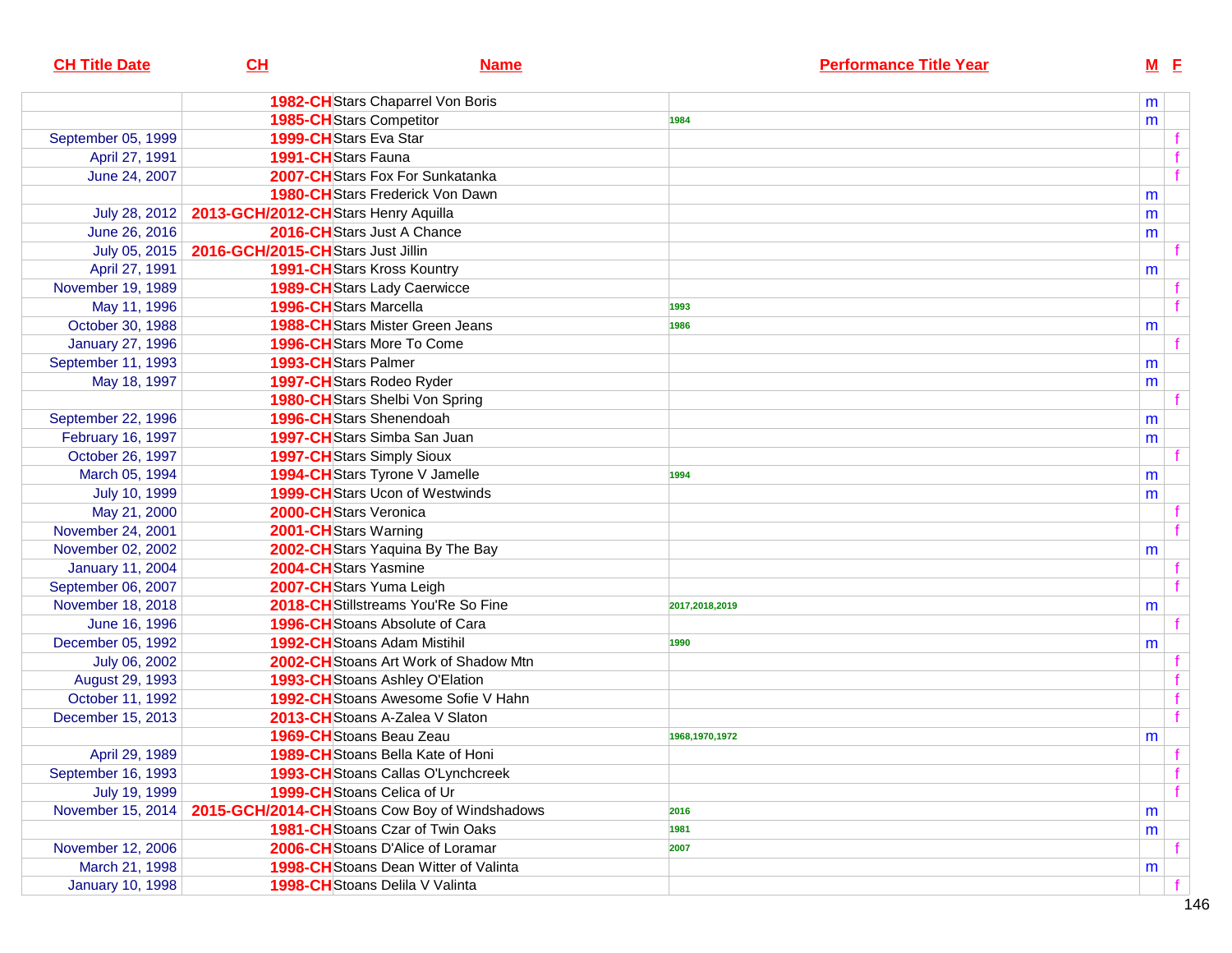| <b>CH Title Date</b>    | CL | <b>Name</b>                              | <b>Performance Title Year</b> |   | $M$ E |  |
|-------------------------|----|------------------------------------------|-------------------------------|---|-------|--|
| October 20, 1996        |    | 1996-CH Stoans Disney World Valinta      |                               | m |       |  |
| October 09, 1994        |    | 1994-CH Stoans Dudley Do Right Of Jay-U  | 1993,1994                     | m |       |  |
| November 18, 2006       |    | 2006-CH Stoans Elmo of Gaya              |                               | m |       |  |
|                         |    | 1982-CH Stoans Embla of TOQ              |                               |   |       |  |
| August 09, 1997         |    | <b>1997-CH</b> Stoans Fatima of Firth    |                               |   |       |  |
| August 26, 2007         |    | 2007-CH Stoans Fiona of Windsong         |                               |   |       |  |
| October 14, 1991        |    | 1991-CHStoans Firenze of Miyou           |                               |   |       |  |
| September 25, 1993      |    | 1993-CH Stoans Fortuno of Copper Mtn     |                               | m |       |  |
|                         |    | 1983-CH Stoans Gilda of Twin Oaks        |                               |   |       |  |
| July 18, 1993           |    | 1993-CH Stoans Glory Bea O'Lynchcreek    |                               |   |       |  |
| July 11, 1998           |    | 1998-CH Stoans Glysa of Adax             | 1998,2000                     |   |       |  |
| November 03, 2000       |    | 2000-CH Stoans Grace Under Fire V Adax   |                               |   |       |  |
| September 12, 1998      |    | <b>1998-CH</b> Stoans Gustov Mistihil    | 1998                          | m |       |  |
| June 25, 1989           |    | 1989-CH Stoans Halley De St. Chelle      |                               |   |       |  |
| October 11, 1998        |    | 1998-CH Stoans Hilda of Orting           |                               |   |       |  |
| <b>January 13, 2007</b> |    | 2007-CH Stoans Home Sweet Home of Regalo |                               |   |       |  |
| March 09, 2008          |    | 2008-CH Stoans Humphrey of Regald        |                               | m |       |  |
| February 26, 2000       |    | 2000-CH Stoans I Am Zelda Of Vicdory     |                               |   |       |  |
| August 13, 2000         |    | 2000-CH Stoans Idit Arod of Vicdory      |                               | m |       |  |
| August 22, 1992         |    | <b>1992-CH</b> Stoans Isabelle V Encore  |                               |   |       |  |
|                         |    | <b>1983-CH</b> Stoans Jessica Mac Vic    | 1982                          |   |       |  |
| April 05, 2009          |    | 2009-CHStoans Jeul of Vicdory            | 2010                          |   |       |  |
| November 16, 2002       |    | 2002-CH Stoans Jezabelle of New Sage     |                               |   |       |  |
| March 20, 1988          |    | 1988-CH Stoans Jinny Mae O'Lynchcreek    |                               |   |       |  |
|                         |    | 1985-CHStoans Jupiter of Oxbow           |                               | m |       |  |
| April 09, 2005          |    | 2005-CHStoans K A Schroeder De La Dawn   |                               | m |       |  |
| April 26, 1988          |    | 1988-CH Stoans Kiska of Jaz              |                               |   |       |  |
| July 03, 1988           |    | 1988-CH Stoans Knotty B Nice V Journey   |                               |   |       |  |
| July 16, 1989           |    | 1989-CH Stoans Knute of Jaz              |                               | m |       |  |
| December 10, 1989       |    | 1989-CH Stoans Liz Claiborne V Bonadi    |                               |   |       |  |
| April 19, 1991          |    | 1991-CH Stoans Look At Me V Bonadi       |                               |   |       |  |
| September 07, 1986      |    | <b>1986-CH</b> Stoans Lorraine of Verb   |                               |   |       |  |
| March 10, 1991          |    | 1991-CH Stoans Lucky Charm of Bonadi     | 1987                          | m |       |  |
| <b>January 14, 1988</b> |    | <b>1989-CH</b> Stoans MacDuff of Valinta | 1989                          | m |       |  |
| September 01, 2003      |    | 2003-CH Stoans Marcie of Landoe          |                               |   |       |  |
|                         |    | 1984-CH Stoans Maximilliam of Klarc      |                               | m |       |  |
| June 27, 1999           |    | 1999-CHStoans Micah V Bart               |                               | m |       |  |
|                         |    | 1984-CH Stoans Moby Dick of Czak         | 1986                          | m |       |  |
| May 19, 2001            |    | 2001-CHStoans Montreaux V Bart           |                               |   |       |  |
|                         |    | 1984-CH Stoans Nadia of Klafa            |                               |   |       |  |
| April 17, 2010          |    | 2010-CH Stoans Naturally Nellie of Way   | 2009                          |   | f     |  |
| June 05, 1999           |    | 1999-CHStoans Neil of Nelba              |                               | m |       |  |
|                         |    | 1984-CH Stoans Nicholas of Klafa         |                               | m |       |  |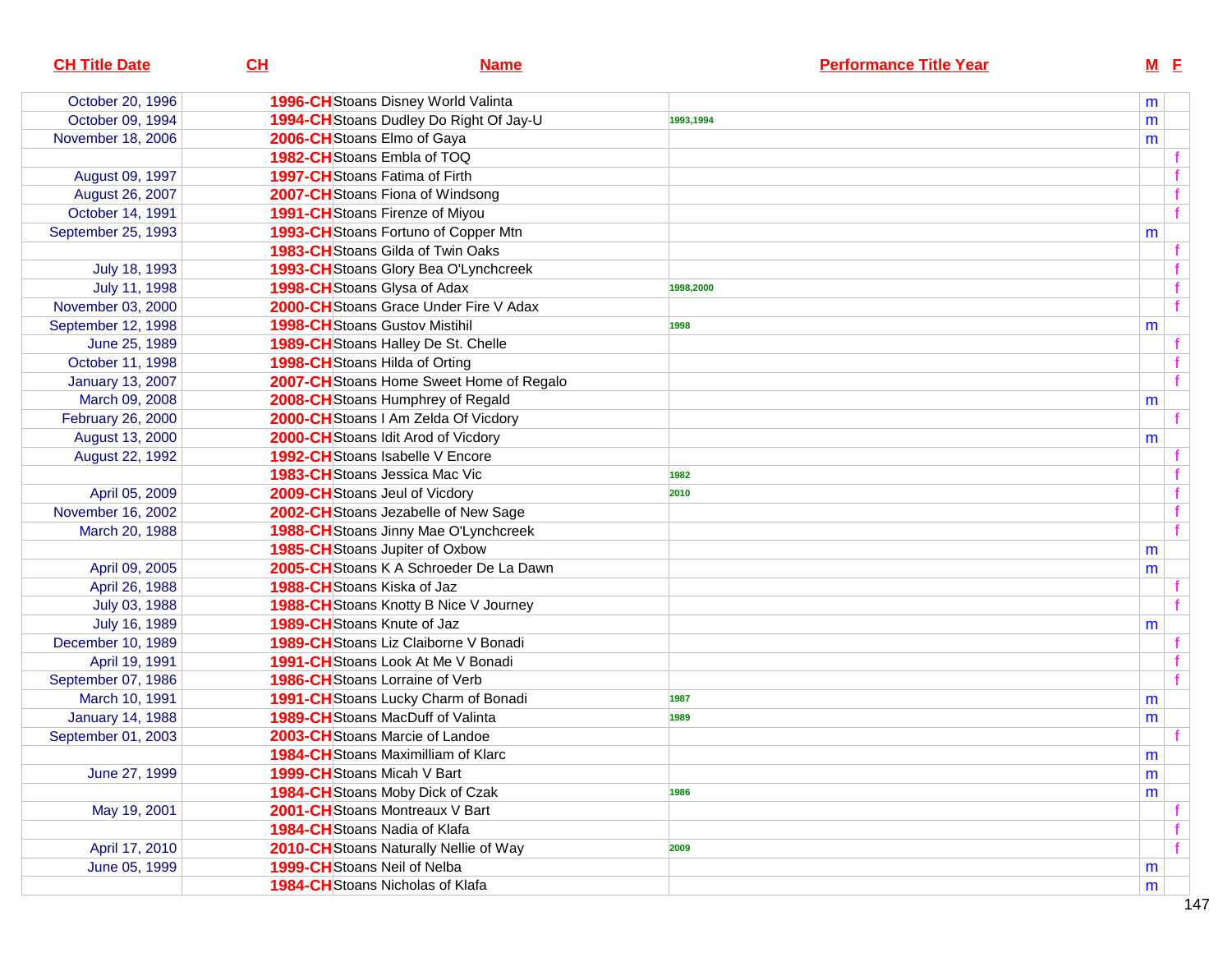| <b>CH Title Date</b>    | CH                                                       | <b>Name</b>                                | <b>Performance Title Year</b> | $M$ E |              |
|-------------------------|----------------------------------------------------------|--------------------------------------------|-------------------------------|-------|--------------|
| October 04, 2000        |                                                          | 2000-CHStoans Normajean of Nelba           |                               |       |              |
| November 02, 2003       |                                                          | 2003-CH Stoans O Mercy Me V Heidi St.      | 2006                          |       | $\mathbf{f}$ |
| April 09, 2005          |                                                          | 2005-CH Stoans Oh You Lucky Girl V Hs      |                               |       |              |
| August 27, 2010         |                                                          | 2010-CH Stoans Pearls And Lace V Winter    | 2009                          |       |              |
| December 05, 1992       |                                                          | 1992-CH Stoans Polly Pure Valinta          |                               |       |              |
| October 13, 1985        |                                                          | 1985-CH Stoans Pollyanna of Elation        |                               |       |              |
| May 14, 2000            |                                                          | 2000-CH Stoans Q Brandy Keg V Abquin       |                               | m     |              |
| April 10, 2005          |                                                          | 2005-CHStoans Qati Mae of Loramar          |                               |       |              |
| <b>January 08, 2000</b> |                                                          | <b>2000-CH</b> Stoans Quesadilla New       |                               |       |              |
| <b>January 20, 2001</b> |                                                          | 2001-CHStoans Quiet Buddy of Abquin        |                               | m     |              |
| <b>January 30, 1994</b> |                                                          | 1994-CH Stoans Quincy of Cabra             | 1995                          | m     |              |
|                         |                                                          | 1985-CHStoans Quintana of Revilo           |                               |       |              |
| August 31, 2003         |                                                          | 2003-CHStoans Quintesse Vic Revilo         |                               |       |              |
|                         |                                                          | 1979-CH Stoans Raggedy Ann of Klarc        | 1977                          |       |              |
| <b>January 17, 2010</b> |                                                          | 2010-CH Stoans Rowdy Buck of Oz            | 2009,2010                     | m     |              |
| July 11, 2009           | 2010-GCH/2009-CHStoans Rupert of Oz                      |                                            | 2009,2010                     | m     |              |
| March 11, 1995          |                                                          | 1995-CH Stoans Sadie V Valinta             |                               |       |              |
| September 06, 2001      | 2001-CHStoans Tessle                                     |                                            |                               |       |              |
| <b>January 21, 1995</b> |                                                          | <b>1995-CH</b> Stoans The Terminator Brawe |                               | m     |              |
| June 04, 1989           |                                                          | <b>1989-CH</b> Stoans Umeko of Jaz         |                               |       |              |
| <b>January 22, 2011</b> |                                                          | 2012-GCH/2011-CHStoans Unstoppable of Veva |                               |       |              |
| November 19, 1994       |                                                          | 1994-CH Stoans Upsa Daisy De La Casa       |                               |       |              |
| <b>January 07, 1996</b> |                                                          | <b>1996-CH</b> Stoans Valentine V Valinta  |                               |       |              |
| August 16, 1997         |                                                          | <b>1997-CH</b> Stoans Valiant Bart of Mica |                               | m     |              |
| June 03, 1989           |                                                          | <b>1989-CH</b> Stoans Vector of Jona       |                               | m     |              |
| July 14, 2001           |                                                          | 2001-CHStoans Vera Cruz V Vicdory          |                               |       |              |
|                         |                                                          | 1979-CH Stoans Victorious Mija             | 1979                          |       |              |
| June 17, 2001           |                                                          | 2001-CH Stoans Wall Street V Vicdory       |                               | m     |              |
| May 24, 1987            |                                                          | <b>1987-CH</b> Stoans White Lace Promises  |                               |       |              |
| <b>January 17, 2013</b> |                                                          | 2013-CHStoans Xabrina De Peru              | 2011                          |       |              |
| October 23, 2011        | 2012-GCH/2011-CHStoans Xabu De Peru                      |                                            |                               | m     |              |
| December 12, 1997       |                                                          | 1997-CH Stoans Xally De La Casa            |                               |       |              |
|                         |                                                          | 1981-CHStoans Xanadu of Tomi               |                               |       |              |
| December 08, 1990       |                                                          | <b>1990-CH</b> Stoans Xandor of Jube       |                               | m     |              |
|                         | July 10, 2011   2012-GCH/2011-CHStoans Xena Anne De Peru |                                            | 2011,2012,2013                |       |              |
| August 09, 1997         |                                                          | <b>1997-CH</b> Stoans XI Duncan De La Casa |                               | m     |              |
| February 04, 2005       |                                                          | 2005-CHStoans Xiska of Sylvanhurst         |                               |       |              |
| March 19, 1996          |                                                          | <b>1996-CH</b> Stoans Xtra Fine Mist Dela  |                               |       |              |
| <b>January 22, 2012</b> |                                                          | 2012-CHStoans Xusie Q De Peru              | 2011                          |       |              |
| October 23, 2004        |                                                          | 2004-CHStoans Xynthia De Jez               |                               |       |              |
| July 05, 2003           |                                                          | 2003-CH Stoans Yahoo Dot Com V Hilgus      |                               |       |              |
| November 27, 1987       |                                                          | 1987-CH Stoans Young Bess of Lin           |                               |       |              |
| June 06, 1993           |                                                          | 1993-CH Stoans Younice Von Yondo           |                               |       |              |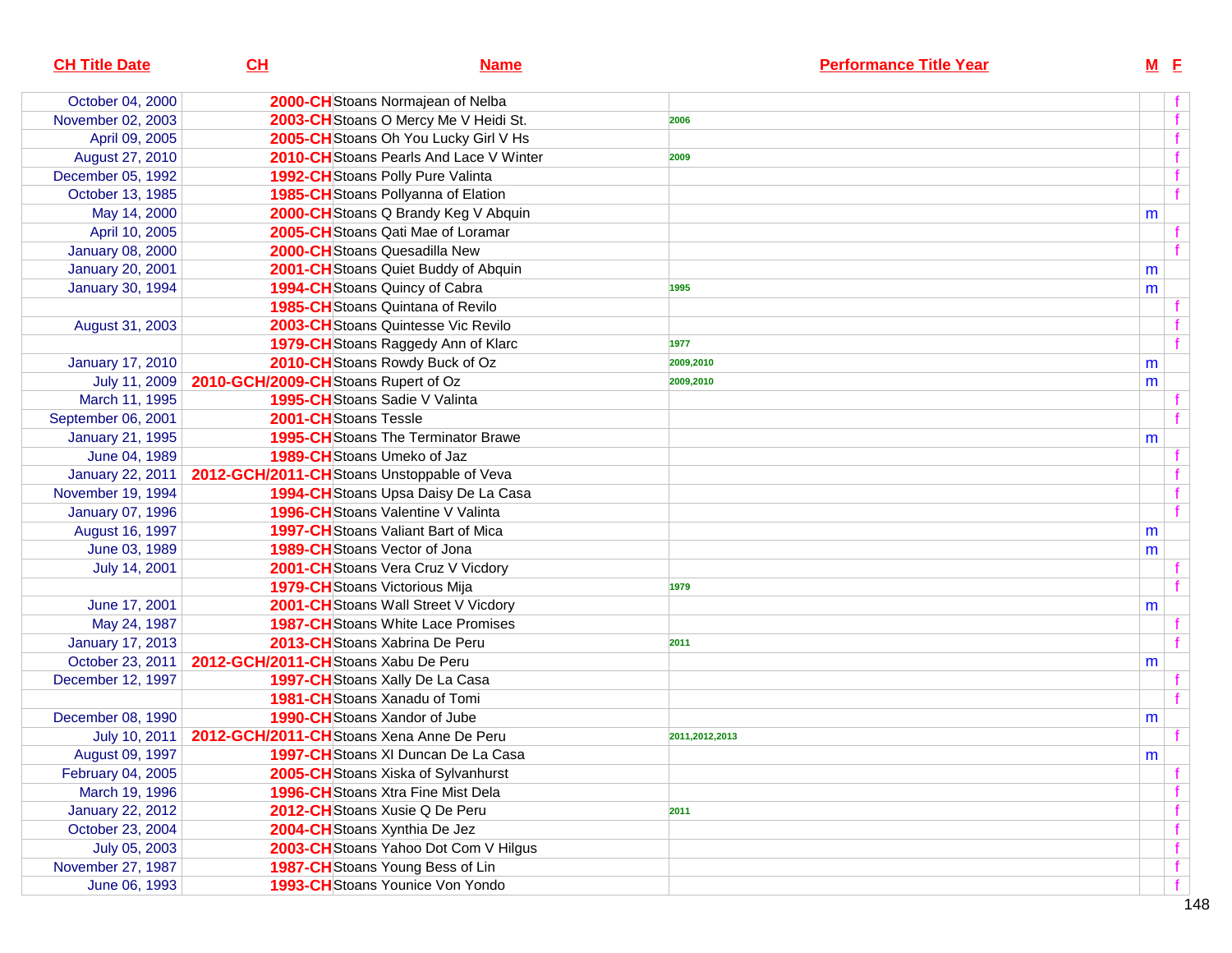| <b>CH Title Date</b> | CL                   | <b>Name</b>                                    | <b>Performance Title Year</b> | $M$ E |  |
|----------------------|----------------------|------------------------------------------------|-------------------------------|-------|--|
| May 08, 2005         |                      | 2005-CHStoans Yum Yum of Mistihil              | 2007,2009                     |       |  |
| October 17, 1991     |                      | <b>1991-CH</b> Stoans Yvonne Von Yondo         |                               |       |  |
| July 26, 1991        | 1991-CHStoans Zada   |                                                |                               |       |  |
| December 06, 1991    |                      | 1991-CH Stoans Ze Encore                       |                               |       |  |
| November 15, 1992    |                      | 1992-CH Stoans Zerohour of Shorecliffs         | 1992                          | m     |  |
|                      |                      | 1973-CH Stolzbergs Zoey V Holzrika             | 1971                          |       |  |
| April 15, 2006       |                      | 2006-CH Stonewall Pride of Noble Crk           |                               | m     |  |
| March 24, 1996       |                      | 1996-CH Stonewalls Addy of Lil Jon             |                               |       |  |
| May 24, 2003         |                      | 2003-CH Stonewalls Commandr In Chief           |                               | m     |  |
| July 02, 2000        |                      | <b>2000-CH</b> Stonewalls First Lieutenant     |                               | m     |  |
| April 28, 1996       |                      | <b>1996-CH</b> Stonewalls Hillside Victory     |                               |       |  |
| March 21, 2004       |                      | 2004-CH Stonewalls Hope N Glory                | 2004                          | m     |  |
| June 20, 1999        |                      | 1999-CH Stonewalls Shenandoah V Taj            | 2003                          |       |  |
| May 11, 2008         |                      | 2008-CHStonewalls Tarnished General            |                               | m     |  |
| May 08, 2004         |                      | 2004-CHStonewalls Winter Dream                 |                               |       |  |
|                      |                      | 1982-CHStoneybrooks Legend                     |                               | m     |  |
|                      |                      | 1980-CH Stoneybrooks Odessa                    |                               |       |  |
|                      |                      | <b>1980-CH</b> Stonyacre Eliza Bittersweet     |                               |       |  |
| July 01, 1989        |                      | <b>1989-CH</b> Storming Norman Enormous        | 1986                          | m     |  |
|                      |                      | 1969-CH Stormy Baron Von Sauliamt              |                               | m     |  |
| August 22, 2004      |                      | 2004-CH Story Books Blueprint V Legend         |                               | m     |  |
| February 19, 2000    |                      | 2000-CH Story Books Future V Sand Creek        | 1998,2002                     | m     |  |
| June 19, 1994        |                      | 1994-CH Story Books Legend V Sandcreek         | 1996                          | m     |  |
| June 24, 2006        |                      | 2006-CH Story Books Narrator                   |                               |       |  |
| September 13, 2019   |                      | 2019-CH Story Books Olivia Twist               | 2018                          |       |  |
| September 06, 1997   |                      | 1997-CH Story Books Once Upon A Time           |                               |       |  |
| June 26, 2006        |                      | 2006-CH Story Books Othello Poopalot           |                               | m     |  |
| June 28, 2005        |                      | 2005-CH Story Books Princess Nessie            | 2007                          |       |  |
| May 06, 2010         |                      | 2010-CH Story Books Publisher                  |                               | m     |  |
| October 12, 2017     |                      | 2017-CH Story Books Sentimental Journey V Beau | 2019                          |       |  |
| March 26, 2005       |                      | 2005-CH Story Books Shian Queen of 3b's        |                               |       |  |
| May 07, 2010         |                      | 2010-CH Story Books Yes Dear                   |                               |       |  |
| February 08, 2015    |                      | 2015-CHSt-Pierre 1998 Ghost buster             |                               | m     |  |
| April 11, 1993       |                      | <b>1993-CH</b> Subira Acclaim of Amberdee      |                               | m     |  |
| August 27, 1994      |                      | 1994-CH Subira Accord of Amberdee              |                               | m     |  |
| July 11, 1993        |                      | 1993-CH Subira Advantage Amberdee              |                               | m     |  |
| December 12, 2009    |                      | 2009-CH Subira Alucian                         | 2010,2011,2014                | m     |  |
| March 28, 1987       | 1987-CH Subira Amber |                                                |                               |       |  |
| December 06, 2009    |                      | 2009-CH Subira Baron Thurston                  |                               | m     |  |
| May 23, 2010         |                      | <b>2010-CH</b> Subira Barries Ascent           |                               | m     |  |
|                      |                      | <b>1964-CH</b> Subira Barry The Viking         | 1965                          | m     |  |
| August 23, 2008      | 2008-CH Subira Bebe  |                                                |                               |       |  |
|                      |                      | 1966-CH Subira Bernie The Viking               |                               | m     |  |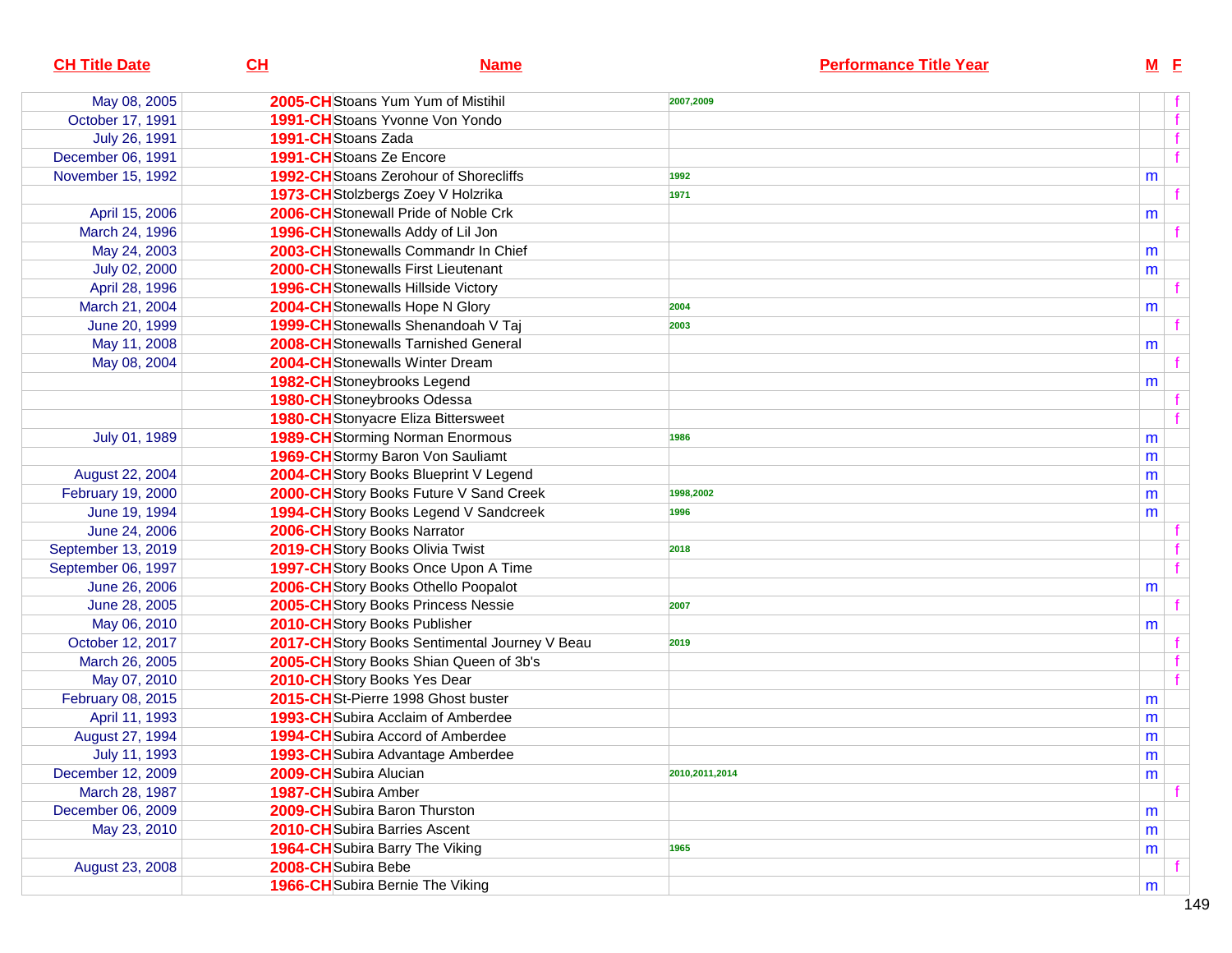| <b>CH Title Date</b>    | CL<br><b>Name</b>                         | <b>Performance Title Year</b> | $M$ E |
|-------------------------|-------------------------------------------|-------------------------------|-------|
| August 14, 1993         | 1993-CH Subira Berny                      |                               |       |
|                         | <b>1981-CH</b> Subira Brocade             | 1982                          | f     |
| October 27, 2002        | 2002-CH Subira Buster Brown II            |                               | m     |
|                         | <b>1965-CH</b> Subira Casper The Viking   |                               | m     |
|                         | 1973-CH Subira Cassie Big Paw             |                               |       |
| February 23, 2013       | 2013-CH Subira Charley Brown              |                               | m     |
| March 23, 1998          | 1998-CH Subira Charlie of Amberdee        |                               | m     |
| <b>January 08, 1989</b> | <b>1989-CH</b> Subira Claim To Fame       |                               | m     |
| March 06, 2010          | 2010-CHSubira Clyde S. Dale               |                               | m     |
| April 26, 2013          | 2013-CHSubira Coco                        |                               |       |
| October 03, 1993        | <b>1993-CH</b> Subira Contender Amberdee  |                               | m     |
|                         | 1958-CH Subira Crackerjak                 |                               | m     |
|                         | 1963-CH Subira Crackerjann                |                               |       |
|                         | 1955-CH Subira Crackerjody                |                               | m     |
|                         | 1957-CHSubira Cyano                       |                               | m     |
| October 06, 2007        | 2007-CH Subira Dancing With The Stars     |                               | m     |
|                         | 1964-CH Subira Delightful Dilemma         |                               |       |
|                         | <b>1967-CH</b> Subira Deputy Keynein      |                               | m     |
| June 21, 2008           | 2008-CH Subira Edison                     |                               | m     |
| March 01, 1998          | 1998-CH Subira Flashdance                 | 1997                          |       |
|                         | <b>1968-CH</b> Subira Frederick           |                               | m     |
| December 01, 2007       | 2007-CH Subira Georgia                    |                               |       |
| August 07, 2005         | 2005-CH Subira Gone Wild                  |                               |       |
| August 13, 2000         | 2000-CH Subira Hercules of Amberdee       |                               | m     |
| March 25, 1990          | <b>1990-CH</b> Subira I'm A General Too   |                               | m     |
|                         | 1963-CH Subira Jakee                      |                               | m     |
|                         | 1970-CH Subira Judd V Casper              |                               | m     |
| <b>January 06, 2001</b> | 2001-CHSubira Kojak                       |                               | m     |
|                         | 1983-CH Subira Korbell                    |                               |       |
| June 21, 1987           | 1987-CH Subira Lady Jughead               |                               |       |
| September 26, 1999      | 1999-CH Subira Mahogany                   |                               | f     |
|                         | <b>1976-CH</b> Subira Merry Margaret      |                               | f     |
|                         | <b>1964-CH</b> Subira Milissa of Hilltop  |                               | f     |
| February 01, 2004       | 2004-CHSubira Mister Wilson               |                               | m     |
| November 11, 1988       | <b>1988-CH</b> Subira Moonlighting Cybill |                               |       |
| August 10, 2002         | 2002-CH Subira Mozart V Sebek             |                               | m     |
| August 08, 2010         | 2010-CH Subira My Beatrix                 |                               |       |
| September 08, 2007      | 2007-CH Subira Needless To Say            | 2008,2010                     | m     |
| February 24, 1996       | 1996-CH Subira Nicholas                   |                               | m     |
| March 08, 2003          | 2003-CH Subira Orion                      |                               | m     |
| December 07, 2014       | 2014-CH Subira Panda Bear of Amberdee     |                               | m     |
| November 20, 1988       | <b>1988-CH</b> Subira Princess Molly      |                               |       |
| December 15, 2001       | 2001-CHSubira Riley                       |                               | m     |
|                         |                                           |                               |       |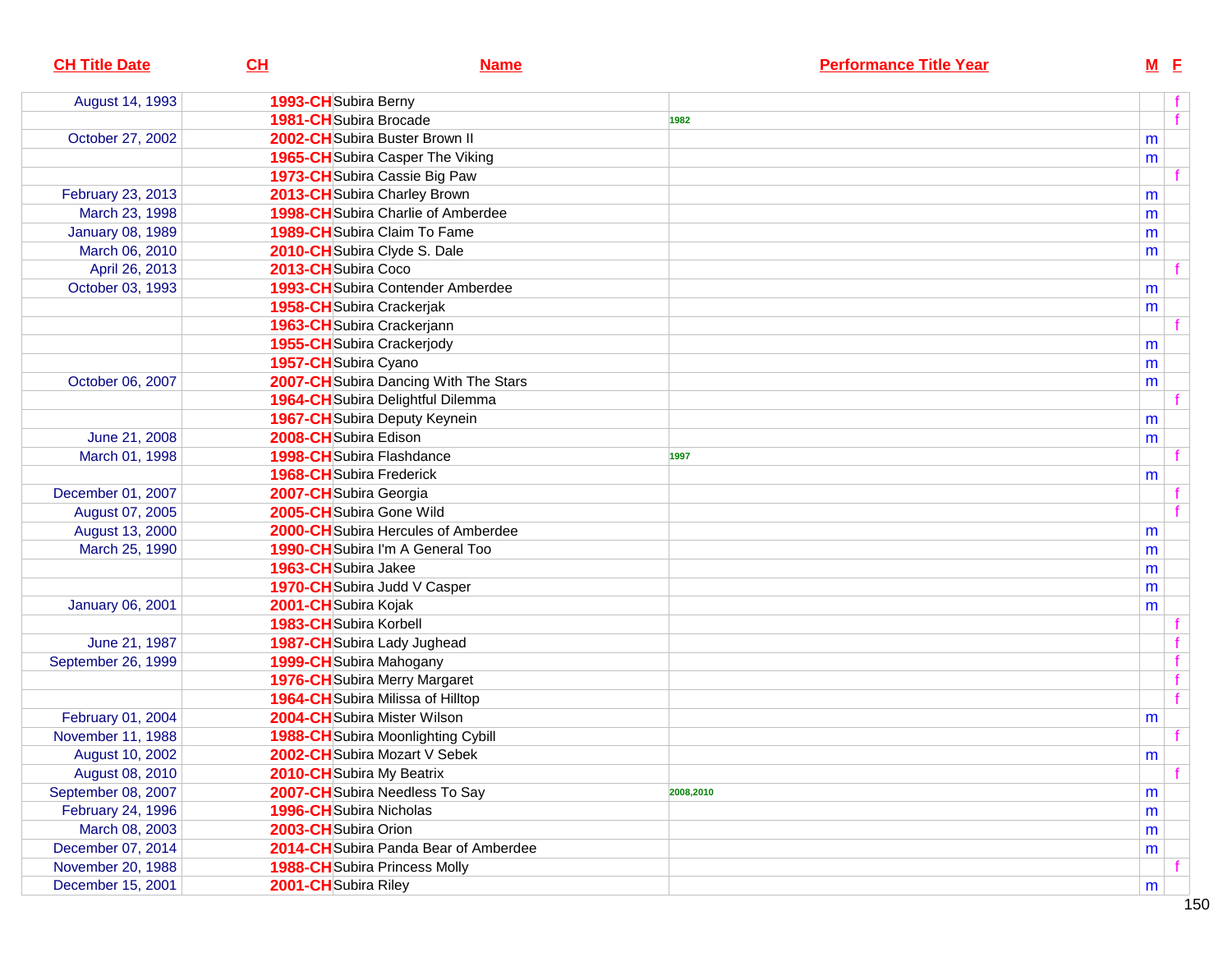| <b>CH Title Date</b>    | CL<br><b>Name</b>                             | <b>Performance Title Year</b> | $M$ $E$ |
|-------------------------|-----------------------------------------------|-------------------------------|---------|
| September 26, 1999      | <b>1999-CH</b> Subira Rothchild               |                               | m       |
| March 02, 1987          | 1987-CH Subira Sara Mea                       |                               |         |
| October 08, 1988        | 1988-CH Subira Serenade to Sherry             |                               | m       |
| May 02, 2010            | 2010-CH Subira Sir Goliath                    |                               | m       |
| March 14, 2010          | 2010-CH Subira Slippery When Wet V Alta Vista |                               | m       |
| <b>January 06, 1996</b> | 1996-CH Subira St. Walter Valentine           |                               | m       |
| June 20, 1993           | 1993-CH Subira Teddy Bear McFall              |                               | m       |
|                         | <b>1967-CH</b> Subira Thats Real Jak          |                               | m       |
|                         | <b>1972-CH</b> Subira The Amberdee            |                               |         |
|                         | <b>1965-CH</b> Subira The Dane Hannibal       |                               | m       |
|                         | 1964-CH Subira The Dashing Dame               |                               |         |
|                         | 1967-CH Subira The Diamond Lil                |                               |         |
|                         | <b>1965-CH</b> Subira The Dorabel Jakee       |                               |         |
|                         | <b>1971-CH</b> Subira The Fortune Wheel       |                               | m       |
|                         | <b>1981-CH</b> Subira the General V Boris     |                               | m       |
|                         | <b>1967-CH</b> Subira The Golly Gee           | 1965                          | m       |
|                         | 1971-CH Subira The Gorgeous Gigi              |                               |         |
|                         | <b>1966-CH</b> Subira The Great Guerro        |                               | m       |
|                         | 1963-CH Subira The Jaganatha                  |                               |         |
|                         | 1962-CHSubira The Jakalyn                     |                               |         |
|                         | 1964-CH Subira The Jakaranda                  |                               |         |
|                         | <b>1966-CH</b> Subira The Minka Jak           |                               | f       |
|                         | <b>1968-CH</b> Subira The Miss Fantabulass    |                               |         |
|                         | <b>1970-CH</b> Subira The Navigator           |                               | m       |
|                         | 1963-CH Subira The Red Raven                  |                               |         |
|                         | 1963-CH Subira The Red Rouge                  | 1965                          |         |
|                         | <b>1968-CH</b> Subira The Sheer Nelda         |                               |         |
|                         | <b>1968-CH</b> Subira The Sheer Son of Nelda  |                               | m       |
|                         | <b>1967-CH</b> Subira The Sundown of Nelda    |                               | m       |
|                         | <b>1967-CH</b> Subira The Touch of Genius     |                               |         |
|                         | 1967-CH Subira The Zina Barri                 |                               |         |
| February 28, 1988       | <b>1988-CH</b> Subira This Buds For You       |                               | m       |
| October 24, 2011        | 2011-CHSubira Willow Tree                     |                               |         |
|                         | <b>1966-CH</b> Subira Zippity Edgemar         | 1969                          | m       |
|                         | 1968-CH Subira Zorro                          |                               | m       |
| <b>January 27, 2012</b> | 2012-CH Subiras Guinness Sir Drinks A Lot     |                               | m       |
| November 08, 2014       | 2014-CH Subzero Tubby Meister                 |                               | m       |
|                         | 1934-CH Suffern Brunhilda                     |                               |         |
|                         | 1969-CH Sugar Delinti                         |                               |         |
| September 07, 1990      | <b>1990-CH</b> Sugar Mtns American Dream      |                               |         |
| March 29, 1996          | 1996-CH Sugar Mtns Beowulf V Nelson           |                               | m       |
| October 26, 2001        | 2001-CH Sugar Mtns Casino                     |                               | m       |
|                         | 1982-CH Sugar Runs A Frosty Reflection        |                               |         |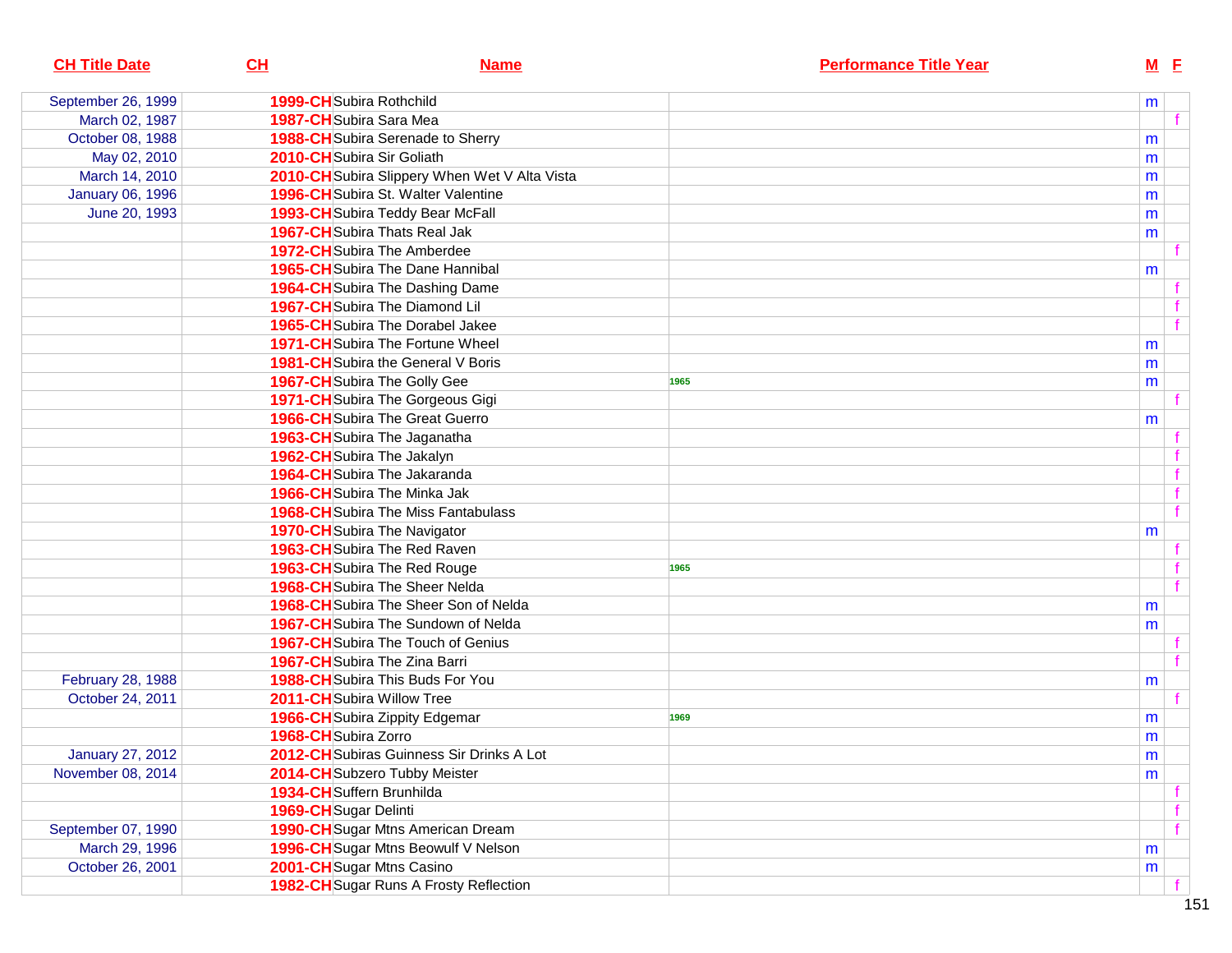| <b>CH Title Date</b> | CL                                         | <b>Name</b> | <b>Performance Title Year</b> | $M$ E |              |
|----------------------|--------------------------------------------|-------------|-------------------------------|-------|--------------|
|                      | 1985-CH Sugar Runs Abbeyshire Mindy        |             |                               |       | f            |
|                      | 1976-CH Sugar Runs Antonio Anuci           |             |                               | m     |              |
|                      | <b>1977-CH</b> Sugar Runs Aristocrat       |             |                               | m     |              |
|                      | 1979-CH Sugar Runs Barn Buster             |             |                               | m     |              |
|                      | 1979-CH Sugar Runs Barracuda               |             |                               | m     |              |
|                      | 1980-CH Sugar Runs Besheba                 |             |                               |       |              |
|                      | 1981-CH Sugar Runs Black 'N' Decker        |             |                               | m     |              |
| November 13, 1987    | 1987-CH Sugar Runs Boomer                  |             |                               | m     |              |
|                      | 1982-CH Sugar Runs C J of Halo             |             |                               | m     |              |
| December 08, 1985    | <b>1985-CH</b> Sugar Runs Cashmere         |             |                               |       |              |
|                      | 1982-CH Sugar Runs Chivas Regal            |             |                               | m     |              |
|                      | 1982-CH Sugar Runs Desperado               |             |                               | m     |              |
|                      | 1979-CH Sugar Runs Fay Wary                |             |                               |       |              |
|                      | 1982-CH Sugar Runs Frosting                |             |                               | m     |              |
|                      | 1982-CH Sugar Runs Goodby Girl             |             |                               |       |              |
| March 20, 1987       | 1987-CH Sugar Runs Gringo                  |             |                               | m     |              |
|                      | 1979-CH Sugar Runs I Love Lucy             |             |                               |       |              |
|                      | 1979-CH Sugar Runs Jigsaw                  |             |                               | m     |              |
|                      | 1985-CH Sugar Runs John Dee                |             |                               | m     |              |
| November 01, 1986    | 1986-CH Sugar Runs Kristian Dior           |             |                               |       |              |
|                      | 1977-CH Sugar Runs Lookin' Good            |             |                               |       | $\mathbf{f}$ |
|                      | 1981-CH Sugar Runs Nice N Easy             |             |                               | m     |              |
|                      | 1976-CH Sugar Runs Poogie                  |             |                               |       |              |
|                      | 1978-CH Sugar Runs Preacher Opdyke         |             |                               | m     |              |
|                      | 1979-CH Sugar Runs Pretty Boy Floyd        |             |                               | m     |              |
|                      | 1984-CH Sugar Runs Rodeo Clown             |             |                               | m     |              |
|                      | 1983-CH Sugar Runs Shinola                 |             |                               | m     |              |
|                      | 1979-CH Sugar Runs Sinbad of Swisswood     |             |                               | m     |              |
|                      | 1983-CH Sugar Runs Sixpack Deville         |             |                               | m     |              |
|                      | 1980-CH Sugar Runs Smooth Talker           |             |                               |       |              |
|                      | 1980-CH Sugar Runs Southern Comfort        |             |                               |       |              |
|                      | 1981-CH Sugar Runs Southern Drama          |             |                               |       | $\mathbf{f}$ |
|                      | 1984-CH Sugar Runs Status Symbol           |             |                               | m     |              |
| November 16, 1985    | 1985-CH Sugar Runs Storm A Berwin          |             |                               | m     |              |
|                      | 1982-CH Sugar Runs Stormy                  |             |                               |       |              |
|                      | 1982-CH Sugar Runs Strictly Business       |             |                               | m     |              |
|                      | 1983-CH Sugar Runs Sumthin Sweet           |             |                               |       | f            |
|                      | 1982-CH Sugar Runs Tenspeed                |             |                               | m     |              |
|                      | 1982-CH Sugar Runs The Cats Meow           |             |                               |       |              |
|                      | 1982-CH Sugar Runs Tickled Pink            |             |                               |       | f            |
|                      | <b>1977-CH</b> Sugar Runs Westminster Abby |             |                               |       | f            |
| April 26, 1986       | 1986-CH Sugar Runs Zyn V D St. Laurent     |             |                               | m     |              |
|                      | 1975-CH Sugarbears Claim To Fame           |             |                               | m     |              |
|                      |                                            |             |                               |       |              |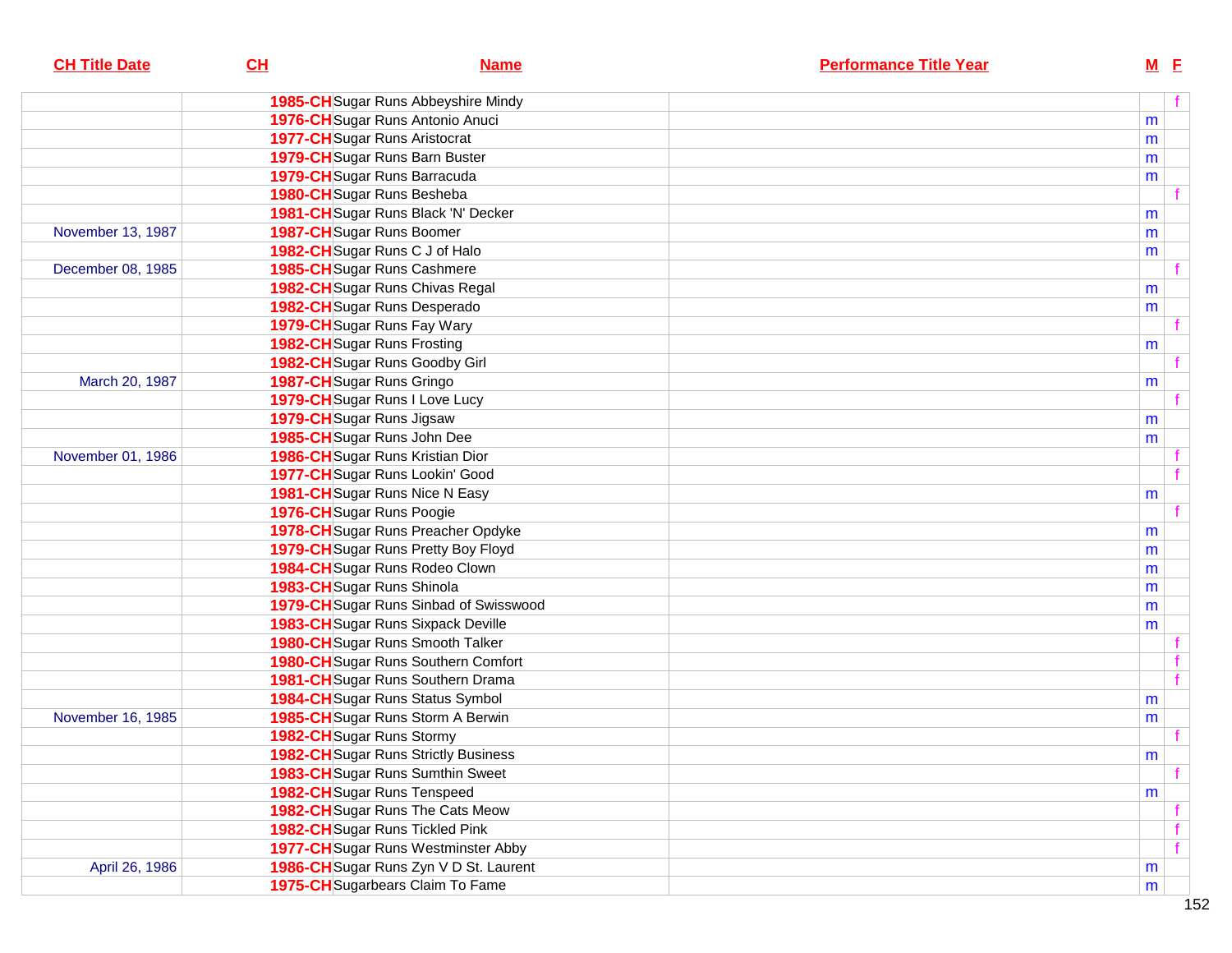| <b>CH Title Date</b>    | CL                                           | <b>Name</b>                                            | <b>Performance Title Year</b> | $M$ E     |   |
|-------------------------|----------------------------------------------|--------------------------------------------------------|-------------------------------|-----------|---|
|                         |                                              | 1977-CH Sugarbears Heavy Duty                          |                               | m         |   |
| September 03, 2006      | 2006-CHSugars Bambino                        |                                                        |                               | m         |   |
|                         |                                              | 1966-CHSultan Vom Schwarzwald Hof                      |                               | m         |   |
|                         |                                              | 1976-CH Sultan Von Baranof                             |                               | m         |   |
| December 08, 2012       |                                              | 2012-CH Summerlyns Call Me Drama V Subira              |                               |           |   |
| October 22, 2007        | 2011-GCH/2007-CHSummerlyns Keeping It Real   |                                                        |                               | m         |   |
| February 16, 2008       |                                              | 2008-CHSummerlyns Lucius                               |                               | m         |   |
| September 20, 2018      |                                              | 2018-CHSummerlyns Luther                               |                               | m         |   |
| December 02, 2013       |                                              | 2013-CH Summerlyns Muffin Man V Jamelle                |                               | m         |   |
| December 28, 2009       |                                              | 2009-CH Summerlyns Mystery                             |                               |           |   |
| October 30, 2011        |                                              | 2011-CHSummerlyns Noble Titus                          |                               | m         |   |
| April 07, 2013          |                                              | 2013-CHSummerlyns Notorious                            |                               | m         |   |
| July 07, 2012           |                                              | 2012-CH Summerlyns Paparazzi V Whoodcrest              |                               |           |   |
| November 09, 2013       |                                              | 2013-CH Summerlyns Picturesque La Honda Rainbow        |                               |           |   |
| April 07, 2012          | 2012-GCH/2012-CH Summerlyns Pour Me A Double |                                                        |                               |           | f |
| October 20, 2012        |                                              | 2012-CH Summerlyns Pretty Lil Whiskey Girl             |                               |           | f |
| September 28, 2014      |                                              | 2014-CHSummerlyns R U Impressed                        |                               | m         |   |
| April 05, 2014          |                                              | 2014-CHSummerlyns Rave Review                          |                               |           |   |
| April 05, 2015          |                                              | 2015-CHSummerlyns Ridiculous                           |                               | m         |   |
| <b>January 06, 2019</b> |                                              | 2019-CH Summerlyns Sip And Repeat                      |                               |           |   |
| February 12, 2016       |                                              | 2016-CH Summerlyns U R My Keb V Showme                 | 2014,2015,2016,2017           |           |   |
| April 29, 2016          |                                              | 2016-CH Summerlyns Valcore                             |                               | m         |   |
| May 30, 2016            | 2017-GCH/2016-CH Summerlyns Very Much A Lady |                                                        | 2015                          |           |   |
| <b>January 28, 2017</b> |                                              | 2017-CHSummerlyns Viva Las Vegas                       |                               |           |   |
| December 09, 2016       |                                              | 2016-CH Summerlyns Xtra Special Delivery V Silvercrown |                               |           | f |
|                         | 1963-CHSun L'ourse Alpine                    |                                                        | 1963                          |           | f |
| April 10, 1987          |                                              | <b>1987-CH</b> Sunbeams Slow As Moses                  |                               | m         |   |
|                         |                                              | 1971-CH Sunhof Napoleon V Zarzwing                     |                               | m         |   |
|                         |                                              | 1970-CH Sunhof Ru Sho V Baskobi                        |                               | m         |   |
|                         |                                              | 1970-CH Sunhof Sheba V Zarzwing                        |                               |           |   |
|                         |                                              | 1972-CH Sunhof Sno Me V Basko                          |                               | m         |   |
| July 13, 2002           |                                              | 2002-CH Sunkatanka Im Ojibwe V Stoan                   |                               | m         |   |
| July 02, 2005           |                                              | 2005-CH Sunkatanka Nakota V Star                       |                               | m         |   |
| <b>January 18, 2012</b> |                                              | 2012-CH Sunkatanka Piute V Loramar                     |                               | m         |   |
| April 25, 2010          |                                              | 2010-CH Sunkatanks Gros Ventre V Star                  |                               | m         |   |
| March 05, 1993          |                                              | 1993-CH Sunnybrooks Days of Thunder                    |                               | ${\sf m}$ |   |
| June 02, 1990           |                                              | 1990-CH Sunnybrooks Windward Cruiser                   | 1991                          | m         |   |
| June 08, 1991           |                                              | 1991-CH Sunnybrooks Windwards Splash                   |                               |           |   |
|                         |                                              | <b>1980-CH</b> Sunnydale Titus of Claymont             |                               | m         |   |
| May 16, 1998            |                                              | 1998-CH Sunshines Big Bertha                           |                               |           |   |
| May 20, 2007            |                                              | 2007-CH Sunshines King V Zeus                          |                               | m         |   |
| October 14, 2011        |                                              | 2012-GCH/2011-CHSunshines Little Lady of Romance       |                               |           |   |
| July 13, 2012           |                                              | 2012-CH Sunshines Mistress of Temptation               |                               |           |   |
|                         |                                              |                                                        |                               |           |   |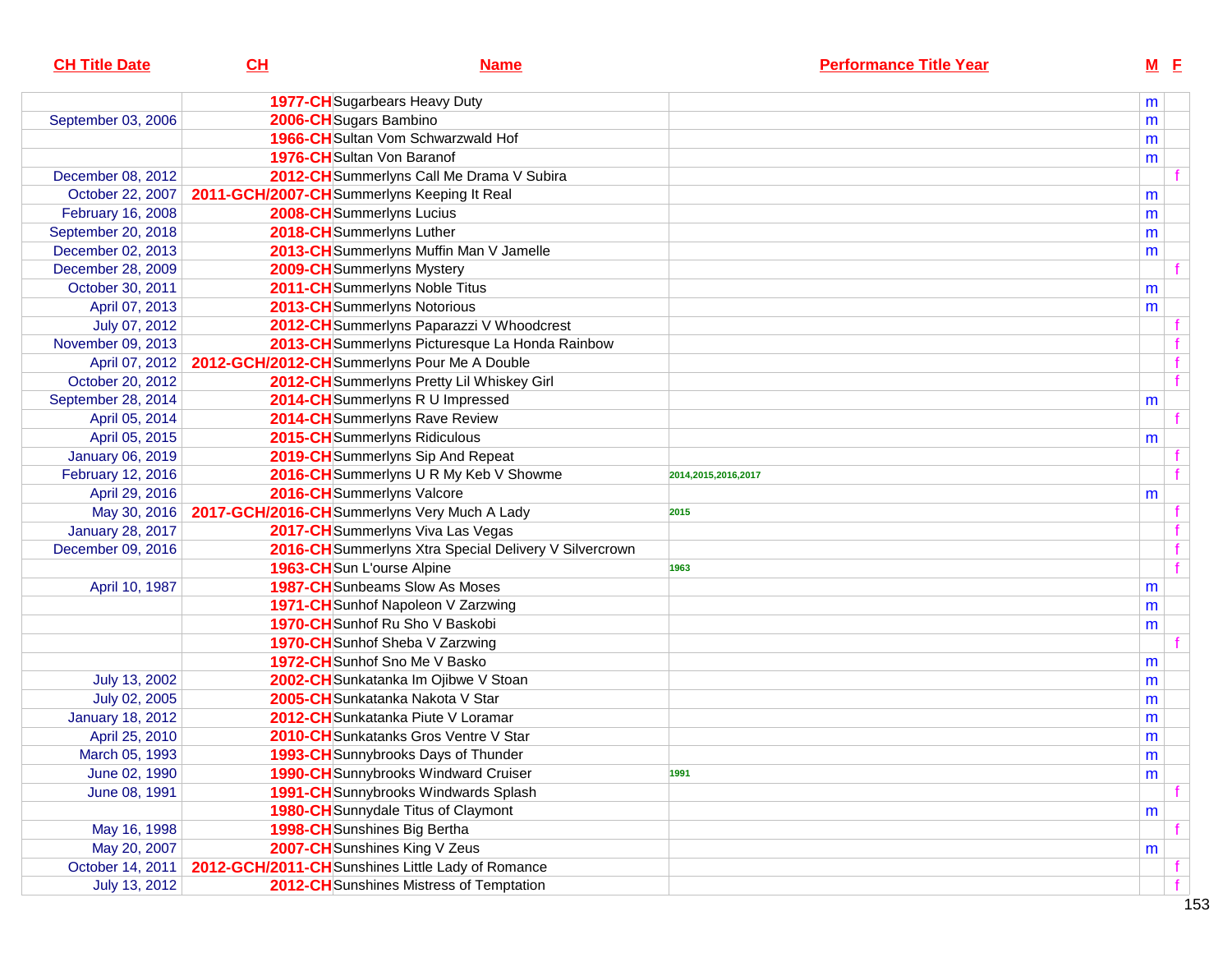| <b>CH Title Date</b>    | CL                                 | <b>Name</b>                                         |      | <b>Performance Title Year</b> |   | M E         |
|-------------------------|------------------------------------|-----------------------------------------------------|------|-------------------------------|---|-------------|
| December 10, 2006       |                                    | 2006-CH Sunshines Mystical Thor                     |      |                               | m |             |
| February 23, 2003       |                                    | 2003-CH Sunshines Saint Bernie                      |      |                               | m |             |
| December 05, 1992       |                                    | 1992-CH Sunshines Sugar of Mont D'or                |      |                               |   |             |
|                         | <b>1976-CH</b> Surreys Patience    |                                                     |      |                               |   |             |
|                         |                                    | <b>1971-CH</b> Surreys Sweet Reverie Hugo           |      |                               |   |             |
|                         | 1983-CHSu's Bric A Brac            |                                                     | 1983 |                               |   |             |
|                         | 1967-CH Susie Ann Cotton           |                                                     |      |                               |   |             |
|                         | 1985-CHSuzi Bristol Rune           |                                                     |      |                               |   | f           |
| June 10, 1990           |                                    | 1990-CH Suzzi V D St. Laurent                       |      |                               |   | $\mathbf f$ |
| August 02, 2009         |                                    | 2009-CH Swank Saints Blazing Star                   |      |                               |   | $\mathbf f$ |
| April 15, 2006          |                                    | 2006-CH Swank Saints Irish Blarnee                  |      |                               |   | f           |
| June 10, 2005           | 2005-CH Swank Saints Mcduff        |                                                     |      |                               | m |             |
| July 24, 2010           |                                    | 2011-GCH/2010-CHSwank Saints Starz Over The Rainbow |      |                               |   |             |
| October 03, 2004        |                                    | 2004-CH Swanks Saints Shamroc Rollin                |      |                               |   |             |
|                         |                                    | 1955-CHSweet Sue of Brownhelm                       |      |                               |   |             |
| October 11, 1987        |                                    | 1987-CH Sweetholms Caesar of Jimka                  |      |                               | m |             |
| March 14, 1986          |                                    | <b>1986-CH</b> Sweetholms Challenger                |      |                               | m |             |
| May 20, 2001            |                                    | 2001-CH Sweetholms Cordial V Almshaus               |      |                               |   |             |
| February 14, 1987       |                                    | <b>1987-CH</b> Sweetholms Dakota Von Astro          |      |                               | m |             |
| September 02, 1989      | <b>1989-CH</b> Sweetholms Delilah  |                                                     |      |                               |   |             |
| March 26, 1988          |                                    | 1988-CH Sweetholms Eli O'Lynchcreek                 |      |                               | m |             |
| August 13, 1989         |                                    | <b>1989-CH</b> Sweetholms Gad A Bout                |      |                               | m |             |
| May 20, 1989            |                                    | <b>1989-CH</b> Sweetholms Goodie Two Shoes          |      |                               |   |             |
| July 16, 1993           |                                    | <b>1993-CH</b> Sweetholms Half Tone                 | 1990 |                               |   |             |
| September 07, 1990      |                                    | <b>1990-CH</b> Sweetholms Heartbreak Kid            |      |                               | m |             |
| <b>January 21, 2000</b> |                                    | 2000-CH Sweetholms Heaven Can Wait                  |      |                               | m |             |
| April 03, 1987          | 1987-CH Sweetholms I Believe       |                                                     |      |                               | m |             |
| March 09, 1991          |                                    | 1991-CH Sweetholms Jennie Lynn                      |      |                               |   |             |
| March 18, 1994          |                                    | <b>1994-CH</b> Sweetholms Levi Jeans                |      |                               | m |             |
| May 03, 1986            |                                    | <b>1986-CH</b> Sweetholms M-S Contessa              | 1984 |                               |   |             |
|                         | <b>1963-CH</b> Swis Saints Chiffon |                                                     |      |                               |   |             |
|                         |                                    | 1966-CH Swiss Alps Angel Brandy Angel               |      |                               |   |             |
|                         |                                    | 1966-CH Swiss Alps Bandit V Brandy                  |      |                               | m |             |
|                         | <b>1963-CH</b> Swiss Alps Brandy   |                                                     |      |                               | m |             |
|                         |                                    | 1966-CH Swiss Alps Chug A Lug                       |      |                               | m |             |
|                         |                                    | 1967-CH Swiss Alps Miss Muffet                      |      |                               |   |             |
|                         | 1971-CHSwiss Beautys Tanya         |                                                     | 1969 |                               |   | $\mathbf f$ |
|                         | 1887-CHSwiss Beda                  |                                                     |      |                               |   | f.          |
|                         | 1960-CH Swiss Miss Heidi           |                                                     |      |                               |   | $\mathbf f$ |
|                         | 1965-CH Swiss Miss Joy             |                                                     |      |                               |   | $\mathbf f$ |
|                         |                                    | 1966-CH Swiss Miss of Shady Acre                    |      |                               |   |             |
|                         |                                    | <b>1972-CH</b> Swiss Moors Pooh Bear                |      |                               | m |             |
|                         |                                    | 1972-CH Swiss Moors Torry Von Tocka                 |      |                               | m |             |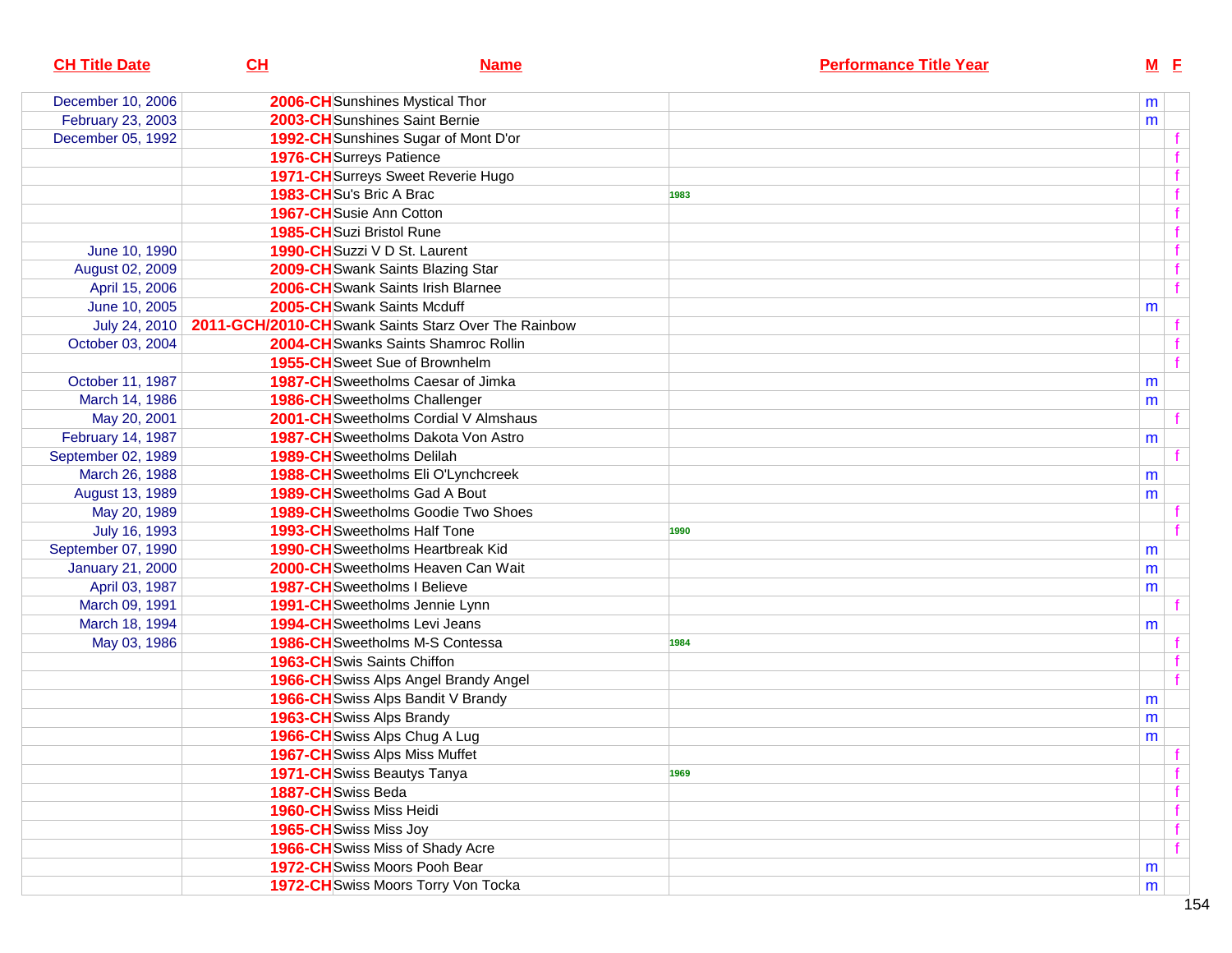| <b>CH Title Date</b>    | CL                                                          | <b>Name</b>                                                   |      | <b>Performance Title Year</b> |   | $M$ E |  |
|-------------------------|-------------------------------------------------------------|---------------------------------------------------------------|------|-------------------------------|---|-------|--|
|                         |                                                             | <b>1976-CH</b> Swissongs Counterpoint                         |      |                               | m |       |  |
|                         |                                                             | <b>1981-CH</b> Swissongs For Goodness Sake                    |      |                               |   |       |  |
| September 13, 1987      |                                                             | 1987-CHSwissongs Insignia                                     |      |                               | m |       |  |
| October 01, 1993        |                                                             | 1993-CH Swissongs King O'Hearts V Ace                         |      |                               | m |       |  |
| October 03, 1993        |                                                             | 1993-CH Swissongs Kiona V Ace                                 |      |                               | m |       |  |
| July 16, 1995           |                                                             | 1995-CH Swissongs Like a Rock                                 |      |                               | m |       |  |
| June 12, 1999           |                                                             | 1999-CH Swissongs Marsha Mellow                               |      |                               |   |       |  |
| March 05, 2000          |                                                             | 2000-CH Swissongs Midas Touch                                 |      |                               | m |       |  |
| July 16, 1999           |                                                             | 1999-CHSwissongs Norton                                       |      |                               | m |       |  |
| April 29, 2002          |                                                             | 2002-CHSwissongs Oliver V Quincy                              |      |                               | m |       |  |
| February 04, 2001       |                                                             | 2001-CH Swissongs Olivia of Revilo                            |      |                               |   |       |  |
| October 20, 2001        |                                                             | 2001-CH Swissongs Otis V Quincy                               |      |                               | m |       |  |
| April 29, 2001          |                                                             | 2001-CH Swissongs Promise Keeper                              |      |                               | m |       |  |
| April 10, 2004          | 2004-CHSwissongs Ruth                                       |                                                               |      |                               |   |       |  |
| September 15, 2007      | 2010-GCH/2007-CHSwissongs Saddle Rock                       |                                                               |      |                               | m |       |  |
| October 29, 2006        |                                                             | 2006-CH Swissongs Snifer For Brandy                           |      |                               |   |       |  |
| March 23, 2018          |                                                             | 2018-CH Swisstars A Stitch In Time                            |      |                               | m |       |  |
| November 29, 2009       | 2011-GCH/2009-CH Swisstars Acting Out Lea                   |                                                               |      |                               |   |       |  |
| April 12, 2009          |                                                             | 2009-CH Swisstars Antaean Mack Skyhavn                        |      |                               | m |       |  |
| November 22, 2009       |                                                             | 2009-CH Swisstars Bradach of Skyhaven                         |      |                               | m |       |  |
| May 16, 2010            | 2011-GCH/2010-CHSwisstars Brown Sugar                       |                                                               |      |                               |   |       |  |
| <b>January 08, 2012</b> |                                                             | 2012-CHSwisstars Cadance                                      | 2013 |                               |   |       |  |
| April 20, 2018          |                                                             | 2018-CH Swisstars Clever Queen                                |      |                               |   | f     |  |
| October 16, 2011        | 2012-GCH/2011-CHSwisstars Dandy-Lion                        |                                                               |      |                               | m |       |  |
| March 10, 2012          | 2012-GCH/2012-CHSwisstars Glory                             |                                                               |      |                               |   |       |  |
| December 07, 2014       |                                                             | 2014-CH Swisstars Hampton V Beech Hill                        |      |                               |   |       |  |
| <b>January 06, 2013</b> |                                                             | 2013-CH Swisstars Honor of Skyhaven                           |      |                               |   |       |  |
| May 04, 2013            |                                                             | 2013-CH Swisstars Howdy                                       |      |                               | m |       |  |
|                         |                                                             | June 17, 2012   2015-GCH/2012-CH Swisstars Hudson At Skyhaven |      |                               | m |       |  |
|                         | July 22, 2012   2013-GCH/2012-CH Swisstars Jazz of Rhopsody |                                                               |      |                               | m |       |  |
|                         | July 20, 2013 2014-GCH/2013-CH Swisstars King of Hearts     |                                                               |      |                               | m |       |  |
| February 27, 2015       |                                                             | 2015-CH Swisstars Lelantos of Utopia                          |      |                               | m |       |  |
| May 11, 2014            | 2014-CH Swisstars Lil Lilo                                  |                                                               |      |                               |   |       |  |
| December 04, 2014       | 2014-CH Swisstars Lyric                                     |                                                               |      |                               |   |       |  |
| July 28, 2019           |                                                             | 2019-CH Swisstars Mae West                                    |      |                               |   |       |  |
|                         | October 12, 2014   2015-GCH/2014-CH Swisstars Moondoggie    |                                                               |      |                               | m |       |  |
| May 01, 2016            |                                                             | 2016-CH Swisstars Nora Lee                                    |      |                               |   |       |  |
| <b>January 08, 2017</b> |                                                             | 2017-CH Swisstars Qi Keiko of Bellecove                       |      |                               |   |       |  |
| August 24, 2017         |                                                             | 2017-CH Swisstars Ringo Starr                                 |      |                               | m |       |  |
| December 10, 2017       |                                                             | 2017-CH Swisstars Ruby Rose                                   |      |                               |   |       |  |
| July 31, 2016           |                                                             | 2018-GCH/2016-CHSwisstars Strider V Kingdom Sts               |      |                               | m |       |  |
| March 22, 2019          |                                                             | 2019-CH Swisstars Takoda                                      |      |                               |   |       |  |
| August 23, 2019         |                                                             | 2019-CH Swisstars Tootsie At Empty Keg                        |      |                               |   |       |  |
|                         |                                                             |                                                               |      |                               |   |       |  |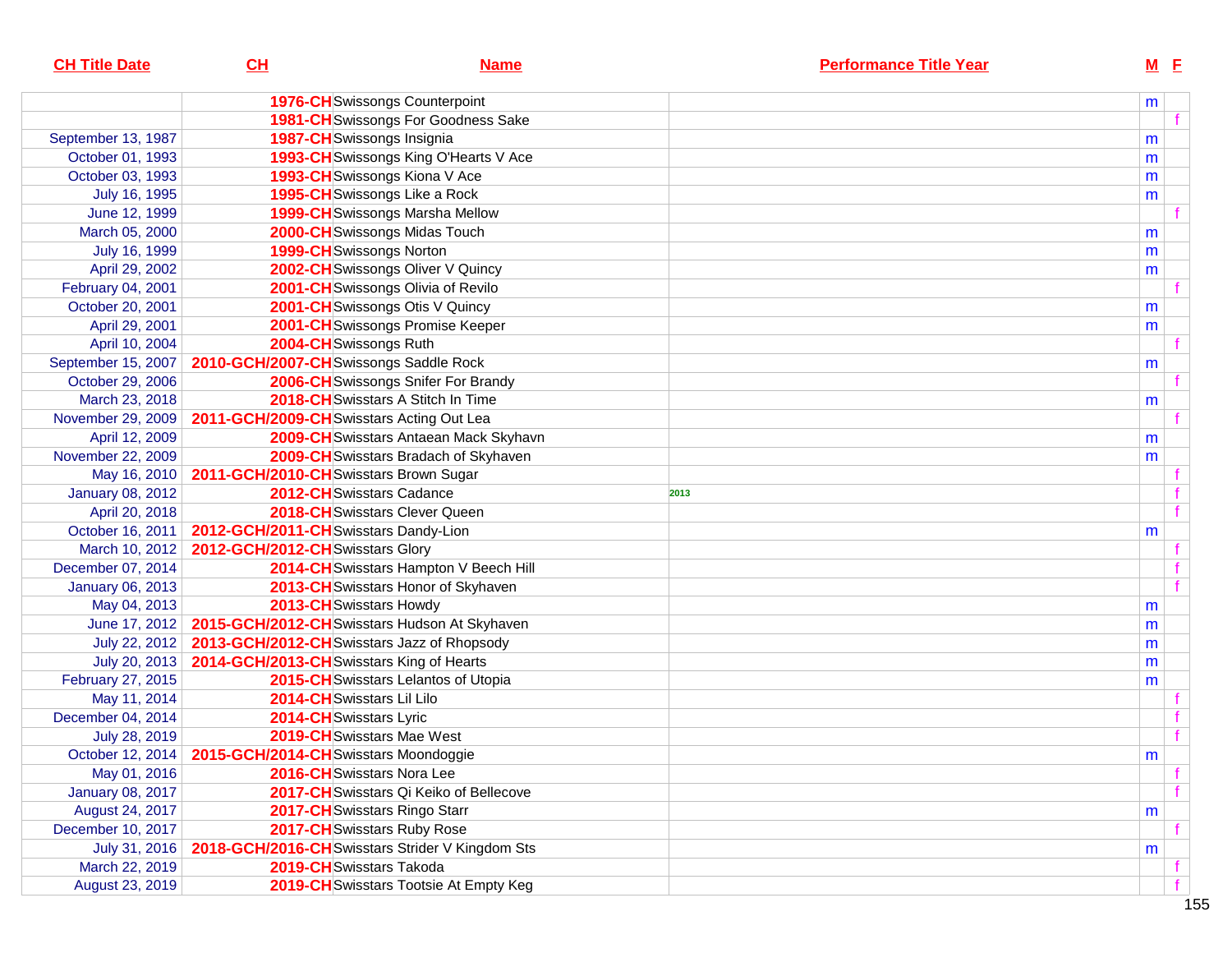| <b>CH Title Date</b>    | <u>СН</u>                                | <u>Name</u>                                                   | <b>Performance Title Year</b> | <u>M E</u> |              |
|-------------------------|------------------------------------------|---------------------------------------------------------------|-------------------------------|------------|--------------|
| March 22, 2019          |                                          | 2019-GCH/2019-CH Swisstars Tough Iceman Ovie V Kingdom Saints |                               | m          |              |
| December 03, 2020       | 2021-GCH/2020-CH Swisstars Wendy Darling |                                                               |                               |            |              |
| April 08, 2018          |                                          | 2018-CH Swisstars When Thunder Comes Calling At               |                               | m          |              |
| February 22, 1986       |                                          | <b>1986-CH</b> Swissviews Charlemore                          |                               | m          |              |
| October 28, 1995        |                                          | <b>1995-CH</b> Swissviews Simon Says                          |                               | m          |              |
| <b>January 13, 2005</b> |                                          | 2005-CH Swissviews William V Ravenwood                        |                               | m          |              |
|                         |                                          | <b>1985-CH</b> Swisswoods Andonis                             |                               | m          |              |
|                         |                                          | 1982-CHSwisswoods C P of Jay San                              |                               |            |              |
| November 21, 1992       |                                          | <b>1992-CH</b> Swisswoods Finest Kind                         |                               |            |              |
| March 18, 2000          |                                          | 2000-CHSwisswoods Mgstcs Shelby To U                          |                               |            | f            |
|                         |                                          | 1981-CHSwisswoods Montana                                     |                               | m          |              |
|                         |                                          | 1984-CHSwisswoods Mt Olympus                                  | 1982                          | m          |              |
|                         |                                          | 1981-CH Swisswoods Rock V Peterson                            |                               | m          |              |
|                         |                                          | <b>1984-CH</b> Swisswoods Saint Nicholaus                     |                               | m          |              |
|                         |                                          | 1979-CHSwisswoods Tara                                        |                               |            |              |
|                         |                                          | <b>1962-CH</b> Switzer of Shady Hollow                        |                               | m          |              |
| September 22, 1991      |                                          | 1991-CHSylvanhurst Differnt Drummer                           |                               | m          |              |
| November 05, 2000       |                                          | 2000-CHSylvanhurst Grand Splash                               |                               |            |              |
| December 04, 1992       |                                          | 1992-CHSylvanhurst Gretchen                                   |                               |            |              |
|                         |                                          | 1985-CHSylvanhurst Merlyn O'Cresta                            |                               | m          |              |
|                         |                                          | 1985-CHSylvanhurst Snow King                                  |                               | m          |              |
| <b>January 15, 1999</b> |                                          | 1999-CHSylvanhurst Timpani                                    |                               | m          |              |
| August 21, 1998         |                                          | 1998-CHSylvanhurst Worth Thee Wait                            | 1998                          | m          |              |
| April 05, 2014          |                                          | 2015-GCH/2014-CHSylvans Loveconquersall V Ramblewood          |                               |            |              |
|                         | 1899-CHSylvena                           |                                                               |                               |            |              |
|                         |                                          | 1901-CH Sylvia Kenmore                                        |                               |            | f            |
| November 05, 1995       |                                          | 1995-CHSymphonys Mozart                                       |                               | m          |              |
| May 20, 2018            |                                          | 2018-CHSzajdas Break The Bank                                 |                               |            |              |
| November 17, 2013       |                                          | 2013-CHSzajdas Dirty Harry                                    |                               | m          |              |
| April 21, 2019          |                                          | 2019-CHSzajdas Drunk On You                                   | 2018                          |            |              |
| August 11, 2013         |                                          | 2013-CH Szajdas Gone With The Wind                            |                               |            |              |
| May 04, 2013            |                                          | 2013-GCH/2013-CHSzajdas Neverending Story                     | 2013                          | m          |              |
| August 29, 2021         | 2022-GCH/2021-CHSzajdas Rampage          |                                                               |                               |            |              |
| November 27, 2011       |                                          | 2011-CHSzajdas True Blood Over Easy                           |                               |            |              |
| March 16, 2019          |                                          | 2019-CHSzajdas Whoa Nellie                                    |                               |            | $\mathbf{f}$ |
|                         |                                          | 1970-CH Taharas All Jak of Spades                             | 1971                          | ${\sf m}$  |              |
| December 10, 2006       |                                          | 2006-CH Talbergs Autry V Celestial                            |                               | m          |              |
| July 29, 2007           |                                          | 2007-CH Talbergs Best Wishes V Lacasa                         |                               |            |              |
| April 20, 2012          |                                          | 2012-CH Talbergs Genevieve                                    |                               |            |              |
| July 31, 2011           | 2012-GCH/2011-CH Talbergs Gunther        |                                                               |                               | m          |              |
| September 01, 2017      |                                          | 2017-CH Talbergs Hard Hitter V Woodcrest                      |                               | m          |              |
| November 30, 2019       |                                          | 2019-CH Talbergs Justice Is A Lady                            |                               |            |              |
| March 19, 2022          |                                          | 2022-CH Talbergs Kalispell V Woodcrest                        |                               |            |              |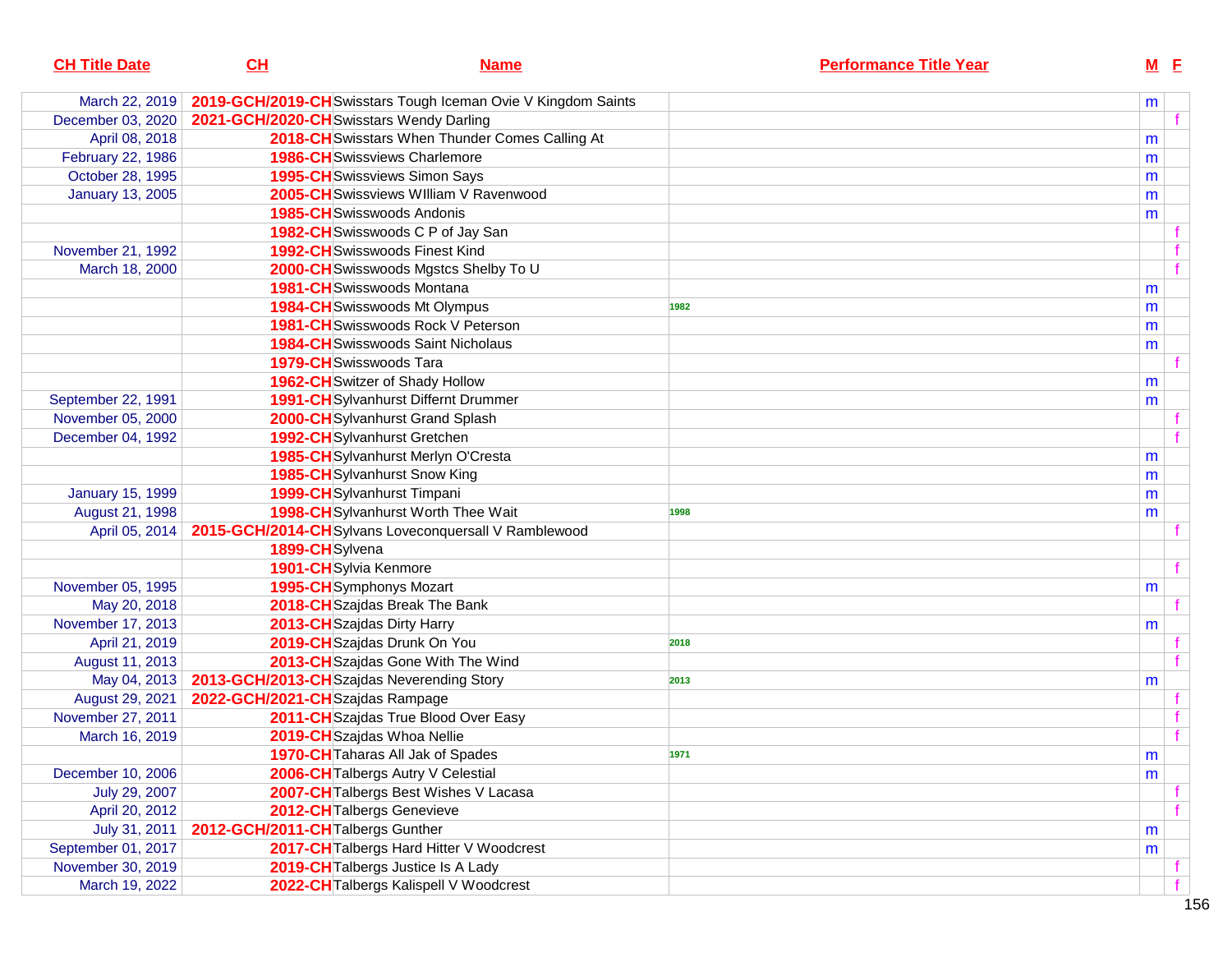| 2003-CH Talia Van Rijn<br>March 01, 2003<br>1977-CH Talisman Von Arrelmount<br>1976<br>1955-CH Tall Kentuckian<br>m<br>1988-CH Tanglewoods Dasa Brut Macho<br>March 27, 1988<br>m<br>1972-CH Taras V D Wholy<br>m<br>1973-CHTaska<br>1972<br>1967-CH Tawny of Sylvan Acres<br>f<br>1973-CH Tazwells Bingo Von Bozo<br>m<br>1972-CH Tazwells Britta Von Bozo<br>1972<br>1972-CH Tazwells Burgundy Von Bozo<br>m<br>1981-CH Tee Tugs Leprechaun Ludi<br>1979<br>1980-CH Teetotaler O'Cresta<br>f<br><b>January 28, 1995</b><br>1995-CH Tejon Peaks Cheyenne<br>2000-CH Tejon Peaks Elvis<br>December 17, 2000<br>2001<br>m<br>1996-CH Tejon Peaks Kianas Breeze<br>July 06, 1996<br>March 22, 1997<br>1997-CH Tejon Peaks Legendary Tonto<br>m<br>1999-CH Tejon Peaks Lone Ranger<br>May 31, 1999<br>m<br><b>1997-CH</b> Tejon Peaks Shania<br>July 05, 1997<br>1995-CH Tejon Peaks Shasta Sierra<br>April 08, 1995<br>1995<br>1997-CH Tejon Peaks Shoshoni<br>f<br>March 01, 1997<br>1995-CH Tejon Peaks The Chief<br>April 08, 1995<br>m<br>April 27, 1997<br><b>1997-CH</b> Tejon Peaks Tristan<br>m<br>1923-CHTell of Brookfarm<br>m<br>1974-CH Templehofs Carousel<br>1970-CH Templehofs Zeus V Lance<br>m<br>2005-CH Templums Deuces-R-Wild V Sabre<br>October 18, 2005<br>m<br>1958-CH Terrence of Sunny Slopes<br>m<br>1968-CH Terry Chief of Running Moose<br>m<br>1940-CH Terry II<br>1965-CH Terrys Copper King<br>m<br><b>1978-CH</b> Terryvilles Ziggy Stardust<br>m<br>1986-CHTess Von Rosenborg<br>November 30, 1986<br>1967-CH Tessy Queen Von Rosenborg<br>f<br>1977-CH Thats My Candy<br><b>January 30, 1977</b><br>1981-CH The Anthem<br>m<br>1971-CH The Bandit of Snowy Ridge<br>m<br>1972<br>1969-CH The Blue Chip of Canterbury<br>m<br>1980-CH The Carillon<br>1976-CH The Chancellor<br>m<br>1909-CH The Clansman<br>1976-CH The Countess Von Heidengeld<br>December 13, 1976<br>1973-CH The Diva<br>f | <b>CH Title Date</b> | CL<br><b>Name</b>          | <b>Performance Title Year</b> | $M$ E |                |
|-------------------------------------------------------------------------------------------------------------------------------------------------------------------------------------------------------------------------------------------------------------------------------------------------------------------------------------------------------------------------------------------------------------------------------------------------------------------------------------------------------------------------------------------------------------------------------------------------------------------------------------------------------------------------------------------------------------------------------------------------------------------------------------------------------------------------------------------------------------------------------------------------------------------------------------------------------------------------------------------------------------------------------------------------------------------------------------------------------------------------------------------------------------------------------------------------------------------------------------------------------------------------------------------------------------------------------------------------------------------------------------------------------------------------------------------------------------------------------------------------------------------------------------------------------------------------------------------------------------------------------------------------------------------------------------------------------------------------------------------------------------------------------------------------------------------------------------------------------------------------------------------------------------------------------|----------------------|----------------------------|-------------------------------|-------|----------------|
|                                                                                                                                                                                                                                                                                                                                                                                                                                                                                                                                                                                                                                                                                                                                                                                                                                                                                                                                                                                                                                                                                                                                                                                                                                                                                                                                                                                                                                                                                                                                                                                                                                                                                                                                                                                                                                                                                                                               |                      |                            |                               |       |                |
|                                                                                                                                                                                                                                                                                                                                                                                                                                                                                                                                                                                                                                                                                                                                                                                                                                                                                                                                                                                                                                                                                                                                                                                                                                                                                                                                                                                                                                                                                                                                                                                                                                                                                                                                                                                                                                                                                                                               |                      |                            |                               |       | $\overline{f}$ |
|                                                                                                                                                                                                                                                                                                                                                                                                                                                                                                                                                                                                                                                                                                                                                                                                                                                                                                                                                                                                                                                                                                                                                                                                                                                                                                                                                                                                                                                                                                                                                                                                                                                                                                                                                                                                                                                                                                                               |                      |                            |                               |       |                |
|                                                                                                                                                                                                                                                                                                                                                                                                                                                                                                                                                                                                                                                                                                                                                                                                                                                                                                                                                                                                                                                                                                                                                                                                                                                                                                                                                                                                                                                                                                                                                                                                                                                                                                                                                                                                                                                                                                                               |                      |                            |                               |       |                |
|                                                                                                                                                                                                                                                                                                                                                                                                                                                                                                                                                                                                                                                                                                                                                                                                                                                                                                                                                                                                                                                                                                                                                                                                                                                                                                                                                                                                                                                                                                                                                                                                                                                                                                                                                                                                                                                                                                                               |                      |                            |                               |       |                |
|                                                                                                                                                                                                                                                                                                                                                                                                                                                                                                                                                                                                                                                                                                                                                                                                                                                                                                                                                                                                                                                                                                                                                                                                                                                                                                                                                                                                                                                                                                                                                                                                                                                                                                                                                                                                                                                                                                                               |                      |                            |                               |       |                |
|                                                                                                                                                                                                                                                                                                                                                                                                                                                                                                                                                                                                                                                                                                                                                                                                                                                                                                                                                                                                                                                                                                                                                                                                                                                                                                                                                                                                                                                                                                                                                                                                                                                                                                                                                                                                                                                                                                                               |                      |                            |                               |       |                |
|                                                                                                                                                                                                                                                                                                                                                                                                                                                                                                                                                                                                                                                                                                                                                                                                                                                                                                                                                                                                                                                                                                                                                                                                                                                                                                                                                                                                                                                                                                                                                                                                                                                                                                                                                                                                                                                                                                                               |                      |                            |                               |       |                |
|                                                                                                                                                                                                                                                                                                                                                                                                                                                                                                                                                                                                                                                                                                                                                                                                                                                                                                                                                                                                                                                                                                                                                                                                                                                                                                                                                                                                                                                                                                                                                                                                                                                                                                                                                                                                                                                                                                                               |                      |                            |                               |       |                |
|                                                                                                                                                                                                                                                                                                                                                                                                                                                                                                                                                                                                                                                                                                                                                                                                                                                                                                                                                                                                                                                                                                                                                                                                                                                                                                                                                                                                                                                                                                                                                                                                                                                                                                                                                                                                                                                                                                                               |                      |                            |                               |       |                |
|                                                                                                                                                                                                                                                                                                                                                                                                                                                                                                                                                                                                                                                                                                                                                                                                                                                                                                                                                                                                                                                                                                                                                                                                                                                                                                                                                                                                                                                                                                                                                                                                                                                                                                                                                                                                                                                                                                                               |                      |                            |                               |       |                |
|                                                                                                                                                                                                                                                                                                                                                                                                                                                                                                                                                                                                                                                                                                                                                                                                                                                                                                                                                                                                                                                                                                                                                                                                                                                                                                                                                                                                                                                                                                                                                                                                                                                                                                                                                                                                                                                                                                                               |                      |                            |                               |       |                |
|                                                                                                                                                                                                                                                                                                                                                                                                                                                                                                                                                                                                                                                                                                                                                                                                                                                                                                                                                                                                                                                                                                                                                                                                                                                                                                                                                                                                                                                                                                                                                                                                                                                                                                                                                                                                                                                                                                                               |                      |                            |                               |       |                |
|                                                                                                                                                                                                                                                                                                                                                                                                                                                                                                                                                                                                                                                                                                                                                                                                                                                                                                                                                                                                                                                                                                                                                                                                                                                                                                                                                                                                                                                                                                                                                                                                                                                                                                                                                                                                                                                                                                                               |                      |                            |                               |       |                |
|                                                                                                                                                                                                                                                                                                                                                                                                                                                                                                                                                                                                                                                                                                                                                                                                                                                                                                                                                                                                                                                                                                                                                                                                                                                                                                                                                                                                                                                                                                                                                                                                                                                                                                                                                                                                                                                                                                                               |                      |                            |                               |       |                |
|                                                                                                                                                                                                                                                                                                                                                                                                                                                                                                                                                                                                                                                                                                                                                                                                                                                                                                                                                                                                                                                                                                                                                                                                                                                                                                                                                                                                                                                                                                                                                                                                                                                                                                                                                                                                                                                                                                                               |                      |                            |                               |       |                |
|                                                                                                                                                                                                                                                                                                                                                                                                                                                                                                                                                                                                                                                                                                                                                                                                                                                                                                                                                                                                                                                                                                                                                                                                                                                                                                                                                                                                                                                                                                                                                                                                                                                                                                                                                                                                                                                                                                                               |                      |                            |                               |       |                |
|                                                                                                                                                                                                                                                                                                                                                                                                                                                                                                                                                                                                                                                                                                                                                                                                                                                                                                                                                                                                                                                                                                                                                                                                                                                                                                                                                                                                                                                                                                                                                                                                                                                                                                                                                                                                                                                                                                                               |                      |                            |                               |       |                |
|                                                                                                                                                                                                                                                                                                                                                                                                                                                                                                                                                                                                                                                                                                                                                                                                                                                                                                                                                                                                                                                                                                                                                                                                                                                                                                                                                                                                                                                                                                                                                                                                                                                                                                                                                                                                                                                                                                                               |                      |                            |                               |       |                |
|                                                                                                                                                                                                                                                                                                                                                                                                                                                                                                                                                                                                                                                                                                                                                                                                                                                                                                                                                                                                                                                                                                                                                                                                                                                                                                                                                                                                                                                                                                                                                                                                                                                                                                                                                                                                                                                                                                                               |                      |                            |                               |       |                |
|                                                                                                                                                                                                                                                                                                                                                                                                                                                                                                                                                                                                                                                                                                                                                                                                                                                                                                                                                                                                                                                                                                                                                                                                                                                                                                                                                                                                                                                                                                                                                                                                                                                                                                                                                                                                                                                                                                                               |                      |                            |                               |       |                |
|                                                                                                                                                                                                                                                                                                                                                                                                                                                                                                                                                                                                                                                                                                                                                                                                                                                                                                                                                                                                                                                                                                                                                                                                                                                                                                                                                                                                                                                                                                                                                                                                                                                                                                                                                                                                                                                                                                                               |                      |                            |                               |       |                |
|                                                                                                                                                                                                                                                                                                                                                                                                                                                                                                                                                                                                                                                                                                                                                                                                                                                                                                                                                                                                                                                                                                                                                                                                                                                                                                                                                                                                                                                                                                                                                                                                                                                                                                                                                                                                                                                                                                                               |                      |                            |                               |       |                |
|                                                                                                                                                                                                                                                                                                                                                                                                                                                                                                                                                                                                                                                                                                                                                                                                                                                                                                                                                                                                                                                                                                                                                                                                                                                                                                                                                                                                                                                                                                                                                                                                                                                                                                                                                                                                                                                                                                                               |                      |                            |                               |       |                |
|                                                                                                                                                                                                                                                                                                                                                                                                                                                                                                                                                                                                                                                                                                                                                                                                                                                                                                                                                                                                                                                                                                                                                                                                                                                                                                                                                                                                                                                                                                                                                                                                                                                                                                                                                                                                                                                                                                                               |                      |                            |                               |       |                |
|                                                                                                                                                                                                                                                                                                                                                                                                                                                                                                                                                                                                                                                                                                                                                                                                                                                                                                                                                                                                                                                                                                                                                                                                                                                                                                                                                                                                                                                                                                                                                                                                                                                                                                                                                                                                                                                                                                                               |                      |                            |                               |       |                |
|                                                                                                                                                                                                                                                                                                                                                                                                                                                                                                                                                                                                                                                                                                                                                                                                                                                                                                                                                                                                                                                                                                                                                                                                                                                                                                                                                                                                                                                                                                                                                                                                                                                                                                                                                                                                                                                                                                                               |                      |                            |                               |       |                |
|                                                                                                                                                                                                                                                                                                                                                                                                                                                                                                                                                                                                                                                                                                                                                                                                                                                                                                                                                                                                                                                                                                                                                                                                                                                                                                                                                                                                                                                                                                                                                                                                                                                                                                                                                                                                                                                                                                                               |                      |                            |                               |       |                |
|                                                                                                                                                                                                                                                                                                                                                                                                                                                                                                                                                                                                                                                                                                                                                                                                                                                                                                                                                                                                                                                                                                                                                                                                                                                                                                                                                                                                                                                                                                                                                                                                                                                                                                                                                                                                                                                                                                                               |                      |                            |                               |       |                |
|                                                                                                                                                                                                                                                                                                                                                                                                                                                                                                                                                                                                                                                                                                                                                                                                                                                                                                                                                                                                                                                                                                                                                                                                                                                                                                                                                                                                                                                                                                                                                                                                                                                                                                                                                                                                                                                                                                                               |                      |                            |                               |       |                |
|                                                                                                                                                                                                                                                                                                                                                                                                                                                                                                                                                                                                                                                                                                                                                                                                                                                                                                                                                                                                                                                                                                                                                                                                                                                                                                                                                                                                                                                                                                                                                                                                                                                                                                                                                                                                                                                                                                                               |                      |                            |                               |       |                |
|                                                                                                                                                                                                                                                                                                                                                                                                                                                                                                                                                                                                                                                                                                                                                                                                                                                                                                                                                                                                                                                                                                                                                                                                                                                                                                                                                                                                                                                                                                                                                                                                                                                                                                                                                                                                                                                                                                                               |                      |                            |                               |       |                |
|                                                                                                                                                                                                                                                                                                                                                                                                                                                                                                                                                                                                                                                                                                                                                                                                                                                                                                                                                                                                                                                                                                                                                                                                                                                                                                                                                                                                                                                                                                                                                                                                                                                                                                                                                                                                                                                                                                                               |                      |                            |                               |       |                |
|                                                                                                                                                                                                                                                                                                                                                                                                                                                                                                                                                                                                                                                                                                                                                                                                                                                                                                                                                                                                                                                                                                                                                                                                                                                                                                                                                                                                                                                                                                                                                                                                                                                                                                                                                                                                                                                                                                                               |                      |                            |                               |       |                |
|                                                                                                                                                                                                                                                                                                                                                                                                                                                                                                                                                                                                                                                                                                                                                                                                                                                                                                                                                                                                                                                                                                                                                                                                                                                                                                                                                                                                                                                                                                                                                                                                                                                                                                                                                                                                                                                                                                                               |                      |                            |                               |       |                |
|                                                                                                                                                                                                                                                                                                                                                                                                                                                                                                                                                                                                                                                                                                                                                                                                                                                                                                                                                                                                                                                                                                                                                                                                                                                                                                                                                                                                                                                                                                                                                                                                                                                                                                                                                                                                                                                                                                                               |                      |                            |                               |       |                |
|                                                                                                                                                                                                                                                                                                                                                                                                                                                                                                                                                                                                                                                                                                                                                                                                                                                                                                                                                                                                                                                                                                                                                                                                                                                                                                                                                                                                                                                                                                                                                                                                                                                                                                                                                                                                                                                                                                                               |                      |                            |                               |       |                |
|                                                                                                                                                                                                                                                                                                                                                                                                                                                                                                                                                                                                                                                                                                                                                                                                                                                                                                                                                                                                                                                                                                                                                                                                                                                                                                                                                                                                                                                                                                                                                                                                                                                                                                                                                                                                                                                                                                                               |                      |                            |                               |       |                |
|                                                                                                                                                                                                                                                                                                                                                                                                                                                                                                                                                                                                                                                                                                                                                                                                                                                                                                                                                                                                                                                                                                                                                                                                                                                                                                                                                                                                                                                                                                                                                                                                                                                                                                                                                                                                                                                                                                                               |                      |                            |                               |       |                |
|                                                                                                                                                                                                                                                                                                                                                                                                                                                                                                                                                                                                                                                                                                                                                                                                                                                                                                                                                                                                                                                                                                                                                                                                                                                                                                                                                                                                                                                                                                                                                                                                                                                                                                                                                                                                                                                                                                                               |                      |                            |                               |       |                |
|                                                                                                                                                                                                                                                                                                                                                                                                                                                                                                                                                                                                                                                                                                                                                                                                                                                                                                                                                                                                                                                                                                                                                                                                                                                                                                                                                                                                                                                                                                                                                                                                                                                                                                                                                                                                                                                                                                                               |                      |                            |                               |       |                |
|                                                                                                                                                                                                                                                                                                                                                                                                                                                                                                                                                                                                                                                                                                                                                                                                                                                                                                                                                                                                                                                                                                                                                                                                                                                                                                                                                                                                                                                                                                                                                                                                                                                                                                                                                                                                                                                                                                                               |                      |                            |                               |       |                |
|                                                                                                                                                                                                                                                                                                                                                                                                                                                                                                                                                                                                                                                                                                                                                                                                                                                                                                                                                                                                                                                                                                                                                                                                                                                                                                                                                                                                                                                                                                                                                                                                                                                                                                                                                                                                                                                                                                                               |                      | 1940-CH The Dukes Daughter |                               |       | f              |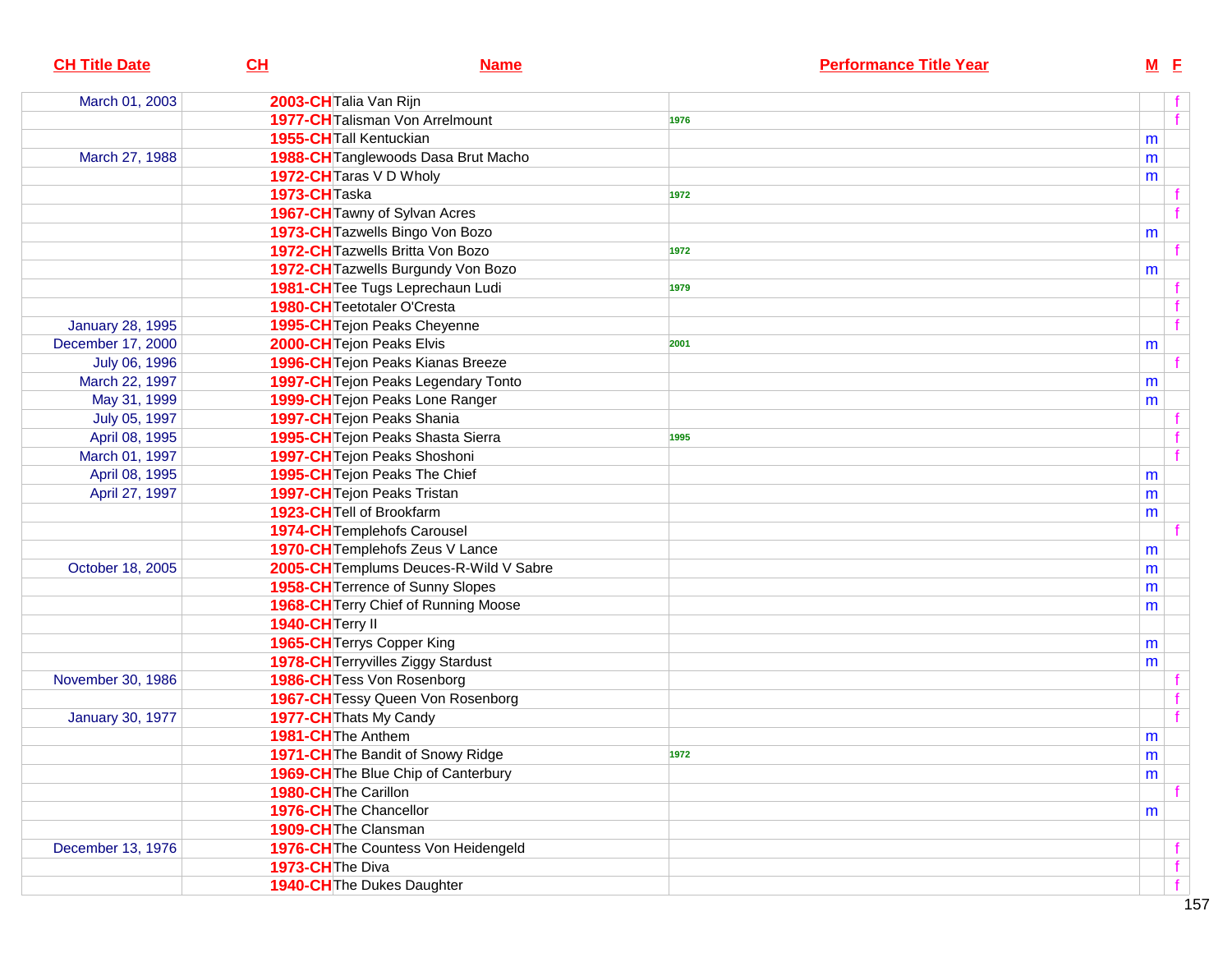| <b>CH Title Date</b> | <u>СН</u>              | <b>Name</b>                                        | <b>Performance Title Year</b> | <u>M E</u> |  |
|----------------------|------------------------|----------------------------------------------------|-------------------------------|------------|--|
| July 05, 1997        |                        | 1997-CH The Echos Beauregard                       |                               | m          |  |
|                      | 1971-CHThe Khan        |                                                    |                               | m          |  |
|                      |                        | 1907-CH The Kings Daughter                         |                               |            |  |
| April 13, 2021       |                        | 2021-GCH/2021-CH The Lone Ranger of Heart Mountain |                               | m          |  |
|                      |                        | 1914-CH The Monk of Alta                           |                               | m          |  |
|                      | 1980-CH The Nimbus     |                                                    |                               | m          |  |
|                      | 1978-CH The Pilgrim    |                                                    |                               | m          |  |
|                      |                        | 1961-CH The Prancer of Dolomount                   |                               | m          |  |
|                      | 1979-CH The Samira     |                                                    |                               |            |  |
|                      | 188?-CH The Shaw       |                                                    |                               | m          |  |
|                      |                        | 1975-CH The Taverns Cointreau                      |                               |            |  |
|                      |                        | 1917-CH Thekla Von Berg                            |                               |            |  |
|                      |                        | 1967-CH Theo Von Der Steiermark                    |                               | m          |  |
| November 06, 1988    |                        | <b>1988-CH</b> Theodore Kessler                    |                               | m          |  |
| June 09, 1990        |                        | 1990-CH Theodore of Bishops Castle                 |                               | m          |  |
|                      |                        | 1974-CH Therman Von Vasco                          |                               | m          |  |
|                      | 188?-CH Thisbe         |                                                    |                               | m          |  |
| March 24, 1991       |                        | 1991-CH Tholihos Baer Baer                         |                               | m          |  |
| November 28, 1987    | 1987-CH Thollhos Acona |                                                    |                               |            |  |
| May 31, 1987         |                        | 1987-CH Thollhos Amidon                            |                               | m          |  |
|                      |                        | 1970-CH Thompsons Gretel of Evergreen              | 1968                          |            |  |
| May 07, 1989         |                        | <b>1989-CH</b> Thompsons Rock Candy                |                               | m          |  |
|                      | 188?-CH Thor           |                                                    |                               | m          |  |
|                      |                        | 1968-CH Thor Du Saint Gotthard                     | 1964,1966                     | m          |  |
|                      |                        | 1939-CH Thorodale Carlisle                         |                               |            |  |
|                      |                        | 1972-CH Thrashers Choo Choo V Whiz                 |                               | m          |  |
|                      |                        | 1974-CH Thrashers Eos V Figgaro                    |                               |            |  |
|                      |                        | <b>1969-CH</b> Thrashers Gee Whiz V Lathario       |                               | m          |  |
|                      |                        | 1966-CH Throckmorton L'ours Alpin                  |                               | m          |  |
|                      |                        | 1980-CH Thumper of Buck Toe Hills                  |                               | m          |  |
| June 25, 2000        |                        | 2000-CH Thunder Hills Baltimoe Ltd                 |                               | m          |  |
| August 06, 1995      |                        | 1995-CH Thunder Hills Hollywood Bigshot            |                               | m          |  |
| October 16, 1999     |                        | 1999-CH Thunder Hills Red Rock Queen               |                               |            |  |
| August 17, 2002      |                        | 2002-CH Thunder Hills The Big Easy                 |                               | m          |  |
| October 25, 1998     |                        | 1998-CH Thunder Hills Wabash Cannonball            |                               | m          |  |
| June 06, 2021        |                        | 2021-CH Thunder Kegs Ablaze V Hudson               | 2021                          |            |  |
| October 20, 2020     |                        | 2020-CH Thunder Kegs Au Hubert Accolade Du Hudson  | 2019,2020,2021                | m          |  |
| September 12, 2021   |                        | 2021-CH Thunder Kegs Brave Journey                 | 2019,2020                     | m          |  |
|                      |                        | 1983-CH Thunder Mt BW Buddee                       |                               | m          |  |
|                      |                        | 1983-CH Thunder Mt BW Rocy Valy                    |                               | m          |  |
|                      |                        | 1975-CH Thunder Mt Sugar Bear Saxon                |                               | m          |  |
| February 20, 2005    |                        | 2005-CH Thunderhill Waltzing Matilda               |                               |            |  |
| April 23, 2022       |                        | 2022-CH Thunderhills Albert Capo Di Tutti          |                               | m          |  |
|                      |                        |                                                    |                               |            |  |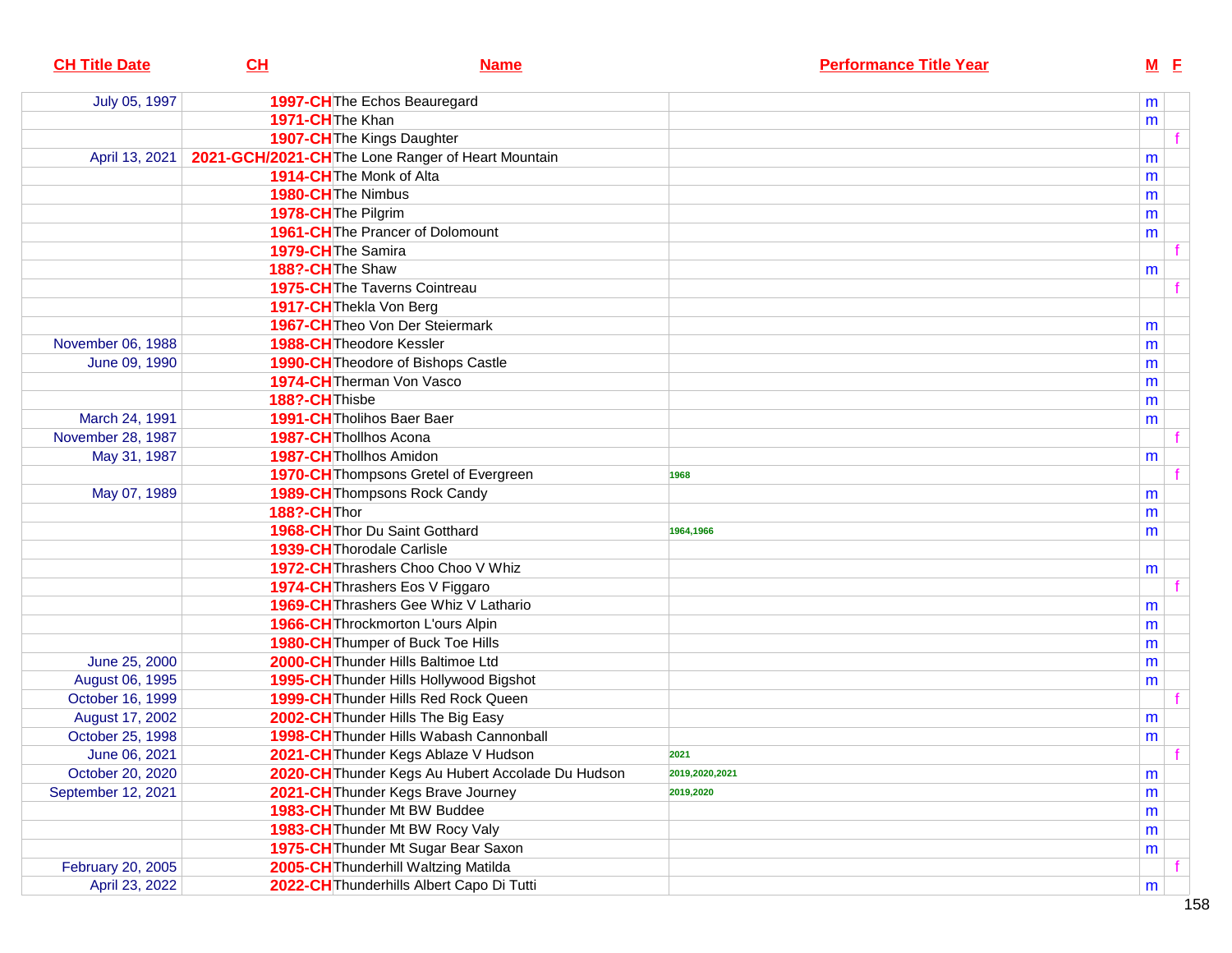| <b>CH Title Date</b>    | CL                                           | <b>Name</b>                                            |           | <b>Performance Title Year</b> |   | $M$ E |  |
|-------------------------|----------------------------------------------|--------------------------------------------------------|-----------|-------------------------------|---|-------|--|
| <b>January 21, 2022</b> |                                              | 2022-CH Thunderhills Bugsy Malone                      |           |                               | m |       |  |
| December 09, 2017       |                                              | 2019-GCH/2017-CH Thunderhills Doc of Cannery Row       |           |                               | m |       |  |
| August 18, 2012         |                                              | 2012-CH Thunderhills Flying Dutchman                   |           |                               | m |       |  |
| September 27, 2009      | 2013-GCH/2009-CH Thunderhills Gentleman Jack |                                                        | 2009      |                               | m |       |  |
| May 26, 2017            |                                              | 2018-GCH/2017-CH Thunderhills Hazel of Cannery Row     |           |                               | m |       |  |
| October 13, 2001        |                                              | 2001-CH Thunderhills Hollywood Kid                     |           |                               | m |       |  |
| April 29, 2001          |                                              | 2001-CH Thunderhills Hollywood Star                    |           |                               |   |       |  |
| October 21, 2017        |                                              | 2017-CH Thunderhills Hughie of Cannery Row             |           |                               | m |       |  |
| March 24, 1995          |                                              | 1995-CH Thunderhills Lone Ranger                       |           |                               | m |       |  |
| February 24, 2012       |                                              | 2012-CH Thunderhills Pecos Bill                        |           |                               | m |       |  |
| October 27, 2013        |                                              | 2014-GCH/2013-CH Tiamos Travelin Man of Silvercrown    |           |                               | m |       |  |
| <b>January 21, 2001</b> | 2003-CH Tilly Van Rijn                       |                                                        |           |                               |   |       |  |
|                         |                                              | 1976-CH Timberlands Fourty Four Man                    |           |                               | m |       |  |
|                         |                                              | 1976-CH Timberlands Griffin                            |           |                               | m |       |  |
|                         |                                              | 1982-CH Timberlands Mighty Zeus                        |           |                               | m |       |  |
|                         |                                              | 1973-CH Timberlands Popadiuk                           |           |                               | m |       |  |
|                         | 1964-CH Tinkerbell                           |                                                        | 1961      |                               |   |       |  |
|                         |                                              | 1984-CH Tinkerbell Pixie V Berenika                    |           |                               |   |       |  |
|                         |                                              | 1968-CH Tinkerbells Amormia                            |           |                               | m |       |  |
| February 19, 1989       |                                              | 1989-CH Tinkerbells Browns Chapelle                    |           |                               |   | f     |  |
| August 02, 1998         |                                              | 1998-CH Tinkerbells Capriole Beric                     |           |                               | m |       |  |
| <b>January 04, 2003</b> |                                              | 2003-CH Tinkerbells Carbon Copy                        |           |                               |   |       |  |
| April 26, 2002          |                                              | 2002-CH Tinkerbells Coach Master                       |           |                               | m |       |  |
| November 01, 2003       |                                              | 2003-CH Tinkerbells Coachs Dundee                      |           |                               | m |       |  |
| July 08, 2001           |                                              | 2001-CH Tinkerbells Daisy V Panda                      |           |                               |   |       |  |
| July 26, 2003           |                                              | 2003-CH Tinkerbells Delta Force                        |           |                               | m |       |  |
|                         |                                              | 1972-CH Tinkerbells Erste V Glasgow                    |           |                               | m |       |  |
| July 10, 1993           |                                              | 1993-CH Tinkerbells Figaro V Phar Lap                  |           |                               | m |       |  |
| June 25, 2016           |                                              | 2017-GCH/2016-CH Tinkerbells Genevieve V Santas Forest | 2018      |                               |   |       |  |
| August 18, 2018         |                                              | 2018-CH Tinkerbells Golden Fire V Santas Forest        | 2018,2019 |                               |   |       |  |
| December 08, 2012       |                                              | 2012-CH Tinkerbells Golden Patch V Santas Forest       |           |                               | m |       |  |
|                         |                                              | 1967-CH Tinkerbells Masterpiece                        |           |                               | m |       |  |
| April 26, 1998          |                                              | <b>1998-CH</b> Tinkerbells Miss America                |           |                               |   |       |  |
|                         |                                              | 1985-CH Tinkerbells Phar Lap Primo                     |           |                               | m |       |  |
|                         |                                              | 1982-CH Tinkerbells Primo Berenika                     |           |                               | m |       |  |
| June 27, 1998           |                                              | 1998-CH Tinkerbells Prince of Barkness                 |           |                               | m |       |  |
| October 19, 1986        |                                              | <b>1986-CH</b> Tinkerbells Private Dancer              |           |                               |   |       |  |
| October 30, 2005        |                                              | 2005-CH Tinkerbells Race Away Foxy                     |           |                               |   |       |  |
|                         |                                              | 1983-CH Tinkerbells Rind Penquest                      |           |                               |   |       |  |
|                         |                                              | 1985-CH Tinkerbells Roxy Von Fomax                     |           |                               |   |       |  |
| March 28, 2015          |                                              | 2015-CH Tinkerbells Secretariat V Santa Forest         |           |                               | m |       |  |
| <b>January 21, 2018</b> |                                              | 2018-CH Tinkerbells Sharp Shooter                      | 2018,2020 |                               | m |       |  |
| April 08, 2006          | 2010-GCH/2006-CH Tinkerbells Solid Gold      |                                                        |           |                               | m |       |  |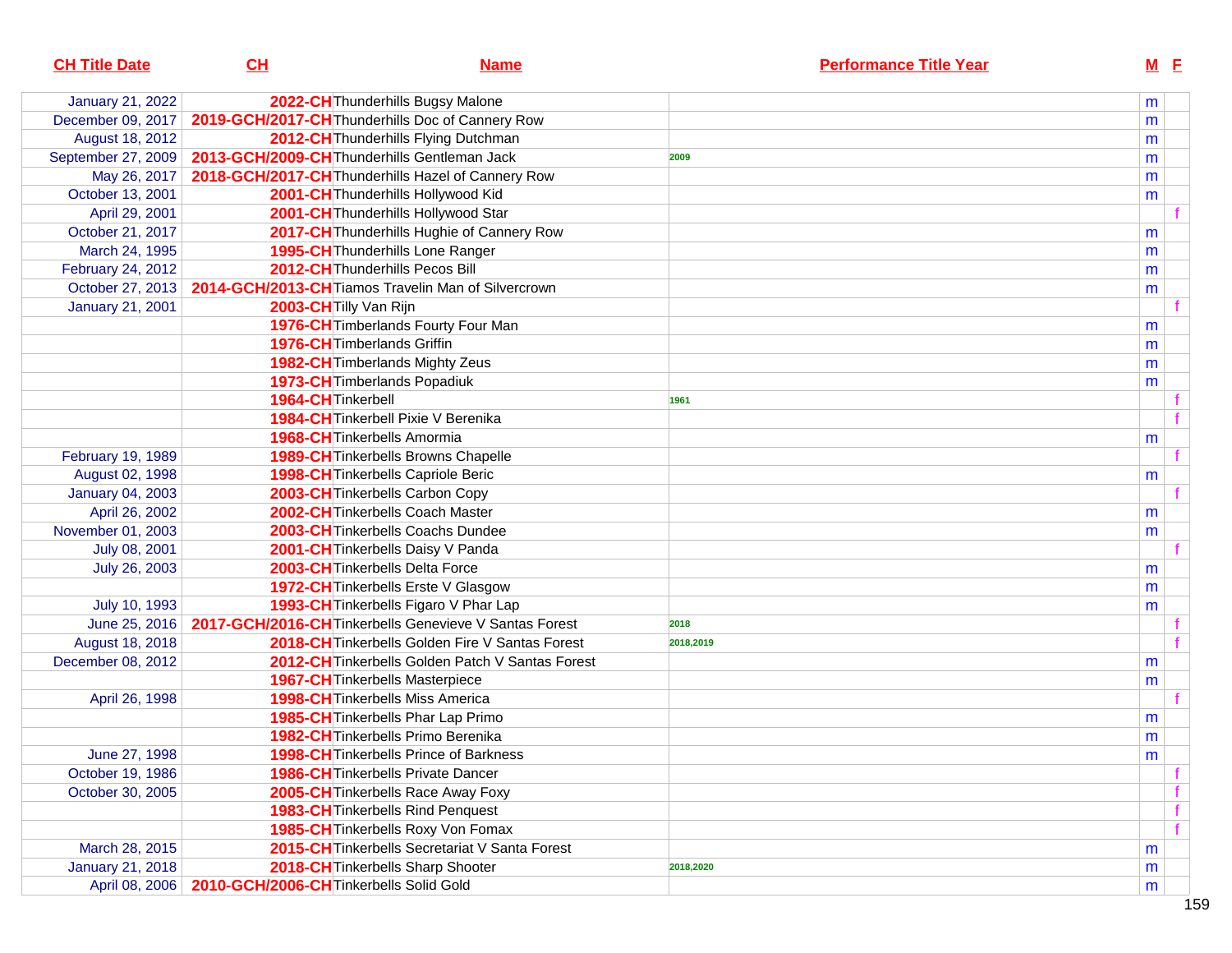| <b>CH Title Date</b>    | CH                                                    | <b>Name</b>                                                          | <b>Performance Title Year</b> | <u>M E</u> |
|-------------------------|-------------------------------------------------------|----------------------------------------------------------------------|-------------------------------|------------|
| <b>January 18, 1997</b> |                                                       | <b>1997-CH</b> Tinkerbells Star Gazer                                |                               | m          |
| September 09, 2012      |                                                       | 2013-GCH/2012-CH Tinkerbells Strike Gold V Santas Forest             |                               | m          |
| July 06, 1997           |                                                       | 1997-CH Tinkerbells Timepiece V Beric                                |                               | m          |
| August 27, 1989         |                                                       | <b>1989-CH</b> Tinkerbells Titan Von Fomax                           |                               | m          |
| September 07, 1996      |                                                       | <b>1996-CH</b> Tinkerbells Title Wave                                |                               | m          |
| May 20, 2007            |                                                       | 2007-CH Tinkerbells Willow V Silverado                               |                               |            |
| March 30, 1997          |                                                       | 1997-CH Tiny Bears First Born of Sam                                 |                               | m          |
|                         |                                                       | 1964-CH Tiny Nick of The Alps                                        | 1962                          | m          |
|                         |                                                       | 1961-CH Tiny Tim of Riga                                             |                               | m          |
| June 28, 2002           |                                                       | 2002-CH Tinybears Only One Mr. Magoo                                 |                               | m          |
|                         |                                                       | 1982-CH Tipsy Tonto O'Cresta                                         |                               | m          |
|                         |                                                       | 1965-CH Titan Von Mallen                                             |                               | m          |
|                         | 1951-CH <sub>Titana</sub>                             |                                                                      |                               |            |
|                         |                                                       | 1968-CH Titanic L'ours Alpin                                         |                               | m          |
| November 21, 1998       |                                                       | 1998-CHTLC's In Your Dreams                                          |                               | m          |
| October 21, 1995        |                                                       | 1995-CH TLC's King of Hearts Breaker                                 |                               | m          |
| March 17, 1991          |                                                       | 1991-CH TIt's Mr. Ruff and Fluff                                     |                               | m          |
| August 24, 1996         |                                                       | 1996-CH Tn Country N Praters Pride                                   |                               |            |
|                         |                                                       | 1948-CH Toby From Tobytown                                           |                               | m          |
|                         |                                                       | 1924-CH Todds Night Watch                                            |                               |            |
|                         |                                                       | 1960-CH Tolly of Shagg Bark                                          |                               |            |
| December 13, 1997       |                                                       | 1997-CH Tomahawk Run Apache V Haras                                  |                               |            |
|                         |                                                       | 1982-CH Tomars Dax V Londawood                                       |                               | m          |
|                         |                                                       | 1964-CH Tommy Tucker of Shady Hollow                                 |                               | m          |
|                         |                                                       | 1976-CH Tonto of Indian Hill                                         |                               | m          |
|                         |                                                       | 1978-CH Top Lines Sugar Ra V Yorick                                  |                               | m          |
|                         |                                                       | 1970-CH Toro Masquerade of Inca                                      |                               | m          |
|                         |                                                       | 1984-CH Tovars Katrina V Gatsby                                      |                               |            |
|                         |                                                       | <b>1982-CH</b> Tovars Stella V Gatsby                                |                               |            |
|                         |                                                       | 1985-CH Tovars Tara V Gatsby                                         |                               |            |
|                         |                                                       | 1982-CH Town And Country Macho Man                                   |                               | m          |
|                         |                                                       | 1975-CH Tracys Captain Show Biz                                      |                               | m          |
|                         |                                                       | 1976-CH Tracys Spice of Life                                         |                               |            |
|                         |                                                       | March 10, 2012   2013-GCH/2012-CH Trademarks A Reed & Barton Von Joy |                               | m          |
| March 22, 2015          |                                                       | 2015-CH Trademarks A Tribute to Albiona                              |                               |            |
|                         | February 08, 2020   2020-GCH/2020-CH Trademarks Afton |                                                                      |                               |            |
| August 05, 2012         |                                                       | 2013-GCH/2012-CH Trademarks Aphrodite V Kashi                        | 2013,2017,2019                |            |
| May 04, 2014            |                                                       | 2014-CH Trademarks Apostle V Godsgift                                |                               | m          |
| June 23, 2011           |                                                       | 2011-CH Trademarks Avalanche At Danka                                |                               | m          |
| October 28, 2011        |                                                       | 2011-CH Trademarks Avatar                                            |                               | m          |
| May 05, 2013            |                                                       | 2013-CH Trademarks Avita                                             |                               |            |
| June 28, 1986           |                                                       | 1986-CH Trademarks Buck Rogers                                       |                               | m          |
| May 28, 2006            |                                                       | 2006-CH Trademarks Buddy of Nerthus                                  |                               | m          |
|                         |                                                       |                                                                      |                               |            |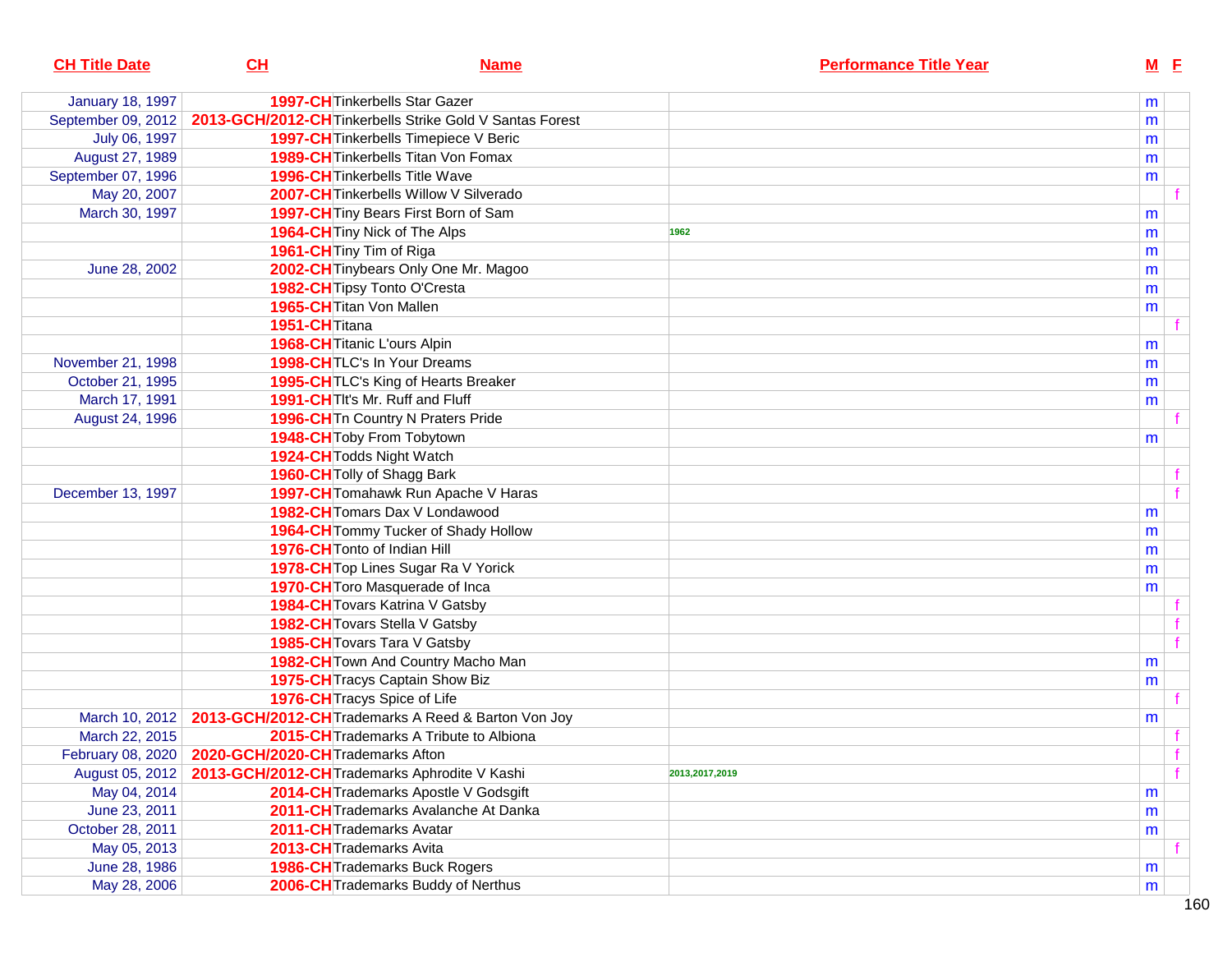| <b>CH Title Date</b>    | CL                                         | <b>Name</b>                                                    | <b>Performance Title Year</b> |   | $M$ E        |
|-------------------------|--------------------------------------------|----------------------------------------------------------------|-------------------------------|---|--------------|
| August 03, 2008         |                                            | 2008-CH Trademarks Casper of Ggf                               |                               | m |              |
| November 30, 2014       | 2014-CH Trademarks Eli                     |                                                                |                               | m |              |
| May 28, 2006            |                                            | 2006-CHTrademarks Elvira                                       |                               |   |              |
| December 09, 2017       |                                            | 2017-CH Trademarks Enharmonic Rhapsody                         |                               |   |              |
|                         |                                            | 1976-CH Trademarks Felix Von Beau                              |                               | m |              |
|                         |                                            | <b>1982-CH</b> Trademarks Gulliver                             |                               | m |              |
| August 03, 1997         | 1997-CH Trademarks Icon                    |                                                                |                               | m |              |
| February 29, 2020       |                                            | 2020-CH Trademarks In Like Flint @ Eastgate                    |                               | m |              |
| November 08, 1992       |                                            | 1992-CH Trademarks Jacob                                       |                               | m |              |
| June 03, 2006           |                                            | 2006-CH Trademarks Magicmtn Majestic Myth                      |                               |   |              |
| May 25, 1987            |                                            | 1987-CH Trademarks Major                                       |                               | m |              |
| March 05, 2010          |                                            | 2010-CH Trademarks Masquerade At Twin Branch                   |                               | m |              |
| November 12, 2006       |                                            | 2006-CHTrademarks Nora of Woodstock                            |                               |   |              |
| <b>January 19, 1991</b> |                                            | <b>1991-CH</b> Trademarks Peaches N Cream                      |                               |   |              |
| May 07, 2021            |                                            | 2021-CH Trademarks Quinnisec V Mt Harmony                      |                               |   | f            |
| September 30, 1989      |                                            | 1989-CH Trademarks Razz Berry                                  |                               |   | $\mathbf f$  |
| March 01, 2020          | 2021-GCH/2020-CH Trademarks Redhot Bristal |                                                                |                               |   | $\mathbf{f}$ |
| February 14, 2016       |                                            | 2016-GCH/2016-CH Trademarks Redhot Star Gazer                  |                               | m |              |
| September 24, 2005      |                                            | 2005-CH Trademarks Ripley of Riverchase                        |                               | m |              |
| August 20, 2017         |                                            | 2017-CH Trademarks Thanks For The Adventure V Granite          |                               |   |              |
|                         |                                            | <b>1980-CH</b> Trademarks The Fonz                             |                               | m |              |
| October 12, 2003        |                                            | 2003-CH Trademarks The Patriot                                 |                               | m |              |
| December 06, 2015       |                                            | 2015-CH Trademarks Thor                                        |                               | m |              |
| February 13, 2010       |                                            | 2010-CHTrademarks Willimina                                    |                               | m |              |
| February 11, 2011       |                                            | 2011-CH Trademarks Yankee Doodle Dandy                         |                               | m |              |
| January 23, 2011        | 2011-GCH/2011-CH Trademarks Zephan         |                                                                |                               | m |              |
|                         |                                            | 1977-CH Traditions Holy Terror V Ole                           |                               |   |              |
|                         |                                            | 1974-CH Traditions Sy D'Claretville                            |                               | m |              |
| April 30, 2022          |                                            | 2022-CH Trailblazer Baltic Gem Amber                           |                               |   |              |
| March 03, 2018          |                                            | 2018-CH Trailblazer Crystal Joy                                |                               |   |              |
| October 23, 2021        |                                            | 2021-CH Trailblazer Emerald Isle Erin                          |                               |   | $\mathbf{f}$ |
| September 29, 2019      |                                            | 2019-CH Trailblazer Mountain Man Shiloh                        |                               | m |              |
| September 08, 2019      |                                            | 2020-GCH/2019-CH Trailblazer Willows Harmony of Heart Mountain |                               |   | f            |
| April 23, 2006          |                                            | 2006-CH Trailblazers Duffy                                     |                               | m |              |
| March 21, 1998          |                                            | 1998-CH Trails Ursa Major                                      |                               | m |              |
|                         |                                            | 1967-CH Tranbergs Buster Junior                                |                               | m |              |
|                         | 1965-CH Trapps Sabu                        |                                                                |                               | m |              |
|                         |                                            | 1962-CH Treasured Tammi Von Raded                              |                               |   |              |
|                         |                                            | 1954-CH Trebor Alpine Joe                                      |                               | m |              |
|                         |                                            | 1955-CH Trebor Saint Nick                                      |                               | m |              |
|                         | 1969-CH Treu V Meister                     |                                                                |                               | m |              |
|                         | 1928-CH Trixie Vesta                       |                                                                |                               |   |              |
|                         | 1930-CH Troubadour III                     |                                                                |                               | m |              |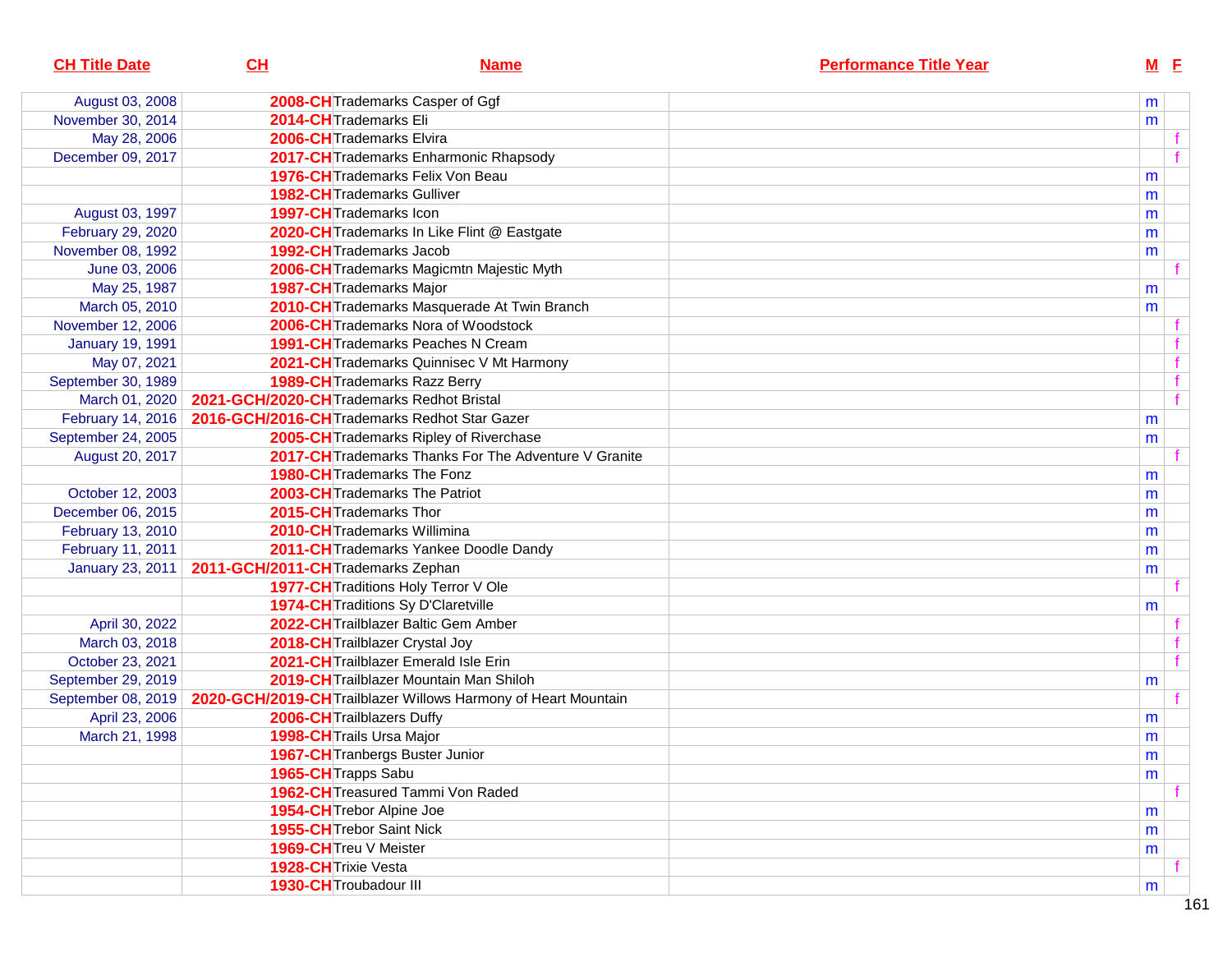| <b>CH Title Date</b>    | CL                       | <b>Name</b>                                   | <b>Performance Title Year</b> | $M$ $E$ |  |
|-------------------------|--------------------------|-----------------------------------------------|-------------------------------|---------|--|
|                         |                          | 1979-CH Troy Lord Anthony                     |                               | m       |  |
|                         |                          | 1983-CH Troys Panama Red                      | 1981                          | m       |  |
|                         |                          | 1983-CH Troys The Cumberland Cruzer           | 1981                          | m       |  |
|                         |                          | 1982-CH True Grit Van Damme                   |                               | m       |  |
|                         |                          | <b>1924-CH</b> Truebred Guardsman             |                               | m       |  |
|                         | 1923-CH Truebred Zantha  |                                               |                               |         |  |
| May 25, 1986            |                          | 1986-CH Trump Von Rosenborg                   |                               | m       |  |
|                         |                          | 1976-CH Trus Von Baranof                      |                               |         |  |
| May 26, 1997            |                          | 1997-CH Trusts Gentle Ben V Slaton            |                               | m       |  |
| July 25, 1999           |                          | <b>1999-CH</b> Trusts Saint Nicholas V Slaton |                               | m       |  |
|                         |                          | 1975-CH Tu Oak Emmy of Crown Chalet           |                               |         |  |
| November 08, 1997       |                          | 1997-CH Tucker V Heidlebar                    |                               | m       |  |
| June 20, 2004           |                          | 2004-CH Tuckers Adventurous Bubbles           |                               |         |  |
| June 30, 2000           |                          | 2000-CH Tuckers Anni At Longmeadow            |                               |         |  |
| July 27, 2002           |                          | 2002-CH Tuckers Bear Necessities V Apl Vu     |                               | m       |  |
| <b>January 31, 2004</b> |                          | 2004-CHTuckers Bear To The Bone V Peva        |                               | m       |  |
| April 11, 2003          |                          | 2003-CH Tuckers Bearin It All                 |                               | m       |  |
| August 16, 1998         |                          | 1998-CH Tuckers Big Ben Boldt                 |                               | m       |  |
| October 15, 2000        |                          | 2000-CH Tuckers Chip Off The O Block          |                               | m       |  |
| April 15, 2000          |                          | 2000-CH Tuckers Deja Vu of Riverchase         |                               | m       |  |
| July 25, 2003           |                          | 2003-CH Tuckers Diamond Eyed Adventure        |                               |         |  |
| November 15, 1997       |                          | <b>1997-CH</b> Tuckers Empty Pockets          |                               | m       |  |
| October 02, 1999        |                          | 1999-CH Tuckers Head of The Pack              |                               | m       |  |
| March 24, 1996          |                          | 1996-CH Tuckers Hey Blocker Morris            |                               | m       |  |
| <b>January 31, 2009</b> |                          | 2009-CH Tuckers Hot Pants U Peva              |                               |         |  |
| November 10, 2000       |                          | 2000-CH Tuckers Hot Persuit                   |                               |         |  |
| March 12, 1999          |                          | 1999-CH Tuckers Hunk A Burning Love           |                               | m       |  |
| April 19, 1998          |                          | 1998-CH Tuckers Lolly Pop V Morris            |                               |         |  |
| March 09, 2003          |                          | 2003-CH Tuckers Lonesome Dove                 |                               |         |  |
| November 04, 2004       |                          | 2004-CH Tuckers Molly of Riverchase           |                               |         |  |
| March 05, 2000          |                          | 2000-CH Tuckers Paws That Refreshs            |                               |         |  |
| October 10, 2003        |                          | 2003-CHTuckers Stellar Performance            |                               |         |  |
| April 24, 2005          |                          | 2005-CHTuckers Sunshine V Zeus V Peva         |                               | m       |  |
| April 08, 2001          |                          | <b>2001-CH</b> Tuckers Sweet Adventure        |                               |         |  |
| March 07, 1998          |                          | <b>1998-CH</b> Tuckers Sweet Reward           |                               |         |  |
| November 15, 1998       |                          | 1998-CH Tuckers Tennessee Rose                |                               |         |  |
| June 09, 2002           |                          | 2002-CH Tuckers Tip Hat'n Tails V Peva        |                               | m       |  |
| June 12, 1999           |                          | <b>1999-CH</b> Tuckers Trick Or Treat         |                               | m       |  |
| February 16, 2003       |                          | 2003-CH Tuckers XLNT Adventure Too            |                               | m       |  |
|                         |                          | <b>1970-CH</b> Tuckettes Miss Niftee          |                               |         |  |
|                         | 1880-CH <sub>Turbo</sub> |                                               |                               | m       |  |
|                         | 188?-CHTurko             |                                               |                               | m       |  |
| May 18, 1986            |                          | 1986-CH Tutts Pride of Happy Hollow           |                               | m       |  |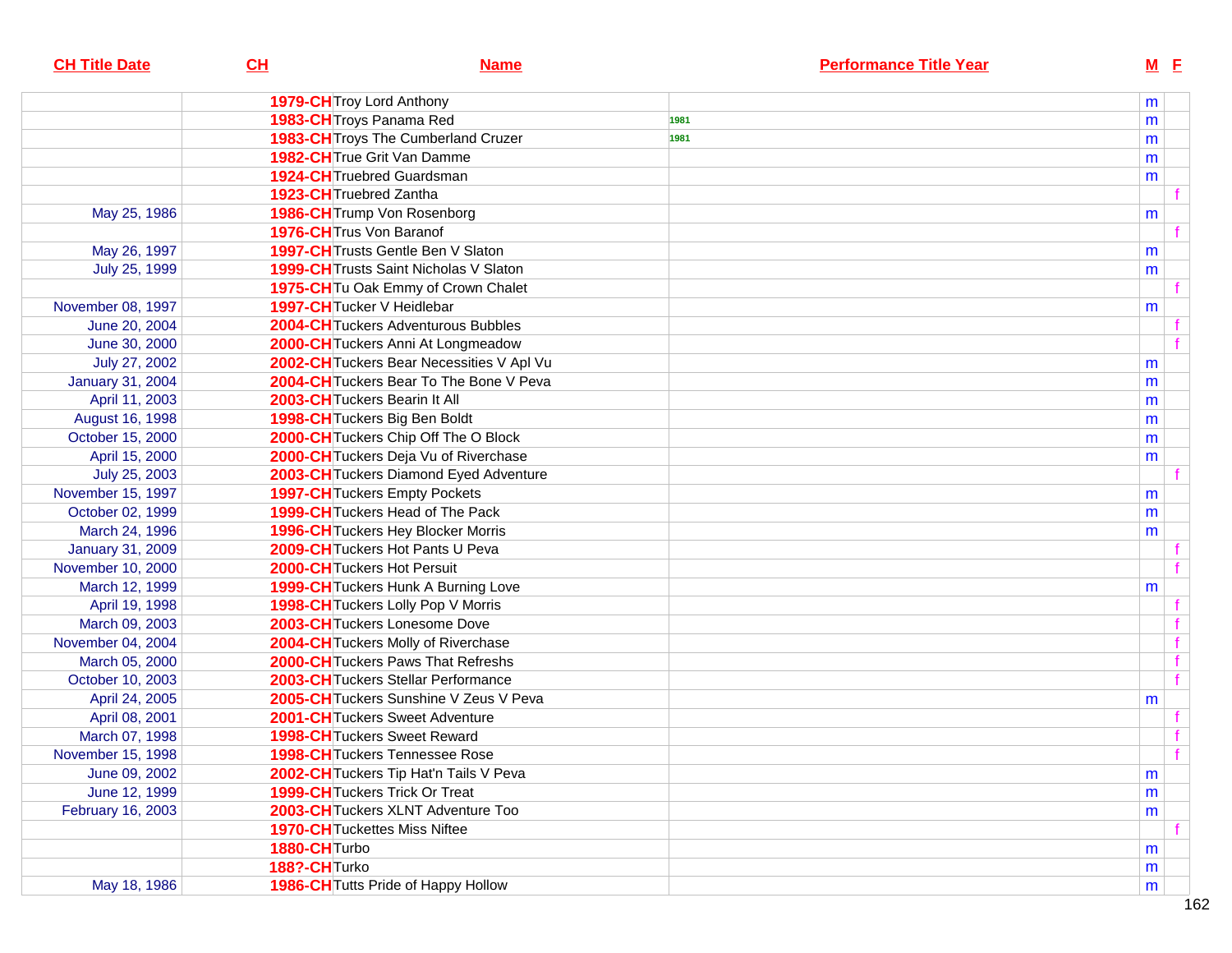| 2011-CH Twin Branchs Back To Heartbreak Kid<br>October 22, 2011<br>2016-GCH/2016-CH Twin Branchs Bocephus's Dixie Dream<br>February 07, 2016<br>March 16, 2002<br>2002-CH Twin Branchs Casey Jones | m<br>m<br>m<br>m |
|----------------------------------------------------------------------------------------------------------------------------------------------------------------------------------------------------|------------------|
|                                                                                                                                                                                                    |                  |
|                                                                                                                                                                                                    |                  |
|                                                                                                                                                                                                    |                  |
| April 14, 2005<br>2005-CH Twin Branchs Crew Caller                                                                                                                                                 |                  |
| February 11, 2012<br>2012-CHTwin Branchs Don'T Rush Me                                                                                                                                             | m                |
| 2010-CH Twin Branchs Drum Roll Please<br>April 24, 2010                                                                                                                                            |                  |
| May 17, 2008<br>2008-CH Twin Branchs George Brett                                                                                                                                                  | m                |
| August 27, 2000<br>2000-CH Twin Branchs Golden Spike                                                                                                                                               |                  |
| February 11, 2012<br>2012-CH Twin Branchs Grand Slam V Slaton                                                                                                                                      | m                |
| 2013-CH Twin Branchs Hey Good Lookin V Grissom<br>May 27, 2013                                                                                                                                     | m                |
| April 30, 2017<br>2017-CH Twin Branchs If The Shoe Fits                                                                                                                                            |                  |
| March 30, 2008<br>2008-CH Twin Branchs Infinity                                                                                                                                                    |                  |
| November 12, 2005<br>2005-CH Twin Branchs Instant Replay                                                                                                                                           | m                |
| 2014-CH Twin Branchs Look At Me<br>July 12, 2014                                                                                                                                                   | m                |
| November 01, 1996<br><b>1996-CH</b> Twin Branchs Mirror Mirror                                                                                                                                     |                  |
| March 15, 2009<br>2009-CH Twin Branchs Miss Ky. V Empty Keg                                                                                                                                        |                  |
| March 07, 2013<br>2013-CH Twin Branchs Nana Bell Lee Jackson                                                                                                                                       |                  |
| February 12, 2006<br>2006-CH Twin Branchs Objection Overruled                                                                                                                                      | m                |
| November 05, 1999<br>1999-CH Twin Branchs Patent Pending                                                                                                                                           | m                |
| March 06, 2004<br>2004-CH Twin Branchs Play N'For Keeps                                                                                                                                            | m                |
| August 02, 2008<br>2008-CH Twin Branchs Raising Hope V Seraphlm                                                                                                                                    |                  |
| 2012-GCH/2011-CH Twin Branchs Red Bull of Empty Keg<br>May 27, 2011                                                                                                                                | m                |
| January 10, 2015<br>2015-GCH/2015-CH Twin Branchs Remington Rambo Man                                                                                                                              | m                |
| February 01, 2004<br>2004-CH Twin Branchs Rhiannon                                                                                                                                                 |                  |
| March 24, 2012<br>2012-CH Twin Branchs Roll N' Deep Arctic Unbound                                                                                                                                 | m                |
| June 06, 2009<br>2009-CH Twin Branchs Ruby Slippers                                                                                                                                                |                  |
| March 12, 2016<br>2016-CH Twin Branchs Ruger 1911 V Whitewater                                                                                                                                     | m                |
| February 14, 2009<br>2009-CH Twin Branchs Rush Hour                                                                                                                                                |                  |
| 1997-CH Twin Branchs Sampson V Czar<br>April 04, 1997                                                                                                                                              | m                |
| May 27, 2007<br>2007-CH Twin Branchs Slide N' In At Home                                                                                                                                           | m                |
| August 05, 2007<br>2007-CH Twin Branchs St. Bernard Parish                                                                                                                                         | m                |
| June 19, 2010<br>2010-CH Twin Branchs Sugar Rush                                                                                                                                                   |                  |
| <b>January 24, 2010</b><br>2010-CH Twin Branchs The Cats Meow                                                                                                                                      |                  |
| December 09, 2006<br>2006-CH Twin Branchs Triple Play                                                                                                                                              | m                |
| 2016-CH Twin Branchs Y'All Gotta See This<br>November 05, 2016                                                                                                                                     | m                |
| November 21, 2010   2011-GCH/2010-CH Twin Hickory Americas Anderson Cooper                                                                                                                         | m                |
| 2021-CH Twin Hickory Americas James Dean<br>November 21, 2021                                                                                                                                      | m                |
| November 27, 2010<br>2011-GCH/2010-CH Twin Hickory Americas Precious                                                                                                                               |                  |
| 1996-CH Twin Oaks Chances Are Osage<br><b>January 10, 1996</b>                                                                                                                                     |                  |
| 1976-CH Twin Oaks Cinnamon Bear<br>1971, 1972, 1974, 1975                                                                                                                                          |                  |
| December 12, 1998<br>1998-CH Twin Oaks Delta V Osage                                                                                                                                               |                  |
| <b>1977-CH</b> Twin Oaks Entertainer<br>1978                                                                                                                                                       |                  |
| 1982-CH Twin Oaks Legend of Stoan<br>1983                                                                                                                                                          | m                |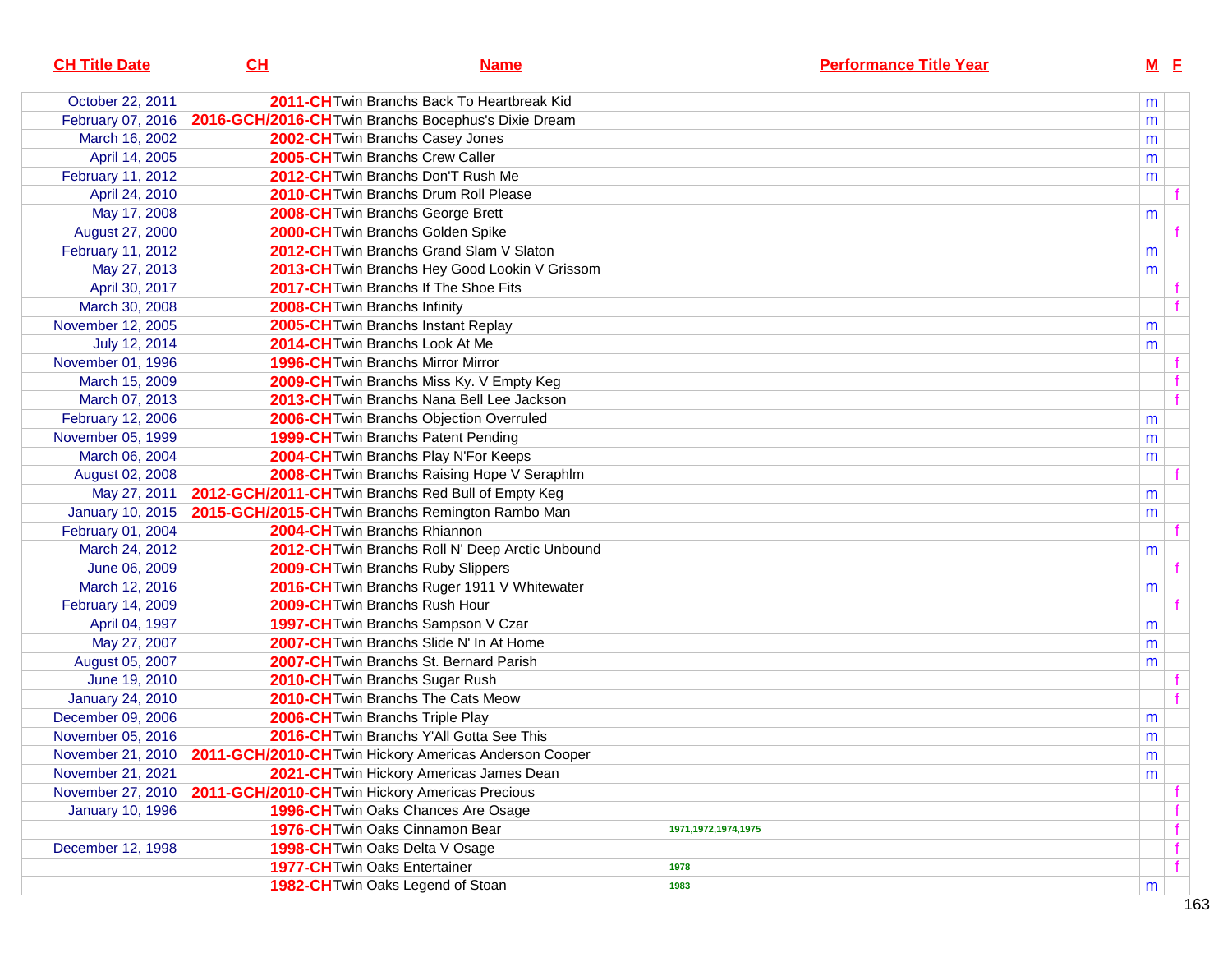| <b>CH Title Date</b>    | CL                                                       | <b>Name</b>                                  |      | <b>Performance Title Year</b> |   | $M$ E       |                |
|-------------------------|----------------------------------------------------------|----------------------------------------------|------|-------------------------------|---|-------------|----------------|
|                         |                                                          | <b>1983-CH</b> Twin Oaks Mac Arthur          |      |                               | m |             |                |
|                         | 1981-CH Twin Oaks Mandate                                |                                              | 1985 |                               |   |             |                |
|                         |                                                          | <b>1977-CH</b> Twin Oaks Sir Un-Gustus       |      |                               |   |             |                |
| May 16, 1986            | 1986-CH Twin Oaks Unique                                 |                                              |      |                               | m |             |                |
| September 03, 1988      |                                                          | 1988-CH Twin Oaks Windchime                  |      |                               |   |             |                |
| April 25, 1987          | 1987-CH Twin Oaks Windsong                               |                                              |      |                               |   |             |                |
| August 06, 1988         | 1988-CH Twin Oaks Xebra                                  |                                              |      |                               |   |             |                |
|                         | 1973-CH Twin Palms Brin                                  |                                              |      |                               |   |             |                |
|                         | <b>1971-CH</b> Twin Palms Miracle                        |                                              |      |                               |   |             |                |
|                         | 1971-CH Twin Palms Mtan                                  |                                              |      |                               |   |             |                |
| June 15, 1997           |                                                          | 1997-CH Twin Peaks Covergirl V Wst Mtn       |      |                               |   | f           |                |
|                         | 1971-CH Twoey Von Mardonof                               |                                              |      |                               |   | $\mathbf f$ |                |
| March 27, 2022          |                                                          | 2022-CHU Are My Faith Wielkopolski Bernardyn |      |                               |   |             | $\mathbf{f}$   |
|                         | 1998-CHUdo Van Rijn                                      |                                              |      |                               |   |             |                |
| March 01, 1998          |                                                          | 1942-CHUhlenhorsts King Mustoe               |      |                               | m |             |                |
|                         | 1964-CHUIIr Der Lac Luzurn II                            |                                              |      |                               | m |             | f              |
|                         |                                                          |                                              |      |                               |   |             |                |
| <b>January 13, 2013</b> |                                                          | 2013-CH Ultama Thules Peter Piper of Royalty |      |                               | m |             |                |
| December 12, 2004       | 2004-CHUltima Thules Godiva                              |                                              |      |                               |   |             |                |
| September 26, 2004      |                                                          | 2004-CHUltima Thules Godzilla                |      |                               | m |             |                |
| August 05, 2006         | 2006-CHUltima Thules Iona                                |                                              |      |                               |   |             |                |
| February 04, 2006       |                                                          | 2006-CHUltima Thules Isabella                |      |                               |   |             |                |
| November 24, 2007       |                                                          | 2007-CHUltima Thules Jewel of The Nile       |      |                               |   |             | $\mathbf{f}$   |
| April 04, 2010          | 2010-CHUltima Thules Leon                                |                                              |      |                               | m |             |                |
| August 08, 2010         | 2010-GCH/2010-CHUltima Thules Libby                      |                                              |      |                               |   |             |                |
| September 26, 2014      |                                                          | 2014-CHUltima Thules Odessa                  |      |                               |   |             | f              |
| September 07, 2013      | 2013-CHUltima Thules Plato                               |                                              |      |                               | m |             |                |
| September 25, 2014      | 2014-CHUltima Thules Quinn                               |                                              |      |                               |   |             |                |
| October 01, 2015        | 2016-GCH/2015-CHUltima Thules Samson                     |                                              |      |                               | m |             |                |
| April 01, 2016          | 2016-CHUltima Thules Shiraz                              |                                              |      |                               |   |             |                |
| October 01, 2011        |                                                          | 2011-CHUltima Thules Sir Burban Blaz         |      |                               | m |             |                |
| May 08, 2016            | 2016-CHUltima Thules Titus                               |                                              |      |                               | m |             |                |
| August 20, 2017         |                                                          | 2017-CHUltima Thules Ursa Major              |      |                               |   |             |                |
|                         | February 09, 2018   2018-GCH/2018-CHUltima Thules Voodoo |                                              |      |                               | m |             |                |
| July 26, 2013           |                                                          | 2013-CHUltims Thules Paris Ooh La La         |      |                               |   |             |                |
| December 13, 1998       | 1998-CHUma Van Rijn                                      |                                              |      |                               |   |             |                |
|                         |                                                          | 1953-CHUri Der Rote V Matterhorn             |      |                               | m |             |                |
| September 25, 1994      | 1994-CHUrsa Van Rijn                                     |                                              |      |                               |   |             |                |
|                         | 1884-CHUrsula                                            |                                              |      |                               |   |             | f              |
|                         | 1971-CHUrsula Von Mallen                                 |                                              |      |                               |   |             | $\overline{f}$ |
| March 11, 2007          |                                                          | 2007-CHUtopia Big Mac Attack                 |      |                               | m |             |                |
| March 22, 1993          | 1993-CH Utopias Cabot                                    |                                              |      |                               | m |             |                |
| May 18, 1986            |                                                          | 1986-CH Utopias Great Waldo Pepper           |      |                               | m |             |                |
|                         |                                                          | 1994-CH Utopias My Guy V Crownepoint         |      |                               | m |             |                |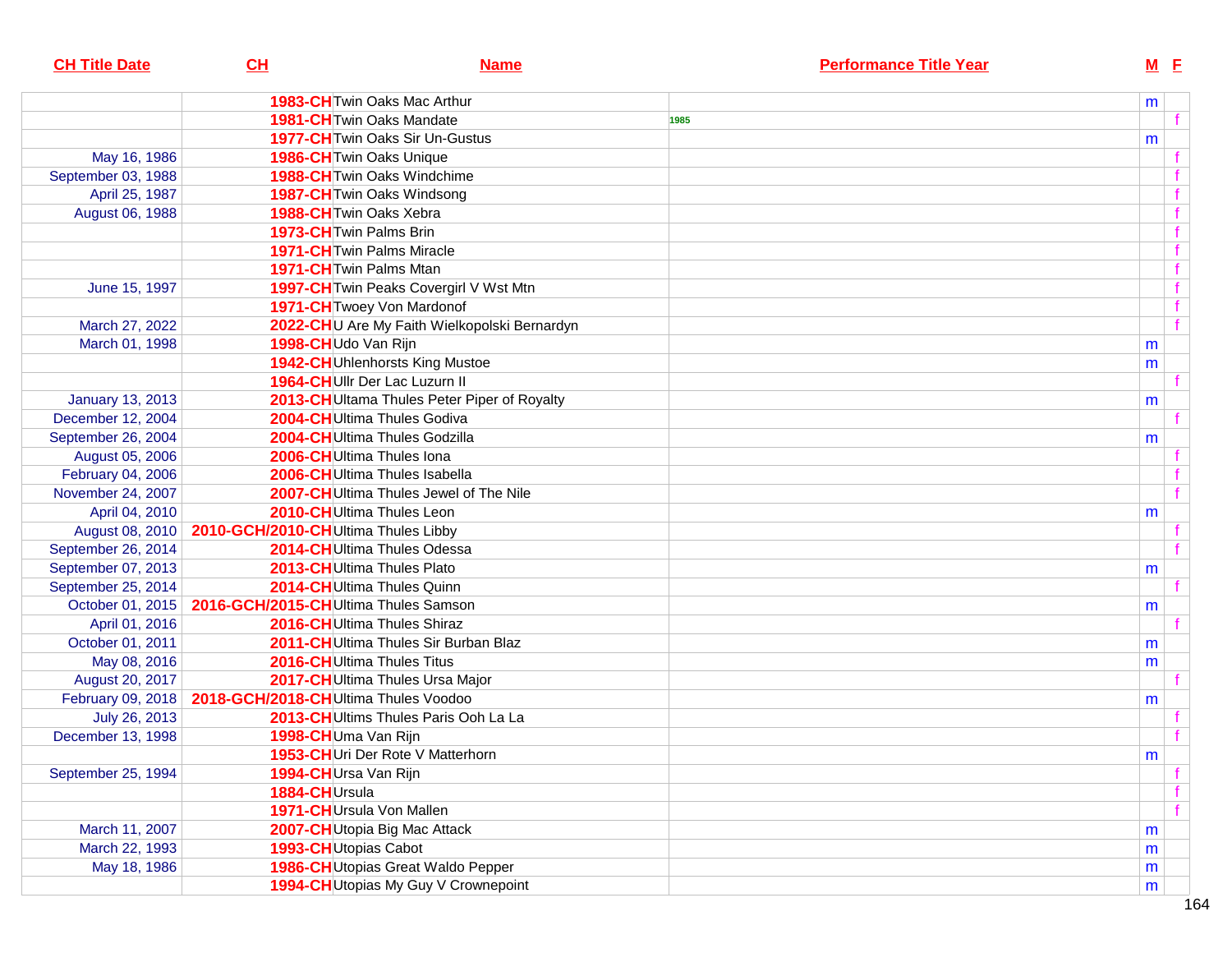| <b>CH Title Date</b>    | CL                         | <b>Name</b>                             | <b>Performance Title Year</b> | $M$ E        |  |
|-------------------------|----------------------------|-----------------------------------------|-------------------------------|--------------|--|
|                         | 1984-CHUtopias Racoon      |                                         |                               |              |  |
| November 13, 1993       |                            | 1993-CH Utopias Samantha                |                               | f            |  |
| December 13, 1991       |                            | 1991-CH Utopias Whirlwin Wild Cherry    |                               | f            |  |
| October 22, 1989        | 1989-CH Utopias Wizard     |                                         |                               | m            |  |
| October 25, 1998        |                            | 1998-CHVal K's Rhiannon V Will Jo       |                               |              |  |
|                         | 1913-CH Valais Flo         |                                         |                               |              |  |
|                         |                            | 1975-CH Valais Joe Buck Kegger          | 1976                          | m            |  |
|                         | 1913-CH Valais Jupiter     |                                         |                               | m            |  |
|                         | 1915-CH Valais Wolfram     |                                         |                               | m            |  |
|                         |                            | 1970-CH Valbruc Aurora Val D'Aosta      | 1970                          |              |  |
|                         | 1979-CH Valders Gero       |                                         |                               | m            |  |
|                         |                            | 1969-CH Valdig Gustave Von Alpler       |                               | m            |  |
|                         | 188?-CHValentine           |                                         |                               |              |  |
|                         |                            | 1969-CH Valentine of Falconridge        |                               |              |  |
|                         |                            | 1977-CH Valhallas I'm A Contender       |                               |              |  |
|                         |                            | <b>1980-CH</b> Valhallas I'm A Winner   |                               | $\mathbf{f}$ |  |
|                         |                            | 1983-CH Valhallas Julius Ceasar         |                               | m            |  |
|                         |                            | 1967-CH Valhallas Kama Von Kobi         |                               |              |  |
|                         |                            | 1984-CH Valhallas King Tabor            |                               | m            |  |
| March 05, 1988          |                            | 1988-CH Valhallas Miximillian           |                               | m            |  |
|                         |                            | 1985-CH Valhallas Patent Pending        |                               |              |  |
|                         | 1971-CH Valhallas Plato    |                                         |                               | m            |  |
| March 26, 1989          |                            | 1989-CH Valintas Michael V Stoan        |                               | m            |  |
| <b>January 23, 1993</b> |                            | 1993-CH Valintas Rowdy of Knute         |                               | m            |  |
| September 22, 1996      |                            | 1996-CH Valintas Wanna Dance V Stoan    | 1997                          |              |  |
| March 15, 2002          | 2002-CHVal-K's Hot Item    |                                         |                               |              |  |
| May 27, 2016            |                            | 2016-CH Val-K's Vanillope Von Baronhorn |                               |              |  |
|                         |                            | 1976-CH Vallis Bashful Bojangles        |                               | m            |  |
|                         |                            | 1977-CH Vallis Behold V Yondo           |                               |              |  |
|                         |                            | 1978-CH Vallis Bona Hilary V Yondo      |                               |              |  |
|                         | 1976-CH Vallis Bullseye    |                                         |                               | m            |  |
|                         | 1939-CH Vallo V Rigi       |                                         |                               | m            |  |
| April 28, 2001          |                            | 2001-CH Valour Van 'T Hof Ter Quinni    |                               | m            |  |
| September 10, 1995      |                            | 1995-CH Van Backs Amore V Kings Row     |                               |              |  |
| April 12, 1997          |                            | 1997-CH Van Backs April of Kings Row    |                               |              |  |
| July 19, 1992           |                            | 1992-CH Van Rijn Mr Cub Tokyo Opdyke JP |                               | ${\sf m}$    |  |
| June 15, 1996           |                            | 1996-CH Van Rijns Drambuie              |                               |              |  |
| March 05, 1995          |                            | 1995-CH Van Rijns Garth V Adelheid      |                               | m            |  |
| November 11, 1990       |                            | 1990-CH Van Rijns Peggy Sue             |                               |              |  |
|                         |                            | 1980-CH Van Rijns Pharaoh               |                               | m            |  |
| April 08, 1989          |                            | 1989-CH Van Rijns Renaissance           |                               | m            |  |
| February 28, 1992       | 1992-CH Van Rijns Wildfire |                                         |                               |              |  |
|                         |                            | 1981-CH Vanity Macho Man Star Burst     |                               | m            |  |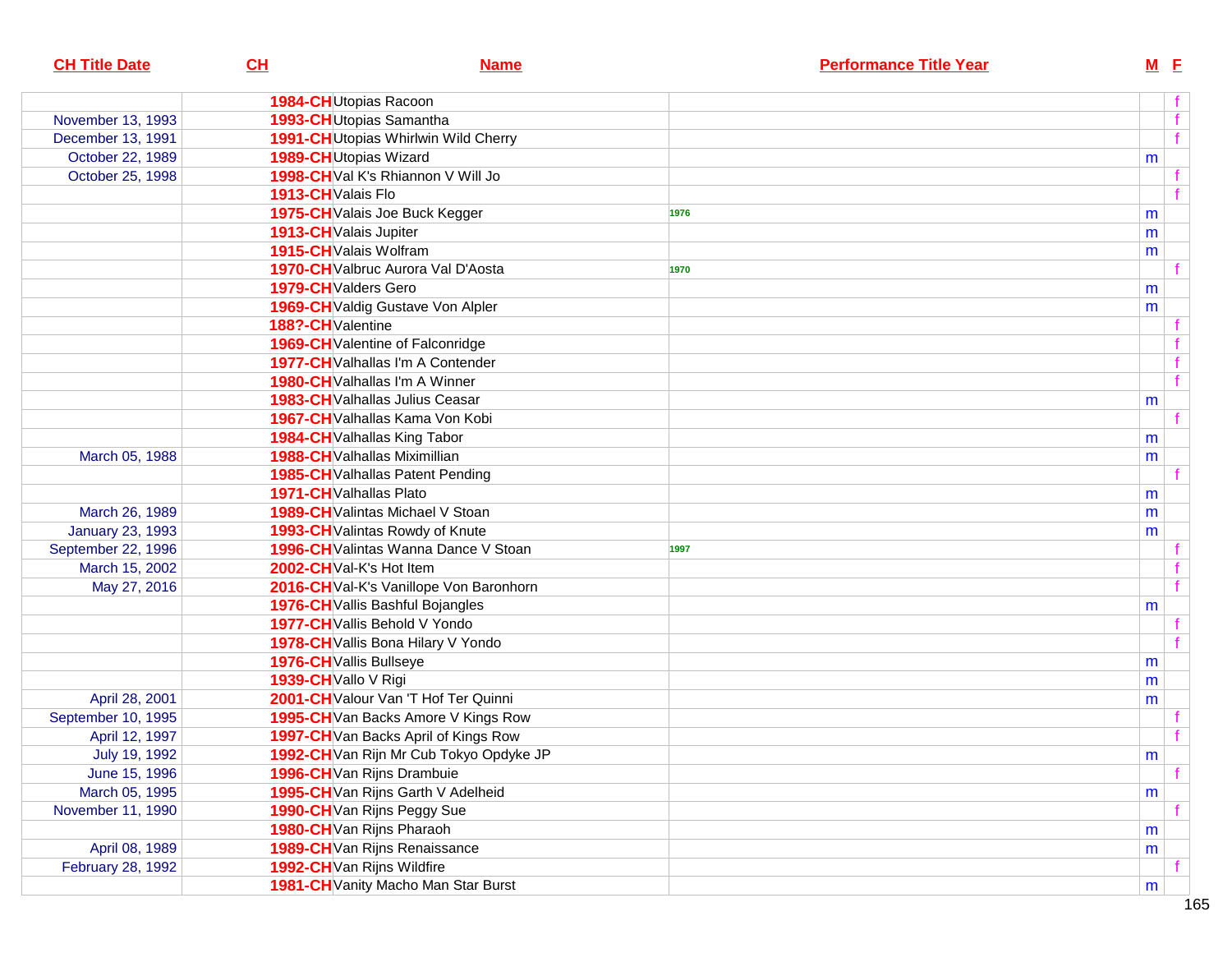| <b>CH Title Date</b>    | CH                                    | <b>Name</b>                                                          | <b>Performance Title Year</b>      |   | $M$ E        |  |
|-------------------------|---------------------------------------|----------------------------------------------------------------------|------------------------------------|---|--------------|--|
|                         |                                       | 1981-CH Vanitys Charlie Brown                                        |                                    | m |              |  |
| September 26, 1987      |                                       | 1987-CH Vanitys Regal Touch                                          |                                    | m |              |  |
|                         |                                       | 1980-CH Vanitys Sir Duffy R                                          |                                    | m |              |  |
|                         |                                       | 1985-CH Vanitys Sugarbaby                                            |                                    |   |              |  |
| September 21, 2003      |                                       | 2003-CH Vanitys Van 'T Hof Ter Quinni                                |                                    |   |              |  |
|                         |                                       | 1982-CH Vanitys Vanessa Von Kurtwood                                 |                                    |   | $\mathbf f$  |  |
|                         |                                       | 1981-CH Vanitys Vanguard                                             |                                    | m |              |  |
| November 10, 1985       |                                       | 1985-CH Vanitys Victorian Lady                                       |                                    |   |              |  |
|                         |                                       | 1971-CH Vars Angelica of Saintstop                                   |                                    |   |              |  |
| September 28, 1996      |                                       | 1996-CHVas Sierra Avalanche                                          | 1997                               | m |              |  |
|                         |                                       | 1971-CH Vedalyn Prinz Luis V Mallen                                  |                                    | m |              |  |
|                         |                                       | 1952-CH Vee Gretel Kavalier                                          |                                    |   |              |  |
|                         |                                       | 1967-CH Vero Von Sauliamt                                            | 1966                               | m |              |  |
|                         | 1885-CH <sub>Verone</sub>             |                                                                      |                                    |   |              |  |
|                         |                                       | 1965-CH Veto V Neu Habsburg                                          |                                    | m |              |  |
| September 18, 1999      |                                       | 1999-CH Vicdorys Amber Ice V Stoan                                   | 1999,2000                          |   |              |  |
| <b>January 13, 2000</b> |                                       | 2000-CH Vicdorys Artc Icbrkr V Stoan                                 |                                    | m |              |  |
| April 29, 2001          |                                       | 2001-CH Vicdorys As In Xena V Stoan                                  | 1999                               |   |              |  |
| April 27, 2002          |                                       | 2002-CH Vicdorys Beryl O'Fun V Stoan                                 |                                    |   |              |  |
| November 18, 2000       |                                       | 2000-CH Vicdorys Citrine Von Stoan                                   |                                    |   |              |  |
| <b>January 16, 2004</b> |                                       | 2004-CH Vicdorys Elgin Marble Sandrimar                              |                                    | m |              |  |
| <b>January 17, 2004</b> |                                       | 2004-CH Vicdorys Golden Krugerrand                                   | 2007,2010                          |   |              |  |
| August 15, 2004         |                                       | 2004-CH Vicdorys Heaven Wins The Heisman                             |                                    | m |              |  |
| March 25, 2006          |                                       | 2006-CH Vicdorys Indiana Bones                                       | 2006,2007,2008                     | m |              |  |
| November 11, 2006       |                                       | 2006-CH Vicdorys Jade Palace                                         |                                    |   |              |  |
| November 20, 2006       |                                       | 2006-CH Vicdorys Jem Stone Sandcastle                                |                                    | m |              |  |
| <b>January 21, 2006</b> |                                       | 2010-GCH/2006-CH Vicdorys Julius Ceasar                              | 2007,2010                          | m |              |  |
| April 23, 2010          |                                       | 2010-CH Vicdorys Lazy Dazy                                           |                                    |   |              |  |
| <b>January 17, 2010</b> |                                       | 2010-CH Vicdorys Leilani of Loramar                                  |                                    |   |              |  |
| July 12, 2009           |                                       | 2009-CH Vicdorys Los Banditos                                        |                                    | m |              |  |
| June 08, 2008           | 2011-GCH/2008-CH Vicdorys Lump O'Coal |                                                                      | 2007,2009,2011,2013                | m |              |  |
| <b>January 13, 2008</b> |                                       | 2008-CH Vicdorys Manhattan Transfer                                  | 2007,2009                          | m |              |  |
| July 05, 2008           |                                       | 2008-CH Vicdorys Moose On Shadow Mtn                                 |                                    | m |              |  |
| April 22, 2012          |                                       | 2012-CH Vicdorys N Winters R U Jealous Yet?                          | 2012                               |   |              |  |
|                         |                                       | October 04, 2010   2011-GCH/2010-CH Vicdorys Pretty In Pink Diamonds | 2011,2012,2014,2015,2016,2017,2020 |   |              |  |
| August 18, 2012         |                                       | 2012-CH Vicdorys Santa Baby For Vonnaken                             |                                    |   | $\mathbf{f}$ |  |
| June 23, 2012           |                                       | 2013-GCH/2012-CH Vicdorys Sparkling Pixie Dust                       | 2013                               |   | f            |  |
| <b>January 16, 2017</b> |                                       | 2017-CH Vicdorys Unforgettable Mr Tucker                             |                                    | m |              |  |
| May 18, 2014            |                                       | 2014-GCH/2014-CH Vicdorys Unleash The Dark Knight                    | 2015,2016,2018                     | m |              |  |
| July 18, 2014           |                                       | 2015-GCH/2014-CH Vicdorys Up The Ante At Willow Creek                |                                    | m |              |  |
| April 01, 2018          |                                       | 2018-CH Vicdorys Vanity Fair For Revilo                              |                                    |   |              |  |
| August 12, 2017         | 2018-GCH/2017-CH Vicdorys Vixen       |                                                                      | 2017                               |   |              |  |
| February 21, 2021       |                                       | 2021-CH Vicdorys You Will Rise Jeul Kreek                            | 2020,2021                          |   | f            |  |
|                         |                                       |                                                                      |                                    |   |              |  |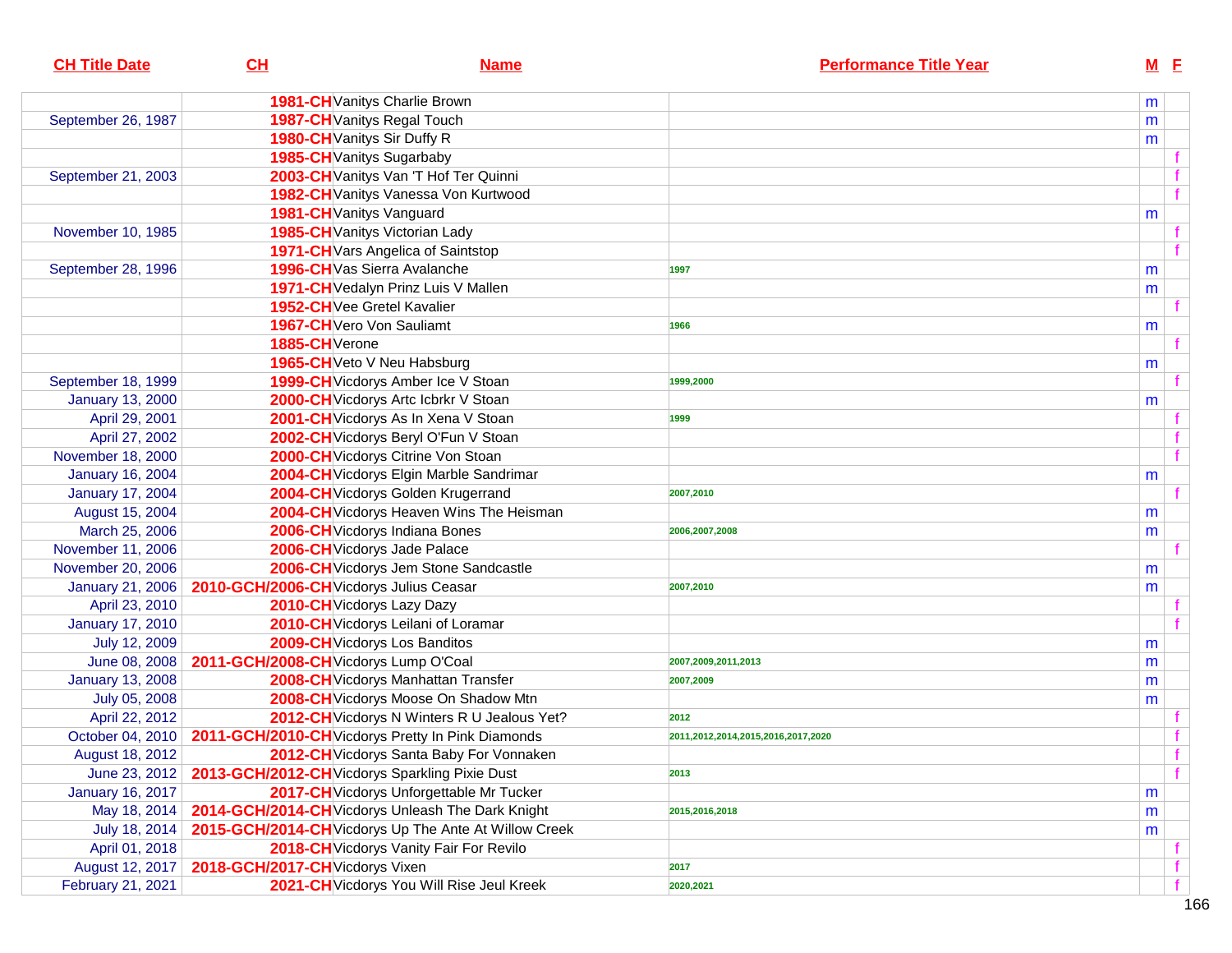| <b>CH Title Date</b>    | CL                                       | <b>Name</b>                               |                  | <b>Performance Title Year</b> |   | $M$ E |   |
|-------------------------|------------------------------------------|-------------------------------------------|------------------|-------------------------------|---|-------|---|
| July 10, 2021           | 2022-GCH/2021-CH Vicdorys You'Re So Cold |                                           | 2020, 2021, 2022 |                               |   |       | f |
| <b>January 15, 2022</b> |                                          | 2022-CH Vicdorys You're Welcome           |                  |                               | m |       |   |
|                         | 1889-CH Victor Joseph                    |                                           |                  |                               | m |       |   |
|                         |                                          | 1938-CH Victoria V Waldeck                |                  |                               |   |       |   |
|                         |                                          | 1966-CH Victorias Naughty Girl            |                  |                               |   |       |   |
|                         |                                          | 1978-CH Vieledanke Ali D'Ranchett         |                  |                               | m |       |   |
|                         |                                          | <b>1983-CH</b> Vieledanke Arion V Starvue |                  |                               | m |       |   |
| April 27, 1991          |                                          | 1991-CH Vieledanke Billie Jean            |                  |                               |   |       |   |
|                         |                                          | <b>1977-CH</b> Vieledanke Brutus Von Turk |                  |                               | m |       |   |
|                         |                                          | 1966-CH Vieledanke Gombu                  |                  |                               | m |       |   |
|                         |                                          | <b>1975-CH</b> Vieledanke Gosainthan      |                  |                               | m |       |   |
|                         |                                          | <b>1980-CH</b> Vieledanke Gretal Von Hans |                  |                               |   |       |   |
| April 28, 1989          |                                          | 1989-CH Vieledanke Hello Dolly            |                  |                               |   |       |   |
|                         |                                          | 1971-CH Vieledanke Kandahar               |                  |                               |   |       | f |
|                         |                                          | 1978-CH Vieledanke Kid Dy-No-Mite         |                  |                               | m |       |   |
|                         |                                          | 1979-CH Vieledanke Lady Vanessa           |                  |                               |   |       |   |
|                         |                                          | 1984-CH Vieledanke Lil' Darlin'           |                  |                               |   |       |   |
| July 11, 1987           |                                          | <b>1987-CH</b> Vieledanke Little Bear     |                  |                               | m |       |   |
| March 01, 1998          |                                          | 1998-CH Vieledanke Luis Miguel            |                  |                               | m |       |   |
| July 02, 1989           |                                          | 1989-CH Vieledanke Michael J.             |                  |                               | m |       |   |
| July 14, 1989           |                                          | 1989-CH Vieledanke Prince                 |                  |                               | m |       |   |
| August 14, 1988         |                                          | 1988-CH Vieledanke Red Ryder              | 1985,1987        |                               | m |       |   |
|                         |                                          | 1978-CH Vieledanke Santo V Turk           |                  |                               | m |       |   |
| July 28, 1990           |                                          | 1990-CH Vieledanke Sno O'Golden Heart     |                  |                               |   |       |   |
| July 13, 1996           |                                          | <b>1996-CH</b> Vieledanke Tiramiso        |                  |                               |   |       |   |
|                         |                                          | <b>1971-CH</b> Vieledanke Von Bourbon     |                  |                               | m |       |   |
|                         |                                          | 1976-CH Vieledanke Von Lady               |                  |                               |   |       |   |
|                         |                                          | 1971-CH Vieledanke Von Thor               |                  |                               | m |       |   |
| November 20, 2005       |                                          | 2005-CH Vienna Van 'T Hof Ter Quinni      |                  |                               |   |       |   |
|                         |                                          | 1974-CH Villa De's Fries Baby Bo Bozo     |                  |                               | m |       |   |
| October 26, 1986        |                                          | 1986-CH Villa De's Roseanna               | 1982             |                               |   |       |   |
|                         |                                          | 1978-CH Vindales Bit O Honey              |                  |                               |   |       |   |
|                         |                                          | 1978-CH Vindales Snowboots Von QB         |                  |                               | m |       |   |
|                         | 1970-CH Vindicator                       |                                           |                  |                               | m |       |   |
|                         |                                          | 1939-CH Vindobona Minerva                 |                  |                               |   |       |   |
|                         |                                          | <b>1939-CH</b> Vindobona Princess Leda    |                  |                               |   |       |   |
| October 17, 2004        | 2004-CH Vinehill Sara                    |                                           |                  |                               |   |       | f |
| June 15, 2002           | 2002-CH Vinehill Solomon                 |                                           |                  |                               | m |       |   |
| December 16, 2001       |                                          | 2001-CH Vintages Angles Dream             |                  |                               |   |       |   |
|                         |                                          | 1979-CH Vols All Alone V Mar Don          |                  |                               |   |       |   |
|                         |                                          | 1981-CH Vols Bacharach V Brandy           |                  |                               | m |       |   |
|                         |                                          | 1979-CH Vols Banjo Girl V Mar Don         |                  |                               |   |       |   |
|                         |                                          | 1980-CH Vols Bartholomew V Bud            |                  |                               | m |       |   |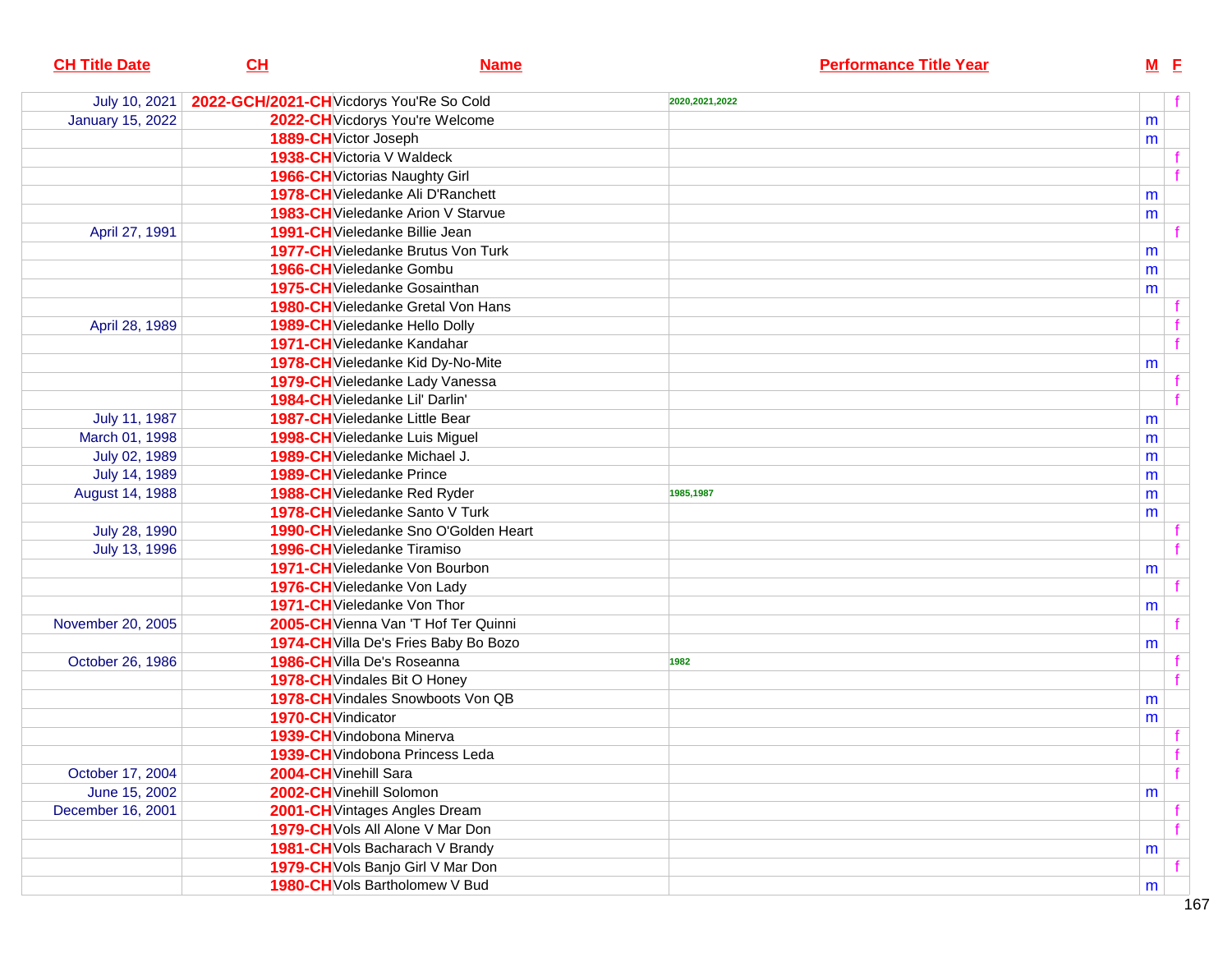| 1979-CH Vols Buffy V Bud<br>1982-CH Vols Cid V Mar-Dons Tobias<br><b>1983-CH</b> Vols First Edition of Cedarbrook<br>1982-CH Vols Jack Daniels V Mar Don<br>July 31, 1988<br>1988-CH Vols Jasmine<br>November 07, 1987<br>1987-CH Vols Jazz Man<br><b>1981-CH</b> Vols Miss Ellie Cedarbrook<br>1980-CH Vols Rocky Top Gal<br>1967-CH Von Alplers Jolly Roger<br>1970-CH Von Alplers Schuss Boomer<br>1976-CHVon Orlandos Shilo<br>1966-CH Von Seymour<br>1989-CH Von Sundays Always On My Mind<br>May 06, 1989<br>1986-CH Von Sundays Great Expectations<br>October 03, 1986 |   | $M$ E |
|-------------------------------------------------------------------------------------------------------------------------------------------------------------------------------------------------------------------------------------------------------------------------------------------------------------------------------------------------------------------------------------------------------------------------------------------------------------------------------------------------------------------------------------------------------------------------------|---|-------|
|                                                                                                                                                                                                                                                                                                                                                                                                                                                                                                                                                                               |   | f     |
|                                                                                                                                                                                                                                                                                                                                                                                                                                                                                                                                                                               | m |       |
|                                                                                                                                                                                                                                                                                                                                                                                                                                                                                                                                                                               | m |       |
|                                                                                                                                                                                                                                                                                                                                                                                                                                                                                                                                                                               | m |       |
|                                                                                                                                                                                                                                                                                                                                                                                                                                                                                                                                                                               |   |       |
|                                                                                                                                                                                                                                                                                                                                                                                                                                                                                                                                                                               | m |       |
|                                                                                                                                                                                                                                                                                                                                                                                                                                                                                                                                                                               |   |       |
|                                                                                                                                                                                                                                                                                                                                                                                                                                                                                                                                                                               |   |       |
|                                                                                                                                                                                                                                                                                                                                                                                                                                                                                                                                                                               | m |       |
|                                                                                                                                                                                                                                                                                                                                                                                                                                                                                                                                                                               |   |       |
|                                                                                                                                                                                                                                                                                                                                                                                                                                                                                                                                                                               | m |       |
|                                                                                                                                                                                                                                                                                                                                                                                                                                                                                                                                                                               | m |       |
|                                                                                                                                                                                                                                                                                                                                                                                                                                                                                                                                                                               |   |       |
|                                                                                                                                                                                                                                                                                                                                                                                                                                                                                                                                                                               |   |       |
| 1986-CH Von Sundays Shalimar<br>September 01, 1986                                                                                                                                                                                                                                                                                                                                                                                                                                                                                                                            |   |       |
| 1990-CH Von Sundays Shenandoah<br>May 06, 1990                                                                                                                                                                                                                                                                                                                                                                                                                                                                                                                                |   |       |
| 1993-CH Von Sundays Tennessee Walker<br>April 25, 1993                                                                                                                                                                                                                                                                                                                                                                                                                                                                                                                        | m |       |
| 2008-CH Von Sundays Thats My Girl<br>August 31, 2008                                                                                                                                                                                                                                                                                                                                                                                                                                                                                                                          |   |       |
| 2018-CH Vonnakens About Time<br>July 20, 2018                                                                                                                                                                                                                                                                                                                                                                                                                                                                                                                                 |   |       |
| June 12, 2016<br>2016-CH Vonnakens Allora of Loramar                                                                                                                                                                                                                                                                                                                                                                                                                                                                                                                          |   |       |
| 2021-GCH/2018-CH Vonnakens Apollo<br>November 17, 2018<br>2021                                                                                                                                                                                                                                                                                                                                                                                                                                                                                                                | m |       |
| 1941-CHW.N.W.'s Barricade<br>1941                                                                                                                                                                                                                                                                                                                                                                                                                                                                                                                                             |   |       |
| 1962-CH Wagners Duke Von Gero                                                                                                                                                                                                                                                                                                                                                                                                                                                                                                                                                 | m |       |
| 1944-CH Walda Rasko of Highmont                                                                                                                                                                                                                                                                                                                                                                                                                                                                                                                                               |   |       |
| <b>1976-CH</b> Waldens Justin Time                                                                                                                                                                                                                                                                                                                                                                                                                                                                                                                                            | m |       |
| May 20, 1989<br>1989-CH Walkabout O'Cresta                                                                                                                                                                                                                                                                                                                                                                                                                                                                                                                                    | m |       |
| 1978-CH Walkers Simba V Norensberg                                                                                                                                                                                                                                                                                                                                                                                                                                                                                                                                            | m |       |
| 1948-CH Wallstark English Emperor                                                                                                                                                                                                                                                                                                                                                                                                                                                                                                                                             | m |       |
| <b>1962-CH</b> Wallstarks Guides Prince                                                                                                                                                                                                                                                                                                                                                                                                                                                                                                                                       | m |       |
| 1937-CHWally                                                                                                                                                                                                                                                                                                                                                                                                                                                                                                                                                                  | m |       |
| 1977-CH Walton Glory Loo V Shagg Bark                                                                                                                                                                                                                                                                                                                                                                                                                                                                                                                                         |   |       |
| 1885-CHWanda                                                                                                                                                                                                                                                                                                                                                                                                                                                                                                                                                                  |   |       |
| 1957-CHWanrooys Kristie<br>1954,1956                                                                                                                                                                                                                                                                                                                                                                                                                                                                                                                                          |   |       |
| 2019-CH Wasatch Giants Houdini V Alpine Mtn<br>April 06, 2019                                                                                                                                                                                                                                                                                                                                                                                                                                                                                                                 | m |       |
| 1981-CH Waughmars Bo-Chancellor                                                                                                                                                                                                                                                                                                                                                                                                                                                                                                                                               | m |       |
| 1990-CH Waughmars Calvin Vantage<br>April 14, 1990                                                                                                                                                                                                                                                                                                                                                                                                                                                                                                                            | m |       |
| 2007-CH Waughmars Don't Want You Back<br>May 28, 2007                                                                                                                                                                                                                                                                                                                                                                                                                                                                                                                         | m |       |
| March 22, 1986<br><b>1986-CH</b> Waughmars Double Fantasy                                                                                                                                                                                                                                                                                                                                                                                                                                                                                                                     |   |       |
| 1993-CH Waughmars Ghostrider N T'Sky<br>June 13, 1993                                                                                                                                                                                                                                                                                                                                                                                                                                                                                                                         | m |       |
| 1999-CH Waughmars Hey Carrie Anne<br>July 03, 1999                                                                                                                                                                                                                                                                                                                                                                                                                                                                                                                            |   |       |
| 1990-CH Waughmars I Can Read Your Mind<br>June 24, 1990                                                                                                                                                                                                                                                                                                                                                                                                                                                                                                                       |   |       |
| 2004-CH Waughmars I Want It That Way<br>May 02, 2004                                                                                                                                                                                                                                                                                                                                                                                                                                                                                                                          |   |       |
| 2002-CH Waughmars If I Cud Trn Bak Time<br>June 09, 2002                                                                                                                                                                                                                                                                                                                                                                                                                                                                                                                      | m |       |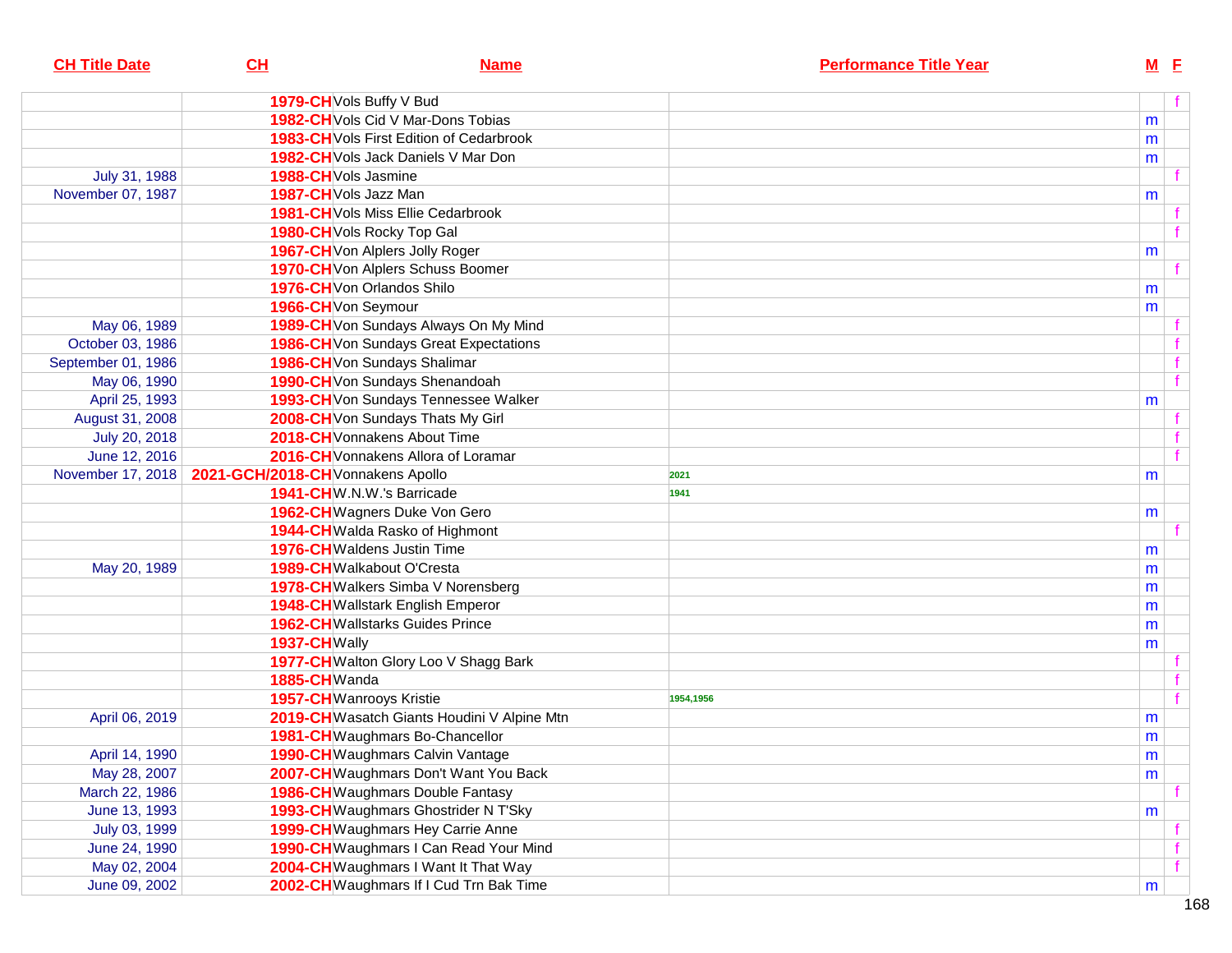| <b>CH Title Date</b> | CL                             | <b>Name</b>                                  | <b>Performance Title Year</b> |   | $M$ E        |  |
|----------------------|--------------------------------|----------------------------------------------|-------------------------------|---|--------------|--|
| March 25, 1983       |                                | 1983-CH Waughmars Kodachome Fairo            |                               |   |              |  |
| September 13, 2003   |                                | 2003-CH Waughmars Lady in Red                |                               |   | f            |  |
| February 21, 1988    |                                | 1988-CH Waughmars Midnight Runner            |                               | m |              |  |
| March 02, 1992       |                                | 1992-CH Waughmars Rockin Robin               |                               |   |              |  |
| March 06, 1988       |                                | 1988-CH Waughmars Run For The Roses          |                               |   |              |  |
| November 18, 2006    |                                | 2006-CH Waughmars Shes Just My Style         |                               |   |              |  |
| May 25, 1992         |                                | 1992-CH Waughmars Storm of World Top         |                               | m |              |  |
| November 02, 2003    |                                | 2003-CH Waughmars True Colors                |                               | m |              |  |
| November 22, 1993    |                                | 1993-CH Waughmars Uptown Girl                |                               |   |              |  |
| May 08, 1994         |                                | 1994-CH Waughmars Windbneath My Wing         |                               |   |              |  |
| December 03, 2007    |                                | 2007-CH Waughmars You Sang To Me             |                               |   |              |  |
| April 15, 1989       |                                | 1989-CH Waughmars Zenith V Wildcress         |                               | m |              |  |
| November 14, 1986    |                                | 1986-CH Weaverwoods Brahms Lullabye          |                               |   |              |  |
| May 10, 1986         |                                | 1986-CH Weaverwoods Legerdemain              |                               |   |              |  |
|                      |                                | 1981-CH Weiss Acres Diamond Jim DJ           |                               | m |              |  |
| December 04, 1987    |                                | <b>1987-CH</b> Weiss Acres Justin Kace       |                               | m |              |  |
| November 18, 1985    |                                | 1985-CHWeiss Acres Sno Queen                 |                               |   |              |  |
|                      |                                | 1981-CH Welcome Shady Forest Grizzly         |                               | m |              |  |
|                      | 1966-CHWellington              |                                              |                               | m |              |  |
|                      |                                | <b>1966-CH</b> Werners Swiss Beauty          |                               |   |              |  |
| June 14, 1997        |                                | 1997-CH West Mtns Go For The Gusto           |                               | m |              |  |
| September 21, 1990   |                                | <b>1990-CH</b> West Mtns Wise Guy            |                               | m |              |  |
| August 15, 2015      |                                | 2015-CHWest Winds Starstruck Tempest         |                               |   |              |  |
|                      | <b>1979-CH</b> Westberns Alice |                                              |                               |   |              |  |
|                      |                                | <b>1972-CH</b> Westberns Dulcinea Toboso     |                               |   |              |  |
|                      |                                | <b>1977-CH</b> Westberns Greta               |                               |   |              |  |
|                      |                                | <b>1977-CH</b> Westberns Lord Arthuro        |                               | m |              |  |
|                      |                                | <b>1980-CH</b> Westberns Maizie              |                               |   |              |  |
|                      |                                | <b>1973-CH</b> Westberns Ruthless Rufus      |                               | m |              |  |
|                      |                                | <b>1975-CH</b> Westberns Twerptiude          |                               |   |              |  |
| May 17, 2010         |                                | 2010-CH Westhaven Heritage of Buckingham     |                               | m |              |  |
| April 16, 2006       |                                | 2006-CHWesthavens Bee-Yond Reproach          |                               | m |              |  |
| May 03, 2008         |                                | 2008-CHWesthavens Blitz Sturm V Tsavo        |                               | m |              |  |
| May 30, 2015         |                                | 2015-CHWesthavens Bridezilla                 |                               |   |              |  |
| February 09, 2008    |                                | 2008-CH Westhavens Cloudburst Revilo         |                               | m |              |  |
| September 29, 2019   |                                | 2019-CH Westhavens Colors of The Wind        |                               |   |              |  |
| November 14, 1998    |                                | <b>1998-CH</b> Westhavens Constellation      |                               |   | $\mathbf{f}$ |  |
| May 23, 1999         |                                | <b>1999-CH</b> Westhavens Cosmos             |                               | m |              |  |
| May 09, 2004         |                                | 2004-CHWesthavens Firebird                   |                               |   |              |  |
| July 12, 2008        |                                | 2008-CHWesthavens Firestorm                  |                               | m |              |  |
| July 10, 2004        |                                | 2004-CHWesthavens Flashpoint                 |                               | m |              |  |
| August 09, 2019      |                                | 2019-CH Westhavens Insider Trading For Reema |                               |   |              |  |
| November 12, 1995    |                                | 1995-CHWesthavens Let It Be                  |                               |   |              |  |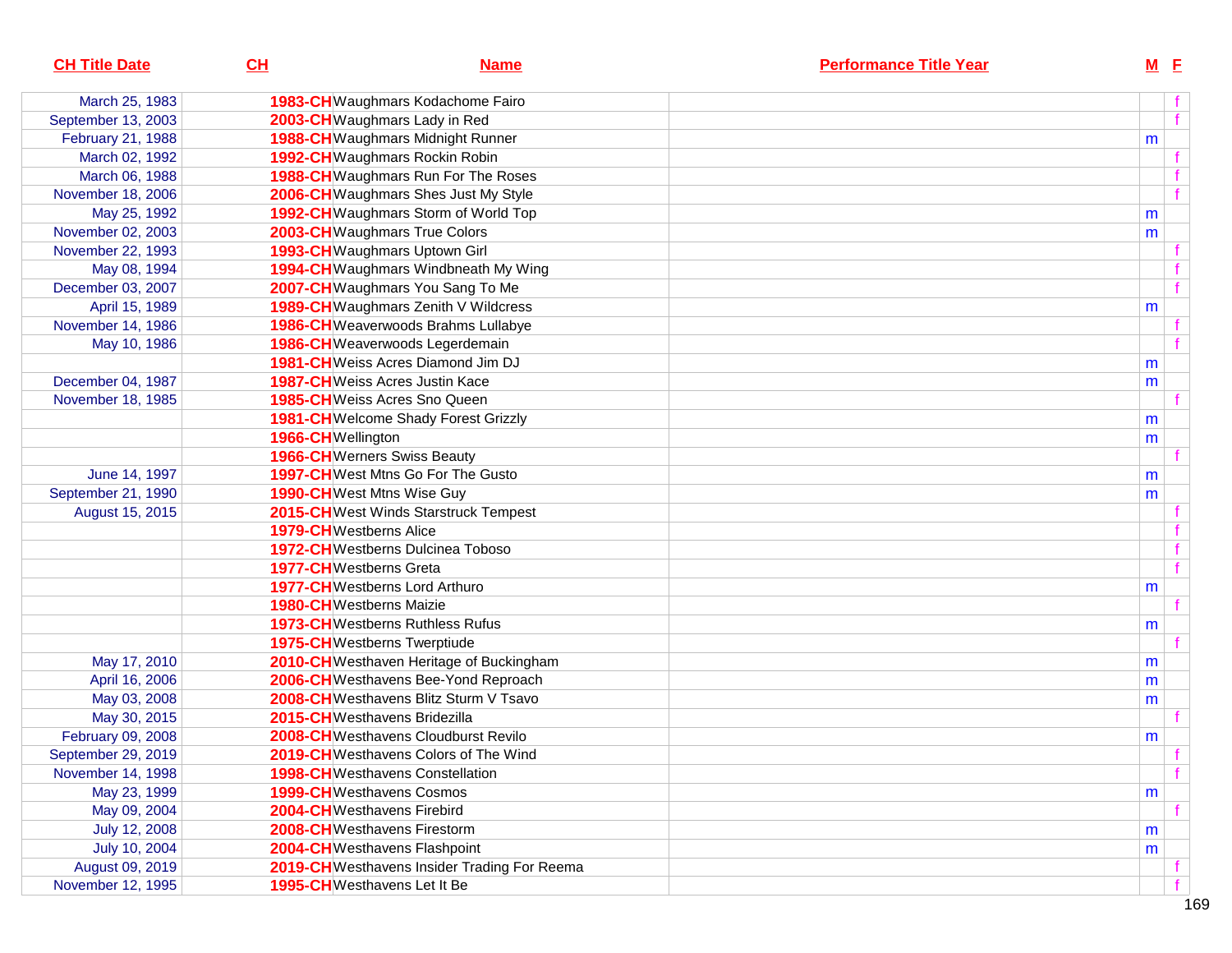| <b>CH Title Date</b>    | CL                             | <b>Name</b>                                                 | <b>Performance Title Year</b> | $M$ E       |
|-------------------------|--------------------------------|-------------------------------------------------------------|-------------------------------|-------------|
| August 17, 1996         |                                | <b>1996-CH</b> Westhavens Leviticus                         |                               | m           |
| September 08, 2007      |                                | 2007-CH Westhavens Low Rider V Lenwardof                    |                               | m           |
| June 09, 2007           |                                | 2007-CHWesthavens Meant To Bee                              |                               | m           |
| May 04, 2003            |                                | 2003-CH Westhavens My Wild Irish Rose                       |                               |             |
| October 09, 2010        |                                | 2010-CH Westhavens New Years Resolution                     |                               |             |
| April 13, 2008          |                                | 2008-CHWesthavens Oh Bee-Have                               |                               | f           |
| September 12, 2014      |                                | 2014-CHWesthavens Pawn Star                                 |                               | $\mathbf f$ |
| April 04, 1998          |                                | 1998-CH Westhavens Polaris Sleeping                         |                               | m           |
| September 15, 2001      |                                | 2001-CH Westhavens Prince Hennessey                         |                               | m           |
| May 23, 2009            |                                | 2009-CH Westhavens Ring In The New Year                     |                               | m           |
| May 02, 1996            |                                | 1996-CHWesthavens Sampson                                   |                               | m           |
| October 04, 2003        |                                | 2003-CHWesthavens Sierra Wildfire                           |                               |             |
| August 10, 2003         |                                | 2003-CH Westhavens Sleepy Irishcream                        |                               |             |
| June 05, 1999           |                                | <b>1999-CH</b> Westhavens Solar Flare                       |                               |             |
| May 29, 2021            |                                | 2021-CH Westhavens Sorcerers Appentice                      |                               | m           |
| April 15, 2007          |                                | 2007-CHWesthavens Sweet As Can Bee                          |                               |             |
| October 05, 2013        |                                | 2014-GCH/2013-CHWesthavens The Peoples Choice V Thunderhill |                               |             |
| November 09, 2002       |                                | 2002-CHWesthavens Tune in Tomorrow                          |                               |             |
| December 15, 2007       |                                | <b>2007-CH</b> Westhavens Under Stormy Skies                |                               |             |
| April 29, 2005          |                                | 2005-CHWesthavens Up In Smoke                               |                               | m           |
| October 25, 2017        |                                | 2017-GCH/2017-CHWesthavens When You Wish Upon A Star Heidi  | 2018,2019                     |             |
| May 23, 2015            |                                | 2015-CH Westhavnes Newly Elected To Baronhorn               |                               | m           |
| March 06, 1999          |                                | <b>1999-CH</b> Westwinds All That Chaz                      |                               | m           |
| <b>January 04, 1998</b> |                                | <b>1998-CH</b> Westwinds Chasen The Blues                   |                               | m           |
| April 30, 2011          |                                | 2011-CHWestwinds Db Pause To The Paw                        |                               |             |
| July 09, 1995           |                                | <b>1995-CH</b> Westwinds Emily Anne                         |                               |             |
| August 31, 1994         |                                | <b>1994-CH</b> Westwinds Rhinestone Cowboy                  |                               | m           |
| July 13, 1997           |                                | 1997-CHWestwinds Sunkatanka Apache                          |                               | m           |
| October 08, 1995        |                                | 1995-CH Westwinds Sunkatanka Kiowa                          |                               | m           |
|                         |                                | 1976-CH White Lightning Von Sowega                          |                               | m           |
| February 07, 2016       |                                | 2016-CH White Mtns Daddy's Little Girl of Royalty           |                               |             |
|                         |                                | 1910-CH White Star Barry                                    |                               | m           |
|                         |                                | 1928-CH White Star Boots                                    |                               |             |
|                         | <b>1908-CH</b> White Star Girl |                                                             |                               |             |
| November 06, 2016       |                                | 2016-CHWhitewater Four Leaf Clover                          |                               |             |
| April 24, 2011          |                                | 2011-CH Whitewaters A Touch Too Much                        |                               | m           |
| December 18, 2011       |                                | 2011-CH Whitewaters Anna V Oakridge                         |                               |             |
| September 27, 2014      |                                | 2016-GCH/2014-CHWhitewaters Blowin In The Wind              |                               |             |
| September 25, 2016      |                                | 2016-CH Whitewaters Deena D of Voyager                      |                               |             |
| March 13, 2011          |                                | 2011-CHWhitewaters Shoot To Thrill                          |                               |             |
| May 14, 2011            |                                | 2011-CH Whitewaters The Razors Edge                         |                               | m           |
| July 10, 2005           |                                | 2005-CHWho Da Knews Buster Bunny                            |                               | m           |
| March 03, 2001          |                                | 2001-CHWho Da Knews Enough' Senough                         |                               |             |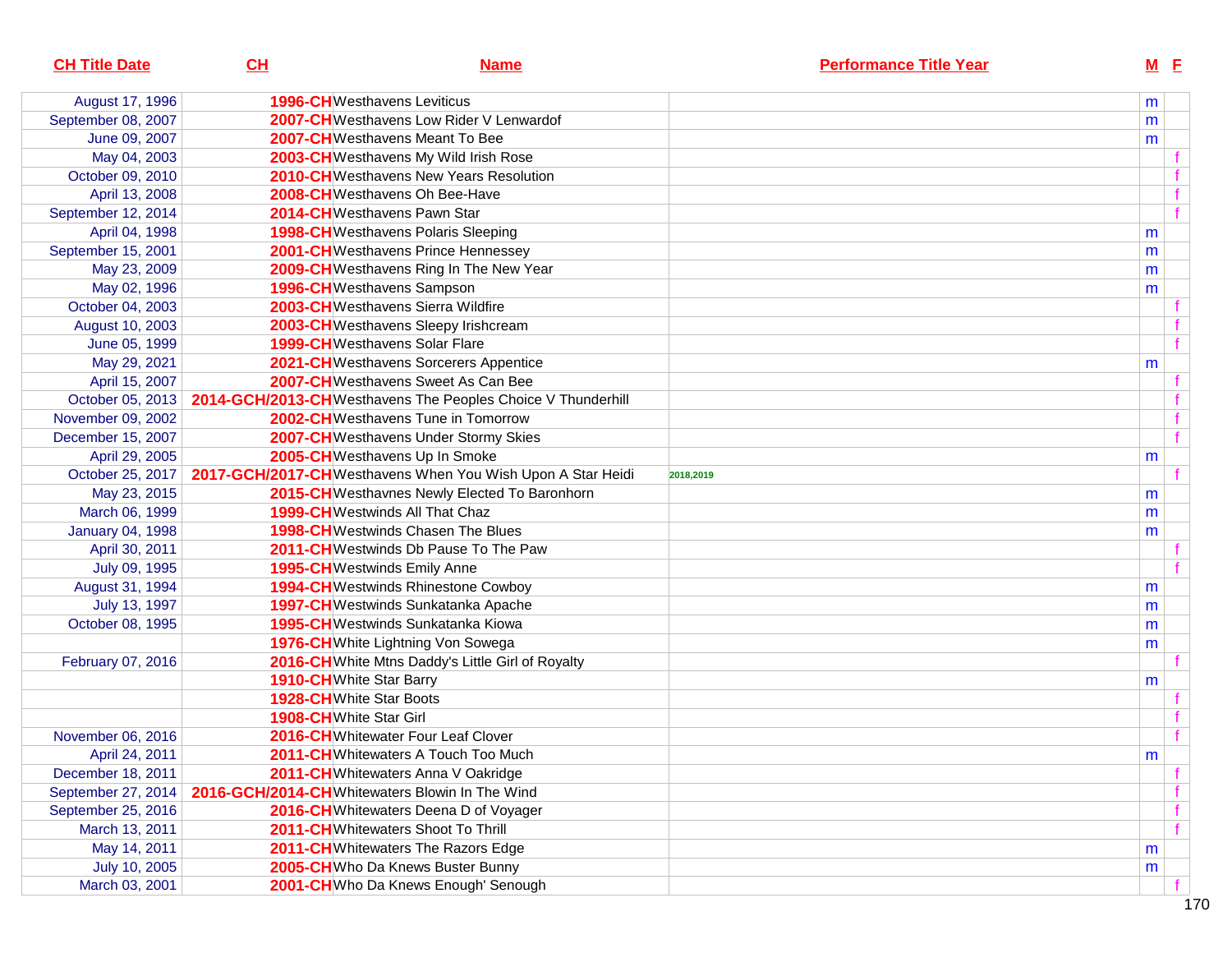| <b>CH Title Date</b>    | CL                                                     | <b>Name</b>                                              | <b>Performance Title Year</b> |   | $M$ E |
|-------------------------|--------------------------------------------------------|----------------------------------------------------------|-------------------------------|---|-------|
| June 21, 2015           | 2015-CH Who Dats A Lee Saint Fire On The Bayou         |                                                          |                               | m |       |
| March 19, 2022          |                                                        | 2022-CH Who Dats A Lee St Gettin Ludwiggy Widit V Brogan |                               | m |       |
| July 04, 2021           | 2021-CHWho Dats Bad Moon On The Rise                   |                                                          |                               |   |       |
| <b>January 31, 2015</b> | 2015-CHWho Dats Baron La Croix                         |                                                          | 2014,2015,2016                | m |       |
| September 06, 2010      | 2010-CHWho Dats Handsome Jack                          |                                                          |                               | m |       |
| November 27, 2010       | 2010-CH Who Dats Hopelessly Dovoted To You             |                                                          |                               |   |       |
| November 06, 2021       | 2021-CH Who Dats Legend                                |                                                          |                               | m |       |
| January 27, 2019        | 2021-GCH/2019-CH Who Dats River of Dreams              |                                                          |                               |   |       |
| June 12, 2021           | 2021-CHWho Dats Ruthie Moulon The Duck Lady            |                                                          |                               |   |       |
| November 25, 2017       | 2018-GCH/2017-CHWho Dats Tonka Tres Enorme Et Adorable |                                                          | 2019                          | m |       |
| May 22, 2011            | 2011-CHWhoodcrest Big Brown                            |                                                          |                               |   |       |
| March 06, 2010          | 2010-CHWhoodcrest Brutus                               |                                                          |                               | m |       |
| December 01, 2002       | 2002-CHWhoodcrest Ferdinand                            |                                                          |                               | m |       |
| June 30, 2001           | 2001-CHWhoodcrest Jamelles Eve. Star                   |                                                          |                               |   |       |
| December 03, 2006       | 2006-CHWhoodcrest Killian Red Irish                    |                                                          |                               | m |       |
| June 10, 2007           | 2007-CHWhoodcrest Pleasant Colony                      |                                                          |                               |   |       |
| May 05, 2003            | 2003-CHWhoodcrest Rockford                             |                                                          |                               | m |       |
| July 08, 2007           | 2007-CHWhoodcrest Ruffien                              |                                                          |                               |   |       |
| May 06, 2003            | 2003-CHWhoodcrest Tucson V Chad                        |                                                          |                               | m |       |
| October 10, 1999        | 1999-CHWhoodcrest Tyson                                |                                                          |                               | m |       |
| September 21, 2006      | 2006-CHWhoodcrests Liberty                             |                                                          |                               |   |       |
|                         | 1971-CHWil Dans Jackpot                                |                                                          |                               |   |       |
|                         | 1976-CH Wil Dans Tribute to Pretty Boy                 |                                                          |                               |   |       |
|                         | 1965-CH Wil Scarlet of Sherwood Forest                 |                                                          |                               | m |       |
| May 29, 1995            | 1995-CH Wild Cherry Hi Flying Magic                    |                                                          |                               | m |       |
| July 20, 1986           | 1986-CH Wild Cherry Magic Rocy Valy                    |                                                          |                               | m |       |
| August 27, 1995         | 1995-CH Wild Cherry Seal of Approval                   |                                                          |                               |   |       |
|                         | 1983-CH Wild Cherrys Apache Poobear                    |                                                          |                               |   |       |
| August 06, 2021         | 2021-CH Wild Turkey American Honey                     |                                                          | 2021,2022                     |   |       |
| October 16, 2020        | 2021-GCH/2020-CH Wild Turkey American Spirit           |                                                          | 2022                          | m |       |
| June 16, 2001           | 2001-CH Wild West Rodeo Clown                          |                                                          |                               | m |       |
| October 03, 2004        | 2004-CH Wild West Rootin' Tootin' TJ                   |                                                          |                               | m |       |
| July 09, 2006           | 2006-CH Wild Wests No Autographs Please                |                                                          |                               |   |       |
| December 14, 2014       | 2014-CH Wild Wests Opdyke License To Kill              |                                                          |                               |   |       |
| June 15, 2003           | 2003-CH Wild Wests Pardon Me Boys                      |                                                          |                               |   |       |
| November 03, 2001       | 2001-CH Wild Wests Playing My Way                      |                                                          |                               | m |       |
| December 11, 2016       | 2016-CH Wild Wests Secret Agent                        |                                                          |                               | m |       |
| May 17, 2003            | 2003-CH Wild Wests Secret Scandel                      |                                                          |                               |   |       |
| December 18, 2010       | 2010-CH Wild Wests Tell The Truth                      |                                                          |                               | m |       |
| November 22, 2008       | 2008-CH Wild Wests Two Beer Limit                      |                                                          |                               | m |       |
| September 16, 2012      | 2012-CH Wild Winds Xanadu Exquisite Treasure           |                                                          |                               |   |       |
| February 17, 2013       | 2013-CH Wildhair Tanquery                              |                                                          |                               | m |       |
| July 24, 1987           | 1987-CH Wildwoods Cullunda Corker                      |                                                          |                               | m |       |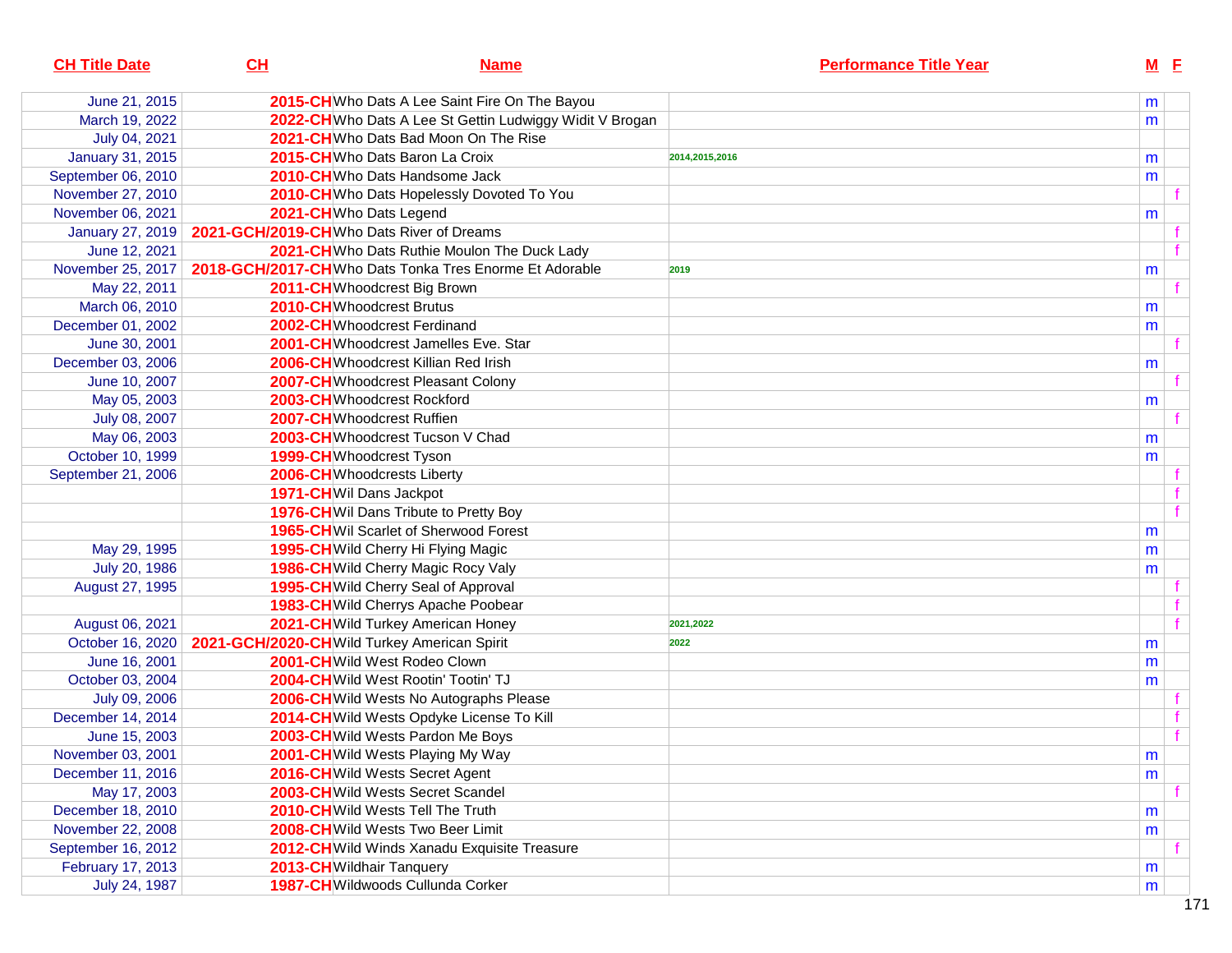| f<br>May 23, 1998<br>1998-CHWildwoods Forever Rosque<br>1985-CHWildwoods Jordache<br>m<br>1990-CH Wildwoods Matisse<br>May 20, 1990<br>m<br>1985-CH Wildwoods M'Lis Bliss<br><b>1985-CH</b> Wildwoods PJ of Springbrook<br>f<br>November 16, 1997<br>1997-CH Wildwoods Raziel<br>July 27, 1985<br>1985-CHWildwoods Ringmaster<br>m<br>1985-CH Wildwoods Snow Mossy Creek<br>f<br>1995-CH Wildwoods Worthy of Honor<br><b>January 30, 1993</b><br>1993-CH Wilheim Wald Charlemagne<br>m<br><b>1992-CH</b> Wilheim Wald Katarina<br>April 11, 1992<br>1952-CH Wilhelm V Grossglockner<br>m<br>1991-CH Wilhelm Wald Ende Gutlich<br>November 23, 1991<br>m<br>1966-CH Wilhelmina of Shagg Bark<br>m<br>October 29, 1995<br>1995-CHWill Jo Ena V Gunn<br>May 31, 1997<br>1997-CHWill Jo Manassas V Gunn<br>m<br>May 18, 1996<br><b>1996-CH</b> Will Jo Mohammeds Radio<br>m<br>September 05, 1993<br>1993-CHWill Jo Rueben Two V Gunn<br>m<br>July 18, 1998<br><b>1998-CH</b> Will Jo Sassafras Bess<br><b>1910-CH</b> William The Survivor<br>m<br>May 31, 2002<br>2002-CHWIllow Van Rijn II<br>1971-CH Willow Winds Yogi Big Storm<br>1972<br>m<br>1906-CHWillowmere Judge<br>1961-CH Wilsons Babe of Mighty Moe<br><b>1978-CH</b> Winamars Hermans Hermit<br>m<br>1979-CHWindaires Nitasha<br>July 15, 2007<br>2007-CH Windpts A Snowangel At Firehouse<br>November 25, 2007<br>2007-CHWindpts Amelia<br>2008-CHWindpts Bianca<br>$\mathbf f$<br>August 09, 2006<br>f<br>May 04, 2008<br>2010-GCH/2008-CHWindpts Blossom<br>f<br>July 11, 2009<br>2009-CH Windpts Em Tinkin Around At Alpinemtn<br>August 22, 2009<br>2009-CH Windpts Epic Bubba At Alpine Mtn<br>m<br>2013-GCH/2009-CH Windpts Eyesonme V Starbrite<br>September 19, 2009<br>m<br>2009-CHWindpts Franklin<br>June 21, 2006<br>m<br>May 26, 2013<br>2013-CH Windpts Gemini<br>February 12, 2011   2011-GCH/2011-CH Windpts Giovanni<br>${\sf m}$<br>2013-GCH/2012-CH Windpts Issa Joy of Baronhorn<br>March 04, 2012<br><b>January 17, 2015</b><br>2015-CH Windpts Kingpins Ben<br>m<br>December 08, 1996<br>1996-CH Windridges Elizabeth Rose<br>2020-GCH/2017-CH Windshadows Chasing January Sun<br>November 18, 2017<br>1981-CH Windsingers Buckingham<br>m<br>2011-CH Windsongs Fidor Stoan<br>June 12, 2011<br>m<br>1983-CHWindsongs Illea | <b>CH Title Date</b> | CL | <b>Name</b> | <b>Performance Title Year</b> | $M$ E |  |
|----------------------------------------------------------------------------------------------------------------------------------------------------------------------------------------------------------------------------------------------------------------------------------------------------------------------------------------------------------------------------------------------------------------------------------------------------------------------------------------------------------------------------------------------------------------------------------------------------------------------------------------------------------------------------------------------------------------------------------------------------------------------------------------------------------------------------------------------------------------------------------------------------------------------------------------------------------------------------------------------------------------------------------------------------------------------------------------------------------------------------------------------------------------------------------------------------------------------------------------------------------------------------------------------------------------------------------------------------------------------------------------------------------------------------------------------------------------------------------------------------------------------------------------------------------------------------------------------------------------------------------------------------------------------------------------------------------------------------------------------------------------------------------------------------------------------------------------------------------------------------------------------------------------------------------------------------------------------------------------------------------------------------------------------------------------------------------------------------------------------------------------------------------------------------------------------------------------------------------------------------------------------------------------------------------------|----------------------|----|-------------|-------------------------------|-------|--|
|                                                                                                                                                                                                                                                                                                                                                                                                                                                                                                                                                                                                                                                                                                                                                                                                                                                                                                                                                                                                                                                                                                                                                                                                                                                                                                                                                                                                                                                                                                                                                                                                                                                                                                                                                                                                                                                                                                                                                                                                                                                                                                                                                                                                                                                                                                                |                      |    |             |                               |       |  |
|                                                                                                                                                                                                                                                                                                                                                                                                                                                                                                                                                                                                                                                                                                                                                                                                                                                                                                                                                                                                                                                                                                                                                                                                                                                                                                                                                                                                                                                                                                                                                                                                                                                                                                                                                                                                                                                                                                                                                                                                                                                                                                                                                                                                                                                                                                                |                      |    |             |                               |       |  |
|                                                                                                                                                                                                                                                                                                                                                                                                                                                                                                                                                                                                                                                                                                                                                                                                                                                                                                                                                                                                                                                                                                                                                                                                                                                                                                                                                                                                                                                                                                                                                                                                                                                                                                                                                                                                                                                                                                                                                                                                                                                                                                                                                                                                                                                                                                                |                      |    |             |                               |       |  |
|                                                                                                                                                                                                                                                                                                                                                                                                                                                                                                                                                                                                                                                                                                                                                                                                                                                                                                                                                                                                                                                                                                                                                                                                                                                                                                                                                                                                                                                                                                                                                                                                                                                                                                                                                                                                                                                                                                                                                                                                                                                                                                                                                                                                                                                                                                                |                      |    |             |                               |       |  |
|                                                                                                                                                                                                                                                                                                                                                                                                                                                                                                                                                                                                                                                                                                                                                                                                                                                                                                                                                                                                                                                                                                                                                                                                                                                                                                                                                                                                                                                                                                                                                                                                                                                                                                                                                                                                                                                                                                                                                                                                                                                                                                                                                                                                                                                                                                                |                      |    |             |                               |       |  |
|                                                                                                                                                                                                                                                                                                                                                                                                                                                                                                                                                                                                                                                                                                                                                                                                                                                                                                                                                                                                                                                                                                                                                                                                                                                                                                                                                                                                                                                                                                                                                                                                                                                                                                                                                                                                                                                                                                                                                                                                                                                                                                                                                                                                                                                                                                                |                      |    |             |                               |       |  |
|                                                                                                                                                                                                                                                                                                                                                                                                                                                                                                                                                                                                                                                                                                                                                                                                                                                                                                                                                                                                                                                                                                                                                                                                                                                                                                                                                                                                                                                                                                                                                                                                                                                                                                                                                                                                                                                                                                                                                                                                                                                                                                                                                                                                                                                                                                                |                      |    |             |                               |       |  |
|                                                                                                                                                                                                                                                                                                                                                                                                                                                                                                                                                                                                                                                                                                                                                                                                                                                                                                                                                                                                                                                                                                                                                                                                                                                                                                                                                                                                                                                                                                                                                                                                                                                                                                                                                                                                                                                                                                                                                                                                                                                                                                                                                                                                                                                                                                                |                      |    |             |                               |       |  |
|                                                                                                                                                                                                                                                                                                                                                                                                                                                                                                                                                                                                                                                                                                                                                                                                                                                                                                                                                                                                                                                                                                                                                                                                                                                                                                                                                                                                                                                                                                                                                                                                                                                                                                                                                                                                                                                                                                                                                                                                                                                                                                                                                                                                                                                                                                                |                      |    |             |                               |       |  |
|                                                                                                                                                                                                                                                                                                                                                                                                                                                                                                                                                                                                                                                                                                                                                                                                                                                                                                                                                                                                                                                                                                                                                                                                                                                                                                                                                                                                                                                                                                                                                                                                                                                                                                                                                                                                                                                                                                                                                                                                                                                                                                                                                                                                                                                                                                                |                      |    |             |                               |       |  |
|                                                                                                                                                                                                                                                                                                                                                                                                                                                                                                                                                                                                                                                                                                                                                                                                                                                                                                                                                                                                                                                                                                                                                                                                                                                                                                                                                                                                                                                                                                                                                                                                                                                                                                                                                                                                                                                                                                                                                                                                                                                                                                                                                                                                                                                                                                                |                      |    |             |                               |       |  |
|                                                                                                                                                                                                                                                                                                                                                                                                                                                                                                                                                                                                                                                                                                                                                                                                                                                                                                                                                                                                                                                                                                                                                                                                                                                                                                                                                                                                                                                                                                                                                                                                                                                                                                                                                                                                                                                                                                                                                                                                                                                                                                                                                                                                                                                                                                                |                      |    |             |                               |       |  |
|                                                                                                                                                                                                                                                                                                                                                                                                                                                                                                                                                                                                                                                                                                                                                                                                                                                                                                                                                                                                                                                                                                                                                                                                                                                                                                                                                                                                                                                                                                                                                                                                                                                                                                                                                                                                                                                                                                                                                                                                                                                                                                                                                                                                                                                                                                                |                      |    |             |                               |       |  |
|                                                                                                                                                                                                                                                                                                                                                                                                                                                                                                                                                                                                                                                                                                                                                                                                                                                                                                                                                                                                                                                                                                                                                                                                                                                                                                                                                                                                                                                                                                                                                                                                                                                                                                                                                                                                                                                                                                                                                                                                                                                                                                                                                                                                                                                                                                                |                      |    |             |                               |       |  |
|                                                                                                                                                                                                                                                                                                                                                                                                                                                                                                                                                                                                                                                                                                                                                                                                                                                                                                                                                                                                                                                                                                                                                                                                                                                                                                                                                                                                                                                                                                                                                                                                                                                                                                                                                                                                                                                                                                                                                                                                                                                                                                                                                                                                                                                                                                                |                      |    |             |                               |       |  |
|                                                                                                                                                                                                                                                                                                                                                                                                                                                                                                                                                                                                                                                                                                                                                                                                                                                                                                                                                                                                                                                                                                                                                                                                                                                                                                                                                                                                                                                                                                                                                                                                                                                                                                                                                                                                                                                                                                                                                                                                                                                                                                                                                                                                                                                                                                                |                      |    |             |                               |       |  |
|                                                                                                                                                                                                                                                                                                                                                                                                                                                                                                                                                                                                                                                                                                                                                                                                                                                                                                                                                                                                                                                                                                                                                                                                                                                                                                                                                                                                                                                                                                                                                                                                                                                                                                                                                                                                                                                                                                                                                                                                                                                                                                                                                                                                                                                                                                                |                      |    |             |                               |       |  |
|                                                                                                                                                                                                                                                                                                                                                                                                                                                                                                                                                                                                                                                                                                                                                                                                                                                                                                                                                                                                                                                                                                                                                                                                                                                                                                                                                                                                                                                                                                                                                                                                                                                                                                                                                                                                                                                                                                                                                                                                                                                                                                                                                                                                                                                                                                                |                      |    |             |                               |       |  |
|                                                                                                                                                                                                                                                                                                                                                                                                                                                                                                                                                                                                                                                                                                                                                                                                                                                                                                                                                                                                                                                                                                                                                                                                                                                                                                                                                                                                                                                                                                                                                                                                                                                                                                                                                                                                                                                                                                                                                                                                                                                                                                                                                                                                                                                                                                                |                      |    |             |                               |       |  |
|                                                                                                                                                                                                                                                                                                                                                                                                                                                                                                                                                                                                                                                                                                                                                                                                                                                                                                                                                                                                                                                                                                                                                                                                                                                                                                                                                                                                                                                                                                                                                                                                                                                                                                                                                                                                                                                                                                                                                                                                                                                                                                                                                                                                                                                                                                                |                      |    |             |                               |       |  |
|                                                                                                                                                                                                                                                                                                                                                                                                                                                                                                                                                                                                                                                                                                                                                                                                                                                                                                                                                                                                                                                                                                                                                                                                                                                                                                                                                                                                                                                                                                                                                                                                                                                                                                                                                                                                                                                                                                                                                                                                                                                                                                                                                                                                                                                                                                                |                      |    |             |                               |       |  |
|                                                                                                                                                                                                                                                                                                                                                                                                                                                                                                                                                                                                                                                                                                                                                                                                                                                                                                                                                                                                                                                                                                                                                                                                                                                                                                                                                                                                                                                                                                                                                                                                                                                                                                                                                                                                                                                                                                                                                                                                                                                                                                                                                                                                                                                                                                                |                      |    |             |                               |       |  |
|                                                                                                                                                                                                                                                                                                                                                                                                                                                                                                                                                                                                                                                                                                                                                                                                                                                                                                                                                                                                                                                                                                                                                                                                                                                                                                                                                                                                                                                                                                                                                                                                                                                                                                                                                                                                                                                                                                                                                                                                                                                                                                                                                                                                                                                                                                                |                      |    |             |                               |       |  |
|                                                                                                                                                                                                                                                                                                                                                                                                                                                                                                                                                                                                                                                                                                                                                                                                                                                                                                                                                                                                                                                                                                                                                                                                                                                                                                                                                                                                                                                                                                                                                                                                                                                                                                                                                                                                                                                                                                                                                                                                                                                                                                                                                                                                                                                                                                                |                      |    |             |                               |       |  |
|                                                                                                                                                                                                                                                                                                                                                                                                                                                                                                                                                                                                                                                                                                                                                                                                                                                                                                                                                                                                                                                                                                                                                                                                                                                                                                                                                                                                                                                                                                                                                                                                                                                                                                                                                                                                                                                                                                                                                                                                                                                                                                                                                                                                                                                                                                                |                      |    |             |                               |       |  |
|                                                                                                                                                                                                                                                                                                                                                                                                                                                                                                                                                                                                                                                                                                                                                                                                                                                                                                                                                                                                                                                                                                                                                                                                                                                                                                                                                                                                                                                                                                                                                                                                                                                                                                                                                                                                                                                                                                                                                                                                                                                                                                                                                                                                                                                                                                                |                      |    |             |                               |       |  |
|                                                                                                                                                                                                                                                                                                                                                                                                                                                                                                                                                                                                                                                                                                                                                                                                                                                                                                                                                                                                                                                                                                                                                                                                                                                                                                                                                                                                                                                                                                                                                                                                                                                                                                                                                                                                                                                                                                                                                                                                                                                                                                                                                                                                                                                                                                                |                      |    |             |                               |       |  |
|                                                                                                                                                                                                                                                                                                                                                                                                                                                                                                                                                                                                                                                                                                                                                                                                                                                                                                                                                                                                                                                                                                                                                                                                                                                                                                                                                                                                                                                                                                                                                                                                                                                                                                                                                                                                                                                                                                                                                                                                                                                                                                                                                                                                                                                                                                                |                      |    |             |                               |       |  |
|                                                                                                                                                                                                                                                                                                                                                                                                                                                                                                                                                                                                                                                                                                                                                                                                                                                                                                                                                                                                                                                                                                                                                                                                                                                                                                                                                                                                                                                                                                                                                                                                                                                                                                                                                                                                                                                                                                                                                                                                                                                                                                                                                                                                                                                                                                                |                      |    |             |                               |       |  |
|                                                                                                                                                                                                                                                                                                                                                                                                                                                                                                                                                                                                                                                                                                                                                                                                                                                                                                                                                                                                                                                                                                                                                                                                                                                                                                                                                                                                                                                                                                                                                                                                                                                                                                                                                                                                                                                                                                                                                                                                                                                                                                                                                                                                                                                                                                                |                      |    |             |                               |       |  |
|                                                                                                                                                                                                                                                                                                                                                                                                                                                                                                                                                                                                                                                                                                                                                                                                                                                                                                                                                                                                                                                                                                                                                                                                                                                                                                                                                                                                                                                                                                                                                                                                                                                                                                                                                                                                                                                                                                                                                                                                                                                                                                                                                                                                                                                                                                                |                      |    |             |                               |       |  |
|                                                                                                                                                                                                                                                                                                                                                                                                                                                                                                                                                                                                                                                                                                                                                                                                                                                                                                                                                                                                                                                                                                                                                                                                                                                                                                                                                                                                                                                                                                                                                                                                                                                                                                                                                                                                                                                                                                                                                                                                                                                                                                                                                                                                                                                                                                                |                      |    |             |                               |       |  |
|                                                                                                                                                                                                                                                                                                                                                                                                                                                                                                                                                                                                                                                                                                                                                                                                                                                                                                                                                                                                                                                                                                                                                                                                                                                                                                                                                                                                                                                                                                                                                                                                                                                                                                                                                                                                                                                                                                                                                                                                                                                                                                                                                                                                                                                                                                                |                      |    |             |                               |       |  |
|                                                                                                                                                                                                                                                                                                                                                                                                                                                                                                                                                                                                                                                                                                                                                                                                                                                                                                                                                                                                                                                                                                                                                                                                                                                                                                                                                                                                                                                                                                                                                                                                                                                                                                                                                                                                                                                                                                                                                                                                                                                                                                                                                                                                                                                                                                                |                      |    |             |                               |       |  |
|                                                                                                                                                                                                                                                                                                                                                                                                                                                                                                                                                                                                                                                                                                                                                                                                                                                                                                                                                                                                                                                                                                                                                                                                                                                                                                                                                                                                                                                                                                                                                                                                                                                                                                                                                                                                                                                                                                                                                                                                                                                                                                                                                                                                                                                                                                                |                      |    |             |                               |       |  |
|                                                                                                                                                                                                                                                                                                                                                                                                                                                                                                                                                                                                                                                                                                                                                                                                                                                                                                                                                                                                                                                                                                                                                                                                                                                                                                                                                                                                                                                                                                                                                                                                                                                                                                                                                                                                                                                                                                                                                                                                                                                                                                                                                                                                                                                                                                                |                      |    |             |                               |       |  |
|                                                                                                                                                                                                                                                                                                                                                                                                                                                                                                                                                                                                                                                                                                                                                                                                                                                                                                                                                                                                                                                                                                                                                                                                                                                                                                                                                                                                                                                                                                                                                                                                                                                                                                                                                                                                                                                                                                                                                                                                                                                                                                                                                                                                                                                                                                                |                      |    |             |                               |       |  |
|                                                                                                                                                                                                                                                                                                                                                                                                                                                                                                                                                                                                                                                                                                                                                                                                                                                                                                                                                                                                                                                                                                                                                                                                                                                                                                                                                                                                                                                                                                                                                                                                                                                                                                                                                                                                                                                                                                                                                                                                                                                                                                                                                                                                                                                                                                                |                      |    |             |                               |       |  |
|                                                                                                                                                                                                                                                                                                                                                                                                                                                                                                                                                                                                                                                                                                                                                                                                                                                                                                                                                                                                                                                                                                                                                                                                                                                                                                                                                                                                                                                                                                                                                                                                                                                                                                                                                                                                                                                                                                                                                                                                                                                                                                                                                                                                                                                                                                                |                      |    |             |                               |       |  |
|                                                                                                                                                                                                                                                                                                                                                                                                                                                                                                                                                                                                                                                                                                                                                                                                                                                                                                                                                                                                                                                                                                                                                                                                                                                                                                                                                                                                                                                                                                                                                                                                                                                                                                                                                                                                                                                                                                                                                                                                                                                                                                                                                                                                                                                                                                                |                      |    |             |                               |       |  |
|                                                                                                                                                                                                                                                                                                                                                                                                                                                                                                                                                                                                                                                                                                                                                                                                                                                                                                                                                                                                                                                                                                                                                                                                                                                                                                                                                                                                                                                                                                                                                                                                                                                                                                                                                                                                                                                                                                                                                                                                                                                                                                                                                                                                                                                                                                                |                      |    |             |                               |       |  |
|                                                                                                                                                                                                                                                                                                                                                                                                                                                                                                                                                                                                                                                                                                                                                                                                                                                                                                                                                                                                                                                                                                                                                                                                                                                                                                                                                                                                                                                                                                                                                                                                                                                                                                                                                                                                                                                                                                                                                                                                                                                                                                                                                                                                                                                                                                                |                      |    |             |                               |       |  |
|                                                                                                                                                                                                                                                                                                                                                                                                                                                                                                                                                                                                                                                                                                                                                                                                                                                                                                                                                                                                                                                                                                                                                                                                                                                                                                                                                                                                                                                                                                                                                                                                                                                                                                                                                                                                                                                                                                                                                                                                                                                                                                                                                                                                                                                                                                                |                      |    |             |                               |       |  |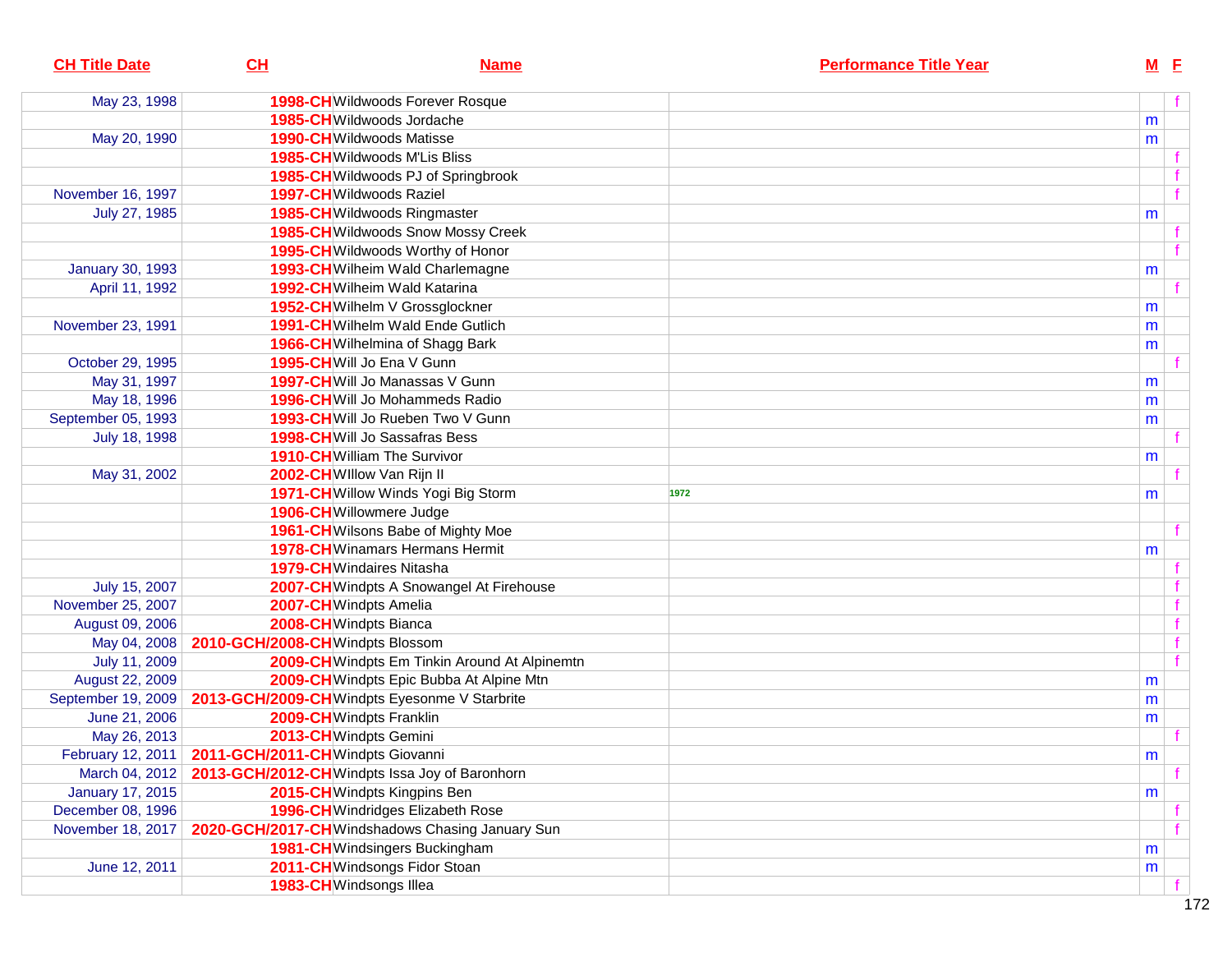| <b>CH Title Date</b> | CL                    | <b>Name</b>                                                     | <b>Performance Title Year</b> | $M$ E     |  |
|----------------------|-----------------------|-----------------------------------------------------------------|-------------------------------|-----------|--|
|                      |                       | <b>1979-CH</b> Windswepts Neshaminy                             |                               |           |  |
| September 21, 1986   |                       | 1986-CH Windwards Aint No Saint                                 | 1988                          | m         |  |
| April 21, 2001       |                       | 2001-CHWindwards Beach Bum                                      |                               | m         |  |
| September 21, 2001   |                       | 2001-CH Windwards Hooch Trumull                                 |                               | m         |  |
| October 03, 1992     |                       | 1992-CH Windwards Kilo V Mandys                                 |                               | m         |  |
| November 11, 1989    |                       | <b>1989-CH</b> Windwards Popeye The Sailor                      |                               | m         |  |
| February 26, 2000    |                       | 2000-CH Windyridge Jaded Past                                   |                               |           |  |
|                      |                       | 1969-CH Winnie Pooh L'ourse Alpine                              |                               |           |  |
|                      |                       | 1975-CH Winnie The Pooh of Evergreen                            | 1971                          |           |  |
| June 17, 2006        |                       | 2006-CH Winter Crest Thunder Bolt                               |                               | m         |  |
| August 03, 2003      |                       | 2003-CH Winter Crest Titan Tank                                 |                               | m         |  |
| June 18, 2006        |                       | 2006-CHWintercrest Backdraft                                    |                               |           |  |
| October 16, 2016     |                       | 2016-CH Wintercrest Bewitched Samantha                          |                               |           |  |
| May 18, 2008         |                       | 2008-CH Wintercrest Bizzie Signal                               |                               |           |  |
| March 23, 2008       |                       | 2010-GCH/2008-CH Wintercrest Call Daily Kingrow                 |                               | m         |  |
| May 28, 2016         |                       | 2016-CH Wintercrest Hognas Hero V Kings Row                     |                               | m         |  |
|                      |                       | August 07, 2010   2010-GCH/2010-CH Wintercrest Joy To The World |                               |           |  |
| October 07, 2012     |                       | 2012-CH Wintercrest Olde Glory                                  |                               |           |  |
| September 30, 2017   |                       | 2017-CH Wintercrest The Friendly Ghost                          |                               |           |  |
| October 17, 2015     |                       | 2015-CH Wintercrest The Long Ranger                             |                               | m         |  |
| October 27, 2013     |                       | 2013-CH Wintercrests Glad Tidings To Westhaven                  |                               |           |  |
| July 06, 2008        |                       | 2008-CH Wintercrests Speeddial To Daily                         |                               | m         |  |
| October 26, 2013     |                       | 2013-CH Wintercrests Stars And Stripes                          |                               |           |  |
| April 25, 2015       |                       | 2016-GCH/2015-CH Wintercrests Tabilha of Kings Row              |                               |           |  |
|                      |                       | <b>1982-CH</b> Winterferns Aurous                               | 1980                          |           |  |
| April 29, 2011       |                       | 2011-GCH/2011-CHWinters Brooks & Dunn V Vicdory                 | 2011                          |           |  |
| May 03, 1998         |                       | 1998-CH Winters Little Storm                                    |                               |           |  |
|                      |                       | 1973-CH Wintersets Ad Lib                                       |                               |           |  |
|                      |                       | 1974-CH Wintersets Cullanda John                                |                               | m         |  |
|                      |                       | <b>1970-CH</b> Wintersets Reward V Mardonof                     |                               |           |  |
|                      |                       | <b>1968-CH</b> Wintersets Swiss Heidi                           |                               |           |  |
| August 24, 2002      |                       | 2002-CH Wirkmores Rising Nisu                                   |                               |           |  |
| August 17, 2003      |                       | 2003-CHWirkmores Showgirl                                       |                               |           |  |
| April 24, 1993       | 1993-CH Wito Van Rijn |                                                                 |                               | m         |  |
| April 09, 2016       |                       | 2016-CH Woldtop V Alpine Mtn Dash A Flay-Va                     |                               |           |  |
| November 19, 1989    |                       | 1989-CH Woodcress Arthemis                                      |                               | ${\sf m}$ |  |
| July 23, 1986        |                       | <b>1986-CH</b> Woodcress Charisma V Macho                       |                               |           |  |
|                      |                       | 1986-CHWoodcress Kleonia V Macho                                |                               |           |  |
| April 22, 2017       |                       | 2017-CH Woodcrest Alysheba                                      |                               |           |  |
| April 27, 2014       |                       | 2014-CHWoodcrest Crusader                                       |                               | m         |  |
| September 28, 2015   |                       | 2015-CHWoodcrest Masterpiece                                    |                               |           |  |
| April 05, 2008       |                       | 2008-CHWoodhaven Dare You Go To Indo                            | 2009                          | m         |  |
| August 03, 2001      |                       | 2001-CHWoodhavens Agamemnon                                     |                               | m         |  |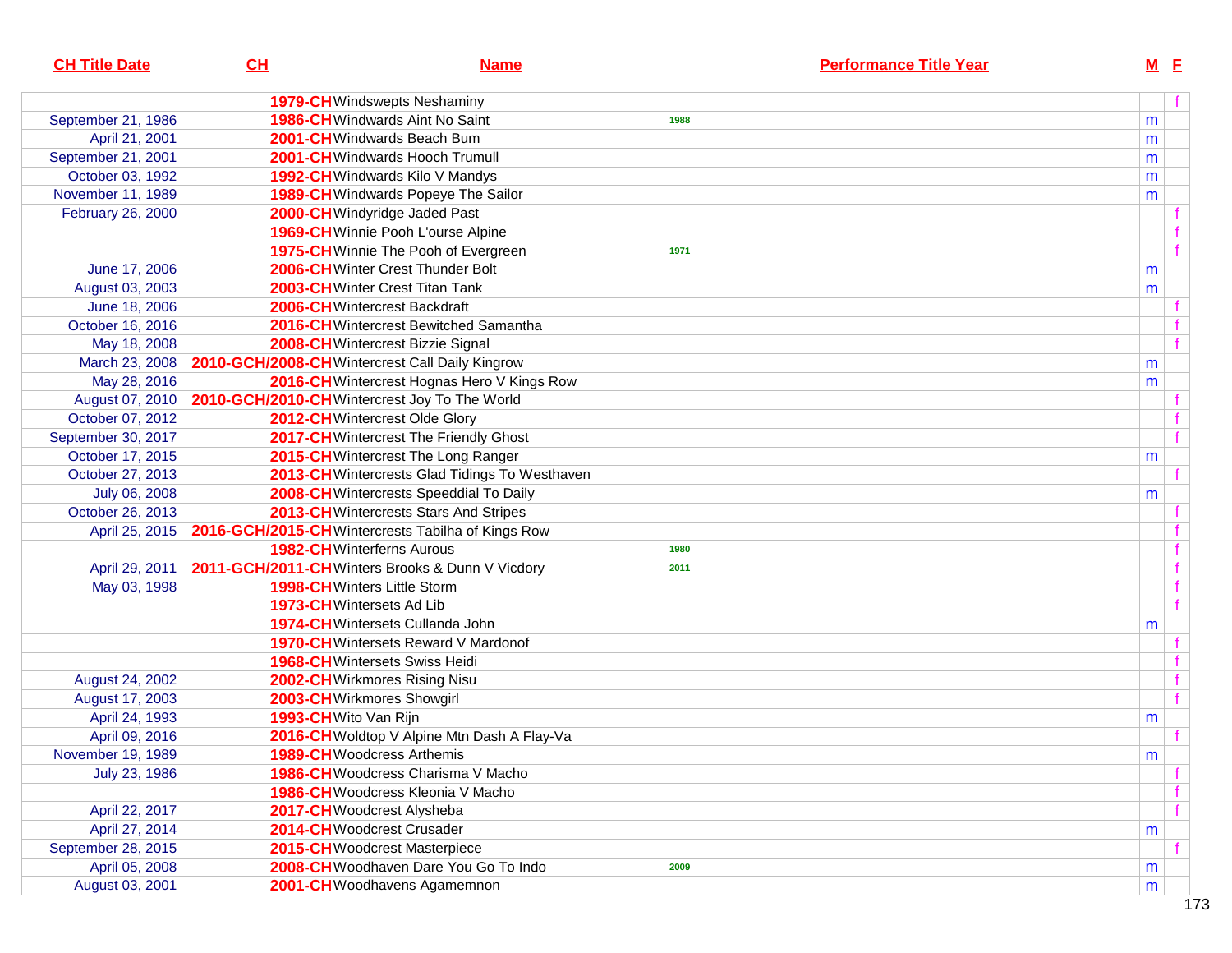| <b>CH Title Date</b>    | CL                                                              | <b>Name</b>                                   | <b>Performance Title Year</b> |   | $M$ E |
|-------------------------|-----------------------------------------------------------------|-----------------------------------------------|-------------------------------|---|-------|
| May 03, 1998            |                                                                 | <b>1998-CH</b> Woodhavens Alexis V Karmac     |                               |   | f     |
| February 13, 2009       |                                                                 | 2009-CHWoodhavens Alpine                      |                               | m |       |
| September 26, 1998      |                                                                 | 1998-CH Woodhavens Bijan                      |                               |   |       |
| <b>January 29, 2006</b> |                                                                 | 2006-CHWoodhavens Ferdinand                   |                               | m |       |
| May 15, 2010            | 2010-CHWoodhavens Friar                                         |                                               |                               | m |       |
| December 11, 1995       |                                                                 | 1995-CH Woodhavens Gunther Van Rijn           |                               | m |       |
| February 11, 2011       |                                                                 | 2011-CH Woodhavens Leandra De Legrand         |                               |   |       |
| October 26, 2013        |                                                                 | 2013-CH Woodhavens Packs A Wallop             |                               | m |       |
| August 12, 2016         |                                                                 | 2016-CH Woodhavens Paradox V Rock Creek       |                               | m |       |
| October 12, 2002        |                                                                 | 2002-CHWoodhavens Rigene                      |                               |   |       |
| April 06, 2003          |                                                                 | 2003-CH Woodhavens Rosco V Adelheid           |                               | m |       |
|                         |                                                                 | <b>1980-CH</b> Woodhavens Samantha Titan      |                               |   |       |
| August 16, 2013         |                                                                 | 2013-CH Woodhavens Storybook Edition          |                               | m |       |
| June 29, 2003           |                                                                 | 2003-CH Woodhavens Tyberius V Adlhd           |                               | m |       |
|                         | September 05, 2014   2016-GCH/2014-CH Woodhavens Uncommon Valor |                                               |                               | m |       |
| March 14, 2009          |                                                                 | 2009-CH Woodhavens Want Choclit Smoore        |                               | m |       |
| March 01, 2014          |                                                                 | 2014-CHWoodhavens Wolfgang                    |                               | m |       |
| February 07, 1998       |                                                                 | 1998-CH Woodhvns Euripides V Heidlbr          |                               | m |       |
| May 05, 1996            |                                                                 | 1996-CHWoodsman Von Hollow                    |                               | m |       |
| May 29, 1992            |                                                                 | 1992-CH Woodstocks Black Eyed Susan           |                               |   |       |
| June 03, 1989           |                                                                 | 1989-CH Woodstocks Bozworth                   |                               | m |       |
| April 02, 1994          |                                                                 | <b>1994-CH</b> Woodstocks Crusader            |                               | m |       |
| April 10, 1994          |                                                                 | 1994-CH Woodstocks Culligan                   |                               | m |       |
| March 06, 1993          |                                                                 | 1993-CHWoodstocks Dominique                   |                               | m |       |
|                         |                                                                 | <b>1981-CH</b> Woodstocks Patience            |                               | m |       |
| May 15, 2004            |                                                                 | 2004-CHWoodstocks Stallone                    |                               | m |       |
| March 28, 2004          |                                                                 | 2004-CHWoodstocks Steely Dan                  |                               | m |       |
| April 05, 1997          |                                                                 | 1997-CHWoodstocks Tiger Lily                  |                               |   |       |
|                         |                                                                 | 1979-CH World Tops Amino Lady V Ezra          |                               |   |       |
| April 02, 1989          |                                                                 | 1989-CH World Tops Ben Colder                 |                               | m |       |
| July 04, 2004           |                                                                 | 2004-CHWorld Tops Biglerville                 |                               | m |       |
| <b>January 16, 1988</b> |                                                                 | 1988-CH World Tops Brutus V Opdyke            |                               | m |       |
| June 24, 1994           |                                                                 | 1994-CH World Tops Count Bernard              |                               | m |       |
| August 06, 2010         |                                                                 | 2010-CH World Tops Destiny Diamond V Godsgift |                               |   |       |
| May 23, 1998            | 1998-CH World Tops Dozer                                        |                                               |                               | m |       |
| July 12, 1992           |                                                                 | 1992-CH World Tops Galena V Arcitica          |                               |   |       |
| March 24, 2002          | 2002-CH World Tops Garth                                        |                                               |                               | m |       |
| May 05, 2007            | 2007-CHWorld Tops Gerda                                         |                                               |                               |   |       |
| October 24, 2009        |                                                                 | 2009-CH World Tops Gertrude V Brierck         |                               |   |       |
| November 09, 2008       |                                                                 | 2008-CH World Tops Glacier V Aksala           |                               | m |       |
| July 14, 1996           |                                                                 | 1996-CH World Tops Hamm                       |                               | m |       |
| March 18, 1986          |                                                                 | 1986-CH World Tops Janus Von Opdyke           |                               |   |       |
| May 28, 1989            |                                                                 | 1989-CH World Tops Marcus V Opdyke            |                               | m |       |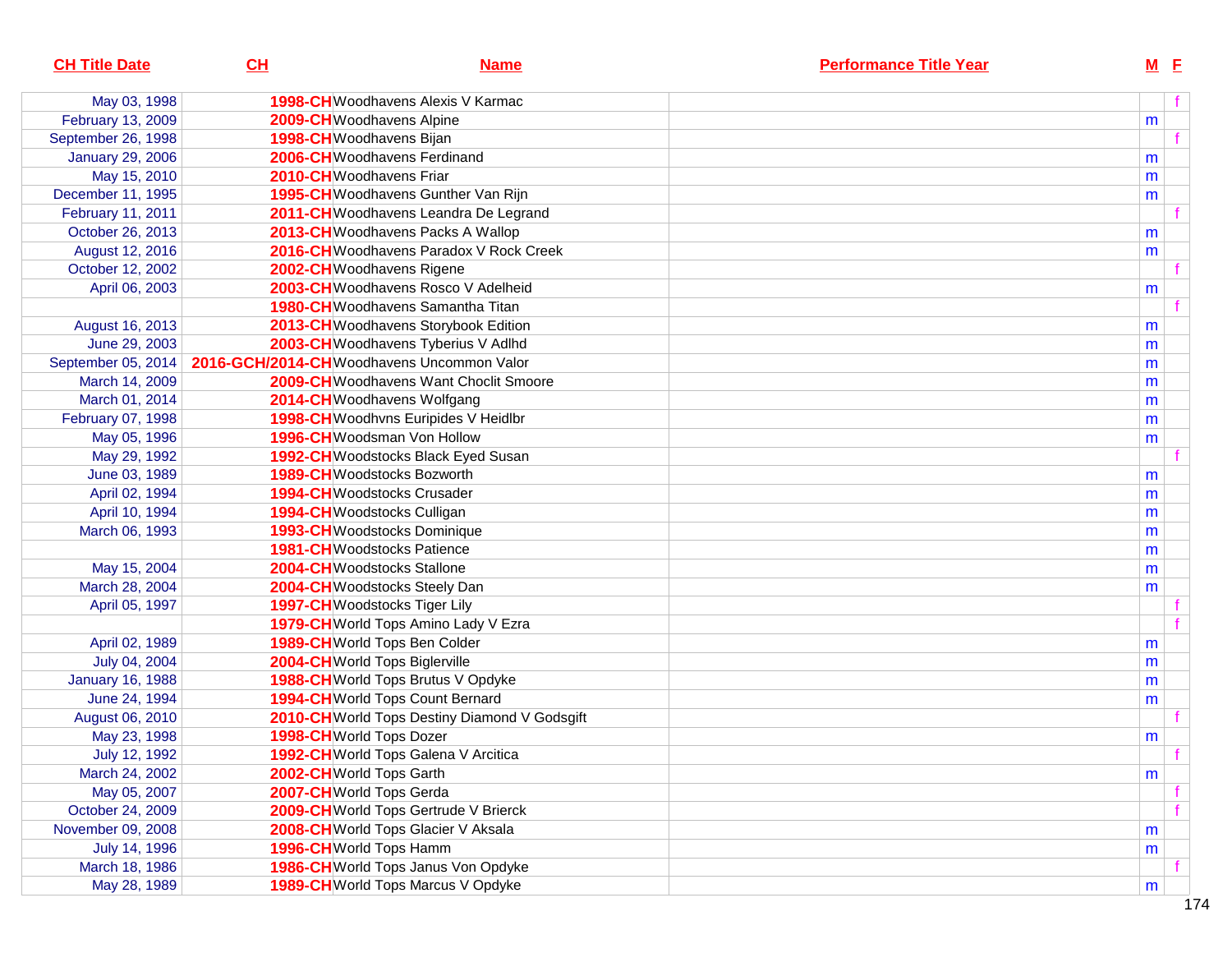| 1981-CH World Tops Mishka V Dyland<br>2013-CH World Tops Monxar V Godsgift<br><b>January 27, 2013</b><br>m<br>1999-CH World Tops Moxie Slew Boreal<br>June 27, 1999<br><b>January 23, 1999</b><br>1999-CH World Tops Simmental<br>m<br>1995-CH World Tops Snoking of Arctica<br>March 26, 1995<br>m<br>1995-CH World Tops Suntrana<br>July 08, 1995<br>July 25, 1987<br>1987-CH World Tops Titus Von Opdyke<br>m<br>July 31, 1999<br><b>1999-CH</b> Wst Mnts Jessie<br>1992-CHWst Mtn Sweet Potato Pi<br>April 11, 1992<br>March 20, 1992<br>1992-CH Wst Mtn Wataya Got Spot<br>m<br>September 22, 2002<br>2002-CH Wst Mtns Navigator<br>m<br>September 22, 1995<br>1995-CHWstmtns Gonad<br>m<br>1966-CH Wunderbar V Schwarzwald Hof<br>m<br>1965-CHWunderbar Von Narbenholt<br>m<br>1992-CH Wursts Definitely Charlie<br>May 17, 1992<br><b>1983-CH</b> Wursts General Custard<br>m<br><b>1983-CH</b> Wursts Kodiak Two<br>m<br>1975-CH Xalvatrix Radixesbo Citeaux<br>1968-CH Xano V Sauliamt<br>m<br>1970-CH Xebra L'ourse Alpine<br>1971<br>1974-CH Xen Von Baranof<br>m<br>April 21, 1988<br>1988-CHXilla Von Norebach<br>August 12, 2001<br>2001-CH XmaxKris Van 'T Hof Ten Eynder<br>2000,2001,2002,2003,2004,2005,2006,2007<br>m<br>February 03, 2001<br>2001-CHY. Kings Woods Leave Me Alone<br>2002-CH Ycehills Mac V World Top<br>December 07, 2002<br>m<br>1964-CH Yeo Oschwand V Reppisch II<br>m<br>1940-CH Yodel V Sabesi<br>1963-CH Yogi L'ours Alpin<br>m<br>1977-CH Yogi Von Mallen<br>m<br>1946-CH Yolanz De Ventadron<br>1988-CH Yonnies Lady Chelsee<br>October 02, 1988<br><b>1970-CH</b> Yorick of Cypress Woods<br>m<br>1968-CH Yorkfields Debutante<br>1968-CH Yorkfields Effervescent Eva<br>2006-CH Yukons California Girl<br>f<br>December 30, 2006<br>2006-CH Yukons Claret V Serpentina<br>October 29, 2006<br><b>January 04, 2008</b><br>2008-CH Yukons Coltrane V Blue Note<br>m<br>April 23, 2009<br>2010-GCH/2009-CHYukons Easy Trooper<br>2010<br>m<br>February 20, 2012<br>2013-GCH/2012-CHYukons Firecracker<br>m<br>September 02, 2012<br>2015-GCH/2012-CH Yukons Harry James V Blue Note<br>(CGC)<br>m<br>August 18, 2013<br>2013-CHYukons Hogans Bernard<br>2013,2014,2015<br>m<br>August 29, 2004<br>2004-CH Yukons Spit'N Image<br>m<br>2004-CHYukons What A Doll<br>July 31, 2004 | <b>CH Title Date</b> | CL | <b>Name</b> | <b>Performance Title Year</b> | $M$ E |  |
|------------------------------------------------------------------------------------------------------------------------------------------------------------------------------------------------------------------------------------------------------------------------------------------------------------------------------------------------------------------------------------------------------------------------------------------------------------------------------------------------------------------------------------------------------------------------------------------------------------------------------------------------------------------------------------------------------------------------------------------------------------------------------------------------------------------------------------------------------------------------------------------------------------------------------------------------------------------------------------------------------------------------------------------------------------------------------------------------------------------------------------------------------------------------------------------------------------------------------------------------------------------------------------------------------------------------------------------------------------------------------------------------------------------------------------------------------------------------------------------------------------------------------------------------------------------------------------------------------------------------------------------------------------------------------------------------------------------------------------------------------------------------------------------------------------------------------------------------------------------------------------------------------------------------------------------------------------------------------------------------------------------------------------------------------------------------------------------------------------------------------------------------------------------------------------------------------------------------------------------------------------------------------------------------------------------------------|----------------------|----|-------------|-------------------------------|-------|--|
|                                                                                                                                                                                                                                                                                                                                                                                                                                                                                                                                                                                                                                                                                                                                                                                                                                                                                                                                                                                                                                                                                                                                                                                                                                                                                                                                                                                                                                                                                                                                                                                                                                                                                                                                                                                                                                                                                                                                                                                                                                                                                                                                                                                                                                                                                                                              |                      |    |             |                               |       |  |
|                                                                                                                                                                                                                                                                                                                                                                                                                                                                                                                                                                                                                                                                                                                                                                                                                                                                                                                                                                                                                                                                                                                                                                                                                                                                                                                                                                                                                                                                                                                                                                                                                                                                                                                                                                                                                                                                                                                                                                                                                                                                                                                                                                                                                                                                                                                              |                      |    |             |                               |       |  |
|                                                                                                                                                                                                                                                                                                                                                                                                                                                                                                                                                                                                                                                                                                                                                                                                                                                                                                                                                                                                                                                                                                                                                                                                                                                                                                                                                                                                                                                                                                                                                                                                                                                                                                                                                                                                                                                                                                                                                                                                                                                                                                                                                                                                                                                                                                                              |                      |    |             |                               |       |  |
|                                                                                                                                                                                                                                                                                                                                                                                                                                                                                                                                                                                                                                                                                                                                                                                                                                                                                                                                                                                                                                                                                                                                                                                                                                                                                                                                                                                                                                                                                                                                                                                                                                                                                                                                                                                                                                                                                                                                                                                                                                                                                                                                                                                                                                                                                                                              |                      |    |             |                               |       |  |
|                                                                                                                                                                                                                                                                                                                                                                                                                                                                                                                                                                                                                                                                                                                                                                                                                                                                                                                                                                                                                                                                                                                                                                                                                                                                                                                                                                                                                                                                                                                                                                                                                                                                                                                                                                                                                                                                                                                                                                                                                                                                                                                                                                                                                                                                                                                              |                      |    |             |                               |       |  |
|                                                                                                                                                                                                                                                                                                                                                                                                                                                                                                                                                                                                                                                                                                                                                                                                                                                                                                                                                                                                                                                                                                                                                                                                                                                                                                                                                                                                                                                                                                                                                                                                                                                                                                                                                                                                                                                                                                                                                                                                                                                                                                                                                                                                                                                                                                                              |                      |    |             |                               |       |  |
|                                                                                                                                                                                                                                                                                                                                                                                                                                                                                                                                                                                                                                                                                                                                                                                                                                                                                                                                                                                                                                                                                                                                                                                                                                                                                                                                                                                                                                                                                                                                                                                                                                                                                                                                                                                                                                                                                                                                                                                                                                                                                                                                                                                                                                                                                                                              |                      |    |             |                               |       |  |
|                                                                                                                                                                                                                                                                                                                                                                                                                                                                                                                                                                                                                                                                                                                                                                                                                                                                                                                                                                                                                                                                                                                                                                                                                                                                                                                                                                                                                                                                                                                                                                                                                                                                                                                                                                                                                                                                                                                                                                                                                                                                                                                                                                                                                                                                                                                              |                      |    |             |                               |       |  |
|                                                                                                                                                                                                                                                                                                                                                                                                                                                                                                                                                                                                                                                                                                                                                                                                                                                                                                                                                                                                                                                                                                                                                                                                                                                                                                                                                                                                                                                                                                                                                                                                                                                                                                                                                                                                                                                                                                                                                                                                                                                                                                                                                                                                                                                                                                                              |                      |    |             |                               |       |  |
|                                                                                                                                                                                                                                                                                                                                                                                                                                                                                                                                                                                                                                                                                                                                                                                                                                                                                                                                                                                                                                                                                                                                                                                                                                                                                                                                                                                                                                                                                                                                                                                                                                                                                                                                                                                                                                                                                                                                                                                                                                                                                                                                                                                                                                                                                                                              |                      |    |             |                               |       |  |
|                                                                                                                                                                                                                                                                                                                                                                                                                                                                                                                                                                                                                                                                                                                                                                                                                                                                                                                                                                                                                                                                                                                                                                                                                                                                                                                                                                                                                                                                                                                                                                                                                                                                                                                                                                                                                                                                                                                                                                                                                                                                                                                                                                                                                                                                                                                              |                      |    |             |                               |       |  |
|                                                                                                                                                                                                                                                                                                                                                                                                                                                                                                                                                                                                                                                                                                                                                                                                                                                                                                                                                                                                                                                                                                                                                                                                                                                                                                                                                                                                                                                                                                                                                                                                                                                                                                                                                                                                                                                                                                                                                                                                                                                                                                                                                                                                                                                                                                                              |                      |    |             |                               |       |  |
|                                                                                                                                                                                                                                                                                                                                                                                                                                                                                                                                                                                                                                                                                                                                                                                                                                                                                                                                                                                                                                                                                                                                                                                                                                                                                                                                                                                                                                                                                                                                                                                                                                                                                                                                                                                                                                                                                                                                                                                                                                                                                                                                                                                                                                                                                                                              |                      |    |             |                               |       |  |
|                                                                                                                                                                                                                                                                                                                                                                                                                                                                                                                                                                                                                                                                                                                                                                                                                                                                                                                                                                                                                                                                                                                                                                                                                                                                                                                                                                                                                                                                                                                                                                                                                                                                                                                                                                                                                                                                                                                                                                                                                                                                                                                                                                                                                                                                                                                              |                      |    |             |                               |       |  |
|                                                                                                                                                                                                                                                                                                                                                                                                                                                                                                                                                                                                                                                                                                                                                                                                                                                                                                                                                                                                                                                                                                                                                                                                                                                                                                                                                                                                                                                                                                                                                                                                                                                                                                                                                                                                                                                                                                                                                                                                                                                                                                                                                                                                                                                                                                                              |                      |    |             |                               |       |  |
|                                                                                                                                                                                                                                                                                                                                                                                                                                                                                                                                                                                                                                                                                                                                                                                                                                                                                                                                                                                                                                                                                                                                                                                                                                                                                                                                                                                                                                                                                                                                                                                                                                                                                                                                                                                                                                                                                                                                                                                                                                                                                                                                                                                                                                                                                                                              |                      |    |             |                               |       |  |
|                                                                                                                                                                                                                                                                                                                                                                                                                                                                                                                                                                                                                                                                                                                                                                                                                                                                                                                                                                                                                                                                                                                                                                                                                                                                                                                                                                                                                                                                                                                                                                                                                                                                                                                                                                                                                                                                                                                                                                                                                                                                                                                                                                                                                                                                                                                              |                      |    |             |                               |       |  |
|                                                                                                                                                                                                                                                                                                                                                                                                                                                                                                                                                                                                                                                                                                                                                                                                                                                                                                                                                                                                                                                                                                                                                                                                                                                                                                                                                                                                                                                                                                                                                                                                                                                                                                                                                                                                                                                                                                                                                                                                                                                                                                                                                                                                                                                                                                                              |                      |    |             |                               |       |  |
|                                                                                                                                                                                                                                                                                                                                                                                                                                                                                                                                                                                                                                                                                                                                                                                                                                                                                                                                                                                                                                                                                                                                                                                                                                                                                                                                                                                                                                                                                                                                                                                                                                                                                                                                                                                                                                                                                                                                                                                                                                                                                                                                                                                                                                                                                                                              |                      |    |             |                               |       |  |
|                                                                                                                                                                                                                                                                                                                                                                                                                                                                                                                                                                                                                                                                                                                                                                                                                                                                                                                                                                                                                                                                                                                                                                                                                                                                                                                                                                                                                                                                                                                                                                                                                                                                                                                                                                                                                                                                                                                                                                                                                                                                                                                                                                                                                                                                                                                              |                      |    |             |                               |       |  |
|                                                                                                                                                                                                                                                                                                                                                                                                                                                                                                                                                                                                                                                                                                                                                                                                                                                                                                                                                                                                                                                                                                                                                                                                                                                                                                                                                                                                                                                                                                                                                                                                                                                                                                                                                                                                                                                                                                                                                                                                                                                                                                                                                                                                                                                                                                                              |                      |    |             |                               |       |  |
|                                                                                                                                                                                                                                                                                                                                                                                                                                                                                                                                                                                                                                                                                                                                                                                                                                                                                                                                                                                                                                                                                                                                                                                                                                                                                                                                                                                                                                                                                                                                                                                                                                                                                                                                                                                                                                                                                                                                                                                                                                                                                                                                                                                                                                                                                                                              |                      |    |             |                               |       |  |
|                                                                                                                                                                                                                                                                                                                                                                                                                                                                                                                                                                                                                                                                                                                                                                                                                                                                                                                                                                                                                                                                                                                                                                                                                                                                                                                                                                                                                                                                                                                                                                                                                                                                                                                                                                                                                                                                                                                                                                                                                                                                                                                                                                                                                                                                                                                              |                      |    |             |                               |       |  |
|                                                                                                                                                                                                                                                                                                                                                                                                                                                                                                                                                                                                                                                                                                                                                                                                                                                                                                                                                                                                                                                                                                                                                                                                                                                                                                                                                                                                                                                                                                                                                                                                                                                                                                                                                                                                                                                                                                                                                                                                                                                                                                                                                                                                                                                                                                                              |                      |    |             |                               |       |  |
|                                                                                                                                                                                                                                                                                                                                                                                                                                                                                                                                                                                                                                                                                                                                                                                                                                                                                                                                                                                                                                                                                                                                                                                                                                                                                                                                                                                                                                                                                                                                                                                                                                                                                                                                                                                                                                                                                                                                                                                                                                                                                                                                                                                                                                                                                                                              |                      |    |             |                               |       |  |
|                                                                                                                                                                                                                                                                                                                                                                                                                                                                                                                                                                                                                                                                                                                                                                                                                                                                                                                                                                                                                                                                                                                                                                                                                                                                                                                                                                                                                                                                                                                                                                                                                                                                                                                                                                                                                                                                                                                                                                                                                                                                                                                                                                                                                                                                                                                              |                      |    |             |                               |       |  |
|                                                                                                                                                                                                                                                                                                                                                                                                                                                                                                                                                                                                                                                                                                                                                                                                                                                                                                                                                                                                                                                                                                                                                                                                                                                                                                                                                                                                                                                                                                                                                                                                                                                                                                                                                                                                                                                                                                                                                                                                                                                                                                                                                                                                                                                                                                                              |                      |    |             |                               |       |  |
|                                                                                                                                                                                                                                                                                                                                                                                                                                                                                                                                                                                                                                                                                                                                                                                                                                                                                                                                                                                                                                                                                                                                                                                                                                                                                                                                                                                                                                                                                                                                                                                                                                                                                                                                                                                                                                                                                                                                                                                                                                                                                                                                                                                                                                                                                                                              |                      |    |             |                               |       |  |
|                                                                                                                                                                                                                                                                                                                                                                                                                                                                                                                                                                                                                                                                                                                                                                                                                                                                                                                                                                                                                                                                                                                                                                                                                                                                                                                                                                                                                                                                                                                                                                                                                                                                                                                                                                                                                                                                                                                                                                                                                                                                                                                                                                                                                                                                                                                              |                      |    |             |                               |       |  |
|                                                                                                                                                                                                                                                                                                                                                                                                                                                                                                                                                                                                                                                                                                                                                                                                                                                                                                                                                                                                                                                                                                                                                                                                                                                                                                                                                                                                                                                                                                                                                                                                                                                                                                                                                                                                                                                                                                                                                                                                                                                                                                                                                                                                                                                                                                                              |                      |    |             |                               |       |  |
|                                                                                                                                                                                                                                                                                                                                                                                                                                                                                                                                                                                                                                                                                                                                                                                                                                                                                                                                                                                                                                                                                                                                                                                                                                                                                                                                                                                                                                                                                                                                                                                                                                                                                                                                                                                                                                                                                                                                                                                                                                                                                                                                                                                                                                                                                                                              |                      |    |             |                               |       |  |
|                                                                                                                                                                                                                                                                                                                                                                                                                                                                                                                                                                                                                                                                                                                                                                                                                                                                                                                                                                                                                                                                                                                                                                                                                                                                                                                                                                                                                                                                                                                                                                                                                                                                                                                                                                                                                                                                                                                                                                                                                                                                                                                                                                                                                                                                                                                              |                      |    |             |                               |       |  |
|                                                                                                                                                                                                                                                                                                                                                                                                                                                                                                                                                                                                                                                                                                                                                                                                                                                                                                                                                                                                                                                                                                                                                                                                                                                                                                                                                                                                                                                                                                                                                                                                                                                                                                                                                                                                                                                                                                                                                                                                                                                                                                                                                                                                                                                                                                                              |                      |    |             |                               |       |  |
|                                                                                                                                                                                                                                                                                                                                                                                                                                                                                                                                                                                                                                                                                                                                                                                                                                                                                                                                                                                                                                                                                                                                                                                                                                                                                                                                                                                                                                                                                                                                                                                                                                                                                                                                                                                                                                                                                                                                                                                                                                                                                                                                                                                                                                                                                                                              |                      |    |             |                               |       |  |
|                                                                                                                                                                                                                                                                                                                                                                                                                                                                                                                                                                                                                                                                                                                                                                                                                                                                                                                                                                                                                                                                                                                                                                                                                                                                                                                                                                                                                                                                                                                                                                                                                                                                                                                                                                                                                                                                                                                                                                                                                                                                                                                                                                                                                                                                                                                              |                      |    |             |                               |       |  |
|                                                                                                                                                                                                                                                                                                                                                                                                                                                                                                                                                                                                                                                                                                                                                                                                                                                                                                                                                                                                                                                                                                                                                                                                                                                                                                                                                                                                                                                                                                                                                                                                                                                                                                                                                                                                                                                                                                                                                                                                                                                                                                                                                                                                                                                                                                                              |                      |    |             |                               |       |  |
|                                                                                                                                                                                                                                                                                                                                                                                                                                                                                                                                                                                                                                                                                                                                                                                                                                                                                                                                                                                                                                                                                                                                                                                                                                                                                                                                                                                                                                                                                                                                                                                                                                                                                                                                                                                                                                                                                                                                                                                                                                                                                                                                                                                                                                                                                                                              |                      |    |             |                               |       |  |
|                                                                                                                                                                                                                                                                                                                                                                                                                                                                                                                                                                                                                                                                                                                                                                                                                                                                                                                                                                                                                                                                                                                                                                                                                                                                                                                                                                                                                                                                                                                                                                                                                                                                                                                                                                                                                                                                                                                                                                                                                                                                                                                                                                                                                                                                                                                              |                      |    |             |                               |       |  |
|                                                                                                                                                                                                                                                                                                                                                                                                                                                                                                                                                                                                                                                                                                                                                                                                                                                                                                                                                                                                                                                                                                                                                                                                                                                                                                                                                                                                                                                                                                                                                                                                                                                                                                                                                                                                                                                                                                                                                                                                                                                                                                                                                                                                                                                                                                                              |                      |    |             |                               |       |  |
|                                                                                                                                                                                                                                                                                                                                                                                                                                                                                                                                                                                                                                                                                                                                                                                                                                                                                                                                                                                                                                                                                                                                                                                                                                                                                                                                                                                                                                                                                                                                                                                                                                                                                                                                                                                                                                                                                                                                                                                                                                                                                                                                                                                                                                                                                                                              |                      |    |             |                               |       |  |
|                                                                                                                                                                                                                                                                                                                                                                                                                                                                                                                                                                                                                                                                                                                                                                                                                                                                                                                                                                                                                                                                                                                                                                                                                                                                                                                                                                                                                                                                                                                                                                                                                                                                                                                                                                                                                                                                                                                                                                                                                                                                                                                                                                                                                                                                                                                              |                      |    |             |                               |       |  |
|                                                                                                                                                                                                                                                                                                                                                                                                                                                                                                                                                                                                                                                                                                                                                                                                                                                                                                                                                                                                                                                                                                                                                                                                                                                                                                                                                                                                                                                                                                                                                                                                                                                                                                                                                                                                                                                                                                                                                                                                                                                                                                                                                                                                                                                                                                                              |                      |    |             |                               |       |  |
|                                                                                                                                                                                                                                                                                                                                                                                                                                                                                                                                                                                                                                                                                                                                                                                                                                                                                                                                                                                                                                                                                                                                                                                                                                                                                                                                                                                                                                                                                                                                                                                                                                                                                                                                                                                                                                                                                                                                                                                                                                                                                                                                                                                                                                                                                                                              |                      |    |             |                               |       |  |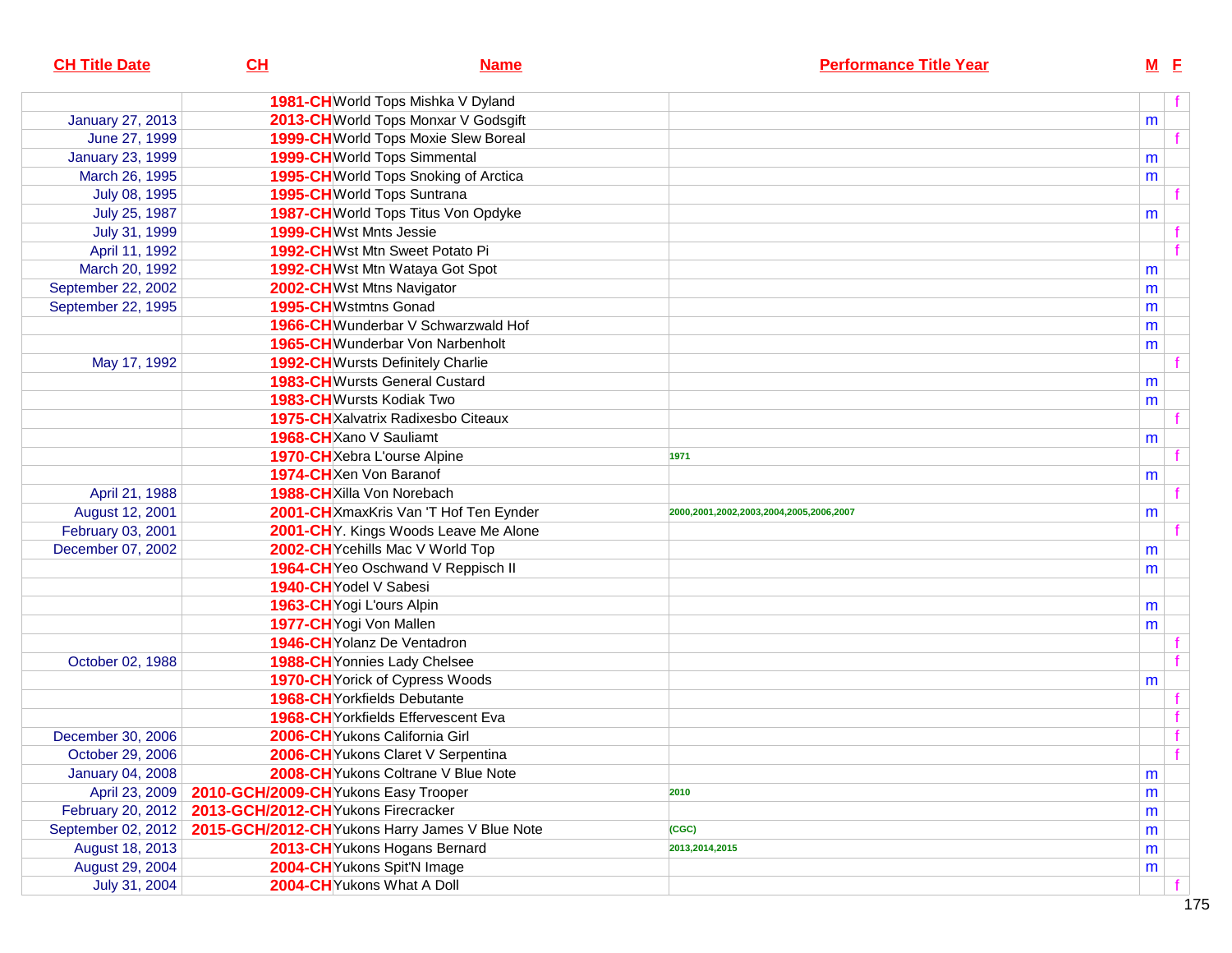| <b>CH Title Date</b> | CL                              | <b>Name</b>                             | <b>Performance Title Year</b> | <u>M E</u> |              |
|----------------------|---------------------------------|-----------------------------------------|-------------------------------|------------|--------------|
|                      | 1981-CH Yuri Von Vieledanke     |                                         |                               | m          |              |
|                      | 1967-CHZahners Saint            |                                         |                               | m          |              |
|                      | 1964-CHZane Brandy Von Bab      |                                         |                               | m          |              |
|                      |                                 | 1976-CHZappalas Grande Figlio V Go      |                               | m          |              |
|                      |                                 | 1975-CHZappalas Vontare Vieledanke      |                               | m          |              |
|                      | 1904-CHZar Von Basel            |                                         |                               | m          |              |
|                      |                                 | 1967-CHZelda V Bliss of Bliss Farm      |                               |            |              |
|                      | 1906-CHZeno W                   |                                         |                               | m          |              |
|                      | 1972-CHZetto V Sauliamt         |                                         |                               | m          |              |
|                      |                                 | 1975-CHZeus V Damon-Lingenfelter        |                               | m          |              |
|                      | 1968-CHZiko Von Bliss           |                                         |                               | m          |              |
|                      | 1967-CHZilla V Sauliamt         |                                         |                               |            |              |
|                      | 1955-CHZilli V Mullern          |                                         |                               |            | $\mathbf{f}$ |
|                      | 1968-CHZillo Von Bliss          |                                         |                               | m          |              |
|                      | 1966-CHZimbo V Burestubli       |                                         |                               | m          |              |
|                      | 1967-CHZirelda Von Bliss        |                                         |                               |            |              |
|                      | 1960-CHZsep Jovo of Pal Mal     |                                         |                               | m          |              |
|                      |                                 | 1977-CHZumars Gypsy Alexandria          |                               |            | $\mathbf{f}$ |
|                      |                                 | 1965-CHZwinghof Aiming Hi Basko V Jumbo |                               | m          |              |
|                      |                                 | 1967-CH Zwinghof Astronaut V Goldy      |                               | m          |              |
|                      | 1959-CHZwinghof Friedas Valery  |                                         |                               |            |              |
|                      |                                 | 1965-CH Zwinghof Golden Eagle V Jumbo   |                               | m          |              |
|                      |                                 | 1965-CHZwinghof Great Day V Jumbo       |                               | m          |              |
|                      |                                 | 1964-CHZwinghof Idez Gay Jinx Zwingo    |                               |            |              |
|                      | 1963-CH Zwinghof Je U R Tops    |                                         |                               |            | $\mathbf f$  |
|                      |                                 | 1963-CH Zwinghof Jeannen V Xesbo        |                               |            | f            |
|                      |                                 | 1965-CHZwinghof Jingles Von Xesbo       |                               |            | f            |
|                      |                                 | 1962-CHZwinghof Jumbo V Xesbo           |                               | m          |              |
|                      |                                 | 1963-CHZwinghof Lexa Lee Von Xesbo      |                               |            | $\mathbf{f}$ |
|                      |                                 | 1964-CH Zwinghof Monarck V Xesbo        |                               | m          |              |
|                      |                                 | 1963-CHZwinghof Monica V Xesbo          |                               |            |              |
|                      |                                 | 1961-CH Zwinghof Moon Minx V Xesbo      |                               |            | $\mathbf{f}$ |
|                      |                                 | 1967-CH Zwinghof Quick Silver Ukon      |                               | m          |              |
|                      |                                 | 1960-CHZwinghof Quintet Von Zwingo      |                               |            | f            |
|                      |                                 | 1960-CH Zwinghof Quito Von Zwingo       |                               | m          |              |
|                      |                                 | 1960-CHZwinghof Sky King V Zwingo       |                               | m          |              |
|                      |                                 | 1968-CHZwinghof Szu Dee V Golden        |                               |            |              |
|                      |                                 | 1970-CH Zwinghof Tambo V Golden         |                               | m          |              |
|                      |                                 | 1961-CHZwinghof Tawny Luck V Zwingo     |                               |            |              |
|                      |                                 | 1967-CH Zwinghof Tonka V Golden         |                               |            | f            |
|                      |                                 | 1960-CH Zwinghof Toro Rock V Zwingo     |                               | m          |              |
|                      | 1960-CHZwinghof Victorias U Bet |                                         |                               |            |              |
|                      | 1961-CHZwinghof Victorias Ukon  |                                         |                               | m          |              |
|                      |                                 |                                         |                               |            |              |